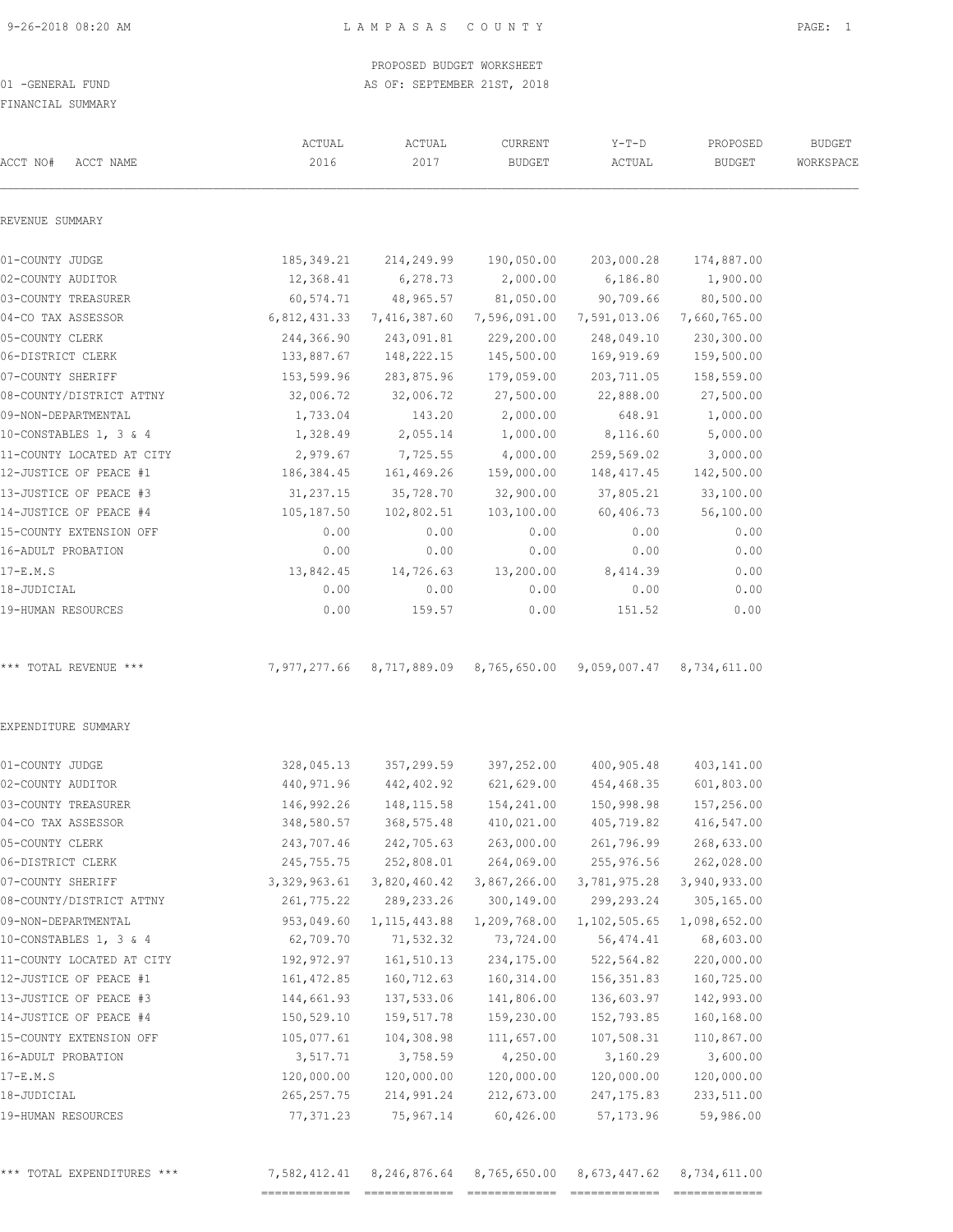# DEPARTMENT - 01-COUNTY JUDGE

| DEPARTMENT REVENUES  |                                        |                |                |                                 |            |                           |                            |
|----------------------|----------------------------------------|----------------|----------------|---------------------------------|------------|---------------------------|----------------------------|
| ACCT NO#             | ACCT NAME                              | ACTUAL<br>2016 | ACTUAL<br>2017 | <b>CURRENT</b><br><b>BUDGET</b> | $Y-T-D$    | PROPOSED<br><b>BUDGET</b> | <b>BUDGET</b><br>WORKSPACE |
|                      |                                        |                |                |                                 | ACTUAL     |                           |                            |
|                      |                                        |                |                |                                 |            |                           |                            |
|                      | 101-00-001 BEGINNING FUND BALANCE      | 0.00           | 0.00           | 0.00                            | 0.00       | 0.00                      |                            |
|                      | 101-00-002 A GAIN ON SALE OF ASSET     | 0.00           | 0.00           | 0.00                            | 0.00       | 0.00                      |                            |
|                      | 101-00-006 REIMBURSEMENT OF JUROR PMT  | 0.00           | 0.00           | 0.00                            | 0.00       | 0.00                      |                            |
|                      | 101-00-031 CRIME STOPPER               | 0.00           | 0.00           | 0.00                            | 0.00       | 0.00                      |                            |
|                      | 101-00-062 HOMELAND SECURITY           | 0.00           | 0.00           | 0.00                            | 0.00       | 0.00                      |                            |
|                      | 101-00-085 SUBDIVISION FEES            | 0.00           | 0.00           | 0.00                            | 0.00       | 0.00                      |                            |
|                      | 101-00-098 SANITATION FEES             | 36,885.00      | 40,025.00      | 37,500.00                       | 46,710.00  | 40,000.00                 |                            |
|                      | 101-00-099 INTEREST REVENUE            | 7,994.65       | 10,232.18      | 8,000.00                        | 377.50     | 0.00                      |                            |
|                      | 101-00-100 SALE OF SURPLUS EQUIP/PROPE | 1,080.00       | 3,571.00       | $1,000.00$ (                    | 10.00      | 1,000.00                  |                            |
|                      | 101-00-101 INC(DEC) FV OF INVESTMENTS  | 0.00           | 0.00           | 0.00                            | 0.00       | 0.00                      |                            |
|                      | 101-00-103 STATE SUPPLEMENT-JUDGE      | 26,050.39      | 20,719.08      | 25,200.00                       | 25,512.89  | 25,200.00                 |                            |
|                      | 101-00-109 SERVICE FEES (ADMIN)        | 22,618.73      | 6,648.65       | 5,000.00                        | 8,760.00   | 7,000.00                  |                            |
|                      | 101-00-112 MIXED BEVERAGE TAX          | 14,899.62      | 17,334.00      | 0.00                            | 0.00       | 0.00                      |                            |
|                      | 101-00-113 LIOUOR LICENSE & PERMITS    | 0.00           | 0.00           | 0.00                            | 0.00       | 0.00                      |                            |
|                      | 101-00-114 PROBATE COURT FEE           | 445.00         | 390.00         | 350.00                          | 330.00     | 350.00                    |                            |
|                      | 101-00-116 GRANT REVENUE               | 0.00           | 0.00           | 0.00                            | 0.00       | 0.00                      |                            |
| 101-00-117 LCAD COST |                                        | 0.00           | 0.00           | 0.00                            | 0.00       | 0.00                      |                            |
|                      | 101-00-118 TOBACCO SETTLEMENT          | 6,363.36       | 8,055.36       | 8,500.00                        | 8,831.27   | 8,500.00                  |                            |
|                      | 101-00-130 911-ADDRESSING SIGNS        | 795.00         | 1,090.00       | 1,000.00                        | 1,180.00   | 1,000.00                  |                            |
|                      | 101-00-140 GENERAL PROGRAM INCOME NTF  | 0.00           | 0.00           | 0.00                            | 0.00       | 0.00                      |                            |
|                      | 101-00-150 ELECTRONIC E-FILING         | 0.00           | 0.00           | 0.00                            | 0.00       | 0.00                      |                            |
|                      | 101-00-166 TX TASK FORCE/INDIGENT DEFE | 19,785.00      | 13,438.25      | 24,000.00                       | 26,754.75  | 24,000.00                 |                            |
|                      | 101-00-190 MISCELLANEOUS RECEIPTS      | 2,405.73       | 12,100.72      | 2,500.00                        | 3,296.69   | 3,500.00                  |                            |
|                      | 101-00-194 REIMBURSEMENT-INSURANCE     | 0.00           | 4,250.00       | 0.00                            | 4,532.94   | 0.00                      |                            |
|                      | 101-00-207 COBRA INSURANCE PREMIUM     | 26.73          | 7.56           | 1,000.00                        | 724.24     | 0.00                      |                            |
|                      | 201-00-000 OTHER RESOURCE              | 0.00           | 0.00           | 0.00                            | 0.00       | 0.00                      |                            |
|                      | 201-00-001 CONTRIBUTIONS-OTHERGOV-CITY | 0.00           | 0.00           | 0.00                            | 0.00       | 0.00                      |                            |
|                      | 201-00-010 OPERATING TRANSFERS-IN      | 46,000.00      | 76,388.19      | 76,000.00                       | 76,000.00  | 64,337.00                 |                            |
|                      | ** SUB-DEPARTMENT REVENUE TOTAL **     | 185, 349.21    | 214,249.99     | 190,050.00                      | 203,000.28 | 174,887.00                |                            |
|                      | ** DEPARTMENT REVENUE TOTAL **         | 185, 349.21    | 214,249.99     | 190,050.00                      | 203,000.28 | 174,887.00                |                            |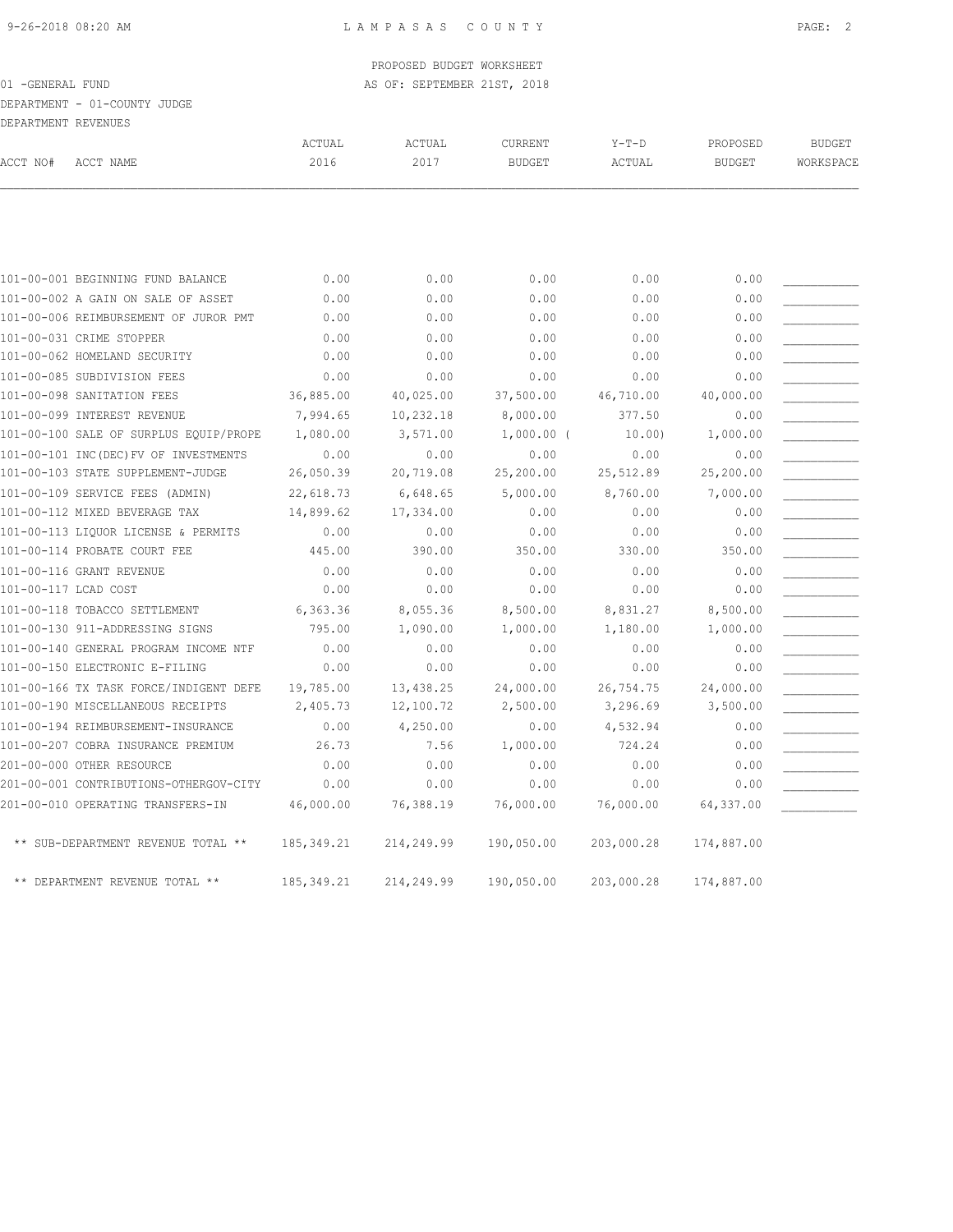## DEPARTMENT - 02-COUNTY AUDITOR DEPARTMENT REVENUES

| ACCT NAME<br>ACCT NO#                 | ACTUAL<br>2016 | ACTUAL<br>2017 | CURRENT<br><b>BUDGET</b> | $Y-T-D$<br>ACTUAL | PROPOSED<br><b>BUDGET</b> | <b>BUDGET</b><br>WORKSPACE |
|---------------------------------------|----------------|----------------|--------------------------|-------------------|---------------------------|----------------------------|
|                                       |                |                |                          |                   |                           |                            |
| 102-00-087 UNEMPLOYMENT REFUND        | 0.00           | 0.00           | 0.00                     | 2,428.61          | 0.00                      |                            |
| 102-00-099 INTEREST REVENUE           | 27.69          | 0.00           | 0.00                     | 0.00              | 0.00                      |                            |
| 102-00-102 INSURANCE REFUND           | 6, 111.61      | 0.00           | 0.00                     | 0.00              | 0.00                      |                            |
| 102-00-143 COLLECTION DEPT            | 644.00         | 0.00           | 0.00                     | 1,592.70          | 0.00                      |                            |
| 102-00-190 MISCELLANEOUS RECEIPTS     | 3,533.44       | 4,855.23       | 1,000.00                 | 750.49            | 900.00                    |                            |
| 102-00-193 COUNTY COLLECTIN-OMNI BASE | 1,170.00       | 1,020.00       | 1,000.00                 | 1,080.00          | 1,000.00                  |                            |
| 202-00-000 OTHER RESOURSE             | 0.00           | 0.00           | 0.00                     | 0.00              | 0.00                      |                            |
| ** SUB-DEPARTMENT REVENUE TOTAL **    | 11,486.74      | 5,875.23       | 2,000.00                 | 5,851.80          | 1,900.00                  |                            |
| 102-01-194 REIMBURSEMENT - IHC        | 0.00           | 0.00           | 0.00                     | 0.00              | 0.00                      |                            |
| ** SUB-DEPARTMENT REVENUE TOTAL **    | 0.00           | 0.00           | 0.00                     | 0.00              | 0.00                      |                            |
| 102-02-018 COURT APPOINTED ATTORNEY   | 881.67         | 403.50         | 0.00                     | 335.00            | 0.00                      |                            |
| 102-02-116 GRANT REVENUE              | 0.00           | 0.00           | 0.00                     | 0.00              | 0.00                      |                            |
|                                       |                |                |                          |                   |                           |                            |
| ** SUB-DEPARTMENT REVENUE TOTAL **    | 881.67         | 403.50         | 0.00                     | 335.00            | 0.00                      |                            |
| ** DEPARTMENT REVENUE TOTAL **        | 12,368.41      | 6,278.73       | 2,000.00                 | 6,186.80          | 1,900.00                  |                            |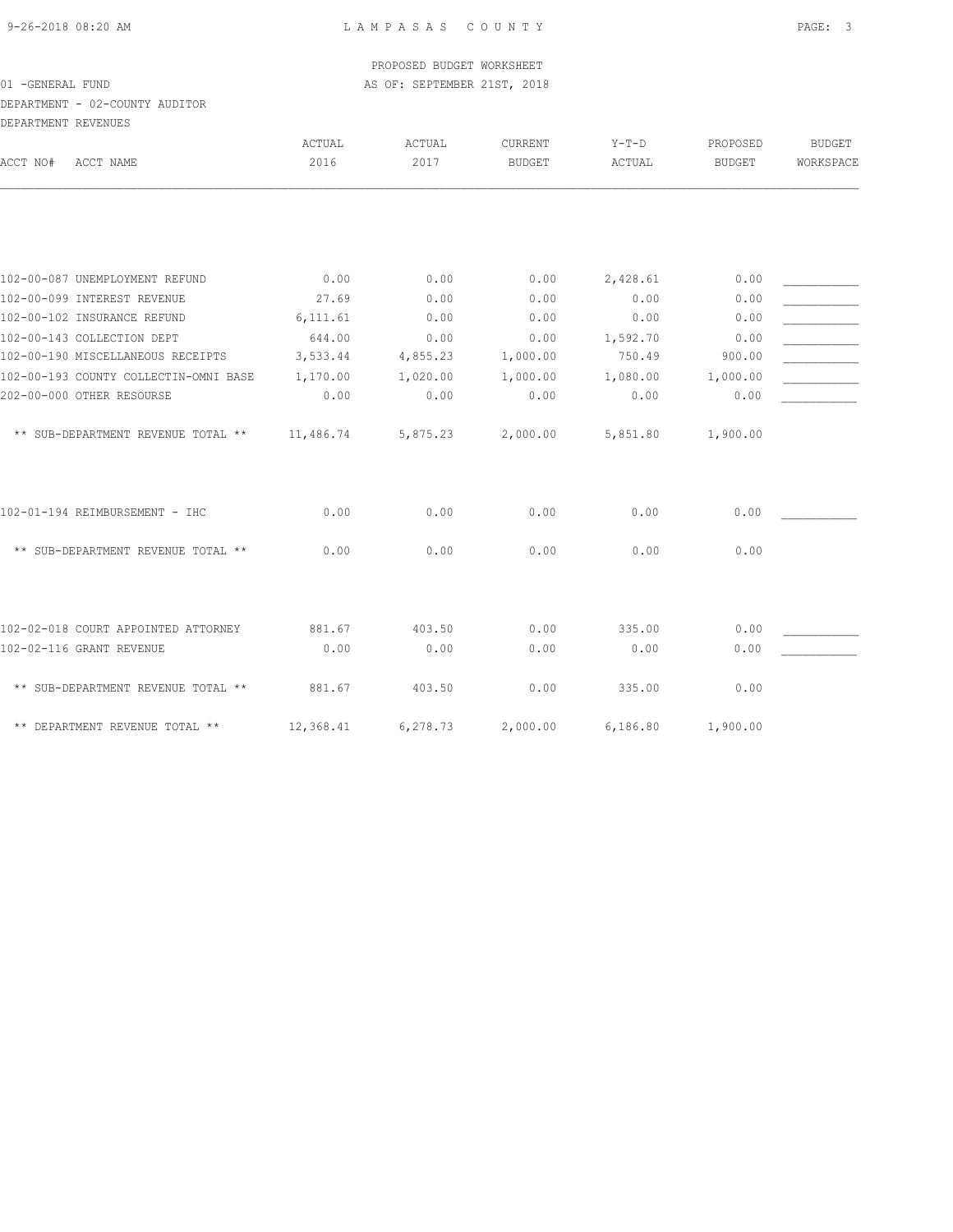| 9-26-2018 08:20 AM |  |  |
|--------------------|--|--|
|                    |  |  |

|                                    |            | PROPOSED BUDGET WORKSHEET   |           |           |               |               |
|------------------------------------|------------|-----------------------------|-----------|-----------|---------------|---------------|
| 01 - GENERAL FUND                  |            | AS OF: SEPTEMBER 21ST, 2018 |           |           |               |               |
| DEPARTMENT - 03-COUNTY TREASURER   |            |                             |           |           |               |               |
| DEPARTMENT REVENUES                |            |                             |           |           |               |               |
|                                    | ACTUAL     | ACTUAL                      | CURRENT   | $Y-T-D$   | PROPOSED      | <b>BUDGET</b> |
| ACCT NO#<br>ACCT NAME              | 2016       | 2017                        | BUDGET    | ACTUAL    | <b>BUDGET</b> | WORKSPACE     |
|                                    |            |                             |           |           |               |               |
| 103-00-099 INTEREST REVENUE        | 7,612.83   | 17,402.27                   | 50,000.00 | 61,660.13 | 50,000.00     |               |
| 103-00-109 SERVICE FEES            | 51, 535.15 | 30,710.20                   | 30,000.00 | 28,463.99 | 30,000.00     |               |
| 103-00-117 BINGO TAX               | 0.00       | 0.00                        | 0.00      | 0.00      | 0.00          |               |
| 103-00-143 COLLECTION DEPT         | 271.99     | 674.49                      | 50.00     | 585.54    | 500.00        |               |
| 103-00-190 MISCELLANEOUS RECEIPTS  | 1,154.74   | 178.61                      | 1,000.00  | 0.00      | 0.00          |               |
| ** SUB-DEPARTMENT REVENUE TOTAL ** | 60,574.71  | 48,965.57                   | 81,050.00 | 90,709.66 | 80,500.00     |               |

\*\* DEPARTMENT REVENUE TOTAL \*\* 60,574.71 48,965.57 81,050.00 90,709.66 80,500.00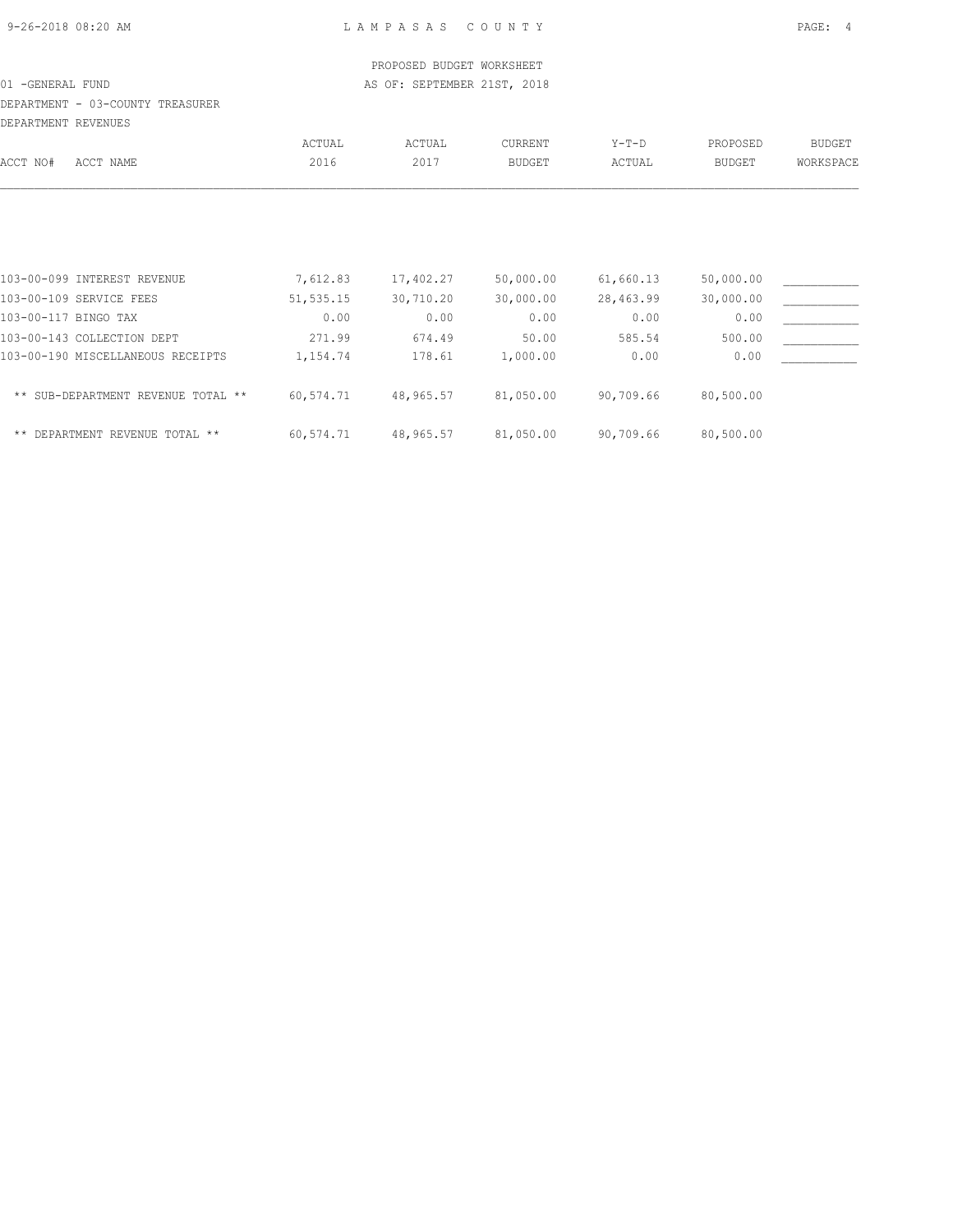# DEPARTMENT - 04-CO TAX ASSESSOR

| מסוונטסונים חוגסוגוחם גם סת |  |
|-----------------------------|--|

|          | DEPARTMENT REVENUES |        |        |               |        |               |           |
|----------|---------------------|--------|--------|---------------|--------|---------------|-----------|
|          |                     | ACTUAL | ACTUAL | CURRENT       | Y-T-D  | PROPOSED      | BUDGET    |
| ACCT NO# | ACCT NAME           | 2016   | 2017   | <b>BUDGET</b> | ACTUAL | <b>BUDGET</b> | WORKSPACE |

| 104-00-010 CURRENT AD VALOREM TAXES    | 5,467,488.66 | 6,032,795.00 | 6, 216, 591.00            | 6, 135, 707.53 | 6,205,915.00 |  |
|----------------------------------------|--------------|--------------|---------------------------|----------------|--------------|--|
| 104-00-015 LOCAL OPTION 1/2% SALES TAX | 773,106.74   | 784, 313.13  | 760,000.00                | 809, 412.44    | 760,000.00   |  |
| 104-00-020 DELINQUENT AD VALORM TAXES  | 118,854.38   | 85,991.95    | 120,000.00                | 101,082.97     | 110,000.00   |  |
| 104-00-030 PENALTIES & INT. AD VALOREM | 28,871.11    | 81,725.56    | 15,000.00                 | 72,384.27      | 70,000.00    |  |
| 104-00-031 CHILD WELFARE BOARD         | 0.00         | 0.00         | 0.00                      | 0.00           | 0.00         |  |
| 104-00-035 LCAD REFUND                 | 0.00         | 0.00         | 0.00                      | 0.00           | 0.00         |  |
| 104-00-036 POSTAGE REIMBURSEMENT       | 2,682.00     | 1,944.50     | 4,000.00                  | 1,920.30       | 2,000.00     |  |
| 104-00-043 COURT COST CHILD SAFETY     | 36,519.00    | 35,815.50    | 35,000.00                 | 37,155.00      | 35,000.00    |  |
| 104-00-089 MOTOR VEHICLE VERIFICATION  | 414.00       | 266.00       | 500.00                    | 306.00         | 350.00       |  |
| 104-00-090 MOTOR VEHICLE REGISTRATION  | 64,276.20    | 69,747.54    | 69,000.00                 | 71,036.30      | 70,000.00    |  |
| 104-00-091 STATE SALES TAX REBATE      | 279,415.88   | 283,764.18   | 325,000.00                | 297,507.28     | 350,000.00   |  |
| 104-00-104 T/AC-AUTO TITLES            | 34,740.00    | 35,965.00    | 35,000.00                 | 38,035.00      | 35,000.00    |  |
| 104-00-113 LIQUOR LICENSE & PERMITS    | 5,719.42     | 3,776.29     | 15,000.00                 | 26, 211.96     | 22,000.00    |  |
| 104-00-190 MISCELLANEOUS RECEIPTS      | 343.94       | 282.95       | 1,000.00                  | 254.01         | 500.00       |  |
|                                        |              |              |                           |                |              |  |
| ** SUB-DEPARTMENT REVENUE TOTAL **     | 6,812,431.33 |              | 7,416,387.60 7,596,091.00 | 7,591,013.06   | 7,660,765.00 |  |
|                                        |              |              |                           |                |              |  |
|                                        |              |              |                           |                |              |  |
|                                        |              |              |                           |                |              |  |

| 104-01-011 VOTER REGISTRATION      | 0.00 | 0.00 | 0.00                                                             | 0.00 | 0.00 |  |
|------------------------------------|------|------|------------------------------------------------------------------|------|------|--|
| ** SUB-DEPARTMENT REVENUE TOTAL ** | 0.00 | 0.00 | 0.00                                                             | 0.00 | 0.00 |  |
| ** DEPARTMENT REVENUE TOTAL **     |      |      | 6,812,431.33 7,416,387.60 7,596,091.00 7,591,013.06 7,660,765.00 |      |      |  |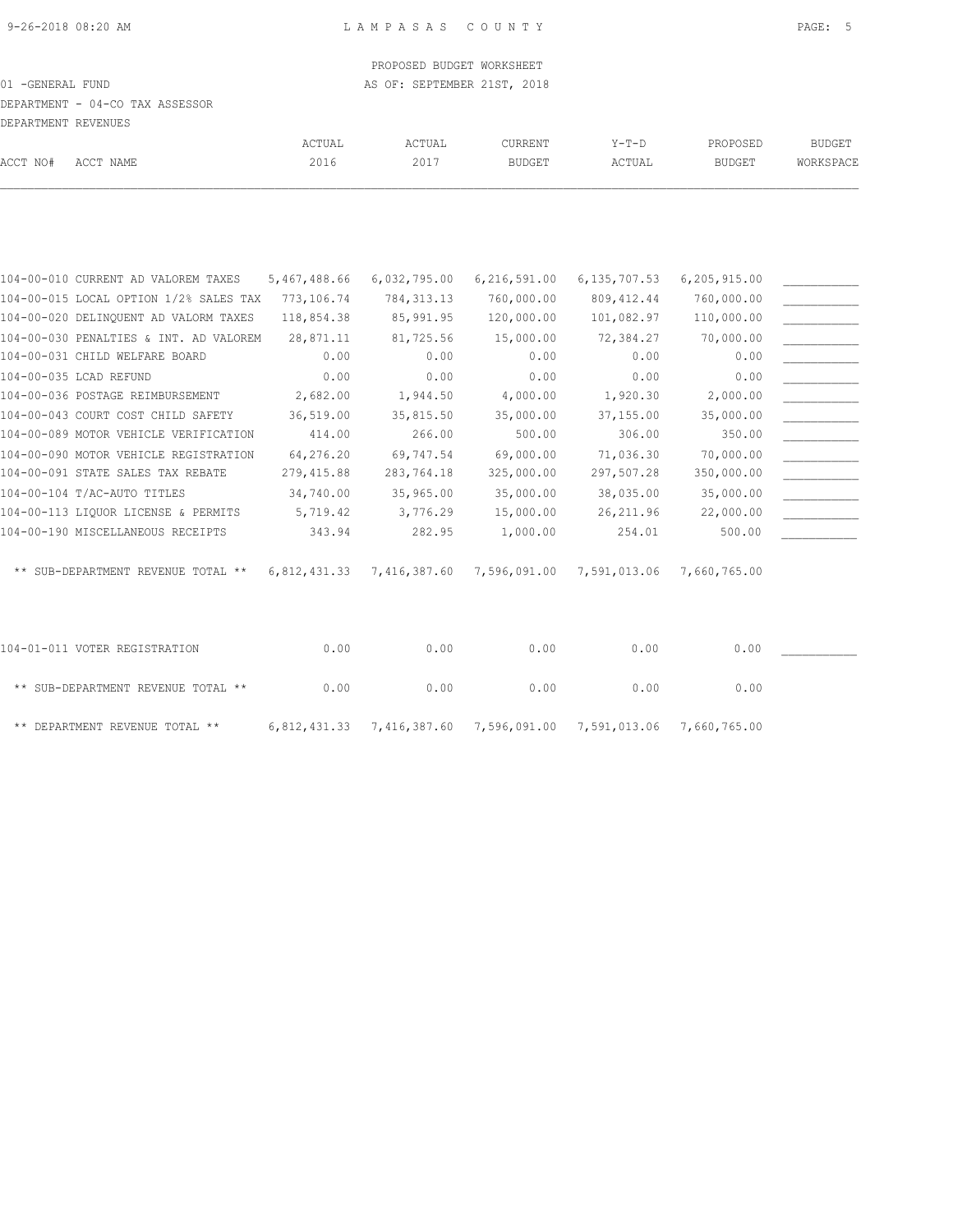# DEPARTMENT - 05-COUNTY CLERK

DEPARTMENT REVENUES

| DEFAKTMENT KEVENUES |                                        |            |            |                |            |               |               |
|---------------------|----------------------------------------|------------|------------|----------------|------------|---------------|---------------|
|                     |                                        | ACTUAL     | ACTUAL     | <b>CURRENT</b> | $Y-T-D$    | PROPOSED      | <b>BUDGET</b> |
| ACCT NO#            | ACCT NAME                              | 2016       | 2017       | <b>BUDGET</b>  | ACTUAL     | <b>BUDGET</b> | WORKSPACE     |
|                     |                                        |            |            |                |            |               |               |
|                     |                                        |            |            |                |            |               |               |
|                     |                                        |            |            |                |            |               |               |
|                     | 105-00-009 3rd DISTRICT FEES           | 0.00       | 0.00       | 0.00           | 0.00       | 0.00          |               |
|                     | 105-00-012 SUPPLE CRT GUARDIANSHIP FEE | 3,020.00   | 3,060.00   | 3,000.00       | 2,440.00   | 3,000.00      |               |
|                     | 105-00-033 PRESERVATION CLERK ACCOUNT  | 1,500.00   | 1,530.00   | 1,200.00       | 1,220.00   | 1,300.00      |               |
|                     | 105-00-106 COUNTY CLERK                | 201,076.90 | 187,382.91 | 190,000.00     | 201,432.00 | 190,000.00    |               |
|                     | 105-00-107 COUNTY CLERK-PROBATION      | 38,770.00  | 51,118.90  | 35,000.00      | 42,957.10  | 36,000.00     |               |
|                     | 105-00-120 CO.CLERK DELINOUENT COLLECT | 0.00       | 0.00       | 0.00           | 0.00       | 0.00          |               |
|                     | 105-00-190 MISCELLANEOUS RECEIPTS      | 0.00       | 0.00       | 0.00           | 0.00       | 0.00          |               |
|                     | ** SUB-DEPARTMENT REVENUE TOTAL **     | 244,366.90 | 243,091.81 | 229,200.00     | 248,049.10 | 230,300.00    |               |
|                     |                                        |            |            |                |            |               |               |

\*\* DEPARTMENT REVENUE TOTAL \*\* 244,366.90 243,091.81 229,200.00 248,049.10 230,300.00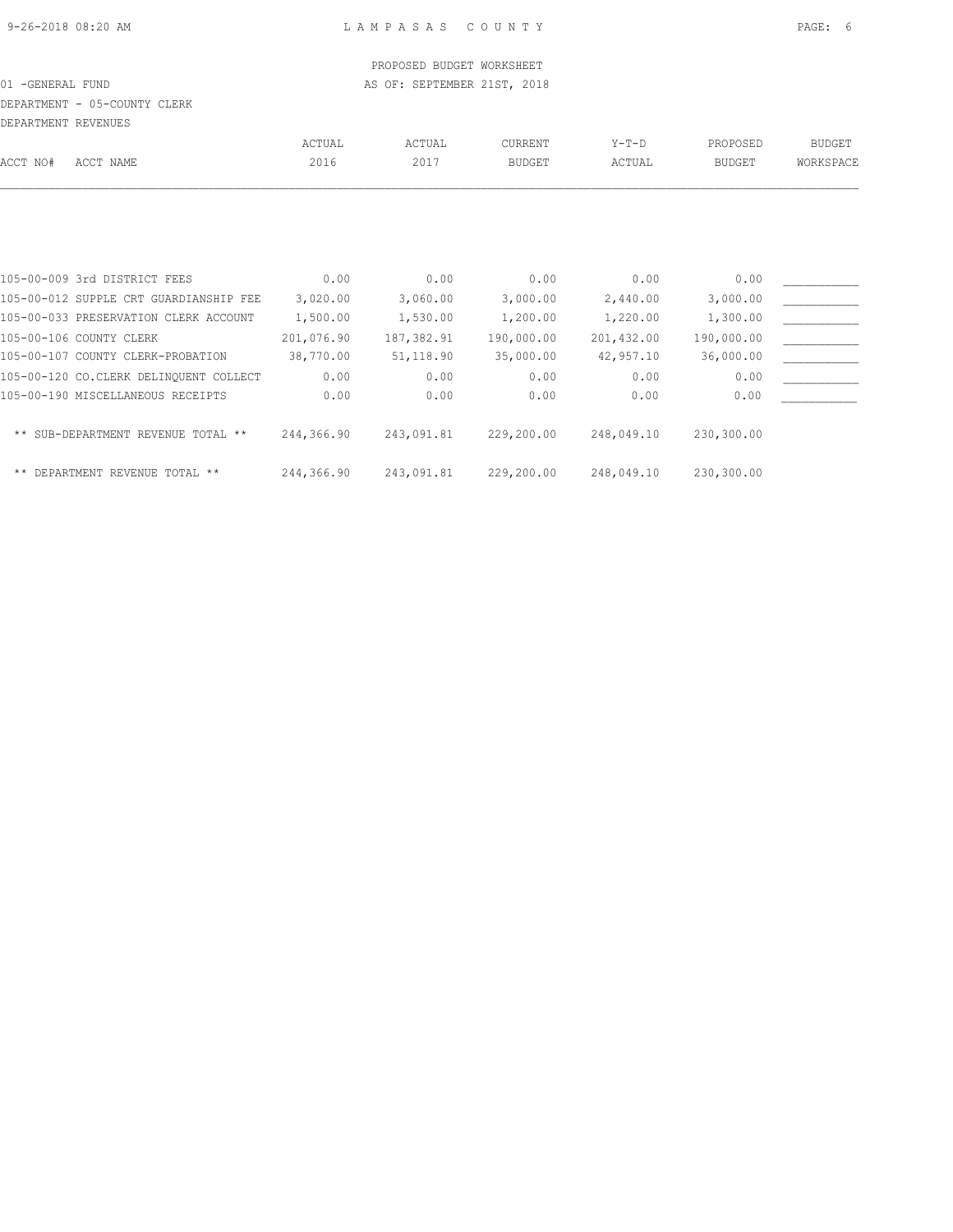# DEPARTMENT - 06-DISTRICT CLERK

|          | DEPARTMENT REVENUES |        |        |               |        |               |           |
|----------|---------------------|--------|--------|---------------|--------|---------------|-----------|
|          |                     | ACTUAL | ACTUAL | CURRENT       | Y-T-D  | PROPOSED      | BUDGET    |
| ACCT NO# | ACCT NAME           | 2016   | 2017   | <b>BUDGET</b> | ACTUAL | <b>BUDGET</b> | WORKSPACE |
|          |                     |        |        |               |        |               |           |

| 106-00-006 REIMBURSMENT OF JUROR PMT            | 5,168.00   | 5,848.00   | 6,000.00   | 5,304.00   | 6,500.00   |  |
|-------------------------------------------------|------------|------------|------------|------------|------------|--|
| 106-00-008 JUVENILE DELINQUENCY PREVEN          | 0.00       | 0.00       | 0.00       | 0.00       | 0.00       |  |
| 106-00-009 3rd DISTRICT FEES                    | 0.00       | 0.00       | 0.00       | 0.00       | 0.00       |  |
| 106-00-036 POSTAGE REIMBURSEMENT                | 0.00       | 0.00       | 0.00       | 0.00       | 0.00       |  |
| 106-00-037 DIST CLERK RECORD MGMT               | 0.00       | 0.00       | 0.00       | 0.00       | 0.00       |  |
| 106-00-038 INDIGENT FEE                         | 0.00       | 0.00       | 0.00       | 0.00       | 0.00       |  |
| 106-00-094 DISTRICT CLERK                       | 56,930.59  | 57,984.25  | 60,000.00  | 77,639.09  | 75,000.00  |  |
| 106-00-105 DISTRICT CLK AG CHILD SUPPO          | 0.00       | 0.00       | 0.00       | 0.00       | 0.00       |  |
| 106-00-108 DISTRICT CLERK-PROBATION             | 51,406.08  | 63,670.05  | 55,000.00  | 67,630.40  | 60,000.00  |  |
| 106-00-116 GRANT REVENUE - VINE                 | 0.00       | 0.00       | 0.00       | 0.00       | 0.00       |  |
| 106-00-120 CHILD ABUSE PREVENTION FEE           | 220.00     | 20.00      | 0.00       | 20.00      | 0.00       |  |
| 106-00-150 ELECTRONIC E-FILING                  | 0.00       | 0.00       | 0.00       | 0.00       | 0.00       |  |
| 106-00-190 MISCELLANEOUS RECEIPTS               | 11,773.00  | 7,098.20   | 12,500.00  | 7,409.00   | 7,000.00   |  |
| 206-00-010 OPERATING TRANSFERS - IN             | 0.00       | 0.00       | 0.00       | 0.00       | 0.00       |  |
| SUB-DEPARTMENT REVENUE TOTAL **<br>$\star\star$ | 125,497.67 | 134,620.50 | 133,500.00 | 158,002.49 | 148,500.00 |  |
| 106-01-190 MISCELLANEOUS (PASSPORT)             | 8,390.00   | 13,601.65  | 12,000.00  | 11,917.20  | 11,000.00  |  |
| ** SUB-DEPARTMENT REVENUE TOTAL **              | 8,390.00   | 13,601.65  | 12,000.00  | 11,917.20  | 11,000.00  |  |
|                                                 |            |            |            |            |            |  |

\*\* DEPARTMENT REVENUE TOTAL \*\* 133,887.67 148,222.15 145,500.00 169,919.69 159,500.00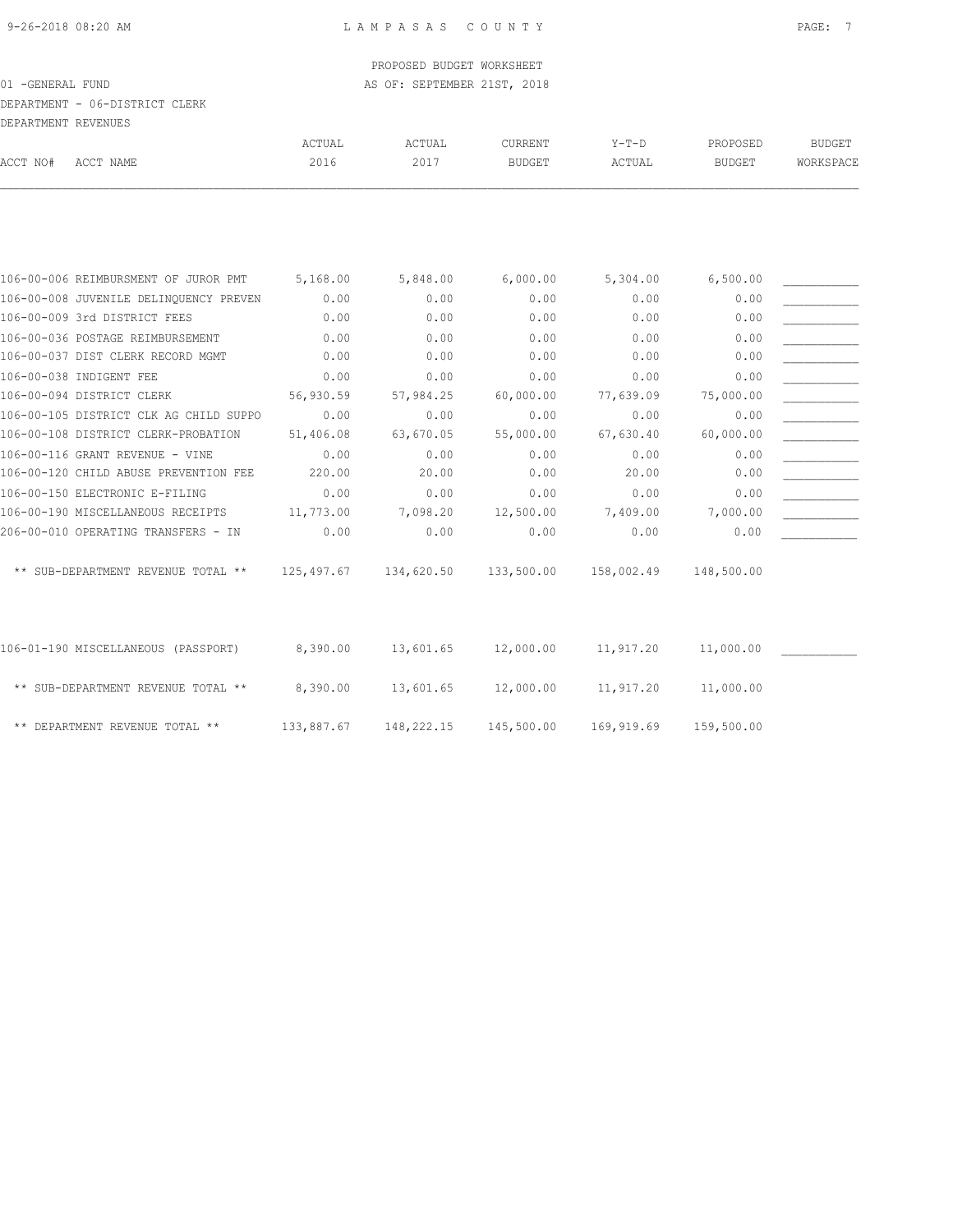DEPARTMENT - 07-COUNTY SHERIFF

| DEPARTMENT REVENUES |                                       |                |                |                          |                   |                           |                            |
|---------------------|---------------------------------------|----------------|----------------|--------------------------|-------------------|---------------------------|----------------------------|
| ACCT NO#            | ACCT NAME                             | ACTUAL<br>2016 | ACTUAL<br>2017 | CURRENT<br><b>BUDGET</b> | $Y-T-D$<br>ACTUAL | PROPOSED<br><b>BUDGET</b> | <b>BUDGET</b><br>WORKSPACE |
|                     |                                       |                |                |                          |                   |                           |                            |
|                     | 107-00-050 TELEPHONE COMMISSION       | 7,350.35       | 6,784.68       | 7,500.00                 | 7,599.57          | 6,500.00                  |                            |
|                     | 107-00-062 HOMELAND SECURITY          | 0.00           | 0.00           | 0.00                     | 0.00              | 0.00                      |                            |
|                     | 107-00-092 SERVING CITATION           | 3,725.00       | 6,003.00       | 5,000.00                 | 3,150.00          | 3,000.00                  |                            |
|                     | 107-00-100 SALE OF SURPLUS PROPERTY   | 10,732.95      | 22,209.00      | 10,000.00                | 8,041.06          | 0.00                      |                            |
|                     | 107-00-102 INSURANCE REFUND           | 0.00           | 2,194.36       | 0.00                     | 2,136.31          | 0.00                      |                            |
|                     | 107-00-116 GRANT REVENUE              | 3,742.53       | 59,934.00      | 15,000.00                | 15,424.00         | 15,000.00                 |                            |
|                     | 107-00-119 CITY PAYMENT FOR PRISONERS | 3,559.44       | 9,858.42       | 3,500.00                 | 8,391.24          | 5,000.00                  |                            |
|                     | 107-00-122 PRISONER TRANSPORTATION    | 1,188.15       | 1,010.50       | 3,000.00                 | 0.00              | 0.00                      |                            |
|                     | 107-00-123 STATE REIMBURSEMENT        | 0.00           | 3,005.00       | 0.00                     | 2,775.06          | 0.00                      |                            |
|                     | 107-00-125 LOMETA INTERLOCAL          | 0.00           | 0.00           | 0.00                     | 0.00              | 0.00                      |                            |
|                     | 107-00-188 FORFEITED PROPERTY         | 6,653.83       | 0.00           | 5,000.00                 | 61.55             | 0.00                      |                            |
|                     | 107-00-190 MISCELLANEOUS RECEIPTS     | 2,777.05       | 3,328.68       | 2,000.00                 | 3,754.98          | 4,000.00                  |                            |
|                     | 107-00-191 CITIZENS DONATIONS         | 100.00         | 687.00         | 0.00                     | 0.00              | 0.00                      |                            |
|                     | 107-00-194 REIMBURSEMENT-INSURANCE    | 0.00           | 0.00           | 0.00                     | 27, 124.93        | 0.00                      |                            |
|                     | 207-00-000 OTHER RESOURCE-LEASE       | 112,000.00     | 158,943.00     | 125,059.00               | 125,059.00        | 125,059.00                |                            |
|                     | ** SUB-DEPARTMENT REVENUE TOTAL **    | 151,829.30     | 273,957.64     | 176,059.00               | 203,517.70        | 158,559.00                |                            |
|                     | 107-01-116 GRANT REVENUE - VINE       | 0.00           | 0.00           | 0.00                     | 0.00              | 0.00                      |                            |
|                     | ** SUB-DEPARTMENT REVENUE TOTAL **    | 0.00           | 0.00           | 0.00                     | 0.00              | 0.00                      |                            |
|                     | 107-02-190 MISCELLANEOUS RECEIPTS     | 1,770.66       | 378.32         | 2,000.00                 | 193.35            | 0.00                      |                            |
|                     | 107-02-191 CITIZENS DONATIONS         | 0.00           | 0.00           | 1,000.00                 | 0.00              | 0.00                      |                            |
|                     | ** SUB-DEPARTMENT REVENUE TOTAL **    | 1,770.66       |                | 3,000.00                 | 193.35            | 0.00                      |                            |
|                     |                                       |                | 378.32         |                          |                   |                           |                            |
|                     | 107-03-190 MISCELLANEOUS RECEIPTS     | 0.00           | 0.00           | 0.00                     | 0.00              | 0.00                      |                            |
|                     | ** SUB-DEPARTMENT REVENUE TOTAL **    | 0.00           | 0.00           | 0.00                     | 0.00              | 0.00                      |                            |
|                     |                                       |                |                |                          |                   |                           |                            |
|                     | 107-04-116 GRANT REVENUE              | 0.00           | 9,540.00       | 0.00                     | 0.00              | 0.00                      |                            |
|                     | 107-04-190 MISCELLANEOUS RECEIPTS     | 0.00           | 0.00           | 0.00                     | 0.00              | 0.00                      |                            |
|                     | ** SUB-DEPARTMENT REVENUE TOTAL **    | 0.00           | 9,540.00       | 0.00                     | 0.00              | 0.00                      |                            |

\*\* DEPARTMENT REVENUE TOTAL \*\* 153,599.96 283,875.96 179,059.00 203,711.05 158,559.00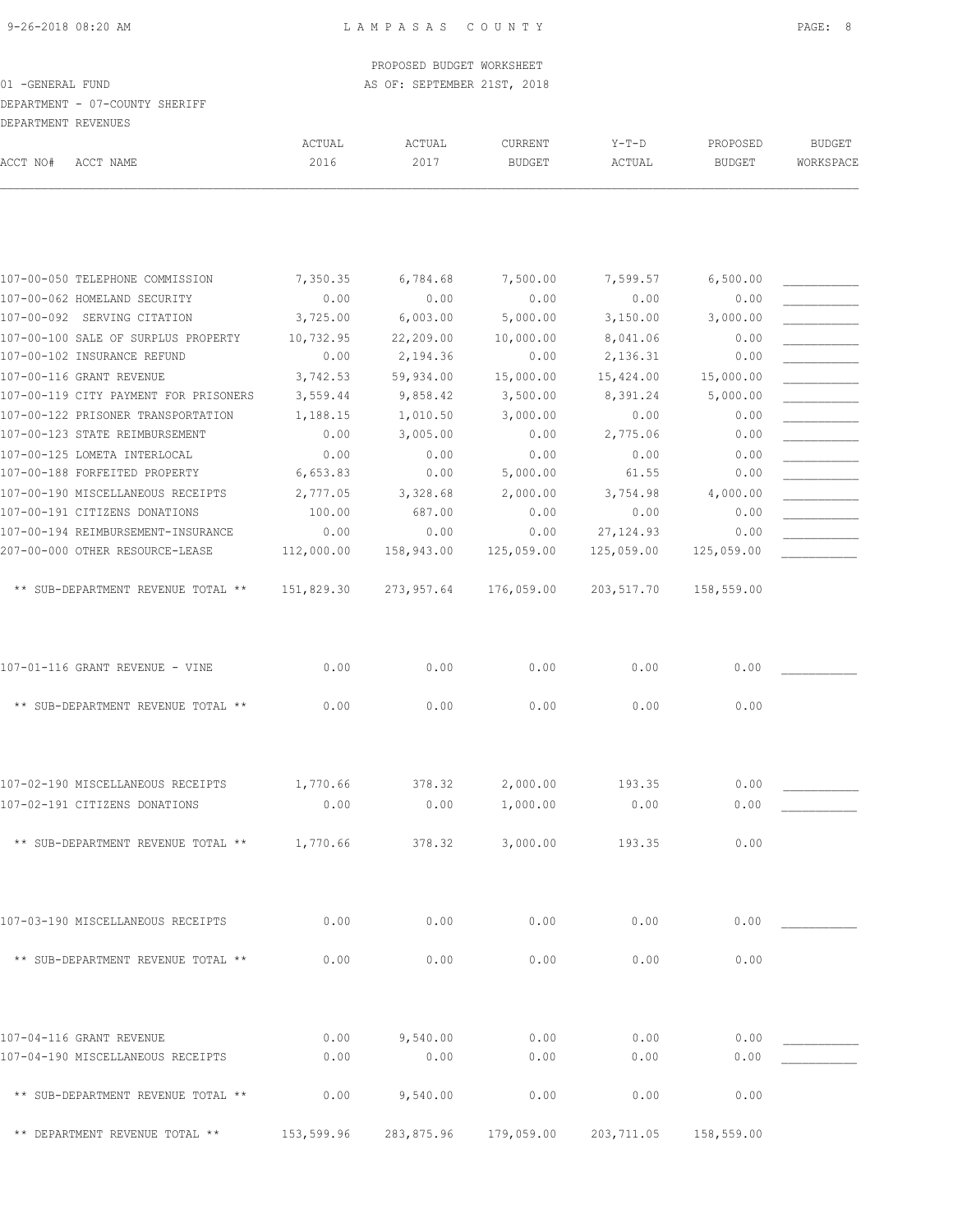DEPARTMENT - 08-COUNTY/DISTRICT ATTNY DEPARTMENT REVENUES

|          |                                        | ACTUAL    | ACTUAL    | CURRENT       | $Y-T-D$   | PROPOSED      | <b>BUDGET</b> |
|----------|----------------------------------------|-----------|-----------|---------------|-----------|---------------|---------------|
| ACCT NO# | ACCT NAME                              | 2016      | 2017      | <b>BUDGET</b> | ACTUAL    | <b>BUDGET</b> | WORKSPACE     |
|          |                                        |           |           |               |           |               |               |
|          | 108-00-103 STATE SUPPLEMENT ASST. D.A. | 4,506.72  | 13,297.82 | 0.00          | 4,506.72  | 0.00          |               |
|          | 108-00-116 GRANT REVENUE JUVENILE PROS | 0.00      | 0.00      | 0.00          | 0.00      | 0.00          |               |
|          | 108-00-123 STATE REIMBURSEMENT         | 27,500.00 | 18,708.90 | 27,500.00     | 18,333.34 | 27,500.00     |               |
|          | 108-00-190 MISCELLANEOUS RECEIPTS      | 0.00      | 0.00      | 0.00          | 47.94     | 0.00          |               |
|          | ** SUB-DEPARTMENT REVENUE TOTAL **     | 32,006.72 | 32,006.72 | 27,500.00     | 22,888.00 | 27,500.00     |               |
| $***$    | DEPARTMENT REVENUE TOTAL **            | 32,006.72 | 32,006.72 | 27,500.00     | 22,888.00 | 27,500.00     |               |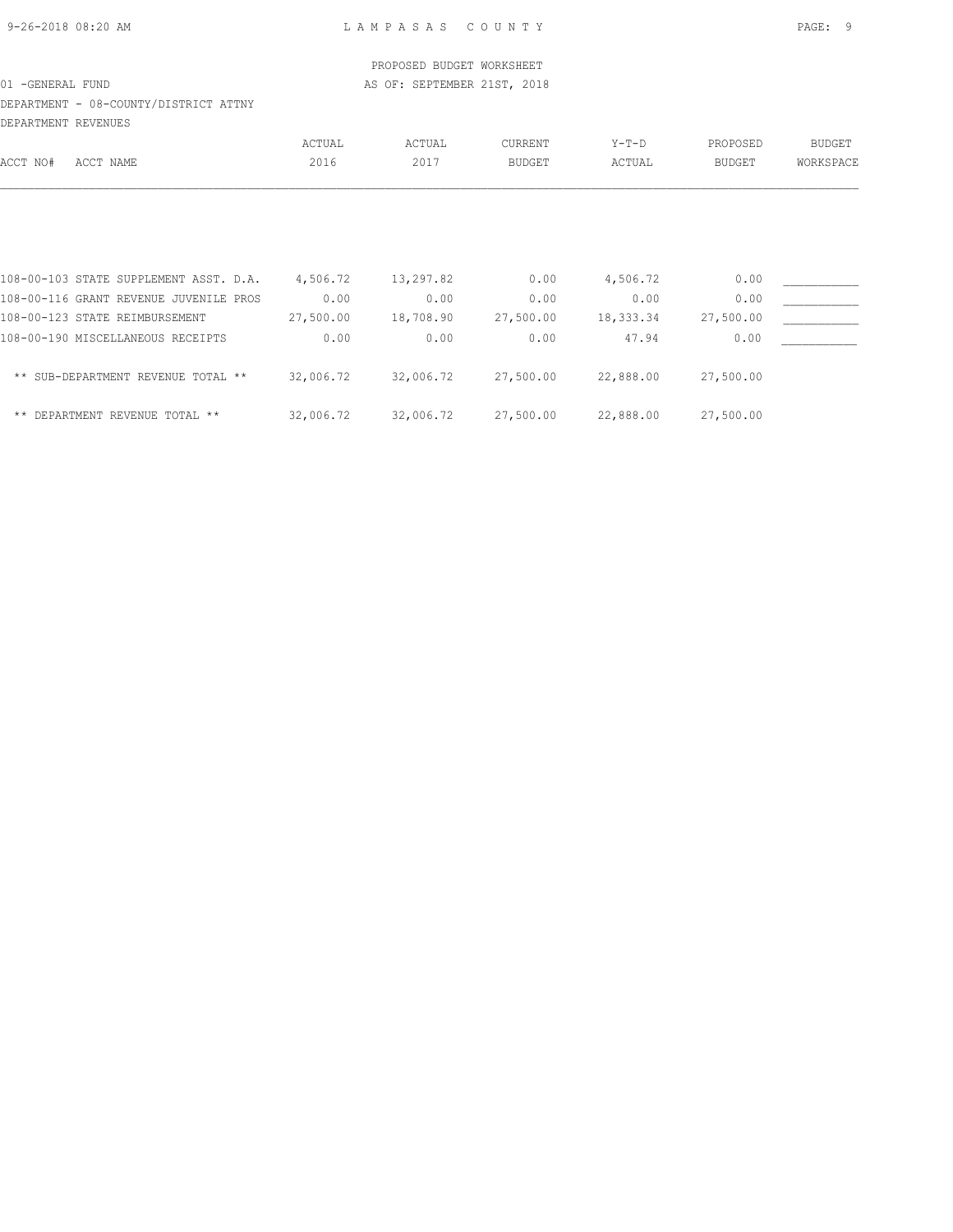| $9 - 26 - 2018$ 08:20 AM |  |
|--------------------------|--|

9-26-2018 08:20 AM L A M P A S A S C O U N T Y PAGE: 10

|                                      |          | PROPOSED BUDGET WORKSHEET   |               |        |          |               |
|--------------------------------------|----------|-----------------------------|---------------|--------|----------|---------------|
| 01 -GENERAL FUND                     |          | AS OF: SEPTEMBER 21ST, 2018 |               |        |          |               |
| DEPARTMENT - 09-NON-DEPARTMENTAL     |          |                             |               |        |          |               |
| DEPARTMENT REVENUES                  |          |                             |               |        |          |               |
|                                      | ACTUAL   | ACTUAL                      | CURRENT       | Y-T-D  | PROPOSED | <b>BUDGET</b> |
| ACCT NO#<br>ACCT NAME                | 2016     | 2017                        | <b>BUDGET</b> | ACTUAL | BUDGET   | WORKSPACE     |
|                                      |          |                             |               |        |          |               |
| 109-00-190 MISCELLANEOUS RECEIPTS    | 1,733.04 | 143.20                      | 2,000.00      | 648.91 | 1,000.00 |               |
| ** SUB-DEPARTMENT REVENUE TOTAL **   | 1,733.04 | 143.20                      | 2,000.00      | 648.91 | 1,000.00 |               |
| DEPARTMENT REVENUE TOTAL **<br>$***$ | 1,733.04 | 143.20                      | 2,000.00      | 648.91 | 1,000.00 |               |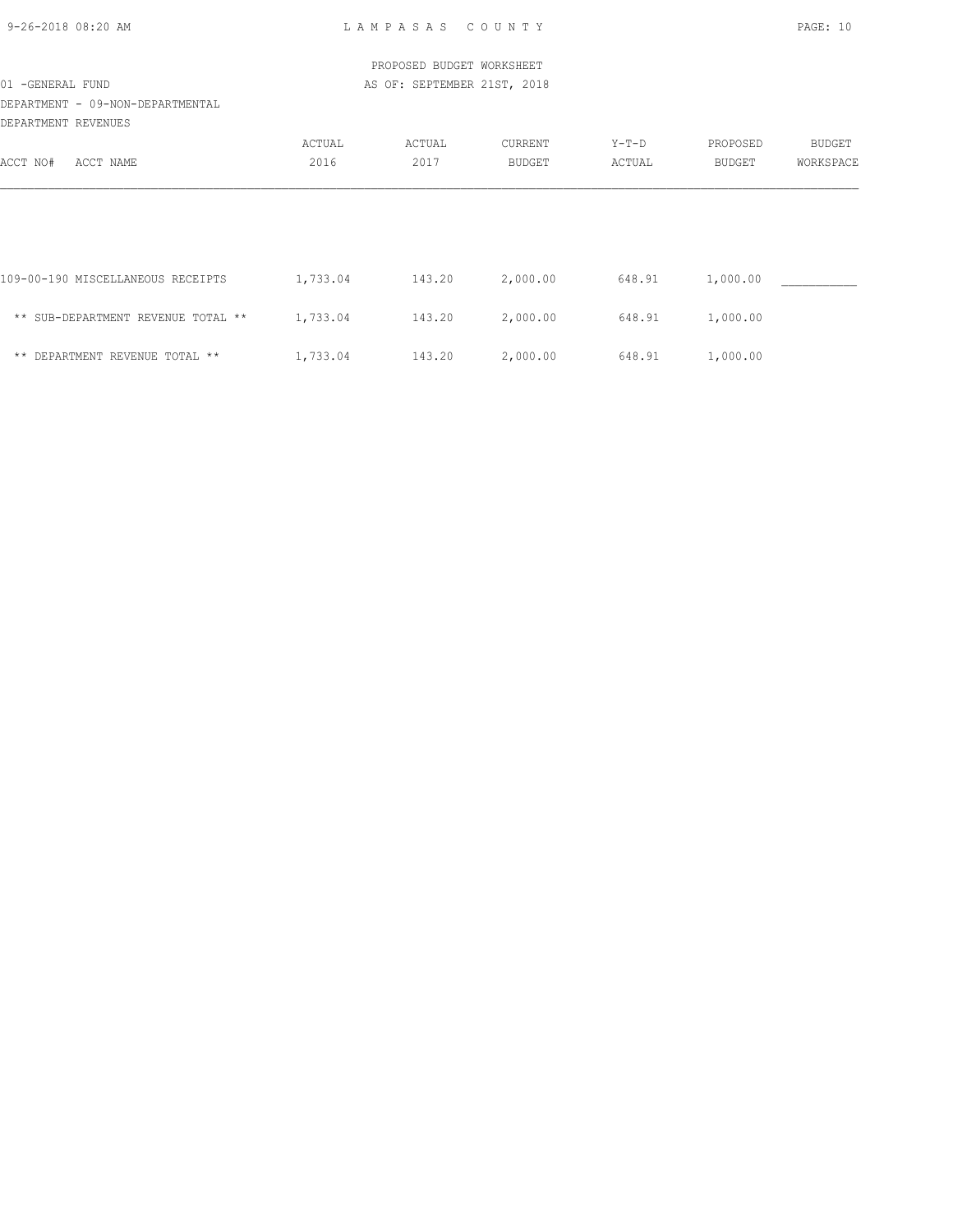## DEPARTMENT - 10-CONSTABLES 1, 3 & 4 DEPARTMENT REVENUES

| ACCT NAME<br>ACCT NO#              | ACTUAL<br>2016 | ACTUAL<br>2017 | CURRENT<br><b>BUDGET</b> | $Y-T-D$<br>ACTUAL | PROPOSED<br><b>BUDGET</b> | <b>BUDGET</b><br>WORKSPACE |
|------------------------------------|----------------|----------------|--------------------------|-------------------|---------------------------|----------------------------|
|                                    |                |                |                          |                   |                           |                            |
| 110-00-092 SERVING CITATION        | 0.00           | 0.00           | 0.00                     | 0.00              | 0.00                      |                            |
| 110-00-123 STATE REIMBURSEENT      | 0.00           | 0.00           | 0.00                     | 0.00              | 0.00                      |                            |
| 110-00-190 MISCELLANEOUS RECEIPTS  | 1,328.49       | 682.59         | 1,000.00                 | 0.00              | 0.00                      |                            |
| ** SUB-DEPARTMENT REVENUE TOTAL ** | 1,328.49       | 682.59         | 1,000.00                 | 0.00              | 0.00                      |                            |
| 110-01-092 SERVING CITATION        | 0.00           | 150.00         | 0.00                     | 6,685.00          | 5,000.00                  |                            |
| 110-01-102 INSURANCE REFUND        | 0.00           | 542.36         | 0.00                     | 0.00              | 0.00                      |                            |
| 110-01-123 STATE REIMBURSEMENT     | 0.00           | 0.00           | 0.00                     | 678.30            | 0.00                      |                            |
| ** SUB-DEPARTMENT REVENUE TOTAL ** | 0.00           | 692.36         | 0.00                     | 7,363.30          | 5,000.00                  |                            |
| 110-02-092 SERVING CITATION        | 0.00           | 0.00           | 0.00                     | 75.00             | 0.00                      |                            |
| 110-02-123 STATE REIMBURSEMENT     | 0.00           | 680.19         | 0.00                     | 678.30            | 0.00                      |                            |
|                                    |                |                |                          |                   |                           |                            |
| ** SUB-DEPARTMENT REVENUE TOTAL ** | 0.00           | 680.19         | 0.00                     | 753.30            | 0.00                      |                            |
| ** DEPARTMENT REVENUE TOTAL **     | 1,328.49       | 2,055.14       | 1,000.00                 | 8,116.60          | 5,000.00                  |                            |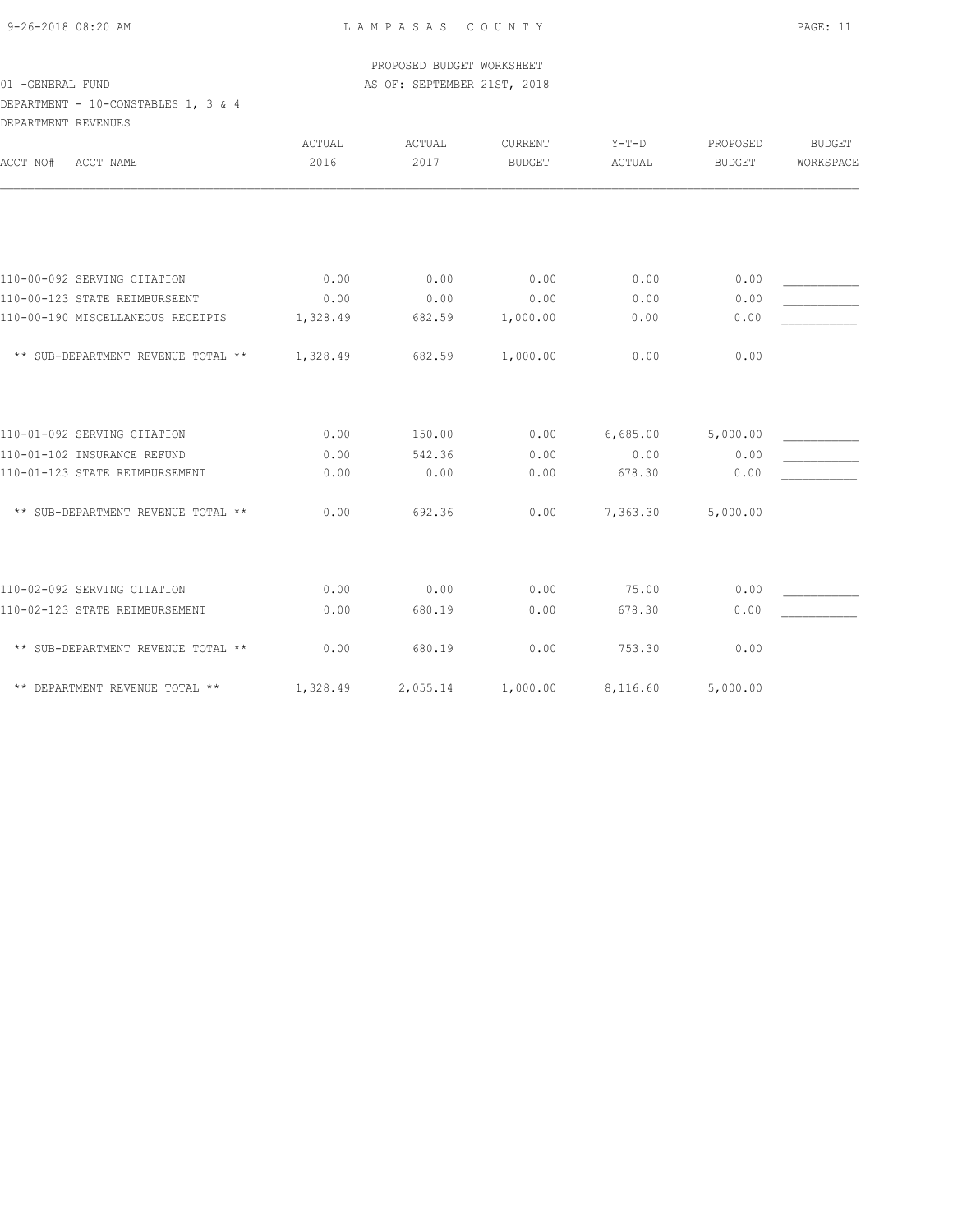9-26-2018 08:20 AM L A M P A S A S C O U N T Y PAGE: 12

## PROPOSED BUDGET WORKSHEET 01 -GENERAL FUND **AS OF: SEPTEMBER 21ST, 2018**

## DEPARTMENT - 11-COUNTY LOCATED AT CITY DEPARTMENT REVENUES

| ACCT NO#<br>ACCT NAME                  | ACTUAL<br>2016 | ACTUAL<br>2017 | CURRENT<br><b>BUDGET</b> | $Y-T-D$<br>ACTUAL | PROPOSED<br><b>BUDGET</b> | <b>BUDGET</b><br>WORKSPACE |
|----------------------------------------|----------------|----------------|--------------------------|-------------------|---------------------------|----------------------------|
|                                        |                |                |                          |                   |                           |                            |
| 111-00-116 GRANT REVENUE               | 0.00           | 0.00           | 0.00                     | 0.00              | 0.00                      |                            |
| 111-00-190 MISCELLANEOUS               | 296.00         | 191.52         | 0.00                     | 0.00              | 0.00                      |                            |
| 211-00-000 OTHER RESOURCE              | 0.00           | 0.00           | 0.00                     | 252,933.00        | 0.00                      |                            |
| ** SUB-DEPARTMENT REVENUE TOTAL **     | 296.00         | 191.52         | 0.00                     | 252,933.00        | 0.00                      |                            |
| 111-01-190 MISCELLANEOUS RECEIPTS      | 2,633.67       | 2,379.03       | 4,000.00                 | 2,486.02          | 3,000.00                  |                            |
| ** SUB-DEPARTMENT REVENUE TOTAL **     | 2,633.67       | 2,379.03       | 4,000.00                 | 2,486.02          | 3,000.00                  |                            |
| 111-02-100 SALE OF SURPLUS EQUIP/PROPE | 0.00           | 0.00           | 0.00                     | 3,750.00          | 0.00                      |                            |
| 111-02-190 MISCELLANEOUS RECEIPTS      | 50.00          | 5,155.00       | 0.00                     | 400.00            | 0.00                      |                            |
| ** SUB-DEPARTMENT REVENUE TOTAL **     | 50.00          | 5,155.00       | 0.00                     | 4,150.00          | 0.00                      |                            |
| 111-03-190 MISCELLANOUS                | 0.00           | 0.00           | 0.00                     | 0.00              | 0.00                      |                            |
| ** SUB-DEPARTMENT REVENUE TOTAL **     | 0.00           | 0.00           | 0.00                     | 0.00              | 0.00                      |                            |
| ** DEPARTMENT REVENUE TOTAL **         | 2,979.67       | 7,725.55       | 4,000.00                 | 259,569.02        | 3,000.00                  |                            |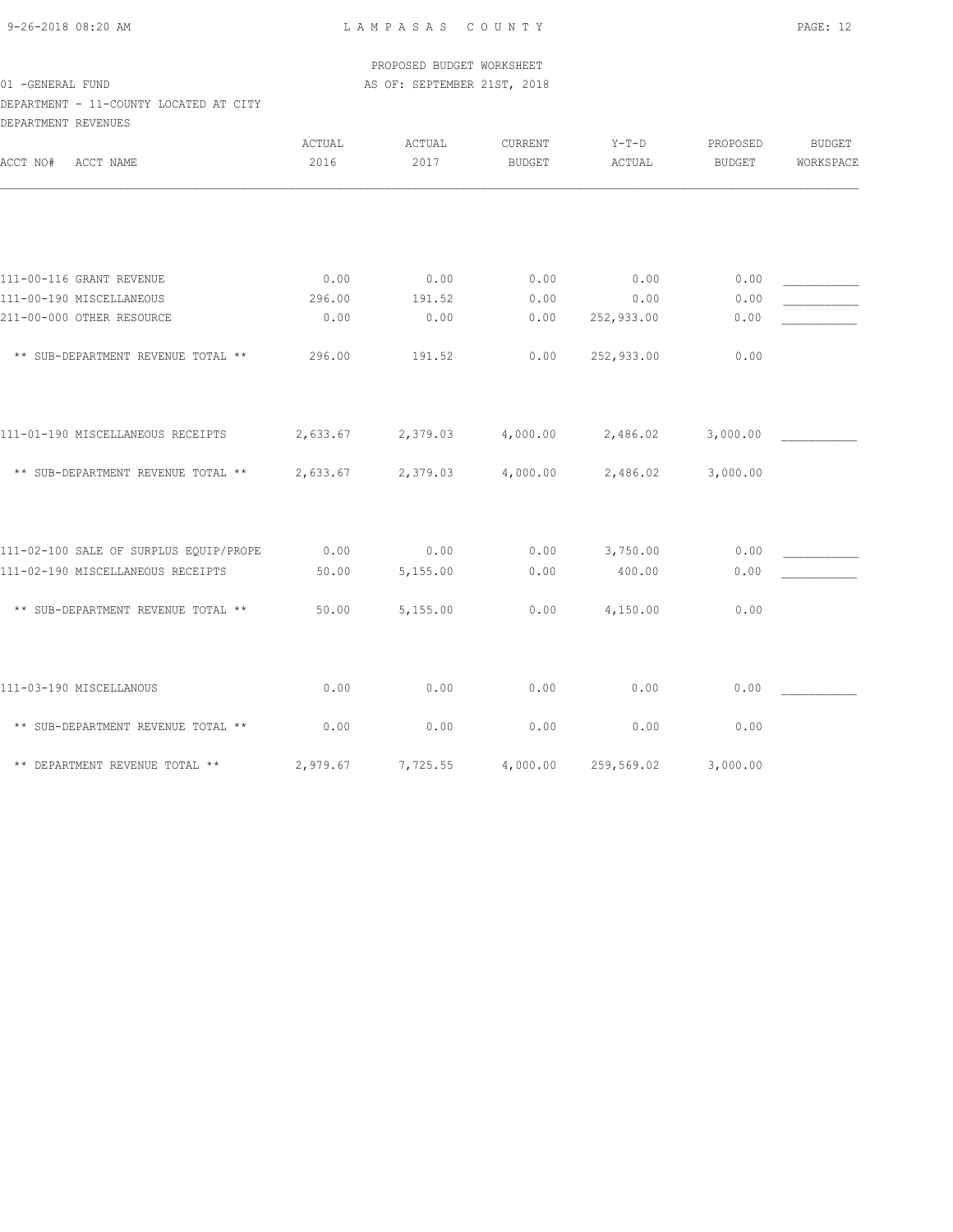DEPARTMENT - 12-JUSTICE OF PEACE #1 DEPARTMENT REVENUES

| DEFANIMENI NEVENUEJ                   |             |                                                |                     |             |               |               |
|---------------------------------------|-------------|------------------------------------------------|---------------------|-------------|---------------|---------------|
|                                       | ACTUAL      | ACTUAL                                         | CURRENT             | $Y-T-D$     | PROPOSED      | <b>BUDGET</b> |
| ACCT NAME<br>ACCT NO#                 | 2016        | 2017                                           | <b>BUDGET</b>       | ACTUAL      | <b>BUDGET</b> | WORKSPACE     |
|                                       |             |                                                |                     |             |               |               |
|                                       |             |                                                |                     |             |               |               |
| 112-00-003 SCHOOL EDUCATION FUND      | 0.00        | 0.00                                           | 0.00                | 0.00        | 0.00          |               |
| 112-00-006 REIMBURSEMENT OF JUROR PMT | 0.00        | 0.00                                           | 0.00                | 0.00        | 0.00          |               |
| 112-00-034 JP#1 SECURITY FEES         | 901.92      | 1,112.57                                       | 900.00              | 817.71      | 900.00        |               |
| 112-00-080 JUSTICE COURT TECHNOLOGY   | 0.00        | 0.00                                           | 0.00                | 0.00        | 0.00          |               |
| 112-00-095 JP #1                      | 162, 134.85 | 133,898.39                                     | 140,000.00          | 125,683.50  | 120,000.00    |               |
| 112-00-116 GRANT REVENUE (DPS)        | 0.00        | 0.00                                           | 0.00                | 0.00        | 0.00          |               |
| 112-00-150 ELECTRONIC E-FILING        | 0.00        | 0.00                                           | 0.00                | 0.00        | 0.00          |               |
| 112-00-190 MISCELLANEOUS RECEIPTS     | 55.00       | 0.00                                           | 100.00              | 0.00        | 100.00        |               |
| 112-00-193 JP # 1 OMNI-BASE FEES      | 6,532.14    | 6,341.72                                       | 6,000.00            | 4,749.06    | 5,000.00      |               |
| ** SUB-DEPARTMENT REVENUE TOTAL **    |             | 169,623.91  141,352.68  147,000.00  131,250.27 |                     |             | 126,000.00    |               |
|                                       |             |                                                |                     |             |               |               |
| 112-01-095 JP #1 (COLAGY)             | 16,760.54   |                                                | 20,116.58 12,000.00 | 17,167.18   | 16,500.00     |               |
| ** SUB-DEPARTMENT REVENUE TOTAL **    | 16,760.54   | 20,116.58                                      | 12,000.00           | 17,167.18   | 16,500.00     |               |
| ** DEPARTMENT REVENUE TOTAL **        | 186,384.45  | 161,469.26                                     | 159,000.00          | 148, 417.45 | 142,500.00    |               |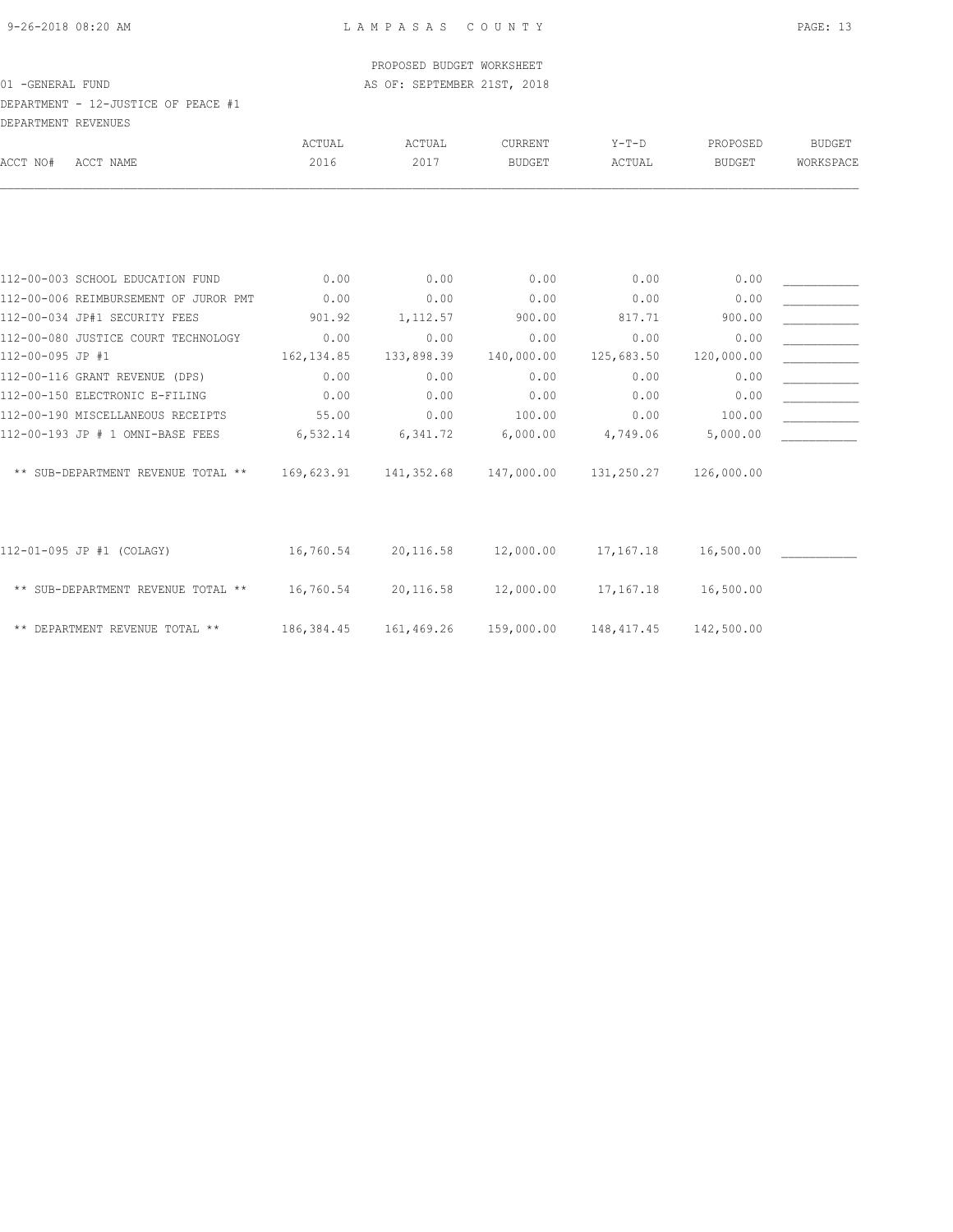## DEPARTMENT - 13-JUSTICE OF PEACE #3 DEPARTMENT REVENUES

|                           |                                        | <b>ACTUAL</b> | ACTUAL    | <b>CURRENT</b> | $Y-T-D$   | PROPOSED      | <b>BUDGET</b> |
|---------------------------|----------------------------------------|---------------|-----------|----------------|-----------|---------------|---------------|
| ACCT NO#                  | ACCT NAME                              | 2016          | 2017      | <b>BUDGET</b>  | ACTUAL    | <b>BUDGET</b> | WORKSPACE     |
|                           |                                        |               |           |                |           |               |               |
|                           |                                        |               |           |                |           |               |               |
|                           | 113-00-003 SCHOOL EDUCATION FUND       | 0.00          | 0.00      | 0.00           | 0.00      | 0.00          |               |
|                           | 113-00-034 JP#3 SECURITY FEES          | 283.59        | 225.48    | 400.00         | 173.61    | 400.00        |               |
|                           | 113-00-080 JUSTICE COURT TECHNOLOGY FU | 0.00          | 0.00      | 0.00           | 0.00      | 0.00          |               |
|                           | 113-00-096 JUSTICE OF PEACE 3          | 27,719.89     | 33,918.30 | 30,000.00      | 30,946.03 | 31,000.00     |               |
|                           | 113-00-116 GRANT REVEUE (DPS)          | 0.00          | 0.00      | 0.00           | 0.00      | 0.00          |               |
|                           | 113-00-150 ELECTRONIC E-FILING         | 0.00          | 0.00      | 0.00           | 0.00      | 0.00          |               |
|                           | 113-00-190 MISCELLANEOUS RECEIPTS      | 0.00          | 0.00      | 0.00           | 0.00      | 0.00          |               |
|                           | 113-00-193 JP # 3 OMNI-BASE FEES       | 907.93        | 364.04    | 1,000.00       | 324.76    | 500.00        |               |
|                           | ** SUB-DEPARTMENT REVENUE TOTAL **     | 28,911.41     | 34,507.82 | 31,400.00      | 31,444.40 | 31,900.00     |               |
|                           |                                        |               |           |                |           |               |               |
| 113-01-096 JP #3 (COLAGY) |                                        | 2,325.74      | 1,220.88  | 1,500.00       | 6,360.81  | 1,200.00      |               |
|                           | ** SUB-DEPARTMENT REVENUE TOTAL **     | 2,325.74      | 1,220.88  | 1,500.00       | 6,360.81  | 1,200.00      |               |
|                           | ** DEPARTMENT REVENUE TOTAL **         | 31,237.15     | 35,728.70 | 32,900.00      | 37,805.21 | 33,100.00     |               |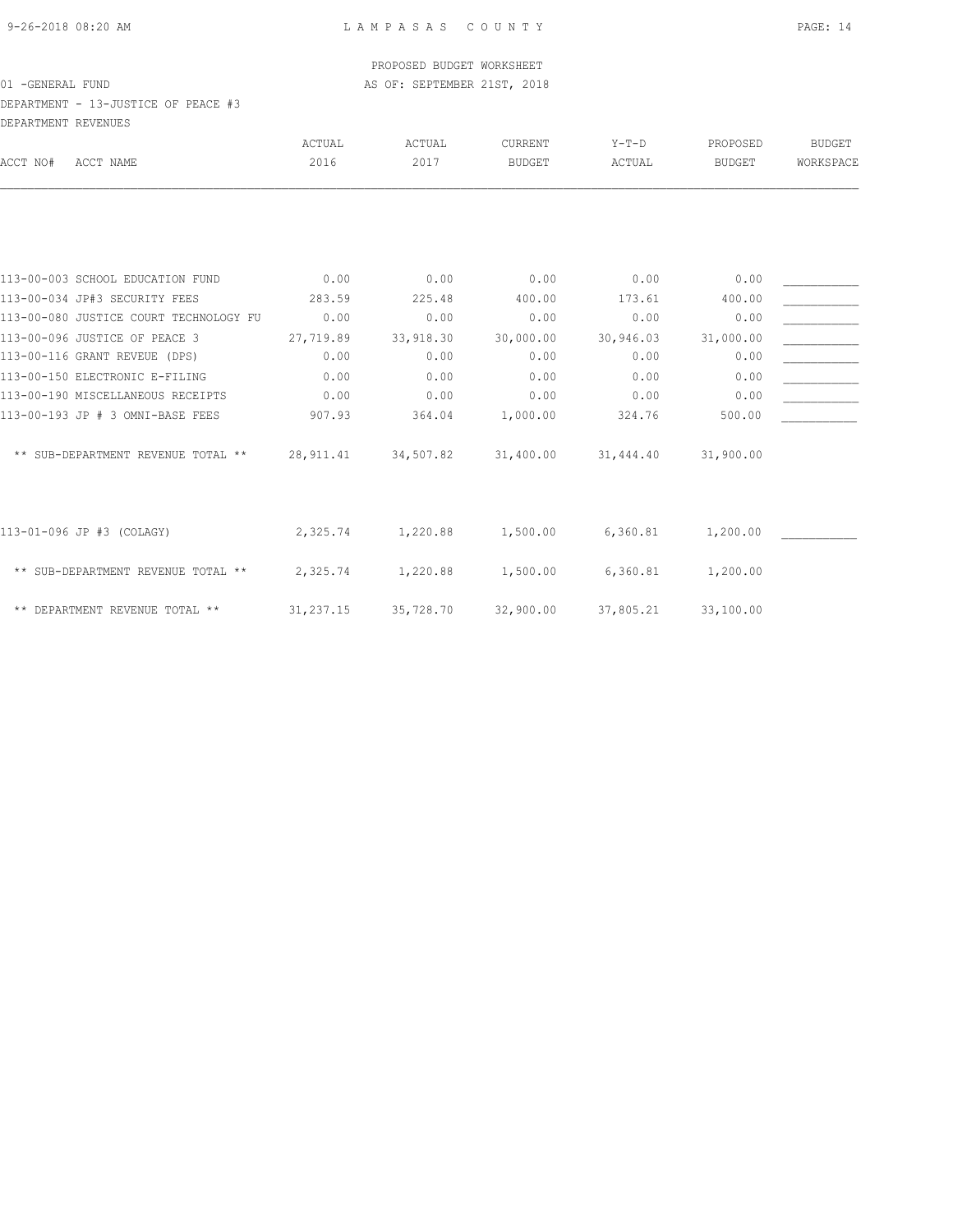### DEPARTMENT - 14-JUSTICE OF PEACE #4 DEPARTMENT REVENUES

| DEFAKTMENT KEVENUES           |                                        |            |            |               |            |               |               |
|-------------------------------|----------------------------------------|------------|------------|---------------|------------|---------------|---------------|
|                               |                                        | ACTUAL     | ACTUAL     | CURRENT       | $Y-T-D$    | PROPOSED      | <b>BUDGET</b> |
| ACCT NO#                      | ACCT NAME                              | 2016       | 2017       | <b>BUDGET</b> | ACTUAL     | <b>BUDGET</b> | WORKSPACE     |
|                               |                                        |            |            |               |            |               |               |
|                               |                                        |            |            |               |            |               |               |
|                               | 114-00-003 SCHOOL EDUCATION FUND       | 0.00       | 0.00       | 0.00          | 0.00       | 0.00          |               |
|                               | 114-00-006 REIMBURSEMENT OF JUROR PMT  | 0.00       | 0.00       | 0.00          | 0.00       | 0.00          |               |
| 114-00-034 JP#4 SECURITY FEES |                                        | 563.12     | 502.72     | 600.00        | 461.06     | 500.00        |               |
|                               | 114-00-080 JUSTICE COURT TECHNOLOGY FU | 0.00       | 0.00       | 0.00          | 0.00       | 0.00          |               |
| 114-00-097 JUSTICE OF PEACE 4 |                                        | 95,650.73  | 90,102.14  | 95,000.00     | 54, 475.34 | 50,000.00     |               |
| 114-00-099 INTEREST           |                                        | 0.00       | 0.00       | 0.00          | 0.00       | 0.00          |               |
| 114-00-109 SERVICE FEES       |                                        | 0.00       | 0.00       | 0.00          | 0.00       | 0.00          |               |
|                               | 114-00-116 GRANT REVENUE (DPS)         | 0.00       | 0.00       | 0.00          | 0.00       | 0.00          |               |
|                               | 114-00-150 ELECTRONIC E-FILING         | 0.00       | 0.00       | 0.00          | 0.00       | 0.00          |               |
|                               | 114-00-190 MISCELLANEOUS RECEIPTS      | 0.00       | 49.75      | 100.00        | 0.00       | 100.00        |               |
|                               | 114-00-193 JP # 4 OMNI-BASE FEES       | 2,564.26   | 4,184.75   | 2,400.00      | 1,250.32   | 1,500.00      |               |
|                               | ** SUB-DEPARTMENT REVENUE TOTAL **     | 98,778.11  | 94,839.36  | 98,100.00     | 56,186.72  | 52,100.00     |               |
| 114-01-097 JP #4 (COLAGY)     |                                        | 6,409.39   | 7,963.15   | 5,000.00      | 4,220.01   | 4,000.00      |               |
|                               | ** SUB-DEPARTMENT REVENUE TOTAL **     | 6,409.39   | 7,963.15   | 5,000.00      | 4,220.01   | 4,000.00      |               |
|                               | ** DEPARTMENT REVENUE TOTAL **         | 105,187.50 | 102,802.51 | 103,100.00    | 60,406.73  | 56,100.00     |               |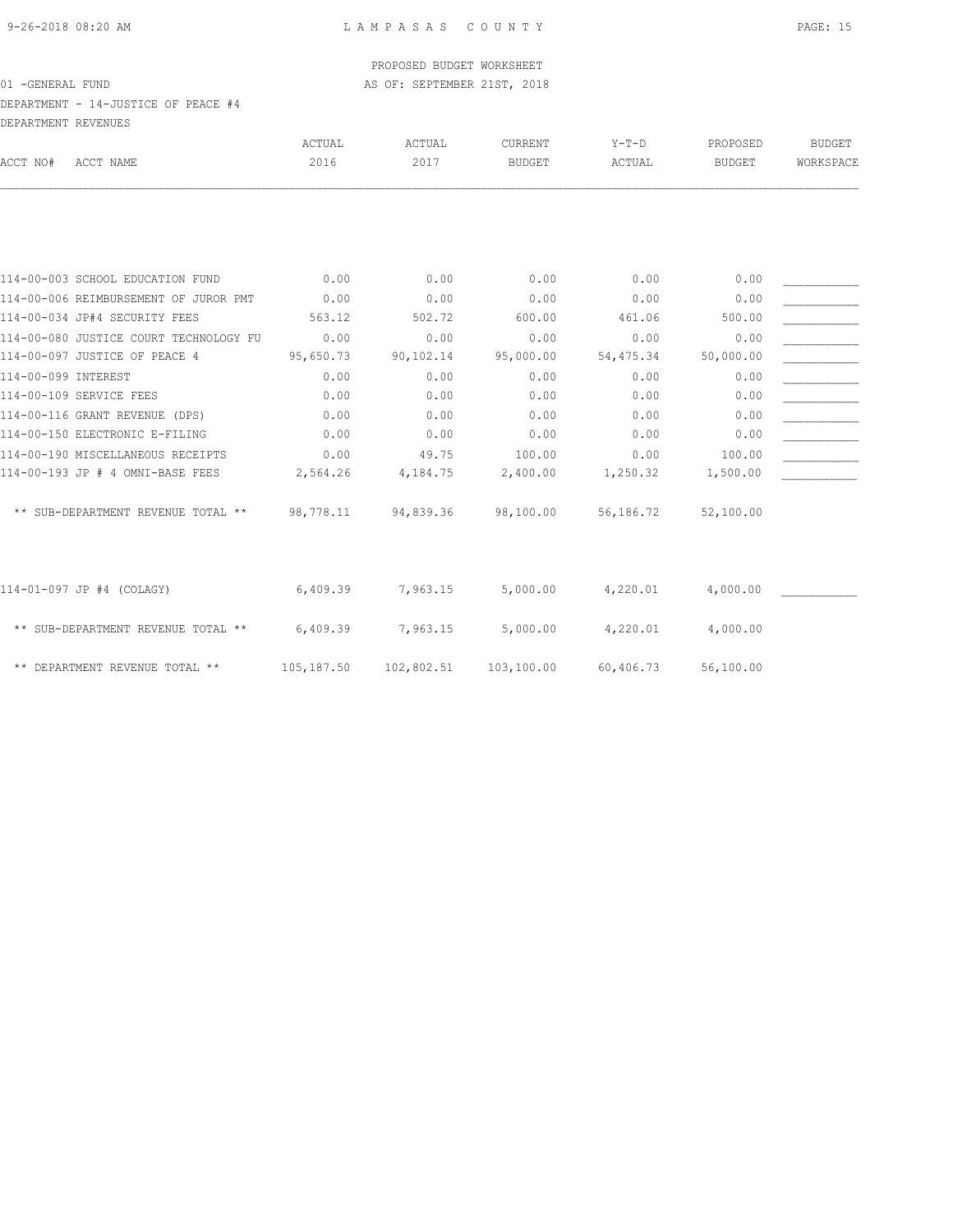| 9-26-2018 08:20 AM |  |
|--------------------|--|

9-26-2018 08:20 AM L A M P A S A S C O U N T Y PAGE: 16

|                                      |        | PROPOSED BUDGET WORKSHEET   |                |        |          |               |
|--------------------------------------|--------|-----------------------------|----------------|--------|----------|---------------|
| 01 - GENERAL FUND                    |        | AS OF: SEPTEMBER 21ST, 2018 |                |        |          |               |
| DEPARTMENT - 15-COUNTY EXTENSION OFF |        |                             |                |        |          |               |
| DEPARTMENT REVENUES                  |        |                             |                |        |          |               |
|                                      | ACTUAL | ACTUAL                      | <b>CURRENT</b> | Y-T-D  | PROPOSED | <b>BUDGET</b> |
| ACCT NO#<br>ACCT NAME                | 2016   | 2017                        | <b>BUDGET</b>  | ACTUAL | BUDGET   | WORKSPACE     |
|                                      |        |                             |                |        |          |               |
| 115-00-190 MISCELLANEOUS RECEIPTS    | 0.00   | 0.00                        | 0.00           | 0.00   | 0.00     |               |
| ** SUB-DEPARTMENT REVENUE TOTAL **   | 0.00   | 0.00                        | 0.00           | 0.00   | 0.00     |               |
| ** DEPARTMENT REVENUE TOTAL **       | 0.00   | 0.00                        | 0.00           | 0.00   | 0.00     |               |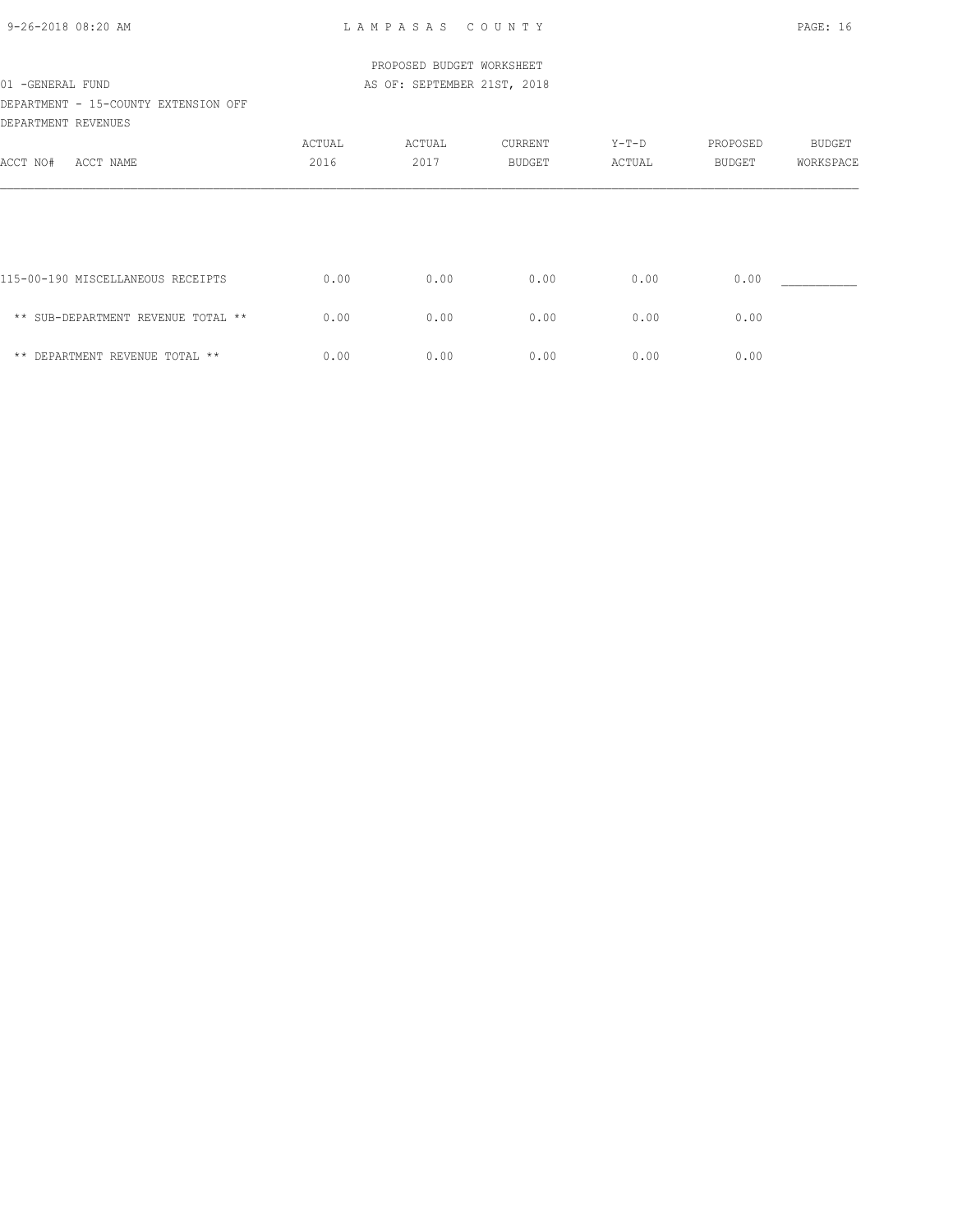| 9-26-2018 08:20 AM |  |
|--------------------|--|

|                                    |        | PROPOSED BUDGET WORKSHEET   |               |        |               |               |
|------------------------------------|--------|-----------------------------|---------------|--------|---------------|---------------|
| 01 -GENERAL FUND                   |        | AS OF: SEPTEMBER 21ST, 2018 |               |        |               |               |
| DEPARTMENT - 16-ADULT PROBATION    |        |                             |               |        |               |               |
| DEPARTMENT REVENUES                |        |                             |               |        |               |               |
|                                    | ACTUAL | ACTUAL                      | CURRENT       | Y-T-D  | PROPOSED      | <b>BUDGET</b> |
| ACCT NO#<br>ACCT NAME              | 2016   | 2017                        | <b>BUDGET</b> | ACTUAL | <b>BUDGET</b> | WORKSPACE     |
|                                    |        |                             |               |        |               |               |
| 116-00-190 MISCELLANEOUS RECEIPTS  | 0.00   | 0.00                        | 0.00          | 0.00   | 0.00          |               |
| ** SUB-DEPARTMENT REVENUE TOTAL ** | 0.00   | 0.00                        | 0.00          | 0.00   | 0.00          |               |
| ** DEPARTMENT REVENUE TOTAL **     | 0.00   | 0.00                        | 0.00          | 0.00   | 0.00          |               |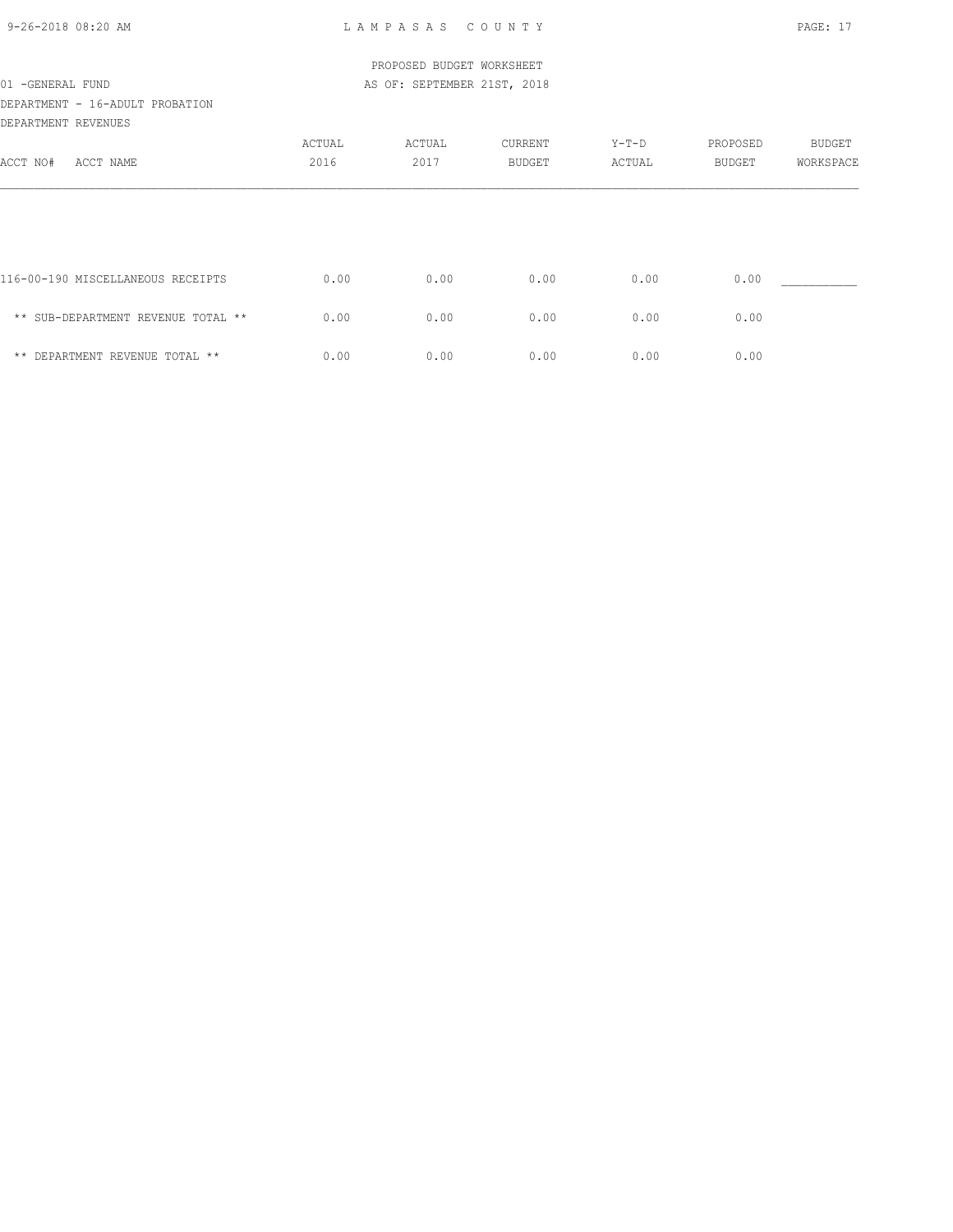# DEPARTMENT - 17-E.M.S

| DEPARTMENT REVENUES |                                    |           |           |               |          |               |               |
|---------------------|------------------------------------|-----------|-----------|---------------|----------|---------------|---------------|
|                     |                                    | ACTUAL    | ACTUAL    | CURRENT       | $Y-T-D$  | PROPOSED      | <b>BUDGET</b> |
| ACCT NO#            | ACCT NAME                          | 2016      | 2017      | <b>BUDGET</b> | ACTUAL   | <b>BUDGET</b> | WORKSPACE     |
|                     |                                    |           |           |               |          |               |               |
|                     | 117-00-109 SERVICE FEE             | 0.00      | 0.00      | 0.00          | 0.00     | 0.00          |               |
|                     | 117-00-190 MISCELLANEOUS RECEIPTS  | 0.00      | 0.00      | 200.00        | 0.00     | 0.00          |               |
|                     | 117-00-191 CITIZENS DONATIONS      | 13,842.45 | 14,726.63 | 13,000.00     | 8,414.39 | 0.00          |               |
|                     | 117-00-192 EMS COLLECTIONS         | 0.00      | 0.00      | 0.00          | 0.00     | 0.00          |               |
|                     | ** SUB-DEPARTMENT REVENUE TOTAL ** | 13,842.45 | 14,726.63 | 13,200.00     | 8,414.39 | 0.00          |               |
|                     | ** DEPARTMENT REVENUE TOTAL **     | 13,842.45 | 14,726.63 | 13,200.00     | 8,414.39 | 0.00          |               |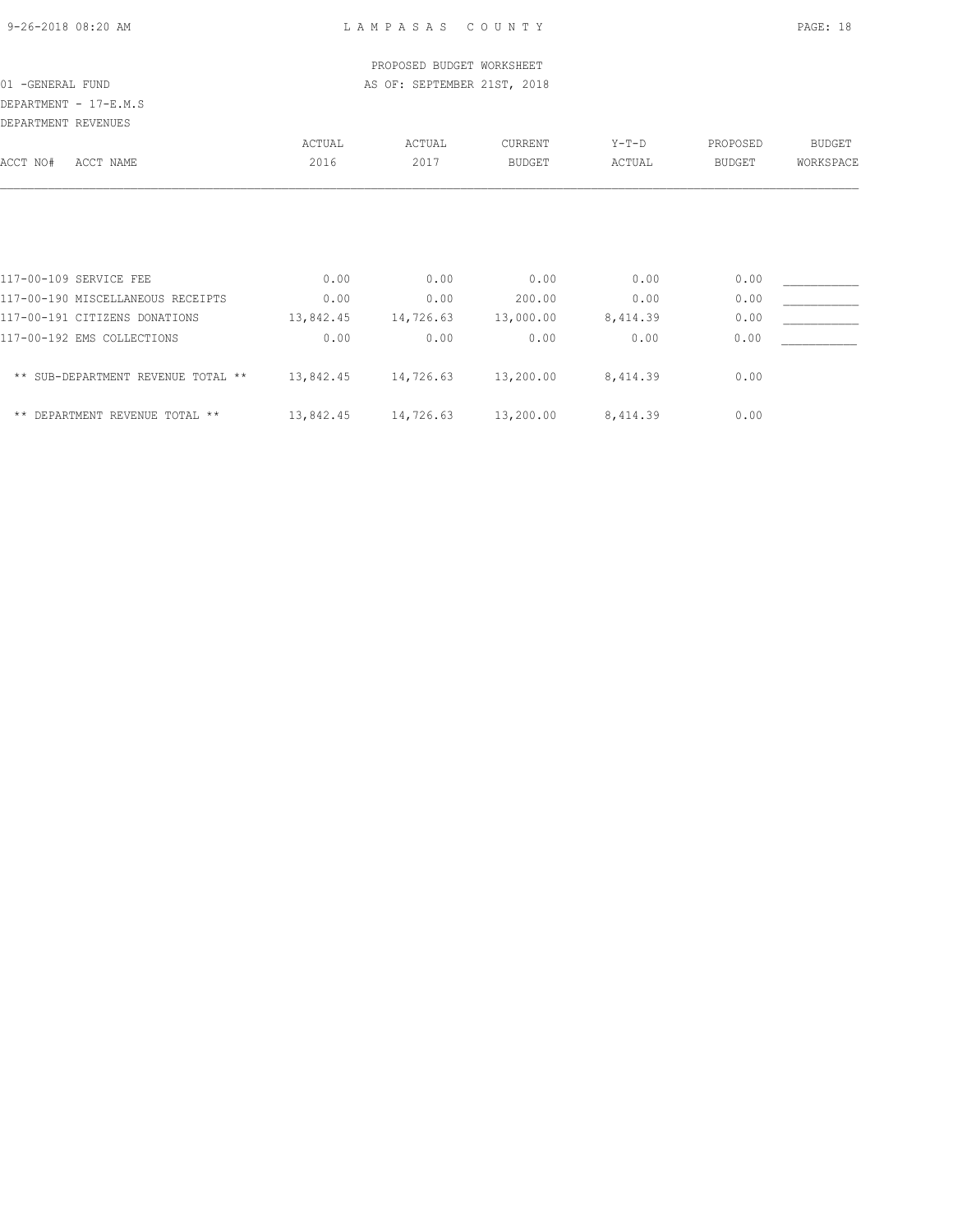| 9-26-2018 08:20 AM |  |
|--------------------|--|
|                    |  |

9-26-2018 08:20 AM L A M P A S A S C O U N T Y PAGE: 19

|                                    |        | PROPOSED BUDGET WORKSHEET   |               |         |          |           |
|------------------------------------|--------|-----------------------------|---------------|---------|----------|-----------|
| 01 - GENERAL FUND                  |        | AS OF: SEPTEMBER 21ST, 2018 |               |         |          |           |
| DEPARTMENT - 18-JUDICIAL           |        |                             |               |         |          |           |
| DEPARTMENT REVENUES                |        |                             |               |         |          |           |
|                                    | ACTUAL | ACTUAL                      | CURRENT       | $Y-T-D$ | PROPOSED | BUDGET    |
| ACCT NO#<br>ACCT NAME              | 2016   | 2017                        | <b>BUDGET</b> | ACTUAL  | BUDGET   | WORKSPACE |
|                                    |        |                             |               |         |          |           |
| 118-00-190 MISCELLANEOUS RECEIPTS  | 0.00   | 0.00                        | 0.00          | 0.00    | 0.00     |           |
| ** SUB-DEPARTMENT REVENUE TOTAL ** | 0.00   | 0.00                        | 0.00          | 0.00    | 0.00     |           |
| ** DEPARTMENT REVENUE TOTAL **     | 0.00   | 0.00                        | 0.00          | 0.00    | 0.00     |           |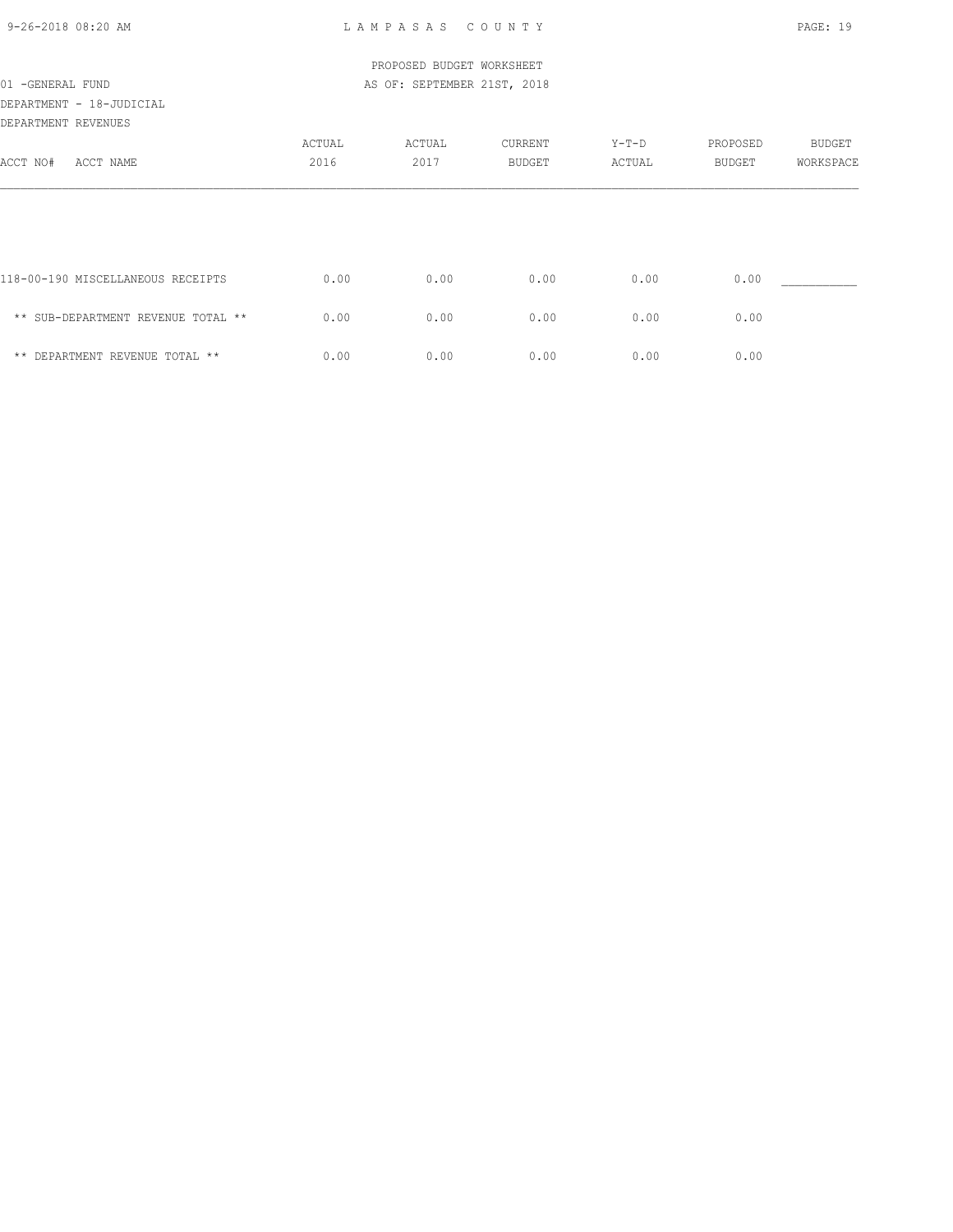### DEPARTMENT - 19-HUMAN RESOURCES DEPARTMENT REVENUES

| ULFARIMLNI KLVLNULƏ                |                                                                                                                            |                                                                                                                                                                                                                                                                                                                                                                                                                                                                                        |                                      |                              |                                                                                           |                                                           |
|------------------------------------|----------------------------------------------------------------------------------------------------------------------------|----------------------------------------------------------------------------------------------------------------------------------------------------------------------------------------------------------------------------------------------------------------------------------------------------------------------------------------------------------------------------------------------------------------------------------------------------------------------------------------|--------------------------------------|------------------------------|-------------------------------------------------------------------------------------------|-----------------------------------------------------------|
|                                    | ACTUAL                                                                                                                     | ACTUAL                                                                                                                                                                                                                                                                                                                                                                                                                                                                                 | <b>CURRENT</b>                       | $Y-T-D$                      | PROPOSED                                                                                  | <b>BUDGET</b>                                             |
| ACCT NAME                          |                                                                                                                            |                                                                                                                                                                                                                                                                                                                                                                                                                                                                                        | <b>BUDGET</b>                        | ACTUAL                       | <b>BUDGET</b>                                                                             | WORKSPACE                                                 |
|                                    |                                                                                                                            |                                                                                                                                                                                                                                                                                                                                                                                                                                                                                        |                                      |                              |                                                                                           |                                                           |
|                                    |                                                                                                                            |                                                                                                                                                                                                                                                                                                                                                                                                                                                                                        |                                      |                              |                                                                                           |                                                           |
|                                    |                                                                                                                            |                                                                                                                                                                                                                                                                                                                                                                                                                                                                                        |                                      |                              |                                                                                           |                                                           |
|                                    |                                                                                                                            |                                                                                                                                                                                                                                                                                                                                                                                                                                                                                        |                                      |                              |                                                                                           |                                                           |
|                                    |                                                                                                                            |                                                                                                                                                                                                                                                                                                                                                                                                                                                                                        |                                      |                              |                                                                                           |                                                           |
|                                    |                                                                                                                            |                                                                                                                                                                                                                                                                                                                                                                                                                                                                                        |                                      |                              |                                                                                           |                                                           |
| ** SUB-DEPARTMENT REVENUE TOTAL ** | 0.00                                                                                                                       | 0.00                                                                                                                                                                                                                                                                                                                                                                                                                                                                                   | 0.00                                 | 151.52                       | 0.00                                                                                      |                                                           |
| 119-01-190 MISCELLANEOUS RECEIPTS  | 0.00                                                                                                                       | 159.57                                                                                                                                                                                                                                                                                                                                                                                                                                                                                 | 0.00                                 | 0.00                         | 0.00                                                                                      |                                                           |
| ** SUB-DEPARTMENT REVENUE TOTAL ** | 0.00                                                                                                                       | 159.57                                                                                                                                                                                                                                                                                                                                                                                                                                                                                 | 0.00                                 | 0.00                         | 0.00                                                                                      |                                                           |
| ** DEPARTMENT REVENUE TOTAL **     | 0.00                                                                                                                       | 159.57                                                                                                                                                                                                                                                                                                                                                                                                                                                                                 | 0.00                                 | 151.52                       | 0.00                                                                                      |                                                           |
| *** FUND TOTAL REVENUES ***        | =============                                                                                                              | $\begin{array}{cccccccccc} \multicolumn{2}{c}{} & \multicolumn{2}{c}{} & \multicolumn{2}{c}{} & \multicolumn{2}{c}{} & \multicolumn{2}{c}{} & \multicolumn{2}{c}{} & \multicolumn{2}{c}{} & \multicolumn{2}{c}{} & \multicolumn{2}{c}{} & \multicolumn{2}{c}{} & \multicolumn{2}{c}{} & \multicolumn{2}{c}{} & \multicolumn{2}{c}{} & \multicolumn{2}{c}{} & \multicolumn{2}{c}{} & \multicolumn{2}{c}{} & \multicolumn{2}{c}{} & \multicolumn{2}{c}{} & \multicolumn{2}{c}{} & \mult$ |                                      |                              | =============                                                                             |                                                           |
|                                    | 119-00-116 GRANT REVENUE<br>119-00-152 CONTRACTS<br>119-00-190 MISCELLANEOUS RECEIPTS<br>219-00-010 OPERATING TRANSFERS IN | 2016<br>0.00<br>0.00<br>0.00<br>0.00                                                                                                                                                                                                                                                                                                                                                                                                                                                   | 2017<br>0.00<br>0.00<br>0.00<br>0.00 | 0.00<br>0.00<br>0.00<br>0.00 | 0.00<br>0.00<br>151.52<br>0.00<br>7,977,277.66 8,717,889.09 8,765,650.00<br>============= | 0.00<br>0.00<br>0.00<br>0.00<br>9,059,007.47 8,734,611.00 |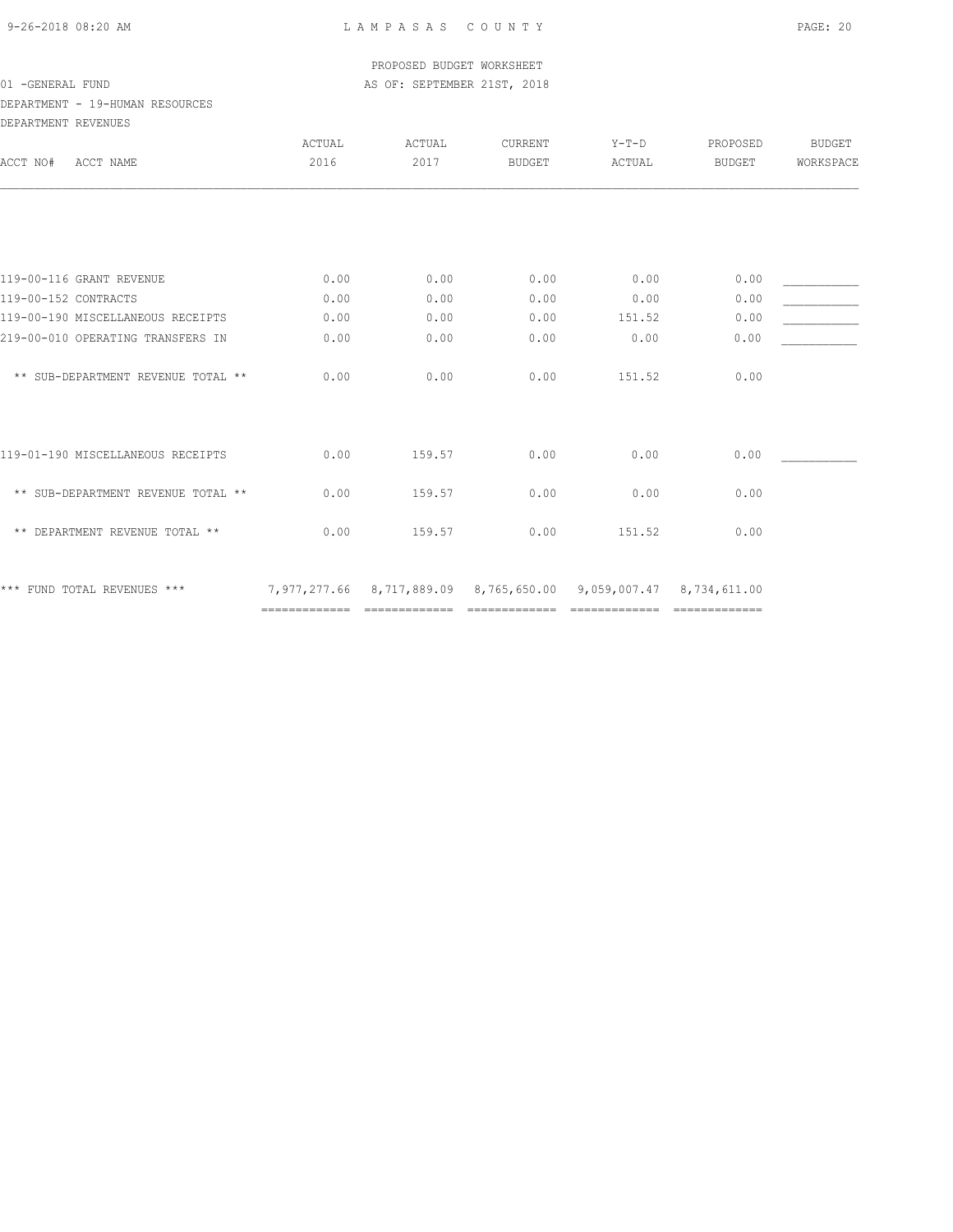|                      |                                                                    |              | PROPOSED BUDGET WORKSHEET   |               |              |               |               |
|----------------------|--------------------------------------------------------------------|--------------|-----------------------------|---------------|--------------|---------------|---------------|
| 01 - GENERAL FUND    |                                                                    |              | AS OF: SEPTEMBER 21ST, 2018 |               |              |               |               |
|                      | DEPARTMENT - 01-COUNTY JUDGE                                       |              |                             |               |              |               |               |
|                      | DEPARTMENT EXPENDITURES                                            | ACTUAL       | ACTUAL                      | CURRENT       | $Y-T-D$      | PROPOSED      | <b>BUDGET</b> |
| ACCT NO#             | ACCT NAME                                                          | 2016         | 2017                        | <b>BUDGET</b> | ACTUAL       | <b>BUDGET</b> | WORKSPACE     |
|                      |                                                                    |              |                             |               |              |               |               |
| WAGES                |                                                                    |              |                             |               |              |               |               |
|                      | 401-00-101 SALARIES & WAGES ELECTED OF                             | 70,832.08    | 69,456.67                   | 69,734.00     | 69,734.08    | 70,780.00     |               |
|                      | 401-00-107 SALARIES & WAGES ADM #3058                              | 34,765.56    | 35,278.06                   | 36,798.00     | 36,978.82    | 37,351.00     |               |
|                      | 401-00-108 SALARIES & WAGES VA<br>#2882                            | 8,699.69     | 8,829.26                    | 8,992.00      | 8,992.36     | 9,127.00      |               |
|                      | 401-00-113 SALARIES & WAGES ASST #0456                             | 21,871.63    | 24,031.34                   | 24,537.00     | 25,394.14    | 24,905.00     |               |
|                      | 401-00-133 SALARY/SUPPLEMENT                                       | 25,199.98    | 25,199.98                   | 25,200.00     | 25,199.98    | 25,200.00     |               |
|                      | 401-00-199 LONGEVITY PAYMENT                                       | 960.00       | 1,080.00                    | 1,200.00      | 1,202.86     | 1,320.00      |               |
|                      | ** CATEGORY TOTAL **                                               | 162,328.94   | 163,875.31                  | 166,461.00    | 167,502.24   | 168,683.00    |               |
| EMPLOYEE BENEFITS    |                                                                    |              |                             |               |              |               |               |
|                      | 401-00-203 FICA BENEFITS                                           | 12,000.20    | 12,239.90                   | 12,734.00     | 12,476.04    | 12,915.00     |               |
|                      | 401-00-204 GROUP MEDICAL INSURANCE                                 | 24,797.68    | 25,017.95                   | 26,856.00     | 29,547.73    | 27,858.00     |               |
|                      | 401-00-205 RETIREMENT                                              | 24, 235.62   | 24,888.06                   | 26,634.00     | 25,361.60    | 27,011.00     |               |
|                      | 401-00-207 WORKMAN'S COMP                                          | 530.00       | 545.00                      | 443.00        | 443.00       | 451.00        |               |
|                      | 401-00-208 UNEMPLOYMENT INSURANCE                                  | 41.00        | 68.00                       | 72.00         | 72.00        | 72.00         |               |
|                      | ** CATEGORY TOTAL **                                               | 61,604.50    | 62,758.91                   | 66,739.00     | 67,900.37    | 68,307.00     |               |
| GENERAL EXPENSES     |                                                                    |              |                             |               |              |               |               |
|                      | 401-00-300 COURT INTERPRETER/MEDIATOR                              | 0.00         | 0.00                        | 200.00        | 0.00         | 0.00          |               |
|                      | 401-00-301 COMMUNICATIONS                                          | 0.00         | 0.00                        | 0.00          | 62.00        | 0.00          |               |
| 401-00-302 UTILITIES |                                                                    | 0.00         | 0.00                        | 0.00          | 89.18        | 0.00          |               |
|                      | 401-00-303 COMPUTER SUPPLIES                                       | 0.00         | 0.00                        | 500.00        | 0.00         | 0.00          |               |
|                      | 401-00-304 OPERATING SUPPLIES                                      | 2,337.04     | 729.48                      | 1,500.00      | 1,374.99     | 1,000.00      |               |
|                      | 401-00-305 TRAVEL & INSERVICE TRAINING                             | 4,540.85     | 6,767.91                    | 5,000.00      | 5,985.61     | 5,000.00      |               |
|                      | 401-00-309 COURT APPOINTED ATTORNEY                                | 14,979.00    | 20,145.00                   | 20,000.00     | 21,260.00    | 20,000.00     |               |
| 401-00-310 JURY FEES |                                                                    | 890.00       | 1,190.00                    | 1,200.00      | 2,240.00     | 1,500.00      |               |
|                      | 401-00-311 REPAIRS & MAINTENANCE-COURT                             | 0.00         | 0.00                        | 0.00          | 50.00        | 0.00          |               |
|                      | 401-00-312 EQUIPMENT MAINTENANCE CONTR                             | 819.00       | 0.00                        | 0.00          | 0.00         | 0.00          |               |
| 401-00-315 DUES      |                                                                    | 4,940.00     | 5,043.33                    | 5,600.00      | 5,465.00     | 5,500.00      |               |
|                      | 401-00-320 INVESTIGATIVE EXPENSE<br>401-00-333 CONTRACTED SERVICES | 0.00<br>0.00 | 0.00<br>369.63              | 0.00<br>0.00  | 0.00<br>0.00 | 0.00<br>0.00  |               |
|                      | 401-00-341 COURT REPORTER                                          | 1,250.00     | 1,500.00                    | 1,500.00      | 2,427.23     | 2,000.00      |               |
|                      | 401-00-358 CONSULTING FEES                                         | 0.00         | 0.00                        | 0.00          | 0.00         | 0.00          |               |
| 401-00-361 POSTAGE   |                                                                    | 55.00        | 0.00                        | 0.00          | 0.00         | 0.00          |               |
|                      | 401-00-364 PUBLICATIONS, BOOKS, MANUAL                             | 5.58         | 218.20                      | 200.00        | 142.50       | 200.00        |               |
|                      | 401-00-370 EQUIPMENT RENTAL - COPIER                               | 2,216.26     | 2,284.45                    | 2,000.00      | 2,292.86     | 2,000.00      |               |
|                      | 401-00-371 EXPERT WITNESS                                          | 0.00         | 0.00                        | 0.00          | 0.00         | 0.00          |               |
|                      | 401-00-378 RENTAL SPACE                                            | 0.00         | 0.00                        | 0.00          | 0.00         | 0.00          |               |
|                      | 401-00-381 911-ADDRESSING SIGNS                                    | 1,244.04     | 2,007.80                    | 2,000.00      | 1,575.41     | 2,000.00      |               |
|                      | 401-00-383 SEPTIC TANK INSPECTION                                  | 0.00         | 0.00                        | 0.00          | 0.00         | 0.00          |               |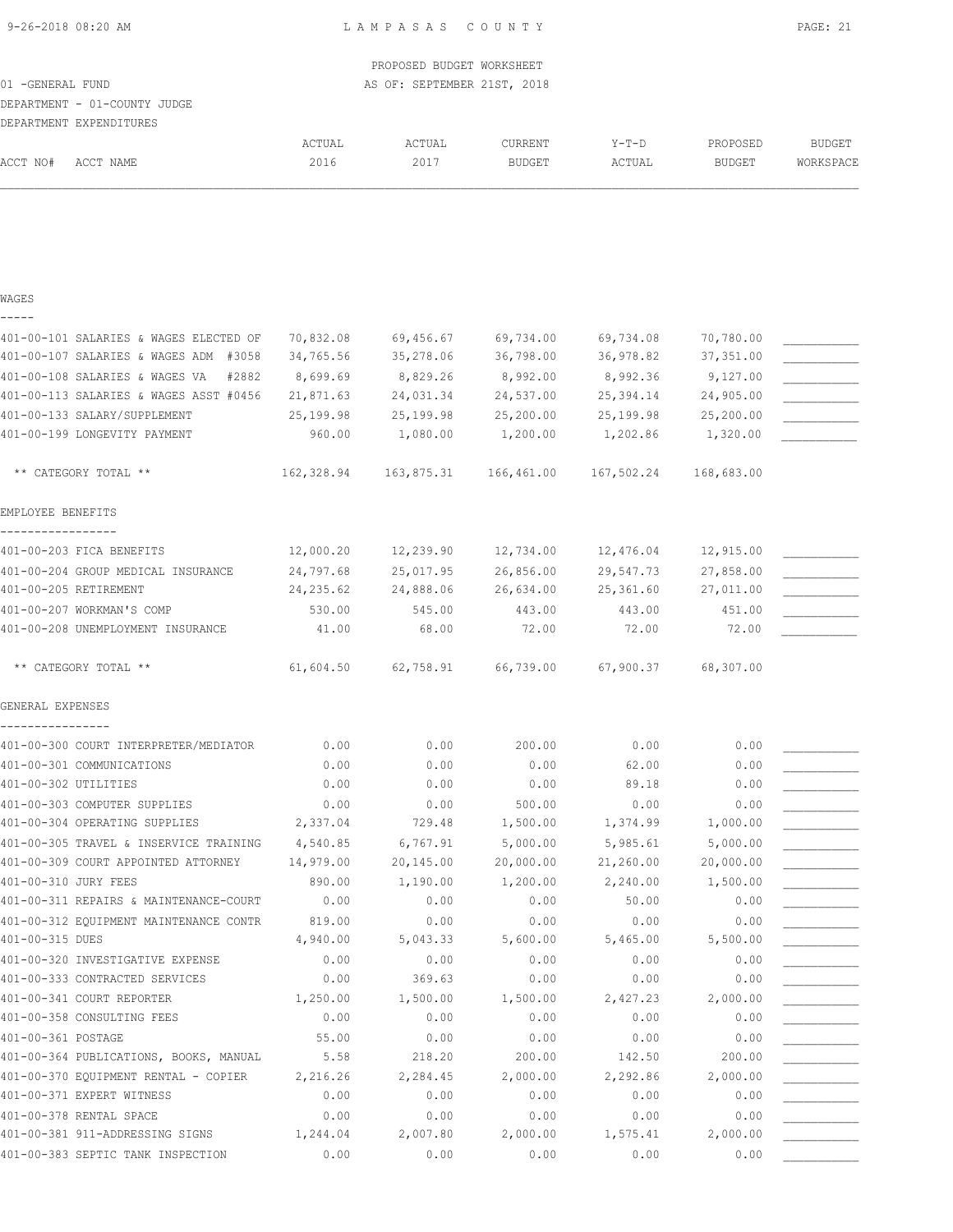WAGES

DEPARTMENT - 01-COUNTY JUDGE

| DEPARTMENT EXPENDITURES                |        |        |                                                        |          |          |               |
|----------------------------------------|--------|--------|--------------------------------------------------------|----------|----------|---------------|
|                                        | ACTUAL | ACTUAL | CURRENT                                                | $Y-T-D$  | PROPOSED | <b>BUDGET</b> |
| ACCT NO# ACCT NAME                     | 2016   | 2017   | BUDGET                                                 | ACTUAL   | BUDGET   | WORKSPACE     |
| 401-00-387 VETERAN SEVICES/VET RIDE    | 895.32 | 900.00 | 1,300.00                                               | 1,300.00 | 1,300.00 |               |
| 401-00-389 MISCELLANEOUS EXPENSE       | 0.00   | 0.00   | 0.00                                                   | 0.00     | 0.00     |               |
| ** CATEGORY TOTAL **                   |        |        | 34,172.09 41,155.80 41,000.00 44,264.78 40,500.00      |          |          |               |
| CAPITAL OUTLAY                         |        |        |                                                        |          |          |               |
| 401-00-401 OFFICE MACHINES & EQUIPMENT | 0.00   | 0.00   | 0.00                                                   | 0.00     | 0.00     |               |
| 401-00-402 OPERATING EQUIPMENT         | 0.00   | 0.00   | 0.00                                                   | 0.00     | 0.00     |               |
| 401-00-418 ANNEX BUILDING              | 0.00   | 0.00   | 0.00                                                   | 0.00     | 0.00     |               |
| ** CATEGORY TOTAL **                   | 0.00   | 0.00   | 0.00                                                   | 0.00     | 0.00     |               |
|                                        |        |        |                                                        |          |          |               |
| 401-00-500 OPERATING TRANSFERS OUT     | 0.00   | 0.00   | 0.00                                                   | 0.00     | 0.00     |               |
| ** CATEGORY TOTAL **                   | 0.00   | 0.00   | 0.00                                                   | 0.00     | 0.00     |               |
| ** SUB-DEPARTMENT TOTAL **             |        |        | 258,105.53 267,790.02 274,200.00 279,667.39 277,490.00 |          |          |               |
|                                        |        |        |                                                        |          |          |               |
|                                        |        |        |                                                        |          |          |               |

| 401-01-104 SALARY & WAGES DEP #2840    | 43,888.46 | 47,339.12 48,188.00                                         |                 | 48,187.40         | 48,911.00 |  |
|----------------------------------------|-----------|-------------------------------------------------------------|-----------------|-------------------|-----------|--|
| 401-01-199 LONGEVITY                   | 2,040.00  | 2,160.00                                                    | 2,280.00        | 2,280.00          | 2,400.00  |  |
|                                        |           |                                                             |                 |                   |           |  |
| ** CATEGORY TOTAL **                   |           | $45,928.46$ $49,499.12$ $50,468.00$ $50,467.40$ $51,311.00$ |                 |                   |           |  |
|                                        |           |                                                             |                 |                   |           |  |
| EMPLOYEE BENEFITS                      |           |                                                             |                 |                   |           |  |
| 401-01-203 FICA BENEFITS               |           | 3,513.57 3,783.96 3,861.00                                  |                 | 3,824.76          | 3,925.00  |  |
| 401-01-204 GROUP MEDICAL INSURANCE     | 7,378.24  | 8,256.08 8,845.00                                           |                 | 8,840.58          | 9,119.00  |  |
| 401-01-205 RETIREMENT                  | 7,348.58  | 7,649.59 8,075.00                                           |                 | 8,074.84          | 8,210.00  |  |
| 401-01-207 WORKMEN'S COMP              | 153.00    | 164.00                                                      | 134.00          | 134.00            | 170.00    |  |
| 401-01-208 UNEMPLOYEMENT INSURANCE     | 0.00      | 135.00                                                      | 0.00            | 0.00              | 0.00      |  |
|                                        |           |                                                             |                 |                   |           |  |
| ** CATEGORY TOTAL **                   |           | 18,393.39  19,988.63  20,915.00  20,874.18  21,424.00       |                 |                   |           |  |
| GENERAL EXPENSES                       |           |                                                             |                 |                   |           |  |
|                                        |           |                                                             |                 |                   |           |  |
| 401-01-301 COMMUNICATION               | 1,270.61  |                                                             | 894.83 1,425.00 | 1,213.14 1,425.00 |           |  |
| 401-01-304 OPERATING SUPPLIES          | 1,889.48  | 1,186.76                                                    | 950.00          | 837.08            | 950.00    |  |
| 401-01-305 TRAVEL & INSERVICE TRAINING | 107.98    | 788.80                                                      | 1,950.00        | 1,267.56          | 1,950.00  |  |
| 401-01-308 REPAIR & MAINTENCE          | 72.58     | 528.95                                                      | 600.00          | 618.00            | 500.00    |  |
| 401-01-342 GAS & OIL                   | 594.73    | 779.17                                                      | 1,150.00        | 1,034.77          | 1,150.00  |  |
| 401-01-343 REPAIRS & MAINTENANCE VEHIC | 0.00      | 150.00                                                      | 200.00          | 697.18            | 200.00    |  |
| 401-01-361 POSTAGE                     | 82.50     | 0.00                                                        | 100.00          | 0.00              | 0.00      |  |
|                                        |           |                                                             |                 |                   |           |  |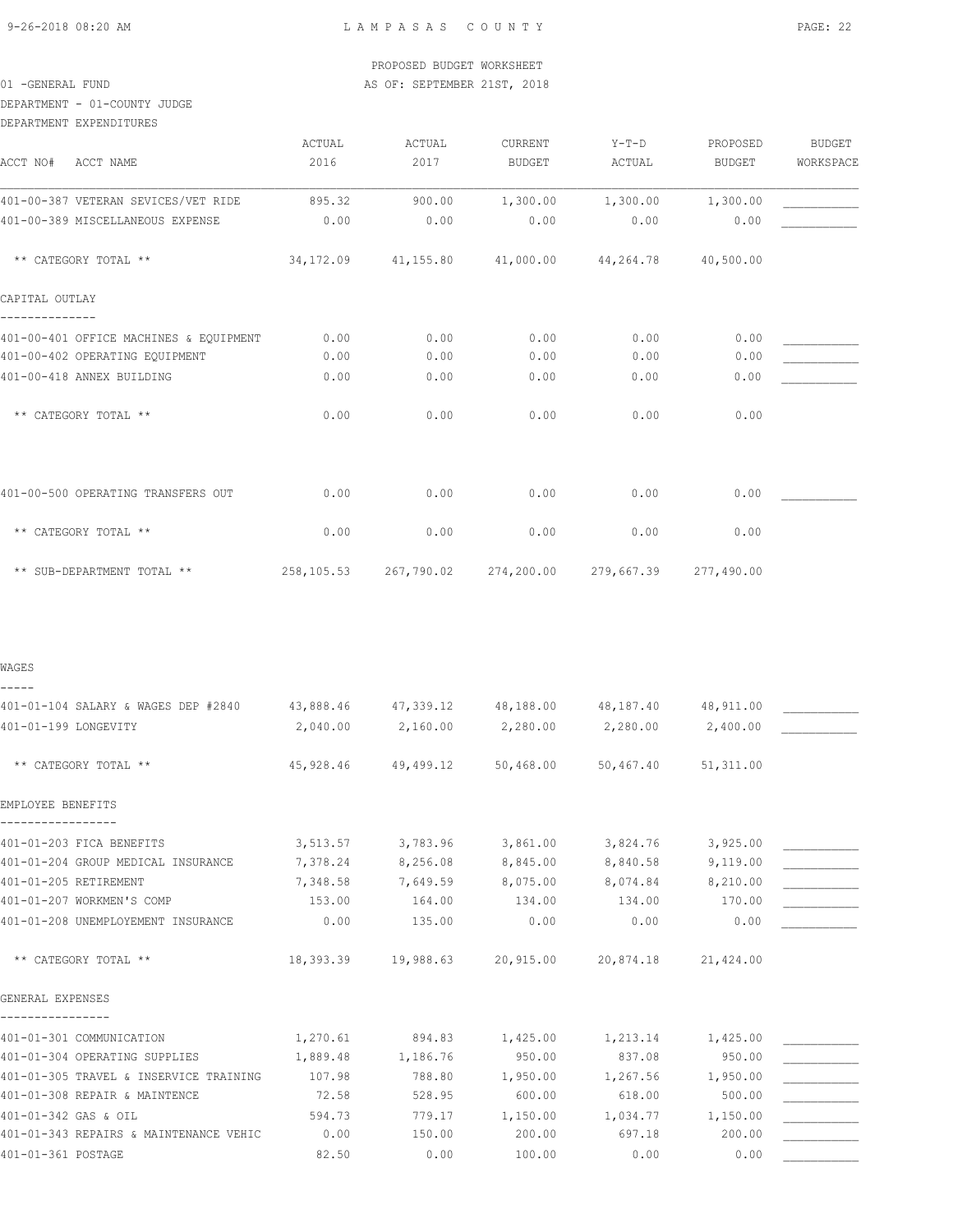DEPARTMENT - 01-COUNTY JUDGE

| DEPARTMENT EXPENDITURES                |                |                |                          |                                        |                    |                            |
|----------------------------------------|----------------|----------------|--------------------------|----------------------------------------|--------------------|----------------------------|
| ACCT NO# ACCT NAME                     | ACTUAL<br>2016 | ACTUAL<br>2017 | CURRENT<br><b>BUDGET</b> | $Y-T-D$<br>ACTUAL                      | PROPOSED<br>BUDGET | <b>BUDGET</b><br>WORKSPACE |
| 401-01-370 EQUIPMENT RENTAL - COPIER   | 1,599.87       | 1,276.43       | 1,620.00                 | 1,151.15                               | 1,300.00           |                            |
| ** CATEGORY TOTAL **                   | 5,617.75       | 5,604.94       | 7,995.00                 | 6,818.88                               | 7,475.00           |                            |
| CAPITAL OUTLAY                         |                |                |                          |                                        |                    |                            |
| 401-01-402 OPERATING EOUIPMENT         | 0.00           | 0.00           | 0.00                     | 0.00                                   | 0.00               |                            |
| ** CATEGORY TOTAL **                   | 0.00           | 0.00           | 0.00                     | 0.00                                   | 0.00               |                            |
| ** SUB-DEPARTMENT TOTAL **             | 69,939.60      |                | 75,092.69 79,378.00      | 78,160.46 80,210.00                    |                    |                            |
|                                        |                |                |                          |                                        |                    |                            |
| WAGES<br>-----                         |                |                |                          |                                        |                    |                            |
| 401-02-167 MAINTENANCE TECHNICIAN#3689 | 0.00           |                | $9,251.60$ 24,173.00     | 24, 173. 77 24, 536. 00                |                    |                            |
| 401-02-199 LONGEVITY PAYMENT           | 0.00           | 0.00           | 0.00                     | 0.00                                   | 0.00               |                            |
| ** CATEGORY TOTAL **                   | 0.00           |                |                          | 9,251.60 24,173.00 24,173.77 24,536.00 |                    |                            |
|                                        |                |                |                          |                                        |                    |                            |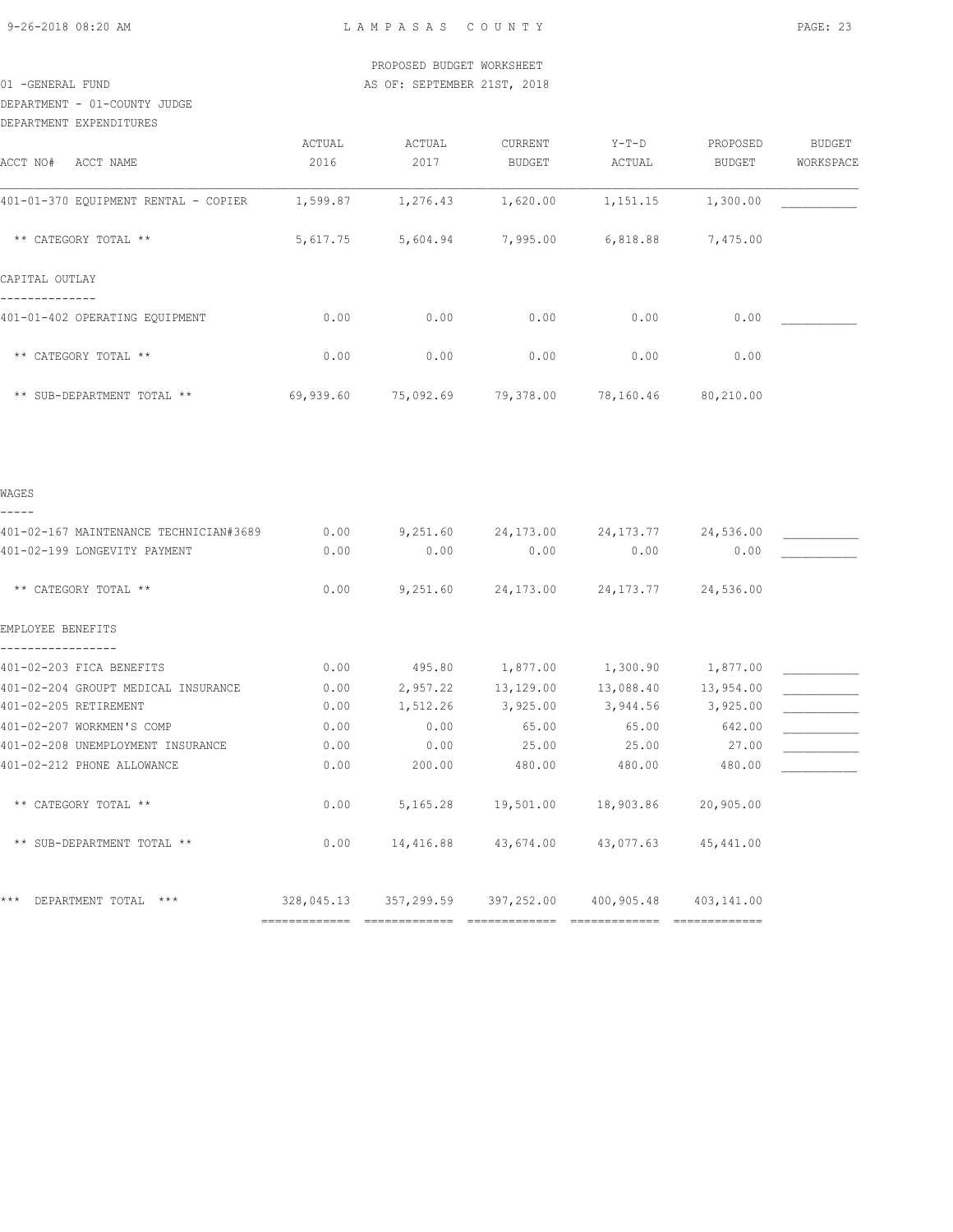|                                      |                                        |            | PROPOSED BUDGET WORKSHEET   |               |            |               |               |
|--------------------------------------|----------------------------------------|------------|-----------------------------|---------------|------------|---------------|---------------|
| 01 - GENERAL FUND                    |                                        |            | AS OF: SEPTEMBER 21ST, 2018 |               |            |               |               |
|                                      | DEPARTMENT - 02-COUNTY AUDITOR         |            |                             |               |            |               |               |
| DEPARTMENT EXPENDITURES              |                                        |            |                             |               |            |               |               |
|                                      |                                        | ACTUAL     | ACTUAL                      | CURRENT       | Y-T-D      | PROPOSED      | <b>BUDGET</b> |
| ACCT NO#                             | ACCT NAME                              | 2016       | 2017                        | <b>BUDGET</b> | ACTUAL     | <b>BUDGET</b> | WORKSPACE     |
|                                      |                                        |            |                             |               |            |               |               |
| WAGES                                |                                        |            |                             |               |            |               |               |
|                                      | 402-00-102 SALARIES & WAGES APPOINTED  | 61,221.83  | 58,955.79                   | 60,078.00     | 60,078.98  | 60,979.00     |               |
|                                      | 402-00-103 SALARIES & WAGES DEP #2878  | 30,443.01  | 30,943.09                   | 35,235.00     | 35,440.68  | 35,764.00     |               |
|                                      | 402-00-104 SALARY & WAGES DEP<br>#3433 | 25,836.71  | 24,392.09                   | 27,403.00     | 21,703.30  | 27,403.00     |               |
|                                      | 402-00-110 PART-TIME EMPLOYEES         | 0.00       | 0.00                        | 0.00          | 0.00       | 0.00          |               |
|                                      | 402-00-111 INFO TECHNOLOGY             | 0.00       | 0.00                        | 0.00          | 0.00       | 0.00          |               |
|                                      | 402-00-120 SALARY & WAGES OVERTIME     | 0.00       | 229.74                      | 0.00          | 0.00       | 0.00          |               |
|                                      | 402-00-199 LONGEVITY PAYMENT           | 1,680.00   | 1,800.00                    | 1,920.00      | 1,921.38   | 2,040.00      |               |
|                                      | ** CATEGORY TOTAL **                   | 119,181.55 | 116,320.71                  | 124,636.00    | 119,144.34 | 126,186.00    |               |
| EMPLOYEE BENEFITS                    |                                        |            |                             |               |            |               |               |
|                                      | 402-00-203 FICA BENEFITS               | 8,808.06   | 8,757.38                    | 9,533.00      | 9,044.23   | 9,653.00      |               |
|                                      | 402-00-204 GROUP MEDICAL INSURANCE     | 24,064.56  | 23,173.80                   | 26,534.00     | 22,962.73  | 27,358.00     |               |
| 402-00-205 RETIREMENT                |                                        | 18,638.15  | 17,897.88                   | 19,942.00     | 19,063.12  | 20,190.00     |               |
|                                      | 402-00-207 WORKMEN'S COMP              | 3,284.00   | 412.00                      | 413.00        | 3,355.00   | 337.00        |               |
|                                      | 402-00-208 UNEMPLOYMENT INSURANCE      | 45.00      | 62.00                       | 62.00         | 62.00      | 73.00         |               |
|                                      | 402-00-212 PHONE ALLOWANCE             | 240.00     | 0.00                        | 0.00          | 0.00       | 0.00          |               |
|                                      | ** CATEGORY TOTAL **                   | 55,079.77  | 50,303.06                   | 56,484.00     | 54,487.08  | 57,611.00     |               |
| GENERAL EXPENSES<br>---------------- |                                        |            |                             |               |            |               |               |
|                                      | 402-00-301 COMMUNICATIONS              | 3,846.55   | 4,075.33                    | 3,000.00      | 4,157.16   | 4,000.00      |               |
|                                      | 402-00-304 OPERATING SUPPLIES          | 4,829.54   | 1,191.48                    | 2,000.00      | 1,360.85   | 1,500.00      |               |
|                                      | 402-00-305 TRAVEL & INSERVICE TRAINING | 0.00       | 1,649.36                    | 2,500.00      | 527.10     | 2,000.00      |               |
|                                      | 402-00-308 REPAIRS & MAINTENANCE EQUIP | 0.00       | 0.00                        | 0.00          | 0.00       | 0.00          |               |
|                                      | 402-00-312 EQUIPMENT MAINTENANCE CONTR | 6,518.86   | 6,844.81                    | 6,800.00      | 7,187.05   | 6,800.00      |               |
| 402-00-315 DUES                      |                                        | 370.00     | 235.00                      | 600.00        | 235.00     | 600.00        |               |
|                                      | 402-00-333 CONTRACTED SERVICES         | 0.00       | 0.00                        | 0.00          | 0.00       | 0.00          |               |
| 402-00-361 POSTAGE                   |                                        | 0.00       | 0.00                        | 0.00          | 0.00       | 0.00          |               |
|                                      | 402-00-364 PUBLICATIONS, BOOKS, MANUAL | 778.00     | 795.00                      | 700.00        | 843.80     | 700.00        |               |
|                                      | 402-00-370 EQUIPMENT RENTAL-COPIER     | 1,024.20   | 936.00                      | 1,200.00      | 865.80     | 1,200.00      |               |
| 402-00-375 BANK CHARGES              |                                        | 1.00       | 20.00                       | 0.00          | 21.94      | 0.00          |               |
|                                      | 402-00-389 MISCELLANOUS EXPENSE        | 0.00       | 0.00                        | 0.00          | 0.00       | 0.00          |               |

\*\* CATEGORY TOTAL \*\* <br>17,368.15 15,746.98 16,800.00 15,198.70 16,800.00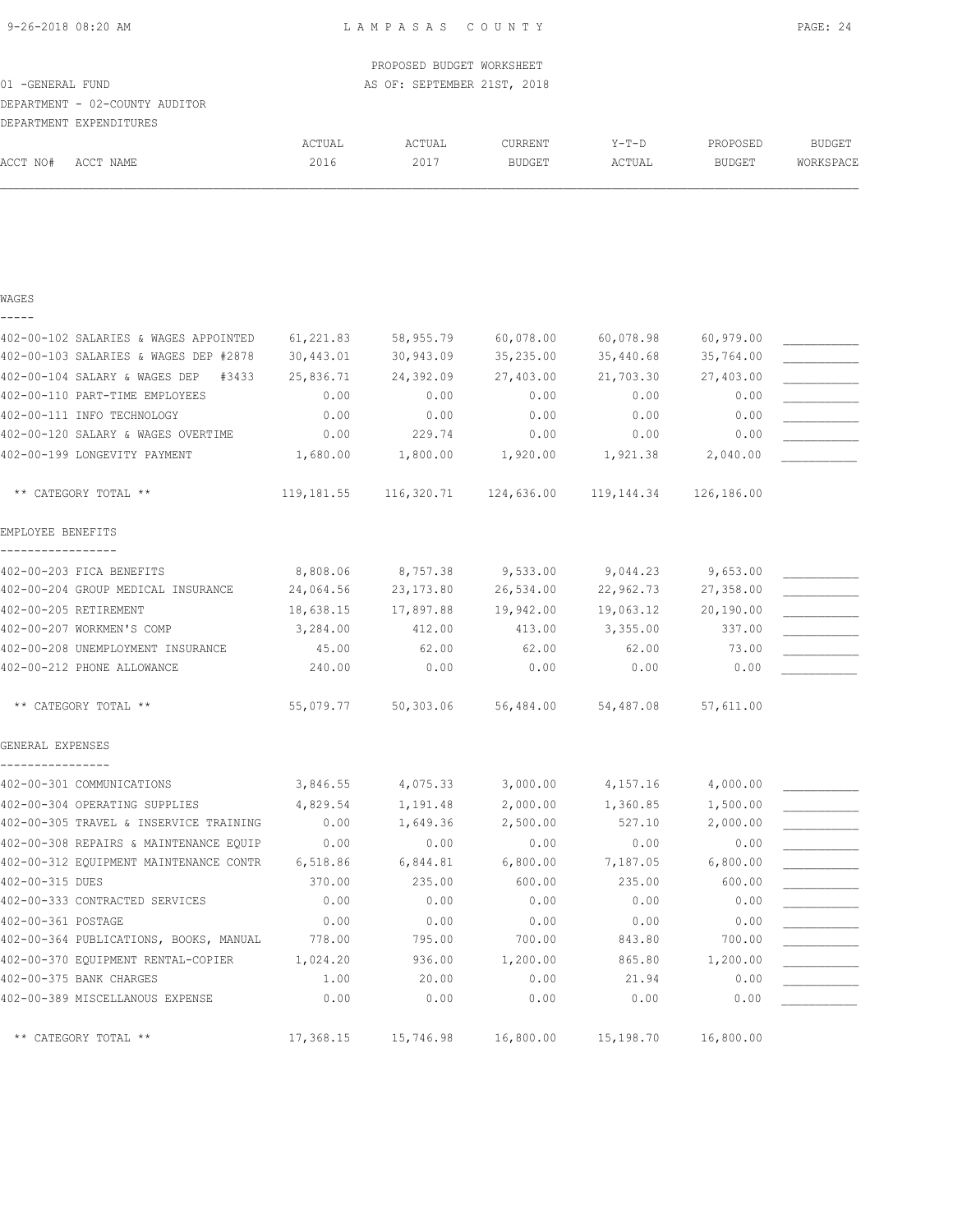9-26-2018 08:20 AM L A M P A S A S C O U N T Y PAGE: 25

|                  | PROPOSED BUDGET WORKSHEET   |  |
|------------------|-----------------------------|--|
| 01 -GENERAL FUND | AS OF: SEPTEMBER 21ST, 2018 |  |

# DEPARTMENT - 02-COUNTY AUDITOR

| DEPARTMENT - 02-COUNTY AUDITOR               |                |                                                   |                          |                   |                           |                            |
|----------------------------------------------|----------------|---------------------------------------------------|--------------------------|-------------------|---------------------------|----------------------------|
| DEPARTMENT EXPENDITURES                      |                |                                                   |                          |                   |                           |                            |
| ACCT NO#<br>ACCT NAME                        | ACTUAL<br>2016 | ACTUAL<br>2017                                    | CURRENT<br><b>BUDGET</b> | $Y-T-D$<br>ACTUAL | PROPOSED<br><b>BUDGET</b> | <b>BUDGET</b><br>WORKSPACE |
| CAPITAL OUTLAY                               |                |                                                   |                          |                   |                           |                            |
| 402-00-401 OFFICE MACHINES & EQUIPMENT       | 0.00           | 0.00                                              | 0.00                     | 0.00              | 0.00                      |                            |
| ** CATEGORY TOTAL **                         | 0.00           | 0.00                                              | 0.00                     | 0.00              | 0.00                      |                            |
| 402-00-501 DEPRECIATION                      | 0.00           | 0.00                                              | 0.00                     | 0.00              | 0.00                      |                            |
| ** CATEGORY TOTAL **                         | 0.00           | 0.00                                              | 0.00                     | 0.00              | 0.00                      |                            |
| ** SUB-DEPARTMENT TOTAL **                   |                | 191,629.47 182,370.75                             | 197,920.00               | 188,830.12        | 200,597.00                |                            |
| WAGES                                        |                |                                                   |                          |                   |                           |                            |
| -----<br>402-01-104 SALARY & WAGES DEP #1635 |                | 46,213.38 51,081.69 54,410.00 54,734.56 55,226.00 |                          |                   |                           |                            |
| 402-01-199 LONGEVITY PAYMENT                 | 2,400.00       | 2,400.00                                          | 2,400.00                 | 2,402.31          | 2,400.00                  |                            |
| ** CATEGORY TOTAL **                         | 48,613.38      | 53,481.69                                         | 56,810.00                | 57,136.87         | 57,626.00                 |                            |
| EMPLOYEE BENEFITS                            |                |                                                   |                          |                   |                           |                            |
| 402-01-203 FICA BENEFITS                     | 3,652.22       | 4,024.85                                          | 4,346.00                 | 4,304.33          | 4,408.00                  |                            |
| 402-01-204 GROUP MEDICAL INSURANCE           | 7,981.68       | 8,287.70                                          | 8,845.00                 | 8,172.12          | 9,119.00                  |                            |
| 402-01-205 RETIREMENT                        | 7,778.08       | 7,983.65                                          | 9,090.00                 | 9,142.00          | 9,220.00                  |                            |
| 402-01-207 WORKMEN'S COMP                    | 162.00         | 186.00                                            | 188.00                   | 188.00            | 191.00                    |                            |
| 402-01-208 UNEMPLOYMENT INSURANCE            | 34.00          | 51.00                                             | 58.00                    | 58.00             | 63.00                     |                            |
| ** CATEGORY TOTAL **                         | 19,607.98      |                                                   | 20,533.20 22,527.00      | 21,864.45         | 23,001.00                 |                            |
| GENERAL EXPENSES                             |                |                                                   |                          |                   |                           |                            |
| 402-01-301 COMMUNICATION                     | 0.00           | 0.00                                              | 0.00                     | 0.00              | 0.00                      |                            |
| 402-01-303 COMPUTER SUPPLIES                 | 0.00           | 0.00                                              | 0.00                     | 0.00              | 0.00                      |                            |
| 402-01-304 OPERATING SUPPLIES                | 0.00           | 0.00                                              | 0.00                     | 0.00              | 0.00                      |                            |
| 402-01-305 TRAVEL & INSERVICE TRAINING       | 0.00           | 0.00                                              | 400.00                   | 0.00              | 400.00                    |                            |
| 402-01-361 POSTAGE                           | 0.00           | 0.00                                              | 0.00                     | 0.00              | 0.00                      |                            |
| 402-01-364 PUBLICATIONS, BOOKS, MANUAL       | 0.00           | 48.60                                             | 100.00                   | 0.00              | 100.00                    |                            |

| Huztuitjui kujinge                     | v.vv       | v.vv       | . v v      | v.vv       | $\vee$ . $\vee\vee$ |  |
|----------------------------------------|------------|------------|------------|------------|---------------------|--|
| 402-01-364 PUBLICATIONS, BOOKS, MANUAL | 0.00       | 48.60      | 100.00     | 0.00       | 100.00              |  |
| 402-01-365 IHC HOSPITAL                | 77,774.05  | 120,000.00 | 144,948.00 | 120,000.00 | 120,000.00          |  |
| 402-01-366 IHC DOCTORS                 | 15,619.91  | 0.00       | 93,000.00  | 0.00       | 93,000.00           |  |
| 402-01-367 IHC LABORATORY              | 0.00       | 0.00       | 150.00     | 0.00       | 150.00              |  |
| 402-01-368 IHC X-RAYS                  | 26,606.60  | 0.00       | 150.00     | 0.00       | 150.00              |  |
| 402-01-369 IHC DRUGS                   | 9.72)      | 0.00       | 38,000.00  | 0.00       | 38,000.00           |  |
| ** CATEGORY TOTAL **                   | 119,990.84 | 120,048.60 | 276,748.00 | 120,000.00 | 251,800.00          |  |
| ** SUB-DEPARTMENT TOTAL **             | 188,212.20 | 194,063.49 | 356,085.00 | 199,001.32 | 332,427.00          |  |
|                                        |            |            |            |            |                     |  |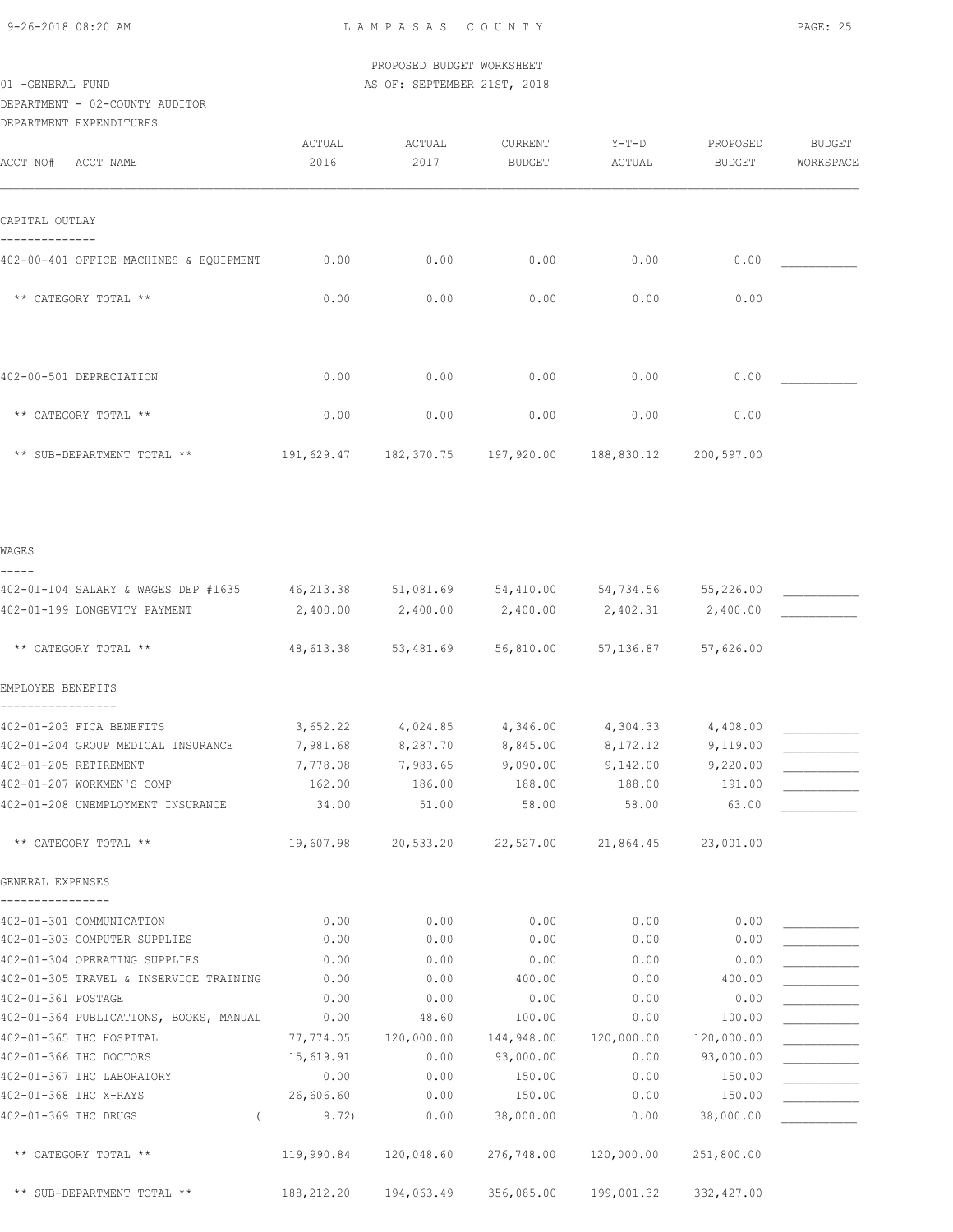|  | 9-26-2018 08:20 AM |  |
|--|--------------------|--|
|  |                    |  |

|                                        |           | PROPOSED BUDGET WORKSHEET   |                                                |           |            |               |
|----------------------------------------|-----------|-----------------------------|------------------------------------------------|-----------|------------|---------------|
| 01 -GENERAL FUND                       |           | AS OF: SEPTEMBER 21ST, 2018 |                                                |           |            |               |
| DEPARTMENT - 02-COUNTY AUDITOR         |           |                             |                                                |           |            |               |
| DEPARTMENT EXPENDITURES                |           |                             |                                                |           |            |               |
|                                        | ACTUAL    | ACTUAL                      | CURRENT                                        | $Y-T-D$   | PROPOSED   | <b>BUDGET</b> |
| ACCT NO#<br>ACCT NAME                  | 2016      | 2017                        | <b>BUDGET</b>                                  | ACTUAL    | BUDGET     | WORKSPACE     |
|                                        |           |                             |                                                |           |            |               |
|                                        |           |                             |                                                |           |            |               |
|                                        |           |                             |                                                |           |            |               |
| WAGES                                  |           |                             |                                                |           |            |               |
| 402-02-103 SALARIES & WAGES DEP #3070  | 37,026.58 | 39,274.06                   | 40,451.00                                      | 40,490.69 | 41,059.00  |               |
| 402-02-199 LONGEVITY PAYMENT           | 960.00    | 1,080.00                    | 1,200.00                                       | 1,200.00  | 1,320.00   |               |
|                                        |           |                             |                                                |           |            |               |
| ** CATEGORY TOTAL **                   | 37,986.58 | 40,354.06                   | 41,651.00                                      | 41,690.69 | 42,379.00  |               |
|                                        |           |                             |                                                |           |            |               |
| EMPLOYEE BENEFITS                      |           |                             |                                                |           |            |               |
| 402-02-203 FICA BENEFITS               | 2,819.03  | 2,997.21                    | 3,186.00                                       | 3,099.45  | 3,242.00   |               |
| 402-02-204 GROUP MEDICAL INSURANCE     | 8,021.52  | 9,211.22                    | 8,845.00                                       | 9,568.20  | 9,119.00   |               |
| 402-02-205 RETIREMENT                  | 6,077.88  | 6,211.44                    | 6,664.00                                       | 6,670.41  | 6,781.00   |               |
| 402-02-207 WORKMEN'S COMP              | 126.00    | 130.00                      | 138.00                                         | 138.00    | 113.00     |               |
| 402-02-208 UNEMPLOYMENT INSURANCE      | 27.00     | 39.00                       | 42.00                                          | 42.00     | 47.00      |               |
| ** CATEGORY TOTAL **                   | 17,071.43 | 18,588.87                   | 18,875.00                                      | 19,518.06 | 19,302.00  |               |
| GENERAL EXPENSES                       |           |                             |                                                |           |            |               |
| 402-02-301 COMMUNICATIONS              | 0.00      | 0.00                        | 0.00                                           | 0.00      | 0.00       |               |
| 402-02-303 COMPUTER SUPPLIES           | 2,388.00  | 2,388.99                    | 2,388.00                                       | 2,611.00  | 2,388.00   |               |
| 402-02-304 OPERATING SUPPLIES          | 2,182.05  | 2,226.72                    | 2,710.00                                       | 1,859.00  | 2,710.00   |               |
| 402-02-305 TRAVEL & INSERVICE TRAINING | 462.23    | 1,556.04                    | 1,000.00                                       | 360.16    | 1,000.00   |               |
| 402-02-315 DUES                        | 0.00      | 0.00                        | 0.00                                           | 0.00      | 0.00       |               |
| 402-02-352 OMNI-BASE FEES              | 1,040.00  | 854.00                      | 1,000.00                                       | 598.00    | 1,000.00   |               |
| 402-02-370 EQUIPMENT RENTAL-COPIER     | 0.00      | 0.00                        | 0.00                                           | 0.00      | 0.00       |               |
| ** CATEGORY TOTAL **                   | 6,072.28  | 7,025.75                    | 7,098.00                                       | 5,428.16  | 7,098.00   |               |
| ** SUB-DEPARTMENT TOTAL **             | 61,130.29 | 65,968.68                   | 67,624.00                                      | 66,636.91 | 68,779.00  |               |
| *** DEPARTMENT TOTAL ***               |           |                             | 440,971.96  442,402.92  621,629.00  454,468.35 |           | 601,803.00 |               |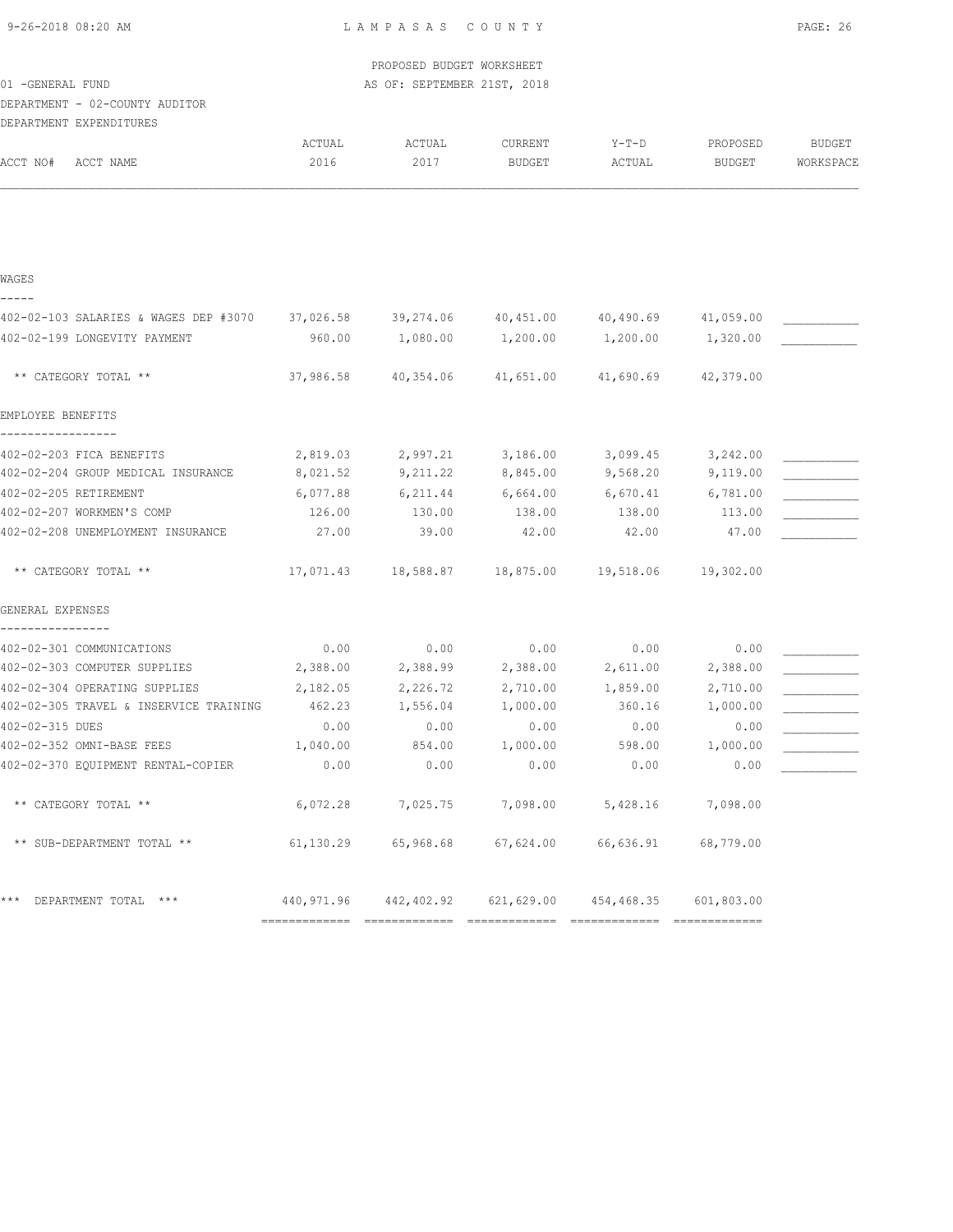PROPOSED BUDGET WORKSHEET

| 01 - GENERAL FUND                               |                | AS OF: SEPTEMBER 21ST, 2018 |                                                            |                 |                           |                            |
|-------------------------------------------------|----------------|-----------------------------|------------------------------------------------------------|-----------------|---------------------------|----------------------------|
| DEPARTMENT - 03-COUNTY TREASURER                |                |                             |                                                            |                 |                           |                            |
| DEPARTMENT EXPENDITURES                         |                |                             |                                                            |                 |                           |                            |
| ACCT NO#<br>ACCT NAME                           | ACTUAL<br>2016 | ACTUAL<br>2017              | <b>CURRENT</b><br><b>BUDGET</b>                            | Y-T-D<br>ACTUAL | PROPOSED<br><b>BUDGET</b> | <b>BUDGET</b><br>WORKSPACE |
|                                                 |                |                             |                                                            |                 |                           |                            |
| WAGES<br>-----                                  |                |                             |                                                            |                 |                           |                            |
| 403-00-101 SALARIES & WAGES ELECTED OF          | 59,216.27      | 58,954.23                   | 60,078.00                                                  | 60,077.68       | 60,979.00                 |                            |
| 403-00-103 SALARIES & WAGES DEPUTY              | 0.00           | 0.00                        | 0.00                                                       | 0.00            | 0.00                      |                            |
| 403-00-104 SALARY & WAGES DEP #3474             | 33, 176. 44    | 34, 152.96                  | 35,214.00                                                  | 35,407.16       | 35,744.00                 |                            |
| 403-00-110 PART-TIME EMPLOYEES                  | 0.00           | 0.00                        | 0.00                                                       | 0.00            | 0.00                      |                            |
| 403-00-199 LONGEVITY PAYMENT                    | 600.00         | 720.00                      | 840.00                                                     | 840.00          | 960.00                    |                            |
| ** CATEGORY TOTAL **                            | 92,992.71      | 93,827.19                   | 96,132.00                                                  | 96,324.84       | 97,683.00                 |                            |
| EMPLOYEE BENEFITS                               |                |                             |                                                            |                 |                           |                            |
| 403-00-203 FICA BENEFITS                        | 6,767.52       | 6,990.21                    | 7,354.00                                                   | 6,990.77        | 7,473.00                  |                            |
| 403-00-204 GROUP MEDICAL INSURANCE              | 16,003.20      | 16,547.86                   | 17,689.00                                                  | 17,744.06       | 18,239.00                 |                            |
| 403-00-205 RETIREMENT                           | 14,806.84      | 14,525.80                   | 15,381.00                                                  | 15,488.88       | 15,629.00                 |                            |
| 403-00-207 WORKMEN'S COMP                       | 306.00         | 315.00                      | 319.00                                                     | 319.00          | 261.00                    |                            |
| 403-00-208 UNEMPLOYMENT INSURANCE               | 24.00          | 36.00                       | 36.00                                                      | 36.00           | 41.00                     |                            |
| 403-00-212 PHONE ALLOWANCE                      | 480.00         | 480.00                      | 480.00                                                     | 480.00          | 480.00                    |                            |
| ** CATEGORY TOTAL **                            | 38,387.56      | 38,894.87 41,259.00         |                                                            | 41,058.71       | 42,123.00                 |                            |
| GENERAL EXPENSES                                |                |                             |                                                            |                 |                           |                            |
| 403-00-301 COMMUNICATIONS                       | 0.00           | 0.00                        | 0.00                                                       | 0.00            | 0.00                      |                            |
| 403-00-303 COMPUTER SUPPLIES                    | 0.00           | 0.00                        | 0.00                                                       | 0.00            | 0.00                      |                            |
| 403-00-304 OPERATING SUPPLIES                   | 3,846.43       | 4,219.32                    | 4,600.00                                                   | 2,252.90        | 4,600.00                  |                            |
| 403-00-305 TRAVEL & INSERVICE TRAINING          | 2,938.20       | 2,031.63                    | 3,000.00                                                   | 2,139.42        | 4,100.00                  |                            |
| 403-00-312 EQUIPMENT MAINTENANCE CONTR 6,518.85 |                | 6,844.80                    | 6,300.00                                                   | 7,187.05        | 6,300.00                  |                            |
| 403-00-315 DUES                                 | 285.00         | 305.00                      | 350.00                                                     | 205.00          | 350.00                    |                            |
| 403-00-318 LEGAL NOTICES                        | 0.00           | 0.00                        | 0.00                                                       | 0.00            | 0.00                      |                            |
| 403-00-361 POSTAGE                              | 33.00          | 0.00                        | 100.00                                                     | 0.00            | 100.00                    |                            |
| 403-00-370 EQUIPMENT RENTAL-COPIER              | 1,990.51       | 1,992.77                    | 2,500.00                                                   | 1,831.06        | 2,000.00                  |                            |
| 403-00-389 MISCELLANEOUS EXPENSE                | 0.00           | 0.00                        | 0.00                                                       | 0.00            | 0.00                      |                            |
| ** CATEGORY TOTAL **                            |                |                             | 15,611.99  15,393.52  16,850.00                            | 13,615.43       | 17,450.00                 |                            |
| CAPITAL OUTLAY                                  |                |                             |                                                            |                 |                           |                            |
| 403-00-401 OFFICE MACHINES & EQUIPMENT          | 0.00           | 0.00                        | 0.00                                                       | 0.00            | 0.00                      |                            |
| 403-00-407 OFFICE FURNITURE & FIXTURES          | 0.00           | 0.00                        | 0.00                                                       | 0.00            | 0.00                      |                            |
| ** CATEGORY TOTAL **                            | 0.00           | 0.00                        | 0.00                                                       | 0.00            | 0.00                      |                            |
| ** SUB-DEPARTMENT TOTAL **                      |                |                             | 146,992.26  148,115.58  154,241.00  150,998.98             |                 | 157,256.00                |                            |
| *** DEPARTMENT TOTAL ***                        |                |                             | 146,992.26  148,115.58  154,241.00  150,998.98  157,256.00 |                 |                           |                            |
|                                                 |                |                             |                                                            |                 |                           |                            |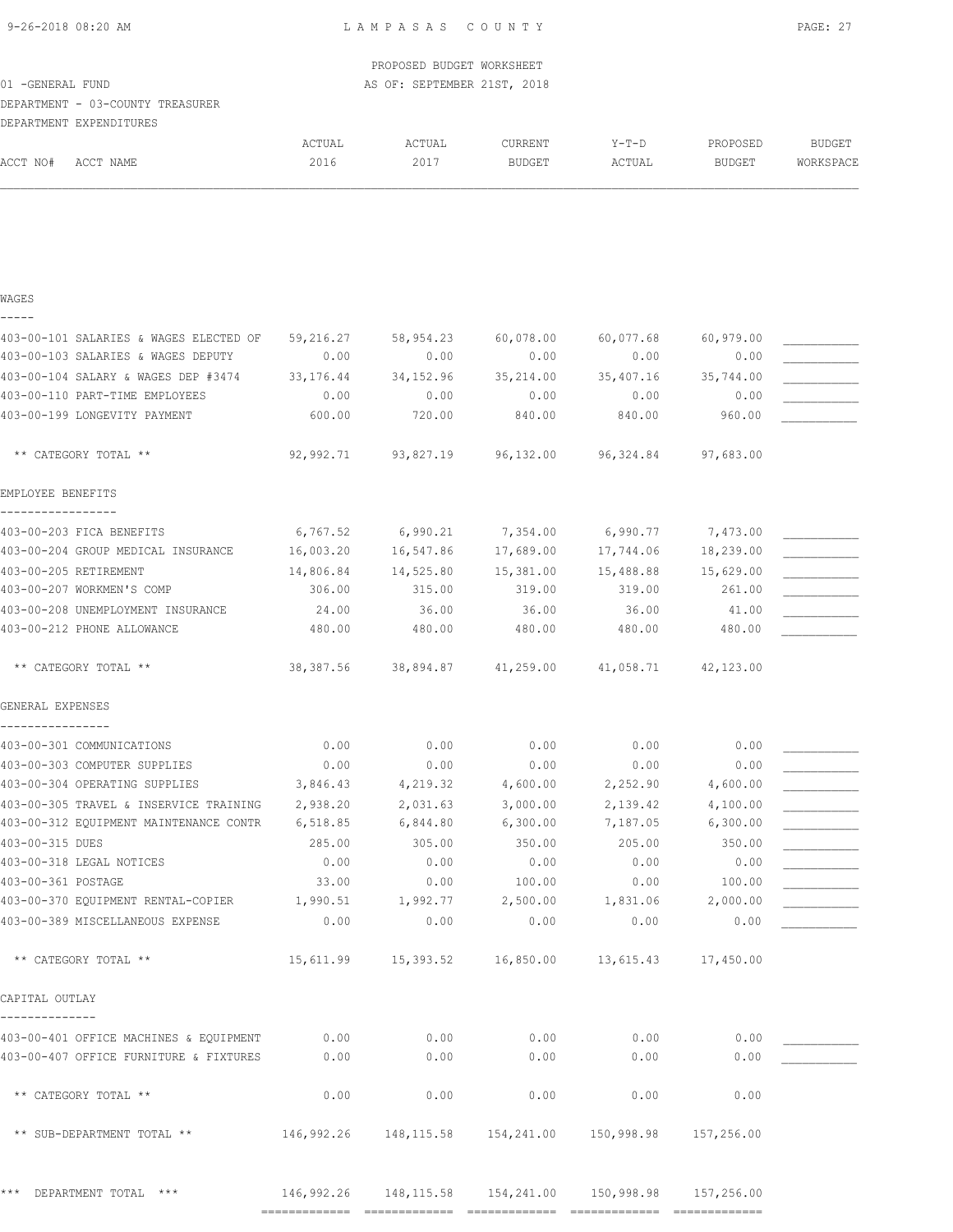|  | 9-26-2018 08:20 AM |  |
|--|--------------------|--|
|  |                    |  |

|                                        |             | PROPOSED BUDGET WORKSHEET                              |            |            |               |           |
|----------------------------------------|-------------|--------------------------------------------------------|------------|------------|---------------|-----------|
| 01 - GENERAL FUND                      |             | AS OF: SEPTEMBER 21ST, 2018                            |            |            |               |           |
| DEPARTMENT - 04-CO TAX ASSESSOR        |             |                                                        |            |            |               |           |
| DEPARTMENT EXPENDITURES                |             |                                                        |            |            |               |           |
|                                        | ACTUAL      | ACTUAL                                                 | CURRENT    | Y-T-D      | PROPOSED      | BUDGET    |
| ACCT NO#<br>ACCT NAME                  | 2016        | 2017                                                   | BUDGET     | ACTUAL     | <b>BUDGET</b> | WORKSPACE |
|                                        |             |                                                        |            |            |               |           |
| WAGES                                  |             |                                                        |            |            |               |           |
| 404-00-101 SALARIES & WAGES ELECTED OF | 59,766.27   | 58,954.23                                              | 60,078.00  | 60,077.68  | 60,979.00     |           |
| 404-00-103 SALARIES & WAGES DEPUTY     | 0.00        | 0.00                                                   | 0.00       | 0.00       | 0.00          |           |
| 404-00-104 SALARY & WAGES DEP #1555    | 23,519.98   | 23,525.98                                              | 24,537.00  | 24,537.78  | 24,906.00     |           |
| 404-00-110 PART-TIME EMPLOYEES         | 582.25      | 0.00                                                   | 0.00       | 0.00       | 0.00          |           |
| 404-00-120 SALARIES & WAGES OVERTIME   | 238.42      | 0.00                                                   | 0.00       | 0.00       | 0.00          |           |
| 404-00-199 LONGEVITY PAYMENT           | 0.00        | 0.00                                                   | 0.00       | 0.00       | 0.00          |           |
| ** CATEGORY TOTAL **                   |             | 84,106.92  82,480.21  84,615.00  84,615.46  85,885.00  |            |            |               |           |
| EMPLOYEE BENEFITS                      |             |                                                        |            |            |               |           |
| 404-00-203 FICA BENEFITS               |             | $6,222.53$ $6,210.35$ $6,473.00$ $6,376.14$ $6,570.00$ |            |            |               |           |
| 404-00-204 GROUP MEDICAL INSURANCE     | 16, 117.20  | 26,649.64                                              | 17,697.00  | 25,128.38  | 18,239.00     |           |
| 404-00-205 RETIREMENT                  | 13,127.03   | 12,691.30                                              | 13,538.00  | 13,615.26  | 13,742.00     |           |
| 404-00-207 WORKMEN'S COMP              | 272.00      | 275.00                                                 | 281.00     | 281.00     | 230.00        |           |
| 404-00-208 UNEMPLOYMENT INSURANCE      | 69.00       | 24.00                                                  | 25.00      | 25.00      | 28.00         |           |
| 404-00-212 PHONE ALLOWANCE             | 0.00        | 0.00                                                   | 480.00     | 480.00     | 480.00        |           |
| ** CATEGORY TOTAL **                   |             | 35,807.76 45,850.29 38,494.00 45,905.78 39,289.00      |            |            |               |           |
| GENERAL EXPENSES                       |             |                                                        |            |            |               |           |
| 404-00-301 COMMUNICATIONS              | 0.00        | 0.00                                                   | 0.00       | 0.00       | 0.00          |           |
| 404-00-303 COMPUTER SUPPLIES           | 0.00        | 539.82                                                 | 600.00     | 430.00     | 500.00        |           |
| 404-00-304 OPERATING SUPPLIES          | 1,685.38    | 2,444.57                                               | 1,700.00   | 1,361.91   | 1,500.00      |           |
| 404-00-305 TRAVEL & INSERVICE TRAINING | 747.48      | 885.64                                                 | 2,000.00   | 918.58     | 1,000.00      |           |
| 404-00-307 INSURANCE AND BONDS         | 0.00        | 0.00                                                   | 0.00       | 0.00       | 0.00          |           |
| 404-00-312 EQUIPMENT MAINTENANCE CONTR | 0.00        | 0.00                                                   | 0.00       | 0.00       | 0.00          |           |
| 404-00-315 DUES                        | 85.00       | 85.00                                                  | 100.00     | 85.00      | 125.00        |           |
| 404-00-332 DISTRICT TAX ASSESSOR COLLE | 121, 472.74 | 140,520.77                                             | 169,000.00 | 167,798.57 | 172,721.00    |           |
| 404-00-361 POSTAGE                     | 55.00       | 0.00                                                   | 0.00       | 0.00       | 0.00          |           |
| 404-00-364 PUBLICATIONS, BOOKS, MANUAL | 0.00        | 0.00                                                   | 0.00       | 0.00       | 0.00          |           |
| 404-00-370 EQUIPMENT RENTAL - COPIER   | 1,286.87    | 1,770.90                                               | 1,200.00   | 1,169.16   | 1,200.00      |           |
| 404-00-389 MISCELLANEOUS EXPENSE       | 0.00        | 0.00                                                   | 0.00       | 0.00       | 0.00          |           |
| ** CATEGORY TOTAL **                   | 125,332.47  | 146,246.70                                             | 174,600.00 | 171,763.22 | 177,046.00    |           |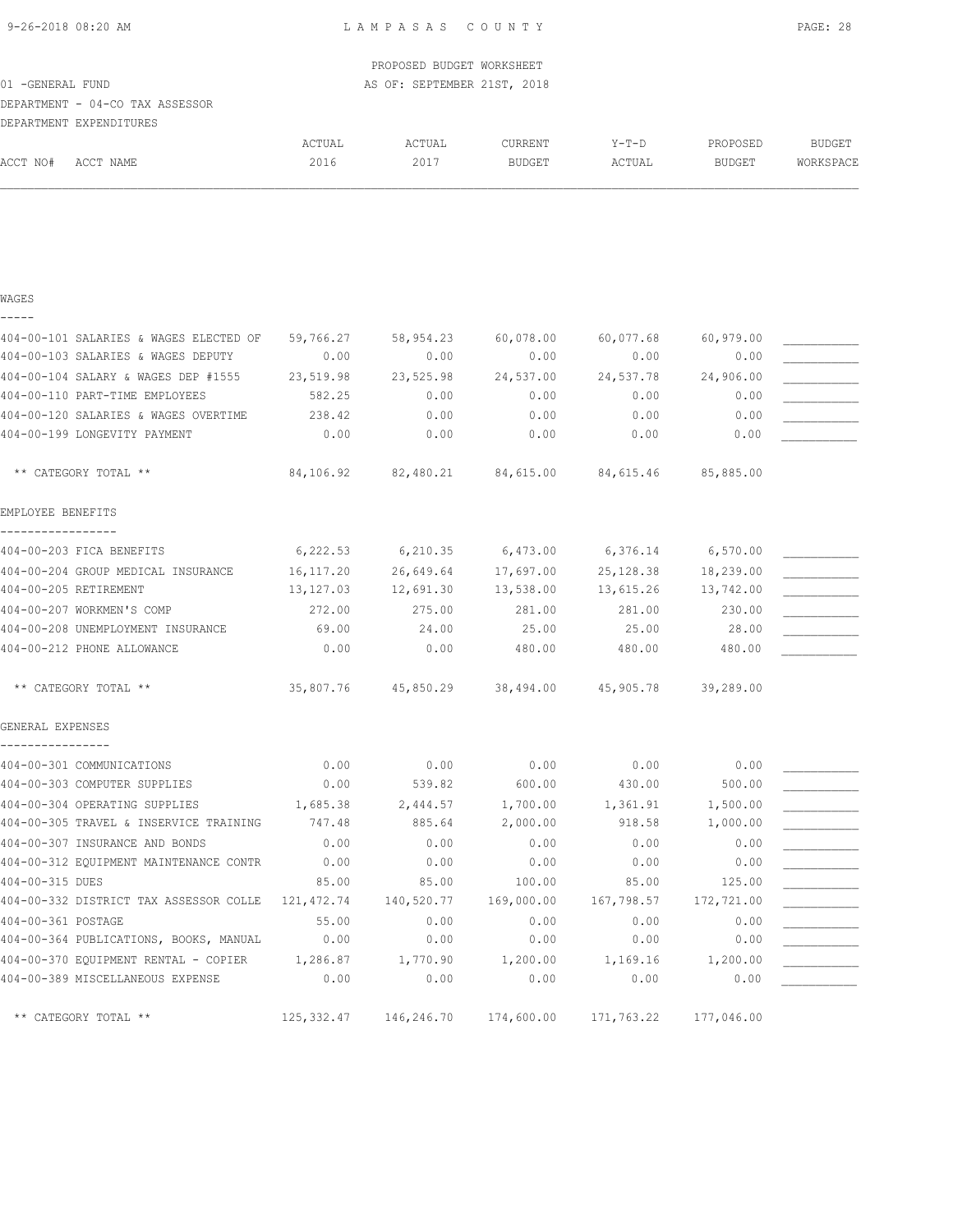DEPARTMENT - 04-CO TAX ASSESSOR

| DEPARTMENT EXPENDITURES                |              |            |               |            |               |           |
|----------------------------------------|--------------|------------|---------------|------------|---------------|-----------|
|                                        | ACTUAL       | ACTUAL     | CURRENT       | Y-T-D      | PROPOSED      | BUDGET    |
| ACCT NO#<br>ACCT NAME                  | 2016         | 2017       | <b>BUDGET</b> | ACTUAL     | <b>BUDGET</b> | WORKSPACE |
| CAPITAL OUTLAY                         |              |            |               |            |               |           |
|                                        |              |            |               |            |               |           |
| 404-00-401 OFFICE MACHINES & EQUIPMENT | 0.00         | 0.00       | 0.00          | 0.00       | 0.00          |           |
| ** CATEGORY TOTAL **                   | 0.00         | 0.00       | 0.00          | 0.00       | 0.00          |           |
| ** SUB-DEPARTMENT TOTAL **             | 245, 247. 15 | 274,577.20 | 297,709.00    | 302,284.46 | 302,220.00    |           |

| WAGES                                          |             |                            |                               |                                         |                     |  |
|------------------------------------------------|-------------|----------------------------|-------------------------------|-----------------------------------------|---------------------|--|
| -----<br>404-01-103 SALARIES & WAGES DEP #2415 | 36,891.76   |                            | 37,187.11 41,714.00           |                                         | 41,716.49 42,342.00 |  |
| 404-01-104 SALARY & WAGES DEP<br>#3000         | 27,025.97   | 28,977.47                  | 31,064.00                     | 31,064.81                               | 31,531.00           |  |
| 404-01-120 SALARY/OVERTIME                     | 787.82      | 0.00                       | 0.00                          | 45.13                                   | 0.00                |  |
| 404-01-199 LONGEVITY PAYMENT                   | 3,240.00    | 3,378.73                   | 3,480.00                      | 3,480.00                                | 3,600.00            |  |
| ** CATEGORY TOTAL **                           |             |                            | 67,945.55 69,543.31 76,258.00 | 76,306.43                               | 77,473.00           |  |
| EMPLOYEE BENEFITS                              |             |                            |                               |                                         |                     |  |
| 404-01-203 FICA BENEFITS                       |             | 4,765.51 4,901.98 5,834.00 |                               | 5,783.19                                | 5,927.00            |  |
| 404-01-204 GROUP MEDICAL INSURANCE             | 19,529.04   | 8,211.54 17,689.00         |                               | 8,806.58 18,239.00                      |                     |  |
| 404-01-205 RETIREMENT                          | 10,871.32   | 11,020.45                  | 12,201.00                     |                                         | 12,209.16 12,396.00 |  |
| 404-01-207 WORKMAN'S COMP                      | 222.00      | 250.00                     | 253.00                        | 253.00                                  | 207.00              |  |
| 404-01-208 UNEMPLOYMENT INSURANCE              | 0.00        | 71.00                      | 77.00                         | 77.00                                   | 85.00               |  |
| ** CATEGORY TOTAL **                           |             |                            |                               | 35,387.87 24,454.97 36,054.00 27,128.93 | 36,854.00           |  |
| GENERAL EXPENSES                               |             |                            |                               |                                         |                     |  |
| 404-01-303 COMPUTER SUPPLIES                   | 0.00        | 0.00                       | 0.00                          | 0.00                                    | 0.00                |  |
| ** CATEGORY TOTAL **                           | 0.00        | 0.00                       | 0.00                          | 0.00                                    | 0.00                |  |
| ** SUB-DEPARTMENT TOTAL **                     | 103, 333.42 | 93,998.28                  | 112,312.00                    | 103,435.36                              | 114,327.00          |  |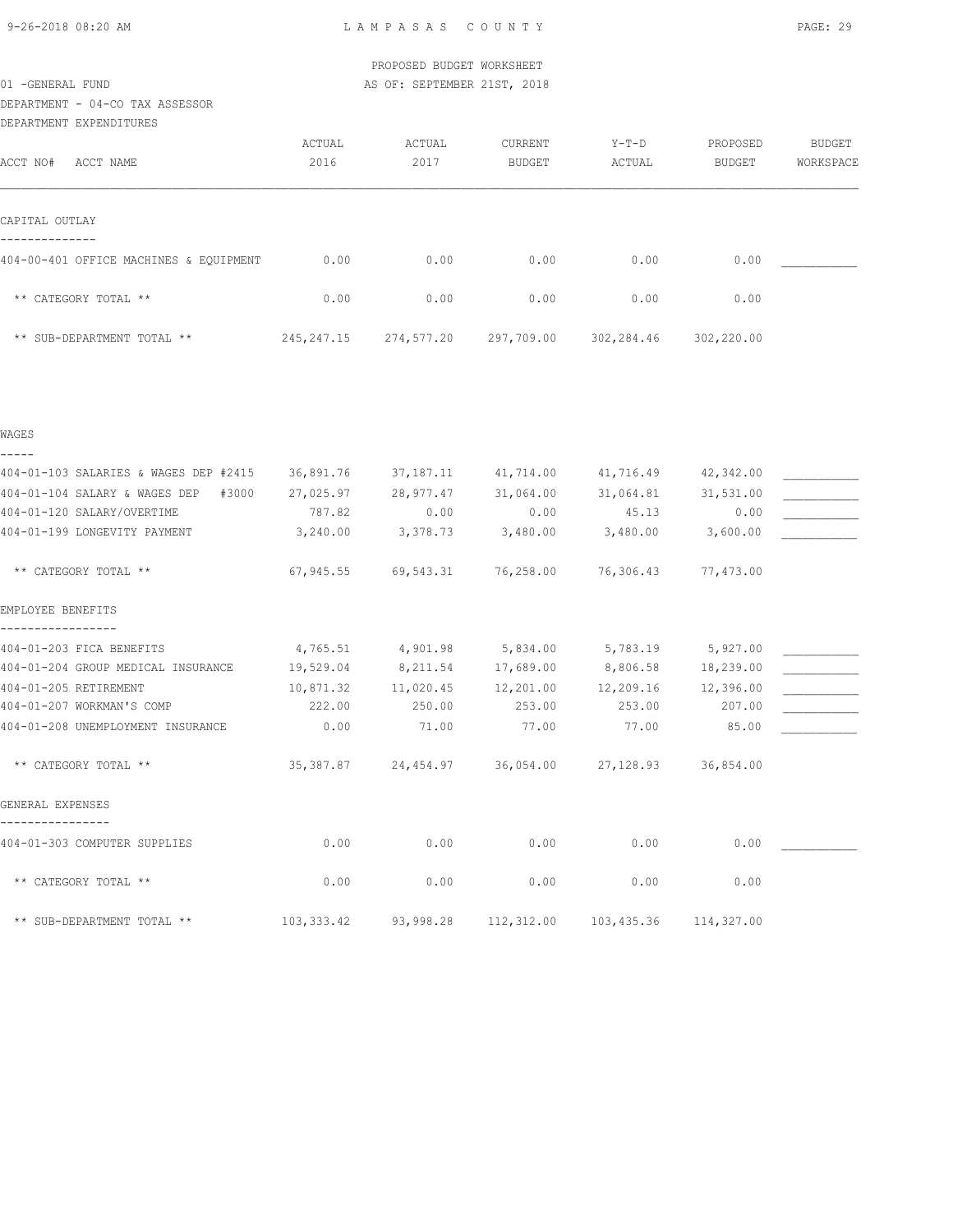| 9-26-2018 08:20 AM |  |
|--------------------|--|

|                                        |        | PROPOSED BUDGET WORKSHEET                              |               |        |          |               |
|----------------------------------------|--------|--------------------------------------------------------|---------------|--------|----------|---------------|
| 01 - GENERAL FUND                      |        | AS OF: SEPTEMBER 21ST, 2018                            |               |        |          |               |
| DEPARTMENT - 04-CO TAX ASSESSOR        |        |                                                        |               |        |          |               |
| DEPARTMENT EXPENDITURES                |        |                                                        |               |        |          |               |
|                                        | ACTUAL | ACTUAL                                                 | CURRENT       | Y-T-D  | PROPOSED | <b>BUDGET</b> |
| ACCT NO#<br>ACCT NAME                  | 2016   | 2017                                                   | <b>BUDGET</b> | ACTUAL | BUDGET   | WORKSPACE     |
| GENERAL EXPENSES                       |        |                                                        |               |        |          |               |
| 404-02-301 COMMUNICATIONS              | 0.00   | 0.00                                                   | 0.00          | 0.00   | 0.00     |               |
| 404-02-354 VOTER REGISTRATION SUPPLIES | 0.00   | 0.00                                                   | 0.00          | 0.00   | 0.00     |               |
| ** CATEGORY TOTAL **                   | 0.00   | 0.00                                                   | 0.00          | 0.00   | 0.00     |               |
| ** SUB-DEPARTMENT TOTAL **             | 0.00   | 0.00                                                   | 0.00          | 0.00   | 0.00     |               |
| $***$<br>$***$<br>DEPARTMENT TOTAL     |        | 348,580.57 368,575.48 410,021.00 405,719.82 416,547.00 |               |        |          |               |
|                                        |        |                                                        |               |        |          |               |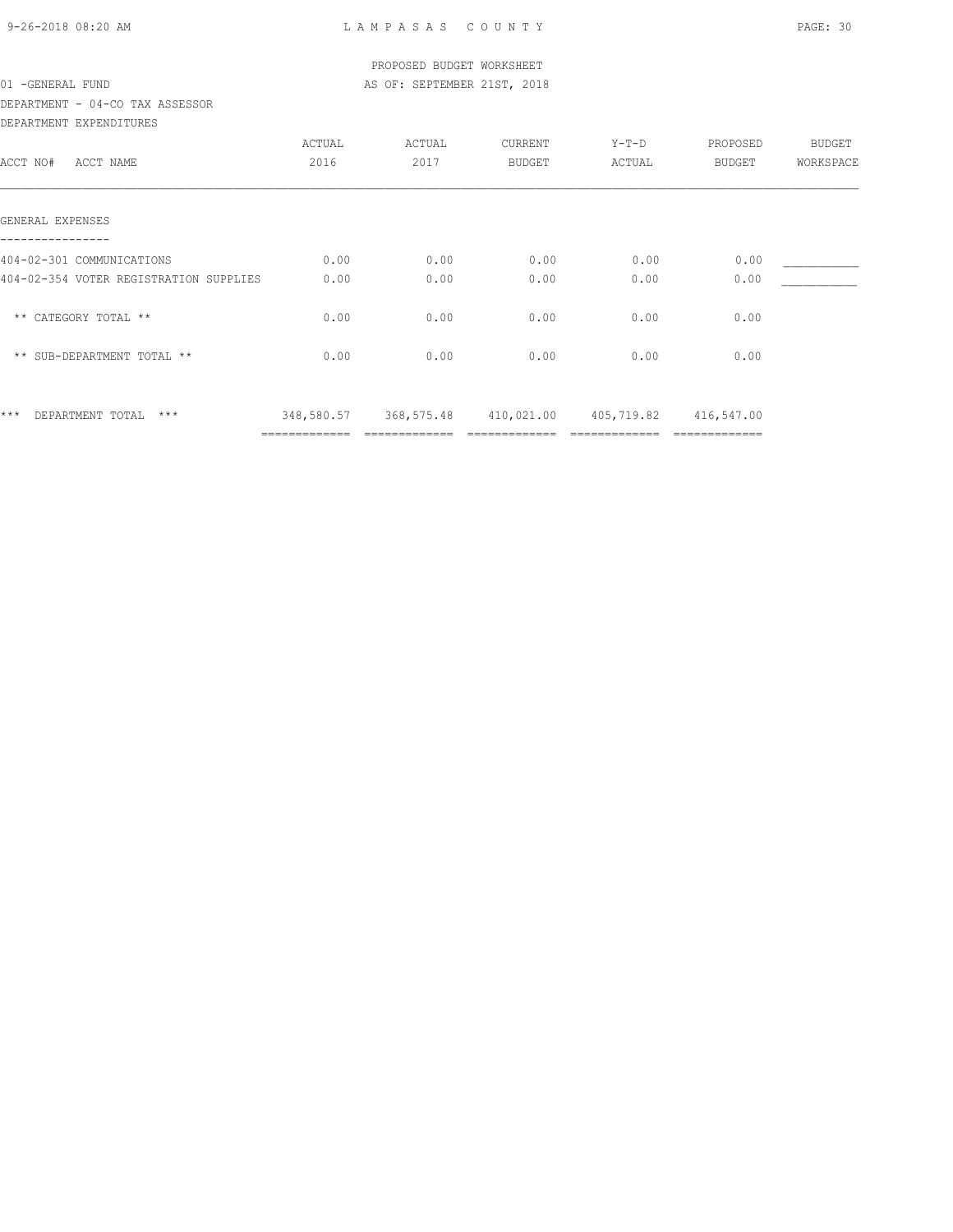|                                                              |               | PROPOSED BUDGET WORKSHEET   |                    |               |               |               |
|--------------------------------------------------------------|---------------|-----------------------------|--------------------|---------------|---------------|---------------|
| 01 - GENERAL FUND<br>DEPARTMENT - 05-COUNTY CLERK            |               | AS OF: SEPTEMBER 21ST, 2018 |                    |               |               |               |
| DEPARTMENT EXPENDITURES                                      |               |                             |                    |               |               |               |
|                                                              | ACTUAL        | ACTUAL                      | CURRENT            | $Y-T-D$       | PROPOSED      | <b>BUDGET</b> |
| ACCT NO#<br>ACCT NAME                                        | 2016          | 2017                        | <b>BUDGET</b>      | ACTUAL        | <b>BUDGET</b> | WORKSPACE     |
|                                                              |               |                             |                    |               |               |               |
| WAGES                                                        |               |                             |                    |               |               |               |
| 405-00-101 SALARIES & WAGES ELECTED OF                       | 59,722.27     | 58,954.23                   | 60,078.00          | 60,077.68     | 60,979.00     |               |
| 405-00-103 SALARIES & WAGES DEP #3600                        | 44,519.15     | 42,417.62                   | 49,591.00          | 48,374.00     | 51,298.00     |               |
| 405-00-104 SALARY AND WAGES DEP #2290                        | 26,764.53     | 27,021.53                   | 31,063.00          | 30,430.15     | 31,531.00     |               |
| 405-00-106 TEMPORARY EMPLOYEE                                | 0.00          | 0.00                        | 0.00               | 0.00          | 0.00          |               |
| 405-00-110 PART-TIME EMPLOYEES                               | 0.00          | 0.00                        | 0.00               | 0.00          | 0.00          |               |
| 405-00-120 SALARY & WAGES OVERTIME                           | 0.00          | 289.88                      | 0.00               | 0.00          | 0.00          |               |
| 405-00-199 LONGEVITY PAYMENT                                 | 840.00        | 960.00                      | 1,080.00           | 1,080.00      | 1,800.00      |               |
| ** CATEGORY TOTAL **                                         | 131,845.95    | 129,643.26                  | 141,812.00         | 139,961.83    | 145,608.00    |               |
| EMPLOYEE BENEFITS                                            |               |                             |                    |               |               |               |
| 405-00-203 FICA BENEFITS                                     | 9,899.21      |                             | 9,839.17 10,848.00 | 10,629.05     | 11,139.00     |               |
| 405-00-204 GROUP MEDICAL INSURANCE                           | 26,720.72     | 24,717.17                   | 26,534.00          | 26,536.34     | 27,358.00     |               |
| 405-00-205 RETIREMENT                                        | 20,865.50     | 20,091.81                   | 22,687.00          | 22,393.97     | 23, 297.00    |               |
| 405-00-207 WORKMEN'S COMP                                    | 436.00        | 456.00                      | 470.00             | 470.00        | 483.00        |               |
| 405-00-208 UNEMPLOYMENT INSURANCE                            | 52.00         | 77.00                       | 81.00              | 81.00         | 75.00         |               |
| ** CATEGORY TOTAL **                                         | 57,973.43     | 55,181.15                   | 60,620.00          | 60,110.36     | 62,352.00     |               |
| GENERAL EXPENSES                                             |               |                             |                    |               |               |               |
| 405-00-301 COMMUNICATIONS                                    | 0.00          | 0.00                        | 0.00               | 0.00          | 0.00          |               |
| 405-00-302 UTILITIES                                         | 0.00          | 0.00                        | 0.00               | 0.00          | 0.00          |               |
| 405-00-304 OPERATING SUPPLIES                                | 13,099.97     | 14,983.92                   | 15,000.00          | 16,961.85     | 15,000.00     |               |
| 405-00-305 TRAVEL & INSERVICE TRAINING                       | 1,012.44      | 1,119.45                    | 1,500.00           | 607.83        | 1,200.00      |               |
| 405-00-308 REPAIRS - RESTORING BOOKS                         | 0.00          | 0.00                        | 0.00               | 0.00          | 0.00          |               |
| 405-00-312 EQUIPMENT MAINTENANCE CONTR                       | 0.00          | 0.00                        | 200.00             | 0.00          | 0.00          |               |
| 405-00-315 DUES                                              | 125.00        | 175.00                      | 150.00             | 175.00        | 150.00        |               |
| 405-00-335 RECORD STORAGE                                    | 0.00          | 0.00                        | 0.00               | 0.00          | 0.00          |               |
| 405-00-337 ELECTIONS, JUDGES & SUPPLIE<br>405-00-361 POSTAGE | 0.00<br>33.00 | 0.00<br>0.00                | 0.00<br>125.00     | 0.00          | 0.00<br>0.00  |               |
| 405-00-364 PUBLICATIONS, BOOKS, MANUAL                       | 0.00          | 0.00                        | 150.00             | 0.00<br>80.50 | 150.00        |               |
| 405-00-370 EQUIPMENT RENTAL-COPIER                           | 3,835.79      | 4,032.95                    | 3,600.00           | 3,884.62      | 3,600.00      |               |
| 405-00-372 EQUIPMENT LEASE - VEHICLE                         | 0.00          | 0.00                        | 0.00               | 0.00          | 0.00          |               |
| 405-00-389 MISCELLANEOUS EXPENSE                             | 0.00          | 0.00                        | 0.00               | 0.00          | 0.00          |               |
| ** CATEGORY TOTAL **                                         | 18,106.20     | 20, 311.32                  | 20,725.00          | 21,709.80     | 20,100.00     |               |
|                                                              |               |                             |                    |               |               |               |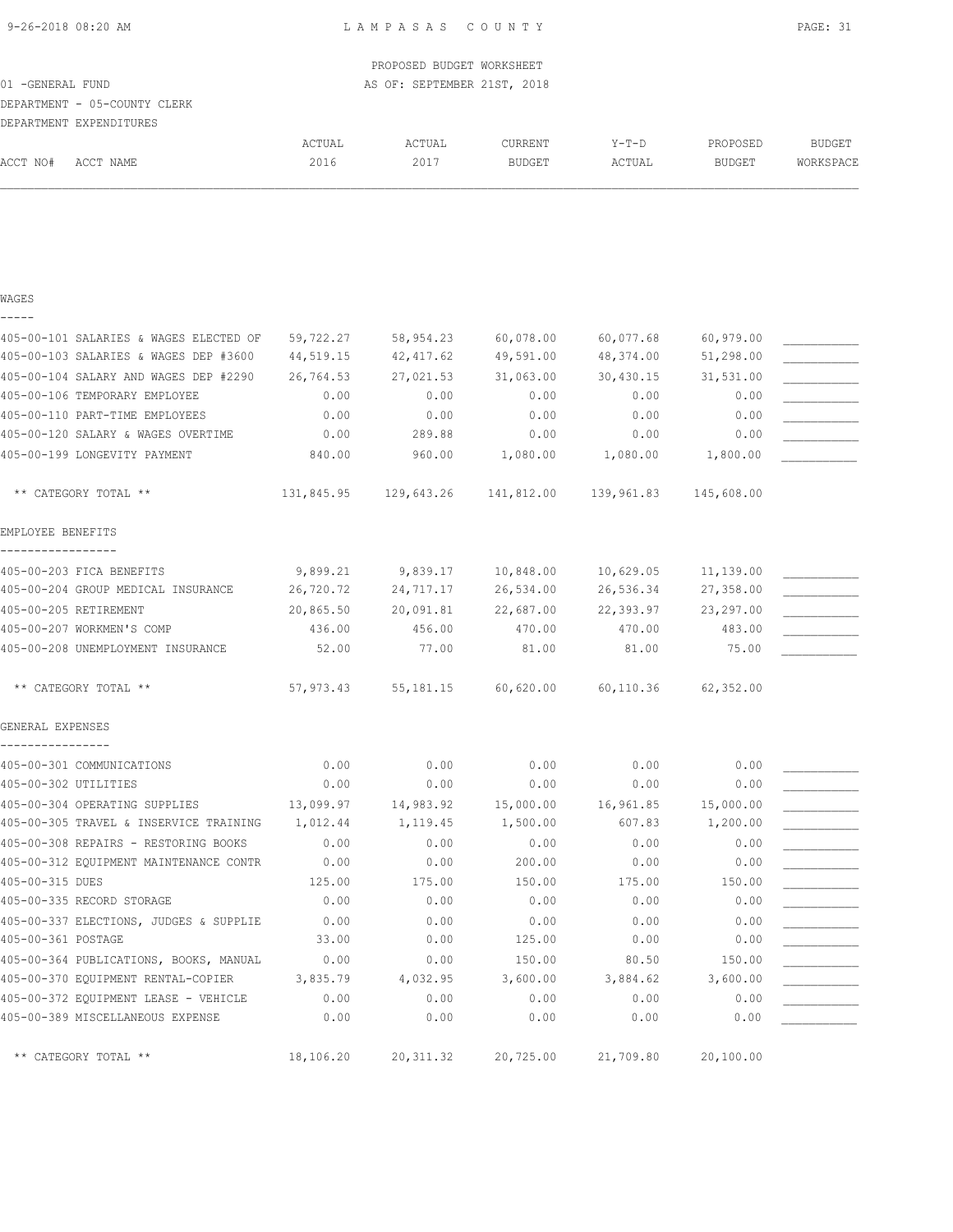|                                        |            | PROPOSED BUDGET WORKSHEET   |               |            |               |           |
|----------------------------------------|------------|-----------------------------|---------------|------------|---------------|-----------|
| 01 - GENERAL FUND                      |            | AS OF: SEPTEMBER 21ST, 2018 |               |            |               |           |
| DEPARTMENT - 05-COUNTY CLERK           |            |                             |               |            |               |           |
| DEPARTMENT EXPENDITURES                |            |                             |               |            |               |           |
|                                        | ACTUAL     | ACTUAL                      | CURRENT       | $Y-T-D$    | PROPOSED      | BUDGET    |
| ACCT NO#<br>ACCT NAME                  | 2016       | 2017                        | <b>BUDGET</b> | ACTUAL     | <b>BUDGET</b> | WORKSPACE |
| CAPITAL OUTLAY                         |            |                             |               |            |               |           |
| 405-00-401 OFFICE MACHINES & EQUIPMENT | 0.00       | 0.00                        | 0.00          | 0.00       | 0.00          |           |
| ** CATEGORY TOTAL **                   | 0.00       | 0.00                        | 0.00          | 0.00       | 0.00          |           |
| ** SUB-DEPARTMENT TOTAL **             | 207,925.58 | 205, 135.73 223, 157.00     |               | 221,781.99 | 228,060.00    |           |
|                                        |            |                             |               |            |               |           |
| WAGES                                  |            |                             |               |            |               |           |

| 405-01-103 SALARIES & WAGES DEP #0541 22,406.47 23,839.31 24,982.00 |            |                                                             |            | 24,229.96  | 25,362.00  |  |
|---------------------------------------------------------------------|------------|-------------------------------------------------------------|------------|------------|------------|--|
| 405-01-104 SALARIES & WAGES DEPUTY                                  | 0.00       | 0.00                                                        | 0.00       | 0.00       | 0.00       |  |
| 405-01-199 LONGEVITY PAYMENT                                        | 0.00       | 0.00                                                        | 0.00       | 0.00       | 0.00       |  |
| ** CATEGORY TOTAL **                                                |            | $22,406.47$ $23,839.31$ $24,982.00$ $24,229.96$ $25,362.00$ |            |            |            |  |
| EMPLOYEE BENEFITS                                                   |            |                                                             |            |            |            |  |
| 405-01-203 FICA BENEFITS                                            | 1,671.90   | 1,780.38                                                    | 1,911.00   | 1,752.35   | 1,940.00   |  |
| 405-01-204 GROUP MEDICAL INSURANCE                                  | 8,021.52   | 8,176.18                                                    | 8,845.00   | 10,047.84  | 9,119.00   |  |
| 405-01-205 RETIREMENT                                               | 3,584.99   | 3,665.03                                                    | 3,997.00   | 3,876.85   | 4,058.00   |  |
| 405-01-207 WORKMAN'S COMP                                           | 80.00      | 83.00                                                       | 83.00      | 83.00      | 68.00      |  |
| 405-01-208 UNEMPLOYMENT INSURANCE                                   | 17.00      | 26.00                                                       | 25.00      | 25.00      | 26.00      |  |
| ** CATEGORY TOTAL **                                                |            | $13,375.41$ $13,730.59$ $14,861.00$ $15,785.04$             |            |            | 15,211.00  |  |
| ** SUB-DEPARTMENT TOTAL **                                          |            | 35,781.88 37,569.90 39,843.00 40,015.00                     |            |            | 40,573.00  |  |
| $***$<br>DEPARTMENT TOTAL<br>$***$                                  | 243,707.46 | 242,705.63                                                  | 263,000.00 | 261,796.99 | 268,633.00 |  |
|                                                                     |            |                                                             |            |            |            |  |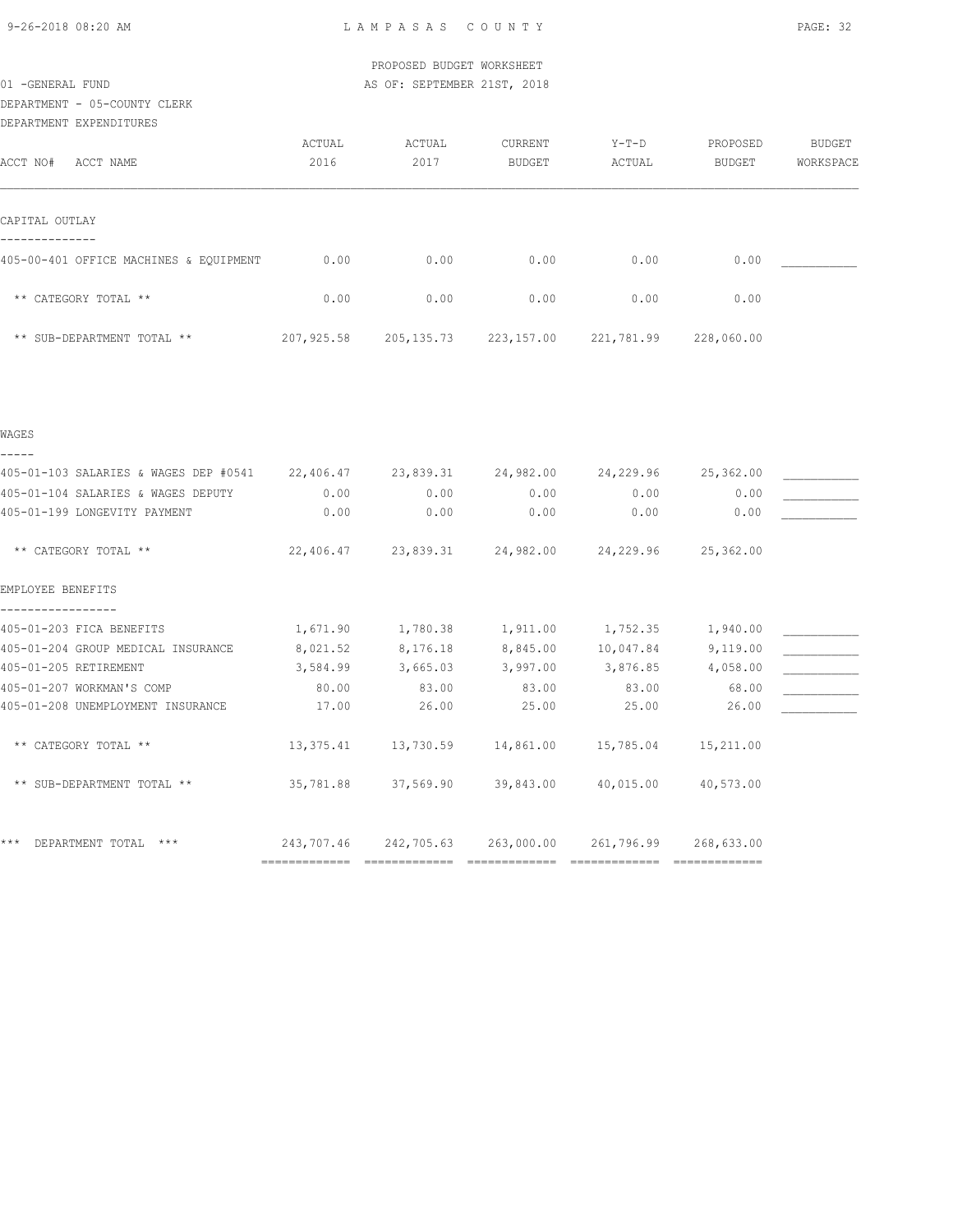|                                        |            | PROPOSED BUDGET WORKSHEET   |                     |            |               |               |
|----------------------------------------|------------|-----------------------------|---------------------|------------|---------------|---------------|
| 01 - GENERAL FUND                      |            | AS OF: SEPTEMBER 21ST, 2018 |                     |            |               |               |
| DEPARTMENT - 06-DISTRICT CLERK         |            |                             |                     |            |               |               |
| DEPARTMENT EXPENDITURES                |            |                             |                     |            |               |               |
|                                        | ACTUAL     | ACTUAL                      | CURRENT             | $Y-T-D$    | PROPOSED      | <b>BUDGET</b> |
| ACCT NO#<br>ACCT NAME                  | 2016       | 2017                        | <b>BUDGET</b>       | ACTUAL     | <b>BUDGET</b> | WORKSPACE     |
|                                        |            |                             |                     |            |               |               |
| WAGES                                  |            |                             |                     |            |               |               |
|                                        |            |                             |                     |            |               |               |
| 406-00-101 SALARIES & WAGES ELECTED OF | 60,184.56  |                             | 58,954.23 60,078.00 | 60,077.68  | 60,979.00     |               |
| 406-00-103 SALARIES & WAGES DEP #1881  | 34,007.84  |                             | 24,636.32 25,604.00 | 26,721.95  | 25,989.00     |               |
| 406-00-104 SALARY & WAGES DEP<br>#1942 | 18,751.67  | 28,834.51                   | 33,956.00           | 31,992.42  | 35,218.00     |               |
| 406-00-106 TEMPORARY EMPLOYEE          | 0.00       | 0.00                        | 0.00                | 0.00       | 0.00          |               |
| 406-00-110 PART-TIME EMPLOYEES         | 0.00       | 0.00                        | 0.00                | 0.00       | 0.00          |               |
| 406-00-120 SALARY & WAGES OVERTIME     | 345.79     | 110.30                      | 0.00                | 1,088.30   | 0.00          |               |
| 406-00-199 LONGEVITY PAYMENT           | 0.00       | 0.00                        | 0.00                | 0.00       | 600.00        |               |
| ** CATEGORY TOTAL **                   | 113,289.86 | 112,535.36                  | 119,638.00          | 119,880.35 | 122,786.00    |               |
| EMPLOYEE BENEFITS                      |            |                             |                     |            |               |               |
| 406-00-203 FICA BENEFITS               | 8,276.83   | 8,122.33                    | 9,152.00            | 8,681.30   | 9,393.00      |               |
| 406-00-204 GROUP MEDICAL INSURANCE     | 23,369.54  | 25,829.60                   | 26,702.00           | 26,694.54  | 27,857.00     |               |
| 406-00-205 RETIREMENT                  | 17,884.09  | 17,397.82                   | 19,142.00           | 19,257.74  | 19,646.00     |               |
| 406-00-207 WORKMEN'S COMP              | 465.00     | 380.00                      | 397.00              | 397.00     | 328.00        |               |
| 406-00-208 UNEMPLOYMENT INSURANCE      | 40.00      | 56.00                       | 55.00               | 55.00      | 65.00         |               |
| 406-00-212 PHONE ALLOWANCE             | 160.00     | 480.00                      | 480.00              | 480.00     | 480.00        |               |
| ** CATEGORY TOTAL **                   | 50,195.46  | 52,265.75                   | 55,928.00           | 55,565.58  | 57,769.00     |               |
| GENERAL EXPENSES                       |            |                             |                     |            |               |               |
| 406-00-301 COMMUNICATIONS              | 0.00       | 36.00                       | 0.00                | 40.00      | 0.00          |               |
| 406-00-304 OPERATING SUPPLIES          | 19,732.36  | 13,902.30                   | 8,500.00            | 5,498.34   | 8,500.00      |               |
| 406-00-305 TRAVEL & INSERVICE TRAINING | 1,858.78   | 2,119.85                    | 3,000.00            | 852.19     | 3,000.00      |               |
| 406-00-310 JURY FEES                   | 12,670.00  | 16,770.00                   | 15,000.00           | 14,550.00  | 15,431.00     |               |
| 406-00-312 EQUIPMENT MAINTENANCE CONTR | 8,987.00   | 8,987.00                    | 10,335.00           | 10,335.00  | 10,335.00     |               |
| 406-00-315 DUES                        | 350.00     | 325.00                      | 400.00              | 100.00     | 400.00        |               |
| 406-00-333 CONTRACTED SERVICES         | 0.00       | 0.00                        | 0.00                | 0.00       | 0.00          |               |
| 406-00-361 POSTAGE                     | 33.00      | 103.00                      | 72.00               | 36.00      | 72.00         |               |
| 406-00-363 JURY MEALS                  | 0.00       | 0.00                        | 350.00              | 0.00       | 0.00          |               |
| 406-00-364 PUBLICATIONS, BOOKS, MANUAL | 0.00       | 84.00                       | 350.00              | 0.00       | 350.00        |               |
| 406-00-370 EQUIPMENT RENTAL-COPIER     | 3,451.08   | 3,455.89                    | 3,500.00            | 3,299.87   | 3,500.00      |               |
| 406-00-378 ELECTRONIC E-FILING         | 0.00       | 0.00                        | 0.00                | 0.00       | 0.00          |               |
| 406-00-389 MISCELLANEOUS EXPENSE       | 0.00       | 0.00                        | 0.00                | 0.00       | 0.00          |               |
| ** CATEGORY TOTAL **                   | 47,082.22  | 45,783.04                   | 41,507.00           | 34,711.40  | 41,588.00     |               |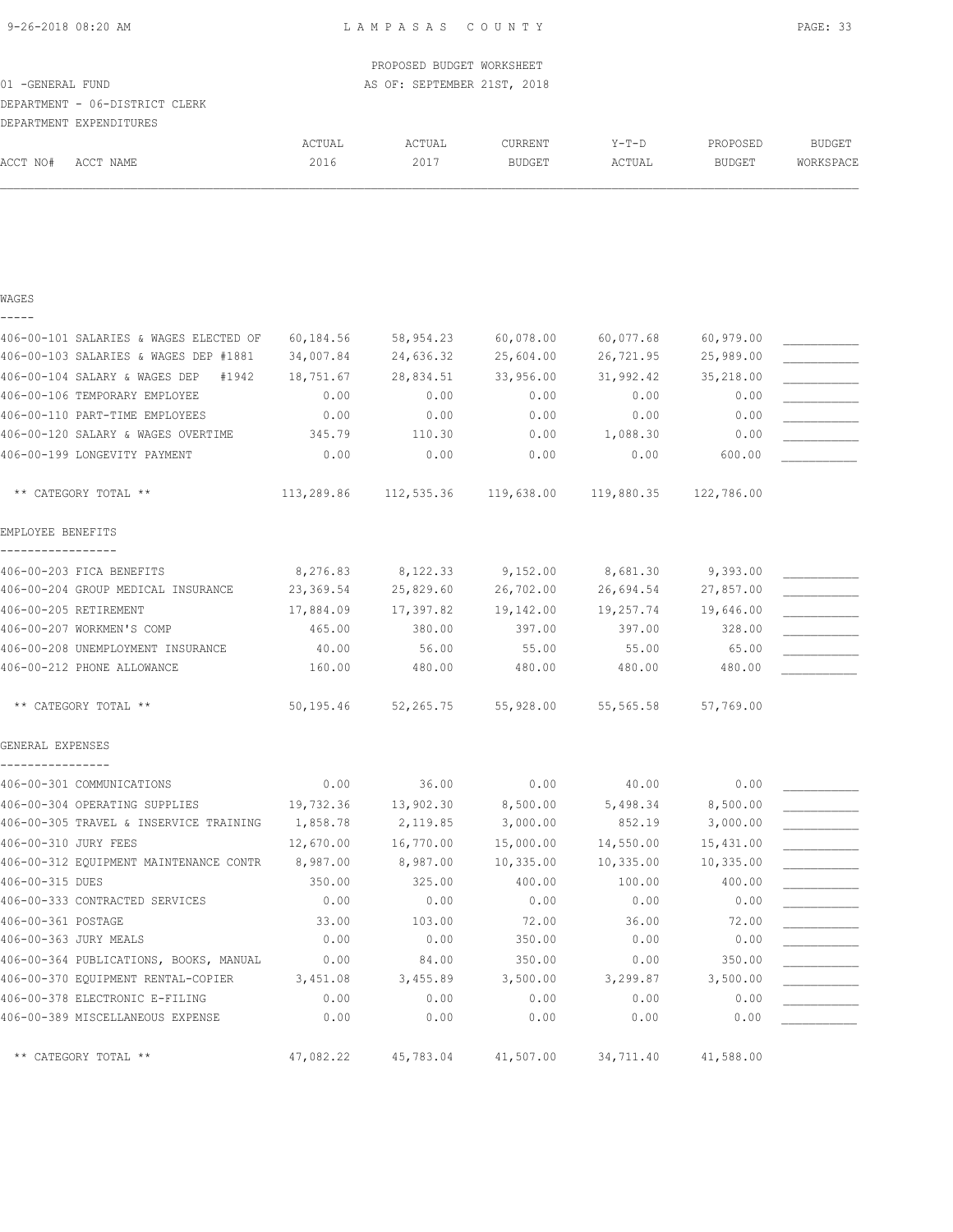|                                        |           | PROPOSED BUDGET WORKSHEET                              |                 |           |                   |               |
|----------------------------------------|-----------|--------------------------------------------------------|-----------------|-----------|-------------------|---------------|
| 01 - GENERAL FUND                      |           | AS OF: SEPTEMBER 21ST, 2018                            |                 |           |                   |               |
| DEPARTMENT - 06-DISTRICT CLERK         |           |                                                        |                 |           |                   |               |
| DEPARTMENT EXPENDITURES                |           |                                                        |                 |           |                   |               |
|                                        | ACTUAL    | ACTUAL                                                 | ${\tt CURRENT}$ | $Y-T-D$   | PROPOSED          | <b>BUDGET</b> |
| ACCT NO#<br>ACCT NAME                  | 2016      | 2017                                                   | <b>BUDGET</b>   | ACTUAL    | BUDGET            | WORKSPACE     |
| CAPITAL OUTLAY                         |           |                                                        |                 |           |                   |               |
| 406-00-401 OFFICE MACHINES & EQUIPMENT | 0.00      | 0.00                                                   | 0.00            | 0.00      | 0.00              |               |
| 406-00-407 OFFICE FURNITURE & FIXTURES | 0.00      | 0.00                                                   | 0.00            | 0.00      | 0.00              |               |
| ** CATEGORY TOTAL **                   | 0.00      | 0.00                                                   | 0.00            | 0.00      | 0.00              |               |
| ** SUB-DEPARTMENT TOTAL **             |           | 210,567.54 210,584.15 217,073.00 210,157.33 222,143.00 |                 |           |                   |               |
| WAGES                                  |           |                                                        |                 |           |                   |               |
| 406-01-103 SALARY & WAGES DEP #2002    |           | 22,792.46 24,631.08 25,604.00 26,997.43                |                 |           | 24,806.00         |               |
| 406-01-199 LONGEVITY PAYMENT           | 0.00      | 0.00                                                   | 0.00            | 0.00      | 0.00              |               |
| ** CATEGORY TOTAL **                   |           | 22,792.46 24,631.08 25,604.00 26,997.43 24,806.00      |                 |           |                   |               |
| EMPLOYEE BENEFITS                      |           |                                                        |                 |           |                   |               |
| 406-01-203 FICA BENEFITS               |           | 1,596.34 1,241.75 1,959.00 1,569.71 1,898.00           |                 |           |                   |               |
| 406-01-204 GROUP MEDICAL INSURANCE     |           | 7,134.60 12,445.28 15,229.00 12,824.46 9,119.00        |                 |           |                   |               |
| 406-01-205 RETIREMENT                  | 3,646.81  | 3,791.75 4,096.00                                      |                 |           | 4,319.63 3,969.00 |               |
| 406-01-207 WORKMEN'S COMP              | 0.00      | 86.00                                                  | 83.00           | 83.00     | 66.00             |               |
| 406-01-208 UNEMPLOYMENT INSURANCE      | 18.00     | 28.00                                                  | 25.00           | 25.00     | 27.00             |               |
| ** CATEGORY TOTAL **                   |           | 12,395.75 17,592.78 21,392.00                          |                 | 18,821.80 | 15,079.00         |               |
| ** SUB-DEPARTMENT TOTAL **             | 35,188.21 | 42,223.86                                              | 46,996.00       | 45,819.23 | 39,885.00         |               |

\*\*\* DEPARTMENT TOTAL \*\*\* 245,755.75 252,808.01 264,069.00 255,976.56 262,028.00 ============= ============= ============= ============= =============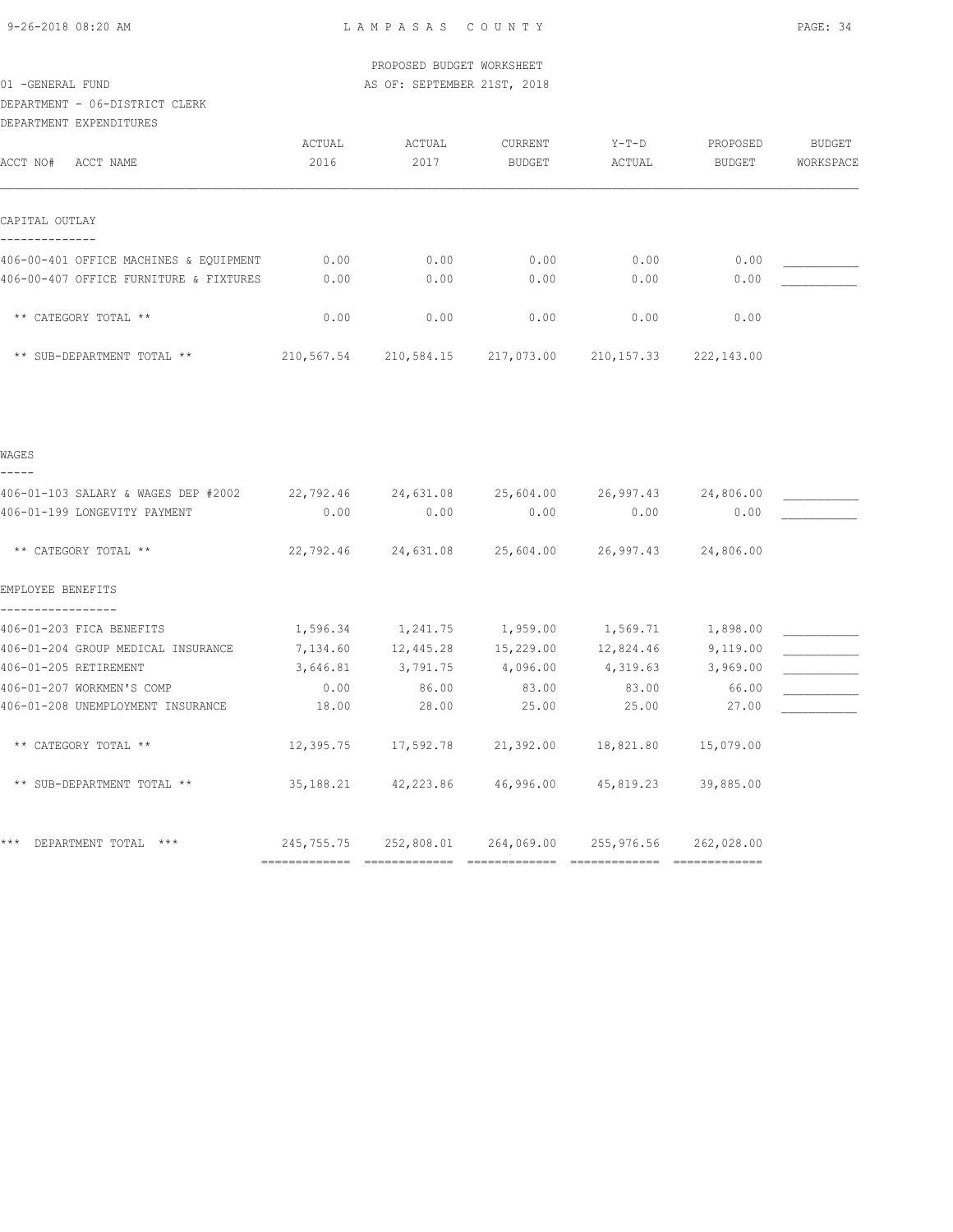| 01 - GENERAL FUND              |        | PROPOSED BUDGET WORKSHEET<br>AS OF: SEPTEMBER 21ST, 2018 |         |         |          |               |
|--------------------------------|--------|----------------------------------------------------------|---------|---------|----------|---------------|
| DEPARTMENT - 07-COUNTY SHERIFF |        |                                                          |         |         |          |               |
| DEPARTMENT EXPENDITURES        |        |                                                          |         |         |          |               |
|                                | ACTUAL | ACTUAL                                                   | CURRENT | $Y-T-D$ | PROPOSED | <b>BUDGET</b> |
| ACCT NO#<br>ACCT NAME          | 2016   | 2017                                                     | BUDGET  | ACTUAL  | BUDGET   | WORKSPACE     |
|                                |        |                                                          |         |         |          |               |
|                                |        |                                                          |         |         |          |               |

### WAGES

| _ |  | ___ |  |
|---|--|-----|--|
|   |  |     |  |

|                       | 407-00-101 SALARY ELECTED OFF          | #2883 | 70,754.27  | 79,758.76   | 81,278.00    | 81,278.60    | 82,498.00      |  |
|-----------------------|----------------------------------------|-------|------------|-------------|--------------|--------------|----------------|--|
|                       | 407-00-103 SALARY DEPUTY SHERIFF #0130 |       | 39,954.48  | 42,278.72   | 44,970.00    | 45,950.03    | 45,647.00      |  |
|                       | 407-00-114 SALARY OFFICE MANAGER #2884 |       | 39, 345.78 | 43,040.50   | 45,084.00    | 45,638.68    | 45,932.00      |  |
|                       | 407-00-118 SALARY DEPUTY SHERIFF #1115 |       | 21,892.37  | 35, 422.11  | 48,425.00    | 49,621.85    | 49,153.00      |  |
|                       | 407-00-120 SALARY/OVERTIME             |       | 11,921.48  | 10,564.66   | 15,000.00    | 21,497.42    | 20,000.00      |  |
|                       | 407-00-121 SALARY DEPUTY SHERIFF #1358 |       | 47,549.74  | 47,596.89   | 47,287.00    | 45,694.88    | 47,996.00      |  |
|                       | 407-00-122 SALARY DEPUTY SHERIFF #3572 |       | 42,459.55  | 46,837.55   | 47,570.00    | 47,592.49    | 48,284.00      |  |
|                       | 407-00-123 SALARY DEPUTY SHERIFF #1055 |       | 42, 415.72 | 42,462.84   | 47,449.00    | 48,369.24    | 48,163.00      |  |
|                       | 407-00-124 SALARY DEPUTY SHERIFF #3059 |       | 56,514.07  | 57, 417.78  | 64,255.00    | 64,255.36    | 65,219.00      |  |
|                       | 407-00-125 SALARY DEPUTY SHERIFF #1972 |       | 61,487.37  | 62,190.90   | 70,000.00    | 70,000.32    | 71,050.00      |  |
|                       | 407-00-132 SALARY DEPUTY SHERIFF #2432 |       | 30,826.31  | 35,657.10   | 35,500.00    | 24,938.61    | 35,937.00      |  |
|                       | 407-00-133 SALARY SUPPLEMENT           |       | 27,161.90  | 0.00        | 0.00         | 0.00         | 83,866.00      |  |
|                       | 407-00-134 SALARY DEPUTY SHERIFF #3047 |       | 38,408.96  | 42, 354.63  | 43,661.00    | 44,506.18    | 44,316.00      |  |
|                       | 407-00-148 SALARY DEPUTY SHERIFF #3301 |       | 50,376.00  | 51, 131. 21 | 58,776.00    | 58,776.64    | 59,659.00      |  |
|                       | 407-00-149 SALARY DEPUTY SHERIFF #0941 |       | 44,807.38  | 46, 464. 48 | 46,185.00    | 47, 135.68   | 46,879.00      |  |
|                       | 407-00-153 SALARY DEPUTY SHERIFF #0880 |       | 48,359.09  | 48,878.65   | 52,211.00    | 53, 511.21   | 52,995.00      |  |
|                       | 407-00-154 SALARY DEPUTY SHERIFF #1937 |       | 36,164.46  | 38,030.09   | 36,565.00    | 31,988.59    | 35,937.00      |  |
|                       | 407-00-156 SALARY DEPUTY SHERIFF #1877 |       | 42,260.38  | 42,718.53   | 44,970.00    | 45,809.51    | 45,647.00      |  |
|                       | 407-00-157 SALARY DEPUTY SHERIFF #3503 |       | 34, 377.59 | 34,572.90   | 36,565.00    | 36, 389. 35  | 37, 114.00     |  |
|                       | 407-00-159 SALARY DEPUTY SHERIFF #0602 |       | 41,849.80  | 42, 151.21  | 46,319.00    | 47, 221.43   | 47,015.00      |  |
|                       | 407-00-162 SALARY DEPUTY SHERIFF #0128 |       | 46,035.61  | 46,402.69   | 47,780.00    | 48, 442.21   | 48,499.00      |  |
|                       | 407-00-163 SALARY/DEPUTY SHERIFF #3500 |       | 37, 338.19 | 40,911.67   | 41,154.00    | 41,926.55    | 41,772.00      |  |
|                       | 407-00-199 LONGEVITY PAYMENT           |       | 11,521.61  | 13, 334.23  | 12,240.00    | 12,248.40    | 14,760.00      |  |
|                       | ** CATEGORY TOTAL **                   |       | 923,782.11 | 950,178.10  | 1,013,244.00 | 1,012,793.23 | 1, 118, 338.00 |  |
| EMPLOYEE BENEFITS     | --------                               |       |            |             |              |              |                |  |
|                       | 407-00-203 FICA BENEFITS               |       | 69, 371.31 | 70,163.00   | 77,522.00    | 73,079.55    | 78,709.00      |  |
|                       | 407-00-204 GROUP MEDICAL INSURANCE     |       | 148,226.51 | 171,809.70  | 181,859.00   | 183,495.83   | 190,273.00     |  |
| 407-00-205 RETIREMENT |                                        |       | 150,434.18 | 147,742.00  | 162,138.00   | 161,406.75   | 164,619.00     |  |
|                       | 407-00-207 WORKMEN'S COMP              |       | 29,569.56  | 16,435.00   | 17,170.00    | 17,170.00    | 17,170.00      |  |
|                       | 407-00-208 UNEMPLOYMENT INSURANCE      |       | 618.00     | 893.00      | 979.00       | 979.00       | 1,071.00       |  |
|                       | 407-00-212 PHONE ALLOWANCE             |       | 8,320.00   | 8,320.00    | 9,880.00     | 7,880.00     | 9,880.00       |  |
|                       | ** CATEGORY TOTAL **                   |       | 406,539.56 | 415,362.70  | 449,548.00   | 444,011.13   | 461,722.00     |  |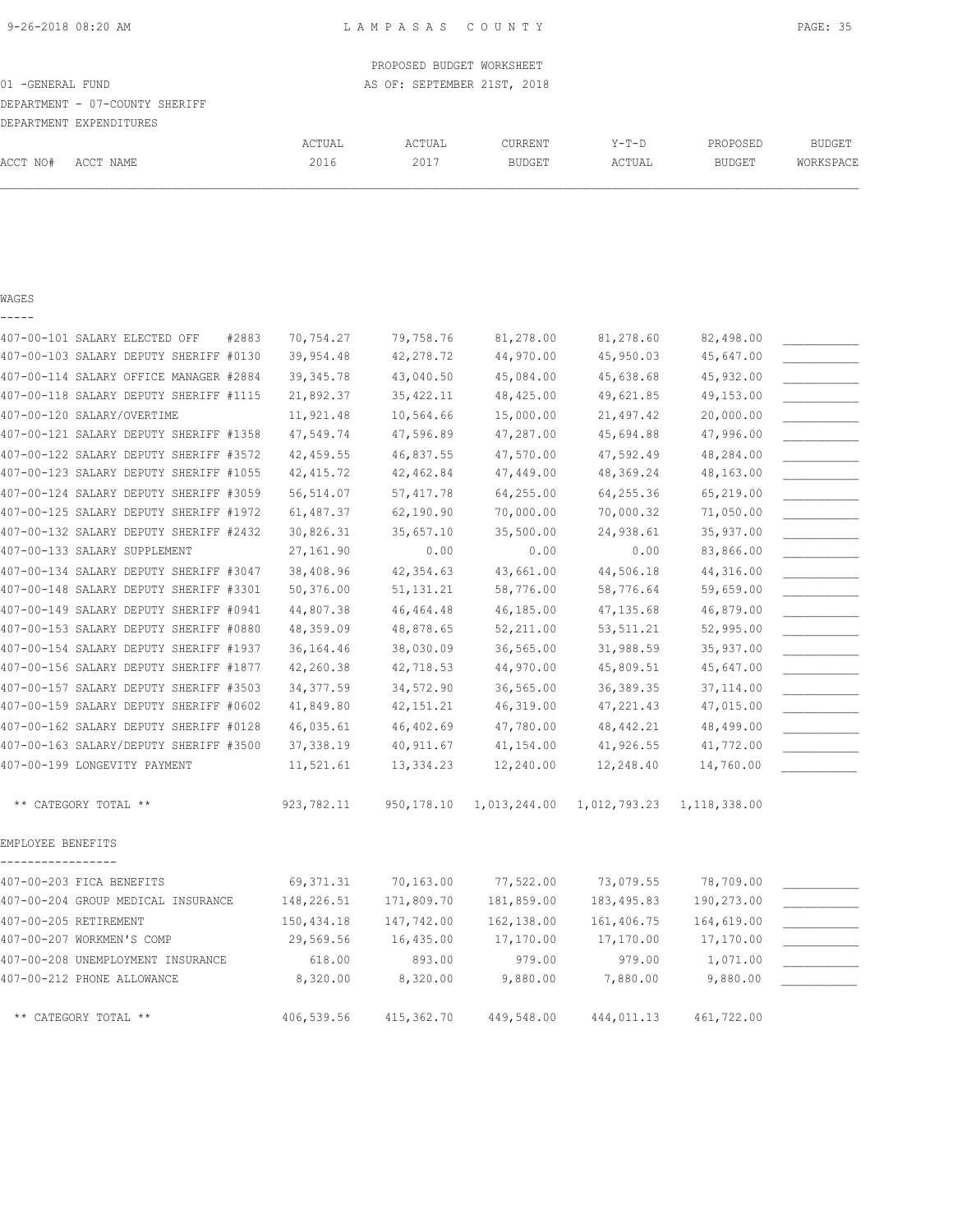DEPARTMENT - 07-COUNTY SHERIFF

DEPARTMENT EXPENDITURES

| ACCT NO#            | ACCT NAME                              | ACTUAL<br>2016 | ACTUAL<br>2017 | CURRENT<br><b>BUDGET</b> | $Y-T-D$<br>ACTUAL                                                | PROPOSED<br><b>BUDGET</b> | <b>BUDGET</b><br>WORKSPACE |
|---------------------|----------------------------------------|----------------|----------------|--------------------------|------------------------------------------------------------------|---------------------------|----------------------------|
|                     |                                        |                |                |                          |                                                                  |                           |                            |
| GENERAL EXPENSES    |                                        |                |                |                          |                                                                  |                           |                            |
|                     | 407-00-301 COMMUNICATIONS              | 13,074.25      | 11,928.31      | 15,000.00                | 10,512.04                                                        | 10,000.00                 |                            |
|                     | 407-00-302 UTILITIES                   | 20,590.92      | 21,305.40      | 17,500.00                | 20,365.55                                                        | 17,500.00                 |                            |
|                     | 407-00-303 COMPUTER SUPPLIES           | 8,833.71       | 2,382.63       | 8,000.00                 | 5,951.80                                                         | 8,000.00                  |                            |
|                     | 407-00-304 OPERATING SUPPLIES          | 9,983.19       | 19,191.10      | 7,500.00                 | 9,819.01                                                         | 7,500.00                  |                            |
|                     | 407-00-305 TRAVEL & INSERVICE TRAINING | 22,677.51      | 20,906.67      | 20,000.00                | 25,902.67                                                        | 20,000.00                 |                            |
|                     | 407-00-308 REPAIRS & MAINTENANCE EQUIP | 5,124.86       | 2,160.18       | 3,500.00                 | 4,210.59                                                         | 3,500.00                  |                            |
|                     | 407-00-312 EQUIPMENT MAINTENANCE CONTR | 3,321.48       | 3,321.48       | 3,350.00                 | 3,044.69                                                         | 3,350.00                  |                            |
| 407-00-315 DUES     |                                        | 0.00           | 0.00           | 0.00                     | 0.00                                                             | 0.00                      |                            |
|                     | 407-00-318 LEGAL EXPENDITURES          | 0.00           | 0.00           | 0.00                     | 10,000.00                                                        | 0.00                      |                            |
|                     | 407-00-320 INVESTIGATIVE EXPENSE       | 12,699.40      | 9,740.16       | 7,000.00                 | 3,681.40                                                         | 7,000.00                  |                            |
|                     | 407-00-333 CONTRACTED SERVICES/ANIMAL  | 0.00           | 0.00           | 0.00                     | 0.00                                                             | 0.00                      |                            |
|                     | 407-00-336 OUT OF CO PRISONER MAINTENA | 0.00           | 0.00           | 0.00                     | 0.00                                                             | 0.00                      |                            |
|                     | 407-00-342 GAS & OIL                   | 55, 383.95     | 61,165.72      | 60,000.00                | 67,081.46                                                        | 60,000.00                 |                            |
|                     | 407-00-343 REPAIRS & MAINTENANCE VEHIC | 16,834.97      | 24,468.93      | 20,000.00                | 41,753.18                                                        | 25,000.00                 |                            |
|                     | 407-00-345 MEDICAL SERVICES            | 0.00           | 0.00           | 0.00                     | 0.00                                                             | 0.00                      |                            |
| 407-00-346 FOOD     |                                        | 0.00           | 0.00           | 0.00                     | 1,177.11                                                         | 0.00                      |                            |
| 407-00-347 UNIFORMS |                                        | 9,820.09       | 5,517.38       | 7,000.00                 | 15,549.52                                                        | 7,000.00                  |                            |
| 407-00-361 POSTAGE  |                                        | 0.00           | 0.00           | 0.00                     | 0.00                                                             | 0.00                      |                            |
|                     | 407-00-362 HOMELAND SECURITY           | 0.00           | 0.00           | 0.00                     | 0.00                                                             | 0.00                      |                            |
|                     | 407-00-364 PUBLICATIONS, BOOKS, MANUAL | 880.60         | 787.00         | 1,000.00                 | 463.80                                                           | 1,000.00                  |                            |
|                     | 407-00-370 EQUIPMENT RENTAL-COPIER     | 2,626.39       | 2,945.43       | 2,350.00                 | 2,799.38                                                         | 2,350.00                  |                            |
|                     | 407-00-372 EQUIPMENT LEASE - VEHICLES  | 1,528.55       | 5,656.99       | 0.00                     | 21.76                                                            | 0.00                      |                            |
|                     | 407-00-373 EQUIPMENT SUPPLIES-SHERIFF  | 35, 319.02     | 18,482.08      | 25,000.00                | 15,990.61                                                        | 30,000.00                 |                            |
|                     | ** CATEGORY TOTAL **                   | 218,698.89     | 209,959.46     | 197,200.00               | 238,324.57                                                       | 202,200.00                |                            |
| CAPITAL OUTLAY      |                                        |                |                |                          |                                                                  |                           |                            |
|                     | 407-00-401 OFFICE MACHINES & EQUIPMENT | 0.00           | 52,979.55      | 0.00                     | 0.00                                                             | 5,000.00                  |                            |
|                     | 407-00-402 OPERATING EQUIPMENT         | 116,072.95     | 158,543.36     | 125,059.00               | 130,783.69                                                       | 125,000.00                |                            |
|                     | 407-00-407 OFFICE FURNITURE & FIXTURES | 0.00           | 0.00           | 0.00                     | 0.00                                                             | 0.00                      |                            |
|                     | 407-00-419 RURAL AREA NARCOTIC TASK FO | 0.00           | 0.00           | 0.00                     | 0.00                                                             | 0.00                      |                            |
|                     | ** CATEGORY TOTAL **                   | 116,072.95     | 211,522.91     | 125,059.00               | 130,783.69                                                       | 130,000.00                |                            |
| CAPITAL LEASE       |                                        |                |                |                          |                                                                  |                           |                            |
|                     | 407-00-903 CAPITAL PURCHASE PRINCIPAL  | 160,529.54     | 272,600.92     | 126,772.00               | 51,780.91                                                        | 93,298.00                 |                            |
|                     | 407-00-904 CAPITAL PURCHASES - INTERES | 16,269.15      | 11,586.86      | 6,665.00                 | 3,655.69                                                         | 6,636.00                  |                            |
|                     | ** CATEGORY TOTAL **                   | 176,798.69     | 284,187.78     | 133,437.00               | 55,436.60                                                        | 99,934.00                 |                            |
|                     | ** SUB-DEPARTMENT TOTAL **             |                |                |                          | 1,841,892.20 2,071,210.95 1,918,488.00 1,881,349.22 2,012,194.00 |                           |                            |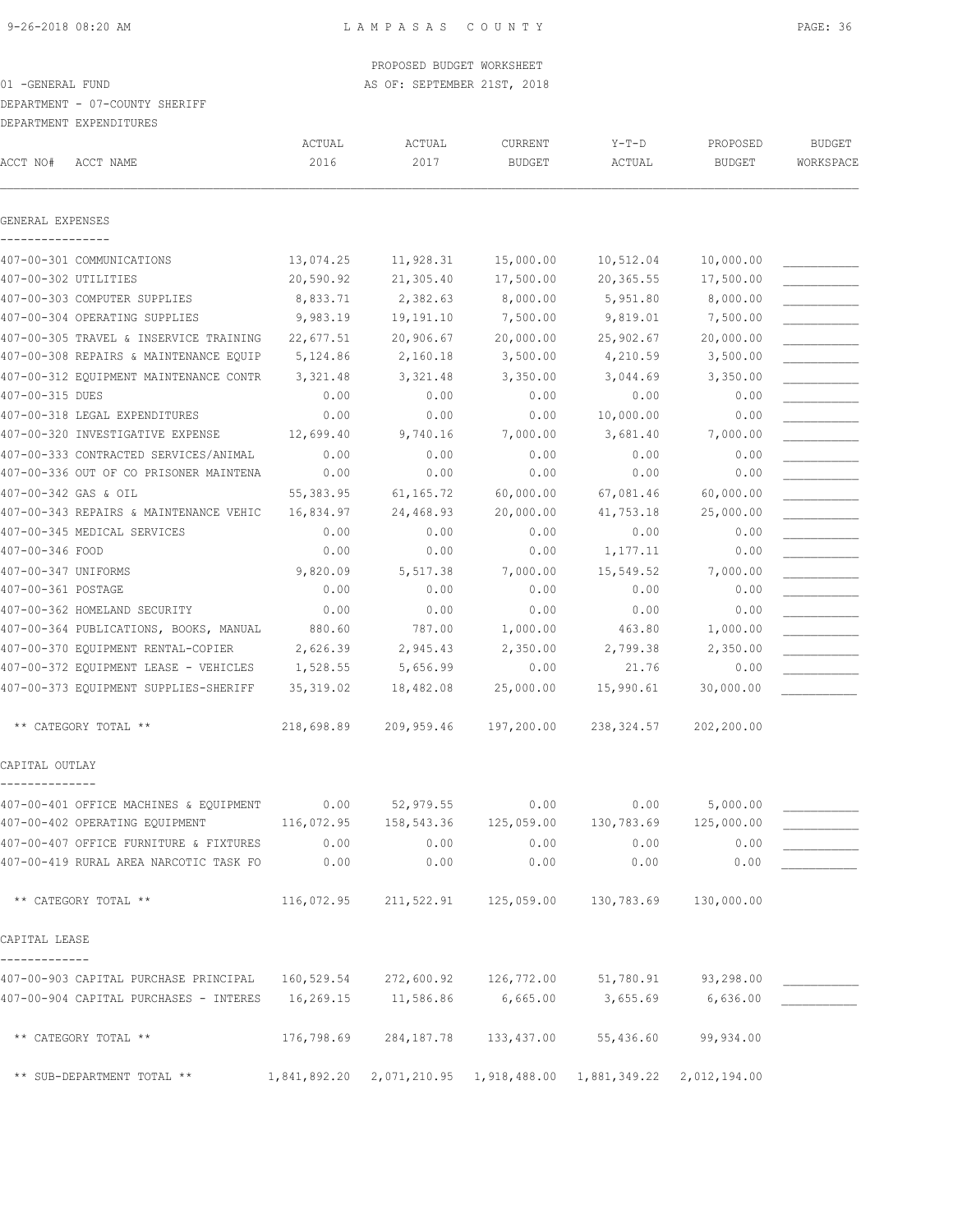## PROPOSED BUDGET WORKSHEET 01 -GENERAL FUND **AS OF: SEPTEMBER 21ST, 2018** DEPARTMENT - 07-COUNTY SHERIFF DEPARTMENT EXPENDITURES ACTUAL ACTUAL CURRENT Y-T-D PROPOSED BUDGET ACCT NO# ACCT NAME 2016 2017 BUDGET ACTUAL BUDGET WORKSPACE

#### WAGES

| 407-01-105 JAIL ADMINISTRATOR<br>#1982 | 72,657.18  | 53,602.26  | 60,000.00  | 51,035.17   | 60,902.00  |  |
|----------------------------------------|------------|------------|------------|-------------|------------|--|
| 407-01-110 PART-TIME EMPLOYEES         | 0.00       | 0.00       | 17,659.00  | 0.00        | 0.00       |  |
| 407-01-117 SALARY DETENTION OFF #1195  | 31,806.28  | 31,854.56  | 40,980.00  | 42,063.93   | 41,597.00  |  |
| 407-01-118 SALARY DETENTION OFF #0751  | 22,299.75  | 19,188.54  | 30,160.00  | 25,674.61   | 30,612.00  |  |
| 407-01-119 SALARY DETENTION OFF #1984  | 25,041.45  | 26,000.82  | 35,350.00  | 28,584.09   | 30,612.00  |  |
| 407-01-120 SALARY/OVERTIME             | 45,843.77  | 66,072.65  | 35,000.00  | 81,305.60   | 65,000.00  |  |
| 407-01-135 SALARY DETENTION OFF #3199  | 27,501.24  | 27,720.07  | 40,980.00  | 41,778.24   | 41,597.00  |  |
| 407-01-136 ASSISTANT JAIL ADMIN #3020  | 43,748.63  | 45,084.97  | 50,000.00  | 51,848.95   | 50,750.00  |  |
| 407-01-141 SALARY DETENTION OFF #3450  | 33, 244.54 | 12,870.35  | 30,160.00  | 20, 312.94  | 30,612.00  |  |
| 407-01-147 JAIL OPS COORDINATOR #2885  | 26, 233.43 | 34,657.42  | 37,457.00  | 37,602.78   | 42,000.00  |  |
| 407-01-150 SALARY DETENTION OFF #1647  | 27,507.67  | 27, 317.44 | 30,160.00  | 30,711.95   | 30,612.00  |  |
| 407-01-151 SALARY DETENTION OFF #2552  | 33,408.48  | 33,584.84  | 40,980.00  | 41,889.56   | 41,597.00  |  |
| 407-01-152 SALARY DETENTION OFF #0453  | 27,426.42  | 27, 777.78 | 35,350.00  | 37,172.01   | 35,882.00  |  |
| 407-01-155 SALARY DETENTION OFF #1194  | 33,645.35  | 33,945.88  | 40,980.00  | 41,756.70   | 30,612.00  |  |
| 407-01-158 SALARY DETENTION OFF #3323  | 33,667.65  | 33,930.70  | 40,980.00  | 40,896.53   | 41,597.00  |  |
| 407-01-160 SALARY DETENTION OFF #3330  | 32,707.53  | 33, 134.83 | 38,628.00  | 39,370.81   | 39,209.00  |  |
| 407-01-161 SALARY DETENTION OFF #3134  | 30,577.51  | 35, 175.63 | 40,980.00  | 41,889.57   | 43,500.00  |  |
| 407-01-164 SALARY DETENTION OFF #0556  | 15,742.33  | 21,260.40  | 30,160.00  | 32,069.85   | 30,612.00  |  |
| 407-01-165 SALARY DETENTION OFF #open  | 0.00       | 24,535.20  | 30,160.00  | 24,699.74   | 30,612.00  |  |
| 407-01-166 SALARY DETENTION OFF #0863  | 0.00       | 14,741.18  | 30,160.00  | 26, 223. 25 | 30,612.00  |  |
| 407-01-199 LONGEVITY PAYMENT           | 6,951.02   | 8,854.67   | 9,360.00   | 9,646.00    | 8,160.00   |  |
| ** CATEGORY TOTAL **                   | 570,010.23 | 611,310.19 | 745,644.00 | 746,532.28  | 756,687.00 |  |
| EMPLOYEE BENEFITS                      |            |            |            |             |            |  |
| 407-01-203 FICA BENEFITS               | 40,603.70  | 45,103.44  | 57,042.00  | 54,579.89   | 55,637.00  |  |
| 407-01-204 GROUP MEDICAL INSURANCE     | 109,099.14 | 122,087.08 | 193,704.00 | 143,683.70  | 185,042.00 |  |
| 407-01-205 RETIREMENT                  | 88,225.27  | 94, 347.90 | 119,303.00 | 119,681.94  | 116,366.00 |  |
| 407-01-207 WORKMAN'S COMP              | 9,069.00   | 11,330.00  | 12,334.00  | 10,889.00   | 11,252.00  |  |
| 407-01-208 UNEMPLOYMENT INSURANCE      | 2,182.00   | 721.00     | 728.00     | 728.00      | 798.00     |  |
| 407-01-212 PHONE ALLOWANCE             | 840.00     | 1,440.00   | 960.00     | 1,480.00    | 960.00     |  |
| ** CATEGORY TOTAL **                   | 250,019.11 | 275,029.42 | 384,071.00 | 331,042.53  | 370,055.00 |  |
| GENERAL EXPENSES                       |            |            |            |             |            |  |
| 407-01-302 UTILITIES                   | 19,741.62  | 20,446.49  | 17,500.00  | 19,696.78   | 17,500.00  |  |
| 407-01-303 COMPUTER SUPPLIES           | 0.00       | 0.00       | 0.00       | 0.00        | 0.00       |  |
| 407-01-304 OPERATING SUPPLIES          | 26, 443.54 | 25,718.57  | 25,000.00  | 26,040.78   | 25,000.00  |  |
| 407-01-305 TRAVEL & INSERVICE TRAINING | 4,805.65   | 6,478.76   | 12,000.00  | 6,821.47    | 12,000.00  |  |
| 407-01-312 EQUIPMENT & MAINTENANCE CON | 10,787.89  | 18,126.12  | 22,000.00  | 20,301.23   | 22,000.00  |  |
| 407-01-336 OUT OF CO PRISONER MAINTENA | 166,002.00 | 272,761.75 | 250,000.00 | 332,744.00  | 275,000.00 |  |
| 407-01-344 REPAIRS & MAINTENANCE JAIL  | 30, 174.44 | 23, 447.23 | 75,000.00  | 19,272.89   | 42,633.00  |  |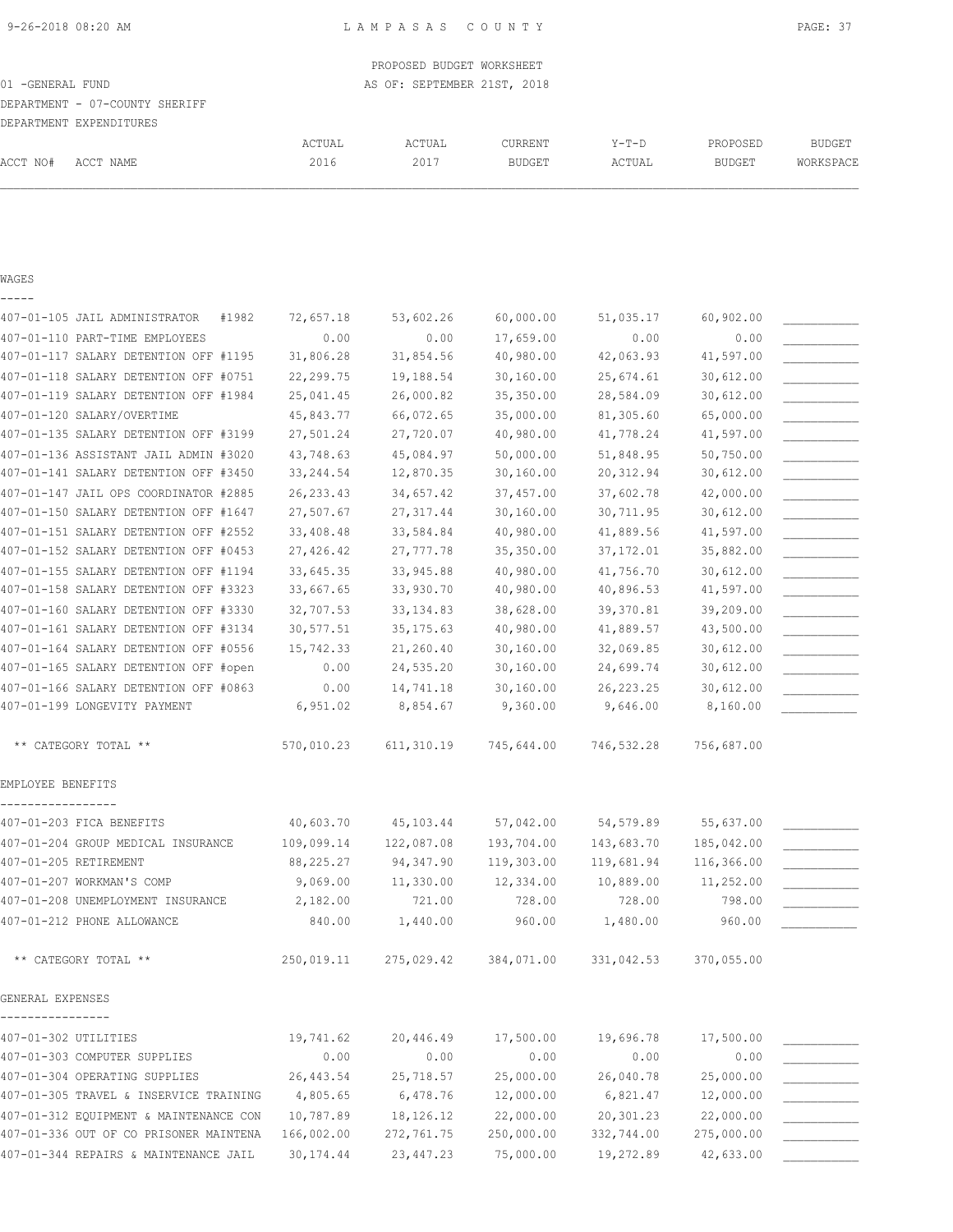#### DEPARTMENT - 07-COUNTY SHERIFF

| DEPARTMENT EXPENDITURES |
|-------------------------|
|                         |

|                                         | ACTUAL    | <b>ACTUAL</b>      | CURRENT       | $Y-T-D$                                                              | PROPOSED   | <b>BUDGET</b> |
|-----------------------------------------|-----------|--------------------|---------------|----------------------------------------------------------------------|------------|---------------|
| ACCT NO#<br>ACCT NAME                   | 2016      | 2017               | <b>BUDGET</b> | ACTUAL                                                               | BUDGET     | WORKSPACE     |
| 407-01-345 MEDICAL SERVICES             | 71,370.70 | 99,618.85          | 90,000.00     | 111,796.16                                                           | 100,000.00 |               |
| 407-01-346 FOOD                         | 68,320.38 | 61,042.98          | 70,000.00     | 55,639.51                                                            | 60,000.00  |               |
| 407-01-347 UNIFORMS                     | 3,200.71  | 4,382.59           | 6,500.00      | 2,465.87                                                             | 6,500.00   |               |
| 407-01-361 POSTAGE                      | 0.00      | 0.00               | 0.00          | 0.00                                                                 | 0.00       |               |
| 407-01-364 PUBLICATIONS, BOOKS, MANUALS | 0.00      | 0.00               | 250.00        | 0.00                                                                 | 250.00     |               |
| 407-01-372 OPERATING SUPPLIES JAIL      |           | 16,345.25 5,654.99 | 12,000.00     | 2,692.15                                                             | 6,000.00   |               |
| 407-01-399 PRE-BOND-JAIL                | 3,015.00  | 0.00               | 0.00          | 0.00                                                                 | 0.00       |               |
| ** CATEGORY TOTAL **                    |           |                    |               | 420,207.18 537,678.33 580,250.00 597,470.84                          | 566,883.00 |               |
| CAPITAL OUTLAY                          |           |                    |               |                                                                      |            |               |
| 407-01-401 OFFICE MACHINE & EQUIPMENT   | 0.00      | 0.00               | 0.00          | 0.00                                                                 | 0.00       |               |
| 407-01-402 OPERATING EQUIPMENT          | 0.00      | 0.00               | 0.00          | 0.00                                                                 | 0.00       |               |
| 407-01-403 REAL ESTATE                  | 0.00      | 0.00               | 0.00          | 0.00                                                                 | 0.00       |               |
| 407-01-407 OFFICE FURNITURE & FIXTURES  | 0.00      | 0.00               | 0.00          | 0.00                                                                 | 0.00       |               |
| ** CATEGORY TOTAL **                    | 0.00      | 0.00               | 0.00          | 0.00                                                                 | 0.00       |               |
| CAPITAL LEASE                           |           |                    |               |                                                                      |            |               |
| 407-01-903 CAPITAL PURCHASE PRINCIPLE   | 0.00      | 0.00               | 0.00          | 0.00                                                                 | 0.00       |               |
| 407-01-904 CAPITAL PURCHASES INTEREST   | 0.00      | 0.00               | 0.00          | 0.00                                                                 | 0.00       |               |
| ** CATEGORY TOTAL **                    | 0.00      | 0.00               | 0.00          | 0.00                                                                 | 0.00       |               |
| ** SUB-DEPARTMENT TOTAL **              |           |                    |               | 1,240,236.52  1,424,017.94  1,709,965.00  1,675,045.65  1,693,625.00 |            |               |

WAGES -----

| 407-02-103 SALARY ANIMAL CONTROL #3121 | 49,139.13 | 43,497.96 | 51,302.00 | 51,303.27  | 52,073.00 |  |
|----------------------------------------|-----------|-----------|-----------|------------|-----------|--|
| 407-02-110 PART-TIME EMPLOYEES         | 0.00      | 0.00      | 0.00      | 0.00       | 0.00      |  |
| 407-02-120 SALARY/OVERTIME             | 429.37    | 430.97    | 750.00    | 721.47     | 750.00    |  |
| 407-02-199 LONGEVITY PAYMENT           | 723.20    | 842.02    | 960.00    | 963.00     | 1,080.00  |  |
| ** CATEGORY TOTAL **                   | 50,291.70 | 44,770.95 | 53,012.00 | 52,987.74  | 53,903.00 |  |
| EMPLOYEE BENEFITS                      |           |           |           |            |           |  |
| 407-02-203 FICA BENEFITS               | 3,609.19  | 3,306.46  | 3,998.00  | 3,977.57   | 4,124.00  |  |
| 407-02-204 GROUP MEDICAL INSURANCE     | 8,021.52  | 9,169.00  | 8,845.00  | 8,885.12   | 9,119.00  |  |
| 407-02-205 RETIREMENT                  | 7,792.19  | 6,876.96  | 8,362.00  | 8,477.98   | 8,624.00  |  |
| 407-02-207 WORKMAN'S COMP              | 794.00    | 794.00    | 885.00    | 885.00     | 2,087.00  |  |
| 407-02-208 UNEMPLOYMENT INSURANCE      | 0.00      | 0.00      | 52.00     | 52.00      | 54.00     |  |
| ** CATEGORY TOTAL **                   | 20,216.90 | 20,146.42 | 22,142.00 | 22, 277.67 | 24,008.00 |  |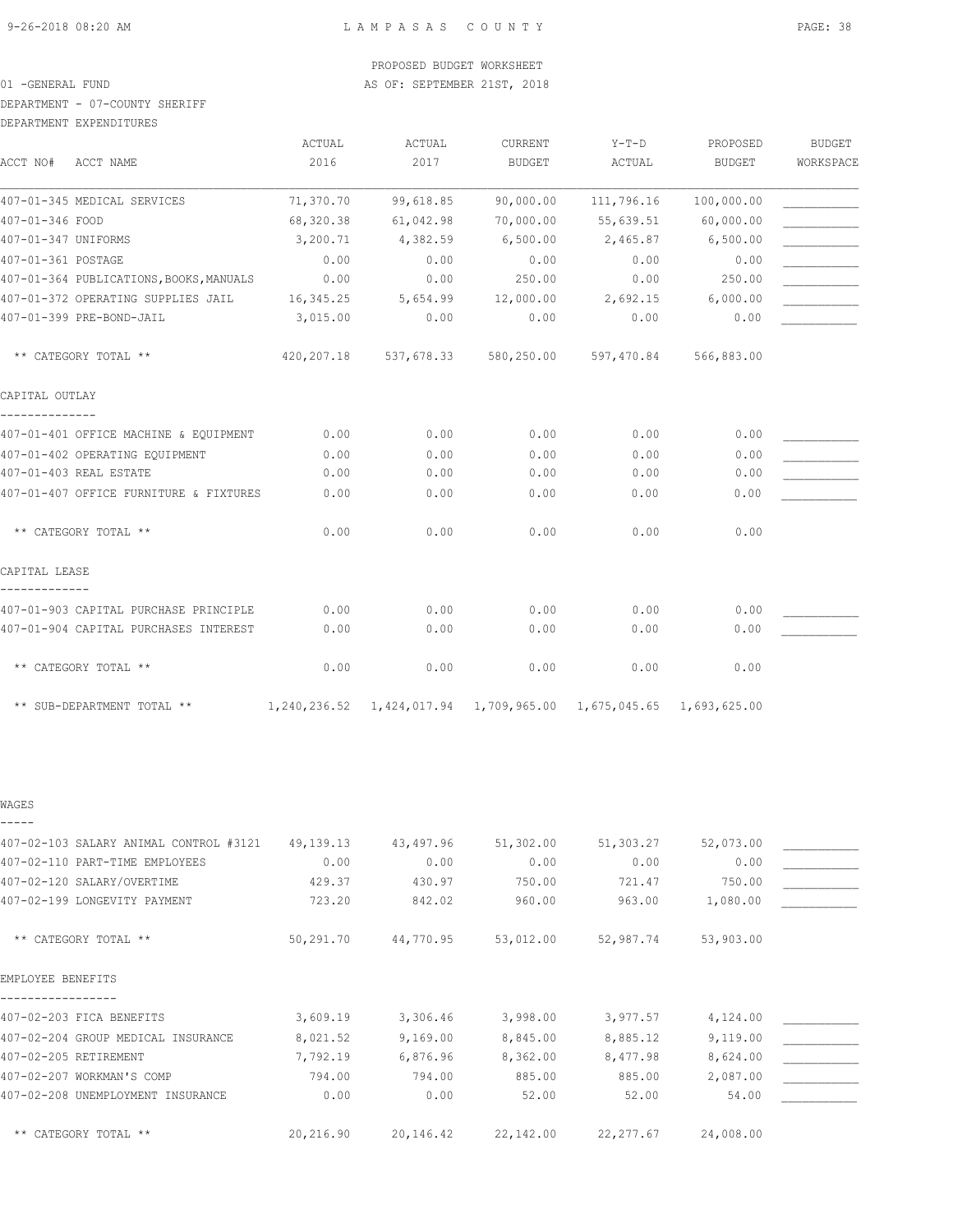DEPARTMENT - 07-COUNTY SHERIFF

DEPARTMENT EXPENDITURES

| ACCT NO#            | ACCT NAME                                                         | ACTUAL<br>2016 | ACTUAL<br>2017       | CURRENT<br><b>BUDGET</b> | Y-T-D<br>ACTUAL | PROPOSED<br><b>BUDGET</b> | <b>BUDGET</b><br>WORKSPACE |
|---------------------|-------------------------------------------------------------------|----------------|----------------------|--------------------------|-----------------|---------------------------|----------------------------|
| GENERAL EXPENSES    |                                                                   |                |                      |                          |                 |                           |                            |
| ----------------    | 407-02-304 OPERATING SUPPLIES                                     | 1,302.03       | 0.00                 | 1,200.00                 | 25.18           | 1,000.00                  |                            |
|                     | 407-02-305 TRAVEL & INSERVICE TRAINING                            | 0.00           | 0.00                 | 1,100.00                 | 0.00            | 0.00                      |                            |
|                     | 407-02-308 REPAIRS & MAINTENANCE EQUIP                            | 0.00           | 0.00                 | 0.00                     | 0.00            | 0.00                      |                            |
| 407-02-315 DUES     |                                                                   | 0.00           | 0.00                 | 0.00                     | 0.00            | 0.00                      |                            |
|                     | 407-02-333 CONTRACTED SERVICES/ANIMAL 81,474.59                   |                | 88,620.07            | 96,000.00                | 91,932.49       | 96,000.00                 |                            |
|                     | 407-02-342 GAS & OIL                                              | 4,520.49       | 3,098.64             | 5,000.00                 | 3,833.26        | 3,000.00                  |                            |
|                     | 407-02-343 REPAIRS & MAINTANCE VEHICLE                            | 2,789.83       | 1,342.35             | 5,000.00                 | 1,015.54        | 2,000.00                  |                            |
|                     | 407-02-345 MEDICAL SERVICES                                       | 0.00           | 0.00                 | 1,237.00                 | 0.00            | 0.00                      |                            |
| 407-02-347 UNIFORMS |                                                                   | 278.96         | 257.95               | 600.00                   | 397.12          | 300.00                    |                            |
|                     | 407-02-364 PUBLICATIONS, BOOKS, MANUALS 0.00                      |                | 0.00                 | 0.00                     | 0.00            | 0.00                      |                            |
|                     | 407-02-373 OPERATING SUPPLIES POLICE E                            | 0.00           | 0.00                 | 0.00                     | 0.00            | 0.00                      |                            |
|                     | 407-02-389 MISCELLANOUS                                           | 1,500.00       | 0.00                 | 0.00                     | 0.00            | 0.00                      |                            |
|                     | ** CATEGORY TOTAL **                                              | 91,865.90      |                      | 93,319.01 110,137.00     | 97,203.59       | 102,300.00                |                            |
| CAPITAL OUTLAY      |                                                                   |                |                      |                          |                 |                           |                            |
|                     | 407-02-402 OPERATING EQUIPMENT                                    |                | 33,187.22 104,702.00 | 0.00                     | 0.00            | 0.00                      |                            |
|                     | ** CATEGORY TOTAL **                                              | 33,187.22      | 104,702.00           | 0.00                     | 0.00            | 0.00                      |                            |
| CAPITAL LEASE       |                                                                   |                |                      |                          |                 |                           |                            |
|                     | 407-02-903 CAPITAL PURCHASE PRINCIPAL                             | 0.00           | 0.00                 | 0.00                     | 0.00            | 0.00                      |                            |
|                     | ** CATEGORY TOTAL **                                              | 0.00           | 0.00                 | 0.00                     | 0.00            | 0.00                      |                            |
|                     |                                                                   |                |                      |                          |                 | 180,211.00                |                            |
|                     |                                                                   |                |                      |                          |                 |                           |                            |
| WAGES               |                                                                   |                |                      |                          |                 |                           |                            |
| -----               |                                                                   |                |                      |                          |                 |                           |                            |
|                     | 407-03-113 SALARY/ASSISTANT #1082<br>407-03-199 LONGEVITY PAYMENT | 33,688.81      | 32,996.01            | 33,589.00                | 33,589.87       | 34,093.00                 |                            |
|                     |                                                                   | 0.00           | 0.00                 | 0.00                     | 0.00            | 0.00                      |                            |

\*\* CATEGORY TOTAL \*\* 33,688.81 32,996.01 33,589.00 33,589.87 34,093.00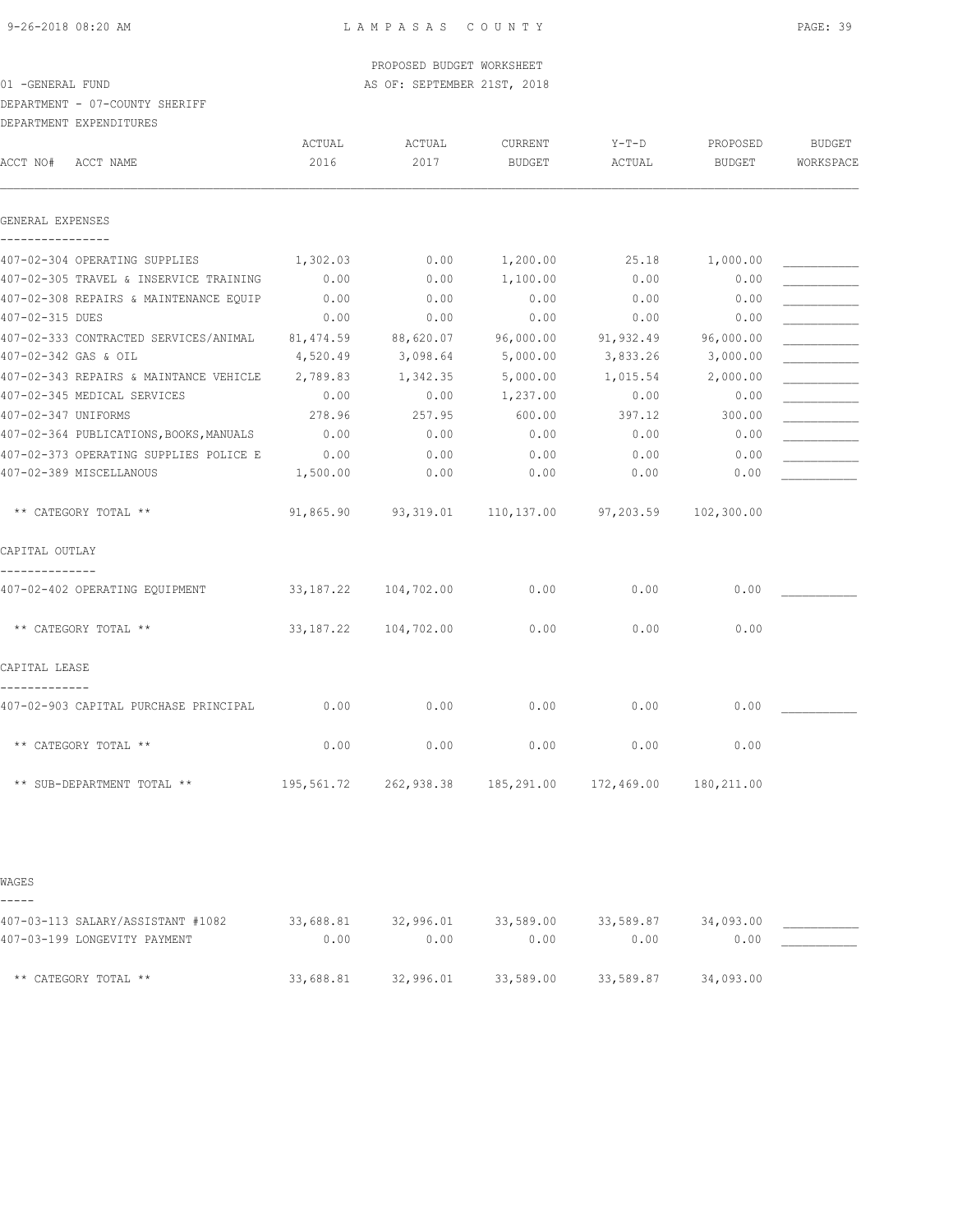|                  |  |  | PROPOSED BUDGET WORKSHEET   |  |
|------------------|--|--|-----------------------------|--|
| 01 -GENERAL FUND |  |  | AS OF: SEPTEMBER 21ST, 2018 |  |

## DEPARTMENT - 07-COUNTY SHERIFF

DEPARTMENT EXPENDITURES

| DELARITENI EALENDIIOREO                |                |                                                             |                   |                   |                    |                     |
|----------------------------------------|----------------|-------------------------------------------------------------|-------------------|-------------------|--------------------|---------------------|
| ACCT NO#<br>ACCT NAME                  | ACTUAL<br>2016 | ACTUAL<br>2017                                              | CURRENT<br>BUDGET | Y-T-D<br>ACTUAL   | PROPOSED<br>BUDGET | BUDGET<br>WORKSPACE |
| EMPLOYEE BENEFITS                      |                |                                                             |                   |                   |                    |                     |
|                                        |                |                                                             |                   |                   |                    |                     |
| 407-03-203 FICA BENEFITS               |                | 2,396.30 2,413.84                                           |                   | 2,570.00 2,305.02 | 2,608.00           |                     |
| 407-03-204 GROUP MEDICAL INSURANCE     |                | 8,021.52 7,542.12 8,845.00 8,986.52                         |                   |                   | 9,618.00           |                     |
| 407-03-205 RETIREMENT                  | 5,209.72       | 5,075.75 5,374.00 5,374.46                                  |                   |                   | 5,455.00           |                     |
| 407-03-207 WORKMEN'S COMP              | 108.00         | 116.00                                                      | 111.00            | 111.00            | 91.00              |                     |
| 407-03-208 UNEMPLOYMENT INSURANCE      | 25.00          | 35.00                                                       | 33.00             | 33.00             | 38.00              |                     |
| ** CATEGORY TOTAL **                   |                | $15,760.54$ $15,182.71$ $16,933.00$ $16,810.00$ $17,810.00$ |                   |                   |                    |                     |
| GENERAL EXPENSES                       |                |                                                             |                   |                   |                    |                     |
| 407-03-301 COMMUNICATIONS              |                | $1,863.30$ $1,876.05$ $2,000.00$ $1,882.35$                 |                   |                   | 2,000.00           |                     |
| 407-03-304 OPERATING SUPPLIES          |                | 960.52 922.38 1,000.00                                      |                   | 829.19 1,000.00   |                    |                     |
| 407-03-347 UNIFORMS                    | 0.00           | 0.00                                                        | 0.00              | 0.00              | 0.00               |                     |
| ** CATEGORY TOTAL **                   |                | 2,823.82 2,798.43                                           |                   | 3,000.00 2,711.54 | 3,000.00           |                     |
| CAPITAL OUTLAY                         |                |                                                             |                   |                   |                    |                     |
| 407-03-402 OPERATING EQUIPMENT         | 0.00           | 0.00                                                        | 0.00              | 0.00              | 0.00               |                     |
| ** CATEGORY TOTAL **                   | 0.00           | 0.00                                                        | 0.00              | 0.00              | 0.00               |                     |
| ** SUB-DEPARTMENT TOTAL **             |                | $52,273.17$ $50,977.15$ $53,522.00$ $53,111.41$ $54,903.00$ |                   |                   |                    |                     |
| WAGES                                  |                |                                                             |                   |                   |                    |                     |
| 407-04-103 SALARY DEPUTY SHERIFF       | 0.00           | 0.00                                                        |                   | $0.00$ 0.00       | 0.00               |                     |
| 407-04-110 PART-TIME EMPLOYEES         | 0.00           | 0.00                                                        | 0.00              | 0.00              | 0.00               |                     |
| 407-04-118 SALARY DEPUTY SHERIFF #0490 | 0.00           | 0.00                                                        | 0.00              | 0.00              | 0.00               |                     |
| 407-04-120 SALARY/OVERTIME             | 0.00           | 0.00                                                        | 0.00              | 0.00              | 0.00               |                     |
| 407-04-199 LONGEVITY PAYMENT           | 0.00           | 0.00                                                        | 0.00              | 0.00              | 0.00               |                     |
| ** CATEGORY TOTAL **                   | 0.00           | 0.00                                                        | 0.00              | 0.00              | 0.00               |                     |
| EMPLOYEE BENEFITS                      |                |                                                             |                   |                   |                    |                     |
| 407-04-203 FICA BENEFITS               | 0.00           | 0.00                                                        | 0.00              | 0.00              | 0.00               |                     |
| 407-04-204 GROUP MEDICAL INSURANCE     | 0.00           | 0.00                                                        | 0.00              | 0.00              | 0.00               |                     |
| 407-04-205 RETIREMENT                  | 0.00           | 0.00                                                        | 0.00              | 0.00              | 0.00               |                     |
| 407-04-207 WORKMEN'S COMP              | 0.00           | 0.00                                                        | 0.00              | 0.00              | 0.00               |                     |
| 407-04-208 UNEMPLOYMENT INSURANCE      | 0.00           | 0.00                                                        | 0.00              | 0.00              | 0.00               |                     |
|                                        |                |                                                             |                   |                   |                    |                     |

\*\* CATEGORY TOTAL \*\*  $0.00$  0.00 0.00 0.00 0.00 0.00 0.00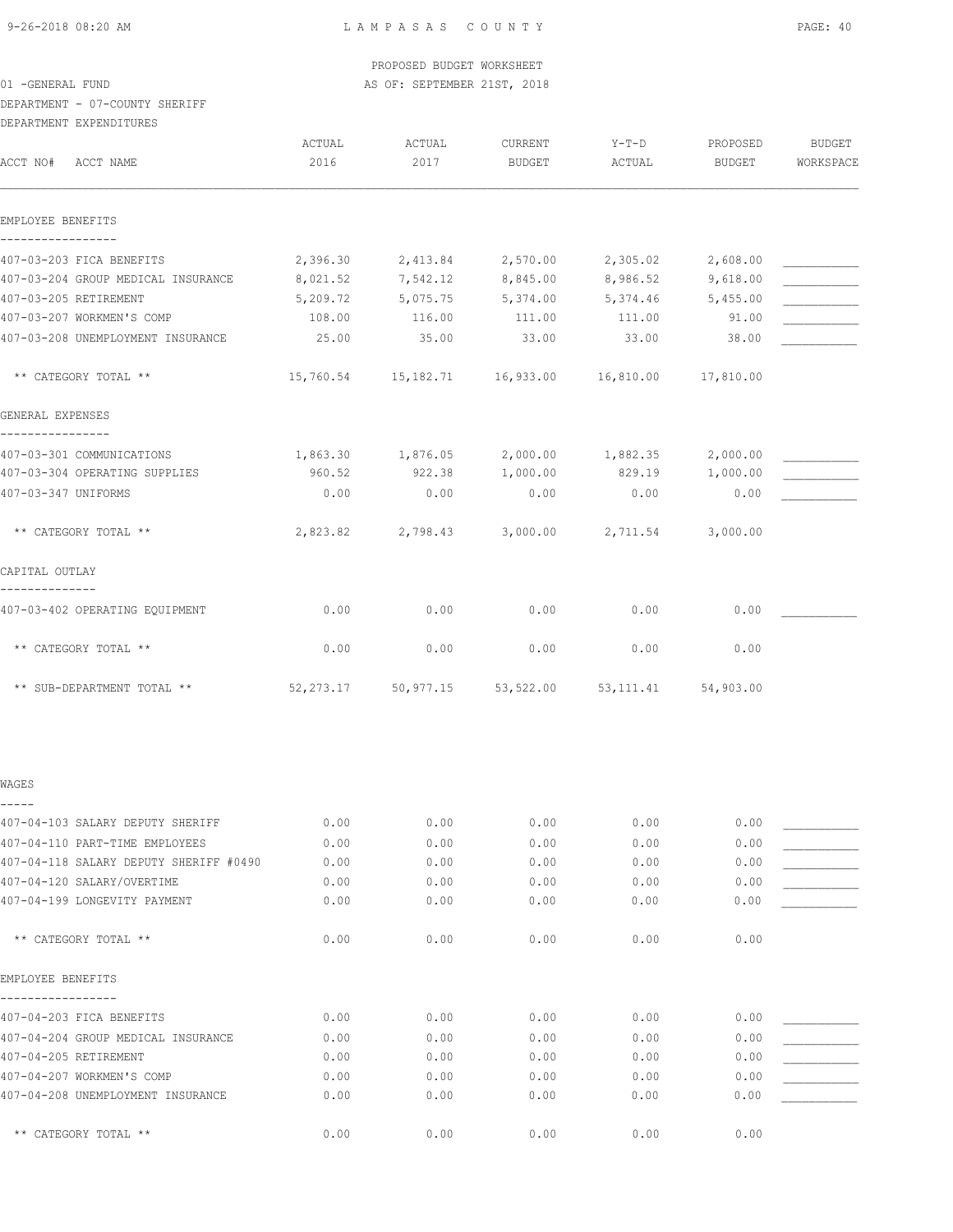DEPARTMENT - 07-COUNTY SHERIFF

| DEPARTMENT EXPENDITURES                |        |           |                                                                      |        |          |               |
|----------------------------------------|--------|-----------|----------------------------------------------------------------------|--------|----------|---------------|
|                                        | ACTUAL | ACTUAL    | CURRENT                                                              | Y-T-D  | PROPOSED | <b>BUDGET</b> |
| ACCT NO#<br>ACCT NAME                  | 2016   | 2017      | BUDGET                                                               | ACTUAL | BUDGET   | WORKSPACE     |
| GENERAL EXPENSES                       |        |           |                                                                      |        |          |               |
| 407-04-301 COMMUNICATIONS              | 0.00   | 0.00      | 0.00                                                                 | 0.00   | 0.00     |               |
| 407-04-304 OPERATING SUPPLIES          | 0.00   | 11,316.00 | 0.00                                                                 | 0.00   | 0.00     |               |
| 407-04-305 TRAVEL & INSERVICE          | 0.00   | 0.00      | 0.00                                                                 | 0.00   | 0.00     |               |
| 407-04-342 GAS & OIL                   | 0.00   | 0.00      | 0.00                                                                 | 0.00   | 0.00     |               |
| 407-04-343 REPAIRS & MAINTENANCE VEHIC | 0.00   | 0.00      | 0.00                                                                 | 0.00   | 0.00     |               |
| 407-04-346 FOOD                        | 0.00   | 0.00      | 0.00                                                                 | 0.00   | 0.00     |               |
| 407-04-347 UNIFORMS                    | 0.00   | 0.00      | 0.00                                                                 | 0.00   | 0.00     |               |
| 407-04-361 POSTAGE                     | 0.00   | 0.00      | 0.00                                                                 | 0.00   | 0.00     |               |
| ** CATEGORY TOTAL **                   | 0.00   | 11,316.00 | 0.00                                                                 | 0.00   | 0.00     |               |
| CAPITAL OUTLAY                         |        |           |                                                                      |        |          |               |
| 407-04-402 OPERATING EQUIPMENT         | 0.00   | 0.00      | 0.00                                                                 | 0.00   | 0.00     |               |
| ** CATEGORY TOTAL **                   | 0.00   | 0.00      | 0.00                                                                 | 0.00   | 0.00     |               |
| ** SUB-DEPARTMENT TOTAL **             | 0.00   | 11,316.00 | 0.00                                                                 | 0.00   | 0.00     |               |
| DEPARTMENT TOTAL ***<br>* * *          |        |           | 3,329,963.61  3,820,460.42  3,867,266.00  3,781,975.28  3,940,933.00 |        |          |               |
|                                        |        |           |                                                                      |        |          |               |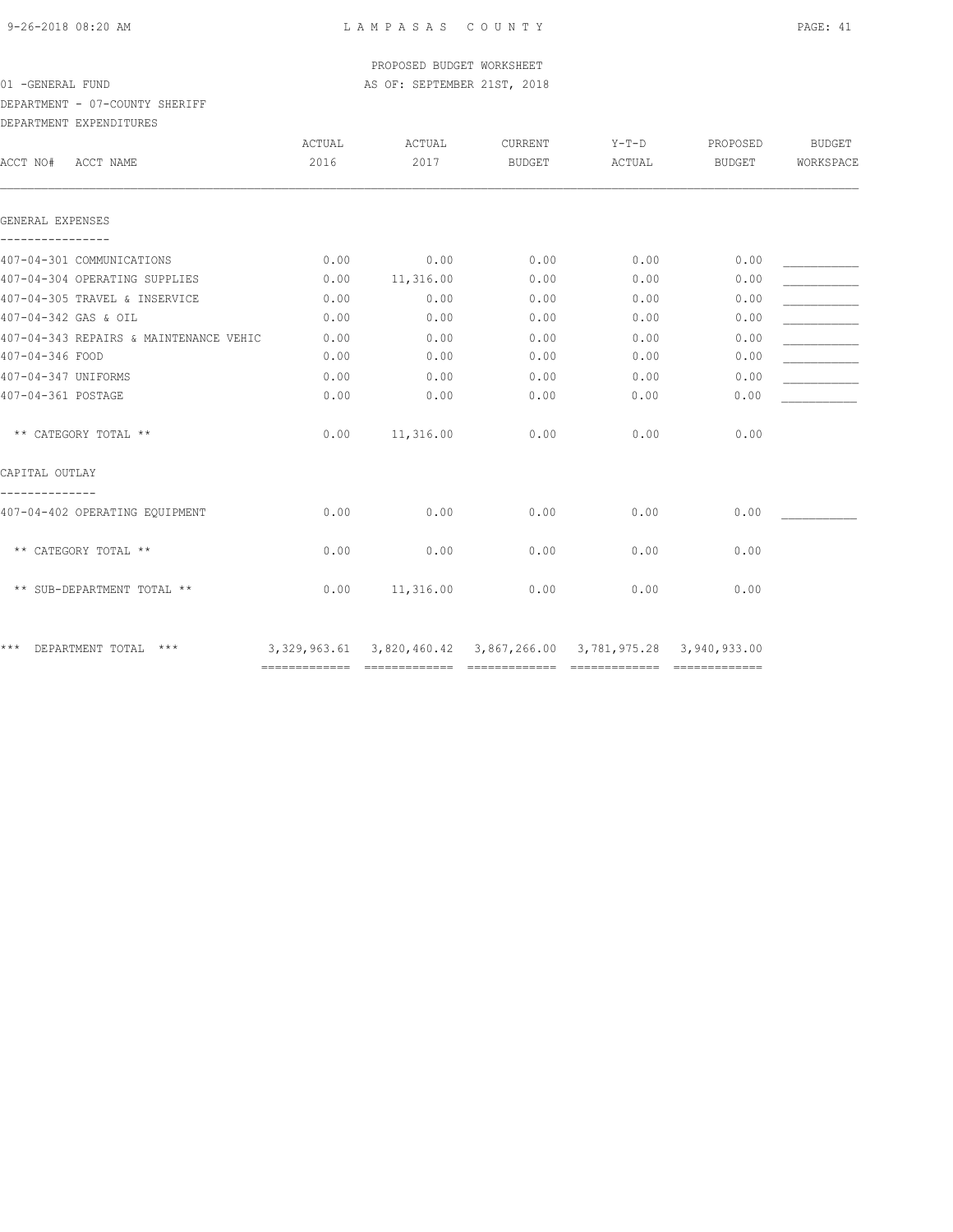# PROPOSED BUDGET WORKSHEET 01 -GENERAL FUND **AS OF: SEPTEMBER 21ST, 2018** DEPARTMENT - 08-COUNTY/DISTRICT ATTNY DEPARTMENT EXPENDITURES

|                      |                                          | ACTUAL     | ACTUAL     | CURRENT       | $Y-T-D$    | PROPOSED      | <b>BUDGET</b> |
|----------------------|------------------------------------------|------------|------------|---------------|------------|---------------|---------------|
| ACCT NO#             | ACCT NAME                                | 2016       | 2017       | <b>BUDGET</b> | ACTUAL     | <b>BUDGET</b> | WORKSPACE     |
|                      |                                          |            |            |               |            |               |               |
|                      |                                          |            |            |               |            |               |               |
|                      |                                          |            |            |               |            |               |               |
| WAGES                |                                          |            |            |               |            |               |               |
|                      |                                          |            |            |               |            |               |               |
|                      | 408-00-103 SALARIES & WAGES DEP<br>#1192 | 39,695.16  | 44,585.01  | 45,254.00     | 45,328.14  | 45,934.00     |               |
|                      | 408-00-104 SALARIES & WAGES DEP<br>#2436 | 23,634.13  | 24, 271.28 | 24,986.00     | 24,971.86  | 25,362.00     |               |
|                      | 408-00-110 PART-TIME EMPLOYEES           | 0.00       | 0.00       | 0.00          | 0.00       | 0.00          |               |
|                      | 408-00-113 SALARIES & WAGES ASST #0885   | 61,481.20  | 74,481.76  | 77,268.00     | 76,125.92  | 77,267.00     |               |
|                      | 408-00-114 SALARY & WAGES OFFICE #0615   | 39,734.72  | 41,058.45  | 45,254.00     | 45,254.59  | 45,934.00     |               |
|                      | 408-00-133 SALARY/SUPP #615 #1192 #88    | 6,628.49   | 5,426.32   | 0.00          | 3,640.00   | 0.00          |               |
|                      | 408-00-199 LONGEVITY PAYMENT             | 4,440.00   | 4,560.00   | 4,680.00      | 4,680.00   | 4,800.00      |               |
|                      | ** CATEGORY TOTAL **                     | 175,613.70 | 194,382.82 | 197,442.00    | 200,000.51 | 199,297.00    |               |
| EMPLOYEE BENEFITS    |                                          |            |            |               |            |               |               |
|                      | 408-00-203 FICA BENEFITS                 | 12,909.15  | 14,105.24  | 15,104.00     | 14,713.42  | 15,246.00     |               |
|                      | 408-00-204 GROUP MEDICAL INSURANCE       | 29,843.78  | 32, 314.76 | 36,020.00     | 37,226.44  | 38,960.00     |               |
|                      | 408-00-205 RETIREMENT                    | 27,813.60  | 30,017.36  | 31,591.00     | 32, 153.81 | 31,887.00     |               |
|                      | 408-00-207 WORKMEN'S COMP                | 38.00      | 76.00      | 84.00         | 84.00      | 70.00         |               |
|                      | 408-00-208 UNEMPLOYMENT INSURANCE        | 77.00      | 194.00     | 122.00        | 122.00     | 219.00        |               |
|                      | 408-00-212 PHONE ALLOWANCE               | 0.00       | 0.00       | 480.00        | 960.00     | 480.00        |               |
|                      | ** CATEGORY TOTAL **                     | 70,681.53  | 76,707.36  | 83,401.00     | 85,259.67  | 86,862.00     |               |
| GENERAL EXPENSES     |                                          |            |            |               |            |               |               |
|                      | 408-00-301 COMMUNICATIONS                | 2,090.45   | 695.90     | 2,000.00      | 1,161.30   | 1,200.00      |               |
| 408-00-302 UTILITIES |                                          | 0.00       | 0.00       | 0.00          | 0.00       | 0.00          |               |
|                      | 408-00-304 OPERATING SUPPLIES            | 2,209.31   | 3,637.64   | 3,500.00      | 2,759.42   | 3,000.00      |               |
|                      | 408-00-305 TRAVEL & INSERVICE TRAINING   | 946.12     | 3,390.54   | 2,500.00      | 306.34     | 2,000.00      |               |
|                      | 408-00-307 INSURANCE & BONDS             | 0.00       | 0.00       | 0.00          | 0.00       | 0.00          |               |
|                      | 408-00-312 EQUIPMENT MAINTENANCE CONTR   | 7,500.00   | 0.00       | 7,500.00      | 0.00       | 9,000.00      |               |
|                      | 408-00-320 INVESTIGATIVE EXPENSES        | 456.11     | 1,038.00   | 2,000.00      | 425.00     | 2,000.00      |               |
|                      | 408-00-333 CONTRACTED SERVICE            | 0.00       | 0.00       | 0.00          | 0.00       | 0.00          |               |
| 408-00-361 POSTAGE   |                                          | 55.00      | 0.00       | 126.00        | 0.00       | 126.00        |               |
|                      | 408-00-370 EQUIPMENT RENTAL - COPIER     | 2,223.00   | 1,881.00   | 1,680.00      | 1,881.00   | 1,680.00      |               |
|                      | 408-00-389 MISCELLANEOUS EXPENSE         | 0.00       | 0.00       | 0.00          | 0.00       | 0.00          |               |
|                      | ** CATEGORY TOTAL **                     | 15,479.99  | 10,643.08  | 19,306.00     | 6,533.06   | 19,006.00     |               |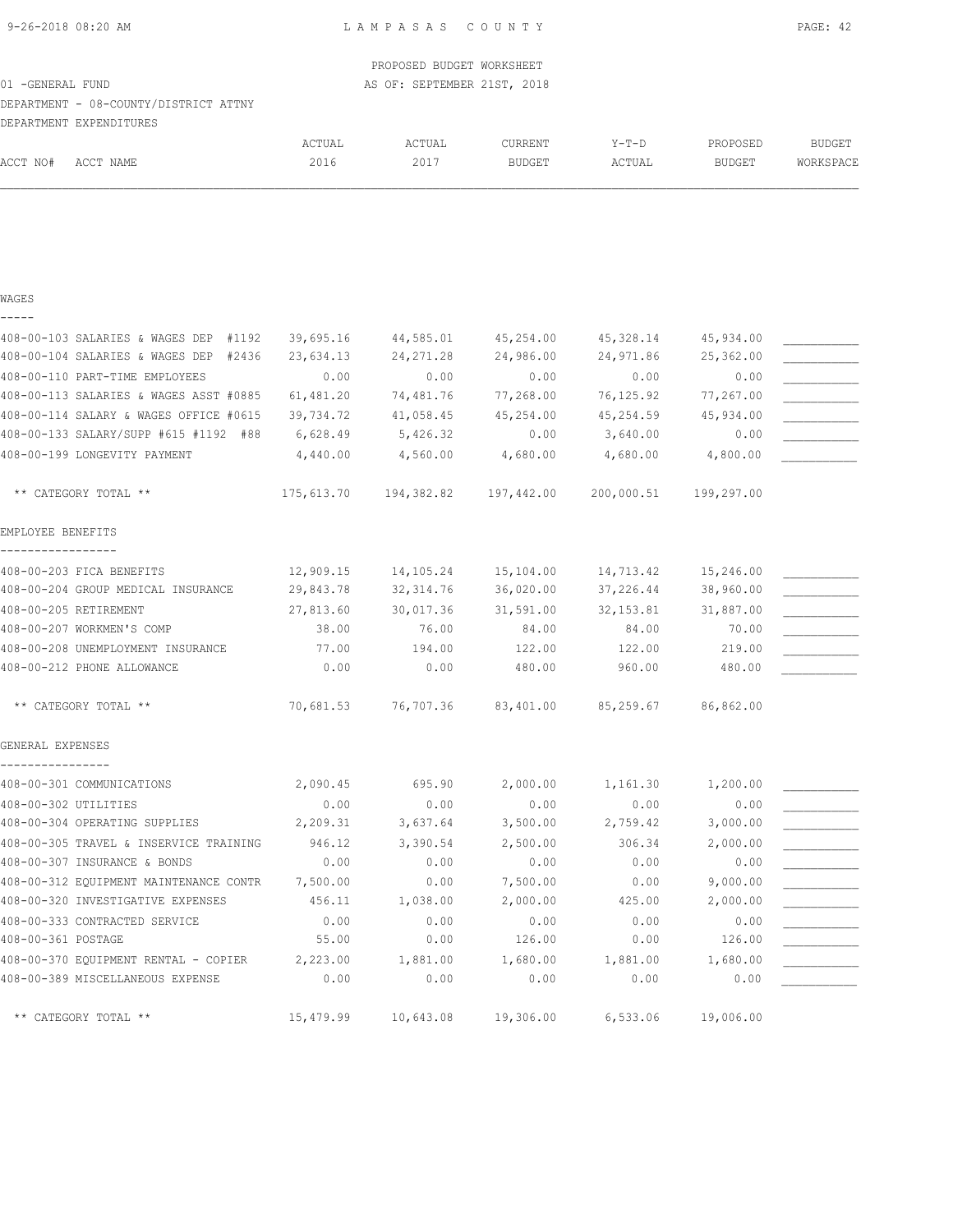| 9-26-2018 08:20 AM |  |
|--------------------|--|

|                                        |               | PROPOSED BUDGET WORKSHEET   |               |                       |            |           |
|----------------------------------------|---------------|-----------------------------|---------------|-----------------------|------------|-----------|
| 01 - GENERAL FUND                      |               | AS OF: SEPTEMBER 21ST, 2018 |               |                       |            |           |
| DEPARTMENT - 08-COUNTY/DISTRICT ATTNY  |               |                             |               |                       |            |           |
| DEPARTMENT EXPENDITURES                |               |                             |               |                       |            |           |
|                                        | ACTUAL        | ACTUAL                      | CURRENT       | $Y-T-D$               | PROPOSED   | BUDGET    |
| ACCT NO#<br>ACCT NAME                  | 2016          | 2017                        | <b>BUDGET</b> | ACTUAL                | BUDGET     | WORKSPACE |
| CAPITAL OUTLAY                         |               |                             |               |                       |            |           |
| 408-00-401 OFFICE MACHINES & EQUIPMENT | 0.00          | 7,500.00                    | 0.00          | 7,500.00              | 0.00       |           |
| 408-00-407 OFFICE FURNITURE & FIXTURES | 0.00          | 0.00                        | 0.00          | 0.00                  | 0.00       |           |
| ** CATEGORY TOTAL **                   | 0.00          | 7,500.00                    | 0.00          | 7,500.00              | 0.00       |           |
| ** SUB-DEPARTMENT TOTAL **             | 261,775.22    | 289, 233. 26                |               | 300,149.00 299,293.24 | 305,165.00 |           |
| $***$<br>$***$<br>DEPARTMENT TOTAL     | 261,775.22    | 289,233.26                  | 300,149.00    | 299,293.24            | 305,165.00 |           |
|                                        | ------------- |                             |               |                       |            |           |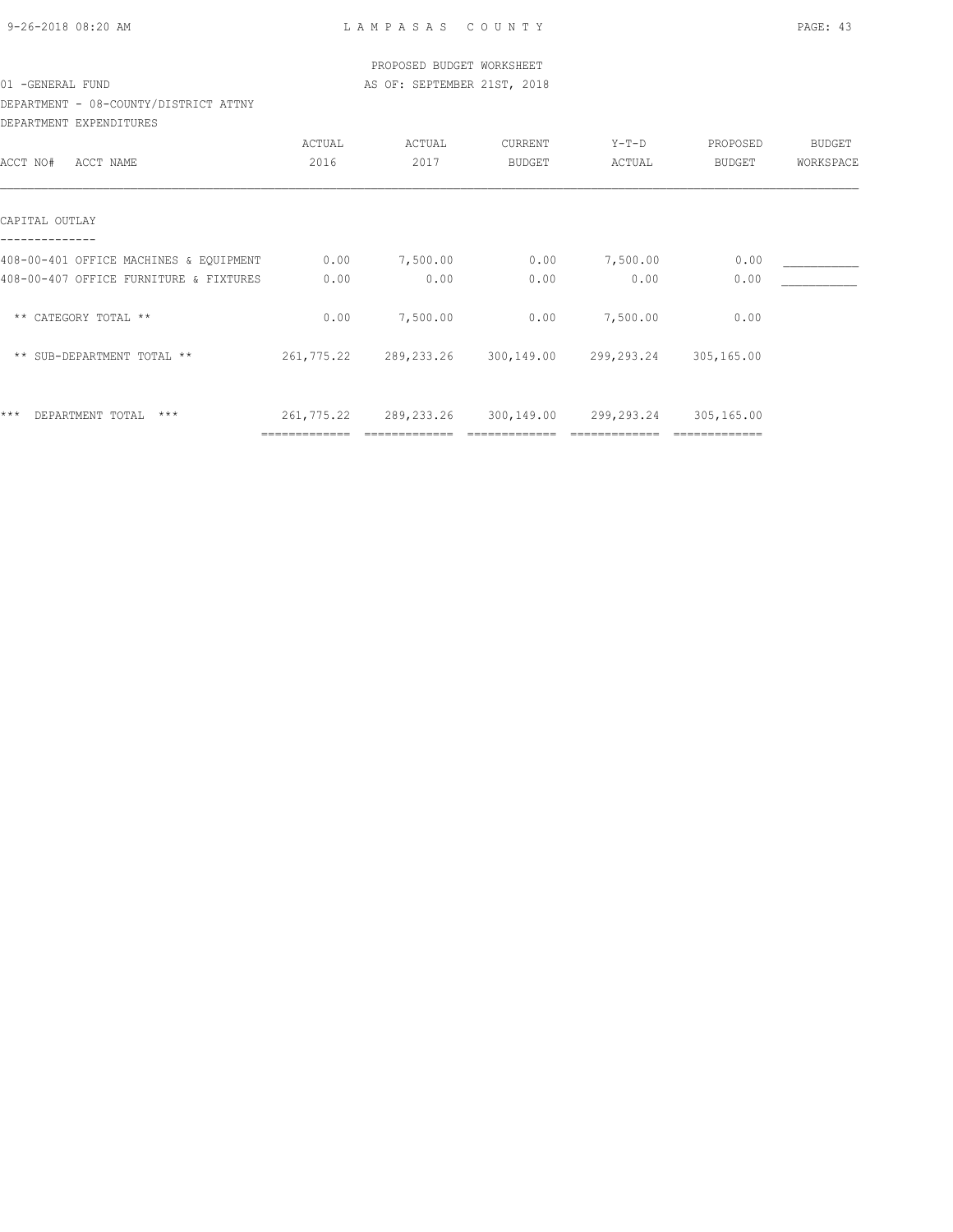|                   |                                  |        | PROPOSED BUDGET WORKSHEET   |               |         |          |           |
|-------------------|----------------------------------|--------|-----------------------------|---------------|---------|----------|-----------|
| 01 - GENERAL FUND |                                  |        | AS OF: SEPTEMBER 21ST, 2018 |               |         |          |           |
|                   | DEPARTMENT - 09-NON-DEPARTMENTAL |        |                             |               |         |          |           |
|                   | DEPARTMENT EXPENDITURES          |        |                             |               |         |          |           |
|                   |                                  | ACTUAL | ACTUAL                      | CURRENT       | $Y-T-D$ | PROPOSED | BUDGET    |
| ACCT NO#          | ACCT NAME                        | 2016   | 2017                        | <b>BUDGET</b> | ACTUAL  | BUDGET   | WORKSPACE |
|                   |                                  |        |                             |               |         |          |           |
|                   |                                  |        |                             |               |         |          |           |

| GENERAL EXPENSES |  |  |  |  |  |  |  |  |
|------------------|--|--|--|--|--|--|--|--|
|                  |  |  |  |  |  |  |  |  |

|                      | 409-00-301 COMMUNICATION               | 28,721.35  | 9,361.61   | 20,000.00  | 14,332.55  | 15,000.00  |  |
|----------------------|----------------------------------------|------------|------------|------------|------------|------------|--|
| 409-00-302 UTILITIES |                                        | 70,068.31  | 70,398.85  | 65,000.00  | 67,405.21  | 65,000.00  |  |
|                      | 409-00-305 SEPTIC INSP TRAVEL & INSVC  | 799.03     | 0.00       | 0.00       | 0.00       | 0.00       |  |
|                      | 409-00-307 INSURANCE & BONDS           | 91,700.27  | 95, 327.65 | 86,350.00  | 89,959.02  | 90,000.00  |  |
|                      | 409-00-309 COURT APPOINTED ATTORNEY    | 300.00     | 0.00       | 0.00       | 83.39      | 0.00       |  |
|                      | 409-00-311 REPAIRS & MAINTENANCE-COURT | 31,478.26  | 35,612.74  | 40,000.00  | 60,801.37  | 50,000.00  |  |
|                      | 409-00-312 EQUIPMENT MAINTENANCE CONTR | 13,082.87  | 13,101.59  | 15,000.00  | 15, 145.07 | 13,000.00  |  |
|                      | 409-00-313 JANITORIAL CONTRACT         | 34,883.09  | 22,818.80  | 0.00       | 0.00       | 0.00       |  |
|                      | 409-00-314 JANITORIAL SUPPLIES         | 3,177.79   | 3,685.64   | 3,200.00   | 3,793.05   | 3,200.00   |  |
| 409-00-315 DUES      |                                        | 0.00       | 0.00       | 0.00       | 0.00       | 0.00       |  |
|                      | 409-00-316 CHILD WELFARE BOARD         | 10,000.00  | 10,000.00  | 10,000.00  | 10,000.00  | 10,000.00  |  |
|                      | 409-00-318 LEGAL EXPENDITURES          | 0.00       | 0.00       | 0.00       | 0.00       | 0.00       |  |
| 409-00-319 AUDIT     |                                        | 28,000.00  | 28,000.00  | 27,500.00  | 29,000.00  | 27,500.00  |  |
|                      | 409-00-321 HISTORICAL COMMISSION       | 1,000.00   | 1,000.00   | 1,000.00   | 1,000.00   | 1,000.00   |  |
|                      | 409-00-322 SOIL CONSERVATION           | 0.00       | 1,500.00   | 1,500.00   | 1,500.00   | 1,500.00   |  |
| 409-00-324 BOUNTIES  |                                        | 587.00     | 275.00     | 500.00     | 573.00     | 500.00     |  |
|                      | 409-00-326 SARATOGA WATER DISTRICT     | 3,000.00   | 3,000.00   | 3,000.00   | 3,000.00   | 3,000.00   |  |
|                      | 409-00-327 C T YOUTH SER BUREAU        | 0.00       | 0.00       | 0.00       | 0.00       | 0.00       |  |
|                      | 409-00-328 CONTINGENCY                 | 5,395.14   | 4,101.51   | 75,000.00  | 404.97     | 75,000.00  |  |
|                      | 409-00-329 RENT - MHMR                 | 4,200.00   | 4,200.00   | 4,500.00   | 4,200.00   | 4,500.00   |  |
|                      | 409-00-330 PREDATOR CONTROL            | 64,800.00  | 64,800.00  | 73,800.00  | 67,400.00  | 73,800.00  |  |
|                      | 409-00-331 HILL CTY CHILD ADVOCACY CTR | 3,000.00   | 3,000.00   | 3,000.00   | 3,000.00   | 3,500.00   |  |
|                      | 409-00-333 CONTRACTED SERVICES         | 19,017.04  | 28,904.51  | 23,000.00  | 13,671.86  | 23,000.00  |  |
|                      | 409-00-334 HCCAA CONTRIBUTION (SC)     | 6,199.00   | 6,199.00   | 6, 200.00  | 6,199.00   | 6, 200.00  |  |
|                      | 409-00-340 INDIGENT BURIAL             | 500.00     | 895.00     | 1,100.00   | 1,840.00   | 1,400.00   |  |
|                      | 409-00-343 REPAIRS & MAINTENANCE VECHI | 0.00       | 0.00       | 0.00       | 0.00       | 0.00       |  |
|                      | 409-00-345 MEDICAL SERVICES            | 7,448.00   | 5,571.00   | 3,500.00   | 10,401.00  | 6,000.00   |  |
| 409-00-348 AUTOPSIES |                                        | 25,108.10  | 24,952.05  | 25,000.00  | 19,802.00  | 25,000.00  |  |
|                      | 409-00-356 ADMINISTRATIVE COSTS        | 1,110.00   | 825.00     | 0.00       | 150.00     | 0.00       |  |
|                      | 409-00-358 CONSULTING FEES             | 0.00       | 0.00       | 0.00       | 0.00       | 0.00       |  |
| 409-00-361 POSTAGE   |                                        | 20,000.00  | 17,000.00  | 20,000.00  | 16,000.00  | 20,000.00  |  |
|                      | 409-00-362 HOMELAND SECURITY           | 0.00       | 0.00       | 0.00       | 0.00       | 0.00       |  |
|                      | 409-00-383 SEPTIC TANK INSPECTION      | 16,145.00  | 18,140.00  | 18,000.00  | 18,850.00  | 18,000.00  |  |
|                      | 409-00-386 COMMUNITY SERVICE SUPERVISI | 5,922.42   | 6,523.93   | 0.00       | 0.00       | 0.00       |  |
|                      | 409-00-387 VETERANS AFFAIR             | 193.40     | 0.00       | 700.00     | 117.16     | 700.00     |  |
| 409-00-388 CASA      |                                        | 1,200.00   | 1,200.00   | 1,200.00   | 1,200.00   | 1,200.00   |  |
|                      | 409-00-389 MISC EXPENSE/LCHEC/DAM      | 17,513.53  | 10,000.00  | 10,500.00  | 10,500.00  | 10,500.00  |  |
|                      | ** CATEGORY TOTAL **                   | 514,549.60 | 490,393.88 | 538,550.00 | 470,328.65 | 548,500.00 |  |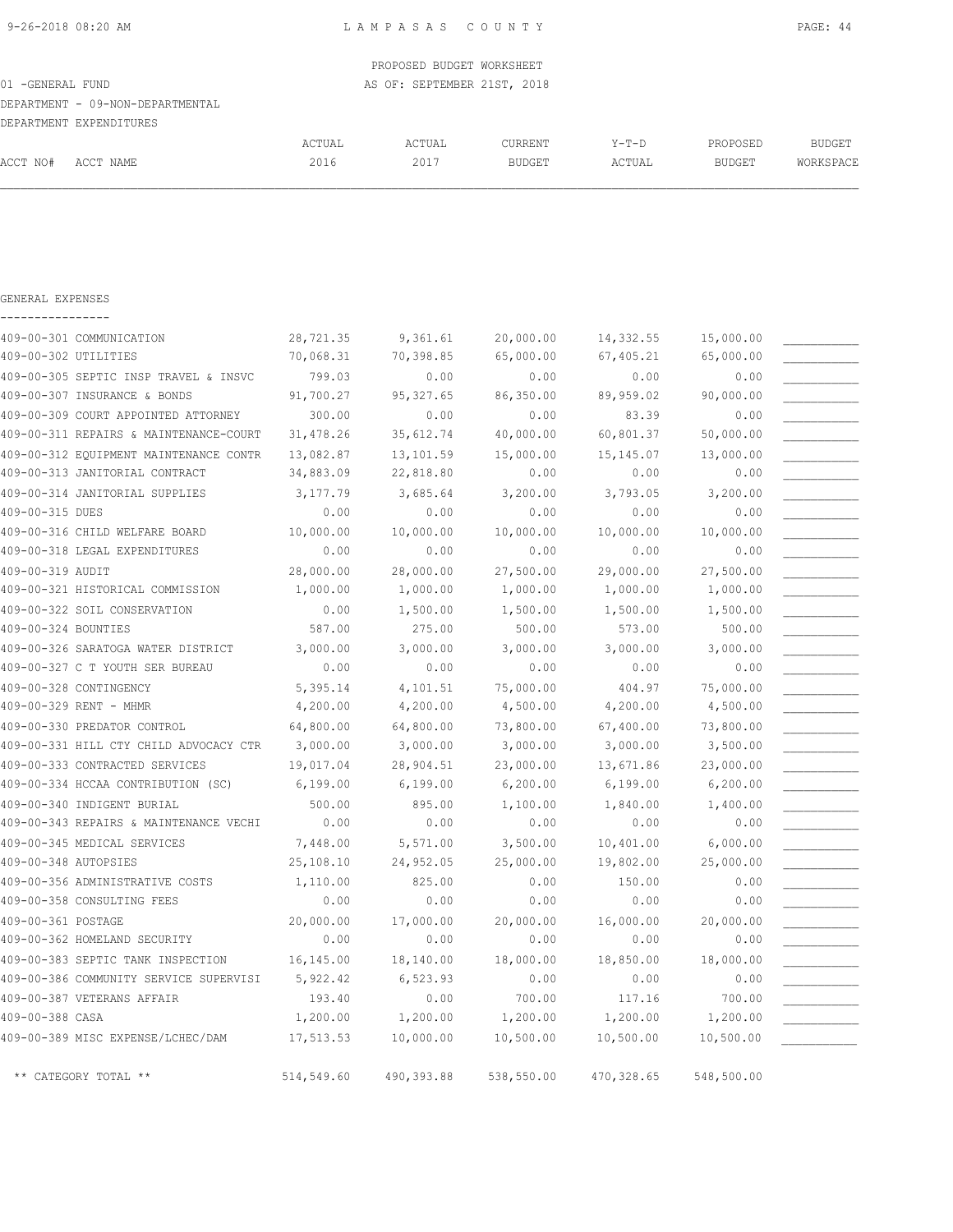### DEPARTMENT - 09-NON-DEPARTMENTAL

| DEPARTMENT EXPENDITURES                 |                |                                                                |                          |                   |                           |                            |
|-----------------------------------------|----------------|----------------------------------------------------------------|--------------------------|-------------------|---------------------------|----------------------------|
| ACCT NAME<br>ACCT NO#                   | ACTUAL<br>2016 | ACTUAL<br>2017                                                 | CURRENT<br><b>BUDGET</b> | $Y-T-D$<br>ACTUAL | PROPOSED<br><b>BUDGET</b> | <b>BUDGET</b><br>WORKSPACE |
|                                         |                |                                                                |                          |                   |                           |                            |
| CAPITAL OUTLAY                          |                |                                                                |                          |                   |                           |                            |
| 409-00-402 OPERATING EQUIPMENT          | 0.00           | 70,570.00                                                      | 0.00                     | 0.00              | 0.00                      |                            |
| 409-00-419 RURAL AREA NARCOTIC TASK FO  | 0.00           | 0.00                                                           | 0.00                     | 0.00              | 0.00                      |                            |
| ** CATEGORY TOTAL **                    | 0.00           | 70,570.00                                                      | 0.00                     | 0.00              | 0.00                      |                            |
|                                         |                |                                                                |                          |                   |                           |                            |
| 409-00-500 OPERATING TRANSFER-OUT       | 438,500.00     | 551,980.00                                                     | 668,718.00               | 632, 177.00       | 547,652.00                |                            |
| ** CATEGORY TOTAL **                    | 438,500.00     | 551,980.00                                                     | 668,718.00               | 632,177.00        | 547,652.00                |                            |
| ** SUB-DEPARTMENT TOTAL **              | 953,049.60     | 1, 112, 943.88  1, 207, 268.00  1, 102, 505.65  1, 096, 152.00 |                          |                   |                           |                            |
|                                         |                |                                                                |                          |                   |                           |                            |
| GENERAL EXPENSES                        |                |                                                                |                          |                   |                           |                            |
| 409-01-334 HCCAA SENIOR CENTER (Lometa) | 0.00           | 2,500.00                                                       | 2,500.00                 | 0.00              | 2,500.00                  |                            |
| 409-01-389 MISC/COLA                    | 0.00           | 0.00                                                           | 0.00                     | 0.00              | 0.00                      |                            |
| ** CATEGORY TOTAL **                    | 0.00           | 2,500.00                                                       | 2,500.00                 | 0.00              | 2,500.00                  |                            |

\*\* SUB-DEPARTMENT TOTAL \*\* 0.00 2,500.00 2,500.00 0.00 2,500.00

\*\*\* DEPARTMENT TOTAL \*\*\* 953,049.60 1,115,443.88 1,209,768.00 1,102,505.65 1,098,652.00

============= ============= ============= ============= =============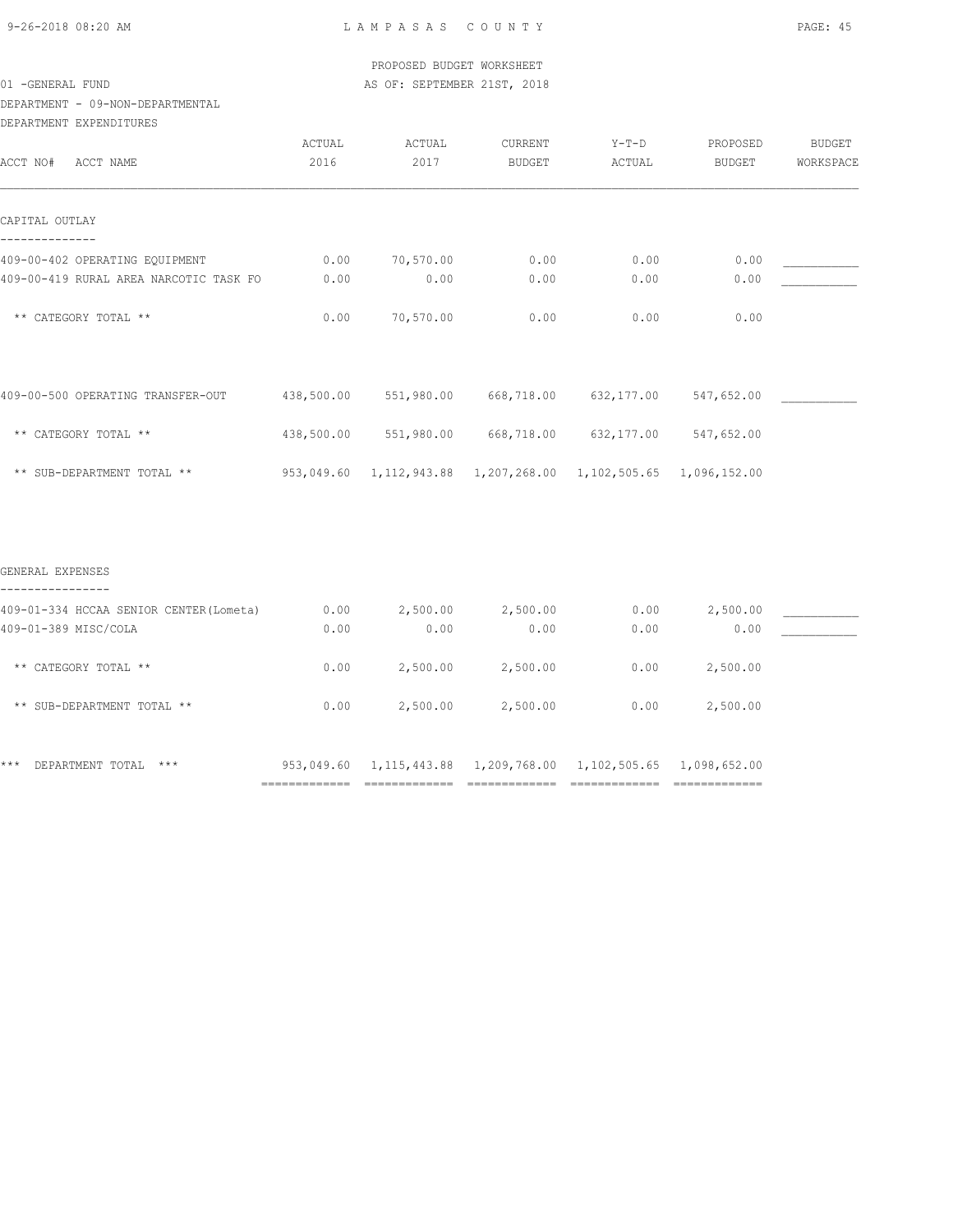| 9-26-2018 08:20 AM |
|--------------------|
|--------------------|

|                                                                |           | PROPOSED BUDGET WORKSHEET                                   |               |           |                   |           |
|----------------------------------------------------------------|-----------|-------------------------------------------------------------|---------------|-----------|-------------------|-----------|
| 01 - GENERAL FUND                                              |           | AS OF: SEPTEMBER 21ST, 2018                                 |               |           |                   |           |
| DEPARTMENT - 10-CONSTABLES 1, 3 & 4<br>DEPARTMENT EXPENDITURES |           |                                                             |               |           |                   |           |
|                                                                | ACTUAL    | ACTUAL                                                      | CURRENT       | Y-T-D     | PROPOSED          | BUDGET    |
| ACCT NO#<br>ACCT NAME                                          | 2016      | 2017                                                        | <b>BUDGET</b> | ACTUAL    | BUDGET            | WORKSPACE |
|                                                                |           |                                                             |               |           |                   |           |
|                                                                |           |                                                             |               |           |                   |           |
|                                                                |           |                                                             |               |           |                   |           |
|                                                                |           |                                                             |               |           |                   |           |
|                                                                |           |                                                             |               |           |                   |           |
| WAGES                                                          |           |                                                             |               |           |                   |           |
| -----                                                          |           |                                                             |               |           |                   |           |
| 410-00-101 SALARY ELECTED OFF #1000                            |           | $10,041.85$ $10,358.17$ $10,191.00$ $10,470.96$ $10,344.00$ |               |           |                   |           |
| 410-00-133 SALARY-SUPPLEMENT                                   | 0.00      | 0.00                                                        | 0.00          | 0.00      | 0.00              |           |
| ** CATEGORY TOTAL **                                           | 10,041.85 |                                                             |               | 10,470.96 | 10,344.00         |           |
|                                                                |           |                                                             |               |           |                   |           |
| EMPLOYEE BENEFITS                                              |           |                                                             |               |           |                   |           |
|                                                                |           |                                                             |               |           |                   |           |
| 410-00-203 FICA BENEFITS                                       | 810.94    | 764.87                                                      | 780.00        | 779.48    | 780.00            |           |
| 410-00-204 GROUP MEDICAL INSURANCE                             | 114.00    | 24.30                                                       | 154.00        | 30.13     | 168.00            |           |
| 410-00-205 RETIREMENT                                          | 1,772.53  | 1,615.66 1,631.00                                           |               |           | 1,707.26 1,631.00 |           |
| 410-00-207 WORKMEN'S COMP                                      | 160.00    | 169.00                                                      | 152.00        | 152.00    | 152.00            |           |
| 410-00-208 UNEMPLOYMENT INSURANCE                              | 0.00      | 0.00                                                        | 0.00          | 0.00      | 0.00              |           |
| 410-00-212 PHONE ALLOWANCE                                     | 480.00    | 120.00                                                      | 480.00        | 200.00    | 480.00            |           |
| ** CATEGORY TOTAL **                                           | 3,337.47  | 2,693.83                                                    | 3,197.00      | 2,868.87  | 3,211.00          |           |
| GENERAL EXPENSES                                               |           |                                                             |               |           |                   |           |
| 410-00-304 OPERATING SUPPLIES                                  | 0.00      | 2,862.69 1,000.00                                           |               | 15.00     | 200.00            |           |
| 410-00-305 TRAVEL & INSERVICE TRAINING                         | 513.15    | 547.52                                                      | 1,000.00      | 0.00      | 500.00            |           |
| 410-00-315 DUES                                                | 60.00     | 60.00                                                       | 60.00         | 60.00     | 60.00             |           |
| 410-00-342 GAS AND OIL                                         | 0.00      | 125.06                                                      | 1,200.00      | 80.82     | 1,000.00          |           |
| 410-00-343 REPAIR & MAINTENANCE VEHICL                         | 0.00      | 1,299.92                                                    | 1,000.00      | 1,135.46  | 1,000.00          |           |
| 410-00-364 PUBLICATIONS, BOOKS, MANUAL                         | 0.00      | 0.00                                                        | 500.00        | 0.00      | 0.00              |           |
| 410-00-389 MISCELLANOUS                                        | 0.00      | 275.00                                                      | 300.00        | 0.00      | 200.00            |           |
|                                                                |           |                                                             |               |           |                   |           |
| ** CATEGORY TOTAL **                                           | 573.15    | 5,170.19                                                    | 5,060.00      | 1,291.28  | 2,960.00          |           |
| CAPITAL OUTLAY                                                 |           |                                                             |               |           |                   |           |
| 410-00-402 OPERATING EQUIPMENT                                 | 0.00      | 0.00                                                        | 0.00          | 0.00      | 0.00              |           |
| ** CATEGORY TOTAL **                                           | 0.00      | 0.00                                                        | 0.00          | 0.00      | 0.00              |           |
| ** SUB-DEPARTMENT TOTAL **                                     | 13,952.47 | 18,222.19                                                   | 18,448.00     | 14,631.11 | 16,515.00         |           |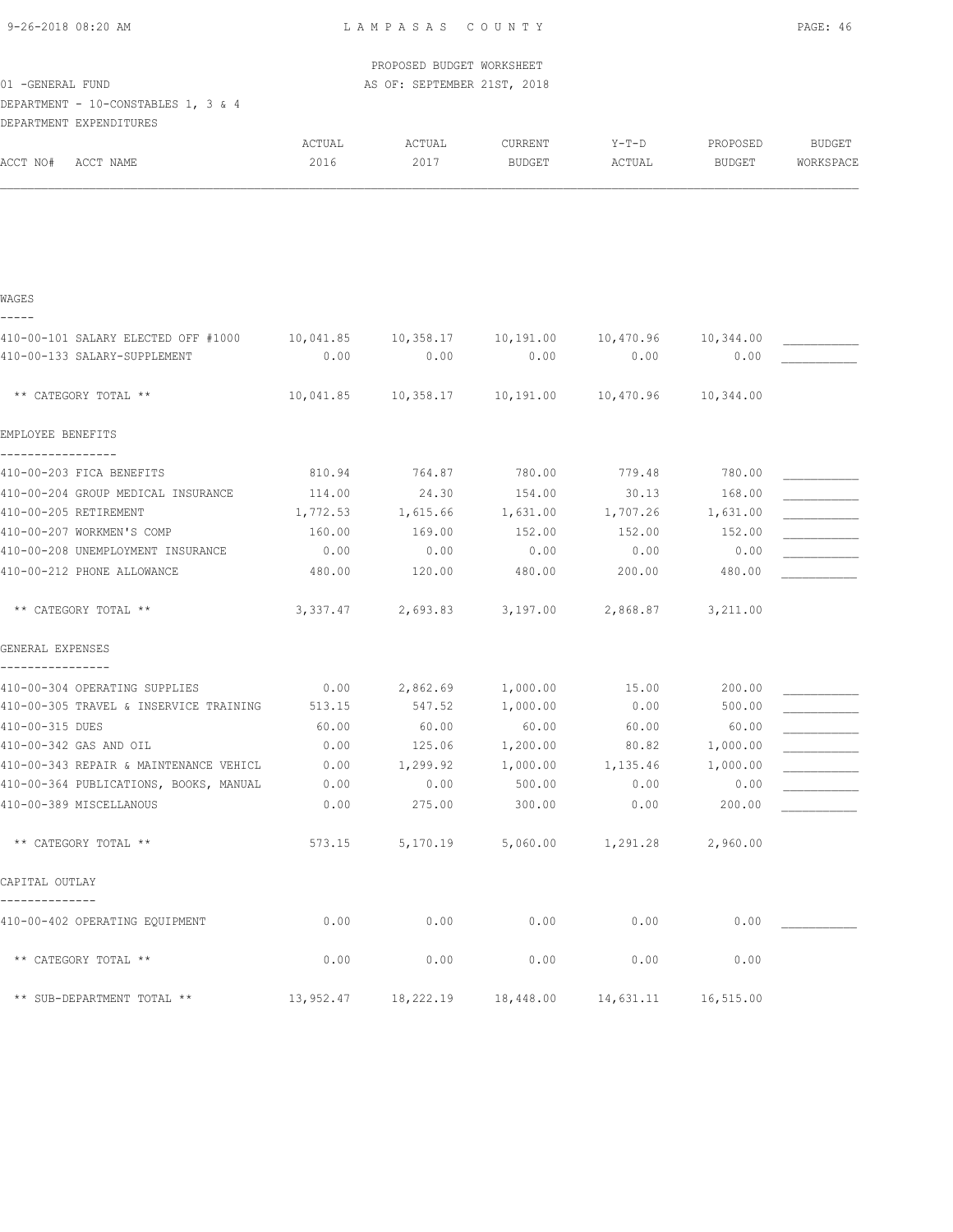| 9-26-2018 08:20 AM |  |
|--------------------|--|
|                    |  |

|                                                                |           | PROPOSED BUDGET WORKSHEET   |           |           |                    |               |
|----------------------------------------------------------------|-----------|-----------------------------|-----------|-----------|--------------------|---------------|
| 01 - GENERAL FUND                                              |           | AS OF: SEPTEMBER 21ST, 2018 |           |           |                    |               |
| DEPARTMENT - 10-CONSTABLES 1, 3 & 4<br>DEPARTMENT EXPENDITURES |           |                             |           |           |                    |               |
|                                                                | ACTUAL    | ACTUAL                      | CURRENT   | $Y-T-D$   | PROPOSED           | <b>BUDGET</b> |
| ACCT NO#<br>ACCT NAME                                          | 2016      | 2017                        | BUDGET    | ACTUAL    | <b>BUDGET</b>      | WORKSPACE     |
|                                                                |           |                             |           |           |                    |               |
|                                                                |           |                             |           |           |                    |               |
|                                                                |           |                             |           |           |                    |               |
| WAGES<br>-----                                                 |           |                             |           |           |                    |               |
| 410-01-101 SALARY ELECTED OFF #1980                            | 10,598.85 | 9,998.17                    | 10,191.00 |           | 9,759.84 10,344.00 |               |
| 410-01-128 SALARY ELECTED OFFICER#2250                         | 0.00      | 0.00                        | 0.00      | 0.00      | 0.00               |               |
| 410-01-133 SALARY/SUPPLEMENT                                   | 0.00      | 0.00                        | 0.00      | 0.00      | 0.00               |               |
|                                                                |           |                             |           |           |                    |               |
| ** CATEGORY TOTAL **                                           | 10,598.85 | 9,998.17                    | 10,191.00 | 9,759.84  | 10,344.00          |               |
| EMPLOYEE BENEFITS                                              |           |                             |           |           |                    |               |
| 410-01-203 FICA BENEFITS                                       | 800.01    | 761.93                      | 780.00    | 746.51    | 791.00             |               |
| 410-01-204 GROUP MEDICAL INSURANCE                             | 8,068.40  | 8,102.23                    | 8,844.00  | 6,547.90  | 9,119.00           |               |
| 410-01-205 RETIREMENT                                          | 1,772.53  | 1,615.66                    | 1,631.00  | 1,305.54  | 1,655.00           |               |
| 410-01-207 WORKMAN'S COMP                                      | 160.00    | 169.00                      | 152.00    | 152.00    | 160.00             |               |
| 410-01-208 UNEMPLOYMENT INSURANCE                              | 0.00      | 0.00                        | 0.00      | 0.00      | 0.00               |               |
| 410-01-212 PHONE ALLOWANCE                                     | 480.00    | 480.00                      | 480.00    | 480.00    | 480.00             |               |
| ** CATEGORY TOTAL **                                           | 11,280.94 | 11,128.82                   | 11,887.00 | 9,231.95  | 12,205.00          |               |
| GENERAL EXPENSES                                               |           |                             |           |           |                    |               |
| 410-01-304 OPERATING SUPPLIES                                  | 0.00      | 0.00                        | 400.00    | 169.99    | 200.00             |               |
| 410-01-305 TRAINING/TRAVEL                                     | 0.00      | 546.54                      | 750.00    | 35.00     | 500.00             |               |
| 410-01-308 EQUIPMENT MAINTENANCE                               | 7.50      | 127.45                      | 600.00    | 24.00     | 200.00             |               |
| 410-01-315 DUES                                                | 60.00     | 60.00                       | 60.00     | 60.00     | 60.00              |               |
| 410-01-342 GAS/OIL                                             | 836.32    | 476.09                      | 1,500.00  | 1,376.82  | 1,000.00           |               |
| 410-01-343 REPAIR & MAINTENANCE VEHICL                         | 1,927.84  | 6,522.70                    | 1,000.00  | 351.50    | 500.00             |               |
| 410-01-347 UNIFORMS                                            | 77.90     | 304.26                      | 600.00    | 34.95     | 200.00             |               |
| 410-01-361 POSTAGE                                             | 0.00      | 0.00                        | 0.00      | 0.00      | 0.00               |               |
| 410-01-373 REPAIRS AND MAINTENANCE VEH                         | 0.00      | 0.00                        | 0.00      | 0.00      | 0.00               |               |
| ** CATEGORY TOTAL **                                           | 2,909.56  | 8,037.04                    | 4,910.00  | 2,052.26  | 2,660.00           |               |
| CAPITAL OUTLAY                                                 |           |                             |           |           |                    |               |
| 410-01-402 OPERATING EQUIPMENT                                 | 0.00      | 0.00                        | 0.00      | 0.00      | 0.00               |               |
| ** CATEGORY TOTAL **                                           | 0.00      | 0.00                        | 0.00      | 0.00      | 0.00               |               |
| ** SUB-DEPARTMENT TOTAL **                                     | 24,789.35 | 29,164.03                   | 26,988.00 | 21,044.05 | 25,209.00          |               |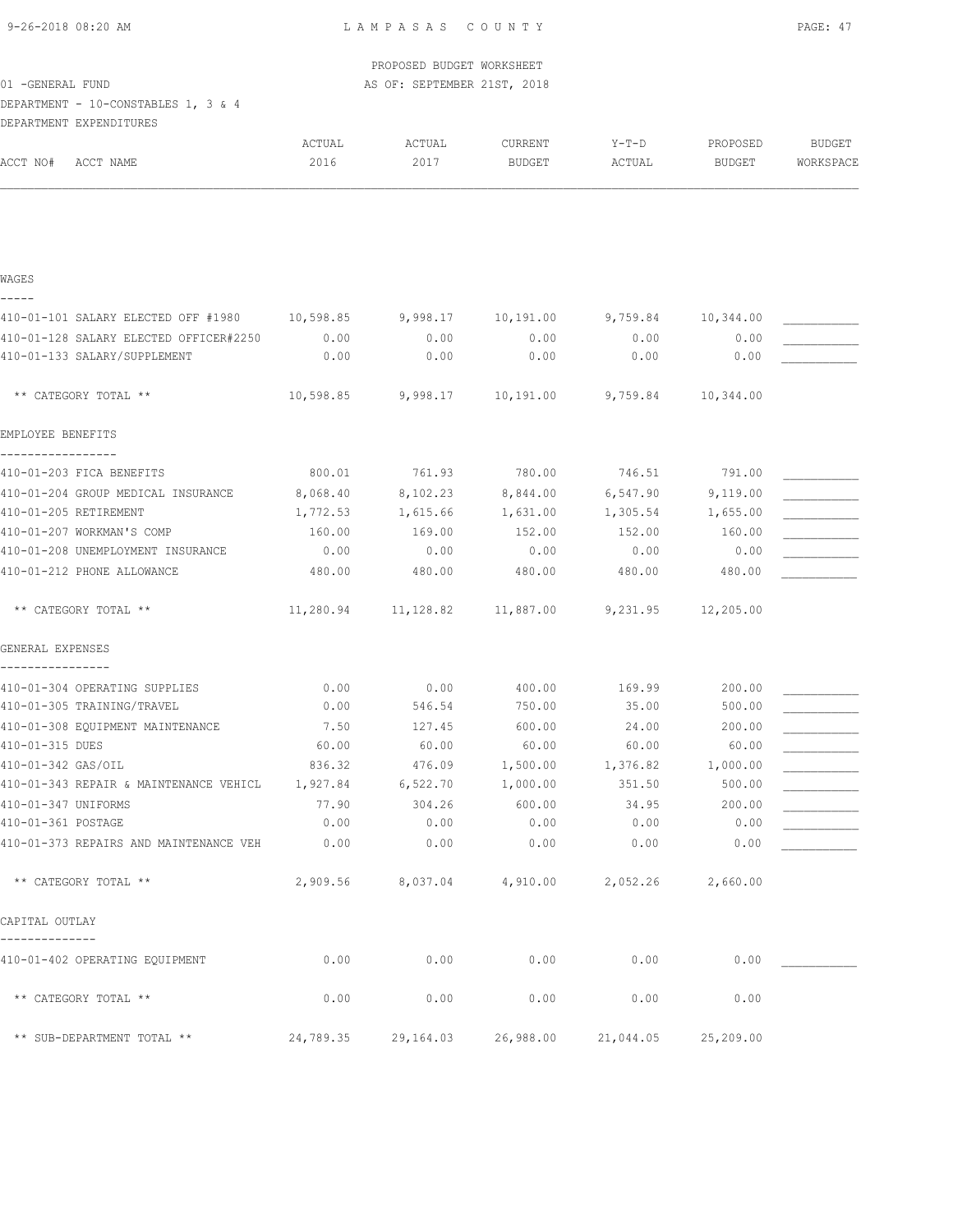| 9-26-2018 08:20 AM |  |
|--------------------|--|

|                                                              |                | PROPOSED BUDGET WORKSHEET   |                                                |                 |                    |                     |
|--------------------------------------------------------------|----------------|-----------------------------|------------------------------------------------|-----------------|--------------------|---------------------|
| 01 - GENERAL FUND                                            |                | AS OF: SEPTEMBER 21ST, 2018 |                                                |                 |                    |                     |
| DEPARTMENT - 10-CONSTABLES 1, 3 & 4                          |                |                             |                                                |                 |                    |                     |
| DEPARTMENT EXPENDITURES                                      |                |                             |                                                |                 |                    |                     |
| ACCT NO#<br>ACCT NAME                                        | ACTUAL<br>2016 | ACTUAL<br>2017              | CURRENT<br><b>BUDGET</b>                       | Y-T-D<br>ACTUAL | PROPOSED<br>BUDGET | BUDGET<br>WORKSPACE |
|                                                              |                |                             |                                                |                 |                    |                     |
|                                                              |                |                             |                                                |                 |                    |                     |
|                                                              |                |                             |                                                |                 |                    |                     |
| WAGES                                                        |                |                             |                                                |                 |                    |                     |
| 410-02-101 SALARY ELECTED OFF #3151                          | 9,482.89       |                             | 10,000.45 10,191.00                            | 8,858.32        | 10,344.00          |                     |
|                                                              |                |                             |                                                |                 |                    |                     |
| ** CATEGORY TOTAL **                                         | 9,482.89       | 10,000.45                   | 10,191.00                                      | 8,858.32        | 10,344.00          |                     |
| EMPLOYEE BENEFITS                                            |                |                             |                                                |                 |                    |                     |
| 410-02-203 FICA BENEFITS                                     | 733.03         |                             | 749.34 780.00                                  | 663.41          | 791.00             |                     |
| 410-02-204 GROUP MEDICAL INSURANCE                           | 7,907.52       |                             | 8,117.36 8,844.00                              | 7,269.40        | 9,119.00           |                     |
| 410-02-205 RETIREMENT                                        | 1,574.79       |                             | 1,616.03 1,631.00                              |                 | 1,481.25 1,655.00  |                     |
| 410-02-207 WORKMAN'S COMP                                    | 160.00         | 169.00                      | 152.00                                         | 152.00          | 160.00             |                     |
| 410-02-208 UNEMPLOYMENT INSURANCE                            | 0.00           | 0.00                        | 0.00                                           | 0.00            | 0.00               |                     |
| 410-02-212 PHONE ALLOWANCE                                   | 360.00         | 480.00                      | 480.00                                         | 400.00          | 480.00             |                     |
| ** CATEGORY TOTAL **                                         |                |                             | $10,735.34$ $11,131.73$ $11,887.00$ $9,966.06$ |                 | 12,205.00          |                     |
| GENERAL EXPENSES                                             |                |                             |                                                |                 |                    |                     |
| 410-02-304 OPERATION SUPPLIES                                | 571.05         | 765.54                      | 700.00                                         | 0.00            | 500.00             |                     |
| 410-02-305 TRAINING/TRAVEL                                   | 968.79         | 0.00                        | 1,000.00                                       | 995.10          | 1,000.00           |                     |
| 410-02-308 EQUIPMENT MAINTENANCE                             | 16.75          | 47.64                       | 1,000.00                                       | 0.00            | 500.00             |                     |
| 410-02-315 DUES                                              | 60.00          | 60.00                       | 60.00                                          | 60.00           | 60.00              |                     |
| 410-02-342 GAS/OIL                                           | 875.72         | 1,416.70                    | 1,500.00                                       | 850.24          | 1,000.00           |                     |
| 410-02-343 REPAIR & MAINTENANCE VEHICL                       | 934.10         | 618.50                      | 1,500.00                                       | 59.78           | 1,000.00           |                     |
| 410-02-347 UNIFORMS                                          | 323.24         | 0.00                        | 250.00                                         | 0.00            | 250.00             |                     |
| 410-02-361 POSTAGE                                           | 0.00           | 105.54                      | 200.00                                         | 9.75            | 20.00              |                     |
| ** CATEGORY TOTAL **                                         | 3,749.65       | 3,013.92                    | 6,210.00                                       | 1,974.87        | 4,330.00           |                     |
| CAPITAL OUTLAY                                               |                |                             |                                                |                 |                    |                     |
| 410-02-402 OPERATING EQUIPMENT                               | 0.00           | 0.00                        | 0.00                                           | 0.00            | 0.00               |                     |
| ** CATEGORY TOTAL **                                         | 0.00           | 0.00                        | 0.00                                           | 0.00            | 0.00               |                     |
| $^{\star\,\star\,}$ SUB-DEPARTMENT TOTAL $^{\star\,\star\,}$ | 23,967.88      | 24,146.10                   | 28,288.00                                      | 20,799.25       | 26,879.00          |                     |
|                                                              |                |                             |                                                |                 |                    |                     |
| *** DEPARTMENT TOTAL ***                                     | 62,709.70      | 71,532.32                   | 73,724.00                                      | 56,474.41       | 68,603.00          |                     |

============= ============= ============= ============= =============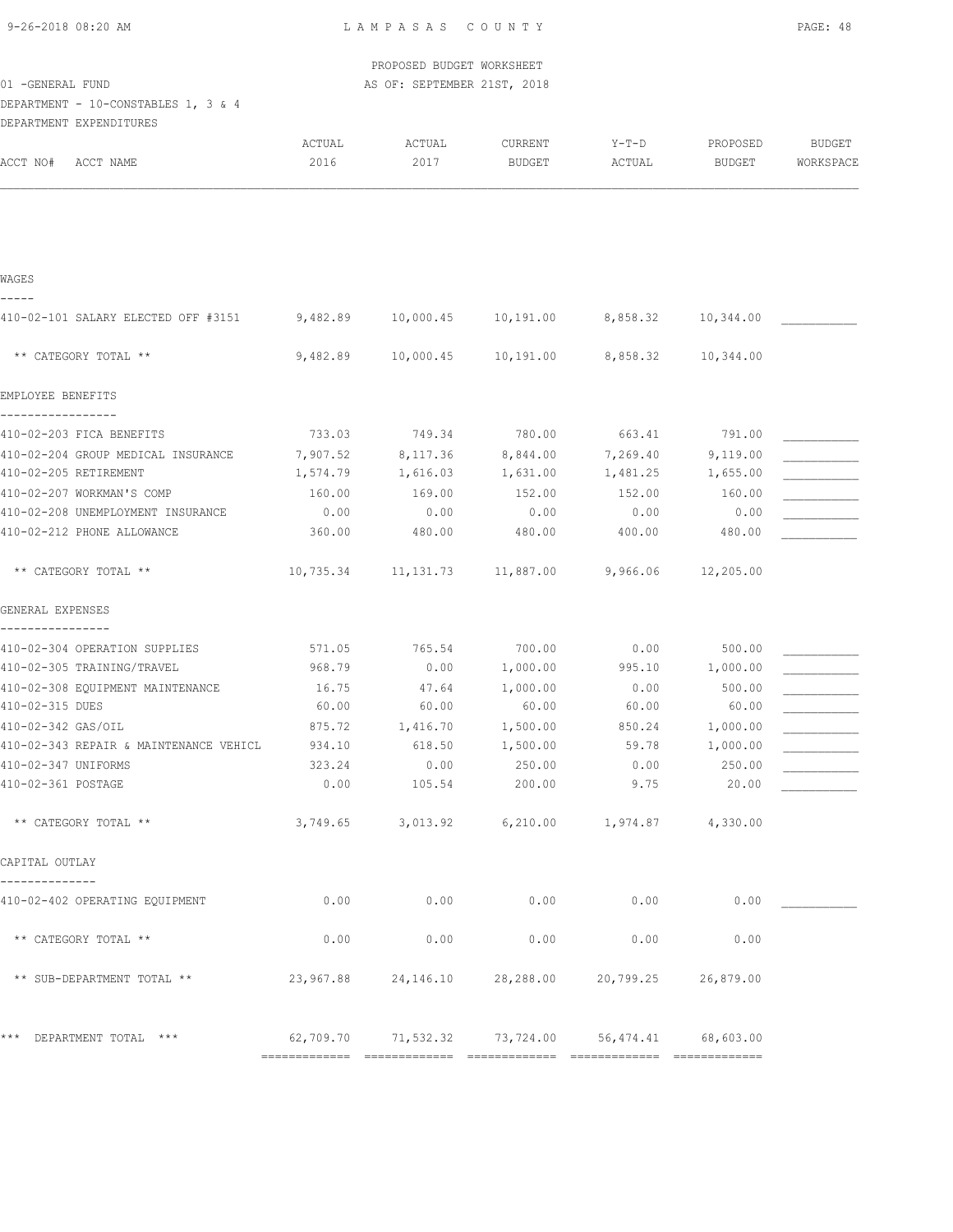| 9-26-2018 08:20 AM |  |
|--------------------|--|
|                    |  |

|                                                  |            | PROPOSED BUDGET WORKSHEET   |                |                                         |               |               |
|--------------------------------------------------|------------|-----------------------------|----------------|-----------------------------------------|---------------|---------------|
| 01 - GENERAL FUND                                |            | AS OF: SEPTEMBER 21ST, 2018 |                |                                         |               |               |
| DEPARTMENT - 11-COUNTY LOCATED AT CITY           |            |                             |                |                                         |               |               |
| DEPARTMENT EXPENDITURES                          |            |                             |                |                                         |               |               |
|                                                  | ACTUAL     | ACTUAL                      | <b>CURRENT</b> | Y-T-D                                   | PROPOSED      | <b>BUDGET</b> |
| ACCT NO#<br>ACCT NAME                            | 2016       | 2017                        | <b>BUDGET</b>  | ACTUAL                                  | <b>BUDGET</b> | WORKSPACE     |
|                                                  |            |                             |                |                                         |               |               |
| WAGES                                            |            |                             |                |                                         |               |               |
| 411-00-102 SALARIES & WAGES APPOINTED            | 0.00       | 0.00                        | 0.00           | 0.00                                    | 0.00          |               |
| ** CATEGORY TOTAL **                             | 0.00       | 0.00                        | 0.00           | 0.00                                    | 0.00          |               |
| EMPLOYEE BENEFITS                                |            |                             |                |                                         |               |               |
| 411-00-203 FICA BENEFITS                         | 0.00       | 0.00                        | 0.00           | 0.00                                    | 0.00          |               |
| 411-00-204 GROUP MEDICAL INSURANCE               | 0.00       | 0.00                        | 0.00           | 0.00                                    | 0.00          |               |
| 411-00-205 RETIREMENT                            | 0.00       | 0.00                        | 0.00           | 0.00                                    | 0.00          |               |
| 411-00-207 WORKMEN'S COMP                        | 0.00       | 0.00                        | 0.00           | 0.00                                    | 0.00          |               |
| 411-00-208 UNEMPLOYMENT INSURANCE                | 0.00       | 0.00                        | 0.00           | 0.00                                    | 0.00          |               |
| ** CATEGORY TOTAL **                             | 0.00       | 0.00                        | 0.00           | 0.00                                    | 0.00          |               |
| GENERAL EXPENSES                                 |            |                             |                |                                         |               |               |
| 411-00-304 OPERATING SUPPLIES                    | 17,276.05  | 8,909.23                    | 7,000.00       | 3,463.37                                | 7,000.00      |               |
| 411-00-305 TRAVEL & INSERVICE TRAINING           | 650.00     | 842.35                      | 3,000.00       | 3.89                                    | 1,000.00      |               |
| 411-00-308 REPAIRS & MAINTENANCE EOUIP 31,467.48 |            | 11,544.75                   | 20,000.00      | 38,943.90                               | 20,000.00     |               |
| 411-00-320 INVESTIGATIVE EXPENSES                | 3,771.61   | 3,923.81                    | 3,000.00       | 3,435.78                                | 3,000.00      |               |
| 411-00-333 CONTRACTED SERVICES                   | 23,568.34  | 18,916.74                   | 22,775.00      | 22,668.00                               | 22,775.00     |               |
| 411-00-342 GAS & OIL                             | 4,629.18   | 7,230.74                    | 7,000.00       | 8,224.60                                | 7,000.00      |               |
| 411-00-345 MEDICAL SERVICES                      | 0.00       | 0.00                        | 0.00           | 0.00                                    | 0.00          |               |
| ** CATEGORY TOTAL **                             |            |                             |                | 81,362.66 51,367.62 62,775.00 76,739.54 | 60,775.00     |               |
| CAPITAL OUTLAY                                   |            |                             |                |                                         |               |               |
| 411-00-402 OPERATING EQUIPMENT                   | 20,300.00  | 0.00                        | 10,000.00      | 0.00                                    | 0.00          |               |
| 411-00-415 CITY CAPITAL OUTLAY                   | 0.00       | 0.00                        | 0.00           | 262,933.00                              | 0.00          |               |
| ** CATEGORY TOTAL **                             | 20, 300.00 | 0.00                        | 10,000.00      | 262,933.00                              | 0.00          |               |

\*\* SUB-DEPARTMENT TOTAL \*\* 101,662.66 51,367.62 72,775.00 339,672.54 60,775.00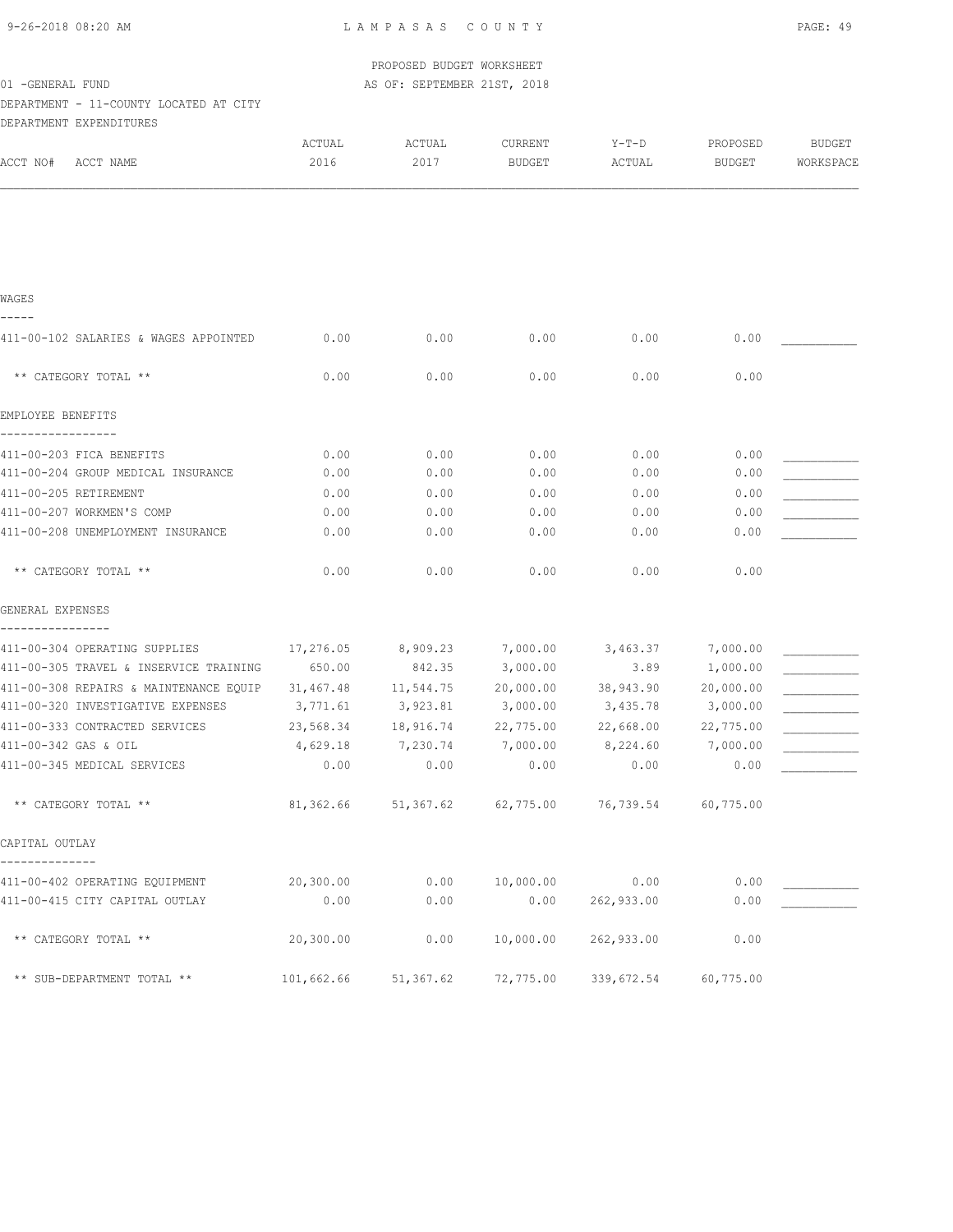| 9-26-2018 08:20 AM |
|--------------------|
|--------------------|

# DEPARTMENT - 11-COUNTY LOCATED AT CITY

|          | DEPARTMENT EXPENDITURES |        |        |               |         |          |           |
|----------|-------------------------|--------|--------|---------------|---------|----------|-----------|
|          |                         | ACTUAL | ACTUAL | CURRENT       | $Y-T-D$ | PROPOSED | BUDGET    |
| ACCT NO# | ACCT NAME               | 2016   | 2017   | <b>BUDGET</b> | ACTUAL  | BUDGET   | WORKSPACE |

| GENERAL EXPENSES                       |           |            |            |            |            |  |
|----------------------------------------|-----------|------------|------------|------------|------------|--|
| 411-01-301 COMMUNICATIONS              | 3,705.89  | 2,901.43   | 3,120.00   | 3,138.05   | 3,500.00   |  |
| 411-01-302 UTILITIES                   | 5,279.63  | 5, 133.81  | 6,000.00   | 5,579.76   | 6,000.00   |  |
| 411-01-304 OPERATING SUPPLIES          | 30,622.25 | 22,079.03  | 20,800.00  | 20,640.40  | 21,800.00  |  |
| 411-01-305 TRAVEL & INSERVICE TRAINING | 0.00      | 431.10     | 1,040.00   | 0.00       | 5,107.00   |  |
| 411-01-308 REPAIRS & MAINTENANCE KEMPN | 17,362.23 | 26, 177.52 | 20,800.00  | 24,821.69  | 25,000.00  |  |
| 411-01-312 EQUIPMENT MAINTENANCE CONTR | 0.00      | 0.00       | 0.00       | 0.00       | 0.00       |  |
| 411-01-342 GAS & OIL                   | 4,896.79  | 4,062.29   | 5,000.00   | 8,646.40   | 7,000.00   |  |
| ** CATEGORY TOTAL **                   | 61,866.79 | 60,785.18  | 56,760.00  | 62,826.30  | 68,407.00  |  |
| CAPITAL OUTLAY                         |           |            |            |            |            |  |
| 411-01-413 KEMPNER CAPITAL OUTLAY      | 0.00      | 5,700.00   | 55,490.00  | 64,580.00  | 40,668.00  |  |
| ** CATEGORY TOTAL **                   | 0.00      | 5,700.00   | 55,490.00  | 64,580.00  | 40,668.00  |  |
| ** SUB-DEPARTMENT TOTAL **             | 61,866.79 | 66,485.18  | 112,250.00 | 127,406.30 | 109,075.00 |  |

#### GENERAL EXPENSES ----------------

| 411-02-301 COMMUNICATIONS              | 0.00      | 10,035.93 | 2,000.00  | 640.84    | 1,000.00  |  |
|----------------------------------------|-----------|-----------|-----------|-----------|-----------|--|
| 411-02-302 UTILITIES                   | 987.66    | 1,269.74  | 1,650.00  | 1,069.01  | 1,650.00  |  |
| 411-02-304 OPERATING SUPPLIES          | 14,973.92 | 11,376.89 | 12,000.00 | 16,648.71 | 12,000.00 |  |
| 411-02-305 TRAVEL & INSERVICE          | 0.00      | 0.00      | 1,000.00  | 0.00      | 0.00      |  |
| 411-02-308 REPAIRS & MAINTENANCE ADAMS | 3,231.64  | 4,868.27  | 5,000.00  | 4,549.69  | 6,500.00  |  |
| 411-02-342 GAS & OIL                   | 1,474.82  | 1,347.00  | 2,000.00  | 3,090.97  | 1,500.00  |  |
|                                        |           |           |           |           |           |  |
| ** CATEGORY TOTAL **                   | 20,668.04 | 28,897.83 | 23,650.00 | 25,999.22 | 22,650.00 |  |
| CAPITAL OUTLAY                         |           |           |           |           |           |  |
| 411-02-412 ADAMSVILLE CAPITAL OUTLAY   | 0.00      | 0.00      | 0.00      | 0.00      | 0.00      |  |
|                                        |           |           |           |           |           |  |
| ** CATEGORY TOTAL **                   | 0.00      | 0.00      | 0.00      | 0.00      | 0.00      |  |
|                                        |           |           |           |           |           |  |
| ** SUB-DEPARTMENT TOTAL **             | 20,668.04 | 28,897.83 | 23,650.00 | 25,999.22 | 22,650.00 |  |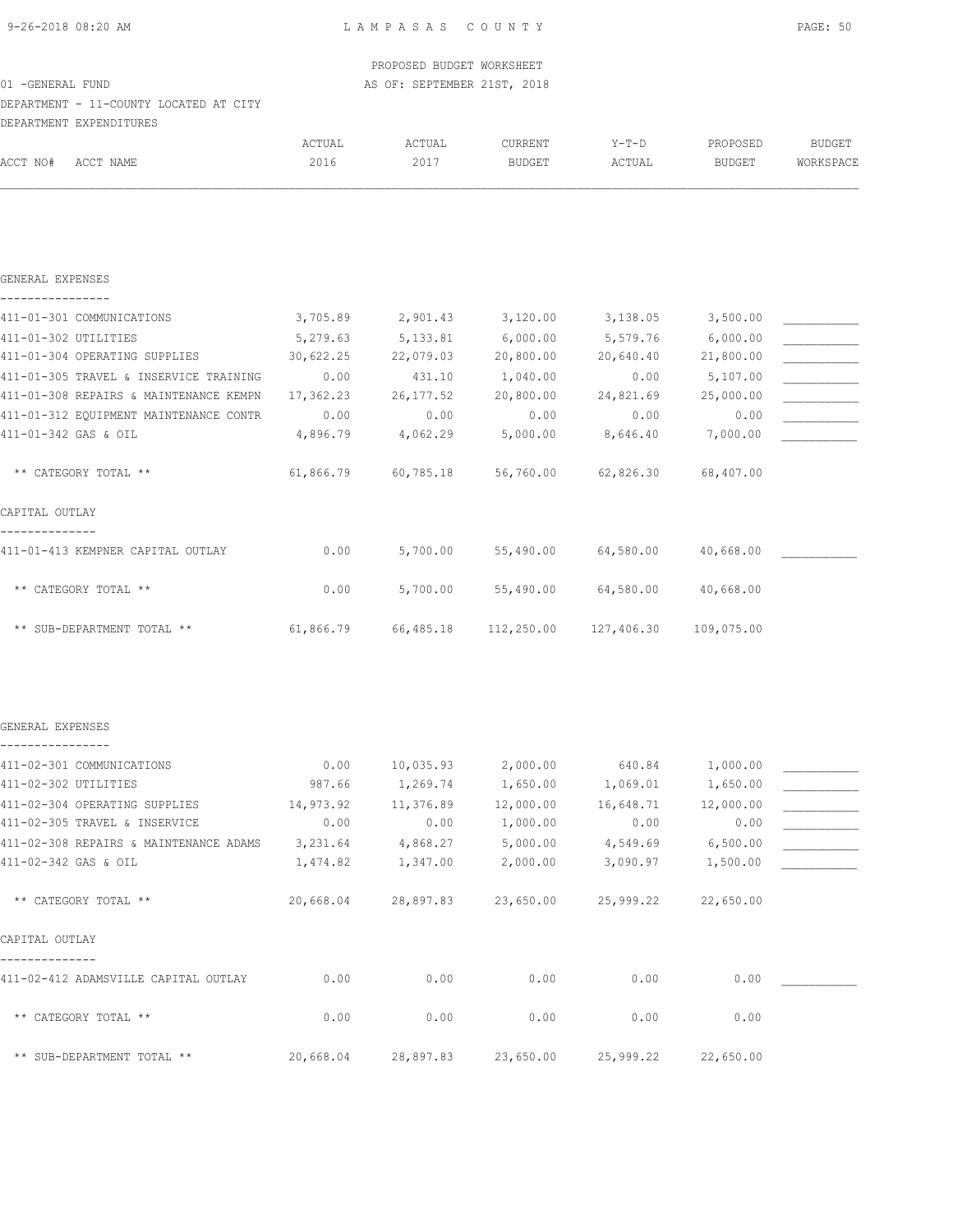| 9-26-2018 08:20 AM |  |  |
|--------------------|--|--|
|                    |  |  |

# DEPARTMENT - 11-COUNTY LOCATED AT CITY

| DEPARTMENT EXPENDITURES |                                        |            |                              |            |                    |                     |           |
|-------------------------|----------------------------------------|------------|------------------------------|------------|--------------------|---------------------|-----------|
|                         |                                        | ACTUAL     | ACTUAL                       | CURRENT    | $Y-T-D$            | PROPOSED            | BUDGET    |
| ACCT NO#                | ACCT NAME                              | 2016       | 2017                         | BUDGET     | ACTUAL             | BUDGET              | WORKSPACE |
|                         |                                        |            |                              |            |                    |                     |           |
|                         |                                        |            |                              |            |                    |                     |           |
| GENERAL EXPENSES        |                                        |            |                              |            |                    |                     |           |
|                         | 411-03-304 OPERATING SUPPLIES          | 5,362.77   | 5,803.89 17,500.00           |            | 1,822.21 17,500.00 |                     |           |
|                         | 411-03-308 REPAIRS & MAINTENANCE LOMET | 2,747.76   | $6,624.35$ $5,000.00$        |            |                    | 22,726.49 7,500.00  |           |
| 411-03-342 GAS & OIL    |                                        | 664.95     | 2,331.26                     | 3,000.00   | 4,938.06           | 2,500.00            |           |
| ** CATEGORY TOTAL **    |                                        | 8,775.48   | 14,759.50                    | 25,500.00  | 29,486.76          | 27,500.00           |           |
| CAPITAL OUTLAY          |                                        |            |                              |            |                    |                     |           |
|                         | 411-03-414 LOMETA CAPITAL OUTLAY       | 0.00       | 0.00                         | 0.00       | 0.00               | 0.00                |           |
|                         | ** CATEGORY TOTAL **                   | 0.00       | 0.00                         | 0.00       | 0.00               | 0.00                |           |
|                         | ** SUB-DEPARTMENT TOTAL **             |            | 8,775.48 14,759.50 25,500.00 |            |                    | 29,486.76 27,500.00 |           |
|                         | *** DEPARTMENT TOTAL ***               | 192,972.97 | 161,510.13                   | 234,175.00 | 522,564.82         | 220,000.00          |           |

============= ============= ============= ============= =============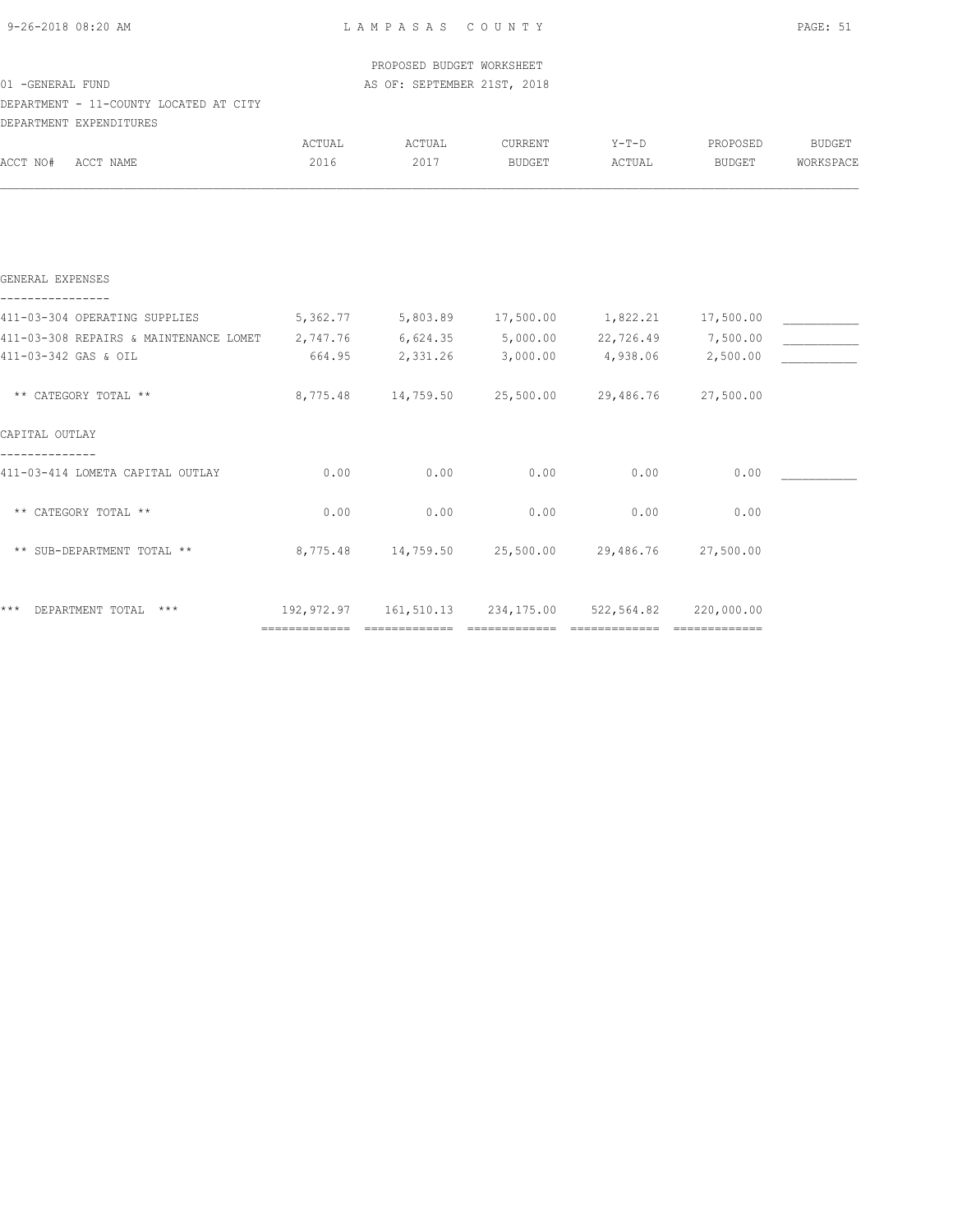EMPLOYEE BENEFITS -----------------

GENERAL EXPENSES ---------------- 9-26-2018 08:20 AM L A M P A S A S C O U N T Y PAGE: 52

| 9-Z0-ZUIO VOIZU AM |                                                                                                                                                                                                                                                                                                             |           |               |                                                                                                                |           | FAGL; JZ      |
|--------------------|-------------------------------------------------------------------------------------------------------------------------------------------------------------------------------------------------------------------------------------------------------------------------------------------------------------|-----------|---------------|----------------------------------------------------------------------------------------------------------------|-----------|---------------|
|                    |                                                                                                                                                                                                                                                                                                             |           |               |                                                                                                                |           |               |
|                    |                                                                                                                                                                                                                                                                                                             |           |               |                                                                                                                |           |               |
|                    |                                                                                                                                                                                                                                                                                                             |           |               |                                                                                                                |           |               |
|                    |                                                                                                                                                                                                                                                                                                             |           |               |                                                                                                                |           |               |
|                    | ACTUAL                                                                                                                                                                                                                                                                                                      | ACTUAL    | CURRENT       | $Y-T-D$                                                                                                        | PROPOSED  | <b>BUDGET</b> |
| ACCT NAME          | 2016                                                                                                                                                                                                                                                                                                        | 2017      | <b>BUDGET</b> | ACTUAL                                                                                                         | BUDGET    | WORKSPACE     |
|                    |                                                                                                                                                                                                                                                                                                             |           |               |                                                                                                                |           |               |
|                    |                                                                                                                                                                                                                                                                                                             |           |               |                                                                                                                |           |               |
|                    | 59,205.27                                                                                                                                                                                                                                                                                                   |           |               |                                                                                                                | 60,978.00 |               |
|                    | 0.00                                                                                                                                                                                                                                                                                                        | 2,873.95  | 0.00          | 0.00                                                                                                           | 0.00      |               |
|                    | 0.00                                                                                                                                                                                                                                                                                                        | 0.00      | 0.00          | 0.00                                                                                                           | 0.00      |               |
|                    | 27,618.75                                                                                                                                                                                                                                                                                                   | 27,890.43 | 31,056.00     | 31,105.90                                                                                                      | 31,531.00 |               |
|                    | 0.00                                                                                                                                                                                                                                                                                                        | 0.00      | 0.00          | 0.00                                                                                                           | 0.00      |               |
|                    | 1,080.00                                                                                                                                                                                                                                                                                                    | 1,200.00  |               | 1,320.79                                                                                                       | 1,440.00  |               |
|                    | 01 - GENERAL FUND<br>DEPARTMENT - 12-JUSTICE OF PEACE #1<br>DEPARTMENT EXPENDITURES<br>412-00-101 SALARIES & WAGES ELECTED OF<br>412-00-106 TEMPORARY EMPLOYEES<br>412-00-110 PART-TIME EMPLOYEES<br>412-00-113 SALARIES & WAGES ASST #3460<br>412-00-133 SALARY/SUPPLEMENT<br>412-00-199 LONGEVITY PAYMENT |           |               | LAMFASAS COUNII<br>PROPOSED BUDGET WORKSHEET<br>AS OF: SEPTEMBER 21ST, 2018<br>58,954.23 60,078.00<br>1,320.00 |           | 60,077.68     |

\*\* CATEGORY TOTAL \*\* 87,904.02 90,918.61 92,454.00 92,504.37 93,949.00

412-00-203 FICA BENEFITS 6,603.58 6,937.53 7,073.00 7,034.35 7,187.00 412-00-204 GROUP MEDICAL INSURANCE  $16,022.20$   $16,518.62$   $17,689.00$   $17,729.50$   $18,239.00$ 412-00-205 RETIREMENT 14,078.44 13,970.90 14,793.00 15,213.57 16,032.00 412-00-207 WORKMEN'S COMP 289.00 301.00 307.00 307.00 307.00 251.00 412-00-208 UNEMPLOYMENT INSURANCE 20.00 30.00 33.00 33.00 37.00 \_\_\_\_\_\_\_\_\_\_\_ 412-00-210 AUTO ALLOWANCE  $\begin{array}{cccc} 2,100.00 & 2,100.00 & 2,100.00 & 2,100.00 \end{array}$  2,100.00  $\begin{array}{cccc} 2,100.00 & 2,100.00 & 2,100.00 & 2,100.00 \end{array}$ 412-00-212 PHONE ALLOWANCE 480.00 480.00 480.00 480.00 480.00 480.00 480.00

\*\* CATEGORY TOTAL \*\* 39,593.22 40,338.05 42,475.00 42,897.42 44,326.00

 $412-00-301$  COMMUNICATIONS  $232.81$  0.00 0.00 0.00 0.00 0.00 412-00-304 OPERATING SUPPLIES  $2,009.42$   $2,983.87$   $2,400.00$   $1,393.31$   $2,400.00$ 412-00-305 TRAVEL & INSERVICE TRAINING  $792.52$   $1,223.14$   $1,300.00$   $808.13$   $1,500.00$ 412-00-310 JURY FEES 560.00 340.00 700.00 100.00 750.00 \_\_\_\_\_\_\_\_\_\_\_ 412-00-312 EQUIPMENT MAINTENANCE CONTR 1,972.95 2,071.60 2,500.00 2,175.18 2,100.00 412-00-315 DUES 235.00 235.00 235.00 135.00 250.00 \_\_\_\_\_\_\_\_\_\_\_ 412-00-318 LEGAL EXPEDITURES 0.00 0.00 0.00 0.00 0.00 0.00 0.00 412-00-333 CONTRACED SERVICES 22,796.91 16,992.17 12,000.00 12,865.13 10,000.00 412-00-348 AUTOPSIES 0.00 0.00 0.00 0.00 0.00 \_\_\_\_\_\_\_\_\_\_\_  $412-00-349$  WEIGHING FEES  $0.00$   $0.00$   $0.00$   $0.00$   $0.00$   $0.00$   $0.00$ 412-00-352 JP #1 OMNI-BASE FEES 5,200.00  $4,396.00$  5,500.00  $3,276.00$  5,000.00  $412-00-361$  POSTAGE  $24.00$   $0.00$   $50.00$   $0.00$   $0.00$   $0.00$ 412-00-364 PUBLICATIONS, BOOKS, MANUAL 152.00 36.00 350.00 197.29 150.00 412-00-389 MISCELLANOUS EXPENSE 0.00 1,178.19 350.00 0.00 300.00 \_\_\_\_\_\_\_\_\_\_\_

\*\* CATEGORY TOTAL \*\* 33,975.61 29,455.97 25,385.00 20,950.04 22,450.00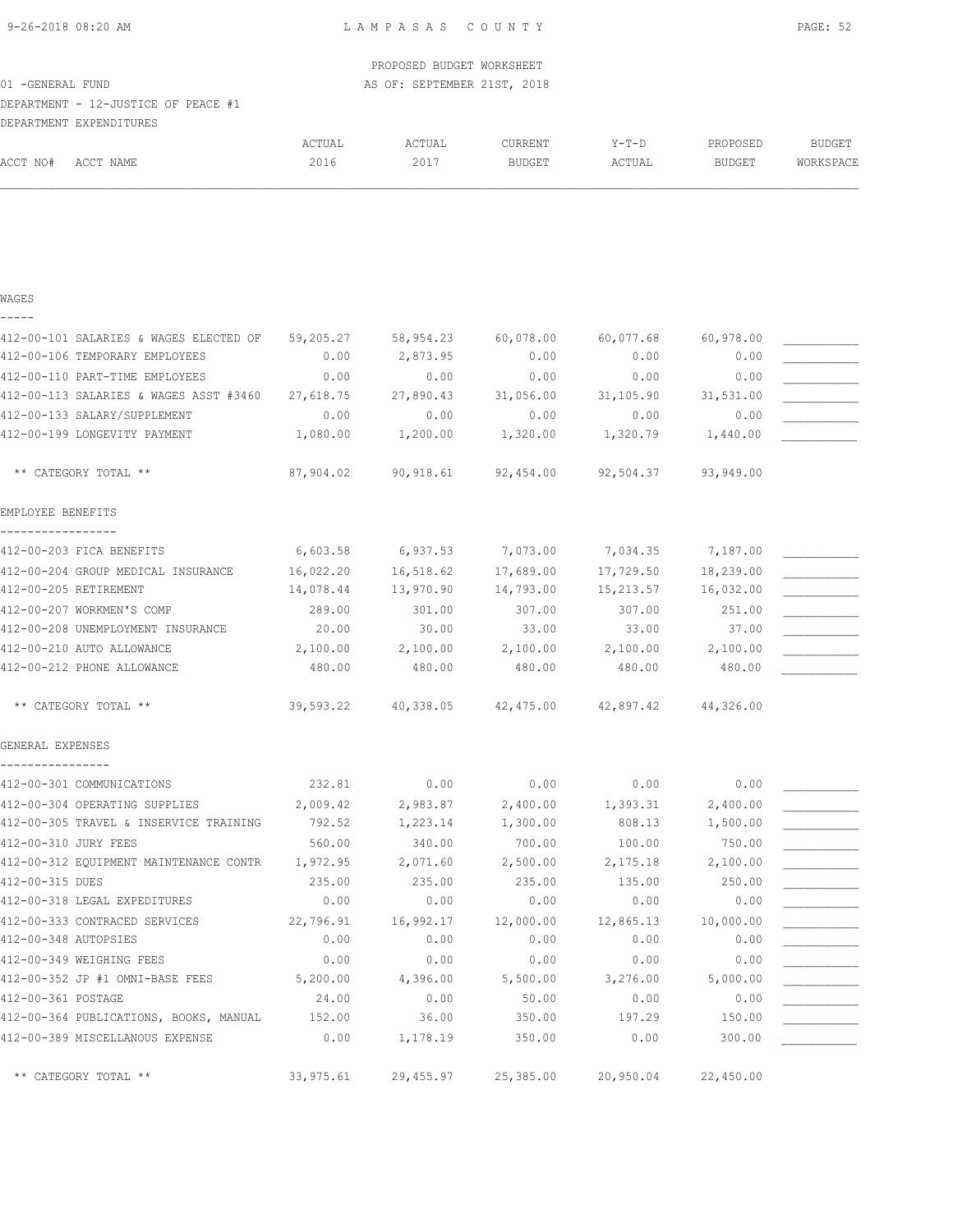| 9-26-2018 08:20 AM |  |
|--------------------|--|

|                                        |               | PROPOSED BUDGET WORKSHEET                              |               |         |               |               |
|----------------------------------------|---------------|--------------------------------------------------------|---------------|---------|---------------|---------------|
| 01 - GENERAL FUND                      |               | AS OF: SEPTEMBER 21ST, 2018                            |               |         |               |               |
| DEPARTMENT - 12-JUSTICE OF PEACE #1    |               |                                                        |               |         |               |               |
| DEPARTMENT EXPENDITURES                |               |                                                        |               |         |               |               |
|                                        | ACTUAL        | ACTUAL                                                 | CURRENT       | $Y-T-D$ | PROPOSED      | <b>BUDGET</b> |
| ACCT NO#<br>ACCT NAME                  | 2016          | 2017                                                   | <b>BUDGET</b> | ACTUAL  | <b>BUDGET</b> | WORKSPACE     |
| CAPITAL OUTLAY                         |               |                                                        |               |         |               |               |
| 412-00-401 OFFICE MACHINES & EQUIPMENT | 0.00          | 0.00                                                   | 0.00          | 0.00    | 0.00          |               |
| 412-00-407 OFFICE FURNITURE & FIXTURES | 0.00          | 0.00                                                   | 0.00          | 0.00    | 0.00          |               |
| ** CATEGORY TOTAL **                   | 0.00          | 0.00                                                   | 0.00          | 0.00    | 0.00          |               |
| ** SUB-DEPARTMENT TOTAL **             |               | 161, 472.85 160, 712.63 160, 314.00 156, 351.83        |               |         | 160,725.00    |               |
| $***$<br>DEPARTMENT TOTAL<br>***       |               | 161,472.85 160,712.63 160,314.00 156,351.83 160,725.00 |               |         |               |               |
|                                        | ============= |                                                        |               |         |               |               |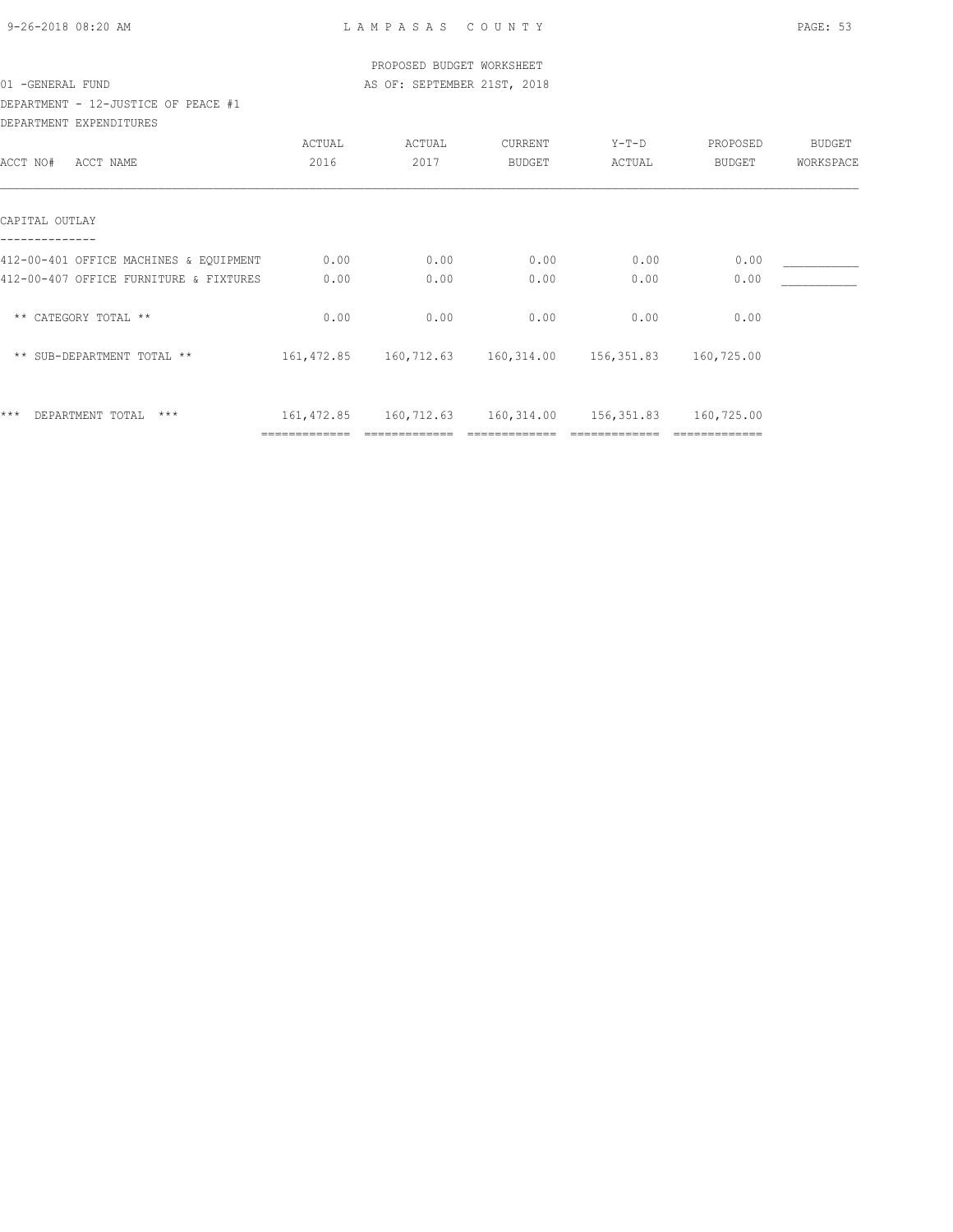| 9-26-2018 08:20 AM                 |                                                  |           | LAMPASAS COUNTY             |                     |           |           | PAGE: 54      |
|------------------------------------|--------------------------------------------------|-----------|-----------------------------|---------------------|-----------|-----------|---------------|
|                                    |                                                  |           | PROPOSED BUDGET WORKSHEET   |                     |           |           |               |
| 01 - GENERAL FUND                  |                                                  |           | AS OF: SEPTEMBER 21ST, 2018 |                     |           |           |               |
|                                    | DEPARTMENT - 13-JUSTICE OF PEACE #3              |           |                             |                     |           |           |               |
|                                    | DEPARTMENT EXPENDITURES                          |           |                             |                     |           |           |               |
|                                    |                                                  | ACTUAL    | ACTUAL                      | CURRENT             | $Y-T-D$   | PROPOSED  | <b>BUDGET</b> |
| ACCT NO#                           | ACCT NAME                                        | 2016      | 2017                        | BUDGET              | ACTUAL    | BUDGET    | WORKSPACE     |
|                                    |                                                  |           |                             |                     |           |           |               |
| WAGES                              |                                                  |           |                             |                     |           |           |               |
|                                    | 413-00-101 SALARIES & WAGES ELECTED OF           | 59,179.27 | 58,954.23                   | 60,078.00           | 60,077.68 | 60,979.00 |               |
|                                    | 413-00-106 TEMPORARY EMPLOYEE                    | 0.00      | 0.00                        | 0.00                | 0.00      | 0.00      |               |
|                                    | 413-00-110 PART-TIME EMPLOYEE                    | 0.00      | 0.00                        | 0.00                | 0.00      | 0.00      |               |
|                                    | 413-00-113 SALARIES & WAGES ASST #3001 29,382.56 |           | 26,774.88                   | 27,403.00           | 27,404.00 | 27,815.00 |               |
|                                    | 413-00-199 LONGEVITY PAYMENT                     | 1,320.79  | 1,440.00                    | 0.00                | 0.00      | 0.00      |               |
|                                    | ** CATEGORY TOTAL **                             | 89,882.62 |                             | 87,169.11 87,481.00 | 87,481.68 | 88,794.00 |               |
| EMPLOYEE BENEFITS<br>------------- |                                                  |           |                             |                     |           |           |               |
|                                    | 413-00-203 FICA BENEFITS                         | 6,164.44  | 6,345.46                    | 6,692.00            | 6,485.18  | 6,793.00  |               |
|                                    | 413-00-204 GROUP MEDICAL INSURANCE               | 19,624.04 | 16,665.84 17,689.00         |                     | 17,882.86 | 18,407.00 |               |
| 413-00-205 RETIREMENT              |                                                  | 14,315.07 | 13,483.83 13,997.00         |                     | 14,073.90 | 14,207.00 |               |
|                                    | 413-00-207 WORKMEN'S COMP                        | 296.00    | 304.00                      | 290.00              | 290.00    | 237.00    |               |
|                                    | 413-00-208 UNEMPLOYMENT INSURANCE                | 21.00     | 32.00                       | 27.00               | 27.00     | 31.00     |               |
|                                    | 413-00-212 PHONE ALLOWANCE                       | 480.00    | 480.00                      | 480.00              | 480.00    | 480.00    |               |
|                                    | ** CATEGORY TOTAL **                             | 40,900.55 | 37, 311.13                  | 39,175.00           | 39,238.94 | 40,155.00 |               |
| GENERAL EXPENSES                   |                                                  |           |                             |                     |           |           |               |
| ----------------                   | 413-00-301 COMMUNICATIONS                        | 2,420.44  | 2,779.23                    | 2,200.00            | 2,879.94  | 2,600.00  |               |
| 413-00-302 UTILITIES               |                                                  | 3, 144.72 | 3,577.53                    | 2,600.00            | 3,196.49  | 2,800.00  |               |
|                                    | 413-00-304 OPERATING SUPPLIES                    | 876.06    | 746.26                      | 1,000.00            | 537.85    | 750.00    |               |
|                                    |                                                  |           |                             |                     |           |           |               |

| 413-00-302 UTILITIES                   | 3, 144.72 | 3,577.53  | 2,600.00  | 3,196.49 | 2,800.00  |  |
|----------------------------------------|-----------|-----------|-----------|----------|-----------|--|
| 413-00-304 OPERATING SUPPLIES          | 876.06    | 746.26    | 1,000.00  | 537.85   | 750.00    |  |
| 413-00-305 TRAVEL & INSERVICE TRAINING | 837.31    | 2,675.86  | 1,800.00  | 278.90   | 1,500.00  |  |
| 413-00-310 JURY FEES                   | 0.00      | 0.00      | 600.00    | 0.00     | 0.00      |  |
| 413-00-312 EQUIPMENT MAINTENANCE CONTR | 1,552.77  | 835.09    | 1,300.00  | 876.84   | 1,000.00  |  |
| 413-00-313 JANITORIAL CONTRACT         | 0.00      | 0.00      | 0.00      | 0.00     | 0.00      |  |
| 413-00-315 DUES                        | 0.00      | 0.00      | 100.00    | 0.00     | 100.00    |  |
| 413-00-329 RENT                        | 0.00      | 0.00      | 0.00      | 0.00     | 0.00      |  |
| 413-00-333 CONTRACTED SERVICES         | 2,711.68  | 1,164.92  | 1,500.00  | 1,323.57 | 1,500.00  |  |
| 413-00-343 REPAIRS & MAINTENANCE       | 282.82    | 180.00    | 500.00    | 190.10   | 200.00    |  |
| 413-00-348 AUTOPSIES                   | 0.00      | 0.00      | 0.00      | 0.00     | 0.00      |  |
| 413-00-349 WEIGHING FEES               | 0.00      | 0.00      | 0.00      | 0.00     | 0.00      |  |
| 413-00-352 JP #3 OMNI-BASE FEES        | 1,302.00  | 346.00    | 2,500.00  | 104.00   | 2,500.00  |  |
| 413-00-361 POSTAGE                     | 103.00    | 219.72    | 250.00    | 97.06    | 250.00    |  |
| 413-00-364 PUBLICATION, BOOKS, MANUALS | 104.00    | 0.00      | 200.00    | 76.00    | 100.00    |  |
| 413-00-370 EQUIPMENT RENTAL-COPIER     | 543.96    | 528.21    | 600.00    | 322.60   | 744.00    |  |
| ** CATEGORY TOTAL **                   | 13,878.76 | 13,052.82 | 15,150.00 | 9,883.35 | 14,044.00 |  |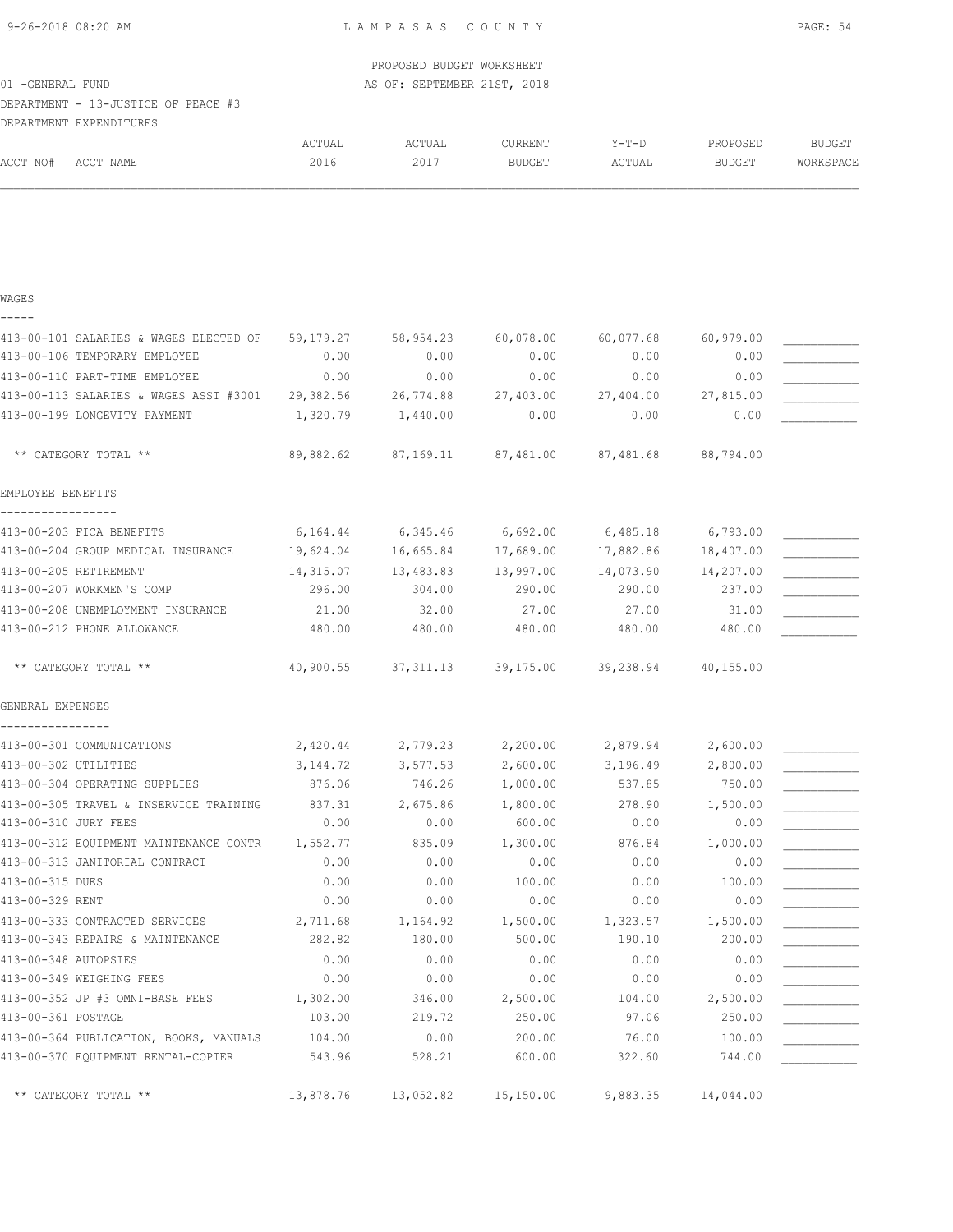| 9-26-2018 08:20 AM |  |
|--------------------|--|

|                                        |               | PROPOSED BUDGET WORKSHEET                         |               |         |               |           |
|----------------------------------------|---------------|---------------------------------------------------|---------------|---------|---------------|-----------|
| 01 - GENERAL FUND                      |               | AS OF: SEPTEMBER 21ST, 2018                       |               |         |               |           |
| DEPARTMENT - 13-JUSTICE OF PEACE #3    |               |                                                   |               |         |               |           |
| DEPARTMENT EXPENDITURES                |               |                                                   |               |         |               |           |
|                                        | ACTUAL        | ACTUAL                                            | CURRENT       | $Y-T-D$ | PROPOSED      | BUDGET    |
| ACCT NO#<br>ACCT NAME                  | 2016          | 2017                                              | <b>BUDGET</b> | ACTUAL  | BUDGET        | WORKSPACE |
| CAPITAL OUTLAY                         |               |                                                   |               |         |               |           |
| 413-00-401 OFFICE MACHINES & EQUIPMENT | 0.00          | 0.00                                              | 0.00          | 0.00    | 0.00          |           |
| 413-00-403 REAL ESTATE                 | 0.00          | 0.00                                              | 0.00          | 0.00    | 0.00          |           |
| ** CATEGORY TOTAL **                   | 0.00          | 0.00                                              | 0.00          | 0.00    | 0.00          |           |
| ** SUB-DEPARTMENT TOTAL **             |               | 144,661.93   137,533.06   141,806.00   136,603.97 |               |         | 142,993.00    |           |
| $***$<br>DEPARTMENT TOTAL<br>***       |               | 144,661.93   137,533.06   141,806.00   136,603.97 |               |         | 142,993.00    |           |
|                                        | ============= |                                                   |               |         | ============= |           |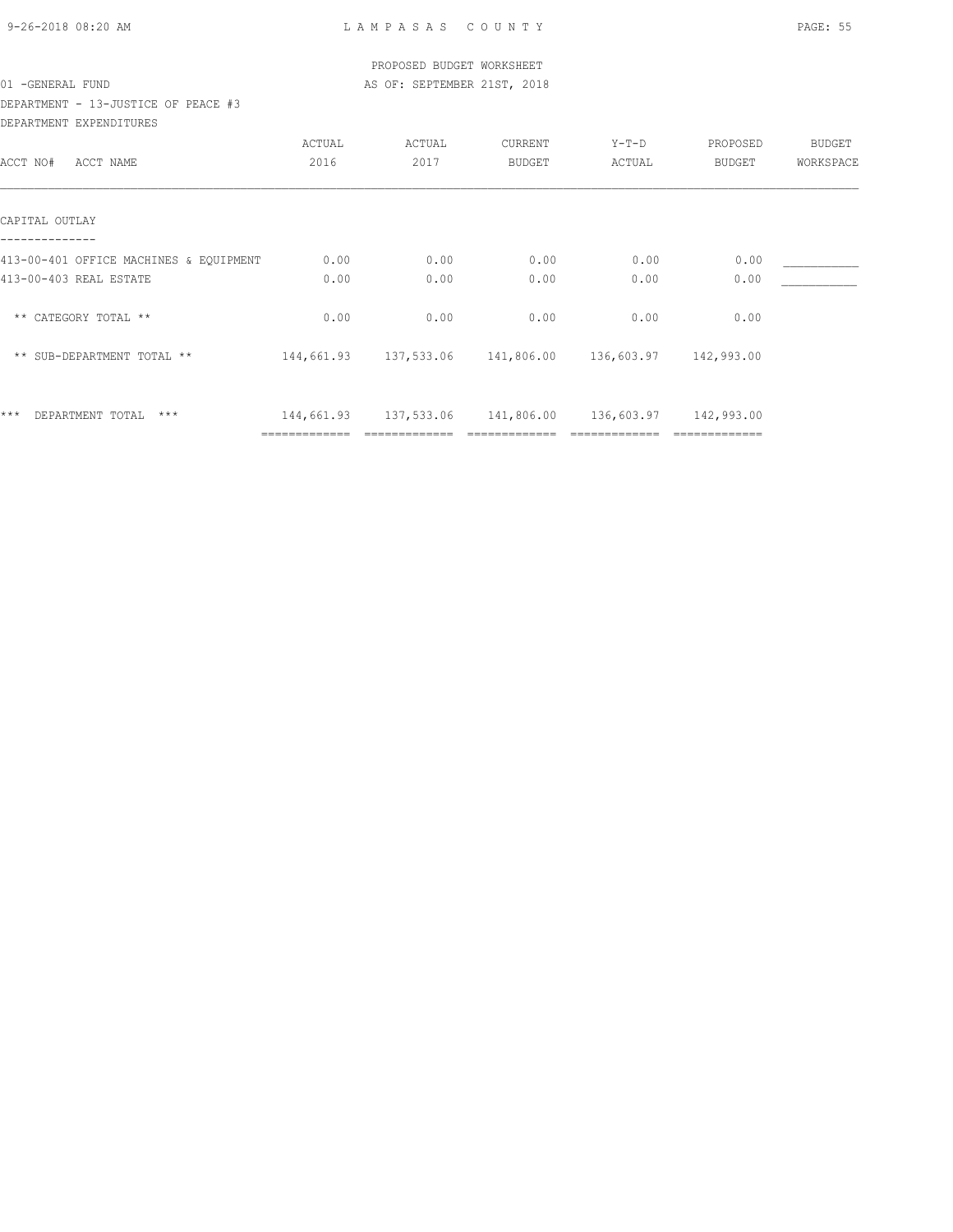| 9-26-2018 08:20 AM |  |  |  |  |  |
|--------------------|--|--|--|--|--|
|--------------------|--|--|--|--|--|

|                                        |            | PROPOSED BUDGET WORKSHEET   |                   |           |               |               |
|----------------------------------------|------------|-----------------------------|-------------------|-----------|---------------|---------------|
| 01 - GENERAL FUND                      |            | AS OF: SEPTEMBER 21ST, 2018 |                   |           |               |               |
| DEPARTMENT - 14-JUSTICE OF PEACE #4    |            |                             |                   |           |               |               |
| DEPARTMENT EXPENDITURES                |            |                             |                   |           |               |               |
|                                        | ACTUAL     | ACTUAL                      | CURRENT           | Y-T-D     | PROPOSED      | <b>BUDGET</b> |
| ACCT NO#<br>ACCT NAME                  | 2016       | 2017                        | <b>BUDGET</b>     | ACTUAL    | <b>BUDGET</b> | WORKSPACE     |
|                                        |            |                             |                   |           |               |               |
| WAGES                                  |            |                             |                   |           |               |               |
|                                        |            |                             |                   |           |               |               |
| 414-00-101 SALARIES & WAGES ELECTED OF | 59,156.27  | 58,954.23                   | 60,078.00         | 60,077.68 | 60,979.00     |               |
| 414-00-113 SALARIES & WAGES ASST #1060 | 27,025.94  | 28,966.41                   | 31,064.00         | 31,064.82 | 31,531.00     |               |
| 414-00-199 LONGEVITY PAYMENT           | 840.00     | 960.00                      | 1,080.00          | 1,080.00  | 1,200.00      |               |
| ** CATEGORY TOTAL **                   | 87,022.21  | 88,880.64                   | 92,222.00         | 92,222.50 | 93,710.00     |               |
| EMPLOYEE BENEFITS                      |            |                             |                   |           |               |               |
| 414-00-203 FICA BENEFITS               | 6,579.63   |                             | 6,788.33 7,055.00 | 7,042.82  | 7,169.00      |               |
| 414-00-204 GROUP MEDICAL INSURANCE     | 16,043.04  | 17,177.16                   | 17,689.00         | 17,729.10 | 18,239.00     |               |
| 414-00-205 RETIREMENT                  | 13,861.14  | 13,772.27                   | 14,756.00         | 14,832.48 | 14,994.00     |               |
| 414-00-207 WORKMEN'S COMP              | 287.00     | 301.00                      | 305.00            | 305.00    | 250.00        |               |
| 414-00-208 UNEMPLOYMENT INSURANCE      | 19.00      | 30.00                       | 33.00             | 33.00     | 36.00         |               |
| 414-00-212 PHONE ALLOWANCE             | 480.00     | 480.00                      | 480.00            | 480.00    | 480.00        |               |
| ** CATEGORY TOTAL **                   | 37,269.81  | 38,548.76                   | 40,318.00         | 40,422.40 | 41,168.00     |               |
| GENERAL EXPENSES                       |            |                             |                   |           |               |               |
| 414-00-301 COMMUNICATIONS              | 2,942.40   | 3,101.56                    | 3,200.00          | 3,189.49  | 3,200.00      |               |
| 414-00-302 UTILITIES                   | 1,601.54   | 1,603.19                    | 2,000.00          | 1,620.87  | 1,800.00      |               |
| 414-00-304 OPERATING SUPPLIES          | 1,413.58   | 2,804.22                    | 1,800.00          | 1,212.69  | 1,600.00      |               |
| 414-00-305 TRAVEL & INSERVICE TRAINING | 2,601.55   | 2,645.25                    | 3,000.00          | 2,392.94  | 2,600.00      |               |
| 414-00-310 JURY FEES                   | 120.00     | 0.00                        | 500.00            | 110.00    | 200.00        |               |
| 414-00-311 REPAIRS & MAINTENANCE       | 23.94      | 6,516.99                    | 1,600.00          | 0.00      | 1,600.00      |               |
| 414-00-312 EQUIPMENT MAINTENANCE CONTR | 2,019.87   | 2,120.87                    | 2,200.00          | 2,226.91  | 2,400.00      |               |
| 414-00-313 JANITORIAL CONTRACT         | 1,320.00   | 1,320.00                    | 1,440.00          | 1,320.00  | 1,440.00      |               |
| 414-00-315 DUES                        | 60.00      | 0.00                        | 150.00            | 60.00     | 150.00        |               |
| 414-00-318 LEGAL EXPENDITURE           | 0.00       | 0.00                        | 0.00              | 0.00      | 0.00          |               |
| 414-00-333 CONTRACTED SERVICES         | 7,443.58   | 6,988.58                    | 5,000.00          | 4,887.94  | 5,000.00      |               |
| 414-00-348 AUTOPSIES                   | 0.00       | 0.00                        | 0.00              | 0.00      | 0.00          |               |
| 414-00-352 JP #4 OMNI-BASE FEES        | 1,324.00   | 3,114.00                    | 3,250.00          | 962.00    | 3,250.00      |               |
| 414-00-361 POSTAGE                     | 434.95     | 386.26                      | 300.00            | 254.00    | 300.00        |               |
| 414-00-364 PUBLICATIONS, BOOKS, MANUAL | 92.50      | 54.00                       | 250.00            | 307.02    | 250.00        |               |
| 414-00-370 EQUIPMENT RENTAL-COPIER     | 1,589.17   | 1,433.46                    | 2,000.00          | 1,605.09  | 1,500.00      |               |
| 414-00-389 MISCELLANOUS                | 3,250.00   | 0.00                        | 0.00              | 0.00      | 0.00          |               |
| ** CATEGORY TOTAL **                   | 26, 237.08 | 32,088.38                   | 26,690.00         | 20,148.95 | 25,290.00     |               |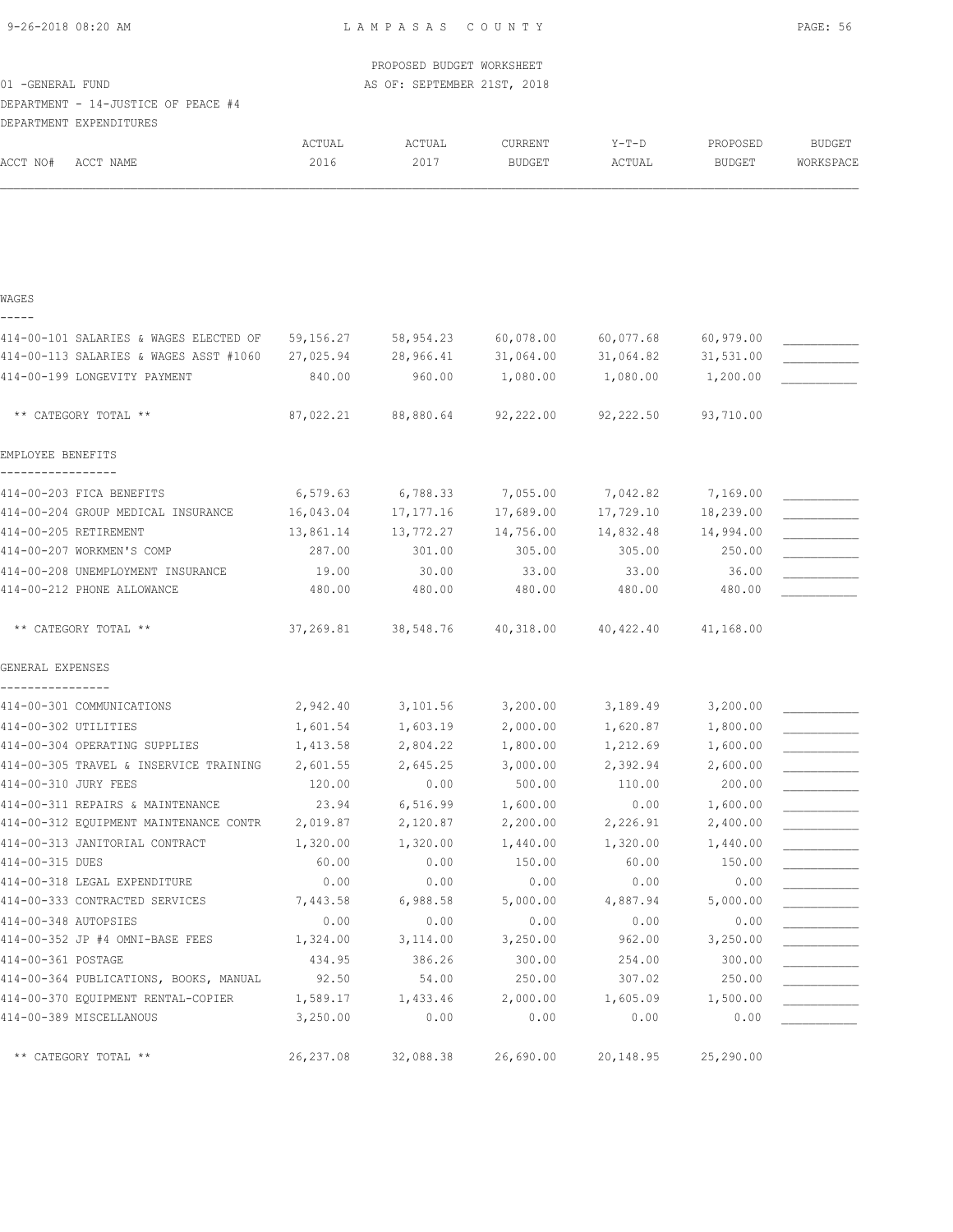| 9-26-2018 08:20 AM |  |
|--------------------|--|

|                                        |               | PROPOSED BUDGET WORKSHEET                                  |               |        |          |           |
|----------------------------------------|---------------|------------------------------------------------------------|---------------|--------|----------|-----------|
| 01 - GENERAL FUND                      |               | AS OF: SEPTEMBER 21ST, 2018                                |               |        |          |           |
| DEPARTMENT - 14-JUSTICE OF PEACE #4    |               |                                                            |               |        |          |           |
| DEPARTMENT EXPENDITURES                |               |                                                            |               |        |          |           |
|                                        | ACTUAL        | ACTUAL                                                     | CURRENT       | Y-T-D  | PROPOSED | BUDGET    |
| ACCT NO#<br>ACCT NAME                  | 2016          | 2017                                                       | <b>BUDGET</b> | ACTUAL | BUDGET   | WORKSPACE |
| CAPITAL OUTLAY                         |               |                                                            |               |        |          |           |
| 414-00-401 OFFICE MACHINES & EQUIPMENT | 0.00          | 0.00                                                       | 0.00          | 0.00   | 0.00     |           |
| 414-00-407 OFFICE FURNITURE & FIXTURES | 0.00          | 0.00                                                       | 0.00          | 0.00   | 0.00     |           |
| ** CATEGORY TOTAL **                   | 0.00          | 0.00                                                       | 0.00          | 0.00   | 0.00     |           |
| ** SUB-DEPARTMENT TOTAL **             |               | 150,529.10 159,517.78 159,230.00 152,793.85 160,168.00     |               |        |          |           |
| $***$<br>DEPARTMENT TOTAL<br>***       |               | 150,529.10  159,517.78  159,230.00  152,793.85  160,168.00 |               |        |          |           |
|                                        | ============= |                                                            |               |        |          |           |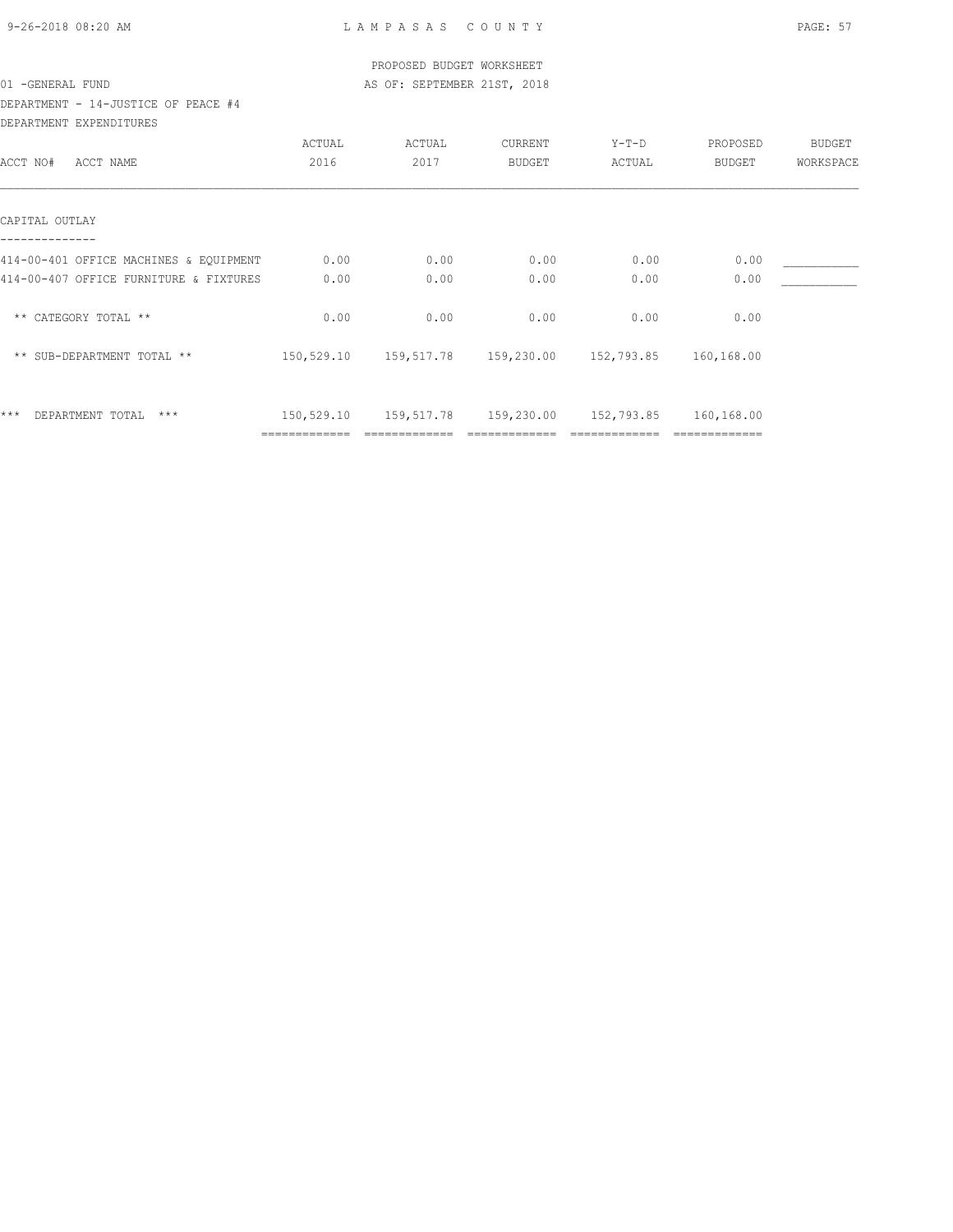| 9-26-2018 08:20 AM |  |  |  |  |  |  |
|--------------------|--|--|--|--|--|--|
|--------------------|--|--|--|--|--|--|

|                                                      |           | PROPOSED BUDGET WORKSHEET              |                     |                     |                     |               |
|------------------------------------------------------|-----------|----------------------------------------|---------------------|---------------------|---------------------|---------------|
| 01 - GENERAL FUND                                    |           | AS OF: SEPTEMBER 21ST, 2018            |                     |                     |                     |               |
| DEPARTMENT - 15-COUNTY EXTENSION OFF                 |           |                                        |                     |                     |                     |               |
| DEPARTMENT EXPENDITURES                              |           |                                        |                     |                     |                     |               |
|                                                      | ACTUAL    | ACTUAL                                 | CURRENT             | $Y-T-D$             | PROPOSED            | <b>BUDGET</b> |
| ACCT NO#<br>ACCT NAME                                | 2016      | 2017                                   | BUDGET              | ACTUAL              | BUDGET              | WORKSPACE     |
|                                                      |           |                                        |                     |                     |                     |               |
| WAGES                                                |           |                                        |                     |                     |                     |               |
| 415-00-102 SALARY APPOINTED OFF #560                 | 19,003.98 |                                        | 18,967.78 19,396.00 |                     | 19,395.52 19,686.00 |               |
| 415-00-110 PART-TIME EMPLOYEES #1546                 | 0.00      | 0.00                                   | 0.00                | 0.00                | 0.00                |               |
| 415-00-114 SALARY & WAGES OFFICE #0568               | 25,678.06 | 25,374.72 25,909.00                    |                     |                     | 25,919.93 26,300.00 |               |
| 415-00-199 LONGEVITY PAYMENT                         | 0.00      | 0.00                                   | 0.00                | 0.00                | 0.00                |               |
| ** CATEGORY TOTAL **                                 | 44,682.04 |                                        | 44,342.50 45,305.00 | 45,315.45 45,986.00 |                     |               |
| EMPLOYEE BENEFITS                                    |           |                                        |                     |                     |                     |               |
| 415-00-203 FICA BENEFITS                             | 3,399.64  | 3,356.42                               | 3,466.00            | 3,430.83            | 3,518.00            |               |
| 415-00-204 GROUP MEDICAL INSURANCE                   | 7,353.06  | 8,180.60                               | 8,845.00            | 8,787.88            | 9,119.00            |               |
| 415-00-205 RETIREMENT                                | 4,108.37  | 3,750.33                               | 4,145.00            | 4,223.99            | 4,208.00            |               |
| 415-00-207 WORKMEN'S COMP                            | 220.00    | 170.00                                 | 85.00               | 85.00               | 70.00               |               |
| 415-00-208 UNEMPLOYMENT INSURANCE                    | 21.00     | 57.00                                  | 26.00               | 26.00               | 29.00               |               |
| 415-00-212 PHONE ALLOWANCE                           | 0.00      | 0.00                                   | 480.00              | 480.00              | 480.00              |               |
| ** CATEGORY TOTAL **                                 |           | 15, 102.07    15, 514.35    17, 047.00 |                     | 17,033.70 17,424.00 |                     |               |
| GENERAL EXPENSES                                     |           |                                        |                     |                     |                     |               |
| 415-00-301 COMMUNICATIONS                            | 0.00      | 0.00                                   | 0.00                | 0.00                | 0.00                |               |
| 415-00-303 COMPUTER SUPPLIES                         | 0.00      | 1,520.00                               | 800.00              | 835.00              | 800.00              |               |
| 415-00-304 OPERATING SUPPLIES                        | 2,081.91  | 1,211.00                               | 2,000.00            | 1,624.86            | 2,000.00            |               |
| 415-00-305 TRAVEL & INSERVICE TRAINING               | 10,769.50 | 7,604.12                               | 9,000.00            | 6,761.42            | 9,000.00            |               |
| 415-00-312 EQUIPMENT MAINTENANCE CONTR               | 0.00      | 0.00                                   | 60.00               | 0.00                | 0.00                |               |
| 415-00-315 DUES                                      | 420.00    | 345.00                                 | 415.00              | 345.00              | 415.00              |               |
| 415-00-343 REPAIR AND MAINTENANCE VEHI               | 0.00      | 0.00                                   | 500.00              | 490.43              | 0.00                |               |
| 415-00-351 LIVESTOCK SHOWS                           | 1,879.55  | 5,414.65                               | 6,000.00            | 6, 275.62           | 6,000.00            |               |
| 415-00-361 POSTAGE                                   | 0.00      | 0.00                                   | 0.00                | 0.00                | 0.00                |               |
| 415-00-364 PUBLICATION, BOOKS, MANUALS               | 0.00      | 0.00                                   | 0.00                | 0.00                | 0.00                |               |
| 415-00-370 EQUIPMENT RENTAL-COPIER 3,284.57 3,056.44 |           |                                        | 3,600.00            | 2,938.68            | 3,000.00            |               |
| ** CATEGORY TOTAL **                                 |           | 18,435.53 19,151.21 22,375.00          |                     |                     | 19,271.01 21,215.00 |               |
| CAPITAL OUTLAY                                       |           |                                        |                     |                     |                     |               |
| 415-00-401 OFFICE MACHINES & EQUIPMENT               | 0.00      | 0.00                                   | 0.00                | 0.00                | 0.00                |               |
| 415-00-407 OFFICE FURNITURE & FIXTURES               | 0.00      | 0.00                                   | 0.00                | 0.00                | 0.00                |               |
| ** CATEGORY TOTAL **                                 | 0.00      | 0.00                                   | 0.00                | 0.00                | 0.00                |               |
| ** SUB-DEPARTMENT TOTAL **                           | 78,219.64 | 79,008.06                              | 84,727.00           | 81,620.16           | 84,625.00           |               |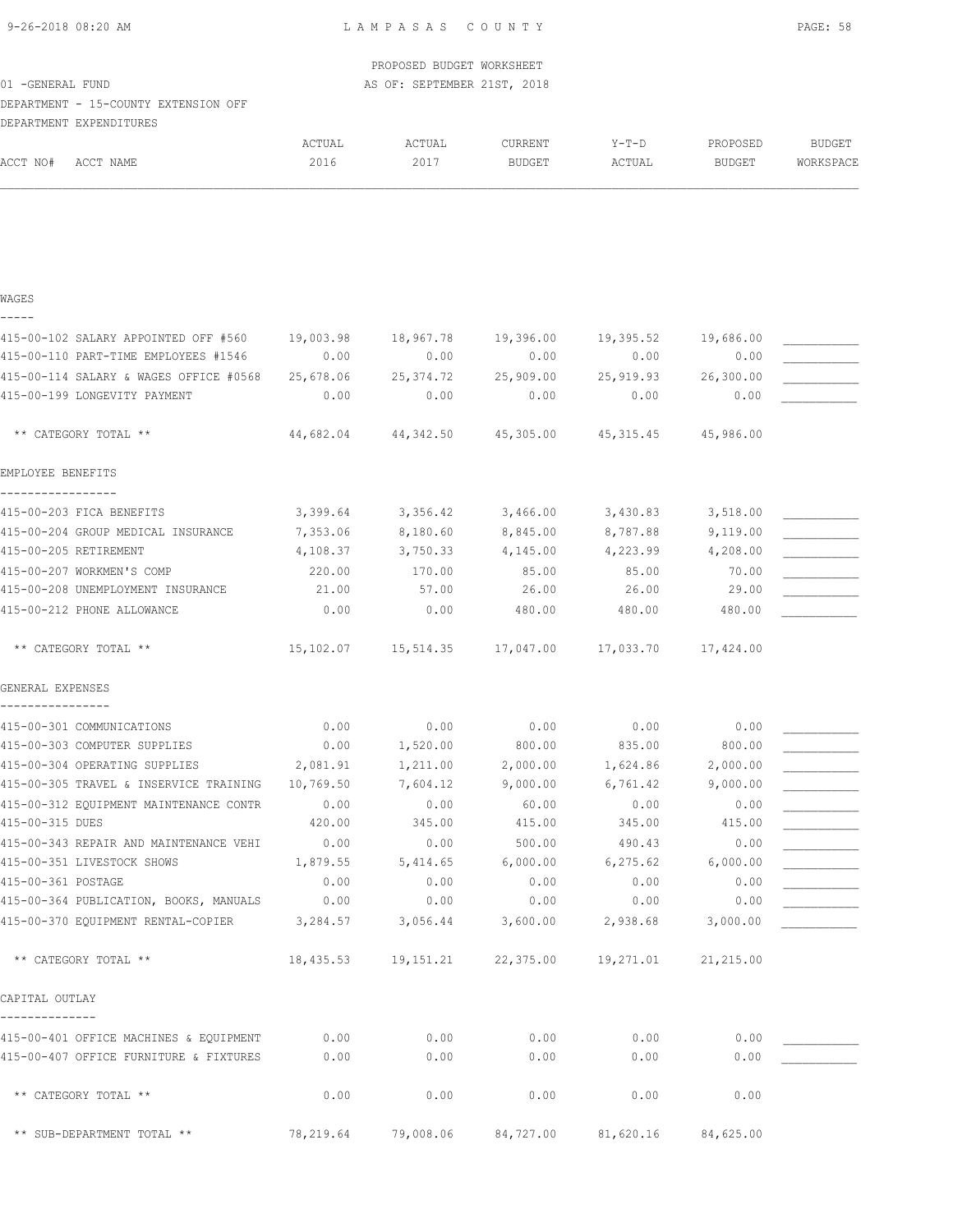| 9-26-2018 08:20 AM |  |
|--------------------|--|
|                    |  |

| 01 - GENERAL FUND                                                                       |                | PROPOSED BUDGET WORKSHEET<br>AS OF: SEPTEMBER 21ST, 2018         |                   |                   |                    |                            |
|-----------------------------------------------------------------------------------------|----------------|------------------------------------------------------------------|-------------------|-------------------|--------------------|----------------------------|
| DEPARTMENT - 15-COUNTY EXTENSION OFF<br>DEPARTMENT EXPENDITURES                         |                |                                                                  |                   |                   |                    |                            |
| ACCT NO#<br>ACCT NAME                                                                   | ACTUAL<br>2016 | ACTUAL<br>2017                                                   | CURRENT<br>BUDGET | $Y-T-D$<br>ACTUAL | PROPOSED<br>BUDGET | <b>BUDGET</b><br>WORKSPACE |
|                                                                                         |                |                                                                  |                   |                   |                    |                            |
| WAGES                                                                                   |                |                                                                  |                   |                   |                    |                            |
| 415-01-102 SALARY APPOINTED OFF #3492 18,797.44 19,032.80 19,396.00 19,395.52 19,686.00 |                |                                                                  |                   |                   |                    |                            |
| ** CATEGORY TOTAL **                                                                    |                | 18,797.44  19,032.80  19,396.00  19,395.52  19,686.00            |                   |                   |                    |                            |
| EMPLOYEE BENEFITS                                                                       |                |                                                                  |                   |                   |                    |                            |
| 415-01-203 FICA BENEFITS                                                                |                | $1,437.95$ $1,456.10$ $1,484.00$ $1,483.83$ $1,506.00$           |                   |                   |                    |                            |
| 415-01-207 WORKMEN'S COMP                                                               | 0.00           | 0.00                                                             | 50.00             |                   | $0.00$ 50.00       |                            |
| 415-01-208 UNEMPLOYMENT INSURANCE                                                       | 0.00           | 0.00                                                             | 0.00              | 0.00              | 0.00               |                            |
| ** CATEGORY TOTAL **                                                                    | 1,437.95       | $1,456.10$ $1,534.00$ $1,483.83$ $1,556.00$                      |                   |                   |                    |                            |
| GENERAL EXPENSES                                                                        |                |                                                                  |                   |                   |                    |                            |
| 415-01-305 TRAVEL & INSERVICE TRAINING 6,622.58 4,812.02 6,000.00                       |                |                                                                  |                   | 5,008.80          | 5,000.00           |                            |
| ** CATEGORY TOTAL **                                                                    | 6,622.58       | 4,812.02                                                         | 6,000.00          | 5,008.80          | 5,000.00           |                            |
| ** SUB-DEPARTMENT TOTAL **                                                              |                | 26,857.97 25,300.92 26,930.00                                    |                   | 25,888.15         | 26,242.00          |                            |
| DEPARTMENT TOTAL ***                                                                    |                | $105,077.61$ $104,308.98$ $111,657.00$ $107,508.31$ $110,867.00$ |                   |                   |                    |                            |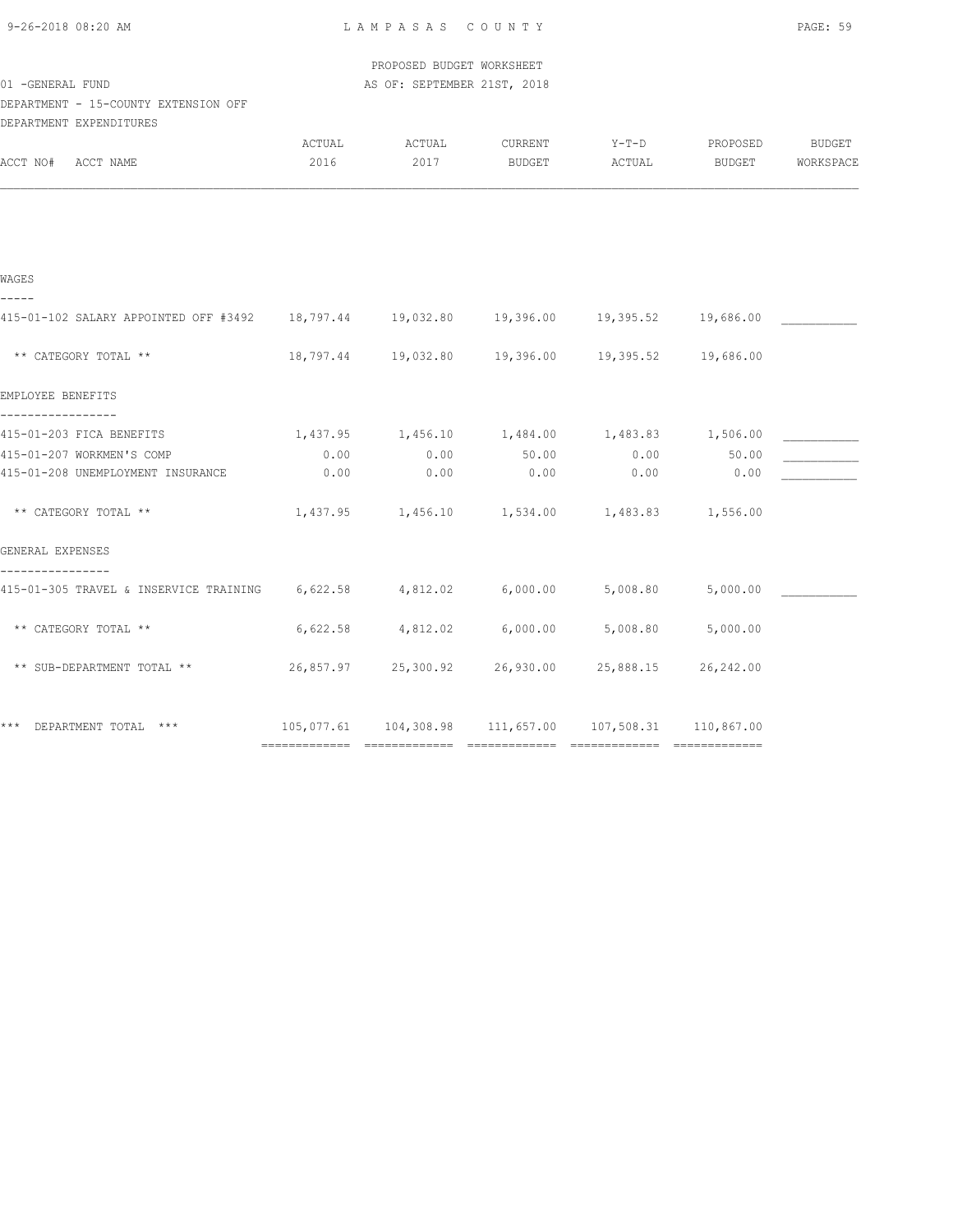| 9-26-2018 08:20 AM |  |  |  |  |  |
|--------------------|--|--|--|--|--|
|--------------------|--|--|--|--|--|

| ACTUAL   | ACTUAL   | CURRENT       | $Y-T-D$                                                                       | PROPOSED | <b>BUDGET</b>                                                                              |
|----------|----------|---------------|-------------------------------------------------------------------------------|----------|--------------------------------------------------------------------------------------------|
| 2016     | 2017     | BUDGET        | ACTUAL                                                                        | BUDGET   | WORKSPACE                                                                                  |
|          |          |               |                                                                               |          |                                                                                            |
|          |          |               |                                                                               |          |                                                                                            |
| 0.00     | 0.00     | 0.00          | 0.00                                                                          | 0.00     |                                                                                            |
| 578.59   | 0.00     | 0.00          | 0.00                                                                          | 0.00     |                                                                                            |
| 0.00     | 0.00     | 300.00        | 90.00                                                                         | 0.00     |                                                                                            |
| 0.00     | 0.00     | 0.00          | 0.00                                                                          | 0.00     |                                                                                            |
| 90.05    | 136.50   | 250.00        | 99.71                                                                         | 200.00   |                                                                                            |
| 600.00   |          |               | 850.00                                                                        | 1,000.00 |                                                                                            |
| 0.00     | 0.00     | 0.00          | 0.00                                                                          | 0.00     |                                                                                            |
| 2,249.07 | 2,289.99 | 2,400.00      | 2,120.58                                                                      | 2,400.00 |                                                                                            |
| 3,517.71 | 3,758.59 | 4,250.00      | 3,160.29                                                                      | 3,600.00 |                                                                                            |
|          |          |               |                                                                               |          |                                                                                            |
| 0.00     | 0.00     | 0.00          | 0.00                                                                          | 0.00     |                                                                                            |
| 0.00     | 0.00     | 0.00          | 0.00                                                                          | 0.00     |                                                                                            |
| 0.00     | 0.00     | 0.00          | 0.00                                                                          | 0.00     |                                                                                            |
|          |          |               |                                                                               | 3,600.00 |                                                                                            |
|          |          |               |                                                                               | 3,600.00 |                                                                                            |
|          |          | ============= | PROPOSED BUDGET WORKSHEET<br>AS OF: SEPTEMBER 21ST, 2018<br>1,332.10 1,300.00 |          | $3,517.71$ $3,758.59$ $4,250.00$ $3,160.29$<br>$3,517.71$ $3,758.59$ $4,250.00$ $3,160.29$ |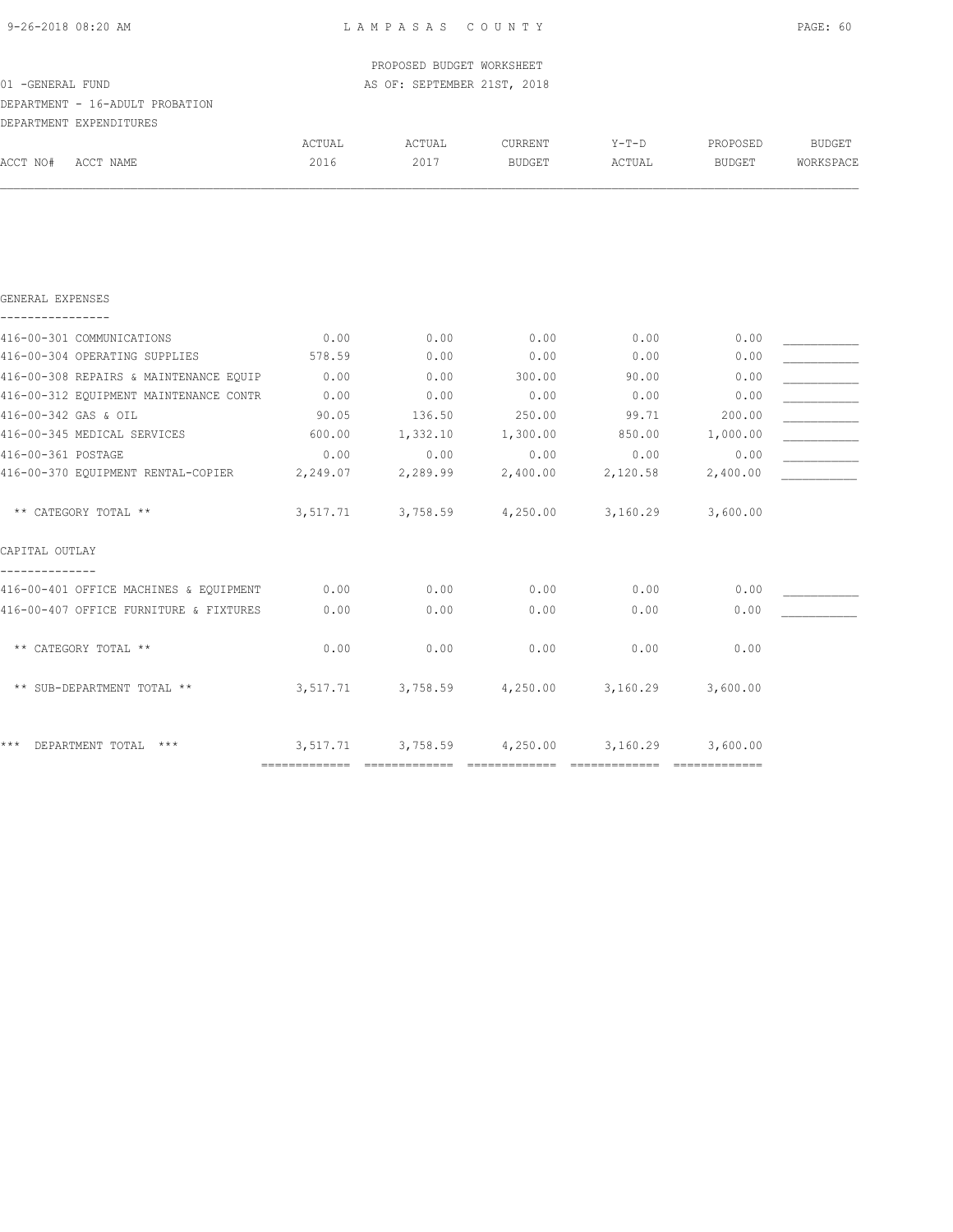| 9-26-2018 08:20 AM                                           |            | LAMPASAS COUNTY             |            |                       |            | PAGE: 61      |
|--------------------------------------------------------------|------------|-----------------------------|------------|-----------------------|------------|---------------|
|                                                              |            | PROPOSED BUDGET WORKSHEET   |            |                       |            |               |
| 01 - GENERAL FUND                                            |            | AS OF: SEPTEMBER 21ST, 2018 |            |                       |            |               |
| DEPARTMENT - 17-E.M.S                                        |            |                             |            |                       |            |               |
| DEPARTMENT EXPENDITURES                                      |            |                             |            |                       |            |               |
|                                                              | ACTUAL     | ACTUAL                      | CURRENT    | $Y-T-D$               | PROPOSED   | <b>BUDGET</b> |
| ACCT NO#<br>ACCT NAME                                        | 2016       | 2017                        | BUDGET     | ACTUAL                | BUDGET     | WORKSPACE     |
|                                                              |            |                             |            |                       |            |               |
| WAGES                                                        |            |                             |            |                       |            |               |
| 417-00-190 EMS MISCELLANEOUS                                 | 0.00       | 0.00                        | 0.00       | 0.00                  | 0.00       |               |
| ** CATEGORY TOTAL **                                         | 0.00       | 0.00                        | 0.00       | 0.00                  | 0.00       |               |
| GENERAL EXPENSES                                             |            |                             |            |                       |            |               |
| 417-00-333 CONTRACTED SERVICES                               | 120,000.00 | 120,000.00                  |            | 120,000.00 120,000.00 | 120,000.00 |               |
| ** CATEGORY TOTAL **                                         | 120,000.00 | 120,000.00                  | 120,000.00 | 120,000.00            | 120,000.00 |               |
| $^{\star\,\star\,}$ SUB-DEPARTMENT TOTAL $^{\star\,\star\,}$ | 120,000.00 | 120,000.00                  | 120,000.00 | 120,000.00            | 120,000.00 |               |
| * * *<br>DEPARTMENT TOTAL ***                                |            | 120,000.00 120,000.00       |            |                       | 120,000.00 |               |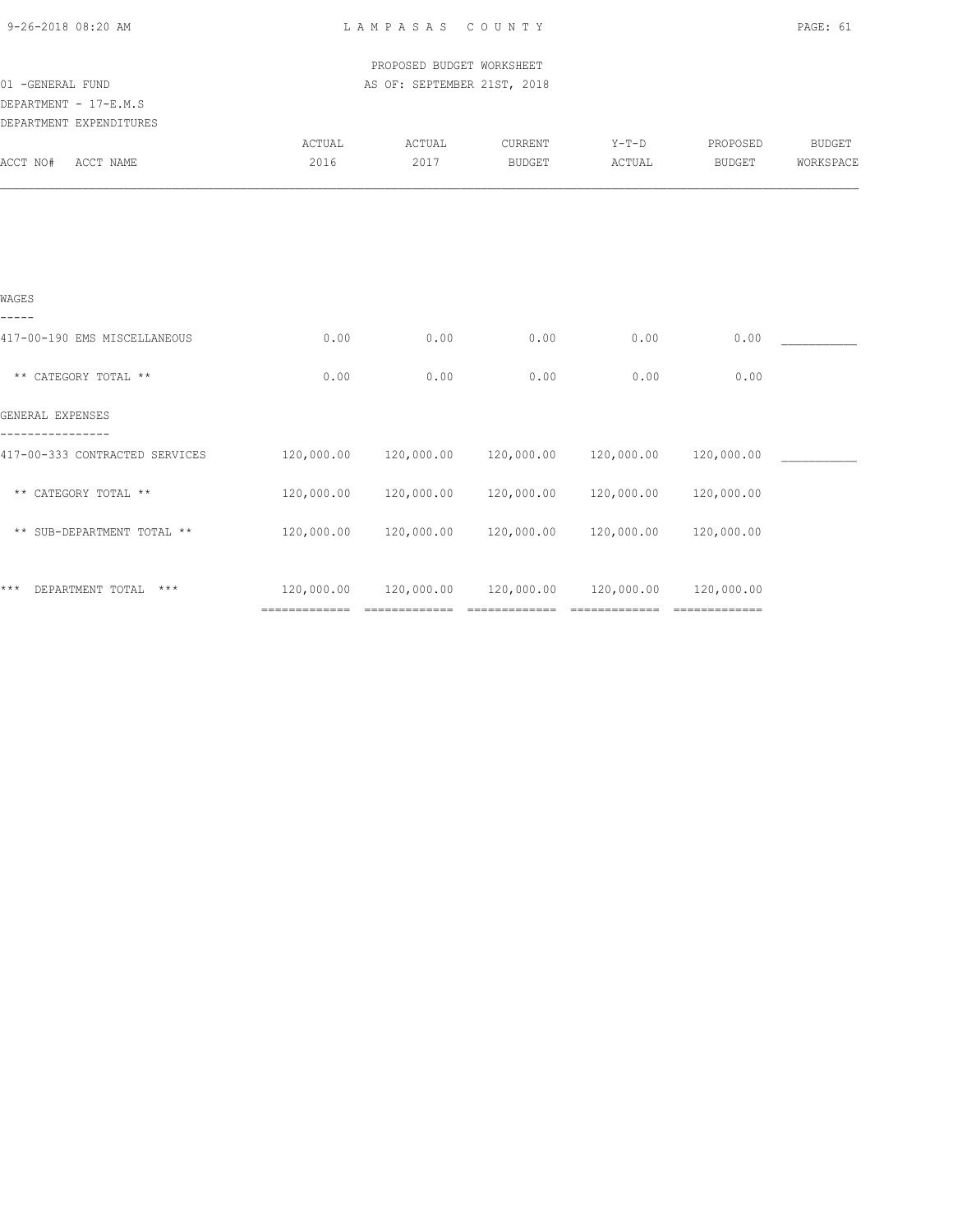| 9-26-2018 08:20 AM |  |
|--------------------|--|
|                    |  |

|                                                          |                       | PROPOSED BUDGET WORKSHEET   |                          |                  |                    |                     |
|----------------------------------------------------------|-----------------------|-----------------------------|--------------------------|------------------|--------------------|---------------------|
| 01 - GENERAL FUND                                        |                       | AS OF: SEPTEMBER 21ST, 2018 |                          |                  |                    |                     |
| DEPARTMENT - 18-JUDICIAL                                 |                       |                             |                          |                  |                    |                     |
| DEPARTMENT EXPENDITURES                                  |                       |                             |                          |                  |                    |                     |
| ACCT NO#<br>ACCT NAME                                    | ACTUAL<br>2016        | ACTUAL<br>2017              | CURRENT<br><b>BUDGET</b> | Y-T-D<br>ACTUAL  | PROPOSED<br>BUDGET | BUDGET<br>WORKSPACE |
|                                                          |                       |                             |                          |                  |                    |                     |
| GENERAL EXPENSES                                         |                       |                             |                          |                  |                    |                     |
| 418-00-304 OPERATING SUPPLIES                            | 0.00                  | 0.00                        | $0.00$ (                 | 19.24)           | 0.00               |                     |
| 418-00-348 AUTOPSIES                                     | 0.00                  | 0.00                        | 0.00                     | 0.00             | 0.00               |                     |
| 418-00-371 EXPERT WITNESS                                | 0.00                  | 0.00                        | 0.00                     | 0.00             | 0.00               |                     |
| ** CATEGORY TOTAL **                                     | 0.00                  | 0.00                        | $0.00$ (                 | 19.24)           | 0.00               |                     |
| ** SUB-DEPARTMENT TOTAL **                               | 0.00                  | 0.00                        | 0.00(                    | 19.24)           | 0.00               |                     |
| WAGES                                                    |                       |                             |                          |                  |                    |                     |
| 418-01-103 PRE-TRIAL SERVICES                            | 0.00                  | 0.00                        | 0.00                     | 0.00             | 0.00               |                     |
| 418-01-106 COURT COORDINATOR                             | 0.00                  | 0.00                        | 0.00                     | 0.00             | 0.00               |                     |
| 418-01-199 LONEVITY                                      | 0.00                  | 0.00                        | 0.00                     | 0.00             | 0.00               |                     |
| ** CATEGORY TOTAL **                                     | 0.00                  | 0.00                        | 0.00                     | 0.00             | 0.00               |                     |
| EMPLOYEE BENEFITS                                        |                       |                             |                          |                  |                    |                     |
| 418-01-203 FICA BENEFITS                                 | 0.00                  | 0.00                        | 0.00                     | 0.00             | 0.00               |                     |
| 418-01-204 GROUP MEDICAL INSURANCE                       | 0.00                  | 0.00                        | 0.00                     | 0.00             | 0.00               |                     |
| 418-01-205 RETIREMENT                                    | 0.00                  | 0.00                        | 0.00                     | 0.00             | 0.00               |                     |
| 418-01-207 WORKMAN'S COMP                                | 0.00                  | 0.00                        | 0.00                     | 0.00             | 0.00               |                     |
| 418-01-208 UNEMPLOYMENT INSURANCE                        | 0.00                  | 0.00                        | 0.00                     | 0.00             | 0.00               |                     |
| ** CATEGORY TOTAL **                                     | 0.00                  | 0.00                        | 0.00                     | 0.00             | 0.00               |                     |
| GENERAL EXPENSES                                         |                       |                             |                          |                  |                    |                     |
| 418-01-300 COURT INTERPRETER/MEDIATOR                    | 1,550.00              | 966.88                      | 4,000.00                 | 3,155.50         | 3,000.00           |                     |
| 418-01-304 OPERATING SUPPLIES                            | 0.00                  | 3,118.47                    | 400.00                   | 205.12           | 400.00             |                     |
| 418-01-305 TRAVEL & INSERVICE TRAINING                   | 6,323.01              | 5,892.30                    | 5,000.00                 | 3,819.25         | 5,000.00           |                     |
| 418-01-309 COURT APPOINTED ATTORNEY                      | 132,693.84            | 104,647.49                  | 100,000.00               | 125,526.74       | 120,000.00         |                     |
| 418-01-318 LEGAL NOTICES                                 | 0.00                  | 0.00                        | 0.00                     | 0.00             | 0.00               |                     |
| 418-01-320 INVESTIGATIVE EXPENSES                        | 1,095.00              | 1,350.00                    | 2,000.00                 | 2,970.00         | 2,000.00           |                     |
| 418-01-339 3RD JUDICIAL SUPREME COURT                    | 1,322.11              | 1,256.00                    | 2,000.00                 | 1,248.26         | 2,000.00           |                     |
| 418-01-341 COURT REPORTER<br>418-01-345 MEDICAL SERVICES | 15,746.08<br>1,415.00 | 5,928.27<br>0.00            | 12,000.00<br>0.00        | 8,174.49<br>0.00 | 8,000.00<br>0.00   |                     |
| 418-01-348 AUTOPSIES                                     | 0.00                  | 0.00                        | 0.00                     | 0.00             | 0.00               |                     |
| 418-01-370 EQUIPMENT RENTAL-COPIER                       | 1,808.84              | 1,808.84                    | 2,300.00                 | 1,808.84         | 1,900.00           |                     |
| 418-01-371 EXPERT WITNESS                                | 900.00                | 0.00                        | 3,000.00                 | 0.00             | 1,000.00           |                     |
|                                                          |                       |                             |                          |                  |                    |                     |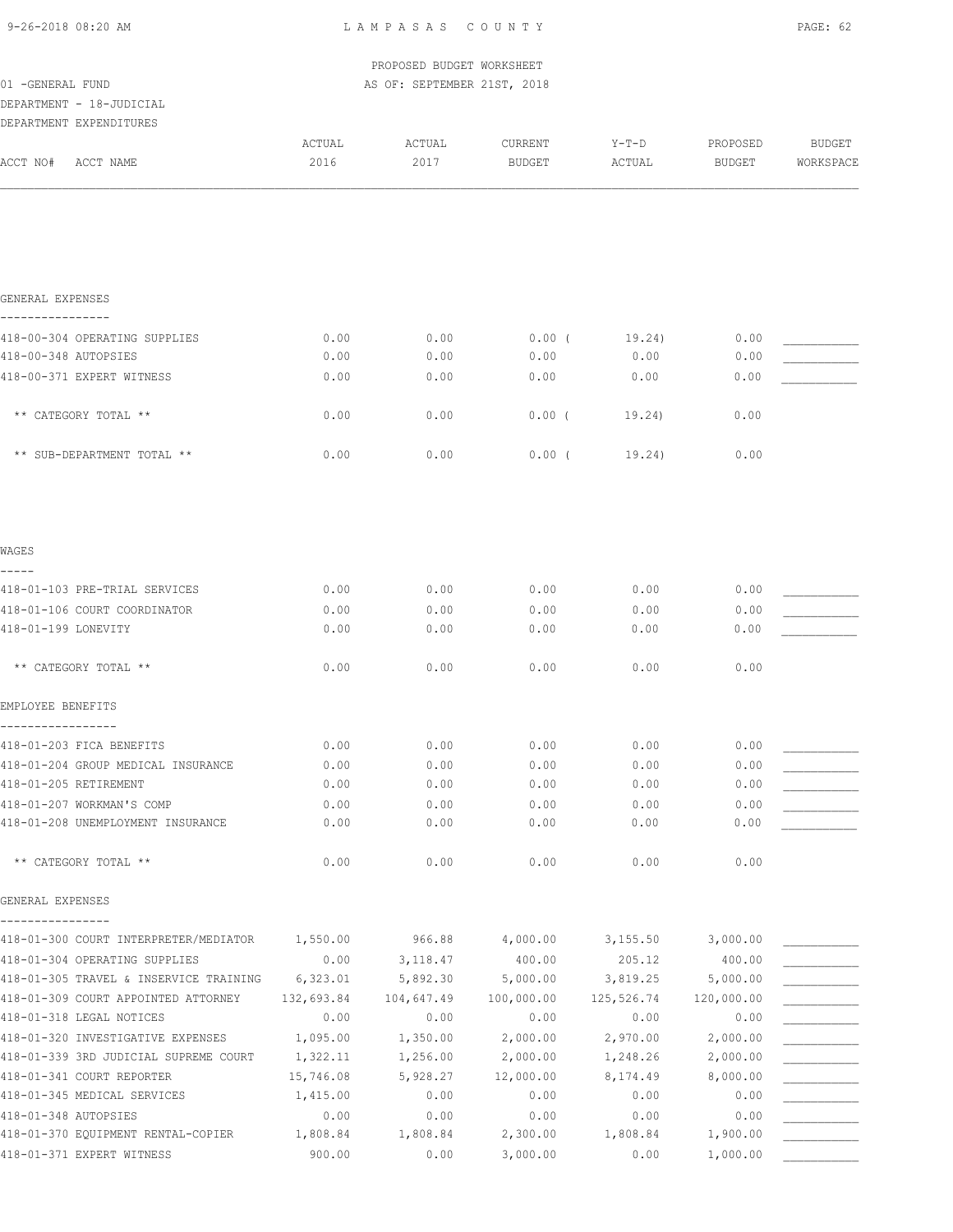DEPARTMENT - 18-JUDICIAL

| DEPARTMENT EXPENDITURES             |            |            |               |            |               |           |
|-------------------------------------|------------|------------|---------------|------------|---------------|-----------|
|                                     | ACTUAL     | ACTUAL     | CURRENT       | $Y-T-D$    | PROPOSED      | BUDGET    |
| ACCT NO#<br>ACCT NAME               | 2016       | 2017       | <b>BUDGET</b> | ACTUAL     | <b>BUDGET</b> | WORKSPACE |
| 418-01-376 COURT APPOINTED REPORTER | 20,004.00  | 20,739.00  | 21,973.00     | 21,973.00  | 20,211.00     |           |
| 418-01-377 CAPITAL MURDER EXPENSES  | 0.00       | 0.00       | 0.00          | 0.00       | 0.00          |           |
| ** CATEGORY TOTAL **                | 182,857.88 | 145,707.25 | 152,673.00    | 168,881.20 | 163,511.00    |           |
| ** SUB-DEPARTMENT TOTAL **          | 182,857.88 | 145,707.25 | 152,673.00    | 168,881.20 | 163,511.00    |           |

#### GENERAL EXPENSES

| $***$<br>$***$<br>DEPARTMENT TOTAL   | 265, 257. 75 | 214,991.24 | 212,673.00 | 247, 175.83 | 233,511.00 |  |
|--------------------------------------|--------------|------------|------------|-------------|------------|--|
| ** SUB-DEPARTMENT TOTAL **           | 82,399.87    | 69,283.99  | 60,000.00  | 78,313.87   | 70,000.00  |  |
| ** CATEGORY TOTAL **                 | 82,399.87    | 69,283.99  | 60,000.00  | 78,313.87   | 70,000.00  |  |
| 418-02-309 COURT APPOINTED ATTNY CPS | 82,399.87    | 69,283.99  | 60,000.00  | 78,313.87   | 70,000.00  |  |
|                                      |              |            |            |             |            |  |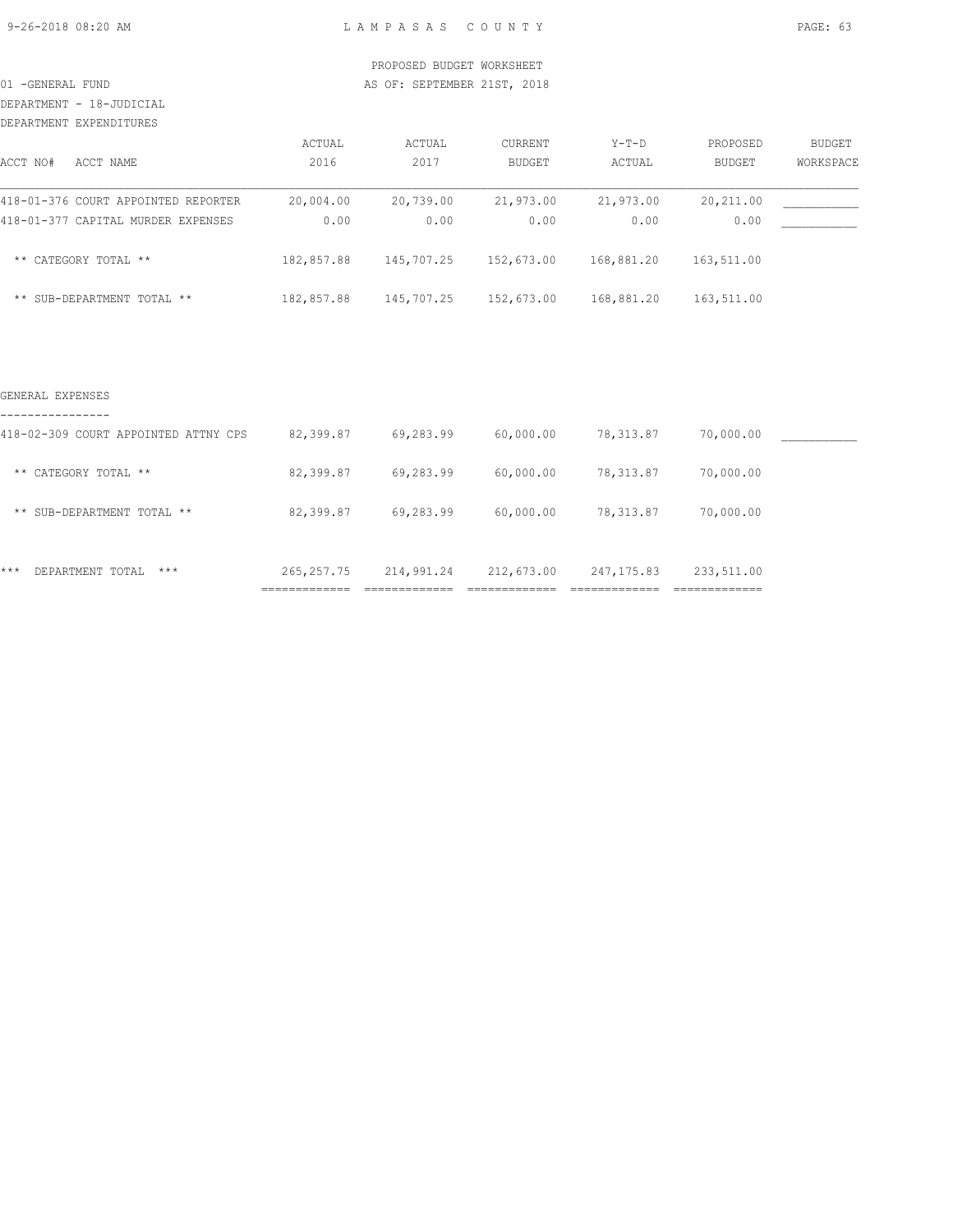| 9-26-2018 08:20 AM |  |
|--------------------|--|
|--------------------|--|

|                                        |           | PROPOSED BUDGET WORKSHEET   |               |           |           |               |
|----------------------------------------|-----------|-----------------------------|---------------|-----------|-----------|---------------|
| 01 - GENERAL FUND                      |           | AS OF: SEPTEMBER 21ST, 2018 |               |           |           |               |
| DEPARTMENT - 19-HUMAN RESOURCES        |           |                             |               |           |           |               |
| DEPARTMENT EXPENDITURES                |           |                             |               |           |           |               |
|                                        | ACTUAL    | ACTUAL                      | CURRENT       | Y-T-D     | PROPOSED  | <b>BUDGET</b> |
| ACCT NO#<br>ACCT NAME                  | 2016      | 2017                        | <b>BUDGET</b> | ACTUAL    | BUDGET    | WORKSPACE     |
|                                        |           |                             |               |           |           |               |
|                                        |           |                             |               |           |           |               |
| WAGES                                  |           |                             |               |           |           |               |
| 419-00-102 SALARIES & WAGES APPT #2877 | 49,874.27 | 41,016.93                   | 34,509.00     | 34,509.29 | 35,028.00 |               |
| 419-00-103 SALARY & WAGES DEPUTY       | 0.00      | 0.00                        | 0.00          | 0.00      | 0.00      |               |
| 419-00-104 SALARIES & WAGES DEP #2881  | 0.00      | 0.00                        | 0.00          | 0.00      | 0.00      |               |
| 419-00-106 TEMPORARY EMPLOYEES         | 0.00      | 0.00                        | 0.00          | 0.00      | 0.00      |               |
| 419-00-110 PART-TIME EMPLOYEE #2877    | 0.00      | 7,765.98                    | 0.00          | 0.00      | 0.00      |               |
| 419-00-120 SALARY/OVERTIME             | 0.00      | 0.00                        | 0.00          | 0.00      | 0.00      |               |
| 419-00-199 LONGEVITY PAYMENT           | 960.00    | 1,080.00                    | 0.00          | 0.00      | 0.00      |               |
| ** CATEGORY TOTAL **                   | 50,834.27 | 49,862.91                   | 34,509.00     | 34,509.29 | 35,028.00 |               |
| EMPLOYEE BENEFITS                      |           |                             |               |           |           |               |
| 419-00-203 FICA BENEFITS               | 3,732.16  | 3,734.87                    | 2,640.00      | 2,599.28  | 2,680.00  |               |
| 419-00-204 GROUP MEDICAL INSURANCE     | 8,021.52  | 6,892.42                    | 8,845.00      | 8,821.54  | 9,119.00  |               |
| 419-00-205 RETIREMENT                  | 8,129.55  | 7,678.55                    | 5,521.00      | 5,598.17  | 5,604.00  |               |
| 419-00-207 WORKMEN'S COMP              | 165.00    | 190.00                      | 114.00        | 114.00    | 94.00     |               |
| 419-00-208 UNEMPLOYMENT INSURANCE      | 10.00     | 63.00                       | 0.00          | 0.00      | 39.00     |               |
| 419-00-212 PHONE ALLOWANCE             | 480.00    | 400.00                      | 480.00        | 480.00    | 480.00    |               |
| ** CATEGORY TOTAL **                   | 20,538.23 | 18,958.84                   | 17,600.00     | 17,612.99 | 18,016.00 |               |
| GENERAL EXPENSES                       |           |                             |               |           |           |               |
| ----------------                       |           |                             |               |           |           |               |
| 419-00-300 INTERPRETER                 | 0.00      | 0.00                        | 0.00          | 0.00      | 0.00      |               |
| 419-00-301 COMMUNICATIONS              | 0.00      | 0.00                        | 0.00          | 0.00      | 0.00      |               |
| 419-00-303 COMPUTER SUPPLIES           | 1,034.45  | 0.00                        | 0.00          | 0.00      | 0.00      |               |
| 419-00-304 OPERATING SUPPLIES          | 1,584.62  | 4,191.64                    | 2,575.00      | 1,658.55  | 2,500.00  |               |
| 419-00-305 TRAVEL & INSERVICE TRAINING | 585.70    | 283.50                      | 2,200.00      | 1,075.15  | 1,000.00  |               |
| 419-00-311 REPAIR/MAINTENANCE          | 0.00      | 0.00                        | 0.00          | 0.00      | 0.00      |               |
| 419-00-315 DUES                        | 0.00      | 0.00                        | 150.00        | 45.00     | 150.00    |               |
| 419-00-337 ELECTIONS, JUDGES & SUPPLIE | 0.00      | 0.00                        | 0.00          | 0.00      | 0.00      |               |
| 419-00-358 CONSULTING FEES             | 350.00    | 700.00                      | 1,100.00      | 350.00    | 1,000.00  |               |
| 419-00-361 POSTAGE                     | 0.00      | 0.00                        | 0.00          | 0.00      | 0.00      |               |
| 419-00-370 EQUIPMENT RENTAL - COPIER   | 2,397.73  | 1,970.25                    | 2,192.00      | 1,798.70  | 2,192.00  |               |
| 419-00-389 MISCELLANOUS EXPENSE        | 46.23     | 0.00                        | 100.00        | 124.28    | 100.00    |               |
| ** CATEGORY TOTAL **                   | 5,998.73  | 7,145.39                    | 8,317.00      | 5,051.68  | 6,942.00  |               |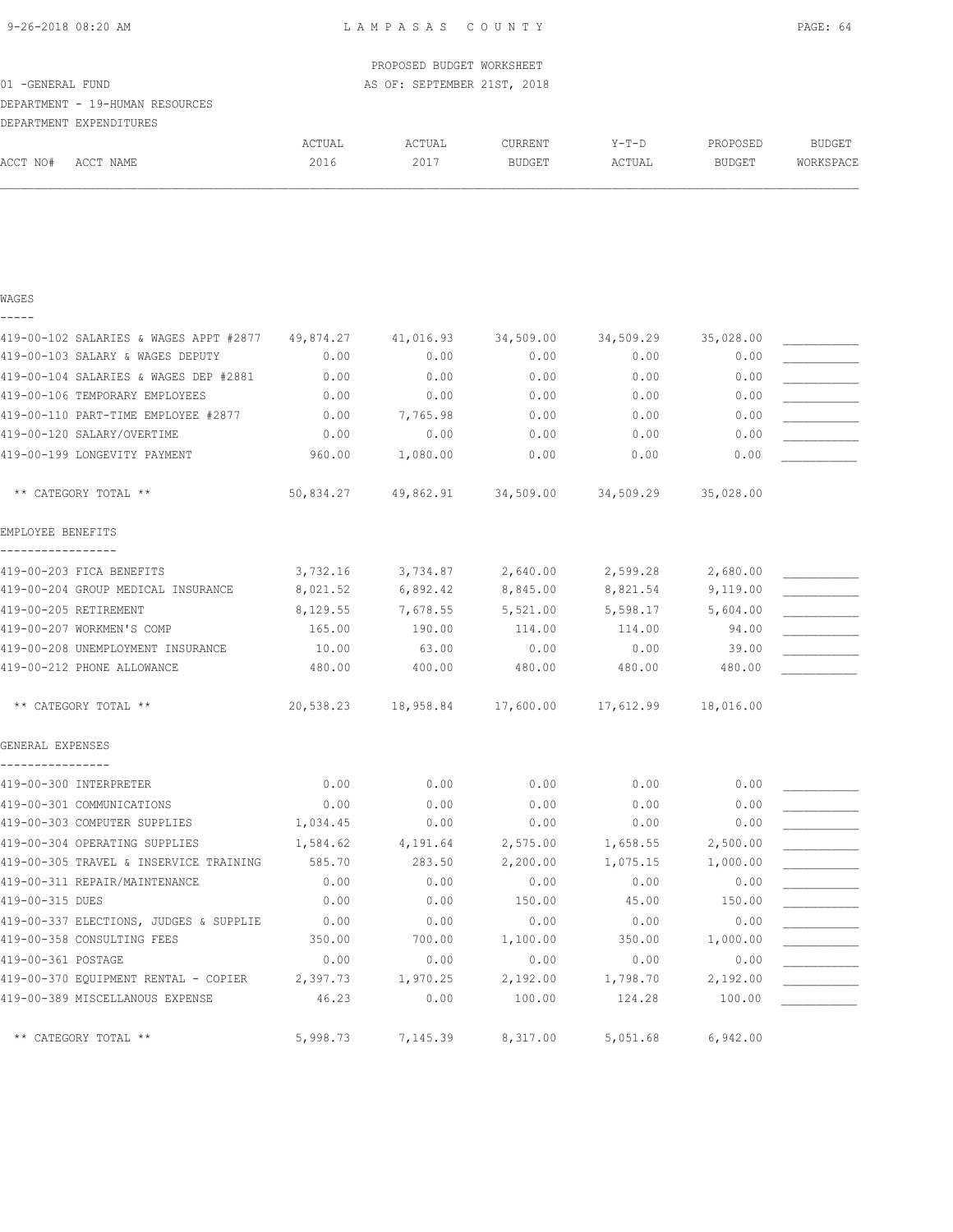PROPOSED BUDGET WORKSHEET 01 -GENERAL FUND **AS OF: SEPTEMBER 21ST, 2018** 

DEPARTMENT - 19-HUMAN RESOURCES

DEPARTMENT EXPENDITURES

| ACCT NO# ACCT NAME                                 | ACTUAL<br>2016 | ACTUAL<br>2017 | CURRENT<br>BUDGET | $Y-T-D$<br>ACTUAL                                     | PROPOSED<br>BUDGET | BUDGET<br>WORKSPACE |
|----------------------------------------------------|----------------|----------------|-------------------|-------------------------------------------------------|--------------------|---------------------|
| CAPITAL OUTLAY                                     |                |                |                   |                                                       |                    |                     |
| --------<br>419-00-401 OFFICE MACHINES & EQUIPMENT | 0.00           | 0.00           | 0.00              | 0.00                                                  | 0.00               |                     |
| ** CATEGORY TOTAL **                               | 0.00           | 0.00           | 0.00              | 0.00                                                  | 0.00               |                     |
| 419-00-500 OPERATING TRANSFERS-OUT                 | 0.00           | 0.00           | 0.00              | 0.00                                                  | 0.00               |                     |
| ** CATEGORY TOTAL **                               | 0.00           | 0.00           | 0.00              | 0.00                                                  | 0.00               |                     |
| ** SUB-DEPARTMENT TOTAL **                         |                |                |                   | 77,371.23  75,967.14  60,426.00  57,173.96  59,986.00 |                    |                     |
| GENERAL EXPENSES                                   |                |                |                   |                                                       |                    |                     |
| 419-01-354 VOTER REGISTRATION SUPPLIES             | 0.00           | 0.00           | 0.00              | 0.00                                                  | 0.00               |                     |
| ** CATEGORY TOTAL **                               | 0.00           | 0.00           | 0.00              | 0.00                                                  | 0.00               |                     |
| ** SUB-DEPARTMENT TOTAL **                         | 0.00           | 0.00           | 0.00              | 0.00                                                  | 0.00               |                     |
| *** DEPARTMENT TOTAL ***                           |                |                |                   | 77,371.23 75,967.14 60,426.00 57,173.96 59,986.00     |                    |                     |
|                                                    |                |                |                   |                                                       |                    |                     |

\*\*\* FUND TOTAL EXPENDITURES \*\*\* 7,582,412.41 8,246,876.64 8,765,650.00 8,673,447.62 8,734,611.00 ============= ============= ============= ============= =============

\*\*\* END OF REPORT \*\*\*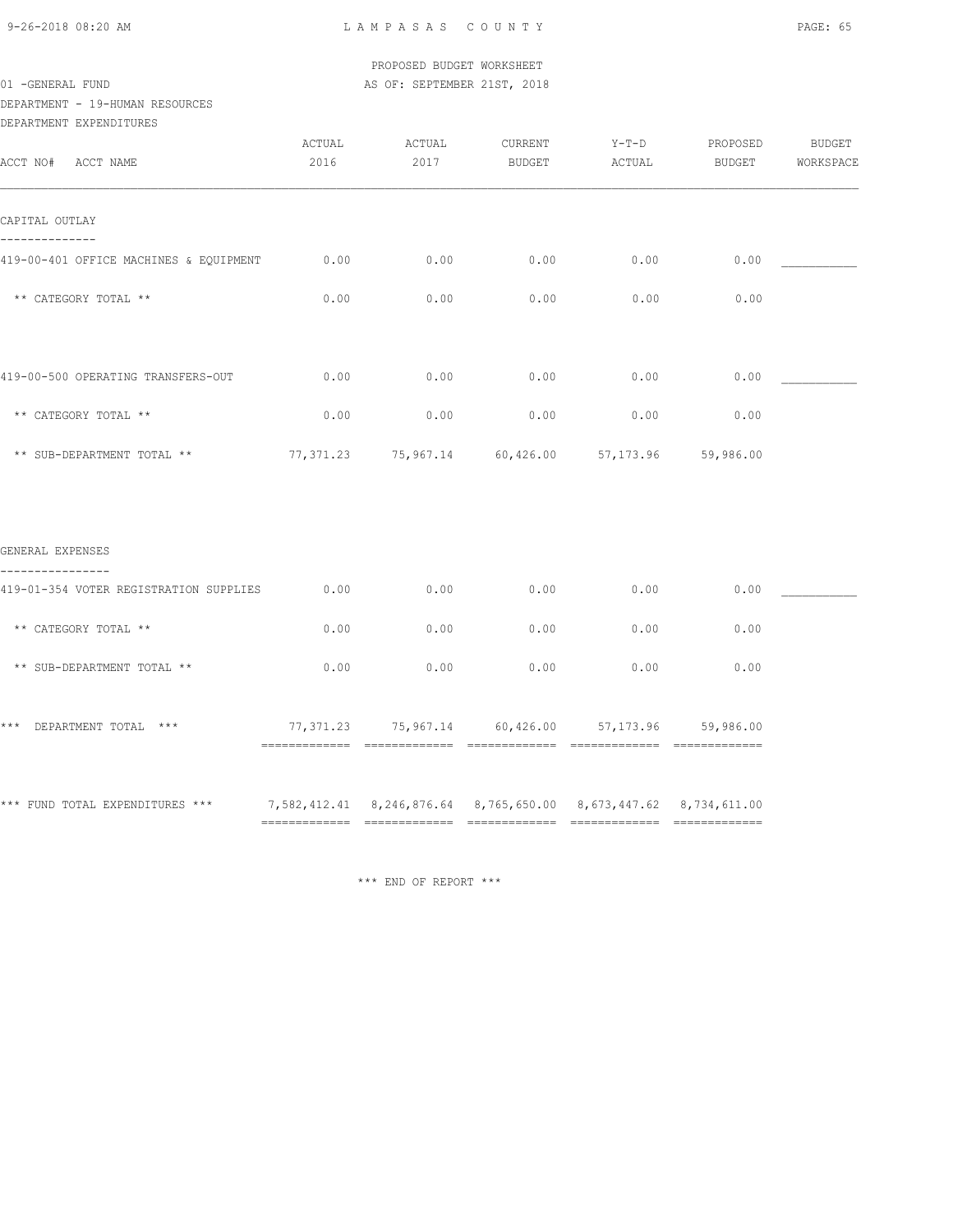### PROPOSED BUDGET WORKSHEET 02 -GENERAL JURY FUND **AS OF: SEPTEMBER 21ST, 2018**

### FINANCIAL SUMMARY

| ACCT NO# ACCT NAME                      | ACTUAL<br>2016     | ACTUAL<br>2017        | CURRENT<br>BUDGET     | $Y-T-D$<br>ACTUAL     | PROPOSED<br><b>BUDGET</b> | <b>BUDGET</b><br>WORKSPACE |
|-----------------------------------------|--------------------|-----------------------|-----------------------|-----------------------|---------------------------|----------------------------|
| REVENUE SUMMARY                         |                    |                       |                       |                       |                           |                            |
| 06-JURY FUND                            | 0.00               | 0.00                  | 0.00                  | 0.00                  | 0.00                      |                            |
| *** TOTAL REVENUE ***                   | 0.00               | 0.00                  | 0.00                  | 0.00                  | 0.00                      |                            |
| EXPENDITURE SUMMARY                     |                    |                       |                       |                       |                           |                            |
| 06-JURY FUND                            | 0.00               | 0.00                  | 0.00                  | 0.00                  | 0.00                      |                            |
| *** TOTAL EXPENDITURES ***              | 0.00<br>---------- | 0.00<br>------------- | 0.00<br>------------- | 0.00<br>------------- | 0.00<br>=============     |                            |
| REVENUES OVER/(UNDER) EXPENDITURES 0.00 |                    | 0.00                  | 0.00                  | 0.00                  | 0.00                      |                            |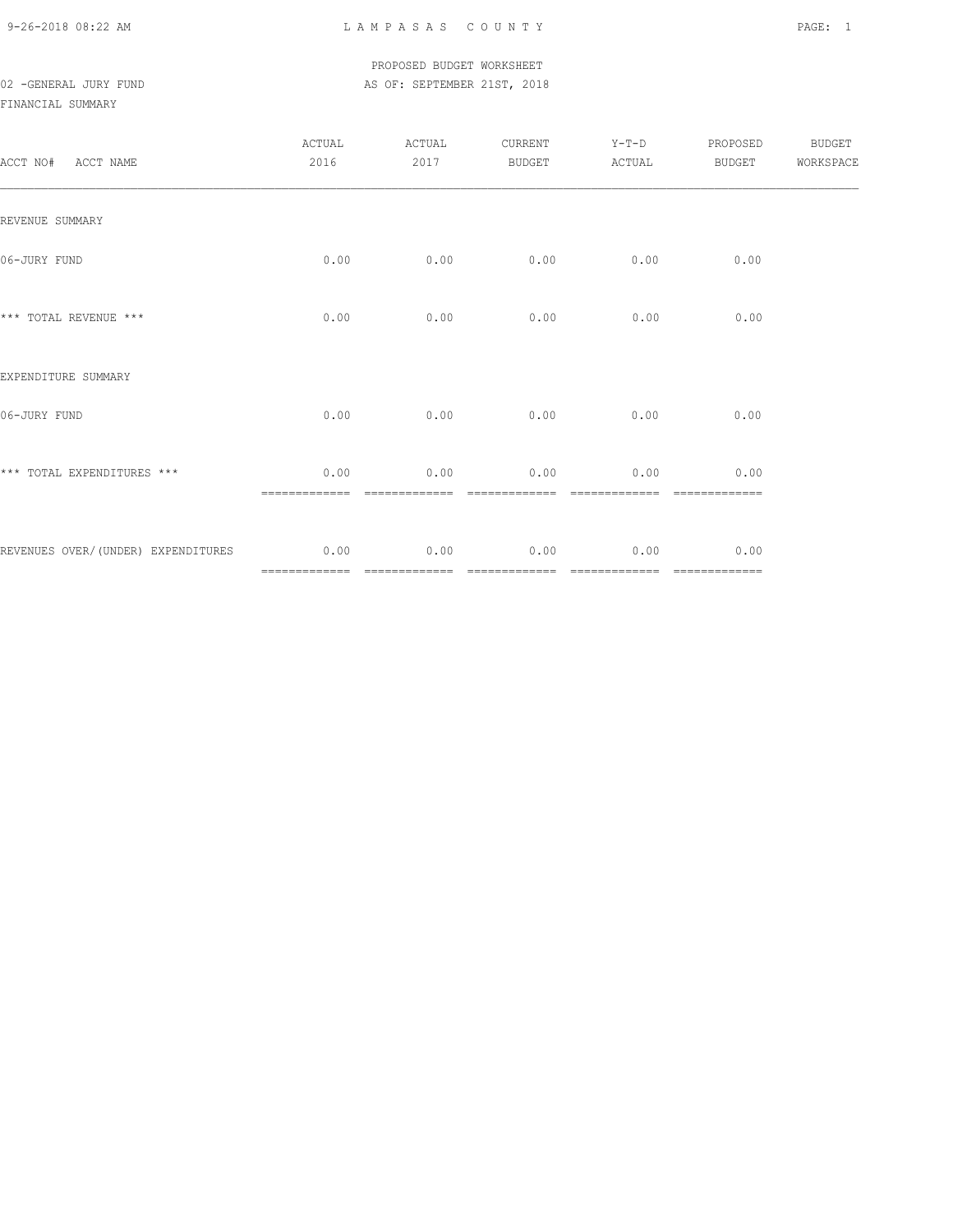DEPARTMENT - 06-JURY FUND

| DEPARTMENT REVENUES                  |        |        |               |         |          |               |
|--------------------------------------|--------|--------|---------------|---------|----------|---------------|
|                                      | ACTUAL | ACTUAL | CURRENT       | $Y-T-D$ | PROPOSED | <b>BUDGET</b> |
| ACCT NO#<br>ACCT NAME                | 2016   | 2017   | <b>BUDGET</b> | ACTUAL  | BUDGET   | WORKSPACE     |
|                                      |        |        |               |         |          |               |
|                                      |        |        |               |         |          |               |
| 106-00-099 INTEREST REVENUE          | 0.00   | 0.00   | 0.00          | 0.00    | 0.00     |               |
| 106-00-190 MISCELLANEOUS             | 0.00   | 0.00   | 0.00          | 0.00    | 0.00     |               |
| 206-00-010 OPERATING TRANSFERS IN    | 0.00   | 0.00   | 0.00          | 0.00    | 0.00     |               |
| ** SUB-DEPARTMENT REVENUE TOTAL **   | 0.00   | 0.00   | 0.00          | 0.00    | 0.00     |               |
| DEPARTMENT REVENUE TOTAL **<br>$***$ | 0.00   | 0.00   | 0.00          | 0.00    | 0.00     |               |
|                                      |        |        |               |         |          |               |
| *** FUND TOTAL REVENUES ***          | 0.00   | 0.00   | 0.00          | 0.00    | 0.00     |               |
|                                      |        |        |               |         |          |               |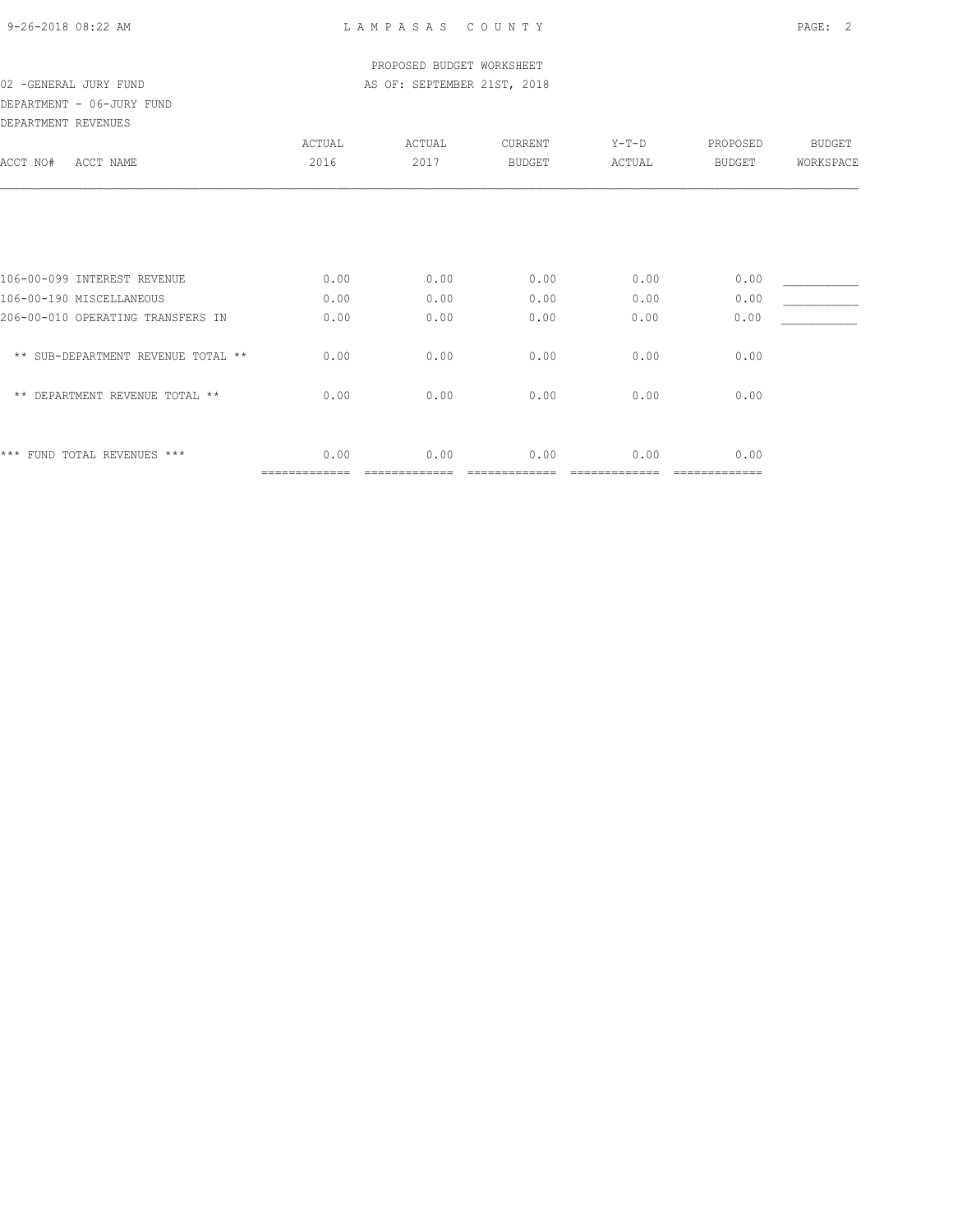| 9-26-2018 08:22 AM                | LAMPASAS COUNTY                        |                             |                       |                                     |                        |           |  |
|-----------------------------------|----------------------------------------|-----------------------------|-----------------------|-------------------------------------|------------------------|-----------|--|
|                                   |                                        |                             |                       |                                     |                        |           |  |
|                                   |                                        | PROPOSED BUDGET WORKSHEET   |                       |                                     |                        |           |  |
| 02 - GENERAL JURY FUND            |                                        | AS OF: SEPTEMBER 21ST, 2018 |                       |                                     |                        |           |  |
| DEPARTMENT - 06-JURY FUND         |                                        |                             |                       |                                     |                        |           |  |
| DEPARTMENT EXPENDITURES           |                                        |                             |                       |                                     |                        |           |  |
|                                   | ACTUAL                                 | ACTUAL                      | CURRENT               | $Y-T-D$                             | PROPOSED               | BUDGET    |  |
| ACCT NO# ACCT NAME                | 2016                                   | 2017                        | <b>BUDGET</b>         | ACTUAL                              | BUDGET                 | WORKSPACE |  |
|                                   |                                        |                             |                       |                                     |                        |           |  |
| GENERAL EXPENSES                  |                                        |                             |                       |                                     |                        |           |  |
| 406-00-310 JURY FEES              | 0.00                                   | 0.00                        | 0.00                  | 0.00                                | 0.00                   |           |  |
| 406-00-375 BANK CHARGES           | 0.00                                   | 0.00                        | 0.00                  | 0.00                                | 0.00                   |           |  |
| ** CATEGORY TOTAL **              | 0.00                                   | 0.00                        | 0.00                  | 0.00                                | 0.00                   |           |  |
|                                   |                                        |                             |                       |                                     |                        |           |  |
| 406-00-500 OPERATING TRANSFER OUT | 0.00                                   | 0.00                        | 0.00                  | 0.00                                | 0.00                   |           |  |
| ** CATEGORY TOTAL **              | 0.00                                   | 0.00                        | 0.00                  | 0.00                                | 0.00                   |           |  |
| ** SUB-DEPARTMENT TOTAL **        | 0.00                                   | 0.00                        | 0.00                  | 0.00                                | 0.00                   |           |  |
| $***$<br>DEPARTMENT TOTAL ***     | 0.00<br>============================== | 0.00                        | 0.00                  | 0.00                                | 0.00<br>-------------- |           |  |
|                                   |                                        |                             |                       |                                     |                        |           |  |
| *** FUND TOTAL EXPENDITURES ***   | 0.00<br>===========================    | 0.00                        | 0.00<br>============= | 0.00<br>2222222222222 2222222222222 | 0.00                   |           |  |

\*\*\* END OF REPORT \*\*\*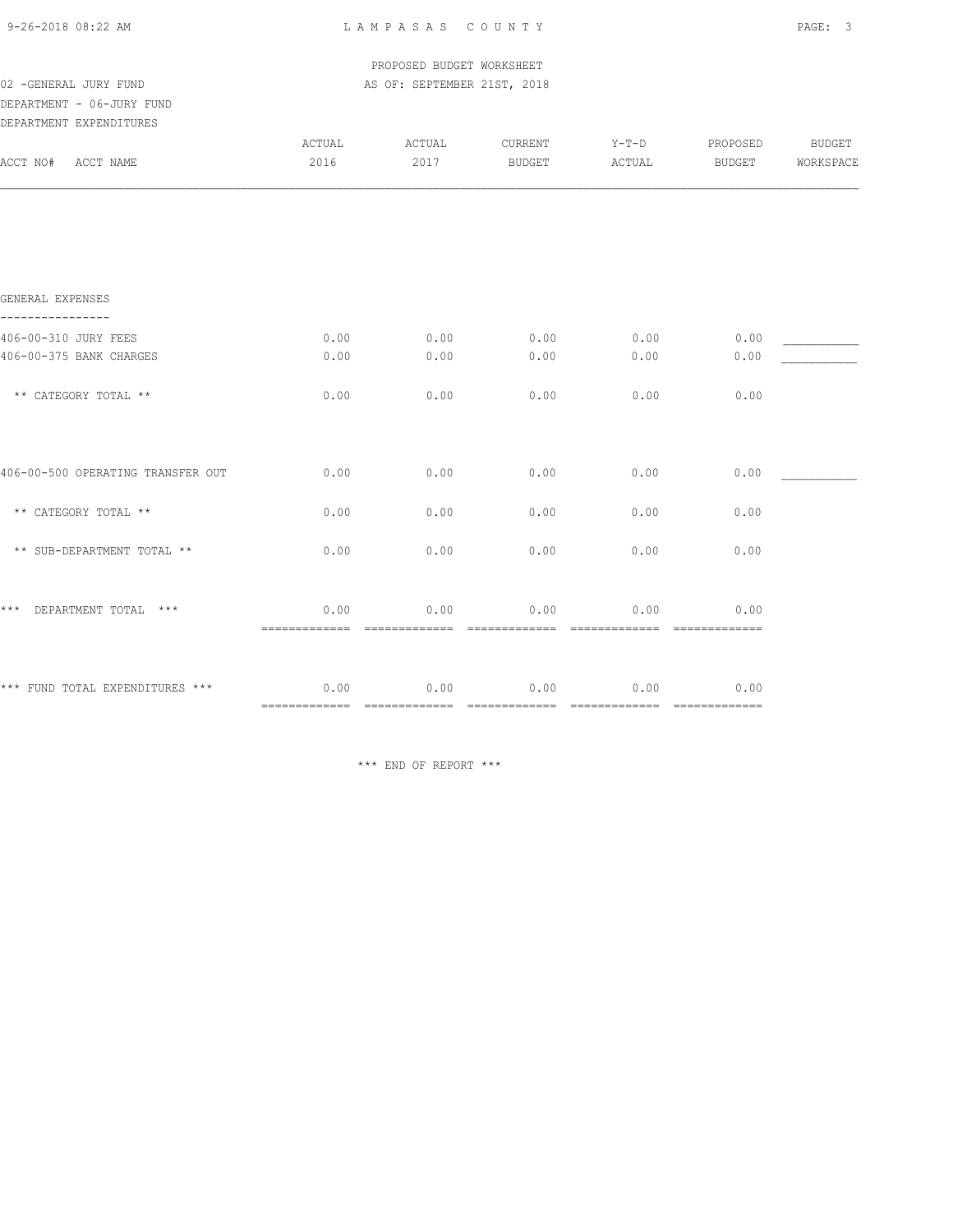PROPOSED BUDGET WORKSHEET 03 -JUDICIAL COURT TECH COURT CECH AS OF: SEPTEMBER 21ST, 2018

FINANCIAL SUMMARY

| ACCT NO# ACCT NAME                                                 | ACTUAL ACTUAL<br>2016                 | 2017              |      | CURRENT Y-T-D PROPOSED<br>BUDGET ACTUAL BUDGET |      | <b>BUDGET</b><br>WORKSPACE |
|--------------------------------------------------------------------|---------------------------------------|-------------------|------|------------------------------------------------|------|----------------------------|
| REVENUE SUMMARY                                                    |                                       |                   |      |                                                |      |                            |
|                                                                    |                                       |                   |      |                                                |      |                            |
| 00-JUSTICE OF PEACE REV                                            |                                       | 140.30 180.06     |      | $0.00$ 305.32                                  | 0.00 |                            |
| 12-JUSTICE OF PEACE #1                                             | $3,716.03$ $3,250.56$ 0.00 $3,354.80$ |                   |      |                                                | 0.00 |                            |
| 13-JUSTICE OF PEACE #3                                             | 1, 177.39 957.87                      |                   |      | $0.00$ 673.54                                  | 0.00 |                            |
| 14-JUSTICE OF PEACE #4                                             |                                       | 2,384.87 2,166.49 |      | $0.00$ 1,904.22                                | 0.00 |                            |
| *** TOTAL REVENUE ***                                              |                                       | 7,418.59 6,554.98 |      | $0.00$ 6,237.88                                | 0.00 |                            |
| EXPENDITURE SUMMARY                                                |                                       |                   |      |                                                |      |                            |
| 12-JUSTICE OF PEACE #1                                             | 854.30 ( 915.35) 0.00 531.60          |                   |      |                                                | 0.00 |                            |
| 13-JUSTICE OF PEACE #3                                             |                                       | $0.00$ 620.00     | 0.00 | 0.00                                           | 0.00 |                            |
| 14-JUSTICE OF PEACE #4                                             | 523.68                                | 0.00              | 0.00 | 500.00                                         | 0.00 |                            |
| *** TOTAL EXPENDITURES ***                                         | $1,377.98$ (295.35)                   |                   |      | $0.00$ 1,031.60                                | 0.00 |                            |
| REVENUES OVER/(UNDER) EXPENDITURES 6,040.61 6,850.33 0.00 5,206.28 |                                       |                   |      |                                                | 0.00 |                            |
|                                                                    |                                       |                   |      |                                                |      |                            |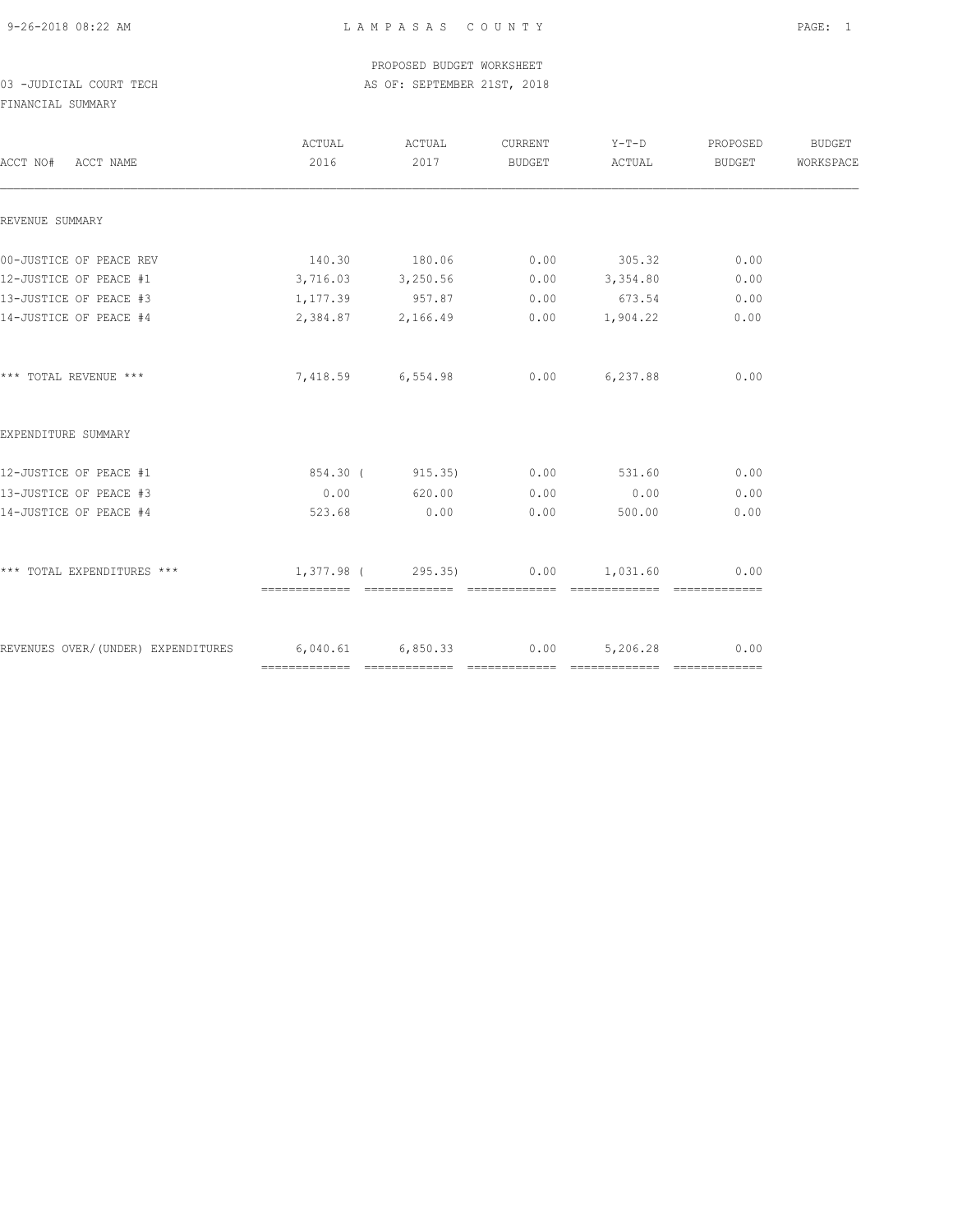| $9 - 26 - 2018$ 08:22 AM                                    |        | LAMPASAS COUNTY             |         |         |          | PAGE: 2   |
|-------------------------------------------------------------|--------|-----------------------------|---------|---------|----------|-----------|
|                                                             |        | PROPOSED BUDGET WORKSHEET   |         |         |          |           |
| 03 -JUDICIAL COURT TECH                                     |        | AS OF: SEPTEMBER 21ST, 2018 |         |         |          |           |
| DEPARTMENT - 00-JUSTICE OF PEACE REV<br>DEPARTMENT REVENUES |        |                             |         |         |          |           |
|                                                             | ACTUAL | ACTUAL                      | CURRENT | $Y-T-D$ | PROPOSED | BUDGET    |
| ACCT NO# ACCT NAME                                          | 2016   | 2017                        | BUDGET  | ACTUAL  | BUDGET   | WORKSPACE |
|                                                             |        |                             |         |         |          |           |
|                                                             |        |                             |         |         |          |           |
| 100-00-099 INTEREST REVENUE                                 | 140.30 | 180.06                      | 0.00    | 305.32  | 0.00     |           |
| ** SUB-DEPARTMENT REVENUE TOTAL **                          | 140.30 | 180.06                      | 0.00    | 305.32  | 0.00     |           |
| ** DEPARTMENT REVENUE TOTAL **                              | 140.30 | 180.06                      | 0.00    | 305.32  | 0.00     |           |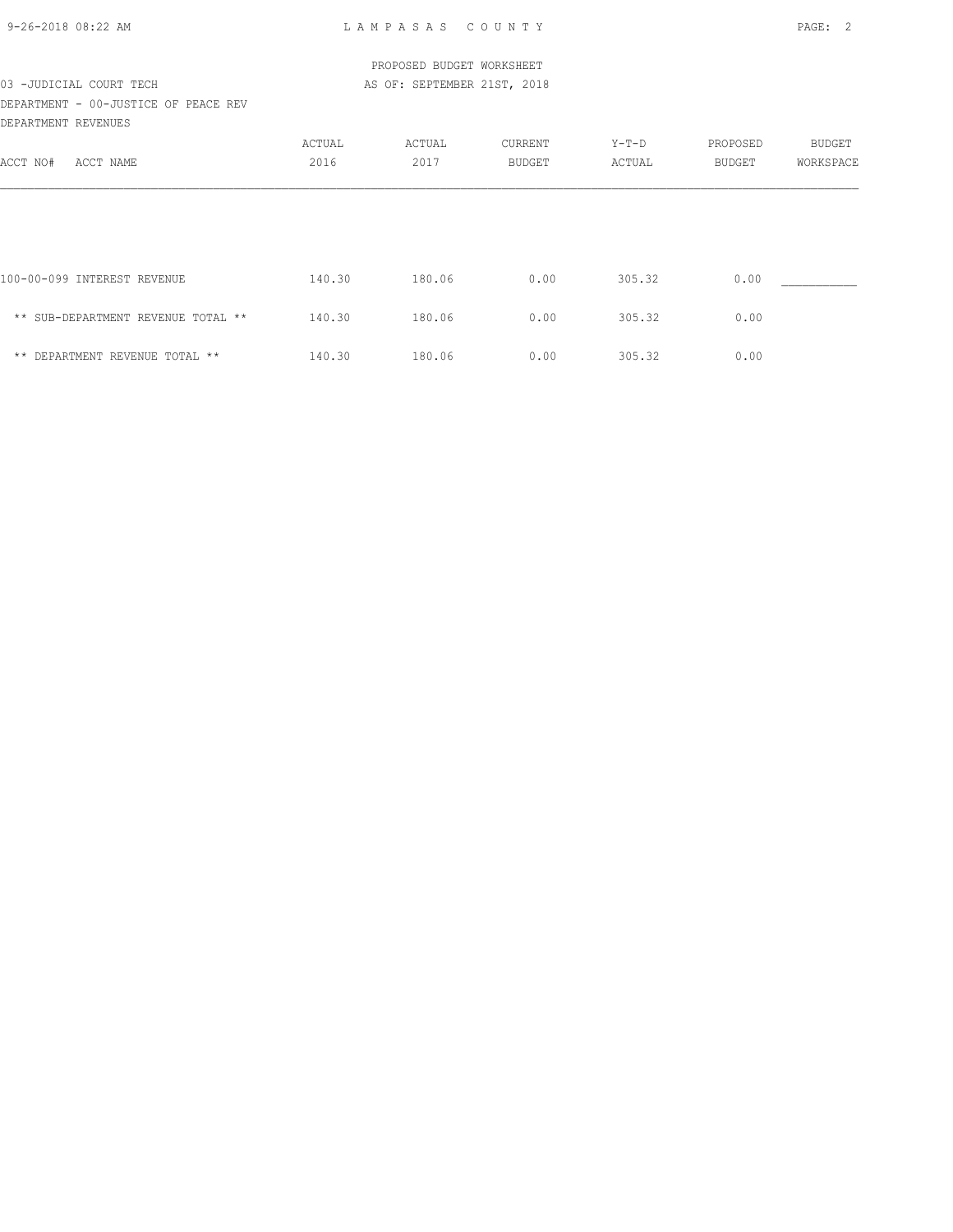| 9-26-2018 08:22 AM |  |
|--------------------|--|
|                    |  |

| PROPOSED BUDGET WORKSHEET           |          |                             |               |          |          |           |  |  |  |
|-------------------------------------|----------|-----------------------------|---------------|----------|----------|-----------|--|--|--|
| 03 -JUDICIAL COURT TECH             |          | AS OF: SEPTEMBER 21ST, 2018 |               |          |          |           |  |  |  |
| DEPARTMENT - 12-JUSTICE OF PEACE #1 |          |                             |               |          |          |           |  |  |  |
| DEPARTMENT REVENUES                 |          |                             |               |          |          |           |  |  |  |
|                                     | ACTUAL   | ACTUAL                      | CURRENT       | Y-T-D    | PROPOSED | BUDGET    |  |  |  |
| ACCT NAME<br>ACCT NO#               | 2016     | 2017                        | <b>BUDGET</b> | ACTUAL   | BUDGET   | WORKSPACE |  |  |  |
|                                     |          |                             |               |          |          |           |  |  |  |
| 112-00-080 JUSTICE OF PEACE #1      | 3,716.03 | 3,250.56                    | 0.00          | 3,354.80 | 0.00     |           |  |  |  |
| ** SUB-DEPARTMENT REVENUE TOTAL **  | 3,716.03 | 3,250.56                    | 0.00          | 3,354.80 | 0.00     |           |  |  |  |
| ** DEPARTMENT REVENUE TOTAL **      | 3,716.03 | 3,250.56                    | 0.00          | 3,354.80 | 0.00     |           |  |  |  |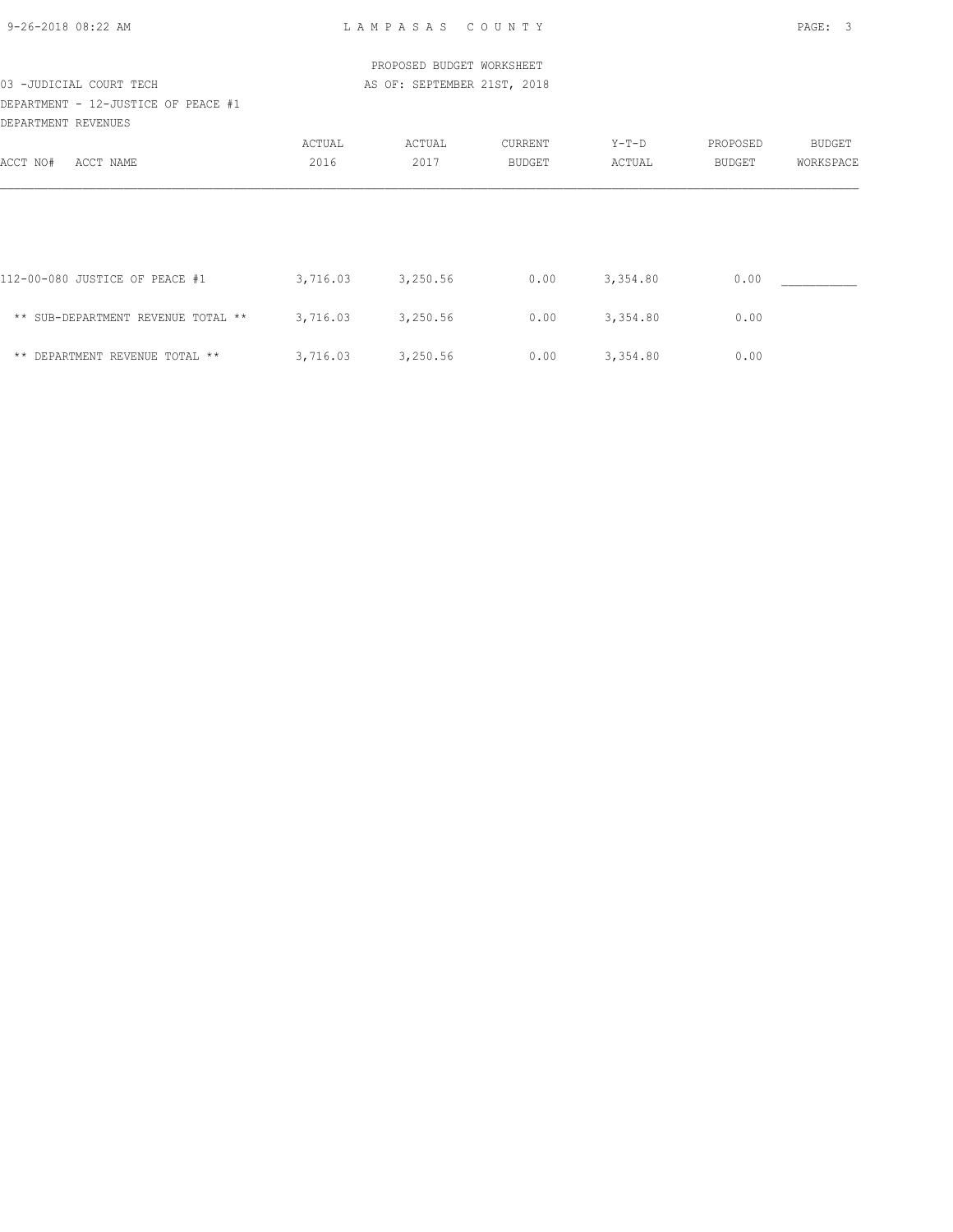| PROPOSED BUDGET WORKSHEET           |          |                             |         |        |          |           |  |  |  |  |
|-------------------------------------|----------|-----------------------------|---------|--------|----------|-----------|--|--|--|--|
| 03 -JUDICIAL COURT TECH             |          | AS OF: SEPTEMBER 21ST, 2018 |         |        |          |           |  |  |  |  |
| DEPARTMENT - 13-JUSTICE OF PEACE #3 |          |                             |         |        |          |           |  |  |  |  |
| DEPARTMENT REVENUES                 |          |                             |         |        |          |           |  |  |  |  |
|                                     | ACTUAL   | ACTUAL                      | CURRENT | Y-T-D  | PROPOSED | BUDGET    |  |  |  |  |
| ACCT NO#<br>ACCT NAME               | 2016     | 2017                        | BUDGET  | ACTUAL | BUDGET   | WORKSPACE |  |  |  |  |
|                                     |          |                             |         |        |          |           |  |  |  |  |
|                                     |          |                             |         |        |          |           |  |  |  |  |
|                                     |          |                             |         |        |          |           |  |  |  |  |
|                                     |          |                             |         |        |          |           |  |  |  |  |
| 113-00-080 JUSTICE OF PEACE #3      | 1,177.39 | 957.87                      | 0.00    | 673.54 | 0.00     |           |  |  |  |  |
|                                     |          |                             |         |        |          |           |  |  |  |  |
| ** SUB-DEPARTMENT REVENUE TOTAL **  | 1,177.39 | 957.87                      | 0.00    | 673.54 | 0.00     |           |  |  |  |  |
|                                     |          |                             |         |        |          |           |  |  |  |  |
| ** DEPARTMENT REVENUE TOTAL **      | 1,177.39 | 957.87                      | 0.00    | 673.54 | 0.00     |           |  |  |  |  |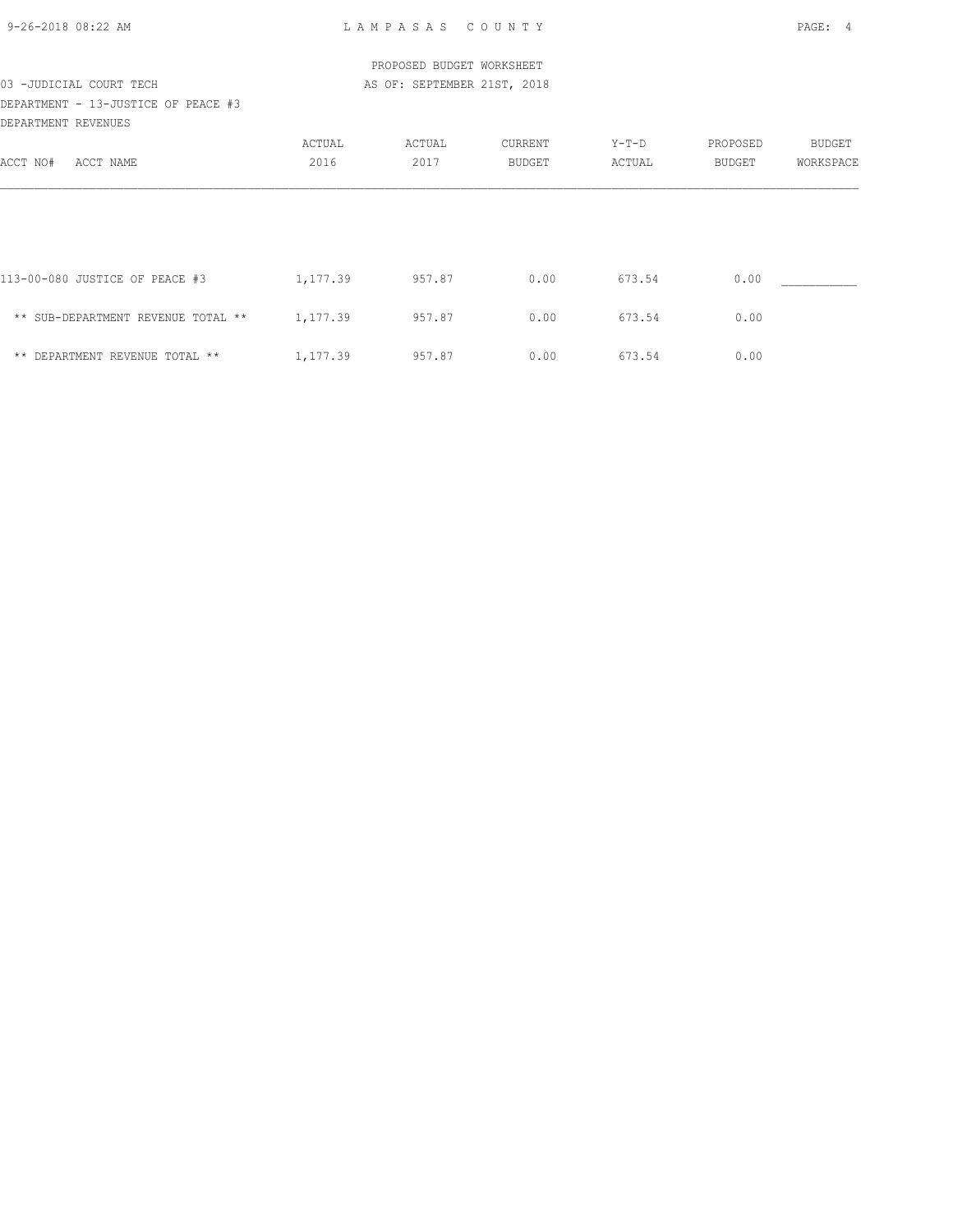|                                     |                   | PROPOSED BUDGET WORKSHEET   |         |                 |          |           |
|-------------------------------------|-------------------|-----------------------------|---------|-----------------|----------|-----------|
| 03 -JUDICIAL COURT TECH             |                   | AS OF: SEPTEMBER 21ST, 2018 |         |                 |          |           |
| DEPARTMENT - 14-JUSTICE OF PEACE #4 |                   |                             |         |                 |          |           |
| DEPARTMENT REVENUES                 |                   |                             |         |                 |          |           |
|                                     | ACTUAL            | ACTUAL                      | CURRENT | $Y-T-D$         | PROPOSED | BUDGET    |
| ACCT NO# ACCT NAME                  | 2016              | 2017                        | BUDGET  | ACTUAL          | BUDGET   | WORKSPACE |
|                                     |                   |                             |         |                 |          |           |
| 114-00-080 JUSTICE OF PEACE e4      | 2,384.87 2,166.49 |                             | 0.00    | 1,904.22        | 0.00     |           |
|                                     |                   |                             |         |                 |          |           |
| ** SUB-DEPARTMENT REVENUE TOTAL **  | 2,384.87 2,166.49 |                             | 0.00    | 1,904.22        | 0.00     |           |
| ** DEPARTMENT REVENUE TOTAL **      |                   | 2,384.87 2,166.49           | 0.00    | 1,904.22        | 0.00     |           |
| *** FUND TOTAL REVENUES ***         | 7,418.59          | 6,554.98                    |         | $0.00$ 6,237.88 | 0.00     |           |

============= ============= ============= ============= =============

9-26-2018 08:22 AM L A M P A S A S C O U N T Y PAGE: 5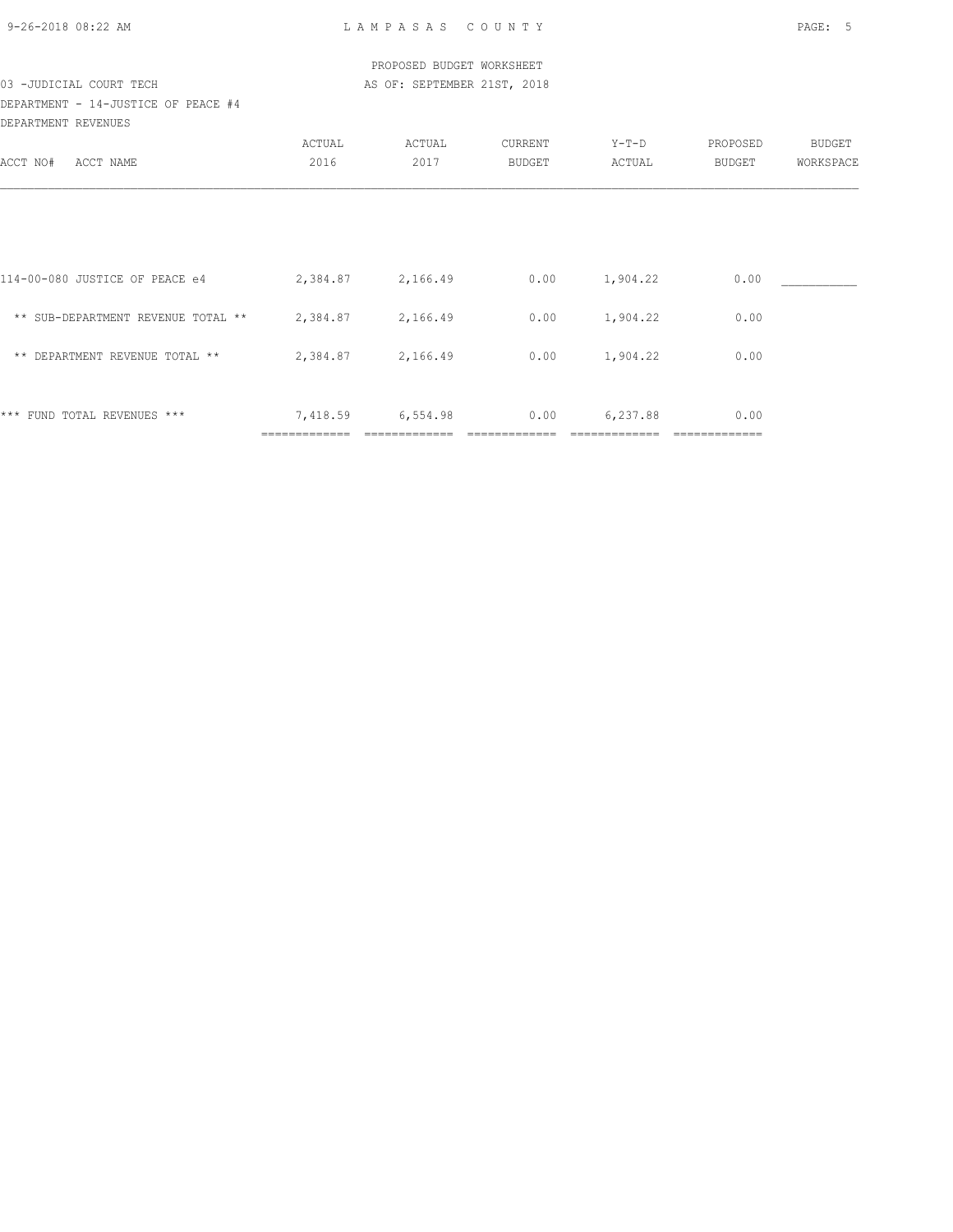| 9-26-2018 08:22 AM                     | LAMPASAS COUNTY |                             | PAGE: 6 |         |          |               |
|----------------------------------------|-----------------|-----------------------------|---------|---------|----------|---------------|
|                                        |                 | PROPOSED BUDGET WORKSHEET   |         |         |          |               |
| 03 - JUDICIAL COURT TECH               |                 | AS OF: SEPTEMBER 21ST, 2018 |         |         |          |               |
| DEPARTMENT - 12-JUSTICE OF PEACE #1    |                 |                             |         |         |          |               |
| DEPARTMENT EXPENDITURES                |                 |                             |         |         |          |               |
|                                        | ACTUAL          | ACTUAL                      | CURRENT | $Y-T-D$ | PROPOSED | <b>BUDGET</b> |
| ACCT NO# ACCT NAME                     | 2016            | 2017                        | BUDGET  | ACTUAL  | BUDGET   | WORKSPACE     |
| GENERAL EXPENSES                       |                 |                             |         |         |          |               |
|                                        |                 |                             |         |         |          |               |
| 412-00-304 OPERATING SUPPLIES          | 0.00            | 0.00                        | 0.00    | 0.00    | 0.00     |               |
| 412-00-312 EQUIPMENT MAINTENANCE CONTR | 0.00            | 0.00                        | 0.00    | 0.00    | 0.00     |               |
| 412-00-389 MISCELLANOUS                | 854.30 (        | 915.35)                     | 0.00    | 531.60  | 0.00     |               |
| ** CATEGORY TOTAL **                   | 854.30 (        | 915.35)                     | 0.00    | 531.60  | 0.00     |               |
| 412-00-500 OPERATING TRANSFER-OUT      | 0.00            | 0.00                        | 0.00    | 0.00    | 0.00     |               |
| ** CATEGORY TOTAL **                   | 0.00            | 0.00                        | 0.00    | 0.00    | 0.00     |               |
| ** SUB-DEPARTMENT TOTAL **             |                 | 854.30 (915.35)             | 0.00    | 531.60  | 0.00     |               |
| *** DEPARTMENT TOTAL ***               |                 | 854.30 (915.35)             | 0.00    | 531.60  | 0.00     |               |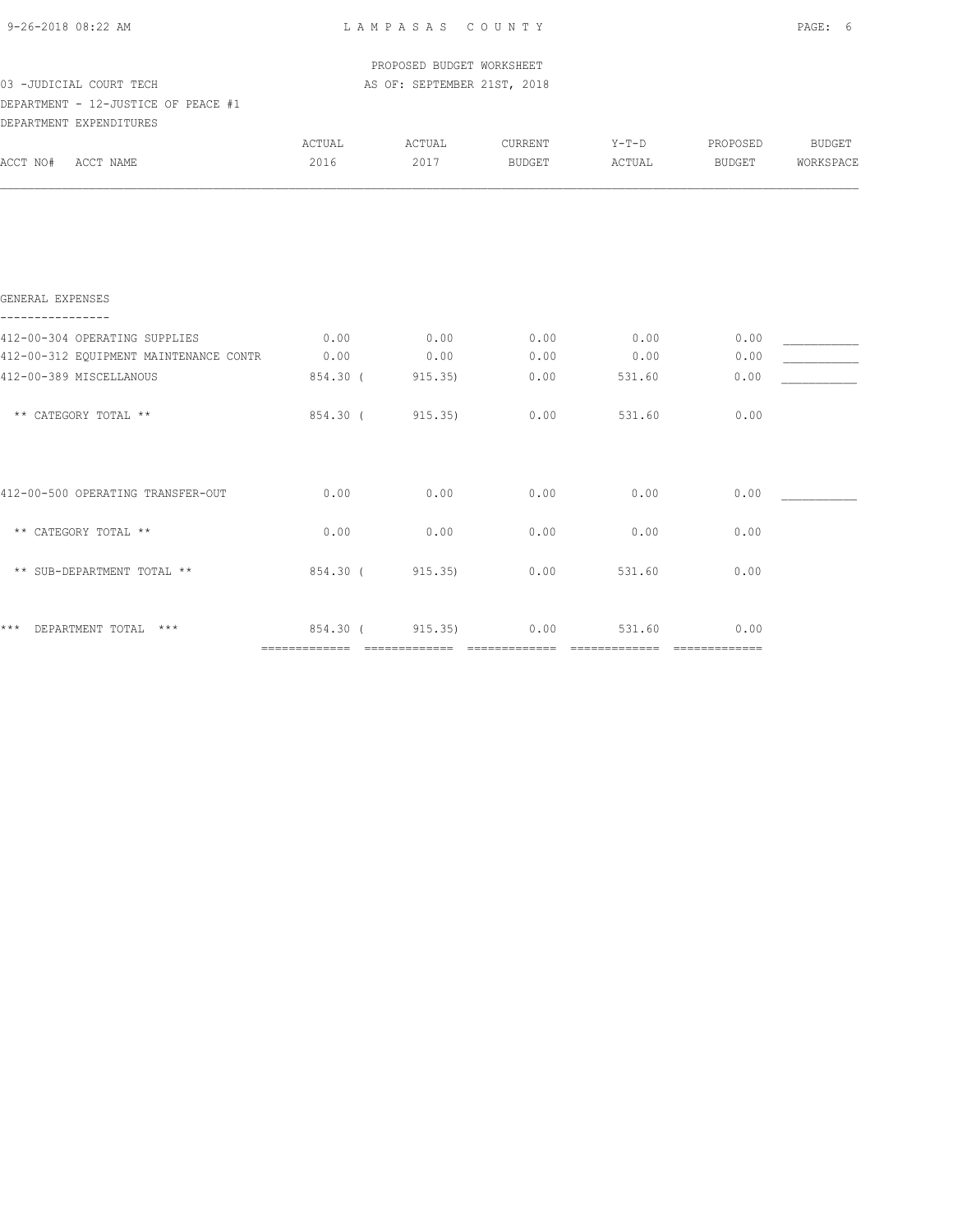|  | 9-26-2018 08:22 AM |  |
|--|--------------------|--|
|  |                    |  |

GENERAL EXPENSES

L A M P A S A S C O U N T Y PAGE: 7

| 03 -JUDICIAL COURT TECH                                        |        | PROPOSED BUDGET WORKSHEET<br>AS OF: SEPTEMBER 21ST, 2018 |         |        |          |           |
|----------------------------------------------------------------|--------|----------------------------------------------------------|---------|--------|----------|-----------|
| DEPARTMENT - 13-JUSTICE OF PEACE #3<br>DEPARTMENT EXPENDITURES |        |                                                          |         |        |          |           |
|                                                                | ACTUAL | ACTUAL                                                   | CURRENT | Y-T-D  | PROPOSED | BUDGET    |
| ACCT NO#<br>ACCT NAME                                          | 2016   | 2017                                                     | BUDGET  | ACTUAL | BUDGET   | WORKSPACE |
|                                                                |        |                                                          |         |        |          |           |
|                                                                |        |                                                          |         |        |          |           |
|                                                                |        |                                                          |         |        |          |           |

|                  |                                        | ------------- | -------- |      |      |      |  |
|------------------|----------------------------------------|---------------|----------|------|------|------|--|
| $***$            | DEPARTMENT TOTAL<br>$***$              | 0.00          | 620.00   | 0.00 | 0.00 | 0.00 |  |
|                  | ** SUB-DEPARTMENT TOTAL **             | 0.00          | 620.00   | 0.00 | 0.00 | 0.00 |  |
|                  | ** CATEGORY TOTAL **                   | 0.00          | 620.00   | 0.00 | 0.00 | 0.00 |  |
|                  | 413-00-389 MISCELLANOUSE               | 0.00          | 0.00     | 0.00 | 0.00 | 0.00 |  |
|                  | 413-00-312 EOUIPMENT MAINTENANCE CONTR | 0.00          | 0.00     | 0.00 | 0.00 | 0.00 |  |
|                  | 413-00-304 OPERATING SUPPLIES          | 0.00          | 620.00   | 0.00 | 0.00 | 0.00 |  |
| ---------------- |                                        |               |          |      |      |      |  |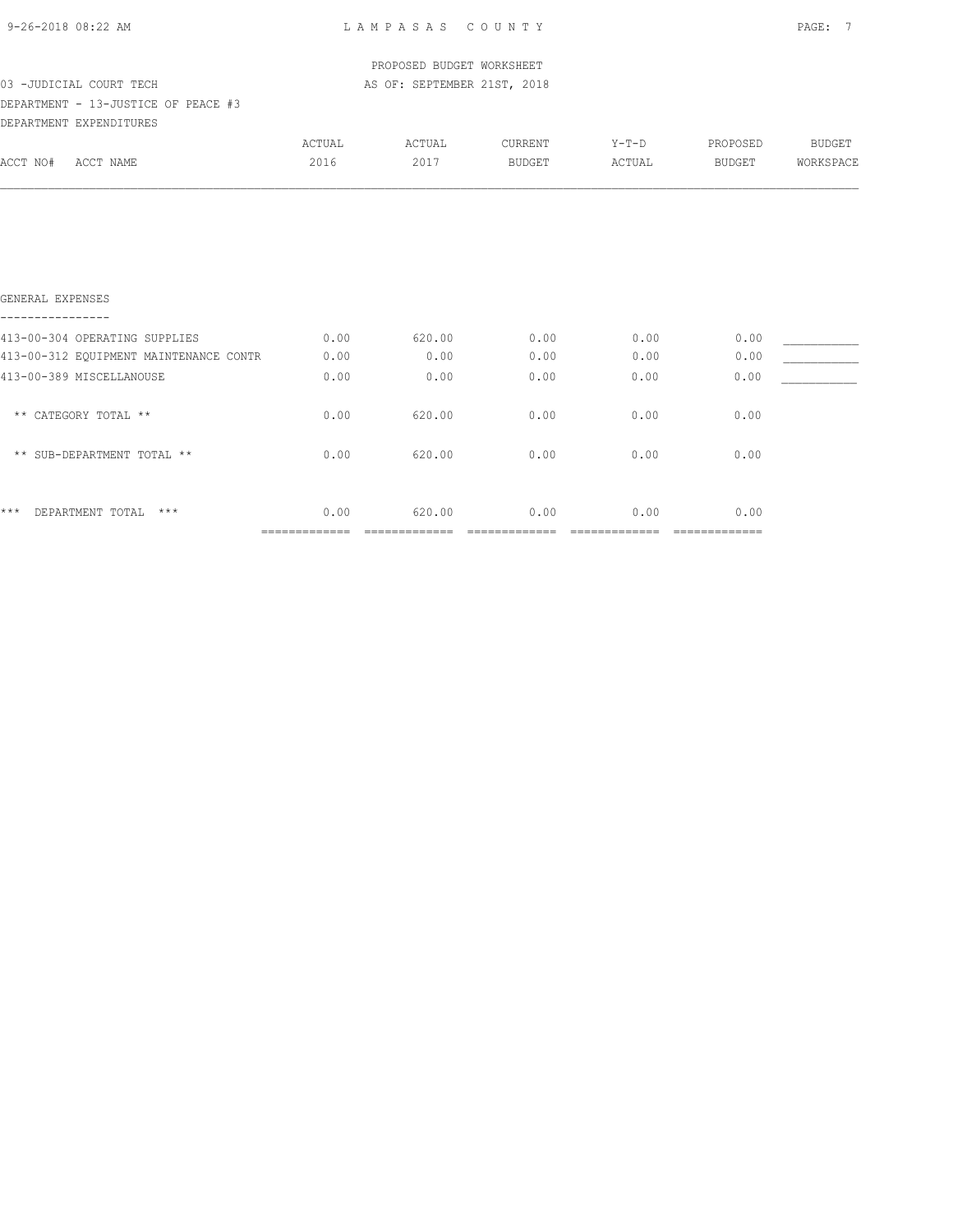| 9-26-2018 08:22 AM                     |               | LAMPASAS COUNTY             |               | PAGE: 8 |          |               |
|----------------------------------------|---------------|-----------------------------|---------------|---------|----------|---------------|
|                                        |               | PROPOSED BUDGET WORKSHEET   |               |         |          |               |
| 03 - JUDICIAL COURT TECH               |               | AS OF: SEPTEMBER 21ST, 2018 |               |         |          |               |
| DEPARTMENT - 14-JUSTICE OF PEACE #4    |               |                             |               |         |          |               |
| DEPARTMENT EXPENDITURES                |               |                             |               |         |          |               |
|                                        | ACTUAL        | ACTUAL                      | CURRENT       | $Y-T-D$ | PROPOSED | <b>BUDGET</b> |
| ACCT NO#<br>ACCT NAME                  | 2016          | 2017                        | <b>BUDGET</b> | ACTUAL  | BUDGET   | WORKSPACE     |
|                                        |               |                             |               |         |          |               |
| GENERAL EXPENSES                       |               |                             |               |         |          |               |
|                                        |               |                             |               |         |          |               |
| 414-00-304 OPERATING SUPPLIES          | 523.68        | 0.00                        | 0.00          | 0.00    | 0.00     |               |
| 414-00-312 EQUIPMENT MAINTENANCE CONTR | 0.00          | 0.00                        | 0.00          | 500.00  | 0.00     |               |
| 414-00-389 MISCELLANEOUS               | 0.00          | 0.00                        | 0.00          | 0.00    | 0.00     |               |
| ** CATEGORY TOTAL **                   | 523.68        | 0.00                        | 0.00          | 500.00  | 0.00     |               |
| ** SUB-DEPARTMENT TOTAL **             | 523.68        | 0.00                        | 0.00          | 500.00  | 0.00     |               |
| $***$<br>DEPARTMENT TOTAL ***          | 523.68        | 0.00                        | 0.00          | 500.00  | 0.00     |               |
|                                        | ============= |                             | ============= |         |          |               |

\*\*\* FUND TOTAL EXPENDITURES \*\*\*  $1,377.98$  ( 295.35) 0.00  $1,031.60$  0.00 ============= ============= ============= ============= =============

\*\*\* END OF REPORT \*\*\*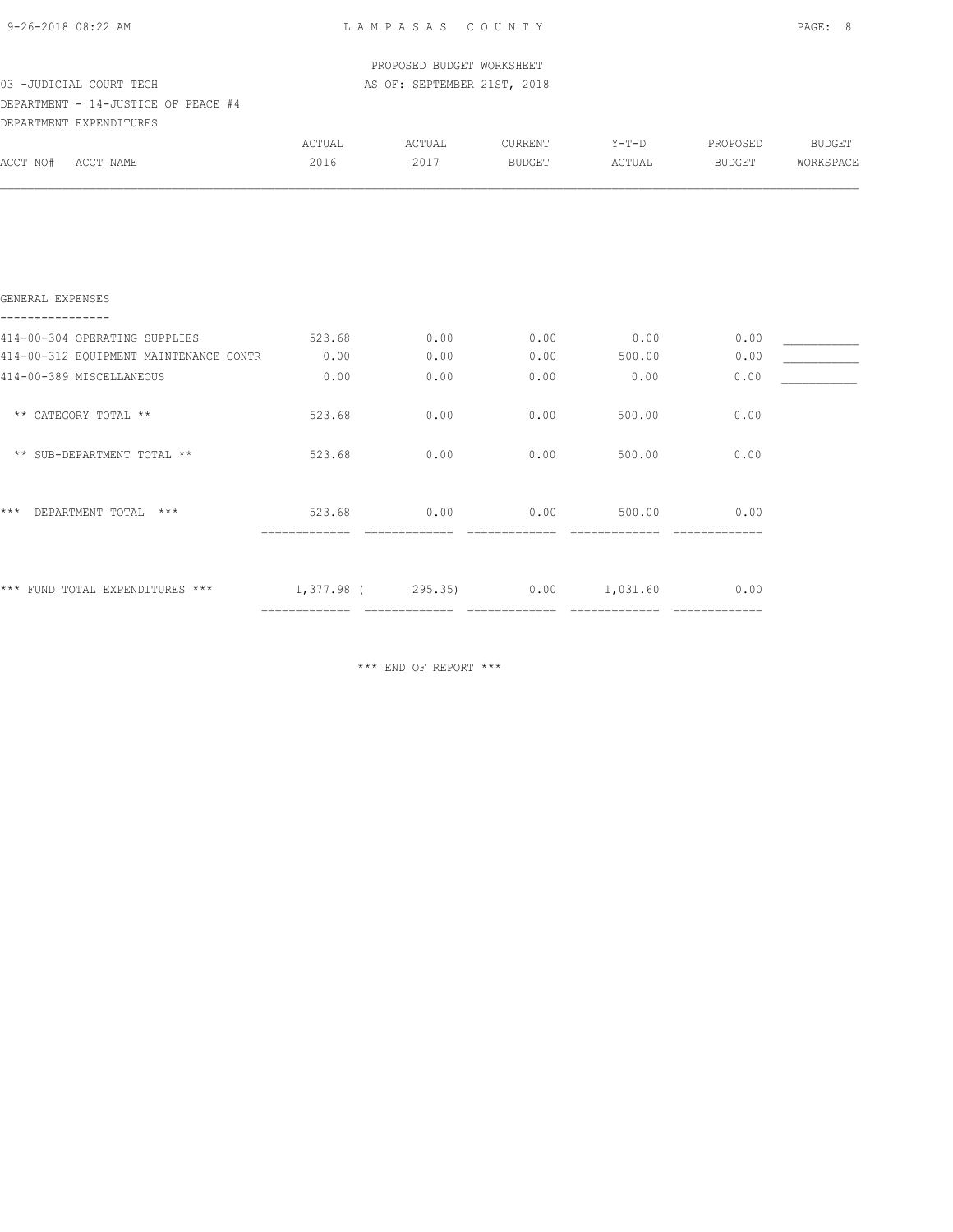9-26-2018 08:22 AM L A M P A S A S C O U N T Y PAGE: 1

|                             |  |  |  | PROPOSED BUDGET WORKSHEET   |  |
|-----------------------------|--|--|--|-----------------------------|--|
| 15 -LAMPASAS CO RD & BRIDGE |  |  |  | AS OF: SEPTEMBER 21ST, 2018 |  |

FINANCIAL SUMMARY

| ACCT NO#<br>ACCT NAME                                    | ACTUAL<br>2016                                                             | ACTUAL<br>2017        | CURRENT<br>BUDGET     | $Y-T-D$<br>ACTUAL                                      | PROPOSED<br>BUDGET | <b>BUDGET</b><br>WORKSPACE |
|----------------------------------------------------------|----------------------------------------------------------------------------|-----------------------|-----------------------|--------------------------------------------------------|--------------------|----------------------------|
| REVENUE SUMMARY                                          |                                                                            |                       |                       |                                                        |                    |                            |
| 00-ROAD & BRIDGE REVENUE                                 | 2,311,789.74 2,249,476.08 2,385,528.00 2,350,887.56 2,479,180.00           |                       |                       |                                                        |                    |                            |
| 01-PRECINCT 1                                            | 0.00                                                                       | 14,768.53             | 0.00                  | 95.00                                                  | 0.00               |                            |
| 02-PRECINCT 2                                            | 19.80                                                                      | 29,725.00             | 0.00                  | 45,100.00                                              | 0.00               |                            |
| 03-PRECINCT 3                                            | 0.00                                                                       | 13,578.09             | 0.00                  | 9,913.62                                               | 0.00               |                            |
| 04-PRECINCT 4                                            | 866.84                                                                     | 8,025.00              | 0.00                  | 726.53                                                 | 0.00               |                            |
| 05-ROAD & BRIDGE                                         | 0.00                                                                       | 0.00                  | 0.00                  | 0.00                                                   | 0.00               |                            |
| *** TOTAL REVENUE ***                                    | 2, 312, 676.38 2, 315, 572.70 2, 385, 528.00 2, 406, 722.71 2, 479, 180.00 |                       |                       |                                                        |                    |                            |
| EXPENDITURE SUMMARY                                      |                                                                            |                       |                       |                                                        |                    |                            |
| 01-PRECINCT 1                                            | 605,004.04                                                                 |                       | 520,144.87 599,332.00 | 505,223.82                                             | 604,395.00         |                            |
| 02-PRECINCT 2                                            |                                                                            | 553,736.04 470,950.02 |                       | 547,104.00 454,630.72                                  | 597,625.00         |                            |
| 03-PRECINCT 3                                            |                                                                            | 538,697.37 503,722.10 |                       | 570,945.00 475,784.17                                  | 594,060.00         |                            |
| 04-PRECINCT 4                                            |                                                                            |                       |                       | 524,209.35 595,963.51 627,147.00 637,148.74 633,763.00 |                    |                            |
| 05-ROAD & BRIDGE                                         | 96,084.05                                                                  | 87,020.20             | 41,000.00             | 39,991.37                                              | 49,337.00          |                            |
| *** TOTAL EXPENDITURES ***                               | 2,317,730.85 2,177,800.70 2,385,528.00 2,112,778.82 2,479,180.00           |                       |                       |                                                        |                    |                            |
| REVENUES OVER/(UNDER) EXPENDITURES (5,054.47) 137,772.00 |                                                                            |                       | 0.00                  | 293,943.89                                             | 0.00               |                            |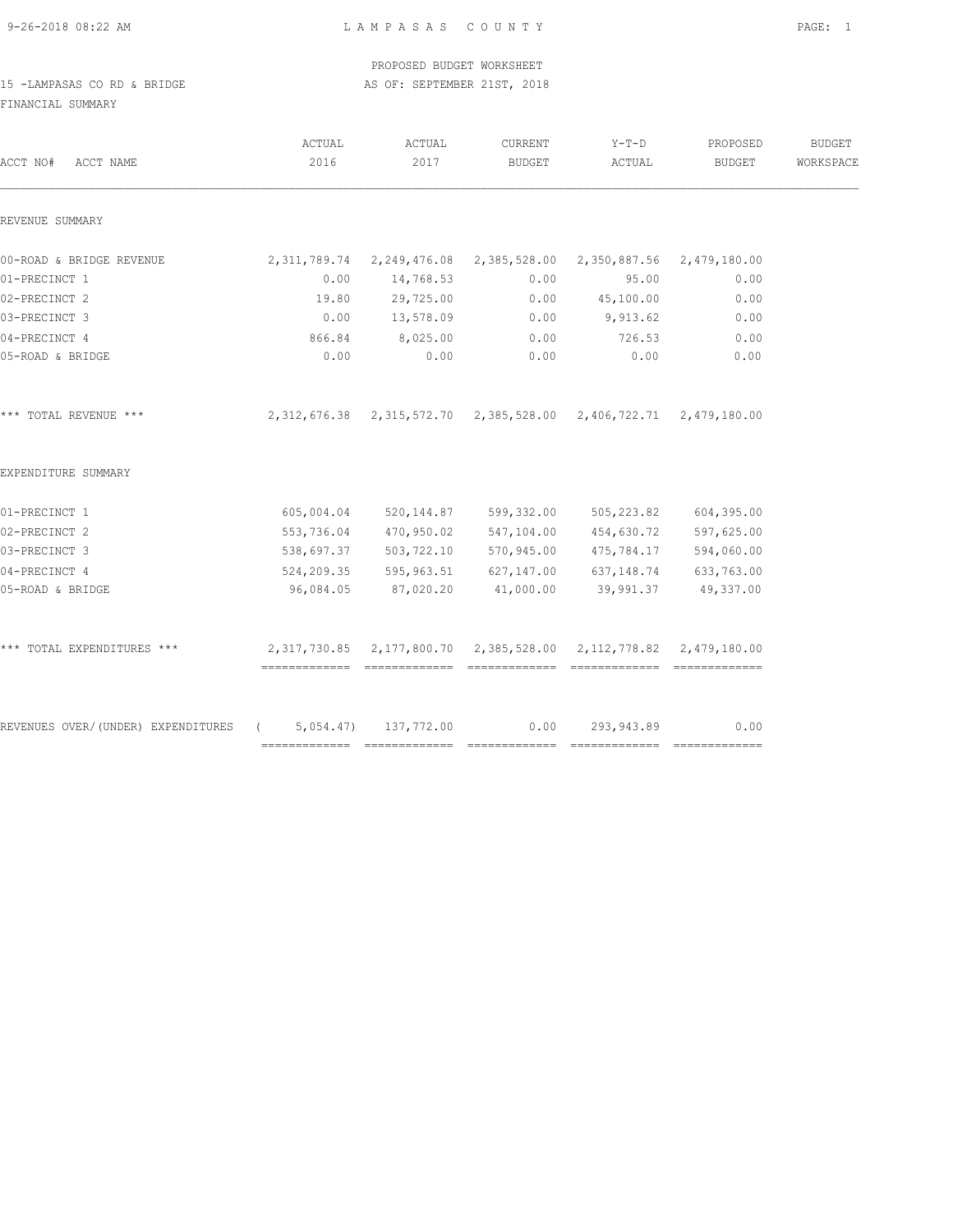#### PROPOSED BUDGET WORKSHEET

### 15 -LAMPASAS CO RD & BRIDGE AS OF: SEPTEMBER 21ST, 2018

DEPARTMENT - 00-ROAD & BRIDGE REVENUE

|          | DEPARTMENT REVENUES |        |        |               |         |               |           |
|----------|---------------------|--------|--------|---------------|---------|---------------|-----------|
|          |                     | ACTUAL | ACTUAL | CURRENT       | $Y-T-D$ | PROPOSED      | BUDGET    |
| ACCT NO# | ACCT NAME           | 2016   | 2017   | <b>BUDGET</b> | ACTUAL  | <b>BUDGET</b> | WORKSPACE |

#### 00-ROAD & BRIDGE

| 100-00-001 BEGINNING FUND BALANCE                | 0.00           | 0.00                      | 0.00         | 396.44                    | 0.00         |  |
|--------------------------------------------------|----------------|---------------------------|--------------|---------------------------|--------------|--|
| 100-00-010 CURRENT AD VALOREM TAXES 1,524,804.20 |                | 1,558,269.22              | 1,660,528.00 | 1,632,384.31              | 1,720,180.00 |  |
| 100-00-020 DELINQUENT AD VALOREM TAXES           | 24,650.40      | 22,584.71                 | 0.00         | 26, 135.73                | 23,000.00    |  |
| 100-00-030 PENALTIES & INT. AD VALOREM           | 7,394.20       | 20,911.43                 | 0.00         | 23,008.26                 | 20,000.00    |  |
| 100-00-035 LCAD REFUND                           | 0.00           | 0.00                      | 0.00         | 0.00                      | 0.00         |  |
| 100-00-090 MOTOR VEHICLE REGISTRATION            | 348,054.00     | 345,652.05                | 425,000.00   | 342,254.00                | 410,000.00   |  |
| 100-00-091 STATE SALES TAX REBATE                | 0.00           | 0.00                      | 0.00         | 0.00                      | 0.00         |  |
| 100-00-093 SPECIAL TAX ON VEHICLES               | 237,610.00     | 234,920.00                | 228,000.00   | 247,690.00                | 228,000.00   |  |
| 100-00-099 INTEREST REVENUE                      | 3,045.19       | 7,901.67                  | 3,000.00     | 15,761.97                 | 3,000.00     |  |
| 100-00-100 SALE OF SURPLUS EOUIP/PROPE           | 13,577.40      | 0.00                      | 0.00         | 0.00                      | 0.00         |  |
| 100-00-102 INSURANCE REFUND                      | 0.00           | 0.00                      | 0.00         | 0.00                      | 0.00         |  |
| 100-00-110 LATERAL ROADS                         | 22,994.64      | 22,994.64                 | 27,000.00    | 22,994.64                 | 27,000.00    |  |
| 100-00-116 GRANT REVENUE                         | 0.00           | 0.00                      | 0.00         | 0.00                      | 0.00         |  |
| 100-00-124 GROSS WEIGHT & AXLE WEIGHT            | 39,659.71      | 35,990.77                 | 42,000.00    | 40,249.55                 | 48,000.00    |  |
| 100-00-130 911-ADDRESSING SIGNS                  | 0.00           | 0.00                      | 0.00         | 0.00                      | 0.00         |  |
| 100-00-189 DISCOUNTS TAKEN                       | 0.00           | 0.00                      | 0.00         | 0.00                      | 0.00         |  |
| 100-00-190 MISCELLANEOUS RECEIPTS                | 0.00           | 251.59                    | 0.00         | 12.66                     | 0.00         |  |
| 100-00-191 CITIZENS DONATIONS                    | 0.00           | 0.00                      | 0.00         | 0.00                      | 0.00         |  |
| 200-00-000 OTHER SOURCES - LEASE                 | 90,000.00      | 0.00                      | 0.00         | 0.00                      | 0.00         |  |
| 200-00-010 OPERATING TRANSFERS-IN                | 0.00           | 0.00                      | 0.00         | 0.00                      | 0.00         |  |
| ** SUB-DEPARTMENT REVENUE TOTAL ** 2,311,789.74  |                | 2,249,476.08 2,385,528.00 |              | 2,350,887.56 2,479,180.00 |              |  |
| ** DEPARTMENT REVENUE TOTAL **                   | 2, 311, 789.74 | 2,249,476.08              | 2,385,528.00 | 2,350,887.56 2,479,180.00 |              |  |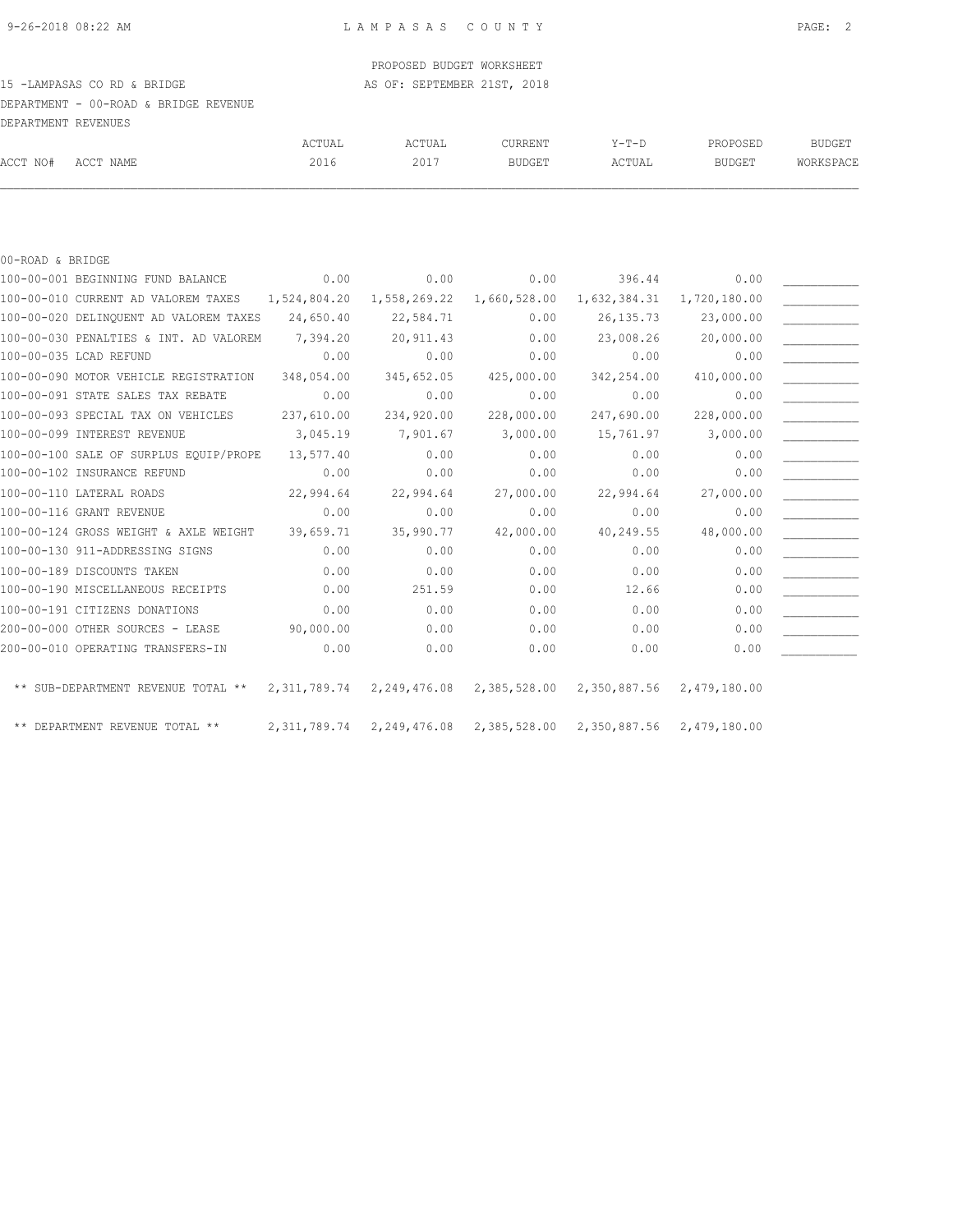### PROPOSED BUDGET WORKSHEET 15 -LAMPASAS CO RD & BRIDGE AS OF: SEPTEMBER 21ST, 2018

### DEPARTMENT - 01-PRECINCT 1

| DEPARTMENT REVENUES                  |        |           |               |         |               |               |
|--------------------------------------|--------|-----------|---------------|---------|---------------|---------------|
|                                      | ACTUAL | ACTUAL    | CURRENT       | $Y-T-D$ | PROPOSED      | <b>BUDGET</b> |
| ACCT NO#<br>ACCT NAME                | 2016   | 2017      | <b>BUDGET</b> | ACTUAL  | <b>BUDGET</b> | WORKSPACE     |
|                                      |        |           |               |         |               |               |
| 00-ROAD & BRIDGE                     |        |           |               |         |               |               |
| 101-00-002 EXISTING FUND BALANCE     | 0.00   | 0.00      | 0.00          | 0.00    | 0.00          |               |
| 101-00-100 SALES OF SURPLUS PROPERTY | 0.00   | 14,759.60 | 0.00          | 95.00   | 0.00          |               |
| 101-00-116 GRANT REVENUE-FEMA        | 0.00   | 0.00      | 0.00          | 0.00    | 0.00          |               |
| 101-00-190 MISCELLANOUS              | 0.00   | 8.93      | 0.00          | 0.00    | 0.00          |               |
| 201-00-000 OTHER SOURCES - LEASE     | 0.00   | 0.00      | 0.00          | 0.00    | 0.00          |               |
| ** SUB-DEPARTMENT REVENUE TOTAL **   | 0.00   | 14,768.53 | 0.00          | 95.00   | 0.00          |               |
| ** DEPARTMENT REVENUE TOTAL **       | 0.00   | 14,768.53 | 0.00          | 95.00   | 0.00          |               |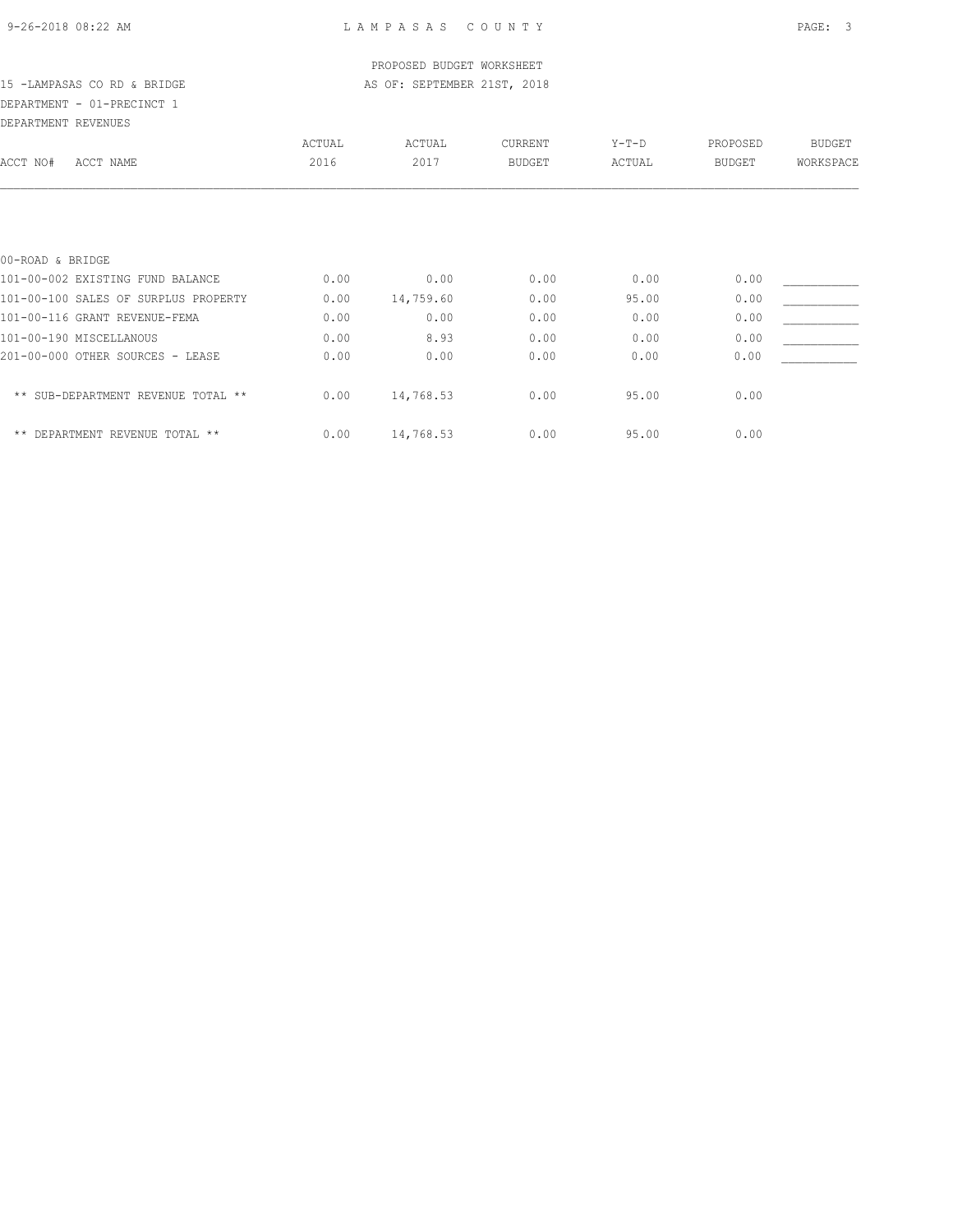| 9-26-2018 08:22 AM |  |
|--------------------|--|
|                    |  |

| PROPOSED BUDGET WORKSHEET           |        |                             |               |           |               |               |  |  |
|-------------------------------------|--------|-----------------------------|---------------|-----------|---------------|---------------|--|--|
| 15 -LAMPASAS CO RD & BRIDGE         |        | AS OF: SEPTEMBER 21ST, 2018 |               |           |               |               |  |  |
| DEPARTMENT - 02-PRECINCT 2          |        |                             |               |           |               |               |  |  |
| DEPARTMENT REVENUES                 |        |                             |               |           |               |               |  |  |
|                                     | ACTUAL | ACTUAL                      | CURRENT       | $Y-T-D$   | PROPOSED      | <b>BUDGET</b> |  |  |
| ACCT NO#<br>ACCT NAME               | 2016   | 2017                        | <b>BUDGET</b> | ACTUAL    | <b>BUDGET</b> | WORKSPACE     |  |  |
|                                     |        |                             |               |           |               |               |  |  |
| 00-ROAD & BRIDGE                    |        |                             |               |           |               |               |  |  |
| 102-00-100 SALE OF SURPLUS PROPERTY | 0.00   | 29,720.00                   | 0.00          | 2,100.00  | 0.00          |               |  |  |
| 102-00-116 GRANT REVENUE-FEMA       | 0.00   | 0.00                        | 0.00          | 0.00      | 0.00          |               |  |  |
| 102-00-190 MISCELLANEOUS            | 19.80  | 5.00                        | 0.00          | 0.00      | 0.00          |               |  |  |
| 202-00-000 OTHER SOURCES - LEASE    | 0.00   | 0.00                        | 0.00          | 43,000.00 | 0.00          |               |  |  |
| ** SUB-DEPARTMENT REVENUE TOTAL **  | 19.80  | 29,725.00                   | 0.00          | 45,100.00 | 0.00          |               |  |  |
| ** DEPARTMENT REVENUE TOTAL **      | 19.80  | 29,725.00                   | 0.00          | 45,100.00 | 0.00          |               |  |  |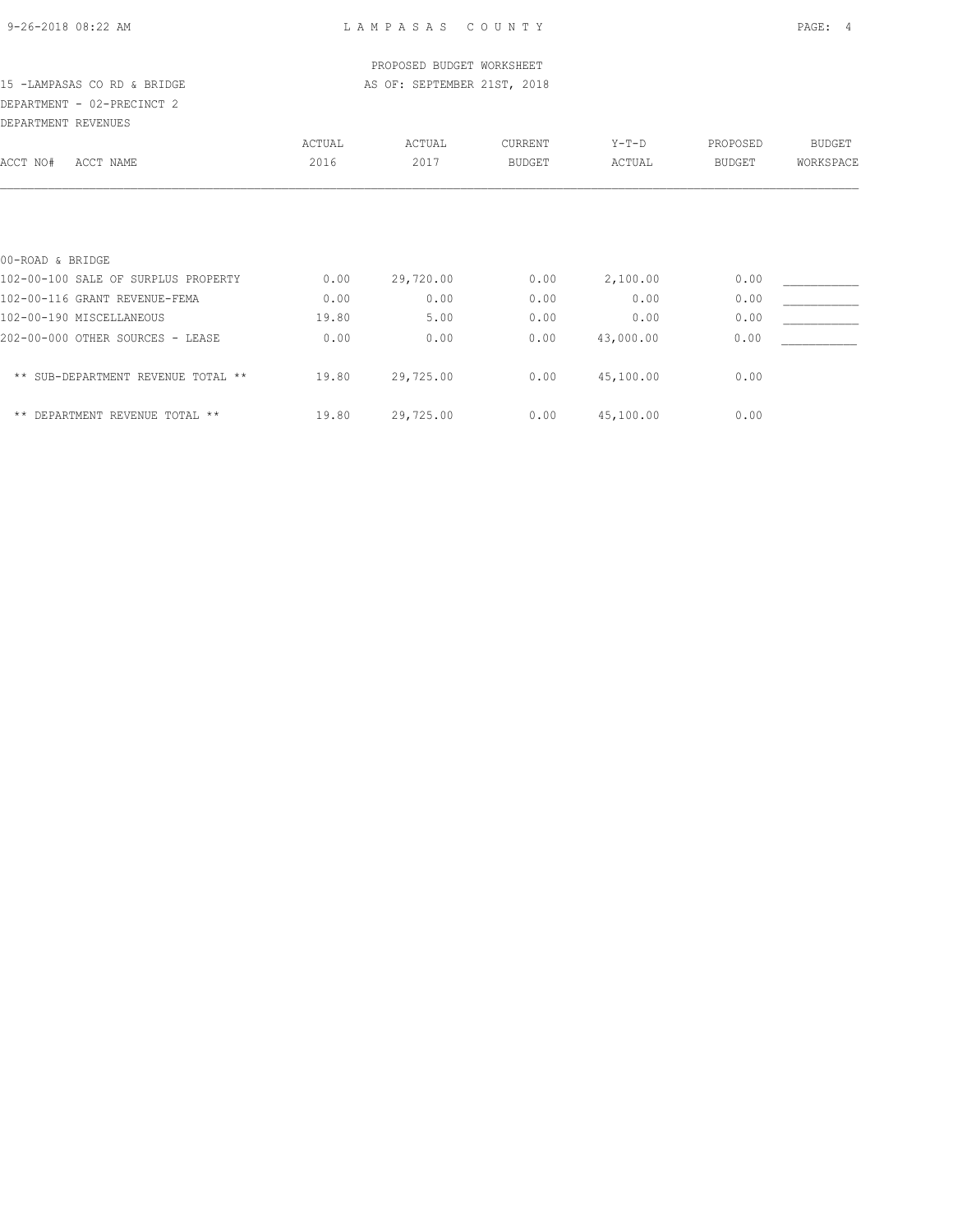### PROPOSED BUDGET WORKSHEET 15 -LAMPASAS CO RD & BRIDGE AS OF: SEPTEMBER 21ST, 2018

### DEPARTMENT - 03-PRECINCT 3 DEPARTMENT REVENUES

| DEFAKIMENI KEVENUES                             |        |           |               |          |               |               |
|-------------------------------------------------|--------|-----------|---------------|----------|---------------|---------------|
|                                                 | ACTUAL | ACTUAL    | CURRENT       | $Y-T-D$  | PROPOSED      | <b>BUDGET</b> |
| ACCT NO#<br>ACCT NAME                           | 2016   | 2017      | <b>BUDGET</b> | ACTUAL   | <b>BUDGET</b> | WORKSPACE     |
|                                                 |        |           |               |          |               |               |
| 00-ROAD & BRIDGE                                |        |           |               |          |               |               |
| 103-00-002 EXISTING FUND BALANCE                | 0.00   | 0.00      | 0.00          | 0.00     | 0.00          |               |
| 103-00-100 SALE OF SURPLUS PROPERTY             | 0.00   | 13,380.00 | 0.00          | 4,789.76 | 0.00          |               |
| 103-00-102 INSURANCE REFUND                     | 0.00   | 182.95    | 0.00          | 0.00     | 0.00          |               |
| 103-00-116 GRANT REVENUE-FEMA                   | 0.00   | 0.00      | 0.00          | 0.00     | 0.00          |               |
| 103-00-190 MISCELLANOUS                         | 0.00   | 15.14     | 0.00          | 5,123.86 | 0.00          |               |
| SUB-DEPARTMENT REVENUE TOTAL **<br>$\star\star$ | 0.00   | 13,578.09 | 0.00          | 9,913.62 | 0.00          |               |
| ** DEPARTMENT REVENUE TOTAL **                  | 0.00   | 13,578.09 | 0.00          | 9,913.62 | 0.00          |               |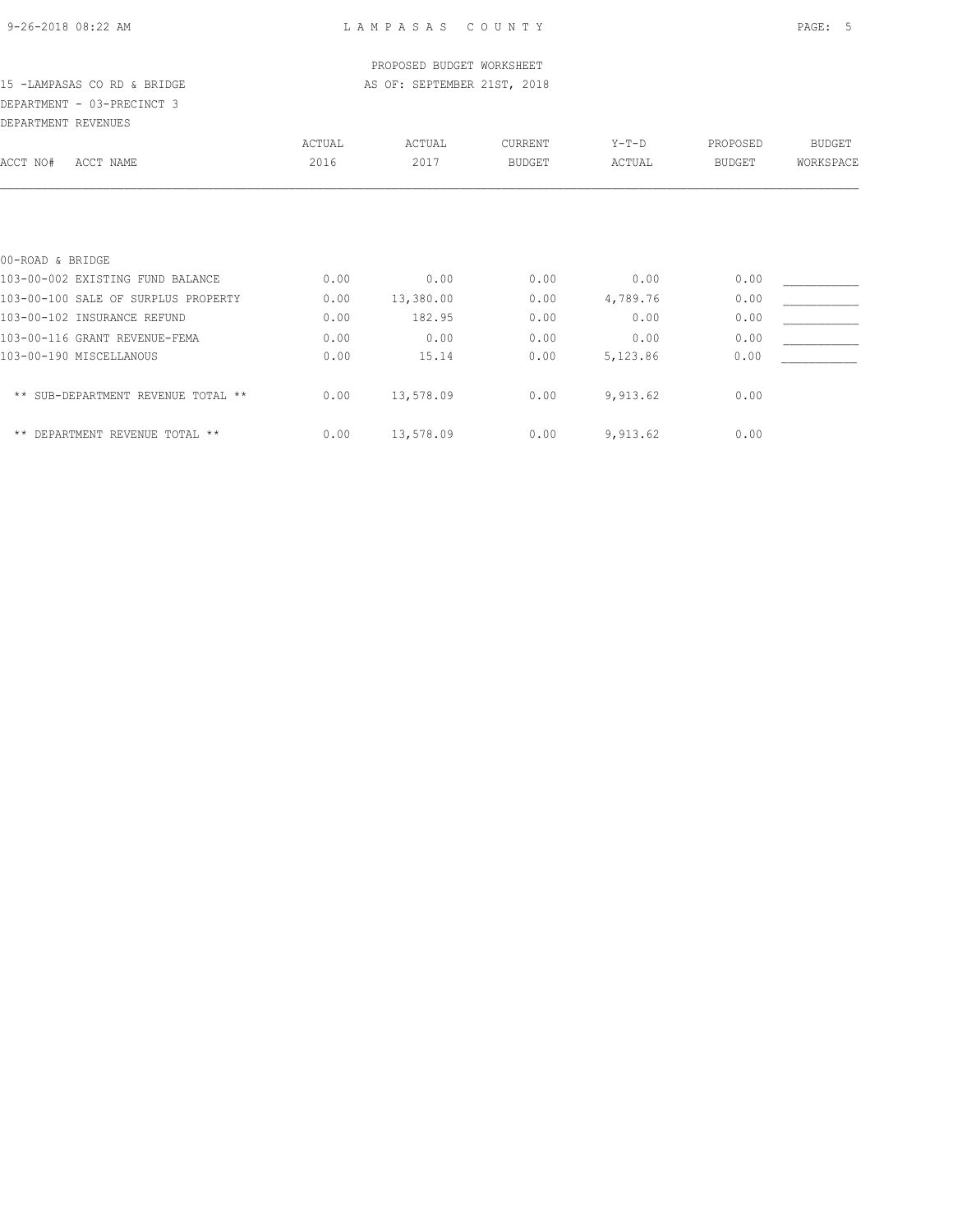|                                      |        | PROPOSED BUDGET WORKSHEET   |               |         |               |               |
|--------------------------------------|--------|-----------------------------|---------------|---------|---------------|---------------|
| 15 -LAMPASAS CO RD & BRIDGE          |        | AS OF: SEPTEMBER 21ST, 2018 |               |         |               |               |
| DEPARTMENT - 04-PRECINCT 4           |        |                             |               |         |               |               |
| DEPARTMENT REVENUES                  |        |                             |               |         |               |               |
|                                      | ACTUAL | ACTUAL                      | CURRENT       | $Y-T-D$ | PROPOSED      | <b>BUDGET</b> |
| ACCT NAME<br>ACCT NO#                | 2016   | 2017                        | <b>BUDGET</b> | ACTUAL  | <b>BUDGET</b> | WORKSPACE     |
|                                      |        |                             |               |         |               |               |
| 00-ROAD & BRIDGE                     |        |                             |               |         |               |               |
| 104-00-100 SALES OF SURPLUS PROPERTY | 866.84 | 8,025.00                    | 0.00          | 39.00   | 0.00          |               |
| 104-00-116 GRANT REVENUE-FEMA        | 0.00   | 0.00                        | 0.00          | 0.00    | 0.00          |               |
| 104-00-117 LCRA REIMBURSEMENT        | 0.00   | 0.00                        | 0.00          | 0.00    | 0.00          |               |
| 104-00-190 MISCELLANEOUS             | 0.00   | 0.00                        | 0.00          | 687.53  | 0.00          |               |
| 204-00-000 OTHER SOURCES - LEASE     | 0.00   | 0.00                        | 0.00          | 0.00    | 0.00          |               |
| ** SUB-DEPARTMENT REVENUE TOTAL **   | 866.84 | 8,025.00                    | 0.00          | 726.53  | 0.00          |               |
| ** DEPARTMENT REVENUE TOTAL **       | 866.84 | 8,025.00                    | 0.00          | 726.53  | 0.00          |               |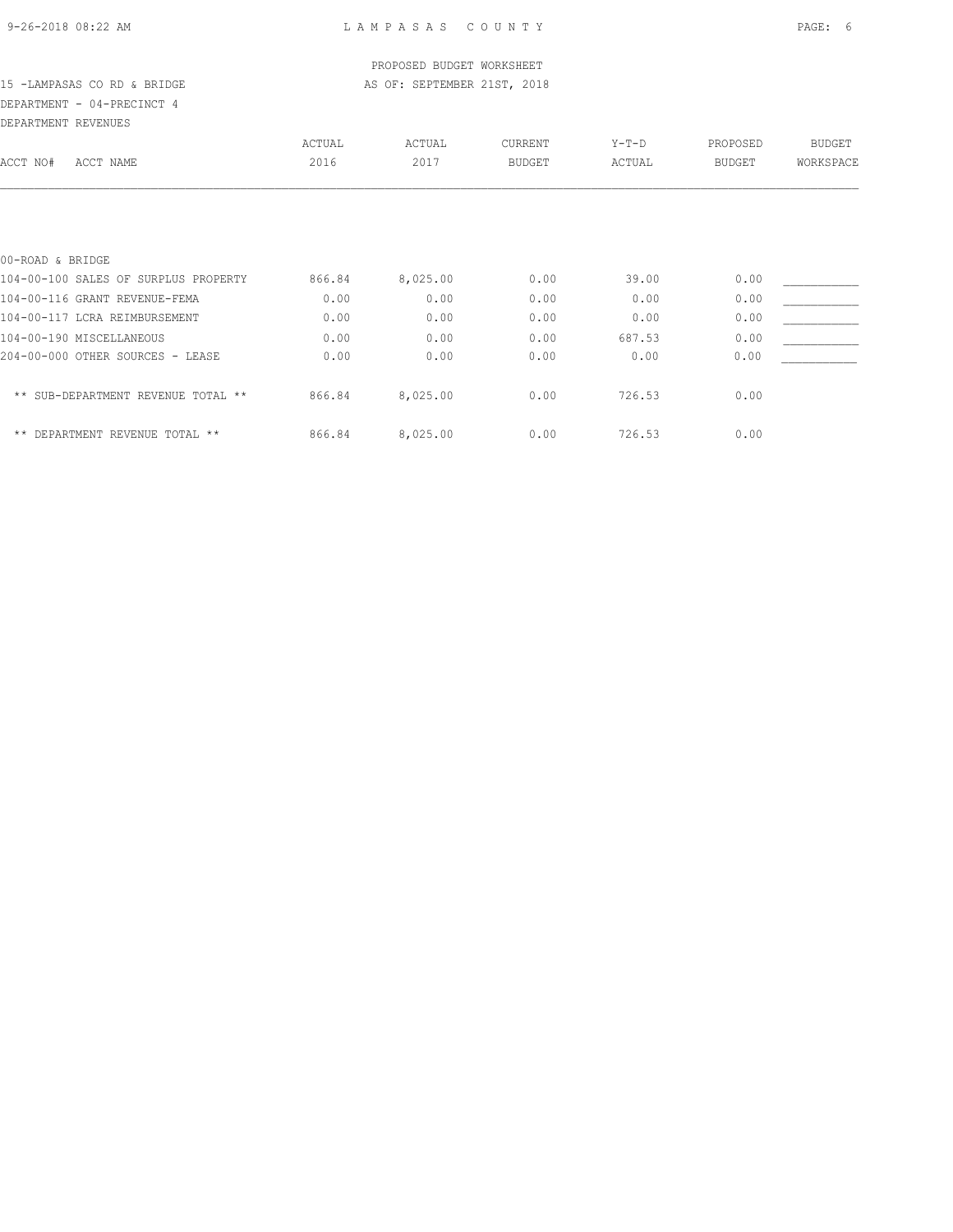|  | 9-26-2018 08:22 AM |  |  |
|--|--------------------|--|--|
|  |                    |  |  |

|                                    |               | PROPOSED BUDGET WORKSHEET                                                  |         |        |               |           |
|------------------------------------|---------------|----------------------------------------------------------------------------|---------|--------|---------------|-----------|
| 15 -LAMPASAS CO RD & BRIDGE        |               | AS OF: SEPTEMBER 21ST, 2018                                                |         |        |               |           |
| DEPARTMENT - 05-ROAD & BRIDGE      |               |                                                                            |         |        |               |           |
| DEPARTMENT REVENUES                |               |                                                                            |         |        |               |           |
|                                    | ACTUAL        | ACTUAL                                                                     | CURRENT | Y-T-D  | PROPOSED      | BUDGET    |
| ACCT NO#<br>ACCT NAME              | 2016          | 2017                                                                       | BUDGET  | ACTUAL | BUDGET        | WORKSPACE |
|                                    |               |                                                                            |         |        |               |           |
| 00-ROAD & BRIDGE                   |               |                                                                            |         |        |               |           |
| 105-00-121 ORCA-FEDERAL FUNDS      | 0.00          | 0.00                                                                       | 0.00    | 0.00   | 0.00          |           |
| 105-00-126 ORCA-STATE FUNDS        | 0.00          | 0.00                                                                       | 0.00    | 0.00   | 0.00          |           |
| ** SUB-DEPARTMENT REVENUE TOTAL ** | 0.00          | 0.00                                                                       | 0.00    | 0.00   | 0.00          |           |
| ** DEPARTMENT REVENUE TOTAL **     | 0.00          | 0.00                                                                       | 0.00    | 0.00   | 0.00          |           |
| *** FUND TOTAL REVENUES ***        |               | 2, 312, 676.38 2, 315, 572.70 2, 385, 528.00 2, 406, 722.71 2, 479, 180.00 |         |        |               |           |
|                                    | ------------- |                                                                            |         |        | ------------- |           |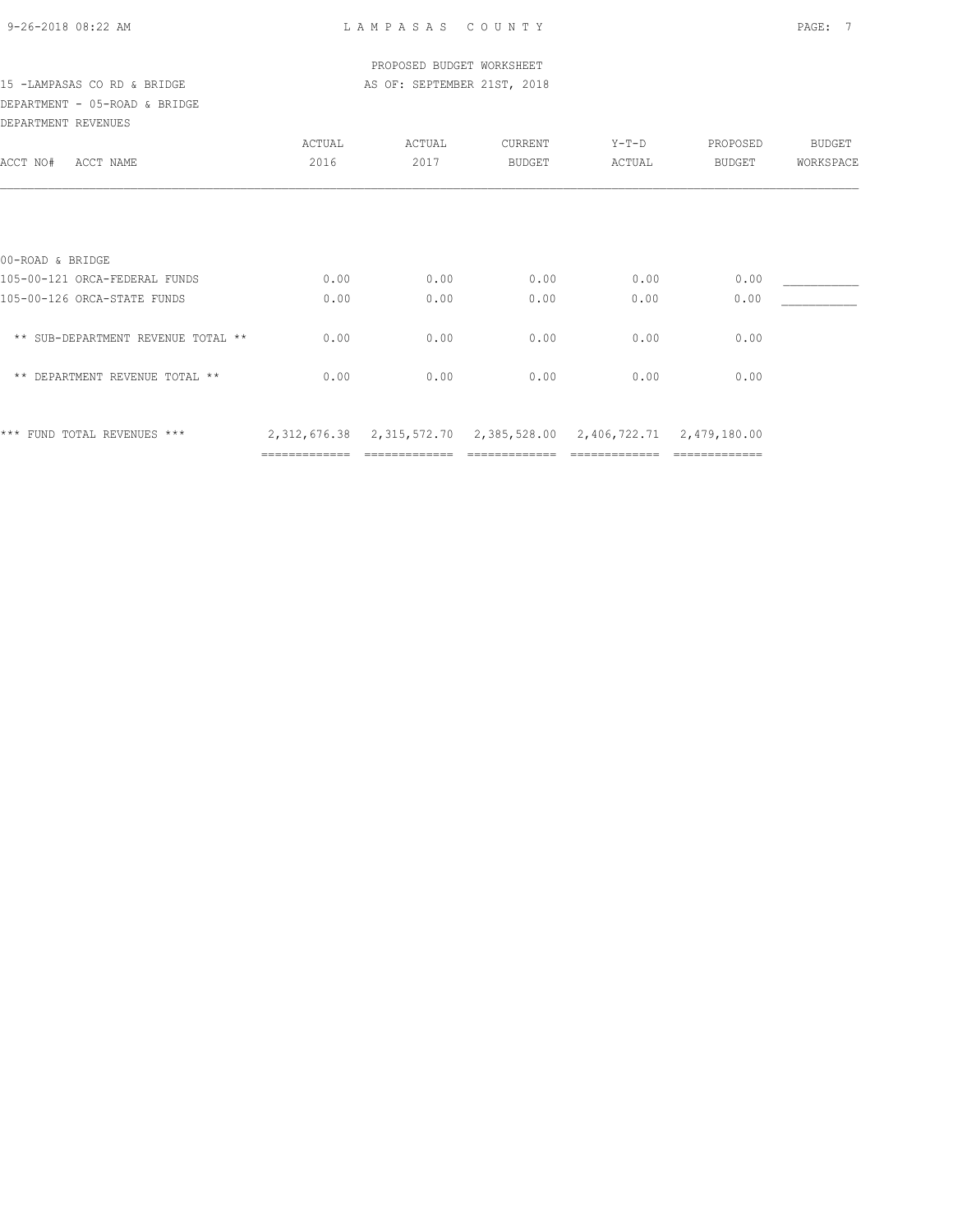| 15 -LAMPASAS CO RD & BRIDGE<br>DEPARTMENT - 01-PRECINCT 1 |                | PROPOSED BUDGET WORKSHEET<br>AS OF: SEPTEMBER 21ST, 2018 |                          |                   |                           |                            |
|-----------------------------------------------------------|----------------|----------------------------------------------------------|--------------------------|-------------------|---------------------------|----------------------------|
| DEPARTMENT EXPENDITURES<br>ACCT NO#<br>ACCT NAME          | ACTUAL<br>2016 | ACTUAL<br>2017                                           | CURRENT<br><b>BUDGET</b> | $Y-T-D$<br>ACTUAL | PROPOSED<br><b>BUDGET</b> | <b>BUDGET</b><br>WORKSPACE |
| 00-ROAD & BRIDGE                                          |                |                                                          |                          |                   |                           |                            |
| WAGES                                                     |                |                                                          |                          |                   |                           |                            |
| 401-00-101 SALARIES & WAGES ELECTED OF                    | 56,814.37      | 56,019.41                                                | 56,243.00                | 56,243.20         | 57,087.00                 |                            |
| 401-00-106 TEMPORARY EMPLOYEE                             | 13,374.00      | 192.00                                                   | 0.00                     | 942.00            | 0.00                      |                            |
| 401-00-109 SR EQUIPMENT OPERATOR #1969                    | 35,598.55      | 34,044.71                                                | 38,000.00                | 28,716.57         | 39, 374.00                |                            |
| 401-00-110 PART-TIME EMPLOYEES                            | 0.00           | 0.00                                                     | 0.00                     | 0.00              | 0.00                      |                            |
| 401-00-112 JR EQUIPMENT OPERATOR #open                    | 22,707.01      | 24,077.73                                                | 31,879.00                | 20,040.47         | 35,360.00                 |                            |
| 401-00-120 SALARY & WAGES OVERTIME                        | 249.18         | 0.00                                                     | 0.00                     | 0.00              | 0.00                      |                            |
| 401-00-139 JR EQUIPMENT OPERATOR #0306                    | 31,383.52      | 34,435.05                                                | 35,214.00                | 35,220.71         | 39,376.00                 |                            |
| 401-00-198 JR EQUIPMENT OPERATOR                          | 0.00           | 0.00                                                     | 0.00                     | 5,807.57          | 0.00                      |                            |
| 401-00-199 LONGEVITY PAYMENT                              | 1,440.00       | 1,560.00                                                 | 1,680.00                 | 1,681.21          | 1,800.00                  |                            |
| ** CATEGORY TOTAL **                                      | 161,566.63     | 150,328.90                                               | 163,016.00               | 148,651.73        | 172,997.00                |                            |
| EMPLOYEE BENEFITS                                         |                |                                                          |                          |                   |                           |                            |
| 401-00-203 FICA BENEFITS                                  | 12,487.13      | 11, 131.31                                               | 12,480.00                | 11,432.18         | 13,234.00                 |                            |
| 401-00-204 GROUP MEDICAL INSURANCE                        | 38,295.16      | 41,301.84                                                | 46,054.00                | 35, 257.11        | 41,312.00                 |                            |
| 401-00-205 RETIREMENT                                     | 23,923.47      | 23,802.19                                                | 26,102.00                | 25, 363.14        | 27,679.00                 |                            |
| 401-00-207 WORKMAN'S COMP                                 | 3,014.00       | 3,100.00                                                 | 4,171.00                 | 2,924.00          | 4,319.00                  |                            |
| 401-00-208 UNEMPLOYMENT INSURANCE                         | 75.00          | 105.00                                                   | 105.00                   | 105.00            | 113.00                    |                            |
| 401-00-210 AUTO ALLOWANCE                                 | 9,600.00       | 9,600.00                                                 | 9,600.00                 | 9,600.00          | 12,000.00                 |                            |
| 401-00-211 UNIFORM ALLOWANCE                              | 1,124.20       | 1,805.17                                                 | 1,970.00                 | 687.66            | 1,970.00                  |                            |
| 401-00-212 PHONE ALLOWANCE                                | 480.00         | 1,800.00                                                 | 1,440.00                 | 1,360.00          | 1,440.00                  |                            |
| ** CATEGORY TOTAL **                                      | 88,998.96      | 92,645.51                                                | 101,922.00               | 86,729.09         | 102,067.00                |                            |
| GENERAL EXPENSES                                          |                |                                                          |                          |                   |                           |                            |
| 401-00-301 COMMUNICATIONS                                 | 2,968.94       | 1,235.22                                                 | 2,500.00                 | 1,079.38          | 1,500.00                  |                            |
| 401-00-302 UTILITIES                                      | 2,098.27       | 1,968.07                                                 | 3,000.00                 | 1,847.75          | 2,500.00                  |                            |
| 401-00-304 OPERATING SUPPLIES                             | 7,434.11       | 8,612.49                                                 | 10,000.00                | 7,157.56          | 8,000.00                  |                            |
| 401-00-305 TRAVEL & INSERVICE TRAINING                    | 329.02         | 2,199.78                                                 | 1,200.00                 | 1,225.18          | 1,200.00                  |                            |
| 401-00-308 REPAIRS & MAINTENANCE EQUIP                    | 43,025.68      | 28,361.92                                                | 25,000.00                | 30,066.18         | 25,000.00                 |                            |
| 401-00-342 GAS & OIL                                      | 30,698.07      | 28,437.86                                                | 25,000.00                | 23,795.90         | 25,000.00                 |                            |
| 401-00-347 UNIFORMS                                       | 0.00           | 0.00                                                     | 0.00                     | 0.00              | 0.00                      |                            |
| 401-00-370 EQUIPMENT RENTAL                               | 0.00           | 0.00                                                     | 0.00                     | 0.00              | 0.00                      |                            |
| 401-00-372 EQUIPMENT LEASE                                | 0.00           | 0.00                                                     | 0.00                     | 0.00              | 0.00                      |                            |
| 401-00-381 911-ADDRESSING SIGNS                           | 0.00           | 0.00                                                     | 300.00                   | 0.00              | 0.00                      |                            |
| 401-00-391 PREC 1 CATTLE GUARDS                           | 0.00           | 0.00                                                     | 1,550.00                 | 1,550.00          | 0.00                      |                            |
| 401-00-395 PREC 1 ROAD CONSTRUCTION                       | 137,934.54     | 138,560.45                                               | 233,844.00               | 163, 121.05       | 233,844.00                |                            |
| ** CATEGORY TOTAL **                                      | 224,488.63     | 209, 375.79                                              | 302,394.00               | 229,843.00        | 297,044.00                |                            |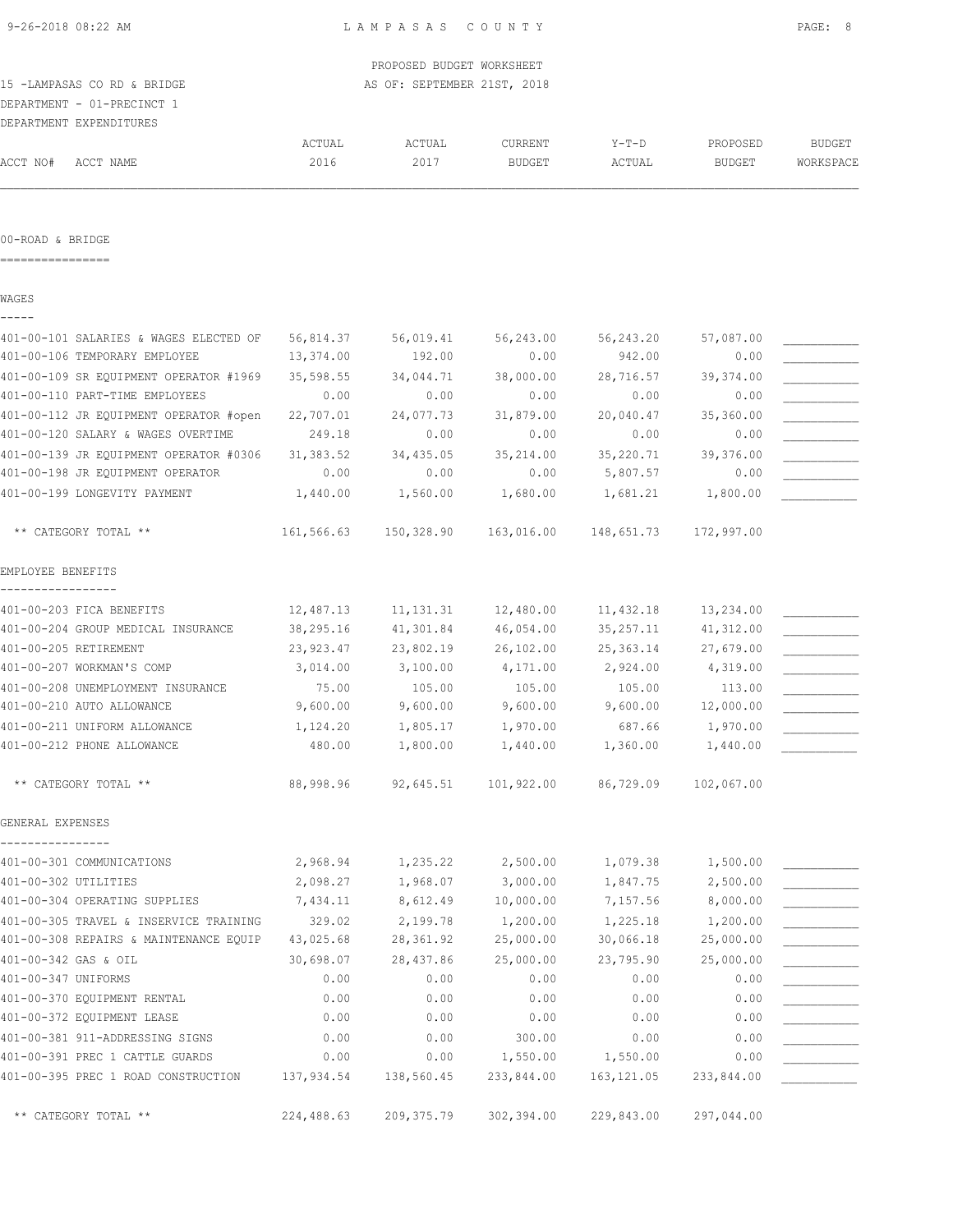9-26-2018 08:22 AM L A M P A S A S C O U N T Y PAGE: 9

 PROPOSED BUDGET WORKSHEET 15 -LAMPASAS CO RD & BRIDGE AS OF: SEPTEMBER 21ST, 2018

## DEPARTMENT - 01-PRECINCT 1

| DEPARTMENT | EXPENDITURES |
|------------|--------------|
|            |              |

| ACCT NO# ACCT NAME                                                                                                               | ACTUAL<br>2016 | ACTUAL<br>2017                | CURRENT<br>BUDGET | $Y-T-D$<br>ACTUAL                                      | PROPOSED<br>BUDGET         | <b>BUDGET</b><br>WORKSPACE |
|----------------------------------------------------------------------------------------------------------------------------------|----------------|-------------------------------|-------------------|--------------------------------------------------------|----------------------------|----------------------------|
| CAPITAL OUTLAY                                                                                                                   |                |                               |                   |                                                        |                            |                            |
| 401-00-402 OPERATING EQUIPMENT 78,355.75 16,200.00 0.00 40,000.00                                                                |                |                               |                   |                                                        | 0.00                       |                            |
| ** CATEGORY TOTAL **                                                                                                             |                | 78,355.75 16,200.00           | 0.00              | 40,000.00                                              | 0.00                       |                            |
| CAPITAL LEASE                                                                                                                    |                |                               |                   |                                                        |                            |                            |
| 401-00-903 CAPITAL PURCHASES - PRINCIP 49,326.04 50,447.53 32,000.00<br>401-00-904 CAPITAL PURCHASES - INTERES 2,268.03 1,147.14 |                |                               | 0.00              | 0.00                                                   | 0.00 28,537.00<br>3,750.00 |                            |
| ** CATEGORY TOTAL **                                                                                                             |                | 51,594.07 51,594.67 32,000.00 |                   |                                                        | $0.00$ 32,287.00           |                            |
| ** SUB-DEPARTMENT TOTAL **                                                                                                       |                |                               |                   | 605,004.04 520,144.87 599,332.00 505,223.82 604,395.00 |                            |                            |
| $01-PCT$ #1<br>=========                                                                                                         |                |                               |                   |                                                        |                            |                            |
| GENERAL EXPENSES                                                                                                                 |                |                               |                   |                                                        |                            |                            |
| 401-01-395 PREC 1 CONSTRUCTION-FEMA                                                                                              | 0.00           | 0.00                          | 0.00              | 0.00                                                   | 0.00                       |                            |
| ** CATEGORY TOTAL **                                                                                                             | 0.00           | 0.00                          | 0.00              | 0.00                                                   | 0.00                       |                            |
| ** SUB-DEPARTMENT TOTAL **                                                                                                       | 0.00           | 0.00                          | 0.00              | 0.00                                                   | 0.00                       |                            |
| *** DEPARTMENT TOTAL ***                                                                                                         |                |                               |                   | 605,004.04 520,144.87 599,332.00 505,223.82 604,395.00 |                            |                            |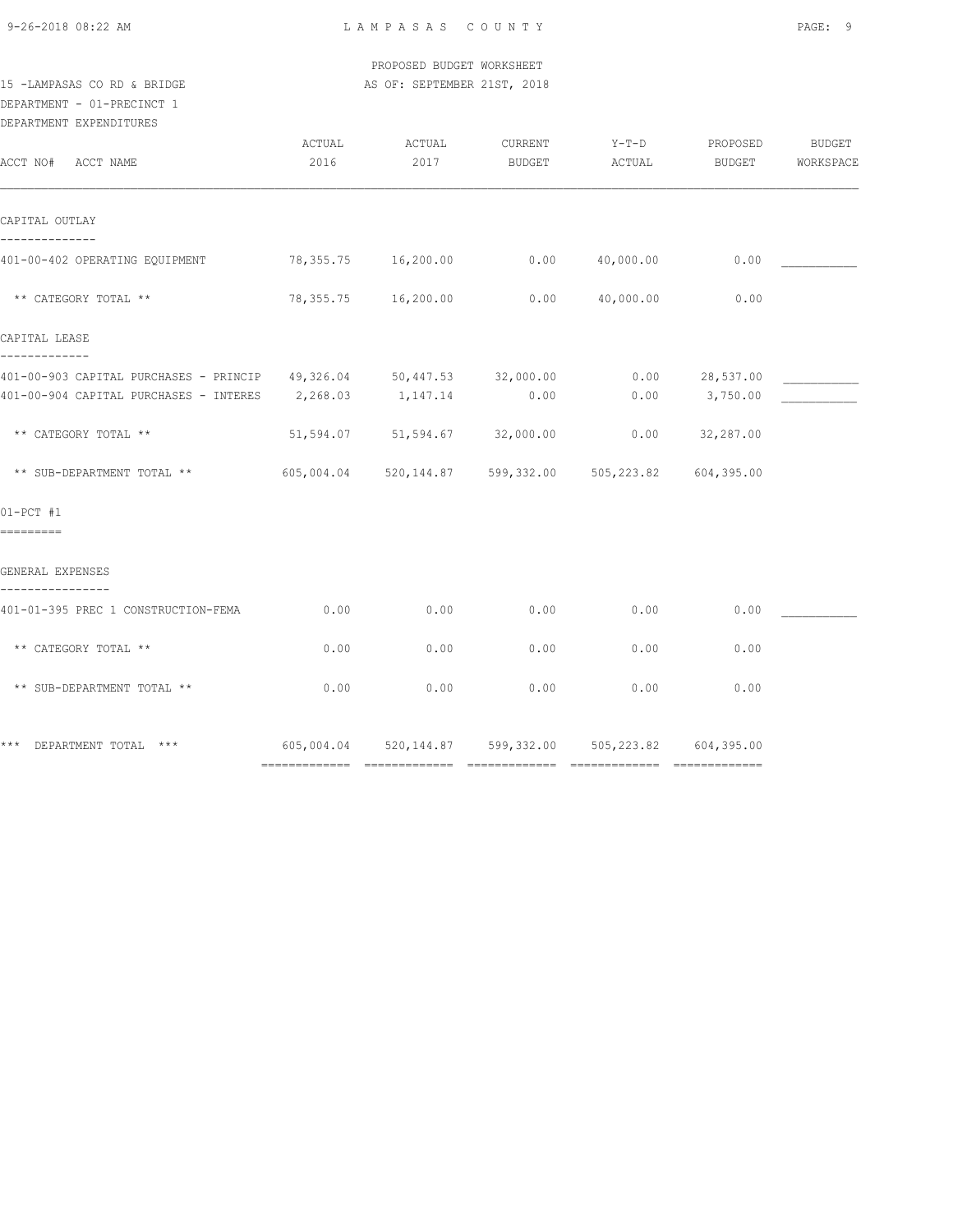|                                                                    |              | PROPOSED BUDGET WORKSHEET   |               |              |                        |               |
|--------------------------------------------------------------------|--------------|-----------------------------|---------------|--------------|------------------------|---------------|
| 15 -LAMPASAS CO RD & BRIDGE                                        |              | AS OF: SEPTEMBER 21ST, 2018 |               |              |                        |               |
| DEPARTMENT - 02-PRECINCT 2                                         |              |                             |               |              |                        |               |
| DEPARTMENT EXPENDITURES                                            |              |                             |               |              |                        |               |
|                                                                    | ACTUAL       | ACTUAL                      | CURRENT       | $Y-T-D$      | PROPOSED               | <b>BUDGET</b> |
| ACCT NO#<br>ACCT NAME                                              | 2016         | 2017                        | <b>BUDGET</b> | ACTUAL       | <b>BUDGET</b>          | WORKSPACE     |
|                                                                    |              |                             |               |              |                        |               |
| 00-ROAD & BRIDGE                                                   |              |                             |               |              |                        |               |
| WAGES                                                              |              |                             |               |              |                        |               |
|                                                                    |              |                             |               |              |                        |               |
| 402-00-101 SALARIES & WAGES ELECTED OF                             | 56, 311.37   | 56,019.41                   | 56,243.00     | 56,243.20    | 57,087.00              |               |
| 402-00-106 TEMPORARY EMPLOYEE                                      | 0.00         | 0.00                        | 0.00          | 0.00         | 0.00                   |               |
| 402-00-109 SR EOUIPMENT OPERATOR<br>402-00-110 PART-TIME EMPLOYEES | 0.00<br>0.00 | 0.00<br>0.00                | 0.00<br>0.00  | 0.00<br>0.00 | 0.00<br>0.00           |               |
| 402-00-112 JR EQUIPMENT OPERATOR #0129                             | 33, 193. 11  | 33,958.08                   | 35,214.00     | 35,216.48    |                        |               |
| 402-00-138 SR EQUIPMENT OPERATOR #2340                             | 37,242.80    | 41,098.33                   | 41,715.00     | 41,716.48    | 39,376.00<br>45,876.00 |               |
| 402-00-139 JR EQUIPMENT OPERATOR #1993                             | 36, 174.75   | 38, 353.92                  | 39,918.00     | 39,919.37    | 44,079.00              |               |
| 402-00-199 LONGEVITY PAYMENT                                       | 4,320.00     | 5,040.00                    | 5,280.00      | 5,280.00     | 5,520.00               |               |
|                                                                    |              |                             |               |              |                        |               |
| ** CATEGORY TOTAL **                                               | 167,242.03   | 174,469.74                  | 178,370.00    | 178, 375.53  | 191,938.00             |               |
| EMPLOYEE BENEFITS                                                  |              |                             |               |              |                        |               |
| 402-00-203 FICA BENEFITS                                           | 13,333.30    | 13,930.50                   | 13,645.00     | 14,205.86    | 14,683.00              |               |
| 402-00-204 GROUP MEDICAL INSURANCE                                 | 14,873.44    | 16,782.42                   | 18,004.00     | 17,942.76    | 36, 477.00             |               |
| 402-00-205 RETIREMENT                                              | 27, 224.85   | 28,679.87                   | 28,539.00     | 30, 383.46   | 30,710.00              |               |
| 402-00-207 WORKMEN'S COMP                                          | 3,152.00     | 3,243.00                    | 4,560.00      | 2,924.00     | 4,792.00               |               |
| 402-00-208 UNEMPLOYMENT INSURANCE                                  | 77.00        | 118.00                      | 123.00        | 123.00       | 138.00                 |               |
| 402-00-210 AUTO ALLOWANCE                                          | 9,600.00     | 9,600.00                    | 9,600.00      | 9,600.00     | 9,600.00               |               |
| 402-00-211 UNIFORM ALLOWANCE                                       | 772.20       | 1,581.49                    | 1,470.00      | 1,427.40     | 1,470.00               |               |
| 402-00-212 PHONE ALLOWANCE                                         | 1,440.00     | 1,560.00                    | 1,440.00      | 1,920.00     | 1,440.00               |               |
| ** CATEGORY TOTAL **                                               | 70,472.79    | 75,495.28                   | 77,381.00     | 78,526.48    | 99,310.00              |               |
| GENERAL EXPENSES                                                   |              |                             |               |              |                        |               |
| 402-00-301 COMMUNICATIONS                                          | 0.00         | 0.00                        | 0.00          | 0.00         | 0.00                   |               |
| 402-00-302 UTILITIES                                               | 1,443.23     | 1,541.26                    | 1,500.00      | 1,313.16     | 1,500.00               |               |
| 402-00-304 OPERATING SUPPLIES                                      | 12,836.15    | 8,992.11                    | 13,000.00     | 3,959.24     | 13,000.00              |               |
| 402-00-305 TRAVEL & INSERVICE TRAINING                             | 530.10       | 705.70                      | 800.00        | 486.20       | 800.00                 |               |
| 402-00-308 REPAIRS & MAINTENANCE EQUIP                             | 30,109.77    | 18,559.91                   | 7,500.00      | 6,507.62     | 7,500.00               |               |
| 402-00-333 CONRACTED SERVICES                                      | 1,950.00     | 1,650.00                    | 0.00          | 0.00         | 0.00                   |               |
| 402-00-342 GAS & OIL                                               | 12,124.94    | 14, 145. 91                 | 12,000.00     | 16,394.07    | 12,000.00              |               |
| 402-00-347 UNIFORMS                                                | 0.00         | 0.00                        | 0.00          | 0.00         | 0.00                   |               |
| 402-00-350 BARN CONSTRUCTION                                       | 12,633.84    | 1,838.45                    | 500.00        | 0.00         | 0.00                   |               |
| 402-00-370 EQUIPMENT RENTAL                                        | 0.00         | 14,848.40                   | 0.00          | 21,365.71    | 0.00                   |               |
| 402-00-372 EQUIPMENT LEASE                                         | 0.00         | 0.00                        | 0.00          | 0.00         | 0.00                   |               |
| 402-00-381 911-ADDRESSING SIGNS                                    | 0.00         | 0.00                        | 0.00          | 0.00         | 0.00                   |               |
| 402-00-392 PREC 2 CATTLE GUARDS                                    | 0.00         | 1,550.00                    | 2,500.00      | 2,186.00     | 0.00                   |               |

402-00-396 PREC 2 ROAD CONSTRUCTION 44,347.18 102,571.20 233,844.00 82,614.85 236,344.00 \_\_\_\_\_\_\_\_\_\_\_

\*\* CATEGORY TOTAL \*\* 115,975.21 166,402.94 271,644.00 134,826.85 271,144.00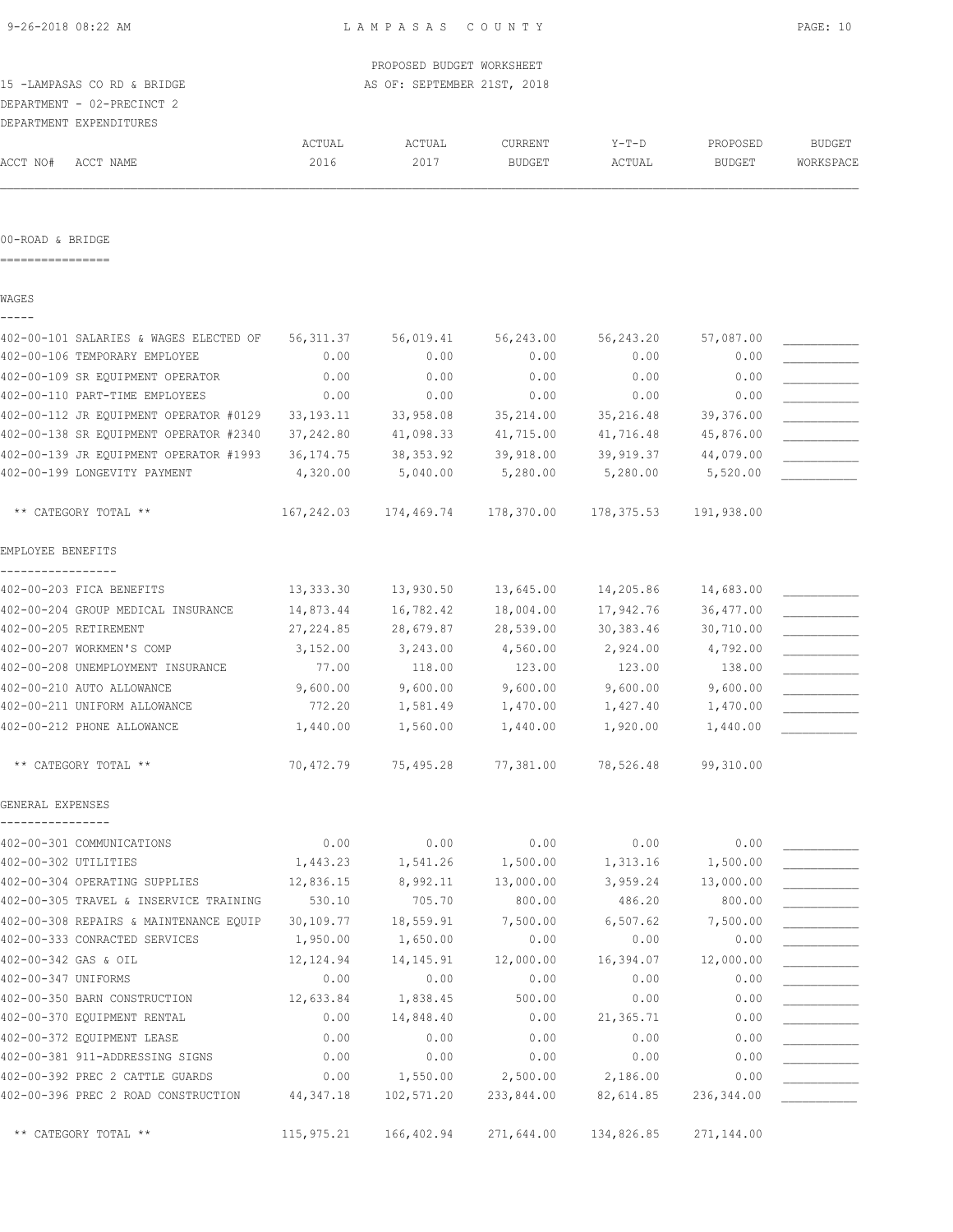9-26-2018 08:22 AM L A M P A S A S C O U N T Y PAGE: 11

 PROPOSED BUDGET WORKSHEET 15 -LAMPASAS CO RD & BRIDGE AS OF: SEPTEMBER 21ST, 2018

## DEPARTMENT - 02-PRECINCT 2

| DEPARTMENT | <b>EXPENDITURES</b> |  |
|------------|---------------------|--|
|            |                     |  |

| ACCT NO# ACCT NAME                                                                                                                                                                          | ACTUAL<br>2016 | ACTUAL<br>2017 | CURRENT<br><b>BUDGET</b>                               | $Y-T-D$<br>ACTUAL  | PROPOSED<br><b>BUDGET</b> | BUDGET<br>WORKSPACE |
|---------------------------------------------------------------------------------------------------------------------------------------------------------------------------------------------|----------------|----------------|--------------------------------------------------------|--------------------|---------------------------|---------------------|
| CAPITAL OUTLAY                                                                                                                                                                              |                |                |                                                        |                    |                           |                     |
| $402-00-402$ OPERATING EQUIPMENT $165,172.01$ 0.00 0.00 $43,193.80$                                                                                                                         |                |                |                                                        |                    | 0.00                      |                     |
| ** CATEGORY TOTAL **                                                                                                                                                                        | 165, 172.01    | 0.00           |                                                        | $0.00$ $43,193.80$ | 0.00                      |                     |
| CAPITAL LEASE                                                                                                                                                                               |                |                |                                                        |                    |                           |                     |
| 402-00-903 CAPITAL PURCHASES - PRINCIP 33,519.80 51,108.26 17,443.00 17,442.52 31,204.00<br>$402-00-904$ CAPITAL PURCHASES - INTERES $1,354.20$ $3,473.80$ $2,266.00$ $2,265.54$ $4,029.00$ |                |                |                                                        |                    |                           |                     |
| ** CATEGORY TOTAL **                                                                                                                                                                        |                |                | 34,874.00 54,582.06 19,709.00 19,708.06 35,233.00      |                    |                           |                     |
| ** SUB-DEPARTMENT TOTAL **                                                                                                                                                                  |                |                | 553,736.04 470,950.02 547,104.00 454,630.72 597,625.00 |                    |                           |                     |
| $02-PCT$ #2<br><b>BEEREEE</b>                                                                                                                                                               |                |                |                                                        |                    |                           |                     |
| GENERAL EXPENSES                                                                                                                                                                            |                |                |                                                        |                    |                           |                     |
| 402-02-396 PREC 2 CONSTRUCTION-FEMA                                                                                                                                                         | 0.00           | 0.00           | 0.00                                                   | 0.00               | 0.00                      |                     |
| ** CATEGORY TOTAL **                                                                                                                                                                        | 0.00           | 0.00           | 0.00                                                   | 0.00               | 0.00                      |                     |
| ** SUB-DEPARTMENT TOTAL **                                                                                                                                                                  | 0.00           | 0.00           | 0.00                                                   | 0.00               | 0.00                      |                     |
| *** DEPARTMENT TOTAL ***                                                                                                                                                                    |                |                | 553,736.04 470,950.02 547,104.00 454,630.72 597,625.00 |                    |                           |                     |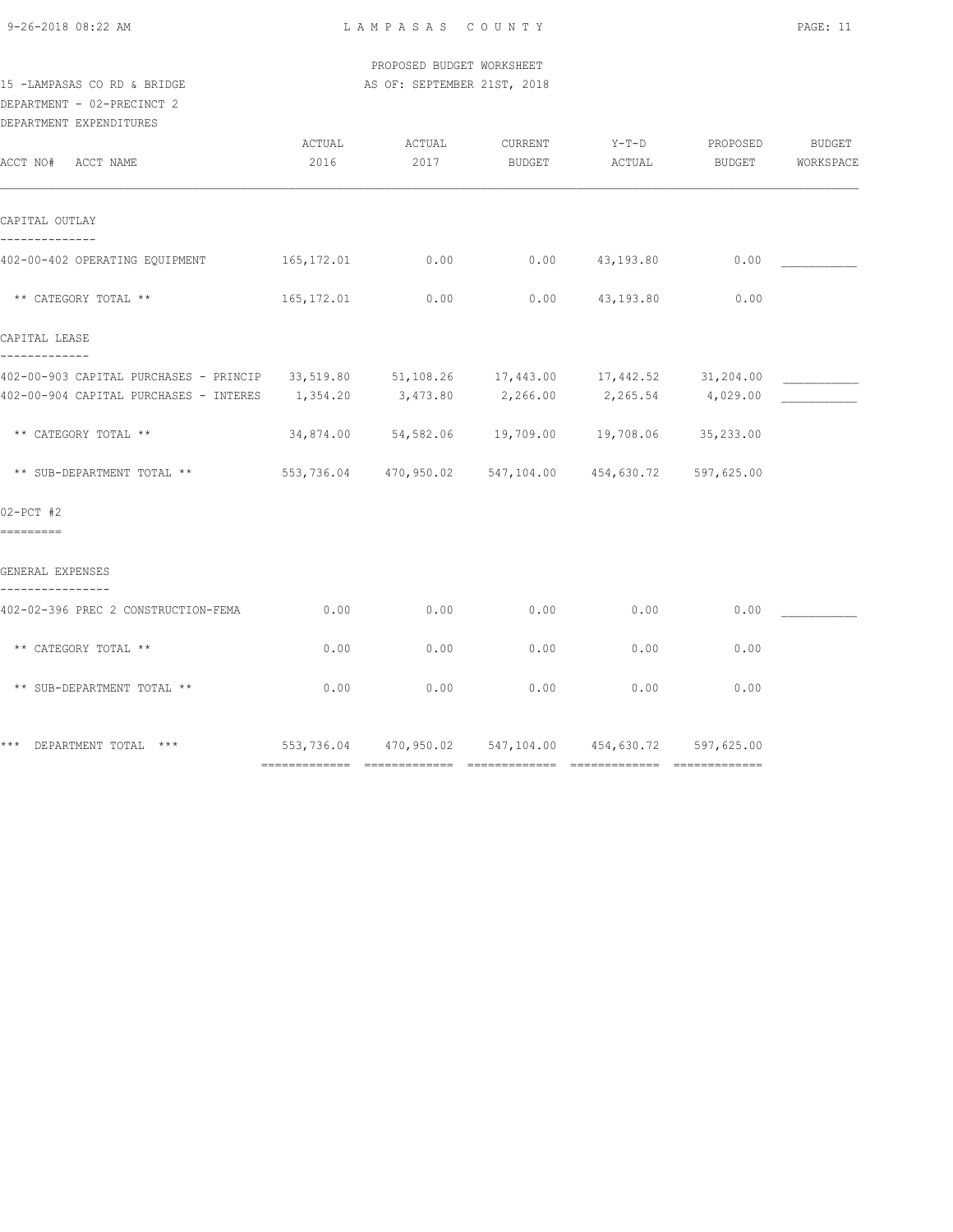|                                        |             | PROPOSED BUDGET WORKSHEET   |               |             |               |               |
|----------------------------------------|-------------|-----------------------------|---------------|-------------|---------------|---------------|
| 15 -LAMPASAS CO RD & BRIDGE            |             | AS OF: SEPTEMBER 21ST, 2018 |               |             |               |               |
| DEPARTMENT - 03-PRECINCT 3             |             |                             |               |             |               |               |
| DEPARTMENT EXPENDITURES                |             |                             |               |             |               |               |
|                                        | ACTUAL      | ACTUAL                      | CURRENT       | $Y-T-D$     | PROPOSED      | <b>BUDGET</b> |
| ACCT NO#<br>ACCT NAME                  | 2016        | 2017                        | <b>BUDGET</b> | ACTUAL      | <b>BUDGET</b> | WORKSPACE     |
| 00-ROAD & BRIDGE                       |             |                             |               |             |               |               |
|                                        |             |                             |               |             |               |               |
| WAGES                                  |             |                             |               |             |               |               |
| 403-00-101 SALARIES & WAGES ELECTED OF | 57,473.37   | 55,977.42                   | 56,243.00     | 56,243.20   | 57,087.00     |               |
| 403-00-106 TEMPORARY EMPLOYEE          | 2,700.00    | 3,735.00                    | 0.00          | 0.00        | 0.00          |               |
| 403-00-109 SR EQUIPMENT OPERATOR #2438 | 39, 318.74  | 37, 213.14                  | 36,800.00     | 37,142.60   | 40,961.00     |               |
| 403-00-110 PART-TIME EMPLOYEES         | 0.00        | 0.00                        | 0.00          | 0.00        | 0.00          |               |
| 403-00-112 JR EQUIPMENT OPERATOR #0929 | 33, 193. 12 | 36,582.32                   | 32,358.00     | 32,731.93   | 38,604.00     |               |
| 403-00-139 JR EQUIPMENT OPERATOR #0850 | 37,170.04   | 39, 431.15                  | 39,919.00     | 39,919.37   | 44,079.00     |               |
| 403-00-199 LONGEVITY PAYMENT           | 3,120.00    | 3,360.00                    | 2,760.00      | 2,760.00    | 3,000.00      |               |
| ** CATEGORY TOTAL **                   | 172,975.27  | 176,299.03                  | 168,080.00    | 168,797.10  | 183,731.00    |               |
| EMPLOYEE BENEFITS                      |             |                             |               |             |               |               |
| 403-00-203 FICA BENEFITS               | 12,719.13   | 13,082.91                   | 12,858.00     | 12,449.57   | 14,037.00     |               |
| 403-00-204 GROUP MEDICAL INSURANCE     | 41,006.40   | 42,082.83                   | 48,154.00     | 48, 115.30  | 50,553.00     |               |
| 403-00-205 RETIREMENT                  | 27,447.43   | 28,063.37                   | 26,899.00     | 28,754.75   | 29,358.00     |               |
| 403-00-207 WORKMEN'S COMP              | 3,210.00    | 3,303.00                    | 4,381.00      | 2,924.00    | 4,580.00      |               |
| 403-00-208 UNEMPLOYMENT INSURANCE      | 85.00       | 116.00                      | 169.00        | 169.00      | 127.00        |               |
| 403-00-210 AUTO ALLOWANCE              | 9,600.00    | 9,600.00                    | 9,600.00      | 9,600.00    | 9,600.00      |               |
| 403-00-211 UNIFORM ALLOWANCE           | 801.30      | 1,357.35                    | 1,000.00      | 1,374.88    | 1,400.00      |               |
| 403-00-212 PHONE ALLOWANCE             | 960.00      | 960.00                      | 960.00        | 1,320.00    | 960.00        |               |
| ** CATEGORY TOTAL **                   | 95,829.26   | 98,565.46                   | 104,021.00    | 104,707.50  | 110,615.00    |               |
| GENERAL EXPENSES                       |             |                             |               |             |               |               |
| 403-00-301 COMMUNICATIONS              | 601.59      | 117.22                      | 0.00          | 0.00        | 0.00          |               |
| 403-00-302 UTILITIES                   | 2,472.34    | 2,623.63                    | 2,500.00      | 2,631.34    | 2,500.00      |               |
| 403-00-304 OPERATING SUPPLIES          | 7,500.47    | 10,800.96                   | 8,500.00      | 9,422.25    | 8,500.00      |               |
| 403-00-305 TRAVEL & INSERVICE TRAINING | 637.99      | 2,031.62                    | 1,500.00      | 1,252.27    | 1,500.00      |               |
| 403-00-308 REPAIRS & MAINTENANCE EQUIP | 14,946.34   | 33, 274.96                  | 12,000.00     | 24,951.73   | 15,000.00     |               |
| 403-00-315 DUES                        | 0.00        | 0.00                        | 0.00          | 0.00        | 0.00          |               |
| 403-00-342 GAS & OIL                   | 16,375.88   | 20,795.71                   | 18,000.00     | 23,783.47   | 18,000.00     |               |
| 403-00-347 UNIFORMS                    | 0.00        | 0.00                        | 0.00          | 0.00        | 0.00          |               |
| 403-00-370 EQUIPMENT RENTAL            | 38,972.91   | 4,156.46                    | 0.00          | 0.00        | 0.00          |               |
| 403-00-372 EQUIPMENT LEASE             | 0.00        | 16,282.99                   | 20,000.00     | 19,466.66   | 20,000.00     |               |
| 403-00-381 911-ADDRESSING SIGNS        | 965.05      | 737.00                      | 1,500.00      | 0.00        | 0.00          |               |
| 403-00-393 PREC 3 CATTLE GUARDS        | 0.00        | 0.00                        | 1,000.00      | 5,850.00    | 370.00        |               |
| 403-00-397 PREC 3 ROAD CONSTRUCTION    | 152,546.27  | 103,163.06                  | 233,844.00    | 93,011.85   | 233,844.00    |               |
| ** CATEGORY TOTAL **                   | 235,018.84  | 193,983.61                  | 298,844.00    | 180, 369.57 | 299,714.00    |               |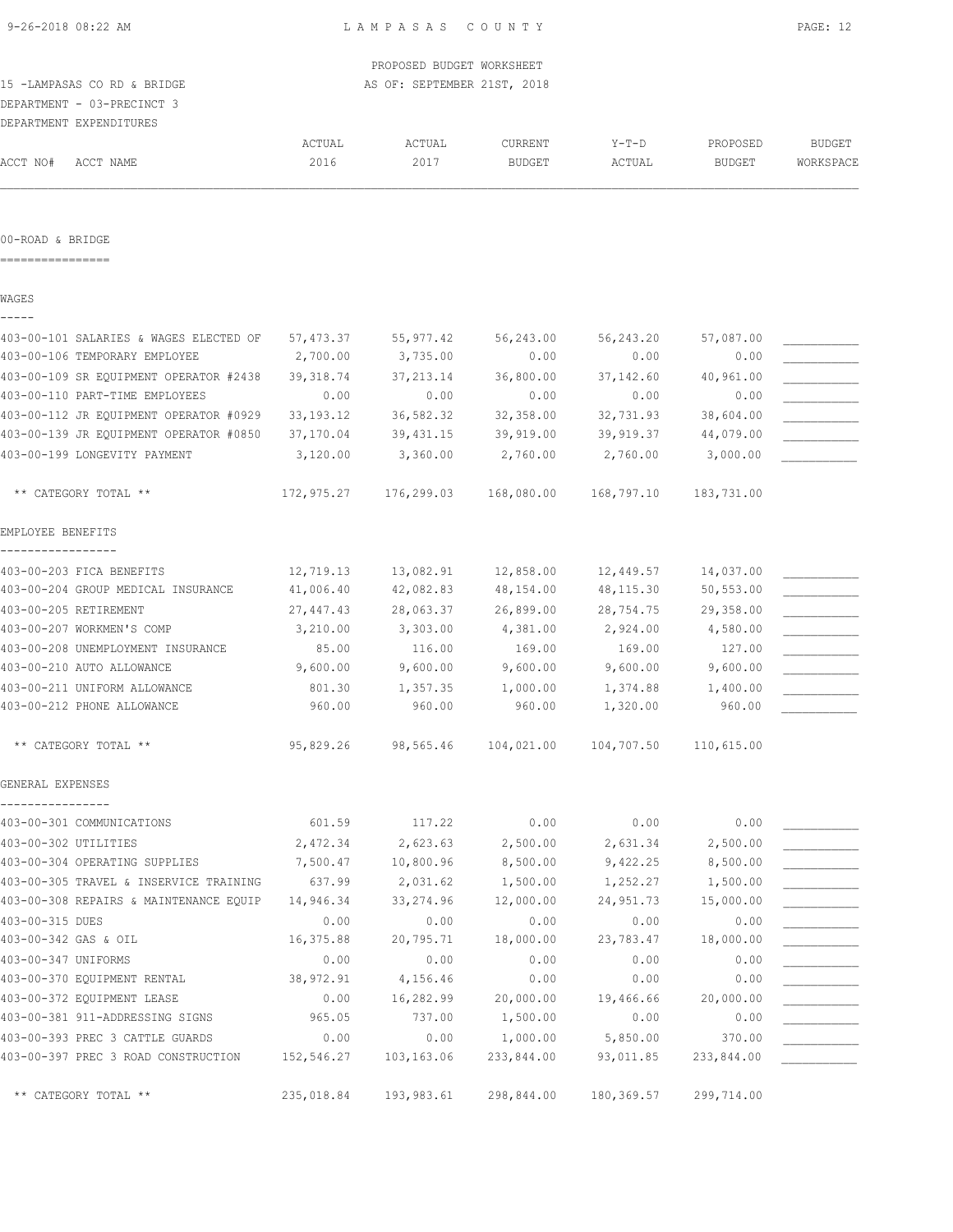9-26-2018 08:22 AM L A M P A S A S C O U N T Y PAGE: 13

 PROPOSED BUDGET WORKSHEET 15 -LAMPASAS CO RD & BRIDGE AS OF: SEPTEMBER 21ST, 2018

### DEPARTMENT - 03-PRECINCT 3

DEPARTMENT EXPENDITURES

| ACCT NO# ACCT NAME                                                          | ACTUAL<br>2016 | ACTUAL<br>2017                                             | CURRENT<br><b>BUDGET</b> | $Y-T-D$<br>ACTUAL | PROPOSED<br>BUDGET | <b>BUDGET</b><br>WORKSPACE |
|-----------------------------------------------------------------------------|----------------|------------------------------------------------------------|--------------------------|-------------------|--------------------|----------------------------|
| CAPITAL OUTLAY                                                              |                |                                                            |                          |                   |                    |                            |
| 403-00-402 OPERATING EQUIPMENT                                              | 0.00           | 0.00                                                       |                          | 0.00 21,910.00    | 0.00               |                            |
| ** CATEGORY TOTAL **                                                        | 0.00           | 0.00                                                       | 0.00                     | 21,910.00         | 0.00               |                            |
| CAPITAL LEASE                                                               |                |                                                            |                          |                   |                    |                            |
| -------------<br>403-00-903 CAPITAL PURCHASES - PRINCIP 33,519.80 34,190.20 |                |                                                            | 0.00                     | 0.00              | 0.00               |                            |
| 403-00-904 CAPITAL PURCHASES - INTERES 1,354.20                             |                | 683.80                                                     | 0.00                     | 0.00              | 0.00               |                            |
| ** CATEGORY TOTAL **                                                        |                | 34,874.00 34,874.00                                        | 0.00                     | 0.00              | 0.00               |                            |
| ** SUB-DEPARTMENT TOTAL **                                                  |                | 538,697.37  503,722.10  570,945.00  475,784.17  594,060.00 |                          |                   |                    |                            |
| 03-PCT #3<br>=========                                                      |                |                                                            |                          |                   |                    |                            |
| GENERAL EXPENSES                                                            |                |                                                            |                          |                   |                    |                            |
| 403-03-397 PREC 3 CONSTRUCTION-FEMA                                         | 0.00           | 0.00                                                       | 0.00                     | 0.00              | 0.00               |                            |
| ** CATEGORY TOTAL **                                                        | 0.00           | 0.00                                                       | 0.00                     | 0.00              | 0.00               |                            |
| ** SUB-DEPARTMENT TOTAL **                                                  | 0.00           | 0.00                                                       | 0.00                     | 0.00              | 0.00               |                            |
| *** DEPARTMENT TOTAL ***                                                    |                | 538,697.37 503,722.10 570,945.00 475,784.17 594,060.00     |                          |                   |                    |                            |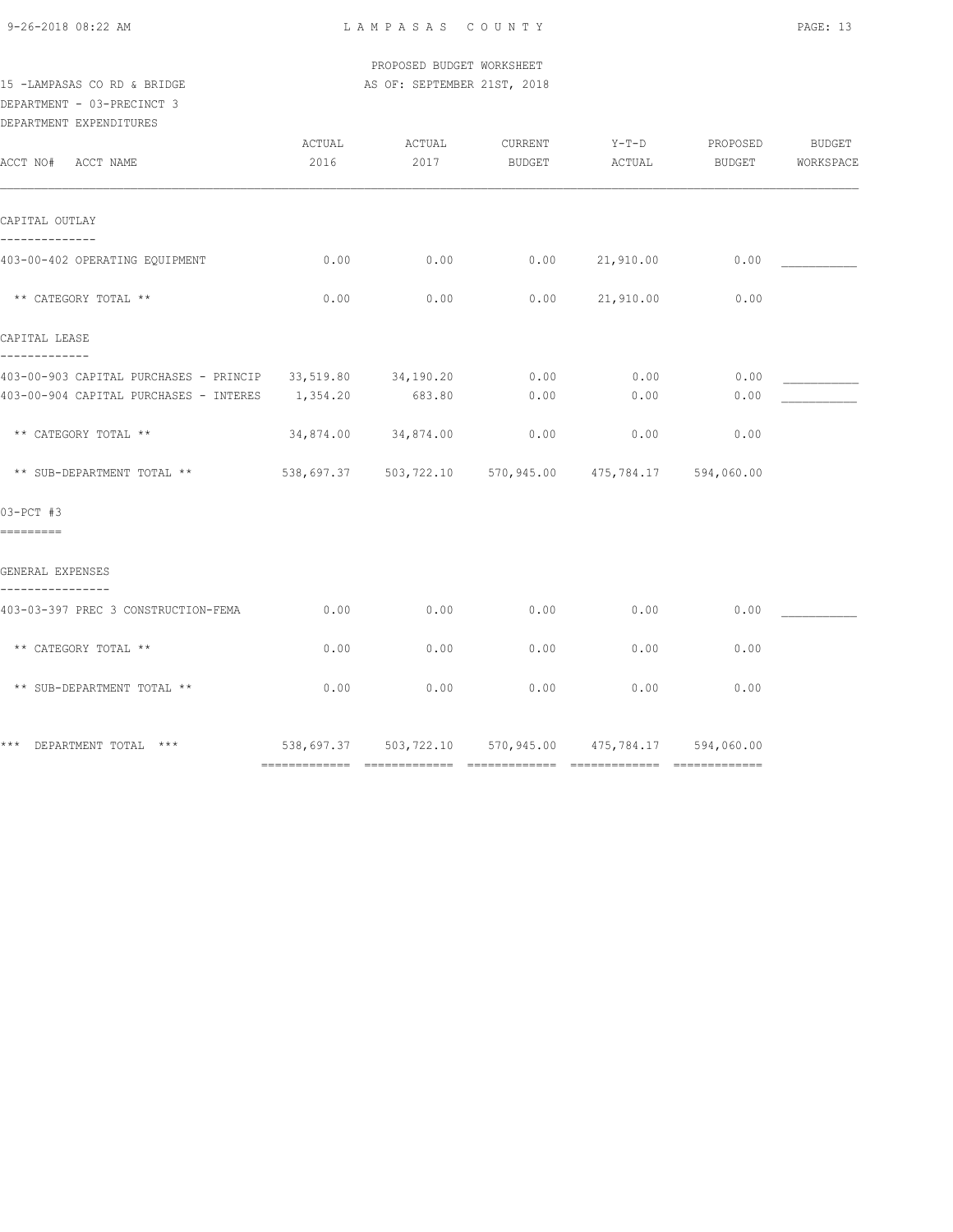|  | 9-26-2018 08:22 AM |  |
|--|--------------------|--|
|  |                    |  |

| 15 -LAMPASAS CO RD & BRIDGE<br>DEPARTMENT - 04-PRECINCT 4 |                        | PROPOSED BUDGET WORKSHEET<br>AS OF: SEPTEMBER 21ST, 2018 |                          |                     |                           |                            |
|-----------------------------------------------------------|------------------------|----------------------------------------------------------|--------------------------|---------------------|---------------------------|----------------------------|
| DEPARTMENT EXPENDITURES                                   |                        |                                                          |                          |                     |                           |                            |
| ACCT NO#<br>ACCT NAME                                     | ACTUAL<br>2016         | ACTUAL<br>2017                                           | CURRENT<br><b>BUDGET</b> | $Y-T-D$<br>ACTUAL   | PROPOSED<br><b>BUDGET</b> | <b>BUDGET</b><br>WORKSPACE |
| 00-ROAD & BRIDGE                                          |                        |                                                          |                          |                     |                           |                            |
|                                                           |                        |                                                          |                          |                     |                           |                            |
| WAGES                                                     |                        |                                                          |                          |                     |                           |                            |
| 404-00-101 SALARIES & WAGES ELECTED OF                    | 56,282.37              | 56,019.41                                                | 56,243.00                | 56,243.20           | 57,087.00                 |                            |
| 404-00-106 TEMPORARY EMPLOYEE                             | 0.00                   | 0.00                                                     | 0.00                     | 0.00                | 0.00                      |                            |
| 404-00-109 SR EQUIPMENT OPERATOR #2880                    | 36, 158. 11            | 42,154.60                                                | 41,714.00                | 42,772.04           | 45,876.00                 |                            |
| 404-00-110 PART-TIME EMPLOYEES                            | 0.00                   | 0.00                                                     | 0.00                     | 0.00                | 0.00                      |                            |
| 404-00-112 JR EQUIPMENT OPERATOR #3478                    | 33, 372.67             | 34,309.18                                                | 35,214.00                | 35, 332.97          | 39,376.00                 |                            |
| 404-00-139 JR EQUIPMENT OPERATOR #1944                    | 31,431.16              | 18,984.72                                                | 32,023.00                | 31,260.91           | 36,400.00                 |                            |
| 404-00-198 JR EQUIPMENT OPERATOR                          | 0.00                   | 0.00                                                     | 0.00                     | 0.00                | 0.00                      |                            |
| 404-00-199 LONGEVITY PAYMENT                              | 2,280.00               | 2,520.00                                                 | 2,760.00                 | 2,765.65            | 3,000.00                  |                            |
| ** CATEGORY TOTAL **                                      | 159,524.31             | 153,987.91                                               | 167,954.00               | 168,374.77          | 181,739.00                |                            |
| EMPLOYEE BENEFITS                                         |                        |                                                          |                          |                     |                           |                            |
| 404-00-203 FICA BENEFITS                                  | 12,732.77              | 12,345.29                                                | 12,849.00                | 12,588.00           | 13,903.00                 |                            |
| 404-00-204 GROUP MEDICAL INSURANCE                        | 29,450.24              | 29,571.48                                                | 41,146.00                | 46,079.76           | 48,350.00                 |                            |
| 404-00-205 RETIREMENT                                     | 26,071.45              | 25,478.44                                                | 26,871.00                | 28,783.30           | 29,078.00                 |                            |
| 404-00-207 WORKMEN'S COMP                                 | 2,955.00               | 3,013.00                                                 | 4,293.00                 | 2,921.00            | 4,537.00                  |                            |
| 404-00-208 UNEMPLOYMENT INSURANCE                         | 73.00                  | 107.00                                                   | 113.00                   | 113.00              | 126.00                    |                            |
| 404-00-210 AUTO ALLOWANCE                                 | 9,600.00               | 9,600.00                                                 | 9,600.00                 | 9,600.00            | 12,000.00                 |                            |
| 404-00-211 UNIFORM ALLOWANCE                              | 806.00                 | 1,201.71                                                 | 1,720.00                 | 1,115.40            | 1,720.00                  |                            |
| 404-00-212 PHONE ALLOWANCE                                | 1,920.00               | 1,760.00                                                 | 960.00                   | 1,920.00            | 960.00                    |                            |
| ** CATEGORY TOTAL **                                      |                        | 83,608.46 83,076.92                                      | 97,552.00                |                     | 103, 120.46 110, 674.00   |                            |
| GENERAL EXPENSES                                          |                        |                                                          |                          |                     |                           |                            |
|                                                           |                        |                                                          |                          |                     |                           |                            |
| 404-00-301 COMMUNICATIONS<br>404-00-302 UTILITIES         | 216.63                 | 0.00                                                     | 1,000.00                 | 0.00<br>1,969.60    | 0.00                      |                            |
| 404-00-304 OPERATING SUPPLIES                             | 1, 114.23<br>15,683.78 | 2,089.36                                                 | 1,500.00                 |                     | 1,500.00                  |                            |
| 404-00-305 TRAVEL & INSERVICE TRAINING                    | 646.10                 | 5,216.80<br>705.70                                       | 8,000.00<br>900.00       | 11,493.71<br>486.20 | 8,000.00<br>900.00        |                            |
| 404-00-308 REPAIRS & MAINTENANCE EQUIP                    | 33,949.52              | 35,715.50                                                | 20,000.00                | 30,745.52           |                           |                            |
| 404-00-333 CONTRACTED SERVICE                             | 0.00                   | 0.00                                                     | 0.00                     | 0.00                | 20,000.00<br>0.00         |                            |
| 404-00-342 GAS & OIL                                      | 15,181.71              | 21,875.33                                                | 15,000.00                | 29,890.06           | 20,000.00                 |                            |
| 404-00-347 UNIFORMS                                       | 0.00                   | 0.00                                                     | 0.00                     | 0.00                | 0.00                      |                            |
| 404-00-350 BARN CONSTRUCTION                              | 0.00                   | 0.00                                                     | 0.00                     | 0.00                | 0.00                      |                            |
| 404-00-370 EQUIPMENT RENTAL                               | 0.00                   | 51,024.68                                                | 0.00                     | 0.00                | 0.00                      |                            |
| 404-00-372 EQUIPMENT LEASE                                | 0.00                   | 0.00                                                     | 0.00                     | 0.00                | 0.00                      |                            |
| 404-00-381 911-ADDRESSING SIGNS                           | 0.00                   | 0.00                                                     | 0.00                     | 0.00                | 0.00                      |                            |
| 404-00-394 PREC 4 CATTLE GUARDS                           | 0.00                   | 0.00                                                     | 0.00                     | 0.00                | 0.00                      |                            |
| 404-00-398 PREC 4 ROAD CONSTRUCTION                       | 82,889.23              | 160,874.66                                               | 233,844.00               | 189,693.87          | 233,844.00                |                            |
| ** CATEGORY TOTAL **                                      | 149,681.20             | 277,502.03                                               | 280,244.00               | 264,278.96          | 284,244.00                |                            |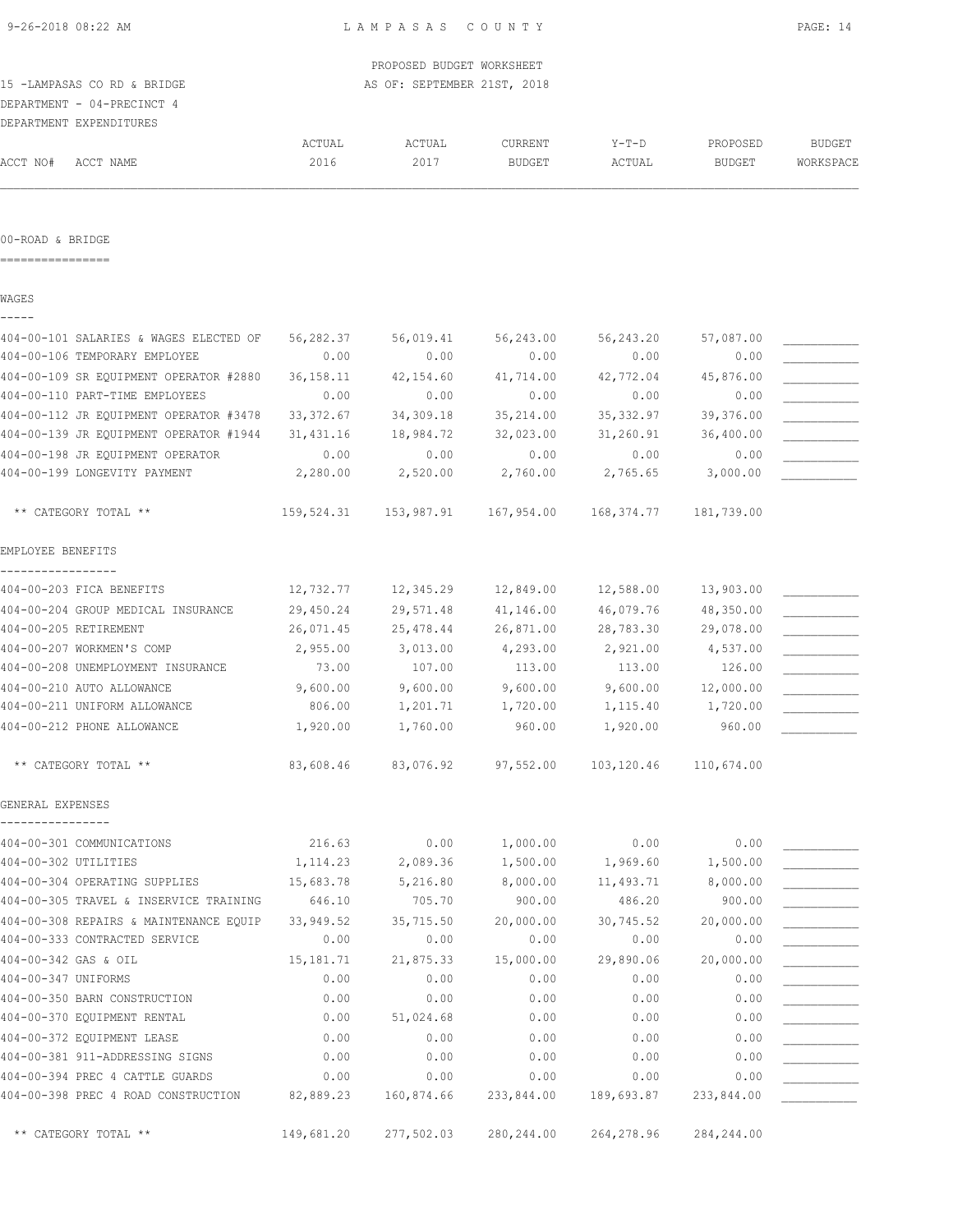9-26-2018 08:22 AM L A M P A S A S C O U N T Y PAGE: 15

 PROPOSED BUDGET WORKSHEET 15 -LAMPASAS CO RD & BRIDGE AS OF: SEPTEMBER 21ST, 2018

### DEPARTMENT - 04-PRECINCT 4

| DEPARTMENT EXPENDITURES |
|-------------------------|

| ACCT NO# ACCT NAME                                                                                                             | ACTUAL<br>2016 | ACTUAL<br>2017 | CURRENT<br>BUDGET | $Y-T-D$<br>ACTUAL                                      | PROPOSED<br>BUDGET | BUDGET<br>WORKSPACE |
|--------------------------------------------------------------------------------------------------------------------------------|----------------|----------------|-------------------|--------------------------------------------------------|--------------------|---------------------|
| CAPITAL OUTLAY                                                                                                                 |                |                |                   |                                                        |                    |                     |
| 404-00-402 OPERATING EQUIPMENT                                                                                                 | 49,998.38      |                |                   | $0.00$ $81,397.00$ $101,374.55$ $57,106.00$            |                    |                     |
| ** CATEGORY TOTAL **                                                                                                           | 49,998.38      |                |                   | $0.00$ $81,397.00$ $101,374.55$                        | 57,106.00          |                     |
| CAPITAL LEASE                                                                                                                  |                |                |                   |                                                        |                    |                     |
| -------------<br>404-00-903 CAPITAL PURCHASES - PRINCIP 77,542.80 79,445.69<br>404-00-904 CAPITAL PURCHASES - INTERES 3,854.20 |                | 1,950.96       | 0.00<br>0.00      | 0.00<br>0.00                                           | 0.00<br>0.00       |                     |
| ** CATEGORY TOTAL **                                                                                                           | 81,397.00      | 81,396.65      | 0.00              | 0.00                                                   | 0.00               |                     |
| ** SUB-DEPARTMENT TOTAL **                                                                                                     |                |                |                   | 524,209.35 595,963.51 627,147.00 637,148.74 633,763.00 |                    |                     |
| $04-PCT$ #4<br>=========                                                                                                       |                |                |                   |                                                        |                    |                     |
| GENERAL EXPENSES                                                                                                               |                |                |                   |                                                        |                    |                     |
| 404-04-398 PREC 4 CONSTRUCTION-FEMA                                                                                            | 0.00           | 0.00           | 0.00              | 0.00                                                   | 0.00               |                     |
| ** CATEGORY TOTAL **                                                                                                           | 0.00           | 0.00           | 0.00              | 0.00                                                   | 0.00               |                     |
| ** SUB-DEPARTMENT TOTAL **                                                                                                     | 0.00           | 0.00           | 0.00              | 0.00                                                   | 0.00               |                     |
| *** DEPARTMENT TOTAL ***                                                                                                       |                |                |                   | 524,209.35 595,963.51 627,147.00 637,148.74 633,763.00 |                    |                     |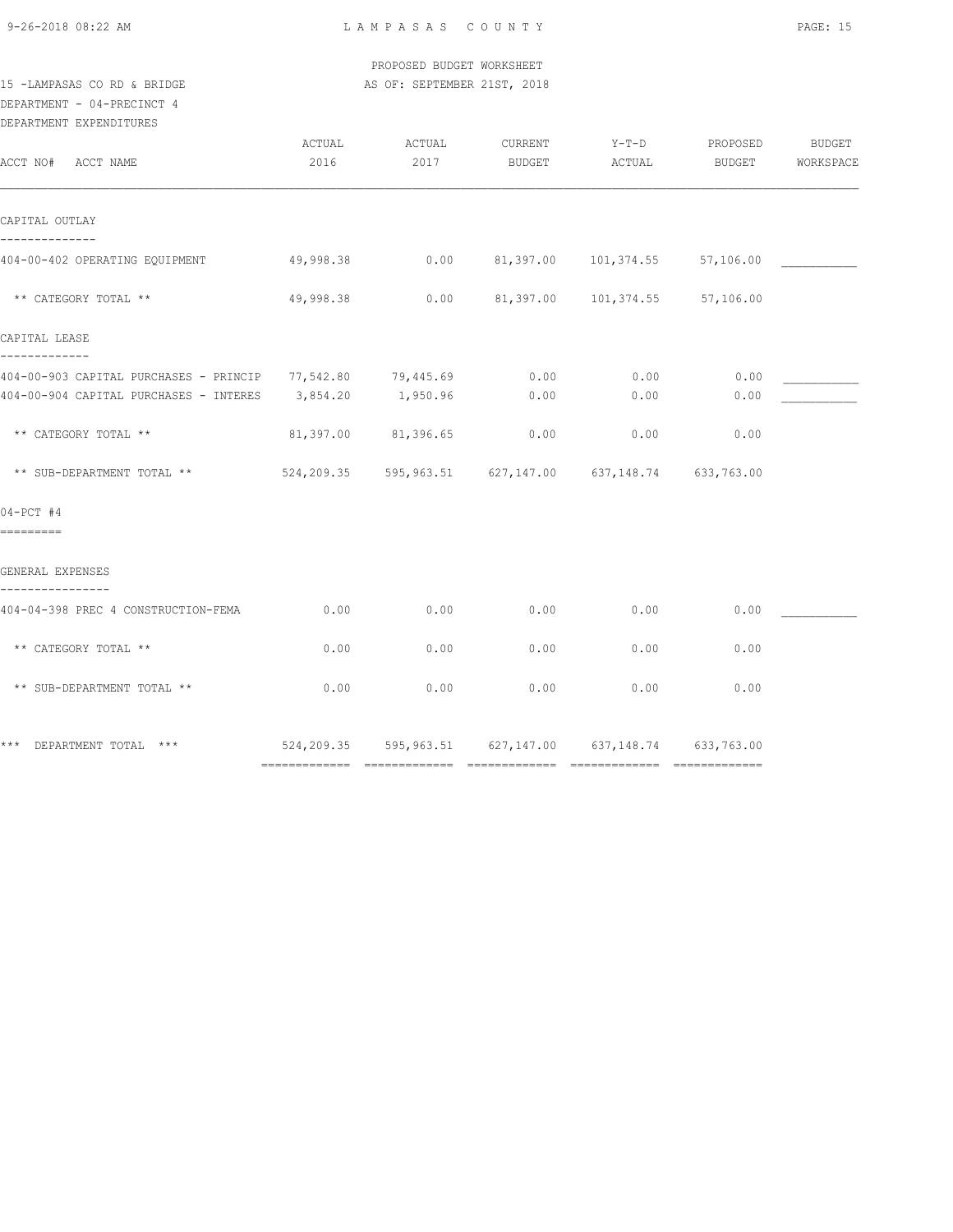| 9-26-2018 08:22 AM |  |
|--------------------|--|
|                    |  |

|                                        |                | PROPOSED BUDGET WORKSHEET   |                          |                   |                           |                            |
|----------------------------------------|----------------|-----------------------------|--------------------------|-------------------|---------------------------|----------------------------|
| 15 -LAMPASAS CO RD & BRIDGE            |                | AS OF: SEPTEMBER 21ST, 2018 |                          |                   |                           |                            |
| DEPARTMENT - 05-ROAD & BRIDGE          |                |                             |                          |                   |                           |                            |
| DEPARTMENT EXPENDITURES                |                |                             |                          |                   |                           |                            |
| ACCT NO#<br>ACCT NAME                  | ACTUAL<br>2016 | ACTUAL<br>2017              | CURRENT<br><b>BUDGET</b> | $Y-T-D$<br>ACTUAL | PROPOSED<br><b>BUDGET</b> | <b>BUDGET</b><br>WORKSPACE |
| 00-ROAD & BRIDGE                       |                |                             |                          |                   |                           |                            |
|                                        |                |                             |                          |                   |                           |                            |
| WAGES<br>$- - - - -$                   |                |                             |                          |                   |                           |                            |
| 405-00-106 TEMPORARY EMPLOYEE          | 0.00           | 0.00                        | 0.00                     | 0.00              | 0.00                      |                            |
| 405-00-110 PART-TIME EMPLOYEES         | 0.00           | 0.00                        | 0.00                     | 0.00              | 0.00                      |                            |
| ** CATEGORY TOTAL **                   | 0.00           | 0.00                        | 0.00                     | 0.00              | 0.00                      |                            |
| EMPLOYEE BENEFITS                      |                |                             |                          |                   |                           |                            |
| 405-00-203 FICA BENEFITS               | 0.00           | 0.00                        | 0.00                     | 0.00              | 0.00                      |                            |
| 405-00-205 RETIREMENT                  | 0.00           | 0.00                        | 0.00                     | 0.00              | 0.00                      |                            |
| 405-00-207 WORKMEN'S COMP              | 0.00           | 0.00                        | 0.00                     | 0.00              | 0.00                      |                            |
| 405-00-208 UNEMPLOYMENT INSURANCE      | 0.00           | 0.00                        | 0.00                     | 0.00              | 0.00                      |                            |
| ** CATEGORY TOTAL **                   | 0.00           | 0.00                        | 0.00                     | 0.00              | 0.00                      |                            |
| GENERAL EXPENSES                       |                |                             |                          |                   |                           |                            |
| 405-00-304 OPERATING SUPPLIES          | 0.00           | 330.98                      | 0.00                     | 22.00             | 0.00                      |                            |
| 405-00-305 TRAVEL & INSERVICE TRAINING | 188.96         | 44.90                       | 0.00                     | 0.00              | 0.00                      |                            |
| 405-00-307 INSURANCE & BONDS           | 0.00           | 0.00                        | 0.00                     | 0.00              | 0.00                      |                            |
| 405-00-308 REPAIRS & MAINTENANCE EQUIP | 23,648.90      | 14,000.13                   | 20,000.00                | 18,969.37         | 20,000.00                 |                            |
| 405-00-328 CONTINGENCY                 | 0.00           | 0.00                        | 0.00                     | 0.00              | 0.00                      |                            |
| 405-00-331 PAYING AGENT FEES           | 0.00           | 0.00                        | 0.00                     | 0.00              | 0.00                      |                            |
| 405-00-333 CONTRACTED SERVICES-LCAD    | 0.00           | 0.00                        | 0.00                     | 0.00              | 0.00                      |                            |
| 405-00-356 ADMINISTRATIVE COST         | 0.00           | 0.00                        | 0.00                     | 0.00              | 0.00                      |                            |
| 405-00-372 EQUIPMENT LEASE             | 0.00           | 0.00                        | 0.00                     | 0.00              | 0.00                      |                            |
| 405-00-374 GRANT MATCH - SIGNS         | 0.00           | 0.00                        | 0.00                     | 0.00              | 0.00                      |                            |
| 405-00-375 BANK CHARGES                | 2.00           | 0.00                        | 0.00                     | 0.00              | 0.00                      |                            |
| 405-00-389 MISCELLANEOUS EXPENSE       | 0.00           | 400.00                      | 0.00                     | 0.00              | 0.00                      |                            |
| ** CATEGORY TOTAL **                   | 23,839.86      | 14,776.01                   | 20,000.00                | 18,991.37         | 20,000.00                 |                            |
| CAPITAL OUTLAY                         |                |                             |                          |                   |                           |                            |
| 405-00-402 OPERATING EQUIPMENT         | 0.00           | 0.00                        | 0.00                     | 0.00              | 0.00                      |                            |
| ** CATEGORY TOTAL **                   | 0.00           | 0.00                        | 0.00                     | 0.00              | 0.00                      |                            |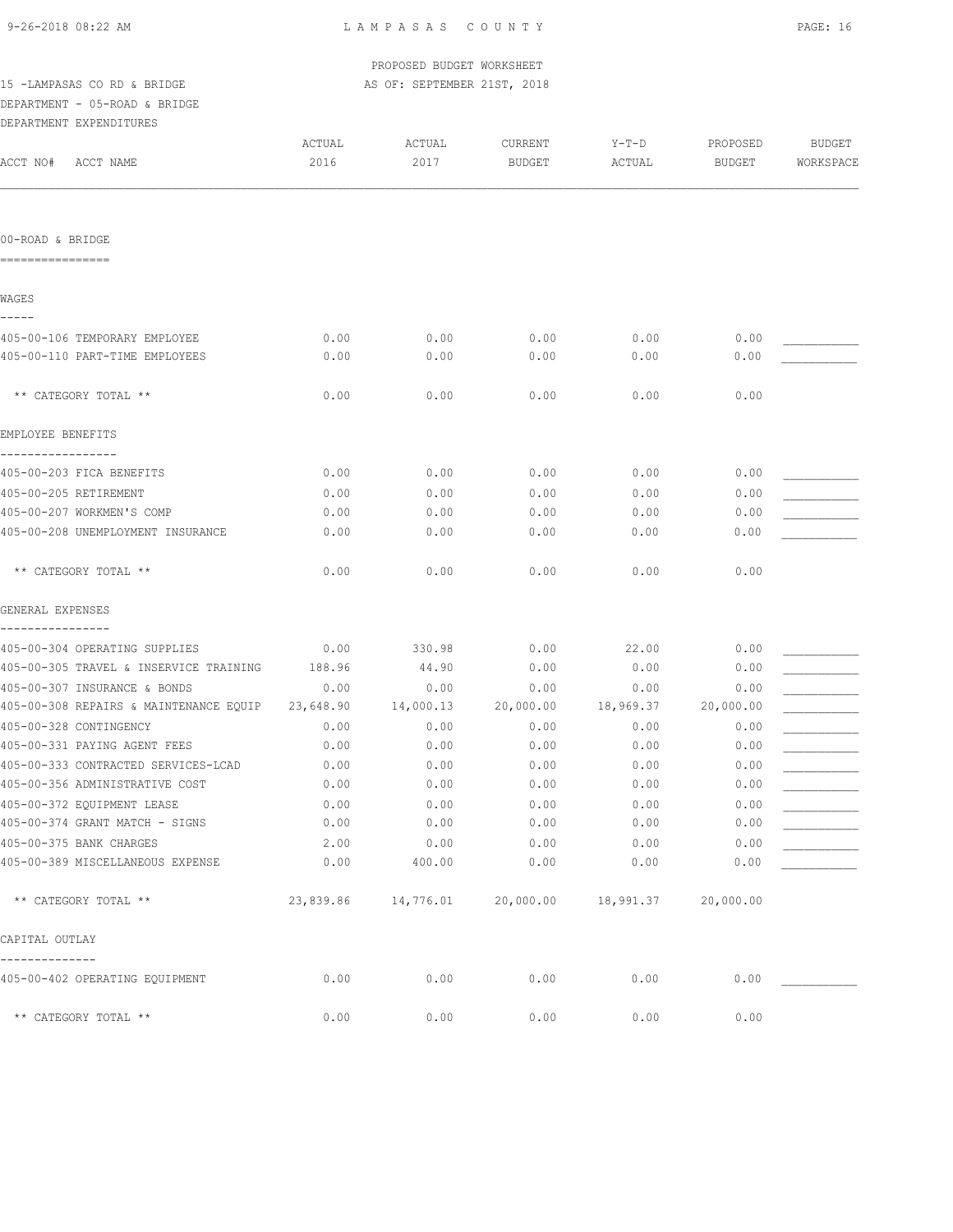9-26-2018 08:22 AM L A M P A S A S C O U N T Y PAGE: 17

 PROPOSED BUDGET WORKSHEET 15 -LAMPASAS CO RD & BRIDGE AS OF: SEPTEMBER 21ST, 2018

# DEPARTMENT - 05-ROAD & BRIDGE

| ACTUAL<br>2016 | ACTUAL<br>2017 | CURRENT<br><b>BUDGET</b> | $Y-T-D$<br>ACTUAL                                                                                        | PROPOSED<br>BUDGET  | BUDGET<br>WORKSPACE                                                                                                                                                                              |
|----------------|----------------|--------------------------|----------------------------------------------------------------------------------------------------------|---------------------|--------------------------------------------------------------------------------------------------------------------------------------------------------------------------------------------------|
|                |                |                          |                                                                                                          |                     |                                                                                                                                                                                                  |
|                |                |                          |                                                                                                          |                     |                                                                                                                                                                                                  |
| 21,000.00      |                |                          |                                                                                                          |                     |                                                                                                                                                                                                  |
|                |                |                          |                                                                                                          |                     |                                                                                                                                                                                                  |
|                |                | 0.00                     | 0.00                                                                                                     | 0.00                |                                                                                                                                                                                                  |
| 2,659.02       | 1,347.22       | 0.00                     | 0.00                                                                                                     | 0.00                |                                                                                                                                                                                                  |
| 51,244.19      | 51,244.19      | 0.00                     | 0.00                                                                                                     | 0.00                |                                                                                                                                                                                                  |
| 96,084.05      |                |                          |                                                                                                          | 49,337.00           |                                                                                                                                                                                                  |
|                |                |                          |                                                                                                          |                     |                                                                                                                                                                                                  |
|                |                |                          |                                                                                                          |                     |                                                                                                                                                                                                  |
|                | 21,000.00      |                          | 21,000.00 21,000.00<br>405-00-903 CAPITAL PURCHAESS - PRINCIP 48,585.17 49,896.97<br>87,020.20 41,000.00 | 21,000.00 21,000.00 | 21,000.00 29,337.00<br>21,000.00 29,337.00<br>39,991.37<br>96,084.05  87,020.20  41,000.00  39,991.37  49,337.00<br>2,317,730.85    2,177,800.70    2,385,528.00    2,112,778.82    2,479,180.00 |

\*\*\* END OF REPORT \*\*\*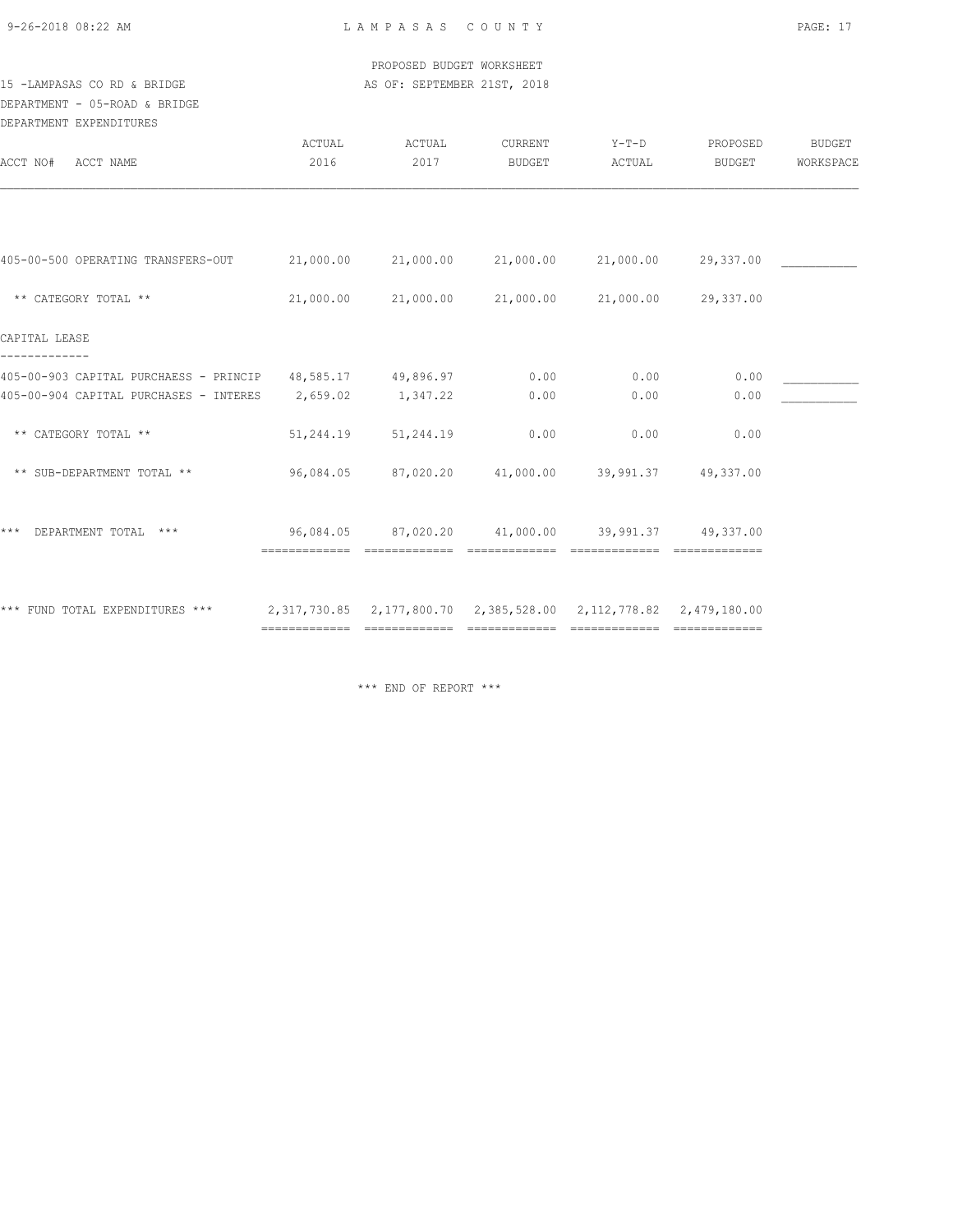9-26-2018 08:23 AM L A M P A S A S C O U N T Y PAGE: 1

 PROPOSED BUDGET WORKSHEET 16 -LAMPASAS CO F M & L R AS OF: SEPTEMBER 21ST, 2018

FINANCIAL SUMMARY

| ACCT NO# ACCT NAME                                               | ACTUAL<br>2016 | ACTUAL<br>2017                  | CURRENT<br>BUDGET | $Y-T-D$<br>ACTUAL | PROPOSED<br><b>BUDGET</b>                                                                                                                                                                                                                                                                                                                                                                                                                                                                      | <b>BUDGET</b><br>WORKSPACE |
|------------------------------------------------------------------|----------------|---------------------------------|-------------------|-------------------|------------------------------------------------------------------------------------------------------------------------------------------------------------------------------------------------------------------------------------------------------------------------------------------------------------------------------------------------------------------------------------------------------------------------------------------------------------------------------------------------|----------------------------|
| REVENUE SUMMARY                                                  |                |                                 |                   |                   |                                                                                                                                                                                                                                                                                                                                                                                                                                                                                                |                            |
| 00 F M & L R REVENUE                                             |                | $626.78$ 1,495.07 0.00 3,011.62 |                   |                   | 0.00                                                                                                                                                                                                                                                                                                                                                                                                                                                                                           |                            |
| *** TOTAL REVENUE ***                                            |                | 626.78 1,495.07                 |                   | $0.00$ $3,011.62$ | 0.00                                                                                                                                                                                                                                                                                                                                                                                                                                                                                           |                            |
| EXPENDITURE SUMMARY                                              |                |                                 |                   |                   |                                                                                                                                                                                                                                                                                                                                                                                                                                                                                                |                            |
| 01 F M & L R EXPENDITURE                                         | 0.00           | 0.00                            | 0.00              | 0.00              | 0.00                                                                                                                                                                                                                                                                                                                                                                                                                                                                                           |                            |
| *** TOTAL EXPENDITURES ***                                       | 0.00           | 0.00                            | 0.00              | 0.00              | 0.00                                                                                                                                                                                                                                                                                                                                                                                                                                                                                           |                            |
| REVENUES OVER/(UNDER) EXPENDITURES 626.78 1,495.07 0.00 3,011.62 |                |                                 |                   |                   | 0.00<br>$\begin{array}{cccccccccccccc} \multicolumn{2}{c}{} & \multicolumn{2}{c}{} & \multicolumn{2}{c}{} & \multicolumn{2}{c}{} & \multicolumn{2}{c}{} & \multicolumn{2}{c}{} & \multicolumn{2}{c}{} & \multicolumn{2}{c}{} & \multicolumn{2}{c}{} & \multicolumn{2}{c}{} & \multicolumn{2}{c}{} & \multicolumn{2}{c}{} & \multicolumn{2}{c}{} & \multicolumn{2}{c}{} & \multicolumn{2}{c}{} & \multicolumn{2}{c}{} & \multicolumn{2}{c}{} & \multicolumn{2}{c}{} & \multicolumn{2}{c}{} & \$ |                            |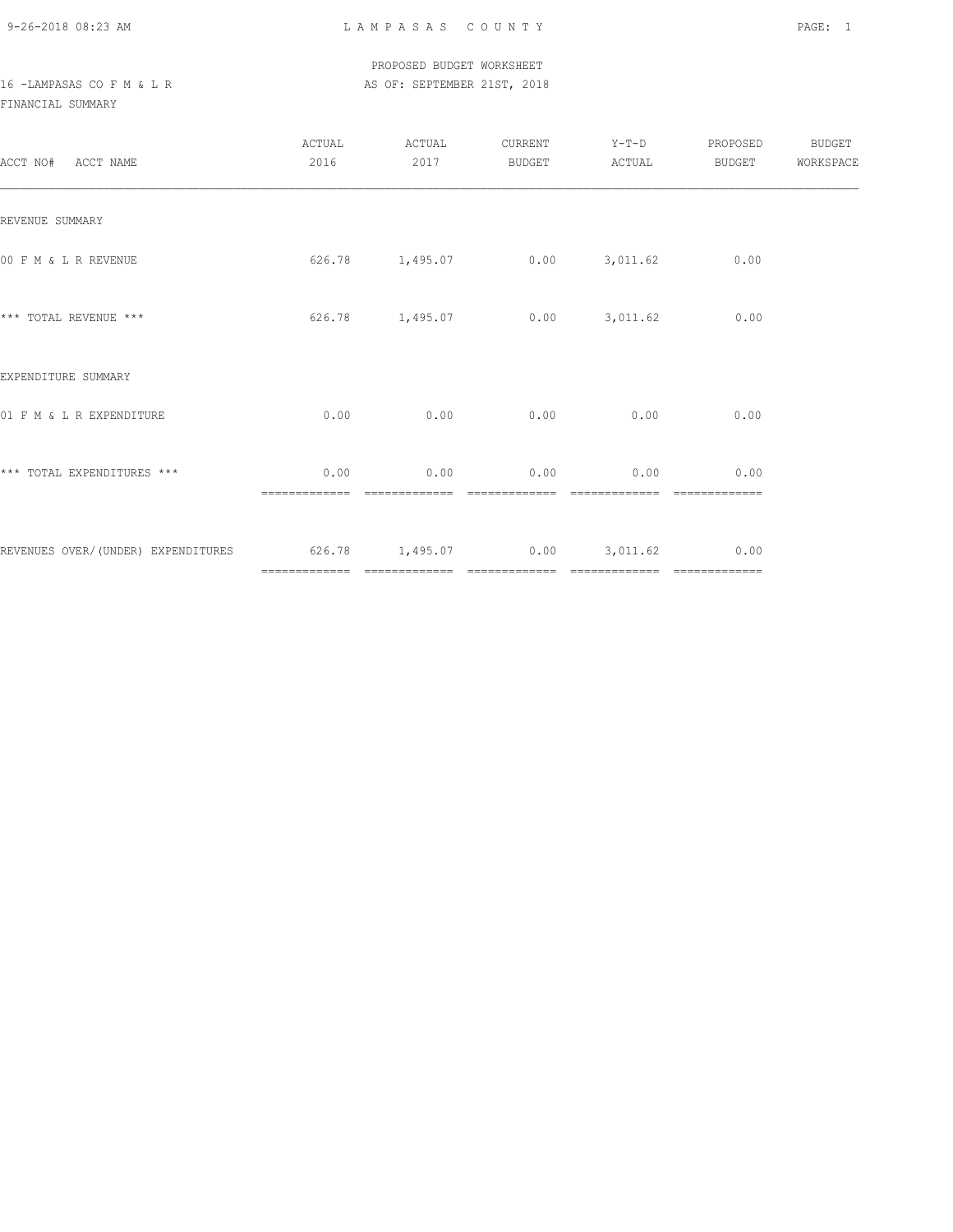### PROPOSED BUDGET WORKSHEET

16 -LAMPASAS CO F M & L R AS OF: SEPTEMBER 21ST, 2018

DEPARTMENT - 00 F M & L R REVENUE DEPARTMENT REVENUES

| ACCT NO# | ACCT NAME                              | ACTUAL<br>2016 | ACTUAL<br>2017 | <b>CURRENT</b><br><b>BUDGET</b> | $Y-T-D$<br>ACTUAL | PROPOSED<br>BUDGET | <b>BUDGET</b><br>WORKSPACE |
|----------|----------------------------------------|----------------|----------------|---------------------------------|-------------------|--------------------|----------------------------|
|          |                                        |                |                |                                 |                   |                    |                            |
|          |                                        |                |                |                                 |                   |                    |                            |
|          | 100-00-010 CURRENT AD VALOREM TAXES    | 0.00           | 0.00           | 0.00                            | 0.00              | 0.00               |                            |
|          | 100-00-020 DELINQUENT AD VALOREM TAXES | 0.00           | 0.00           | 0.00                            | 0.00              | 0.00               |                            |
|          | 100-00-030 PENALTIES & INT. AD VALOREM | 0.00           | 0.00           | 0.00                            | 0.00              | 0.00               |                            |
|          | 100-00-099 INTEREST REVENUE            | 626.78         | 1,495.07       | 0.00                            | 3,011.62          | 0.00               |                            |
|          | 100-00-110 LATERAL ROADS               | 0.00           | 0.00           | 0.00                            | 0.00              | 0.00               |                            |
|          | 100-00-115 SERIES 1997 LIMITED TAX NOT | 0.00           | 0.00           | 0.00                            | 0.00              | 0.00               |                            |
|          | 100-00-123 STATE REIMBURSEMENT         | 0.00           | 0.00           | 0.00                            | 0.00              | 0.00               |                            |
|          | 100-00-189 DISCOUNTS TAKEN             | 0.00           | 0.00           | 0.00                            | 0.00              | 0.00               |                            |
|          | 100-00-190 MISCELLANEOUS RECEIPTS      | 0.00           | 0.00           | 0.00                            | 0.00              | 0.00               |                            |
|          | 200-00-010 OPERATING TRANSFERS-IN      | 0.00           | 0.00           | 0.00                            | 0.00              | 0.00               |                            |
|          | ** SUB-DEPARTMENT REVENUE TOTAL **     | 626.78         | 1,495.07       | 0.00                            | 3,011.62          | 0.00               |                            |
|          | ** DEPARTMENT REVENUE TOTAL **         | 626.78         | 1,495.07       | 0.00                            | 3,011.62          | 0.00               |                            |
|          | *** FUND TOTAL REVENUES ***            | 626.78         | 1,495.07       | 0.00                            | 3,011.62          | 0.00               |                            |
|          |                                        |                |                |                                 |                   |                    |                            |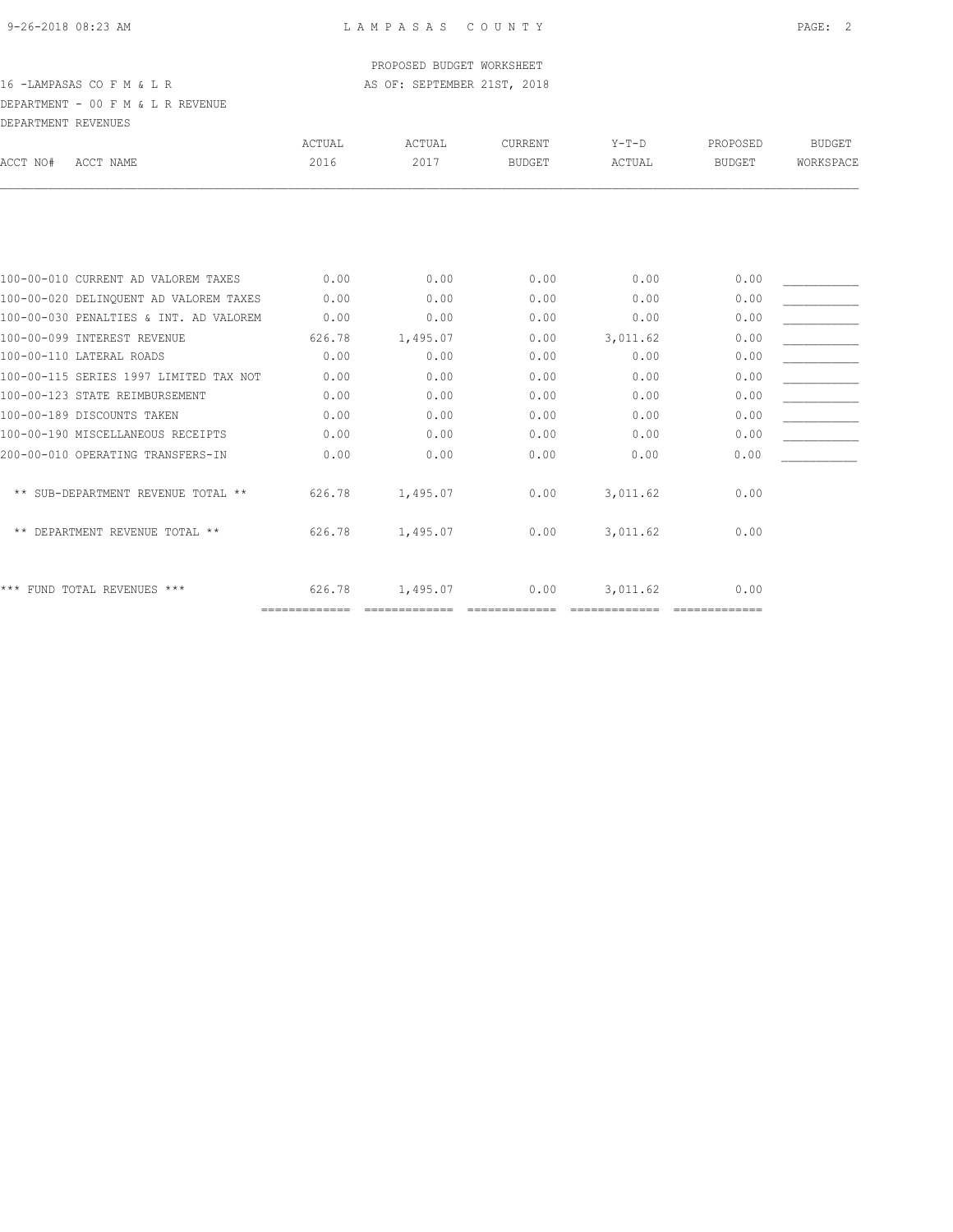| 9-26-2018 08:23 AM                                                                                                                                         |                | LAMPASAS COUNTY |                   |                   |                    | PAGE: 3             |  |
|------------------------------------------------------------------------------------------------------------------------------------------------------------|----------------|-----------------|-------------------|-------------------|--------------------|---------------------|--|
| PROPOSED BUDGET WORKSHEET<br>16 - LAMPASAS CO F M & L R<br>AS OF: SEPTEMBER 21ST, 2018<br>DEPARTMENT - 01 F M & L R EXPENDITURE<br>DEPARTMENT EXPENDITURES |                |                 |                   |                   |                    |                     |  |
| ACCT NO# ACCT NAME                                                                                                                                         | ACTUAL<br>2016 | ACTUAL<br>2017  | CURRENT<br>BUDGET | $Y-T-D$<br>ACTUAL | PROPOSED<br>BUDGET | BUDGET<br>WORKSPACE |  |
|                                                                                                                                                            |                |                 |                   |                   |                    |                     |  |
|                                                                                                                                                            |                |                 |                   |                   |                    |                     |  |
|                                                                                                                                                            |                |                 |                   |                   |                    |                     |  |
| GENERAL EXPENSES<br>----------------                                                                                                                       |                |                 |                   |                   |                    |                     |  |
| 401-00-375 BANK CHARGES                                                                                                                                    | 0.00           | 0.00            | 0.00              | 0.00              | 0.00               |                     |  |
| ** CATEGORY TOTAL **                                                                                                                                       | 0.00           | 0.00            | 0.00              | 0.00              | 0.00               |                     |  |
| CAPITAL OUTLAY<br>--------------                                                                                                                           |                |                 |                   |                   |                    |                     |  |
| 401-00-408 ROAD RIGHT OF WAY<br>401-00-421 FENCE                                                                                                           | 0.00<br>0.00   | 0.00<br>0.00    | 0.00<br>0.00      | 0.00<br>0.00      | 0.00<br>0.00       |                     |  |
| ** CATEGORY TOTAL **                                                                                                                                       | 0.00           | 0.00            | 0.00              | 0.00              | 0.00               |                     |  |
|                                                                                                                                                            |                |                 |                   |                   |                    |                     |  |
| 401-00-500 OPERATING TRANSFERS OUT                                                                                                                         | 0.00           | 0.00            | 0.00              | 0.00              | 0.00               |                     |  |
| ** CATEGORY TOTAL **                                                                                                                                       | 0.00           | 0.00            | 0.00              | 0.00              | 0.00               |                     |  |
| ** SUB-DEPARTMENT TOTAL **                                                                                                                                 | 0.00           | 0.00            | 0.00              | 0.00              | 0.00               |                     |  |

|                                                                 | 0.00 |
|-----------------------------------------------------------------|------|
| 0.00<br>0.00<br>0.00<br>0.00<br>*** FUND TOTAL EXPENDITURES *** | 0.00 |

\*\*\* END OF REPORT \*\*\*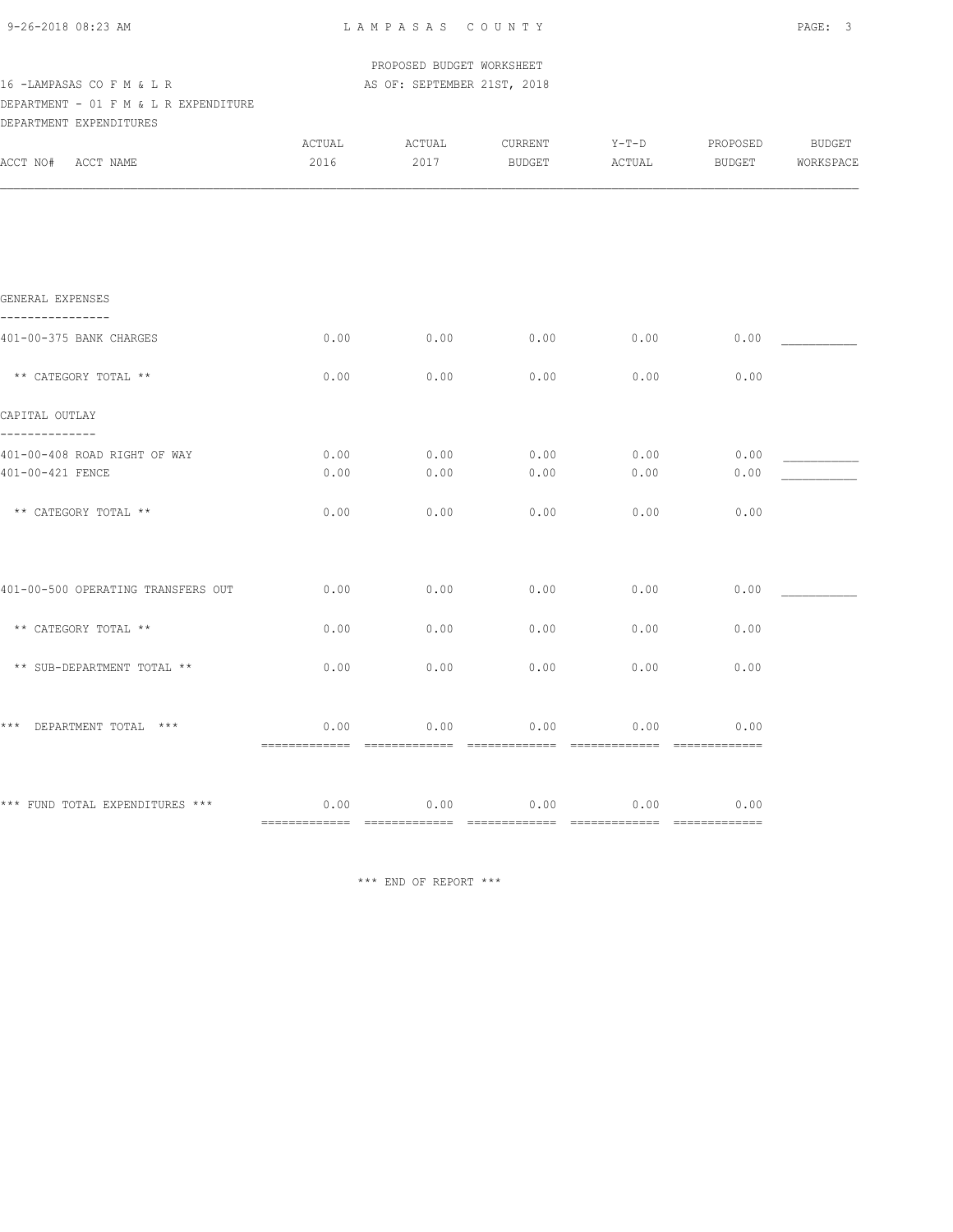9-26-2018 08:23 AM L A M P A S A S C O U N T Y PAGE: 1

 PROPOSED BUDGET WORKSHEET 17 -LAMPASAS CO CLEARING ACCT AS OF: SEPTEMBER 21ST, 2018

FINANCIAL SUMMARY

| ACCT NO# ACCT NAME                                              |               | ACTUAL ACTUAL CURRENT Y-T-D PROPOSED BUDGET<br>2016  2017 BUDGET ACTUAL BUDGET WORKSPACE |      |  |
|-----------------------------------------------------------------|---------------|------------------------------------------------------------------------------------------|------|--|
| REVENUE SUMMARY                                                 |               |                                                                                          |      |  |
| 00-REVENUE<br>01-EXPENDITURES                                   |               | $0.22$ ( $860.93$ ) $0.00$ $0.41$ 0.00<br>$0.00$ $0.00$ $0.00$ $0.00$ $0.00$             | 0.00 |  |
| *** TOTAL REVENUE ***                                           |               | $0.22$ ( 860.93) 0.00 0.41 0.00                                                          |      |  |
| EXPENDITURE SUMMARY                                             |               |                                                                                          |      |  |
| 01-EXPENDITURES                                                 |               | $0.00$ $417.22$ $0.00$ $443.19$ $0.00$                                                   |      |  |
| *** TOTAL EXPENDITURES ***                                      | ============= | $0.00$ $417.22$ $0.00$ $443.19$ $0.00$                                                   |      |  |
| REVENUES OVER/(UNDER) EXPENDITURES 0.22 ( 1,278.15) 0.00 443.60 |               |                                                                                          | 0.00 |  |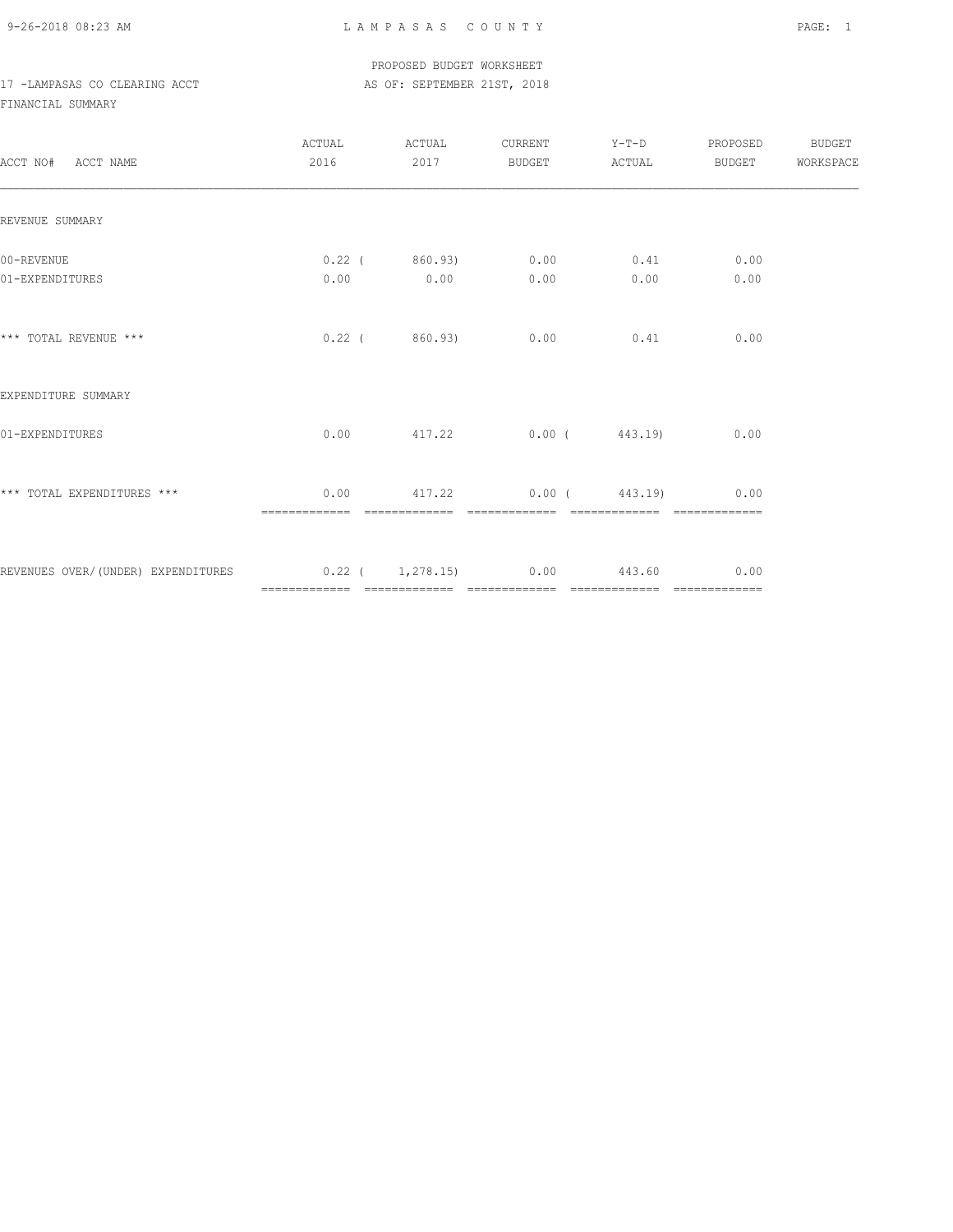9-26-2018 08:23 AM L A M P A S A S C O U N T Y PAGE: 2

|                                    |          | PROPOSED BUDGET WORKSHEET   |         |        |               |           |
|------------------------------------|----------|-----------------------------|---------|--------|---------------|-----------|
| 17 - LAMPASAS CO CLEARING ACCT     |          | AS OF: SEPTEMBER 21ST, 2018 |         |        |               |           |
| DEPARTMENT - 00-REVENUE            |          |                             |         |        |               |           |
| DEPARTMENT REVENUES                |          |                             |         |        |               |           |
|                                    | ACTUAL   | ACTUAL                      | CURRENT | Y-T-D  | PROPOSED      | BUDGET    |
| ACCT NO#<br>ACCT NAME              | 2016     | 2017                        | BUDGET  | ACTUAL | <b>BUDGET</b> | WORKSPACE |
|                                    |          |                             |         |        |               |           |
| 100-00-099 INTEREST REVENUE        | $0.00$ ( | 0.94)                       | 0.00    | 0.00   | 0.00          |           |
| 100-00-190 MISCELLANEOUS RECEIPTS  | $0.22$ ( | 859.99)                     | 0.00    | 0.41   | 0.00          |           |
| ** SUB-DEPARTMENT REVENUE TOTAL ** | $0.22$ ( | 860.93)                     | 0.00    | 0.41   | 0.00          |           |
| ** DEPARTMENT REVENUE TOTAL **     | $0.22$ ( | 860.93)                     | 0.00    | 0.41   | 0.00          |           |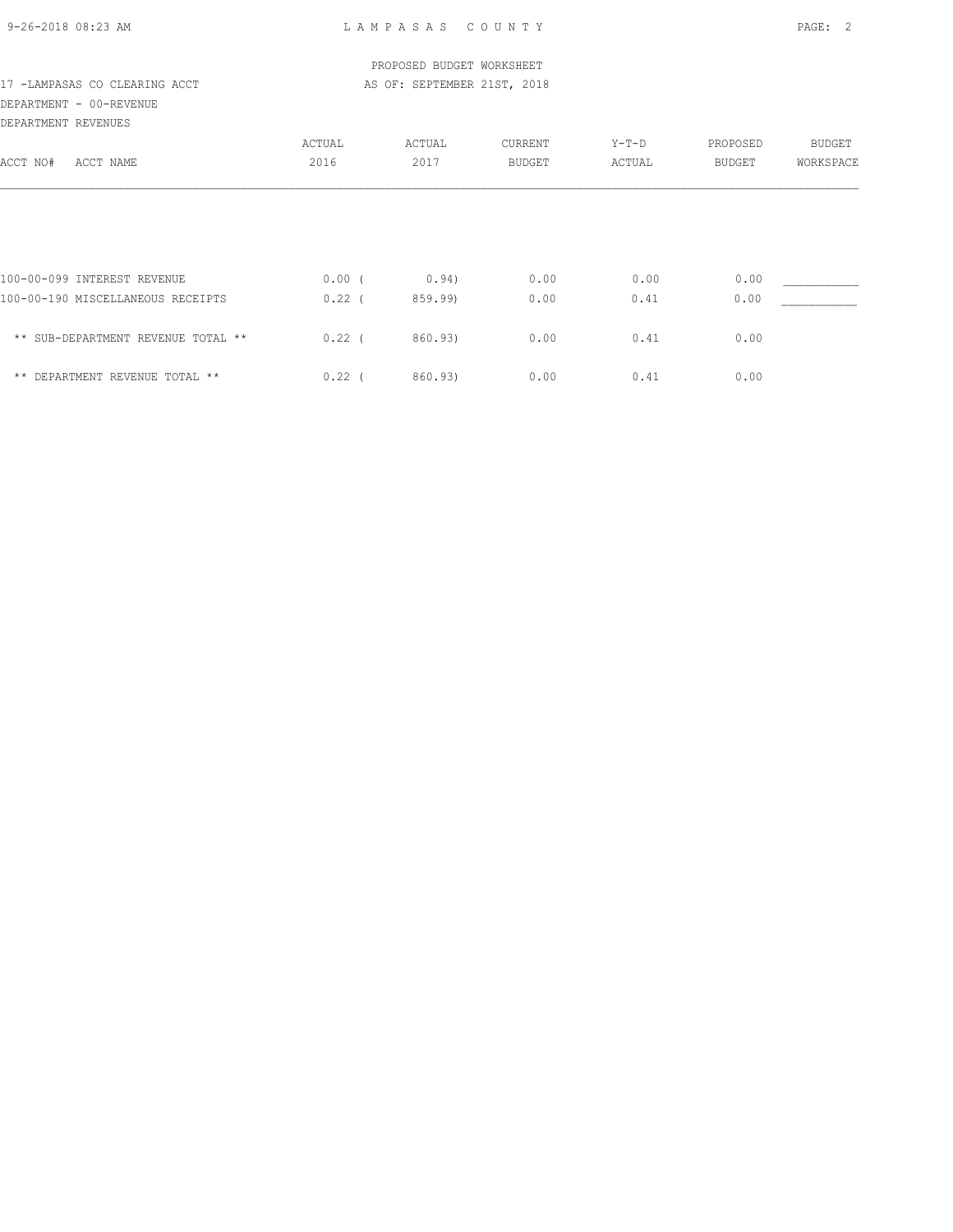|  | 9-26-2018 08:23 AM |  |
|--|--------------------|--|

|                                    |        | PROPOSED BUDGET WORKSHEET   |               |        |          |           |
|------------------------------------|--------|-----------------------------|---------------|--------|----------|-----------|
| 17 -LAMPASAS CO CLEARING ACCT      |        | AS OF: SEPTEMBER 21ST, 2018 |               |        |          |           |
| DEPARTMENT - 01-EXPENDITURES       |        |                             |               |        |          |           |
| DEPARTMENT REVENUES                |        |                             |               |        |          |           |
|                                    | ACTUAL | ACTUAL                      | CURRENT       | Y-T-D  | PROPOSED | BUDGET    |
| ACCT NO#<br>ACCT NAME              | 2016   | 2017                        | <b>BUDGET</b> | ACTUAL | BUDGET   | WORKSPACE |
|                                    |        |                             |               |        |          |           |
|                                    |        |                             |               |        |          |           |
|                                    |        |                             |               |        |          |           |
|                                    |        |                             |               |        |          |           |
| 201-00-010 OPERATING TRANSFER - IN | 0.00   | 0.00                        | 0.00          | 0.00   | 0.00     |           |
|                                    |        |                             |               |        |          |           |
| ** SUB-DEPARTMENT REVENUE TOTAL ** | 0.00   | 0.00                        | 0.00          | 0.00   | 0.00     |           |
|                                    |        |                             |               |        |          |           |
| ** DEPARTMENT REVENUE TOTAL **     | 0.00   | 0.00                        | 0.00          | 0.00   | 0.00     |           |

\*\*\* FUND TOTAL REVENUES \*\*\* 0.22 (860.93) 0.00 0.41 0.00 ============= ============= ============= ============= =============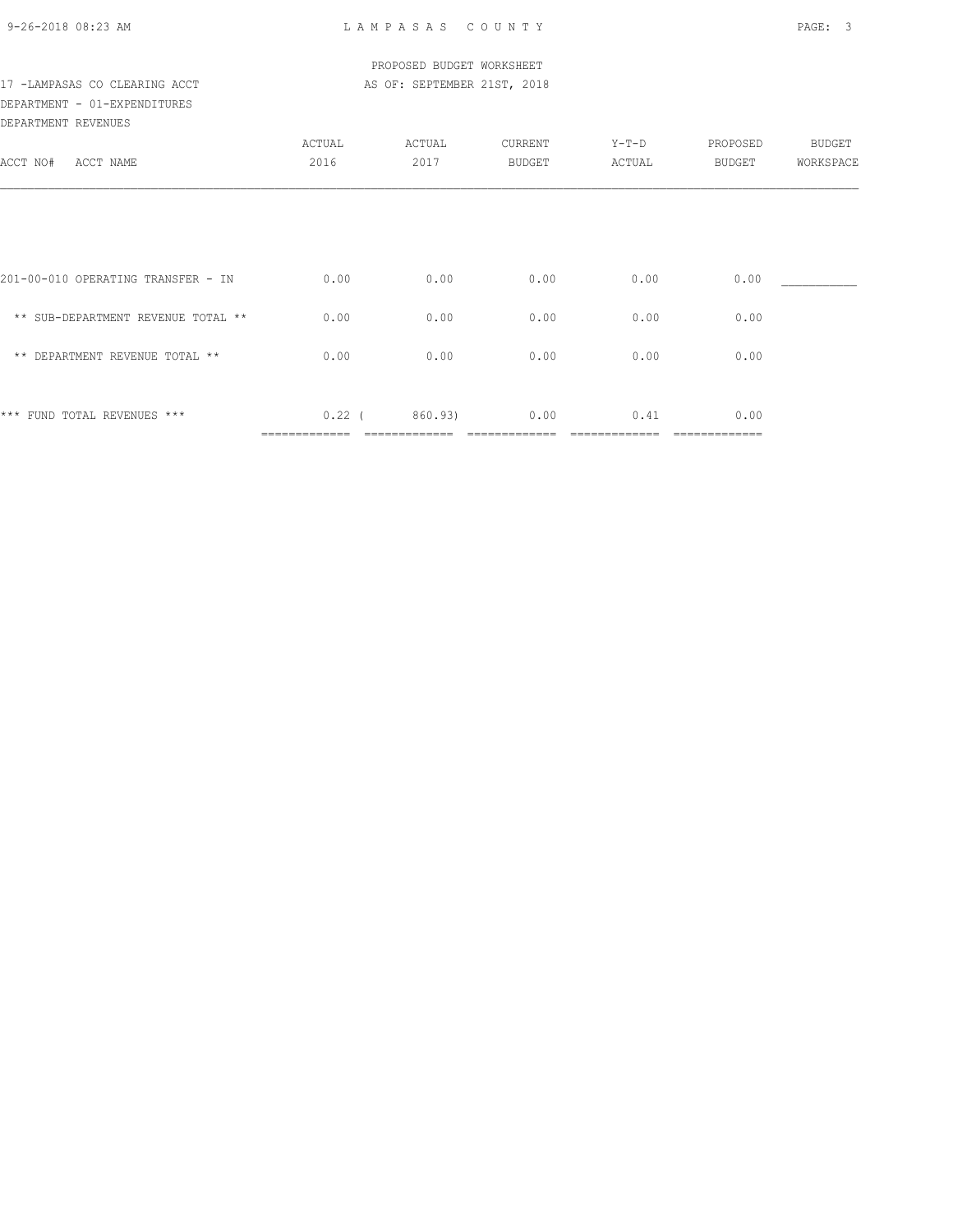| 9-26-2018 08:23 AM |  |
|--------------------|--|
|                    |  |

| 9-26-2018 08:23 AM                 |               | LAMPASAS COUNTY             |                  |                          |                  | PAGE: 4 |
|------------------------------------|---------------|-----------------------------|------------------|--------------------------|------------------|---------|
|                                    |               | PROPOSED BUDGET WORKSHEET   |                  |                          |                  |         |
| 17 -LAMPASAS CO CLEARING ACCT      |               | AS OF: SEPTEMBER 21ST, 2018 |                  |                          |                  |         |
| DEPARTMENT - 01-EXPENDITURES       |               |                             |                  |                          |                  |         |
| DEPARTMENT EXPENDITURES            |               |                             |                  |                          |                  |         |
|                                    | <b>ACTUAL</b> | ACTUAL                      | CURRENT          |                          | Y-T-D PROPOSED   | BUDGET  |
| ACCT NO# ACCT NAME                 | 2016          | 2017                        | BUDGET           | ACTUAL                   | BUDGET WORKSPACE |         |
|                                    |               |                             |                  |                          |                  |         |
|                                    |               |                             |                  |                          |                  |         |
|                                    |               |                             |                  |                          |                  |         |
| GENERAL EXPENSES                   |               |                             |                  |                          |                  |         |
| 401-00-375 BANK CHARGES            | 0.00          |                             | 417.22 0.00 0.00 |                          | 0.00             |         |
| 401-00-389 MISCELLANOUS EXPENSE    | 0.00          | 0.00                        | 0.00(443.19)     |                          | 0.00             |         |
| ** CATEGORY TOTAL **               | 0.00          | 417.22                      |                  | $0.00$ ( $443.19$ )      | 0.00             |         |
|                                    |               |                             |                  |                          |                  |         |
| 401-00-500 OPERATING TRANSFERS-OUT | 0.00          | 0.00                        | 0.00             | 0.00                     | 0.00             |         |
| ** CATEGORY TOTAL **               | 0.00          | 0.00                        | 0.00             | 0.00                     | 0.00             |         |
| ** SUB-DEPARTMENT TOTAL **         | 0.00          | 417.22                      |                  | 0.00(443.19)             | 0.00             |         |
|                                    |               |                             |                  |                          |                  |         |
| *** DEPARTMENT TOTAL ***           |               | $0.00$ $417.22$             |                  | $0.00$ ( $443.19$ ) 0.00 |                  |         |

\*\*\* FUND TOTAL EXPENDITURES \*\*\* 0.00 417.22 0.00 ( 443.19) 0.00

\*\*\* END OF REPORT \*\*\*

============= ============= ============= ============= =============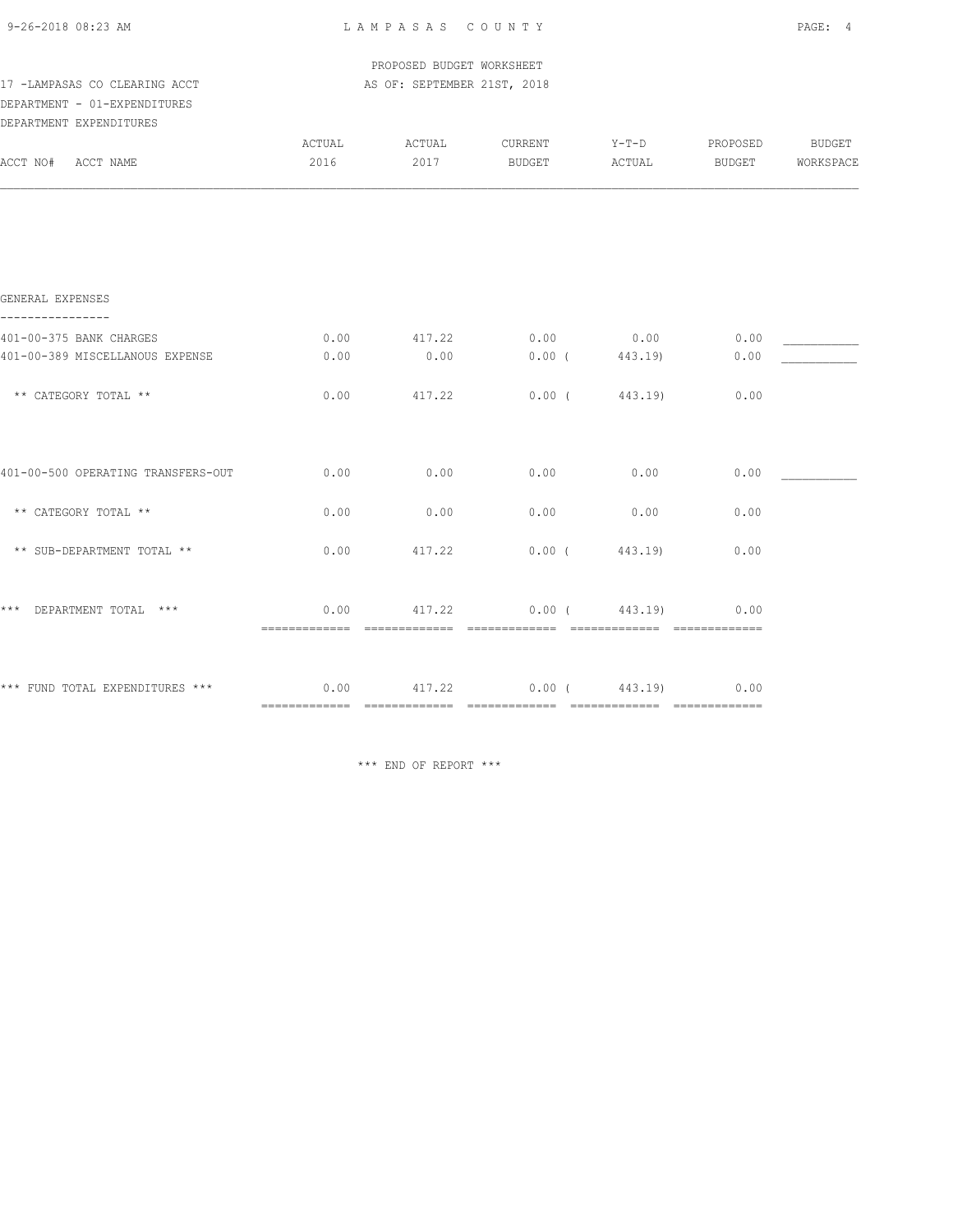9-26-2018 08:23 AM L A M P A S A S C O U N T Y PAGE: 1

|                            |  |  | PROPOSED BUDGET WORKSHEET   |  |
|----------------------------|--|--|-----------------------------|--|
| 19 -LAMPASAS CO ADULT PROB |  |  | AS OF: SEPTEMBER 21ST, 2018 |  |

### FINANCIAL SUMMARY

| ACCT NO# ACCT NAME                                                | ACTUAL<br>2016 | ACTUAL<br>2017        | BUDGET ACTUAL                      | CURRENT Y-T-D | PROPOSED BUDGET<br><b>BUDGET</b> | WORKSPACE |
|-------------------------------------------------------------------|----------------|-----------------------|------------------------------------|---------------|----------------------------------|-----------|
| REVENUE SUMMARY                                                   |                |                       |                                    |               |                                  |           |
| 00-REVENUE                                                        |                |                       | 112.81 118.45 0.00 235.76          |               | 0.00                             |           |
| *** TOTAL REVENUE ***                                             |                |                       | 112.81 118.45 0.00 235.76          |               | 0.00                             |           |
| EXPENDITURE SUMMARY                                               |                |                       |                                    |               |                                  |           |
| 01-EXPENDITURES                                                   |                |                       | $0.00$ $0.00$ $0.00$ $0.00$ $0.00$ |               | 0.00                             |           |
| *** TOTAL EXPENDITURES ***                                        | 0.00           | 0.00<br>============= | 0.00<br>=============              | 0.00          | 0.00                             |           |
| REVENUES OVER/(UNDER) EXPENDITURES 112.81 118.45 0.00 235.76 0.00 |                |                       |                                    |               |                                  |           |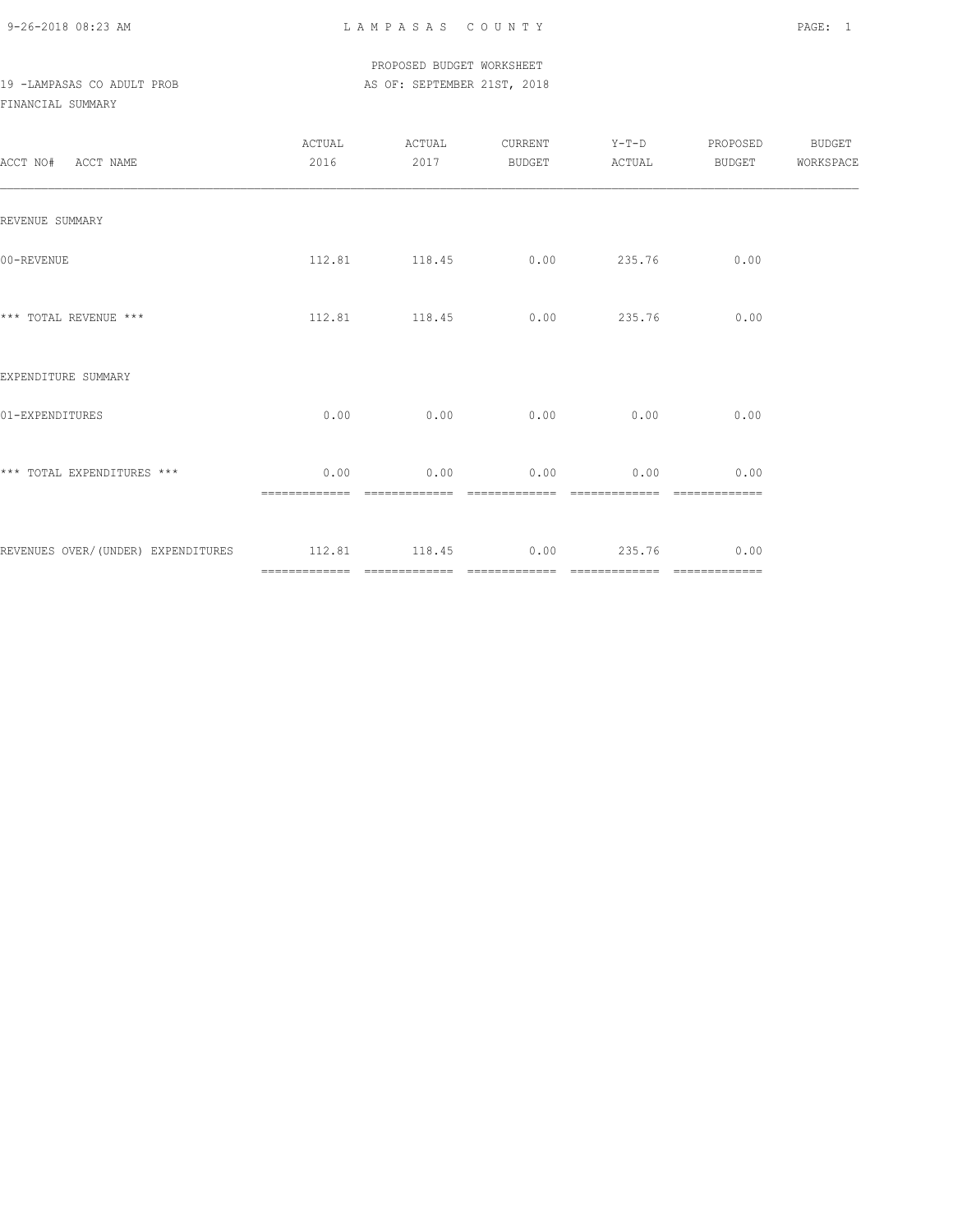| 9-26-2018 08:23 AM |  |
|--------------------|--|

| 19 -LAMPASAS CO ADULT PROB<br>DEPARTMENT - 00-REVENUE |                         | PROPOSED BUDGET WORKSHEET<br>AS OF: SEPTEMBER 21ST, 2018 |               |                 |          |           |
|-------------------------------------------------------|-------------------------|----------------------------------------------------------|---------------|-----------------|----------|-----------|
| DEPARTMENT REVENUES                                   | ACTUAL                  | ACTUAL                                                   | CURRENT       |                 | PROPOSED | BUDGET    |
| ACCT NO#<br>ACCT NAME                                 | 2016                    | 2017                                                     | <b>BUDGET</b> | Y-T-D<br>ACTUAL | BUDGET   | WORKSPACE |
|                                                       |                         |                                                          |               |                 |          |           |
| 100-00-099 INTEREST REVENUE                           | 112.81                  | 118.45                                                   | 0.00          | 235.76          | 0.00     |           |
| 200-00-010 OPERATING TRANSFERS IN                     | 0.00                    | 0.00                                                     | 0.00          | 0.00            | 0.00     |           |
| ** SUB-DEPARTMENT REVENUE TOTAL **                    | 112.81                  | 118.45                                                   | 0.00          | 235.76          | 0.00     |           |
| ** DEPARTMENT REVENUE TOTAL **                        | 112.81                  | 118.45                                                   | 0.00          | 235.76          | 0.00     |           |
| *** FUND TOTAL REVENUES ***                           | 112.81<br>============= | 118.45                                                   | 0.00          | 235.76          | 0.00     |           |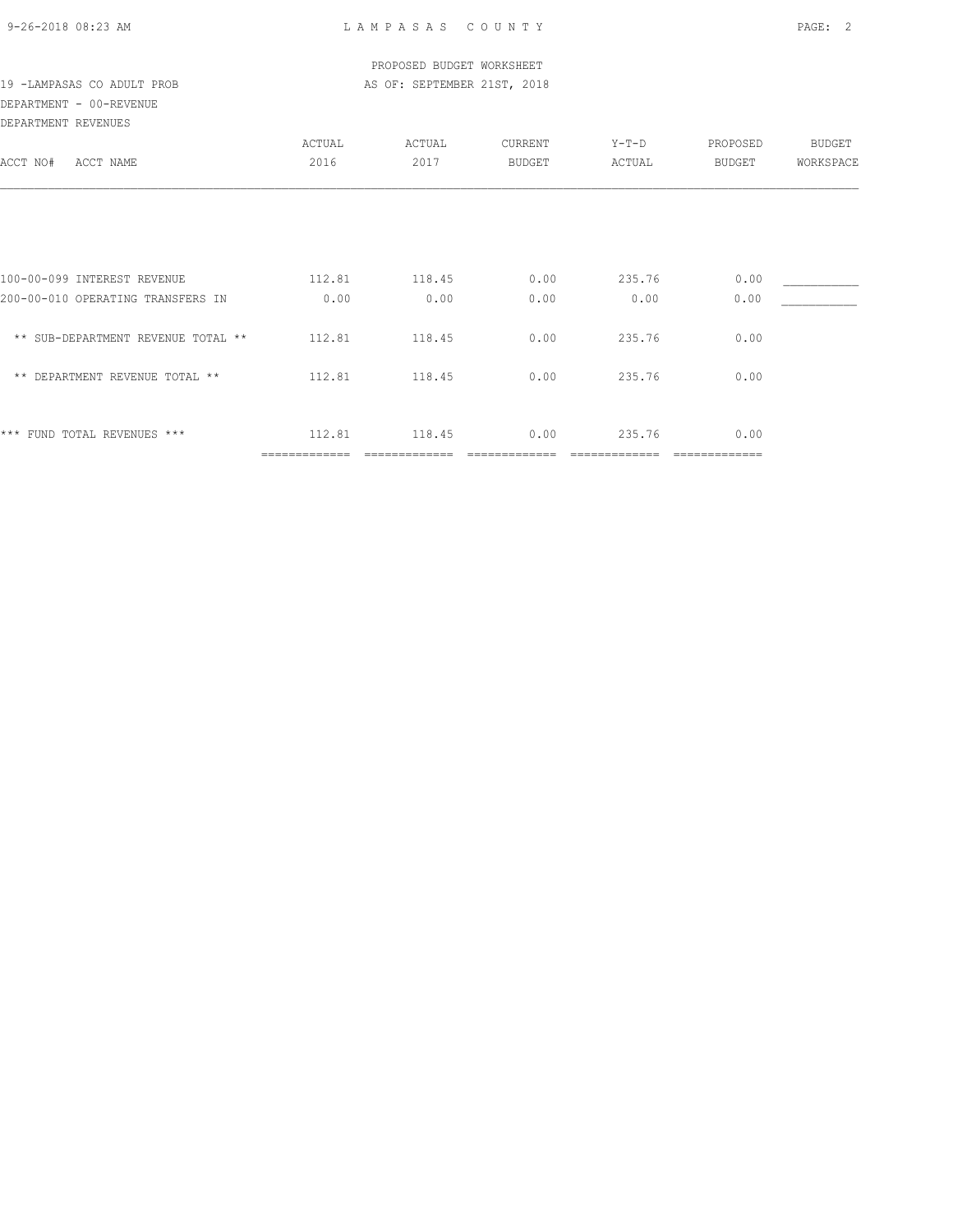| 9-26-2018 08:23 AM |  |
|--------------------|--|
|                    |  |

|                                      |        | PROPOSED BUDGET WORKSHEET   |         |         |          |           |
|--------------------------------------|--------|-----------------------------|---------|---------|----------|-----------|
| 19 -LAMPASAS CO ADULT PROB           |        | AS OF: SEPTEMBER 21ST, 2018 |         |         |          |           |
| DEPARTMENT - 01-EXPENDITURES         |        |                             |         |         |          |           |
| DEPARTMENT EXPENDITURES              |        |                             |         |         |          |           |
|                                      | ACTUAL | ACTUAL                      | CURRENT | $Y-T-D$ | PROPOSED | BUDGET    |
| ACCT NO# ACCT NAME                   | 2016   | 2017                        | BUDGET  | ACTUAL  | BUDGET   | WORKSPACE |
|                                      |        |                             |         |         |          |           |
| GENERAL EXPENSES                     |        |                             |         |         |          |           |
| 401-00-375 BANK CHARGES              | 0.00   | 0.00                        | 0.00    | 0.00    | 0.00     |           |
| ** CATEGORY TOTAL **                 | 0.00   | 0.00                        | 0.00    | 0.00    | 0.00     |           |
|                                      |        |                             |         |         |          |           |
| 401-00-500 OPERATING TRANSFERS-OUT   | 0.00   | 0.00                        | 0.00    | 0.00    | 0.00     |           |
| ** CATEGORY TOTAL **                 | 0.00   | 0.00                        | 0.00    | 0.00    | 0.00     |           |
| ** SUB-DEPARTMENT TOTAL **           | 0.00   | 0.00                        | 0.00    | 0.00    | 0.00     |           |
| *** DEPARTMENT TOTAL ***             | 0.00   | 0.00                        | 0.00    | 0.00    | 0.00     |           |
|                                      |        |                             |         |         |          |           |
| *** FUND TOTAL EXPENDITURES *** 0.00 |        | 0.00                        | 0.00    | 0.00    | 0.00     |           |
|                                      |        |                             |         |         |          |           |

\*\*\* END OF REPORT \*\*\*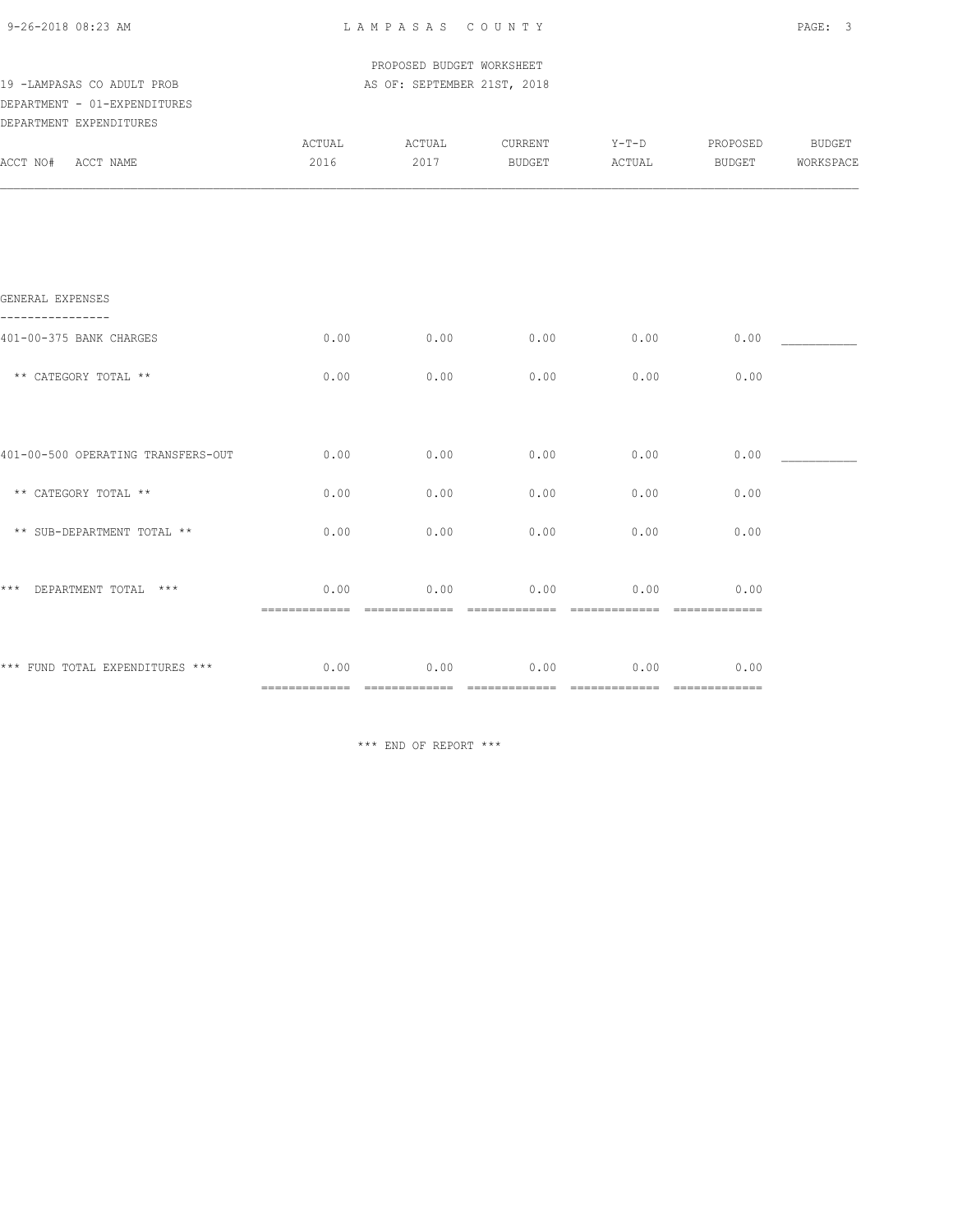9-26-2018 08:23 AM L A M P A S A S C O U N T Y PAGE: 1

 PROPOSED BUDGET WORKSHEET 20 -LAMPASAS CO LAW LIBRARY **AS OF: SEPTEMBER 21ST, 2018** 

FINANCIAL SUMMARY

| ACCT NO# ACCT NAME                                                              | ACTUAL<br>2016 | ACTUAL<br>2017 | CURRENT<br><b>BUDGET</b> | $Y-T-D$<br>ACTUAL                                                           | PROPOSED<br>BUDGET | BUDGET<br>WORKSPACE |
|---------------------------------------------------------------------------------|----------------|----------------|--------------------------|-----------------------------------------------------------------------------|--------------------|---------------------|
| REVENUE SUMMARY                                                                 |                |                |                          |                                                                             |                    |                     |
| 00-LAW LIBRARY REVENUE                                                          |                |                |                          | 15, 183.11 15, 241.73 11, 550.00 14, 834.45 11, 550.00                      |                    |                     |
| *** TOTAL REVENUE ***                                                           |                |                |                          | 15, 183.11 15, 241.73 11, 550.00 14, 834.45 11, 550.00                      |                    |                     |
| EXPENDITURE SUMMARY                                                             |                |                |                          |                                                                             |                    |                     |
| 01-LAW LIBRARY EXPENSES                                                         |                |                |                          | $10,677.02$ $10,030.00$ $12,000.00$ $9,552.00$ $12,000.00$                  |                    |                     |
| *** TOTAL EXPENDITURES ***                                                      |                | =============  | =============            | $10,677.02$ $10,030.00$ $12,000.00$ $9,552.00$ $12,000.00$<br>============= |                    |                     |
| REVENUES OVER/(UNDER) EXPENDITURES 4,506.09 5,211.73 (450.00) 5,282.45 (450.00) |                |                |                          |                                                                             |                    |                     |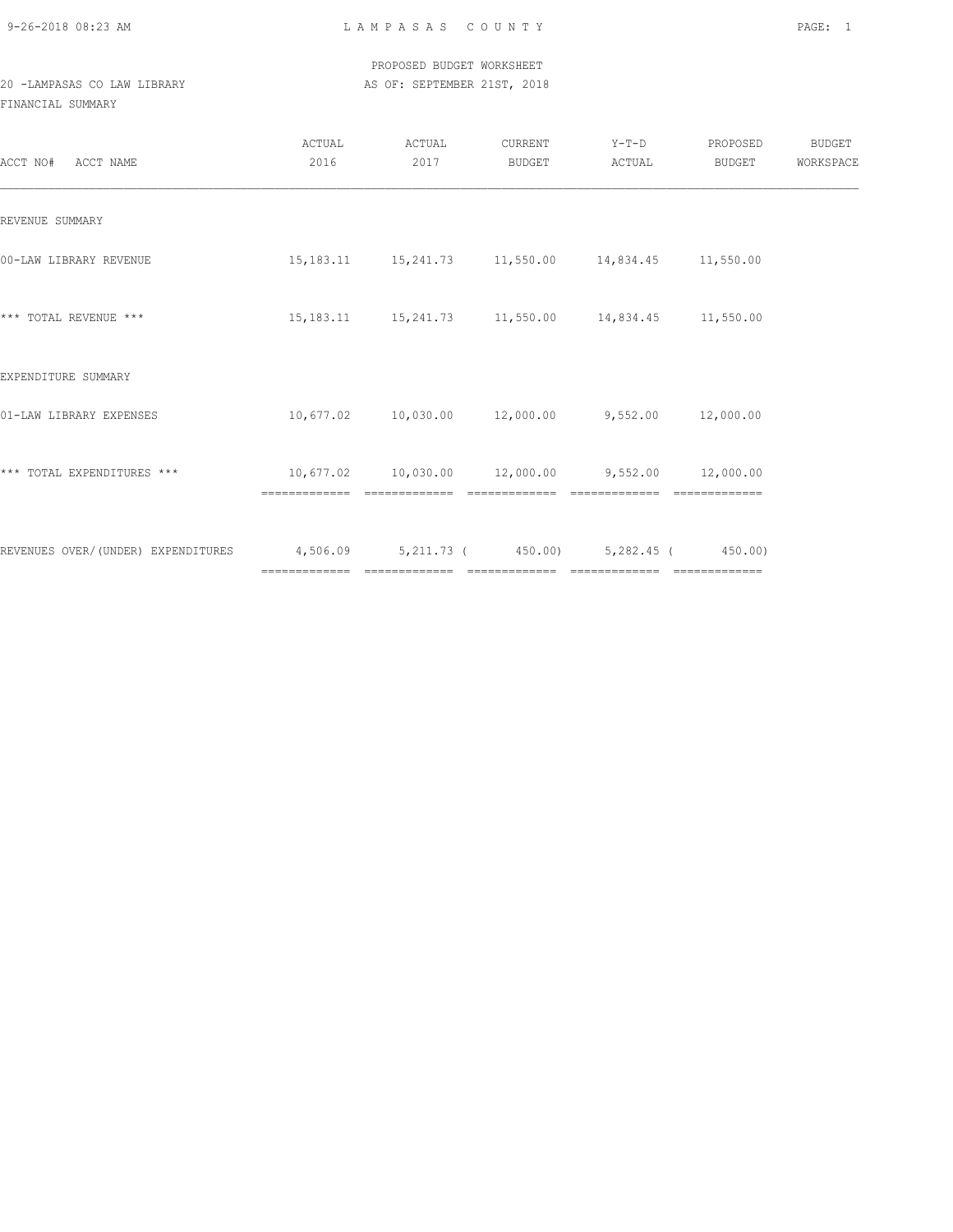### PROPOSED BUDGET WORKSHEET 20 -LAMPASAS CO LAW LIBRARY **AS OF: SEPTEMBER 21ST, 2018**

DEPARTMENT - 00-LAW LIBRARY REVENUE DEPARTMENT REVENUES

|                                    | ACTUAL                       | ACTUAL    | <b>CURRENT</b> | $Y-T-D$   | PROPOSED      | <b>BUDGET</b> |
|------------------------------------|------------------------------|-----------|----------------|-----------|---------------|---------------|
| ACCT NO#<br>ACCT NAME              | 2016                         | 2017      | <b>BUDGET</b>  | ACTUAL    | <b>BUDGET</b> | WORKSPACE     |
|                                    |                              |           |                |           |               |               |
|                                    |                              |           |                |           |               |               |
| 100-00-094 DISTRICT CLERK          | 9,492.00                     | 9,865.00  | 7,500.00       | 10,395.00 | 7,500.00      |               |
| 100-00-099 INTEREST REVENUE        | 77.11                        | 21.71     | 50.00          | 169.45    | 50.00         |               |
| 100-00-106 COUNTY CLERK            | 5,285.00                     | 5,355.00  | 4,000.00       | 4,270.00  | 4,000.00      |               |
| 100-00-190 MISCELLANEOUS RECEIPTS  | 329.00                       | 0.02      | 0.00           | 0.00      | 0.00          |               |
| 200-00-010 OPERATING TRANSFERS IN  | 0.00                         | 0.00      | 0.00           | 0.00      | 0.00          |               |
| ** SUB-DEPARTMENT REVENUE TOTAL ** | 15,183.11                    | 15,241.73 | 11,550.00      | 14,834.45 | 11,550.00     |               |
| ** DEPARTMENT REVENUE TOTAL **     | 15, 183. 11                  | 15,241.73 | 11,550.00      | 14,834.45 | 11,550.00     |               |
| *** FUND TOTAL REVENUES ***        | 15, 183. 11<br>------------- | 15,241.73 | 11,550.00      | 14,834.45 | 11,550.00     |               |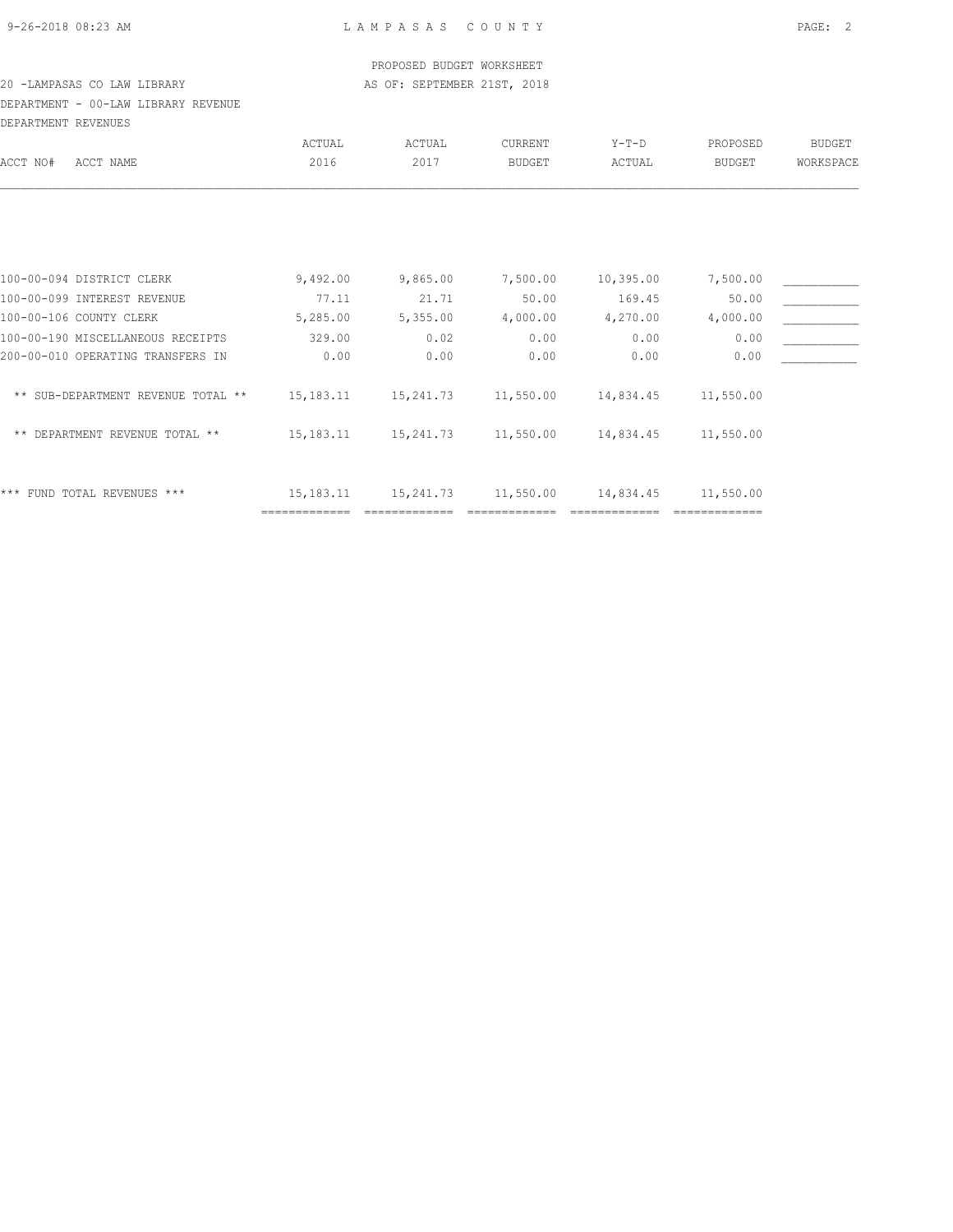| 9-26-2018 08:23 AM                                                  |                                                          | LAMPASAS COUNTY |                                                            |                   |                    | PAGE: 3                    |
|---------------------------------------------------------------------|----------------------------------------------------------|-----------------|------------------------------------------------------------|-------------------|--------------------|----------------------------|
| 20 -LAMPASAS CO LAW LIBRARY<br>DEPARTMENT - 01-LAW LIBRARY EXPENSES | PROPOSED BUDGET WORKSHEET<br>AS OF: SEPTEMBER 21ST, 2018 |                 |                                                            |                   |                    |                            |
| DEPARTMENT EXPENDITURES                                             |                                                          |                 |                                                            |                   |                    |                            |
| ACCT NO# ACCT NAME                                                  | ACTUAL<br>2016                                           | ACTUAL<br>2017  | CURRENT<br>BUDGET                                          | $Y-T-D$<br>ACTUAL | PROPOSED<br>BUDGET | <b>BUDGET</b><br>WORKSPACE |
|                                                                     |                                                          |                 |                                                            |                   |                    |                            |
| GENERAL EXPENSES                                                    |                                                          |                 |                                                            |                   |                    |                            |
| 401-00-354 LAW LIBRARY                                              |                                                          |                 | $10,677.02$ $10,030.00$ $12,000.00$ $9,552.00$ $12,000.00$ |                   |                    |                            |
| 401-00-375 BANK CHARGES                                             | 0.00                                                     | 0.00            | 0.00                                                       | 0.00              | 0.00               |                            |
| ** CATEGORY TOTAL **                                                |                                                          |                 | $10,677.02$ $10,030.00$ $12,000.00$ $9,552.00$ $12,000.00$ |                   |                    |                            |
| 401-00-500 OPERATING TRANSFER-OUT                                   | 0.00                                                     | 0.00            | 0.00                                                       | 0.00              | 0.00               |                            |
| ** CATEGORY TOTAL **                                                | 0.00                                                     | 0.00            | 0.00                                                       | 0.00              | 0.00               |                            |
| ** SUB-DEPARTMENT TOTAL **                                          |                                                          |                 | $10,677.02$ $10,030.00$ $12,000.00$ $9,552.00$ $12,000.00$ |                   |                    |                            |
| $***$<br>DEPARTMENT TOTAL ***                                       |                                                          |                 | $10,677.02$ $10,030.00$ $12,000.00$ $9,552.00$ $12,000.00$ |                   |                    |                            |

\*\*\* FUND TOTAL EXPENDITURES \*\*\* 10,677.02 10,030.00 12,000.00 9,552.00 12,000.00

\*\*\* END OF REPORT \*\*\*

============= ============= ============= ============= =============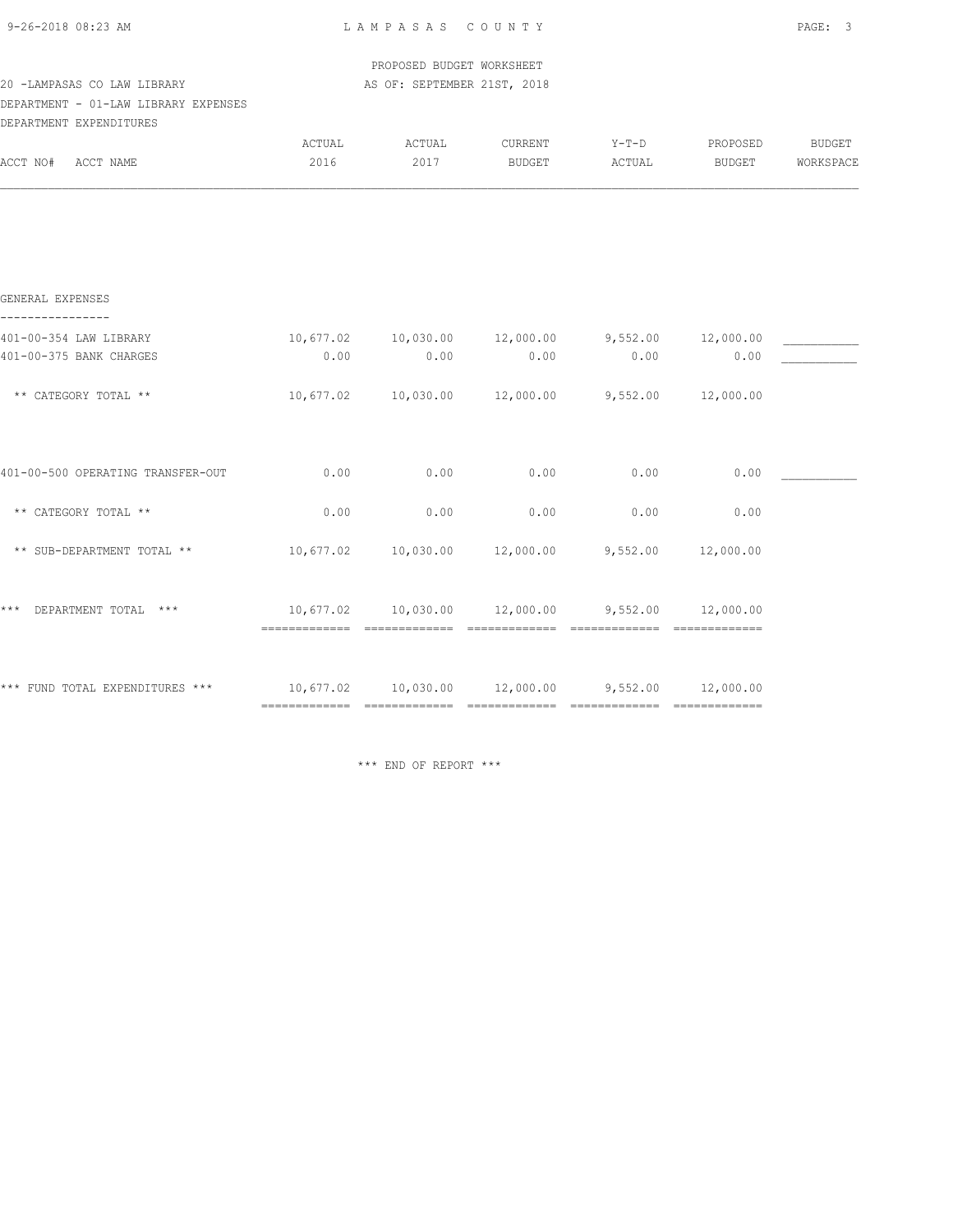9-26-2018 08:23 AM L A M P A S A S C O U N T Y PAGE: 1

 PROPOSED BUDGET WORKSHEET 22 -LAMPASAS CO DOG ORDINANCE AS OF: SEPTEMBER 21ST, 2018

FINANCIAL SUMMARY

| ACCT NO# ACCT NAME                                                              | ACTUAL<br>2016 | ACTUAL<br>2017 | CURRENT<br>BUDGET | $Y-T-D$<br>ACTUAL                                      | PROPOSED<br>BUDGET | <b>BUDGET</b><br>WORKSPACE |
|---------------------------------------------------------------------------------|----------------|----------------|-------------------|--------------------------------------------------------|--------------------|----------------------------|
| REVENUE SUMMARY                                                                 |                |                |                   |                                                        |                    |                            |
| 00-DOG ORDINANCE REVENUE                                                        |                |                |                   | $4,538.13$ $3,842.21$ $3,000.00$ $4,892.85$ $3,000.00$ |                    |                            |
| *** TOTAL REVENUE ***                                                           |                |                |                   | 4,538.13 3,842.21 3,000.00 4,892.85 3,000.00           |                    |                            |
| EXPENDITURE SUMMARY                                                             |                |                |                   |                                                        |                    |                            |
| 01-DOG ORDINANCE EXPENSE                                                        | 66.90          | 62.69          | 200.00            | 0.00                                                   | 200.00             |                            |
| *** TOTAL EXPENDITURES ***                                                      | 66.90          |                | 62.69 200.00      | 0.00                                                   | 200.00             |                            |
| REVENUES OVER/(UNDER) EXPENDITURES 4,471.23 3,779.52 2,800.00 4,892.85 2,800.00 |                |                |                   |                                                        | --------------     |                            |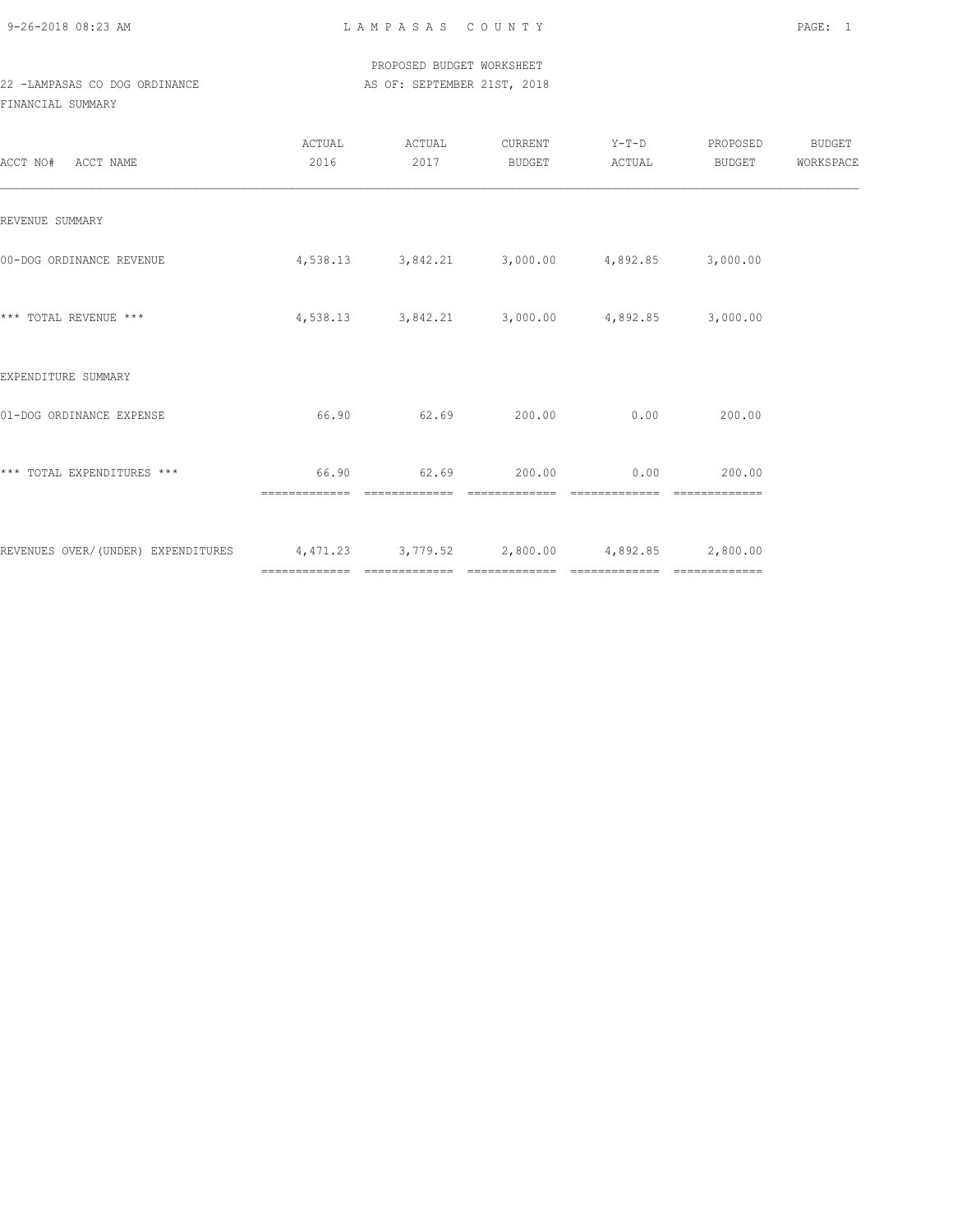### PROPOSED BUDGET WORKSHEET 22 -LAMPASAS CO DOG ORDINANCE AS OF: SEPTEMBER 21ST, 2018

DEPARTMENT - 00-DOG ORDINANCE REVENUE DEPARTMENT REVENUES

|                                    | ACTUAL        | ACTUAL   | CURRENT       | $Y-T-D$  | PROPOSED | <b>BUDGET</b> |
|------------------------------------|---------------|----------|---------------|----------|----------|---------------|
| ACCT NO#<br>ACCT NAME              | 2016          | 2017     | <b>BUDGET</b> | ACTUAL   | BUDGET   | WORKSPACE     |
|                                    |               |          |               |          |          |               |
| 100-00-001 BEGINNING FUND BALANCE  | 0.00          | 0.00     | 0.00          | 0.00     | 0.00     |               |
| 100-00-099 INTEREST REVENUE        | 162.13        | 27.71    | 0.00          | 286.35   | 0.00     |               |
| 100-00-101 DOG LICENSES            | 4,376.00      | 3,814.50 | 3,000.00      | 4,606.50 | 3,000.00 |               |
| ** SUB-DEPARTMENT REVENUE TOTAL ** | 4,538.13      | 3,842.21 | 3,000.00      | 4,892.85 | 3,000.00 |               |
| ** DEPARTMENT REVENUE TOTAL **     | 4,538.13      | 3,842.21 | 3,000.00      | 4,892.85 | 3,000.00 |               |
| FUND TOTAL REVENUES ***<br>***     | 4,538.13      | 3,842.21 | 3,000.00      | 4,892.85 | 3,000.00 |               |
|                                    | ============= |          |               |          |          |               |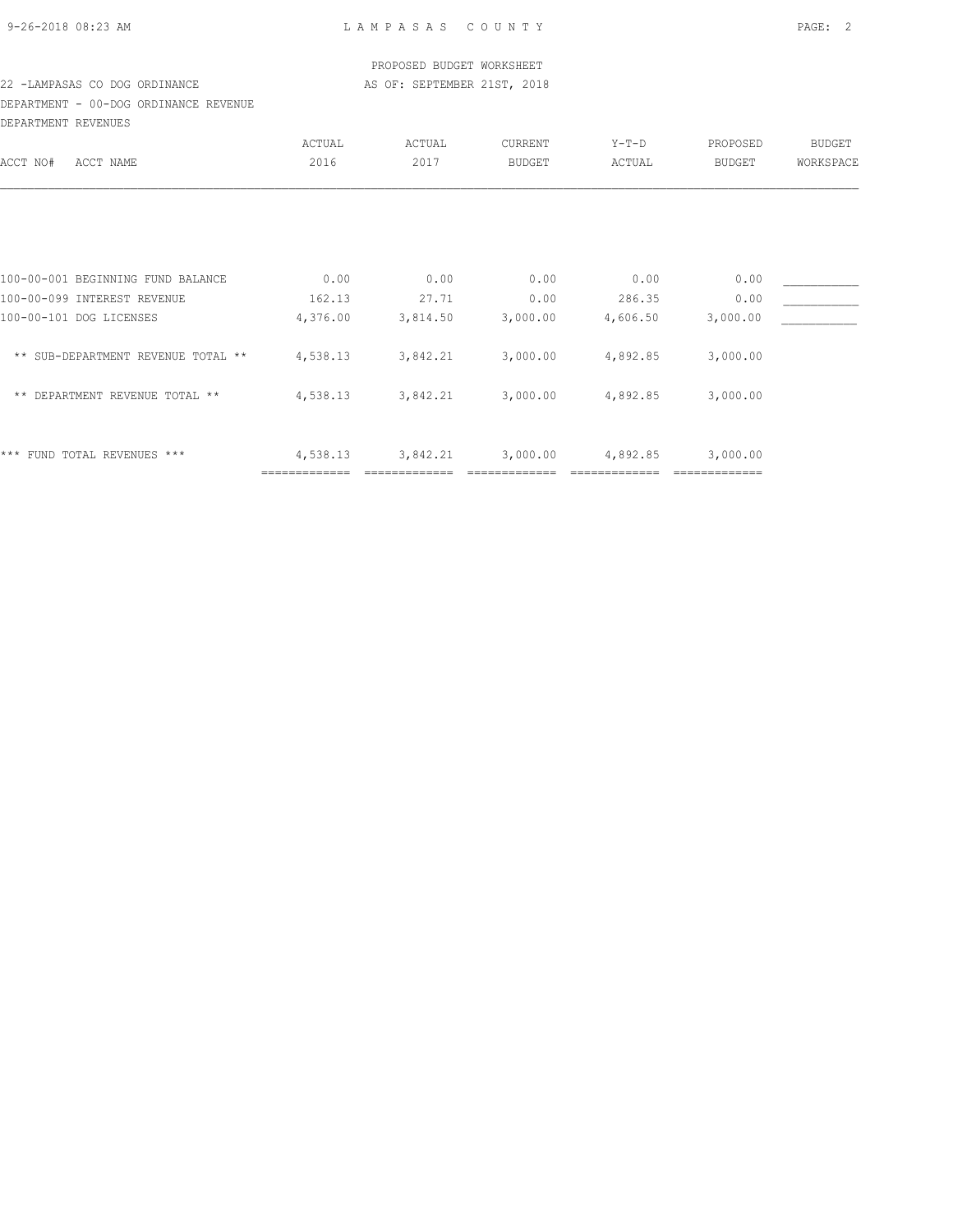|                                                                                                   |                       | PROPOSED BUDGET WORKSHEET   |                                  |        |        |                            |
|---------------------------------------------------------------------------------------------------|-----------------------|-----------------------------|----------------------------------|--------|--------|----------------------------|
| 22 -LAMPASAS CO DOG ORDINANCE<br>DEPARTMENT - 01-DOG ORDINANCE EXPENSE<br>DEPARTMENT EXPENDITURES |                       | AS OF: SEPTEMBER 21ST, 2018 |                                  |        |        |                            |
| ACCT NO# ACCT NAME                                                                                | ACTUAL ACTUAL<br>2016 | 2017                        | CURRENT Y-T-D PROPOSED<br>BUDGET | ACTUAL | BUDGET | <b>BUDGET</b><br>WORKSPACE |
|                                                                                                   |                       |                             |                                  |        |        |                            |
|                                                                                                   |                       |                             |                                  |        |        |                            |
| GENERAL EXPENSES<br>----------------                                                              |                       |                             |                                  |        |        |                            |
| 401-00-304 DOG ORDINANCE                                                                          | 66.90                 | 62.69                       | 200.00                           | 0.00   | 200.00 |                            |
| 401-00-375 BANK CHARGES                                                                           | 0.00                  | 0.00                        | 0.00                             | 0.00   | 0.00   |                            |
| ** CATEGORY TOTAL **                                                                              | 66.90                 | 62.69                       | 200.00                           | 0.00   | 200.00 |                            |
| 401-00-500 OPERATING TRANSFER-OUT                                                                 | 0.00                  | 0.00                        | 0.00                             | 0.00   | 0.00   |                            |
| ** CATEGORY TOTAL **                                                                              | 0.00                  | 0.00                        | 0.00                             | 0.00   | 0.00   |                            |
| ** SUB-DEPARTMENT TOTAL **                                                                        | 66.90                 | 62.69                       | 200.00                           | 0.00   | 200.00 |                            |
| *** DEPARTMENT TOTAL ***                                                                          | 66.90                 | 62.69                       | 200.00                           | 0.00   | 200.00 |                            |
| *** FUND TOTAL EXPENDITURES *** 66.90                                                             |                       |                             | 62.69 200.00                     | 0.00   | 200.00 |                            |

\*\*\* END OF REPORT \*\*\*

============= ============= ============= ============= =============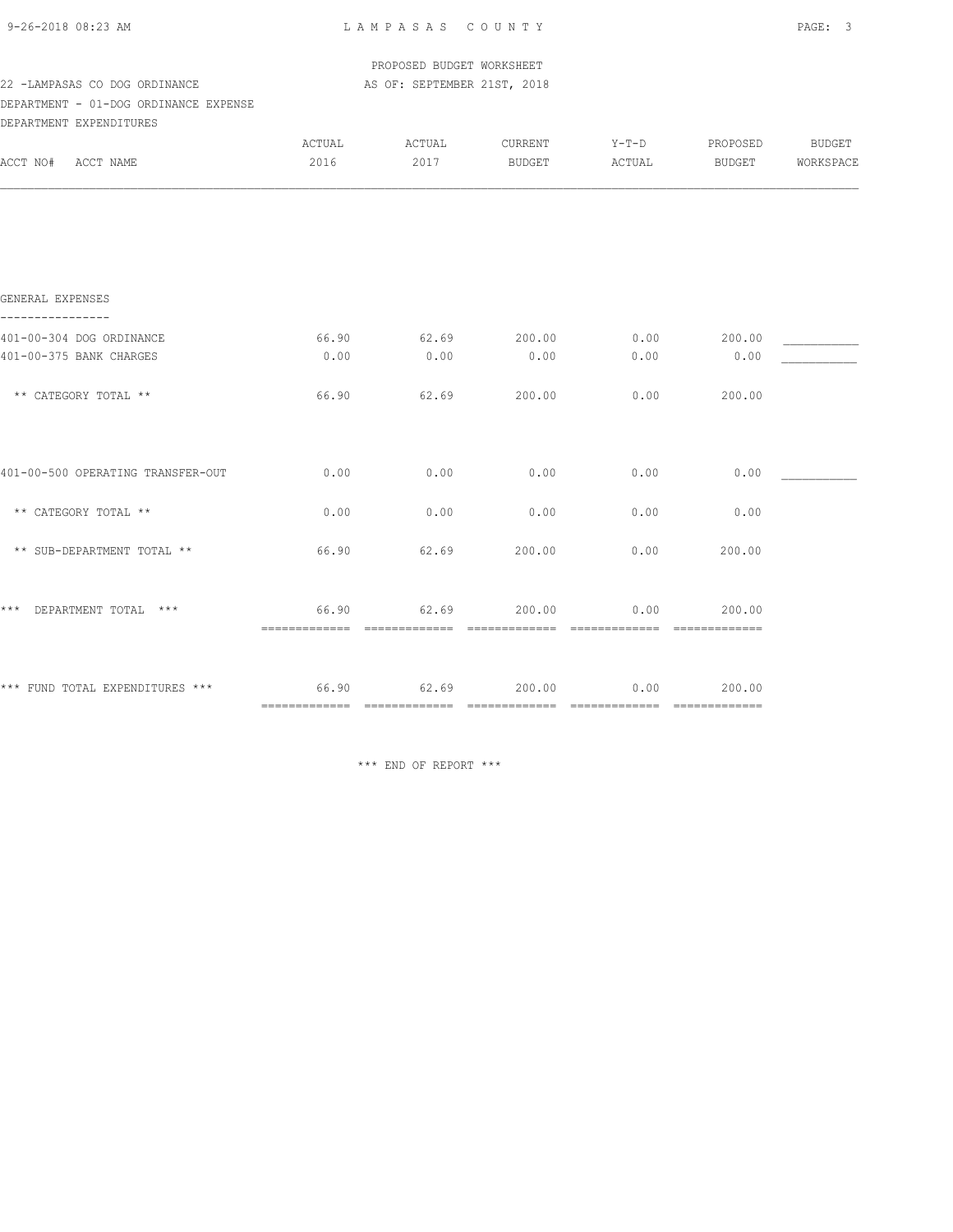#### PROPOSED BUDGET WORKSHEET 25 -CONSTRUCTION FUND **AS OF: SEPTEMBER 21ST, 2018**

| ACCT NO# ACCT NAME                                                            | ACTUAL<br>2016 | ACTUAL<br>2017                                            | CURRENT Y-T-D PROPOSED<br>BUDGET ACTUAL | BUDGET       | BUDGET<br>WORKSPACE |
|-------------------------------------------------------------------------------|----------------|-----------------------------------------------------------|-----------------------------------------|--------------|---------------------|
| REVENUE SUMMARY                                                               |                |                                                           |                                         |              |                     |
| 00-DEPT REVENUE<br>01-DEPT EXPENSE                                            |                | 10.14 8,857,692.78 202,177.00 9,774,210.08<br>$0.00$ 0.00 | $0.00$ 0.00                             | 0.00<br>0.00 |                     |
| *** TOTAL REVENUE ***                                                         |                | 10.14  8,857,692.78  202,177.00  9,774,210.08             |                                         | 0.00         |                     |
| EXPENDITURE SUMMARY                                                           |                |                                                           |                                         |              |                     |
| 01-DEPT EXPENSE                                                               |                | $0.00$ ( $179,661.60$ ) $0.00$ 3,974,151.42               |                                         | 0.00         |                     |
| *** TOTAL EXPENDITURES ***                                                    |                | $0.00$ ( 179,661.60) 0.00 3,974,151.42                    | ============================            | 0.00         |                     |
| REVENUES OVER/(UNDER) EXPENDITURES 10.14 9,037,354.38 202,177.00 5,800,058.66 |                |                                                           |                                         | 0.00         |                     |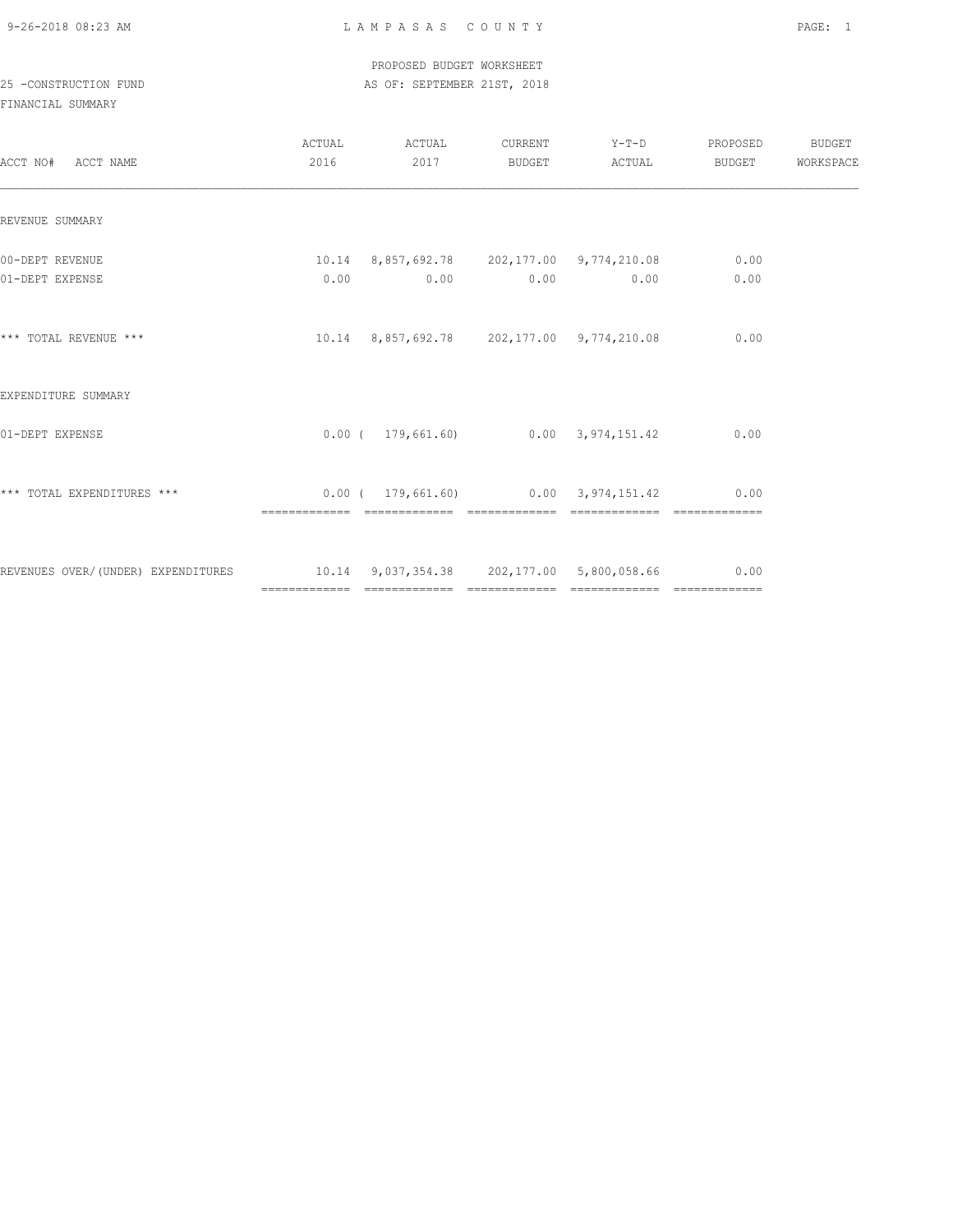### PROPOSED BUDGET WORKSHEET 25 -CONSTRUCTION FUND **AS OF: SEPTEMBER 21ST, 2018** DEPARTMENT - 00-DEPT REVENUE

| DEPARTMENT REVENUES                    |        |              |               |              |               |               |
|----------------------------------------|--------|--------------|---------------|--------------|---------------|---------------|
|                                        | ACTUAL | ACTUAL       | CURRENT       | $Y-T-D$      | PROPOSED      | <b>BUDGET</b> |
| ACCT NO#<br>ACCT NAME                  | 2016   | 2017         | <b>BUDGET</b> | ACTUAL       | <b>BUDGET</b> | WORKSPACE     |
|                                        |        |              |               |              |               |               |
| 00-DEPT REVENUE                        |        |              |               |              |               |               |
| 100-00-001 BEGINNING FUND BALANCE      | 0.00   | 0.00         | 0.00          | 0.00         | 0.00          |               |
| 100-00-099 INTEREST REVENUE            | 10.14  | 11,812.78    | 0.00          | 178,590.68   | 0.00          |               |
| 100-00-125 LIMITED TAX GO BOND 2018    | 0.00   | 8,685,000.00 | 0.00          | 8,740,000.00 | 0.00          |               |
| 100-00-190 MISCELLANEOUS               | 0.00   | 0.00         | 0.00          | 0.00         | 0.00          |               |
| 200-00-001 OTHER RESOURCE - TAX NOTE   | 0.00   | 0.00         | 0.00          | 653, 442.40  | 0.00          |               |
| 200-00-010 OPERATING TRANSFER-IN       | 0.00   | 160,880.00   | 202,177.00    | 202,177.00   | 0.00          |               |
| ** SUB-DEPARTMENT REVENUE TOTAL **     | 10.14  | 8,857,692.78 | 202,177.00    | 9,774,210.08 | 0.00          |               |
| 01-DEPT EXPENSE                        |        |              |               |              |               |               |
| 100-01-099 INTEREST REVENUE            | 0.00   | 0.00         | 0.00          | 0.00         | 0.00          |               |
| 200-01-001 OTHER RESOURCE-ANIMAL SHELT | 0.00   | 0.00         | 0.00          | 0.00         | 0.00          |               |
| ** SUB-DEPARTMENT REVENUE TOTAL **     | 0.00   | 0.00         | 0.00          | 0.00         | 0.00          |               |
| ** DEPARTMENT REVENUE TOTAL **         | 10.14  | 8,857,692.78 | 202,177.00    | 9,774,210.08 | 0.00          |               |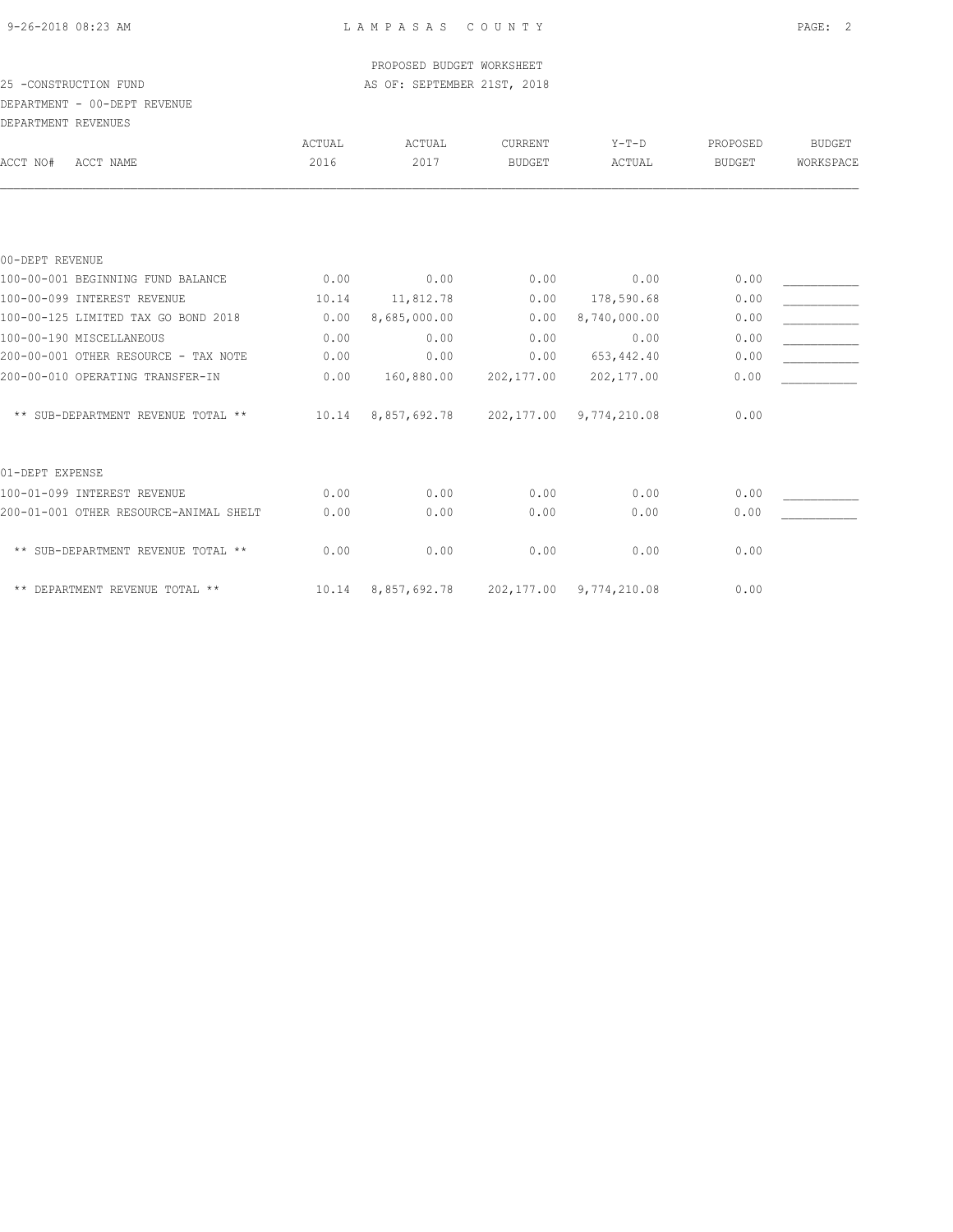| 9-26-2018 08:23 AM |  |
|--------------------|--|

| 25 -CONSTRUCTION FUND                               |                | PROPOSED BUDGET WORKSHEET<br>AS OF: SEPTEMBER 21ST, 2018 |                   |                 |                    |                     |
|-----------------------------------------------------|----------------|----------------------------------------------------------|-------------------|-----------------|--------------------|---------------------|
| DEPARTMENT - 01-DEPT EXPENSE<br>DEPARTMENT REVENUES |                |                                                          |                   |                 |                    |                     |
| ACCT NO#<br>ACCT NAME                               | ACTUAL<br>2016 | ACTUAL<br>2017                                           | CURRENT<br>BUDGET | Y-T-D<br>ACTUAL | PROPOSED<br>BUDGET | BUDGET<br>WORKSPACE |
|                                                     |                |                                                          |                   |                 |                    |                     |
| 00-DEPT REVENUE                                     |                |                                                          |                   |                 |                    |                     |
| $201 - 00 - 000$                                    | 0.00           | 0.00                                                     | 0.00              | 0.00            | 0.00               |                     |
| ** SUB-DEPARTMENT REVENUE TOTAL **                  | 0.00           | 0.00                                                     | 0.00              | 0.00            | 0.00               |                     |
| ** DEPARTMENT REVENUE TOTAL **                      | 0.00           | 0.00                                                     | 0.00              | 0.00            | 0.00               |                     |
| *** FUND TOTAL REVENUES ***                         |                | 10.14 8,857,692.78 202,177.00 9,774,210.08               |                   |                 | 0.00               |                     |
|                                                     |                |                                                          |                   |                 |                    |                     |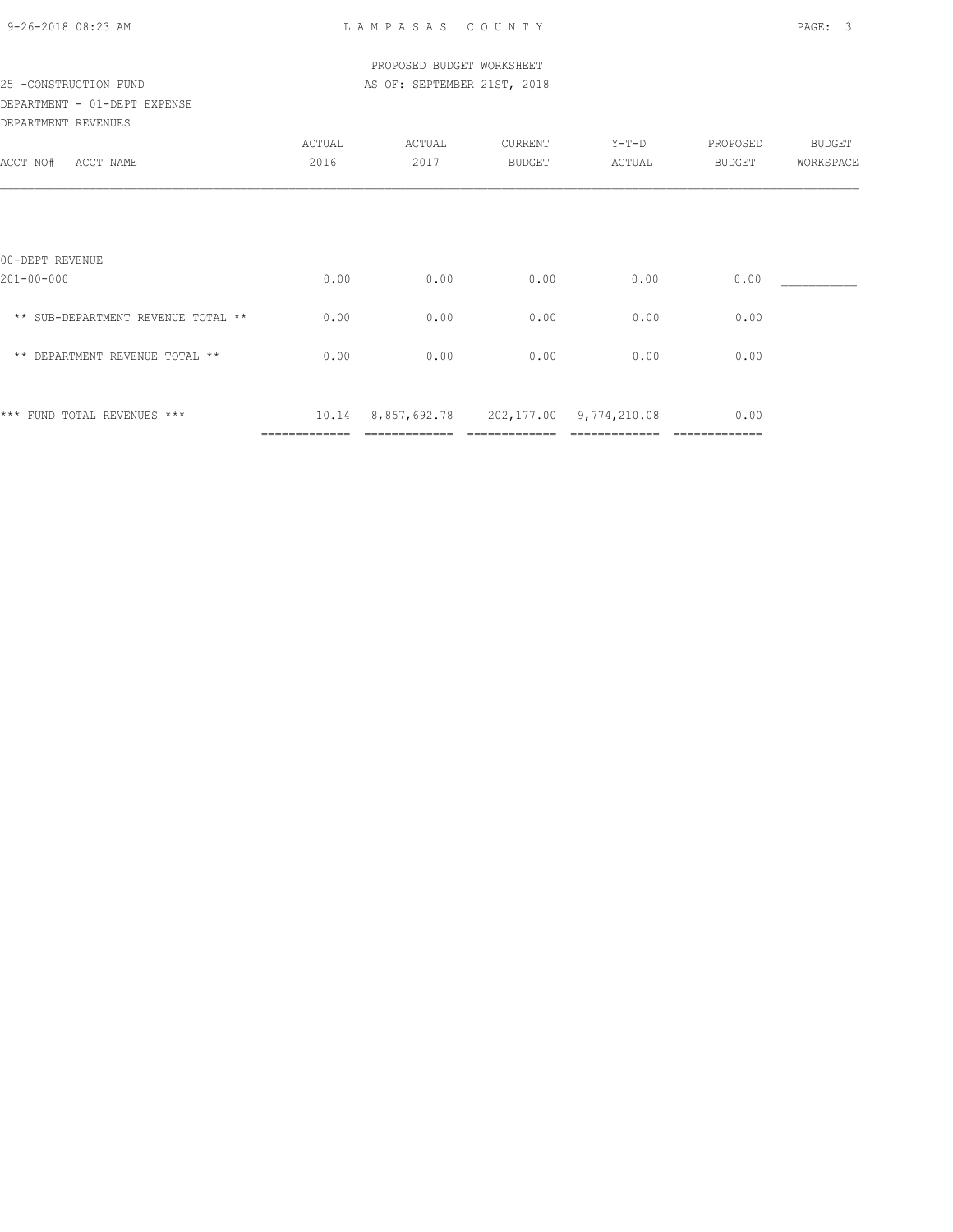|  | 9-26-2018 08:23 AM |  |
|--|--------------------|--|
|  |                    |  |

|                                       |          | PROPOSED BUDGET WORKSHEET   |               |              |               |               |
|---------------------------------------|----------|-----------------------------|---------------|--------------|---------------|---------------|
| 25 -CONSTRUCTION FUND                 |          | AS OF: SEPTEMBER 21ST, 2018 |               |              |               |               |
| DEPARTMENT - 01-DEPT EXPENSE          |          |                             |               |              |               |               |
| DEPARTMENT EXPENDITURES               |          |                             |               |              |               |               |
|                                       | ACTUAL   | ACTUAL                      | CURRENT       | $Y-T-D$      | PROPOSED      | <b>BUDGET</b> |
| ACCT NO#<br>ACCT NAME                 | 2016     | 2017                        | <b>BUDGET</b> | ACTUAL       | <b>BUDGET</b> | WORKSPACE     |
|                                       |          |                             |               |              |               |               |
| 00-DEPT REVENUE<br>===============    |          |                             |               |              |               |               |
| GENERAL EXPENSES                      |          |                             |               |              |               |               |
| 401-00-301 COMMUNICATIONS             | 0.00     | 0.00                        | 0.00          | 0.00         | 0.00          |               |
| 401-00-302 UTILITIES                  | 0.00     | 0.00                        | 0.00          | 3,624.74     | 0.00          |               |
| 401-00-307 PREMIUM                    | $0.00$ ( | 985, 251.00)                | 0.00          | 0.00         | 0.00          |               |
| 401-00-331 PAYING AGENT FEES          | 0.00     | 170,251.00                  | 0.00          | 0.00         | 0.00          |               |
| 401-00-338 INTEREST PAYMENT           | 0.00     | 0.00                        | 0.00          | 0.00         | 0.00          |               |
| 401-00-350 ANNEX CONSTRUCTION         | 0.00     | 0.00                        | 0.00          | 0.00         | 0.00          |               |
| 401-00-378 RENT                       | 0.00     | 0.00                        | 0.00          | 0.00         | 0.00          |               |
| 401-00-389 MISCELLANEOUS EXPENSE      | 0.00     | 0.00                        | 0.00          | 1,987.05     | 0.00          |               |
| 401-00-398 GEOTECHNICAL SERVICES      | 0.00     | 0.00                        | 0.00          | 46,348.50    | 0.00          |               |
| 401-00-399 BOND ISSUANCE COST         | 0.00     | 0.00                        | 0.00          | 143,442.40   | 0.00          |               |
| 501-00-328 CONTINGENCY                | 0.00     | 0.00                        | 0.00          | 420.00       | 0.00          |               |
| ** CATEGORY TOTAL **                  | $0.00$ ( | 815,000.00)                 | 0.00          | 195,822.69   | 0.00          |               |
|                                       |          |                             |               |              |               |               |
| 401-00-500 OPERATING TRANSFERS-OUT    | 0.00     | 0.00                        | 0.00          | 0.00         | 0.00          |               |
| 501-00-501 GENERAL CONDITIONS         | 0.00     | 0.00                        | 0.00          | 83,886.00    | 0.00          |               |
| 501-00-502 SITEWORK                   | 0.00     | 0.00                        | 0.00          | 607,234.00   | 0.00          |               |
| 501-00-503 CONCRETE                   | 0.00     | 0.00                        | 0.00          | 568,987.75   | 0.00          |               |
| 501-00-504 MASONRY                    | 0.00     | 0.00                        | 0.00          | 403.75       | 0.00          |               |
| 501-00-505 METALS                     | 0.00     | 0.00                        | 0.00          | 71,740.00    | 0.00          |               |
| 501-00-506 CARPENTRY                  | 0.00     | 0.00                        | 0.00          | 657.50       | 0.00          |               |
| 501-00-507 MOISTURE PROTECTION        | 0.00     | 0.00                        | 0.00          | 0.00         | 0.00          |               |
| 501-00-508 DOORS AND WINDOWS          | 0.00     | 0.00                        | 0.00          | 0.00         | 0.00          |               |
| 501-00-509 FINISHES                   | 0.00     | 0.00                        | 0.00          | 0.00         | 0.00          |               |
| 501-00-510 SPECIALTIES                | 0.00     | 0.00                        | 0.00          | 0.00         | 0.00          |               |
| 501-00-511 EQUIPMENT                  | 0.00     | 0.00                        | 0.00          | 0.00         | 0.00          |               |
| 501-00-512 FURNISHINGS                | 0.00     | 0.00                        | 0.00          | 335,560.00   | 0.00          |               |
| 501-00-514 SPECIAL CONSTR & PNEUMATIC | 0.00     | 0.00                        | 0.00          | 63,200.00    | 0.00          |               |
| 501-00-515 MECHANICAL                 | 0.00     | 0.00                        | 0.00          | 419,900.00   | 0.00          |               |
| 501-00-516 ELECTRICAL                 | 0.00     | 0.00                        | 0.00          | 445,580.00   | 0.00          |               |
| 501-00-517 TECHNOLOGY                 | 0.00     | 0.00                        | 0.00          | 0.00         | 0.00          |               |
| 501-00-518 ARCHITECT FEE              | 0.00     | 0.00                        | 0.00          | 783,498.50   | 0.00          |               |
| 501-00-519 FURNITURE                  | 0.00     | 0.00                        | 0.00          | 0.00         | 0.00          |               |
| 501-00-528 CONTINGENCY                | 0.00     | 635,338.40                  | 0.00          | 25,350.66    | 0.00          |               |
| 501-00-589 MISCELLANEOUS EXPENSE      | 0.00     | 0.00                        | 0.00          | 264, 247.66  | 0.00          |               |
| 501-00-598 GEOTECHNICAL               | 0.00     | 0.00                        | 0.00          | 0.00         | 0.00          |               |
| 501-00-599 CHANGE #1                  | 0.00     | 0.00                        | 0.00          | 108,082.91   | 0.00          |               |
| ** CATEGORY TOTAL **                  | 0.00     | 635,338.40                  | 0.00          | 3,778,328.73 | 0.00          |               |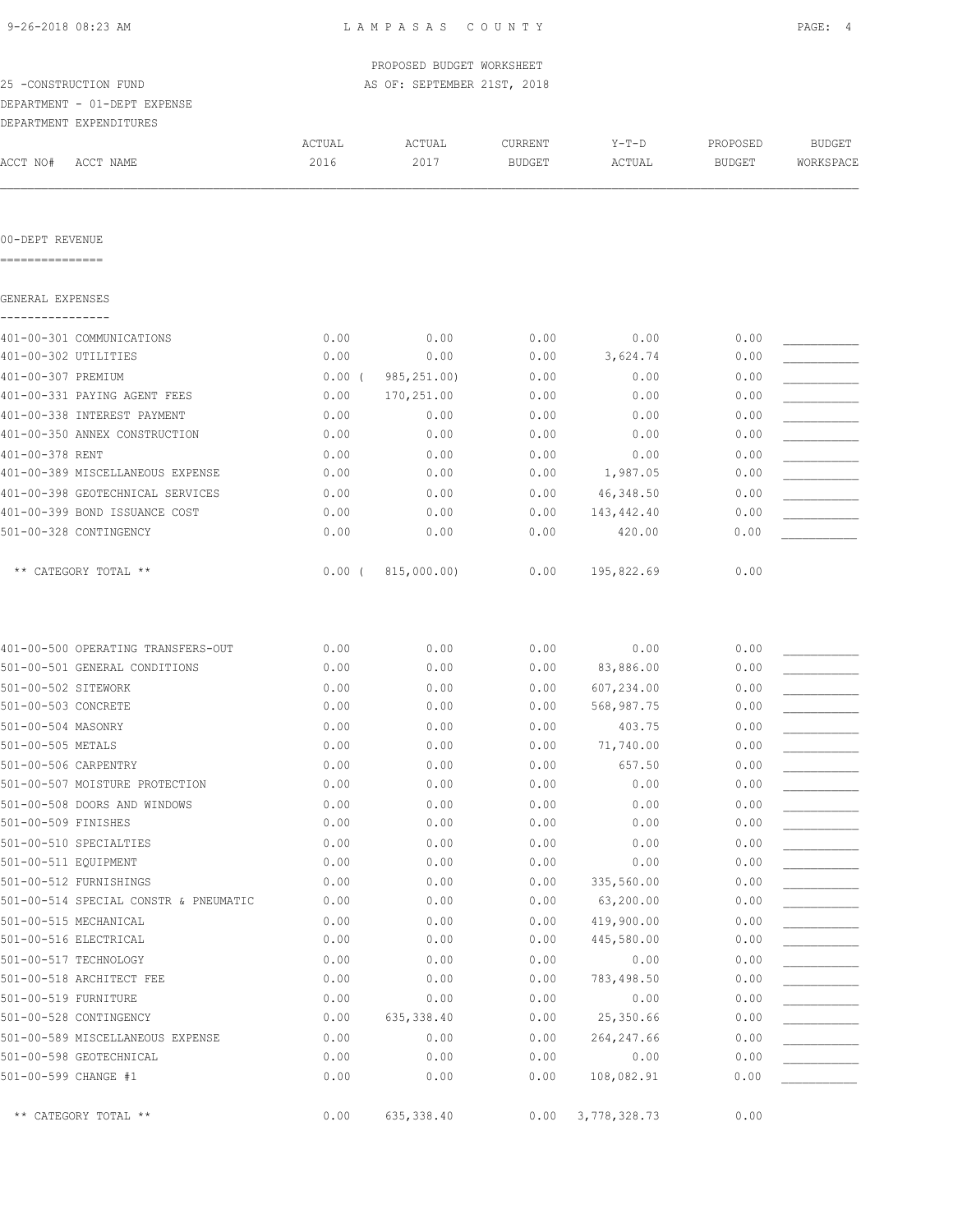| 9-26-2018 08:23 AM                                         |        | LAMPASAS COUNTY                                          |         |                       |                    | PAGE: 5       |
|------------------------------------------------------------|--------|----------------------------------------------------------|---------|-----------------------|--------------------|---------------|
| 25 -CONSTRUCTION FUND                                      |        | PROPOSED BUDGET WORKSHEET<br>AS OF: SEPTEMBER 21ST, 2018 |         |                       |                    |               |
| DEPARTMENT - 01-DEPT EXPENSE                               |        |                                                          |         |                       |                    |               |
| DEPARTMENT EXPENDITURES                                    | ACTUAL | ACTUAL                                                   | CURRENT |                       |                    | <b>BUDGET</b> |
| ACCT NO# ACCT NAME                                         | 2016   | 2017                                                     | BUDGET  | $Y-T-D$<br>ACTUAL     | PROPOSED<br>BUDGET | WORKSPACE     |
| CAPITAL LEASE                                              |        |                                                          |         |                       |                    |               |
| -------------<br>401-00-900 PRINCIPAL PAYMENT              | 0.00   | 0.00                                                     | 0.00    | 0.00                  | 0.00               |               |
| ** CATEGORY TOTAL **                                       | 0.00   | 0.00                                                     | 0.00    | 0.00                  | 0.00               |               |
| ** SUB-DEPARTMENT TOTAL **                                 |        | $0.00$ ( 179,661.60)                                     |         | $0.00$ $3,974,151.42$ | 0.00               |               |
| 01-DEPT EXPENSE<br>===============                         |        |                                                          |         |                       |                    |               |
| GENERAL EXPENSES                                           |        |                                                          |         |                       |                    |               |
| ----------------<br>401-01-350 ANIMAL SHELTER CONSTRUCTION | 0.00   | 0.00                                                     | 0.00    | 0.00                  | 0.00               |               |
| ** CATEGORY TOTAL **                                       | 0.00   | 0.00                                                     | 0.00    | 0.00                  | 0.00               |               |
| ** SUB-DEPARTMENT TOTAL **                                 | 0.00   | 0.00                                                     | 0.00    | 0.00                  | 0.00               |               |
| 02-MILLICAN WALL<br>================                       |        |                                                          |         |                       |                    |               |
| GENERAL EXPENSES                                           |        |                                                          |         |                       |                    |               |
| ----------------<br>501-02-350 ANNEX CONSTRUCTION          | 0.00   | 0.00                                                     | 0.00    | 0.00                  | 0.00               |               |
| ** CATEGORY TOTAL **                                       | 0.00   | 0.00                                                     | 0.00    | 0.00                  | 0.00               |               |
| CAPITAL OUTLAY                                             |        |                                                          |         |                       |                    |               |
| --------------<br>401-02-403 REAL ESTATE                   | 0.00   | 0.00                                                     | 0.00    | 0.00                  | 0.00               |               |
| ** CATEGORY TOTAL **                                       | 0.00   | 0.00                                                     | 0.00    | 0.00                  | 0.00               |               |
| ** SUB-DEPARTMENT TOTAL **                                 | 0.00   | 0.00                                                     | 0.00    | 0.00                  | 0.00               |               |
| 03-PARKING LOT<br>==============                           |        |                                                          |         |                       |                    |               |
| GENERAL EXPENSES                                           |        |                                                          |         |                       |                    |               |
| ----------------<br>501-03-350 ANNEX CONSTRUCTION          | 0.00   | 0.00                                                     | 0.00    | 0.00                  | 0.00               |               |
| ** CATEGORY TOTAL **                                       | 0.00   | 0.00                                                     | 0.00    | 0.00                  | 0.00               |               |

\*\* SUB-DEPARTMENT TOTAL \*\* 0.00 0.00 0.00 0.00 0.00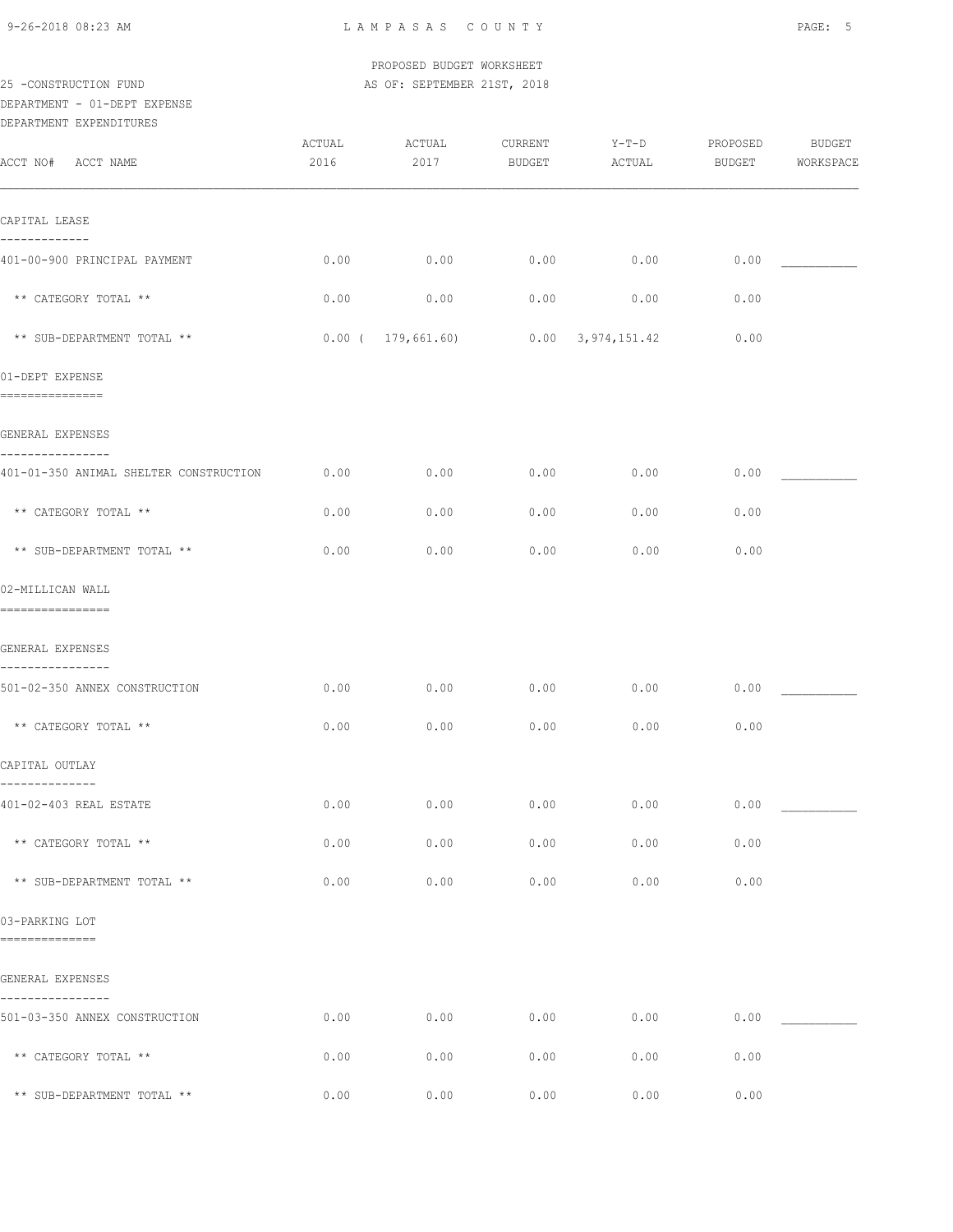| 9-26-2018 08:23 AM |
|--------------------|
|--------------------|

|                                                       |                | PROPOSED BUDGET WORKSHEET   |                   |                   |                           |                            |
|-------------------------------------------------------|----------------|-----------------------------|-------------------|-------------------|---------------------------|----------------------------|
| 25 -CONSTRUCTION FUND<br>DEPARTMENT - 01-DEPT EXPENSE |                | AS OF: SEPTEMBER 21ST, 2018 |                   |                   |                           |                            |
| DEPARTMENT EXPENDITURES<br>ACCT NO# ACCT NAME         | ACTUAL<br>2016 | ACTUAL<br>2017              | CURRENT<br>BUDGET | $Y-T-D$<br>ACTUAL | PROPOSED<br><b>BUDGET</b> | <b>BUDGET</b><br>WORKSPACE |
|                                                       |                |                             |                   |                   |                           |                            |
| 04-PHONE SYSTEM<br>===============                    |                |                             |                   |                   |                           |                            |
| GENERAL EXPENSES                                      |                |                             |                   |                   |                           |                            |
| ----------------<br>501-04-350 ANNEX CONSTRUCTION     | 0.00           | 0.00                        | 0.00              | 0.00              | 0.00                      |                            |
| ** CATEGORY TOTAL **                                  | 0.00           | 0.00                        | 0.00              | 0.00              | 0.00                      |                            |
| ** SUB-DEPARTMENT TOTAL **                            | 0.00           | 0.00                        | 0.00              | 0.00              | 0.00                      |                            |
| 05-JUDGE'S BENCH<br>================                  |                |                             |                   |                   |                           |                            |
| GENERAL EXPENSES                                      |                |                             |                   |                   |                           |                            |
| 501-05-350 ANNEX CONSTRUCTION                         | 0.00           | 0.00                        | 0.00              | 0.00              | 0.00                      |                            |
| ** CATEGORY TOTAL **                                  | 0.00           | 0.00                        | 0.00              | 0.00              | 0.00                      |                            |
| ** SUB-DEPARTMENT TOTAL **                            | 0.00           | 0.00                        | 0.00              | 0.00              | 0.00                      |                            |
| 06-FILING SHELVING/MOVE<br>========================   |                |                             |                   |                   |                           |                            |
| GENERAL EXPENSES                                      |                |                             |                   |                   |                           |                            |
| 501-06-350 ANNEX CONSTRUCTION                         | 0.00           | 0.00                        | 0.00              | 0.00              | 0.00                      |                            |
| ** CATEGORY TOTAL **                                  | 0.00           | 0.00                        | 0.00              | 0.00              | 0.00                      |                            |
| ** SUB-DEPARTMENT TOTAL **                            | 0.00           | 0.00                        | 0.00              | 0.00              | 0.00                      |                            |
| 07-NEW FILING SHELVING<br>=======================     |                |                             |                   |                   |                           |                            |
| GENERAL EXPENSES                                      |                |                             |                   |                   |                           |                            |
| 501-07-350 ANNEX CONSTRUCTION                         | 0.00           | 0.00                        | 0.00              | 0.00              | 0.00                      |                            |
| ** CATEGORY TOTAL **                                  | 0.00           | 0.00                        | 0.00              | 0.00              | 0.00                      |                            |
| ** SUB-DEPARTMENT TOTAL **                            | 0.00           | 0.00                        | 0.00              | 0.00              | 0.00                      |                            |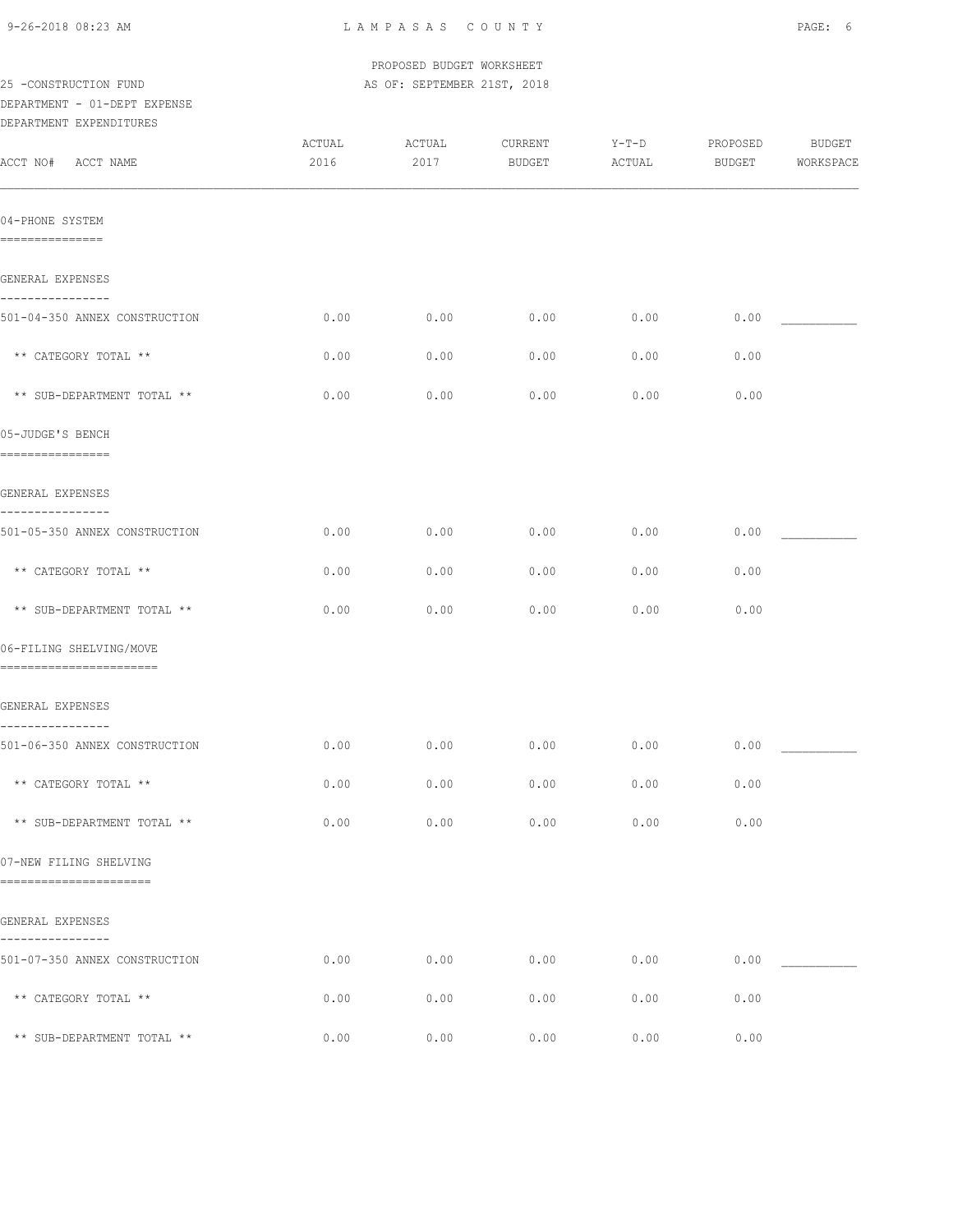| 9-26-2018 08:23 AM |  |
|--------------------|--|
|                    |  |

|                                                                                      |        | PROPOSED BUDGET WORKSHEET   |         |                                        |          |           |
|--------------------------------------------------------------------------------------|--------|-----------------------------|---------|----------------------------------------|----------|-----------|
| 25 -CONSTRUCTION FUND                                                                |        | AS OF: SEPTEMBER 21ST, 2018 |         |                                        |          |           |
| DEPARTMENT - 01-DEPT EXPENSE                                                         |        |                             |         |                                        |          |           |
| DEPARTMENT EXPENDITURES                                                              |        |                             |         |                                        |          |           |
|                                                                                      | ACTUAL | ACTUAL                      | CURRENT | $Y-T-D$                                | PROPOSED | BUDGET    |
| ACCT NO# ACCT NAME                                                                   | 2016   | 2017                        | BUDGET  | ACTUAL                                 | BUDGET   | WORKSPACE |
| 08-BREEWAY POCKET PARK<br>-----------------------                                    |        |                             |         |                                        |          |           |
| GENERAL EXPENSES                                                                     |        |                             |         |                                        |          |           |
| -----------<br>501-08-350 ANNEX CONSTRUCTION                                         | 0.00   | 0.00                        | 0.00    | 0.00                                   | 0.00     |           |
| ** CATEGORY TOTAL **                                                                 | 0.00   | 0.00                        | 0.00    | 0.00                                   | 0.00     |           |
| ** SUB-DEPARTMENT TOTAL **                                                           | 0.00   | 0.00                        | 0.00    | 0.00                                   | 0.00     |           |
| 09-NEW FIRE DEPT BLDG<br>_______________________                                     |        |                             |         |                                        |          |           |
| GENERAL EXPENSES<br>----------                                                       |        |                             |         |                                        |          |           |
| 501-09-350 NEW FIRE DEPARTMENT BUILDIN                                               | 0.00   | 0.00                        | 0.00    | 0.00                                   | 0.00     |           |
| ** CATEGORY TOTAL **                                                                 | 0.00   | 0.00                        | 0.00    | 0.00                                   | 0.00     |           |
| ** SUB-DEPARTMENT TOTAL **                                                           | 0.00   | 0.00                        | 0.00    | 0.00                                   | 0.00     |           |
| *** DEPARTMENT TOTAL ***                                                             |        |                             |         | $0.00$ ( 179,661.60) 0.00 3,974,151.42 | 0.00     |           |
| *** FUND TOTAL EXPENDITURES ***          0.00 (  179,661.60)      0.00  3,974,151.42 |        |                             |         |                                        | 0.00     |           |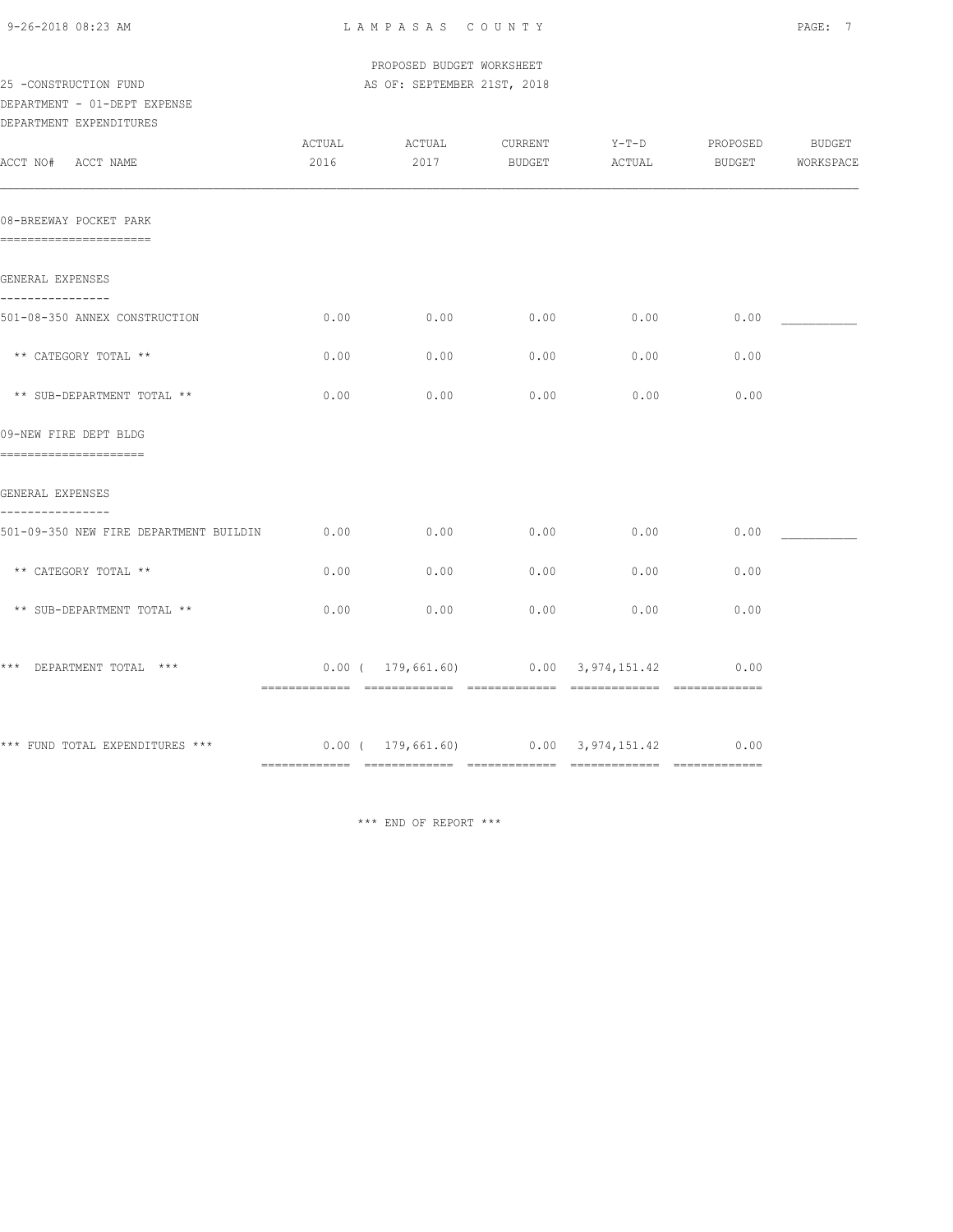PROPOSED BUDGET WORKSHEET 27 -MAJOR CRIMES ASSIST UNITE AS OF: SEPTEMBER 21ST, 2018

| ACCT NO# ACCT NAME                                    | ACTUAL<br>2016        | ACTUAL<br>2017          | <b>BUDGET</b>         | CURRENT Y-T-D<br>ACTUAL | PROPOSED<br>BUDGET                                                                                                                                                                                                                                                                                                                                                                                                                                                                             | BUDGET<br>WORKSPACE |
|-------------------------------------------------------|-----------------------|-------------------------|-----------------------|-------------------------|------------------------------------------------------------------------------------------------------------------------------------------------------------------------------------------------------------------------------------------------------------------------------------------------------------------------------------------------------------------------------------------------------------------------------------------------------------------------------------------------|---------------------|
| REVENUE SUMMARY                                       |                       |                         |                       |                         |                                                                                                                                                                                                                                                                                                                                                                                                                                                                                                |                     |
| 00-MAJOR CRIME ASST UNIT<br>01-MAJOR CRIME ASST UNIT  | 0.00<br>0.36          | 0.01                    | $0.00$ 0.00<br>0.00   | 0.00<br>0.00            | 0.00<br>0.00                                                                                                                                                                                                                                                                                                                                                                                                                                                                                   |                     |
|                                                       |                       |                         |                       |                         |                                                                                                                                                                                                                                                                                                                                                                                                                                                                                                |                     |
| *** TOTAL REVENUE ***                                 | 0.36                  | 0.01                    | 0.00                  | 0.00                    | 0.00                                                                                                                                                                                                                                                                                                                                                                                                                                                                                           |                     |
| EXPENDITURE SUMMARY                                   |                       |                         |                       |                         |                                                                                                                                                                                                                                                                                                                                                                                                                                                                                                |                     |
| 01-MAJOR CRIME ASST UNIT                              | 0.00                  | 388.19                  | 0.00                  | 0.00                    | 0.00                                                                                                                                                                                                                                                                                                                                                                                                                                                                                           |                     |
| *** TOTAL EXPENDITURES ***                            | 0.00<br>============= | 388.19<br>============= | 0.00<br>============= | 0.00<br>=============   | 0.00<br>=============                                                                                                                                                                                                                                                                                                                                                                                                                                                                          |                     |
| REVENUES OVER/(UNDER) EXPENDITURES 0.36 (388.18) 0.00 |                       |                         |                       | 0.00<br>=============   | 0.00<br>$\begin{array}{cccccccccc} \multicolumn{2}{c}{} & \multicolumn{2}{c}{} & \multicolumn{2}{c}{} & \multicolumn{2}{c}{} & \multicolumn{2}{c}{} & \multicolumn{2}{c}{} & \multicolumn{2}{c}{} & \multicolumn{2}{c}{} & \multicolumn{2}{c}{} & \multicolumn{2}{c}{} & \multicolumn{2}{c}{} & \multicolumn{2}{c}{} & \multicolumn{2}{c}{} & \multicolumn{2}{c}{} & \multicolumn{2}{c}{} & \multicolumn{2}{c}{} & \multicolumn{2}{c}{} & \multicolumn{2}{c}{} & \multicolumn{2}{c}{} & \mult$ |                     |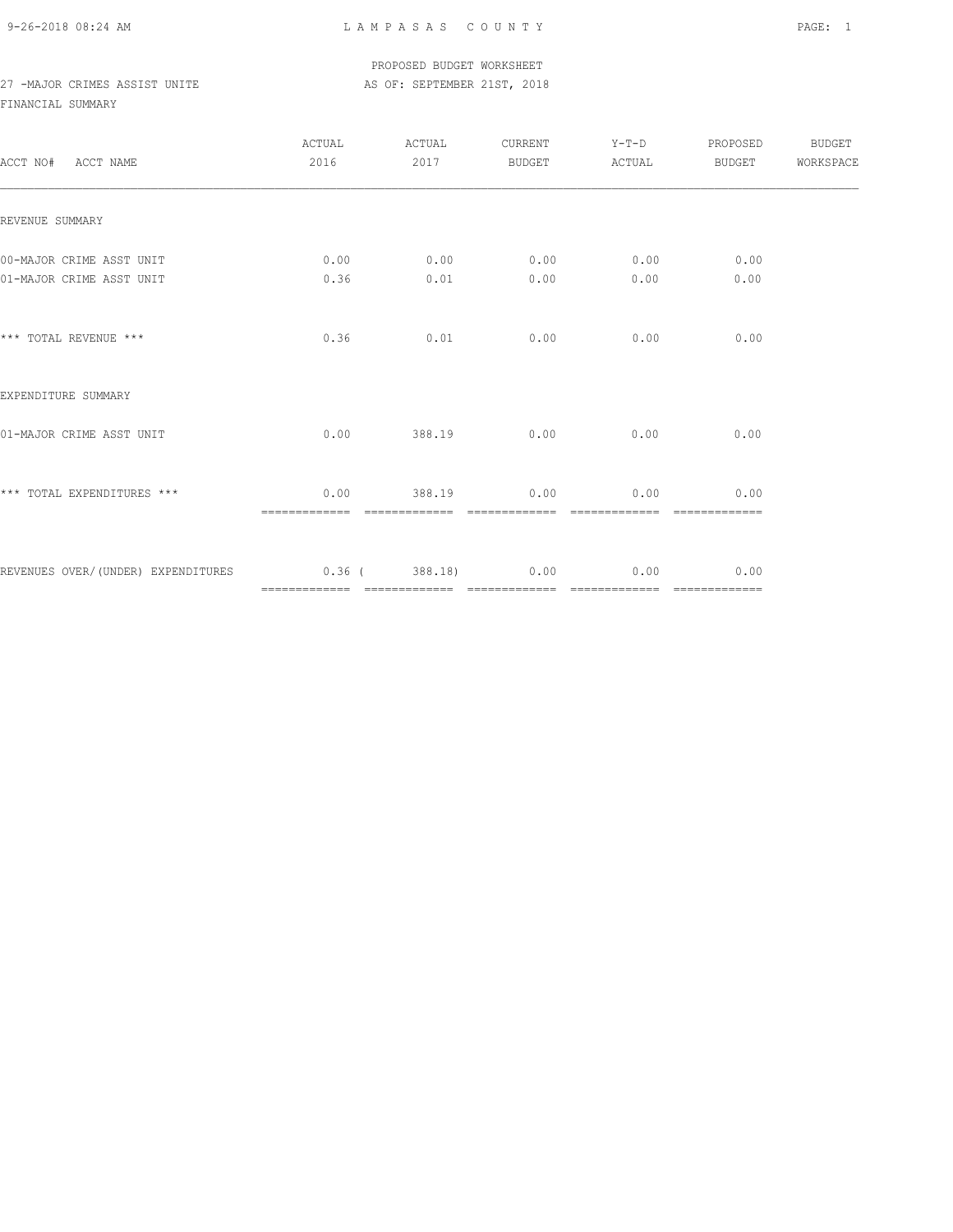| 9-26-2018 08:24 AM |  |
|--------------------|--|
|                    |  |

|                                       |        | PROPOSED BUDGET WORKSHEET   |         |        |          |               |
|---------------------------------------|--------|-----------------------------|---------|--------|----------|---------------|
| 27 -MAJOR CRIMES ASSIST UNITE         |        | AS OF: SEPTEMBER 21ST, 2018 |         |        |          |               |
| DEPARTMENT - 00-MAJOR CRIME ASST UNIT |        |                             |         |        |          |               |
| DEPARTMENT REVENUES                   |        |                             |         |        |          |               |
|                                       | ACTUAL | ACTUAL                      | CURRENT | Y-T-D  | PROPOSED | <b>BUDGET</b> |
| ACCT NAME<br>ACCT NO#                 | 2016   | 2017                        | BUDGET  | ACTUAL | BUDGET   | WORKSPACE     |
|                                       |        |                             |         |        |          |               |
| MAJOR CRIMES                          |        |                             |         |        |          |               |
| 100-00-187 FORFEITED PROPERTY         | 0.00   | 0.00                        | 0.00    | 0.00   | 0.00     |               |
| ** SUB-DEPARTMENT REVENUE TOTAL **    | 0.00   | 0.00                        | 0.00    | 0.00   | 0.00     |               |
| ** DEPARTMENT REVENUE TOTAL **        | 0.00   | 0.00                        | 0.00    | 0.00   | 0.00     |               |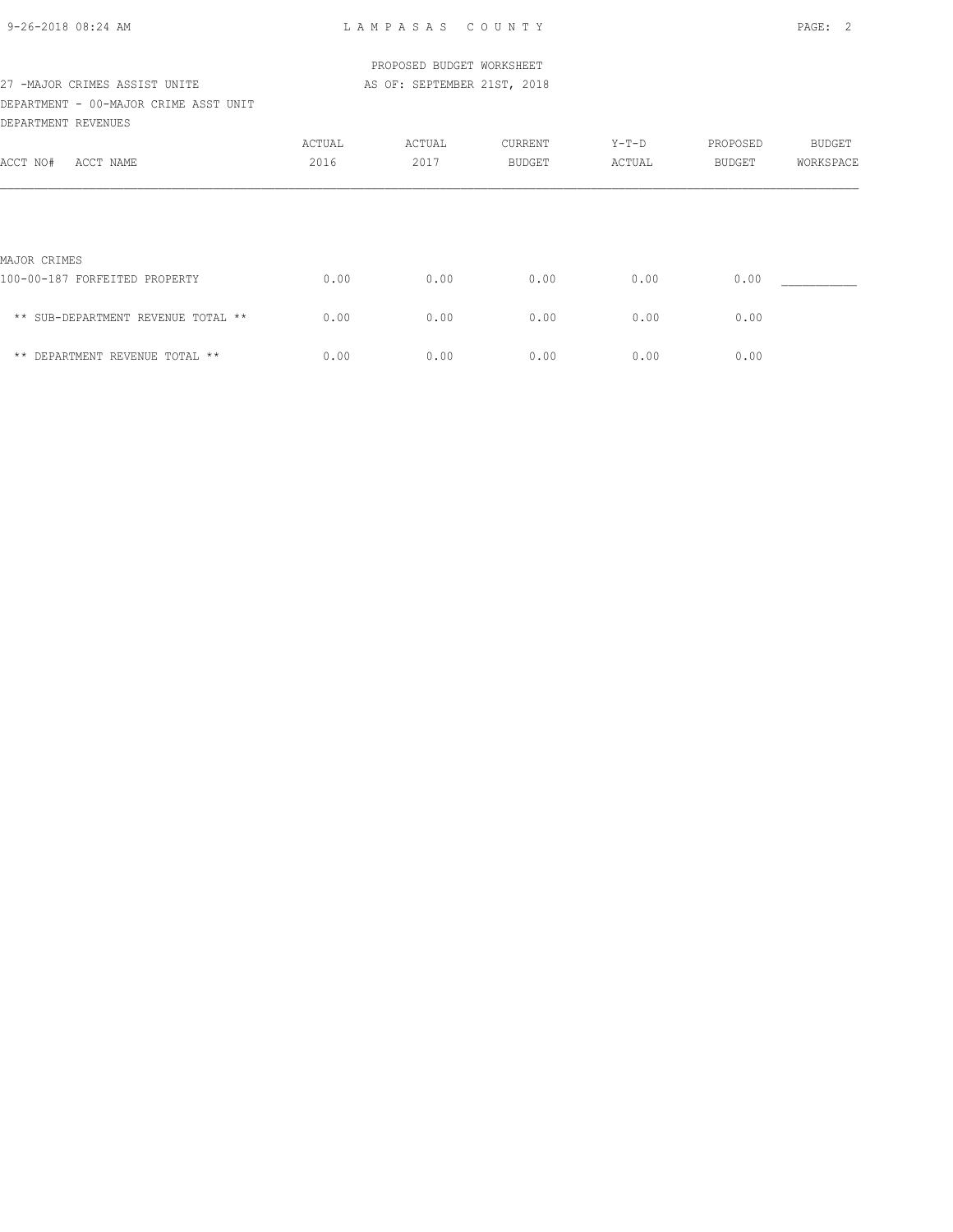#### PROPOSED BUDGET WORKSHEET 27 -MAJOR CRIMES ASSIST UNITE AS OF: SEPTEMBER 21ST, 2018

# DEPARTMENT - 01-MAJOR CRIME ASST UNIT

DEPARTMENT REVENUES

|                                    | ACTUAL        | ACTUAL | CURRENT       | $Y-T-D$ | PROPOSED      | <b>BUDGET</b> |
|------------------------------------|---------------|--------|---------------|---------|---------------|---------------|
| ACCT NO#<br>ACCT NAME              | 2016          | 2017   | <b>BUDGET</b> | ACTUAL  | <b>BUDGET</b> | WORKSPACE     |
|                                    |               |        |               |         |               |               |
|                                    |               |        |               |         |               |               |
| MAJOR CRIMES                       |               |        |               |         |               |               |
| 101-00-099 INTEREST REVENUE        | 0.36          | 0.01   | 0.00          | 0.00    | 0.00          |               |
| 101-00-116 GRANT REVENUE           | 0.00          | 0.00   | 0.00          | 0.00    | 0.00          |               |
| 101-00-190 MISCELLANEOUS           | 0.00          | 0.00   | 0.00          | 0.00    | 0.00          |               |
| 201-00-010 OPERATING TRANSFER - IN | 0.00          | 0.00   | 0.00          | 0.00    | 0.00          |               |
| ** SUB-DEPARTMENT REVENUE TOTAL ** | 0.36          | 0.01   | 0.00          | 0.00    | 0.00          |               |
| ** DEPARTMENT REVENUE TOTAL **     | 0.36          | 0.01   | 0.00          | 0.00    | 0.00          |               |
| *** FUND TOTAL REVENUES ***        | 0.36          | 0.01   | 0.00          | 0.00    | 0.00          |               |
|                                    | ============= |        |               |         | ==========    |               |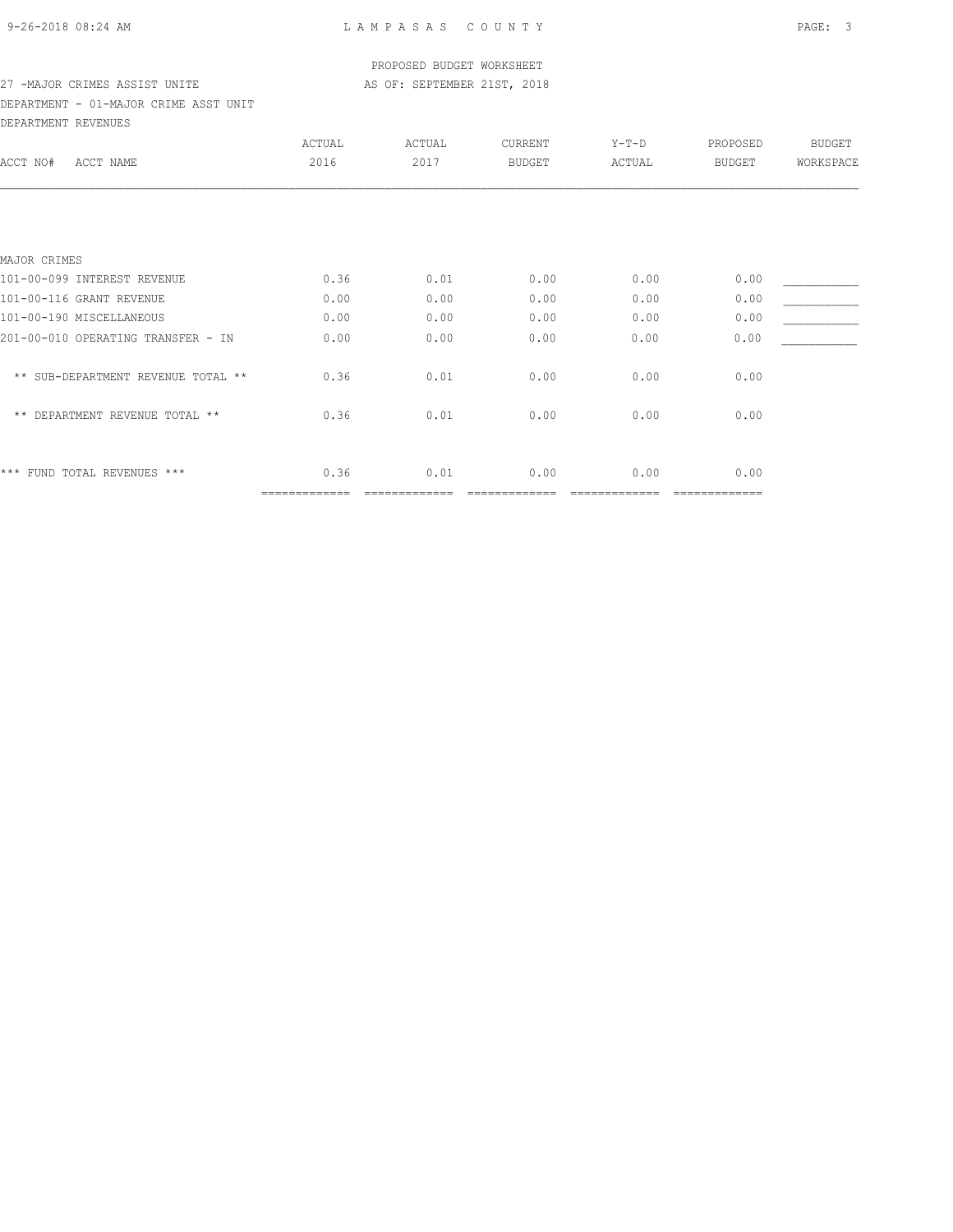PROPOSED BUDGET WORKSHEET

| 27 -MAJOR CRIMES ASSIST UNITE                                        |                | AS OF: SEPTEMBER 21ST, 2018 |                          |                 |                    |                            |
|----------------------------------------------------------------------|----------------|-----------------------------|--------------------------|-----------------|--------------------|----------------------------|
| DEPARTMENT - 01-MAJOR CRIME ASST UNIT                                |                |                             |                          |                 |                    |                            |
| DEPARTMENT EXPENDITURES                                              |                |                             |                          |                 |                    |                            |
| ACCT NO#<br>ACCT NAME                                                | ACTUAL<br>2016 | ACTUAL<br>2017              | CURRENT<br><b>BUDGET</b> | Y-T-D<br>ACTUAL | PROPOSED<br>BUDGET | <b>BUDGET</b><br>WORKSPACE |
|                                                                      |                |                             |                          |                 |                    |                            |
| MAJOR CRIMES<br>============                                         |                |                             |                          |                 |                    |                            |
| WAGES                                                                |                |                             |                          |                 |                    |                            |
|                                                                      |                |                             |                          |                 |                    |                            |
| 401-00-120 SALARY/OVERTIME<br>401-00-132 SALARIES & WAGES INVESTIGAT | 0.00<br>0.00   | 0.00<br>0.00                | 0.00<br>0.00             | 0.00<br>0.00    | 0.00<br>0.00       |                            |
|                                                                      |                |                             |                          |                 |                    |                            |
| ** CATEGORY TOTAL **                                                 | 0.00           | 0.00                        | 0.00                     | 0.00            | 0.00               |                            |
| EMPLOYEE BENEFITS                                                    |                |                             |                          |                 |                    |                            |
| 401-00-203 FICA BENEFITS                                             | 0.00           | 0.00                        | 0.00                     | 0.00            | 0.00               |                            |
| 401-00-204 GROUP MEDICAL INSURANCE                                   | 0.00           | 0.00                        | 0.00                     | 0.00            | 0.00               |                            |
| 401-00-205 RETIREMENT                                                | 0.00           | 0.00                        | 0.00                     | 0.00            | 0.00               |                            |
| 401-00-207 WORKMEN'S COMP                                            | 0.00           | 0.00                        | 0.00                     | 0.00            | 0.00               |                            |
| 401-00-208 UNEMPLOYMENT INSURANCE                                    | 0.00           | 0.00                        | 0.00                     | 0.00            | 0.00               |                            |
| ** CATEGORY TOTAL **                                                 | 0.00           | 0.00                        | 0.00                     | 0.00            | 0.00               |                            |
| GENERAL EXPENSES                                                     |                |                             |                          |                 |                    |                            |
| 401-00-301 COMMUNICATIONS                                            | 0.00           | 0.00                        | 0.00                     | 0.00            | 0.00               |                            |
| 401-00-302 UTILITIES                                                 | 0.00           | 0.00                        | 0.00                     | 0.00            | 0.00               |                            |
| 401-00-304 OPERATING SUPPLIES                                        | 0.00           | 0.00                        | 0.00                     | 0.00            | 0.00               |                            |
| 401-00-305 TRAVEL AND INSERVICE                                      | 0.00           | 0.00                        | 0.00                     | 0.00            | 0.00               |                            |
| 401-00-307 INSURANCE AND BONDS                                       | 0.00           | 0.00                        | 0.00                     | 0.00            | 0.00               |                            |
| 401-00-317 IMPOUND FEES                                              | 0.00           | 0.00                        | 0.00                     | 0.00            | 0.00               |                            |
| 401-00-320 SHARED FORFEITURES                                        | 0.00           | 0.00                        | 0.00                     | 0.00            | 0.00               |                            |
| 401-00-325 CONFIDENTIAL FUNDS                                        | 0.00           | 0.00                        | 0.00                     | 0.00            | 0.00               |                            |
| 401-00-333 CONTRACTED SERVICES                                       | 0.00           | 0.00                        | 0.00                     | 0.00            | 0.00               |                            |
| 401-00-342 GAS & OIL                                                 | 0.00           | 0.00                        | 0.00                     | 0.00            | 0.00               |                            |
| 401-00-343 REPAIRS & MAINTENANCE VEHIC                               | 0.00           | 0.00                        | 0.00                     | 0.00            | 0.00               |                            |
| 401-00-345 MEDICAL SERVICES                                          | 0.00           | 0.00                        | 0.00                     | 0.00            | 0.00               |                            |
| 401-00-370 EQUIPMENT RENTAL COPIER                                   | 0.00           | 0.00                        | 0.00                     | 0.00            | 0.00               |                            |
| 401-00-375 BANK CHARGES                                              | 0.00           | 0.00                        | 0.00                     | 0.00            | 0.00               |                            |
| ** CATEGORY TOTAL **                                                 | 0.00           | 0.00                        | 0.00                     | 0.00            | 0.00               |                            |
| CAPITAL OUTLAY                                                       |                |                             |                          |                 |                    |                            |
| 401-00-401 OFFICE EQUIPMENT                                          | 0.00           | 0.00                        | 0.00                     | 0.00            | 0.00               |                            |
| 401-00-402 OPERATING EQUIPMENT                                       | 0.00           | 0.00                        | 0.00                     | 0.00            | 0.00               |                            |
|                                                                      |                |                             |                          |                 |                    |                            |
| ** CATEGORY TOTAL **                                                 | 0.00           | 0.00                        | 0.00                     | 0.00            | 0.00               |                            |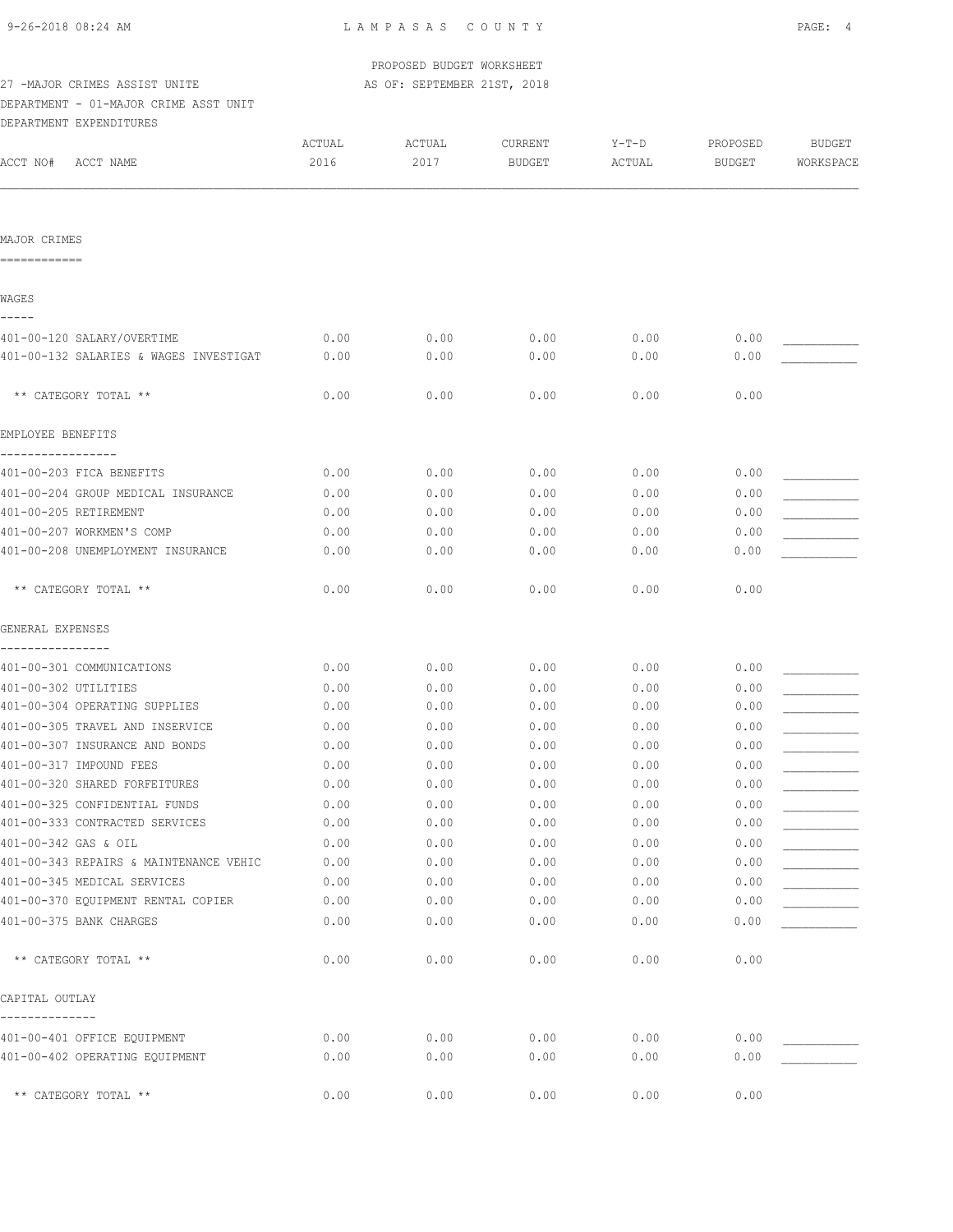#### PROPOSED BUDGET WORKSHEET 27 -MAJOR CRIMES ASSIST UNITE AS OF: SEPTEMBER 21ST, 2018

### DEPARTMENT - 01-MAJOR CRIME ASST UNIT DEPARTMENT EXPENDITURES

| ACCT NO#<br>ACCT NAME           | ACTUAL<br>2016        | ACTUAL<br>2017 | CURRENT<br><b>BUDGET</b> | Y-T-D<br>ACTUAL | PROPOSED<br>BUDGET    | BUDGET<br>WORKSPACE |
|---------------------------------|-----------------------|----------------|--------------------------|-----------------|-----------------------|---------------------|
| 401-00-500 TRANSFERS OUT        | 0.00                  | 388.19         | 0.00                     | 0.00            | 0.00                  |                     |
| ** CATEGORY TOTAL **            | 0.00                  | 388.19         | 0.00                     | 0.00            | 0.00                  |                     |
| ** SUB-DEPARTMENT TOTAL **      | 0.00                  | 388.19         | 0.00                     | 0.00            | 0.00                  |                     |
| $***$<br>DEPARTMENT TOTAL ***   | 0.00                  | 388.19         | 0.00                     | 0.00            | 0.00                  |                     |
| *** FUND TOTAL EXPENDITURES *** | 0.00<br>============= | 388.19         | 0.00                     | 0.00            | 0.00<br>============= |                     |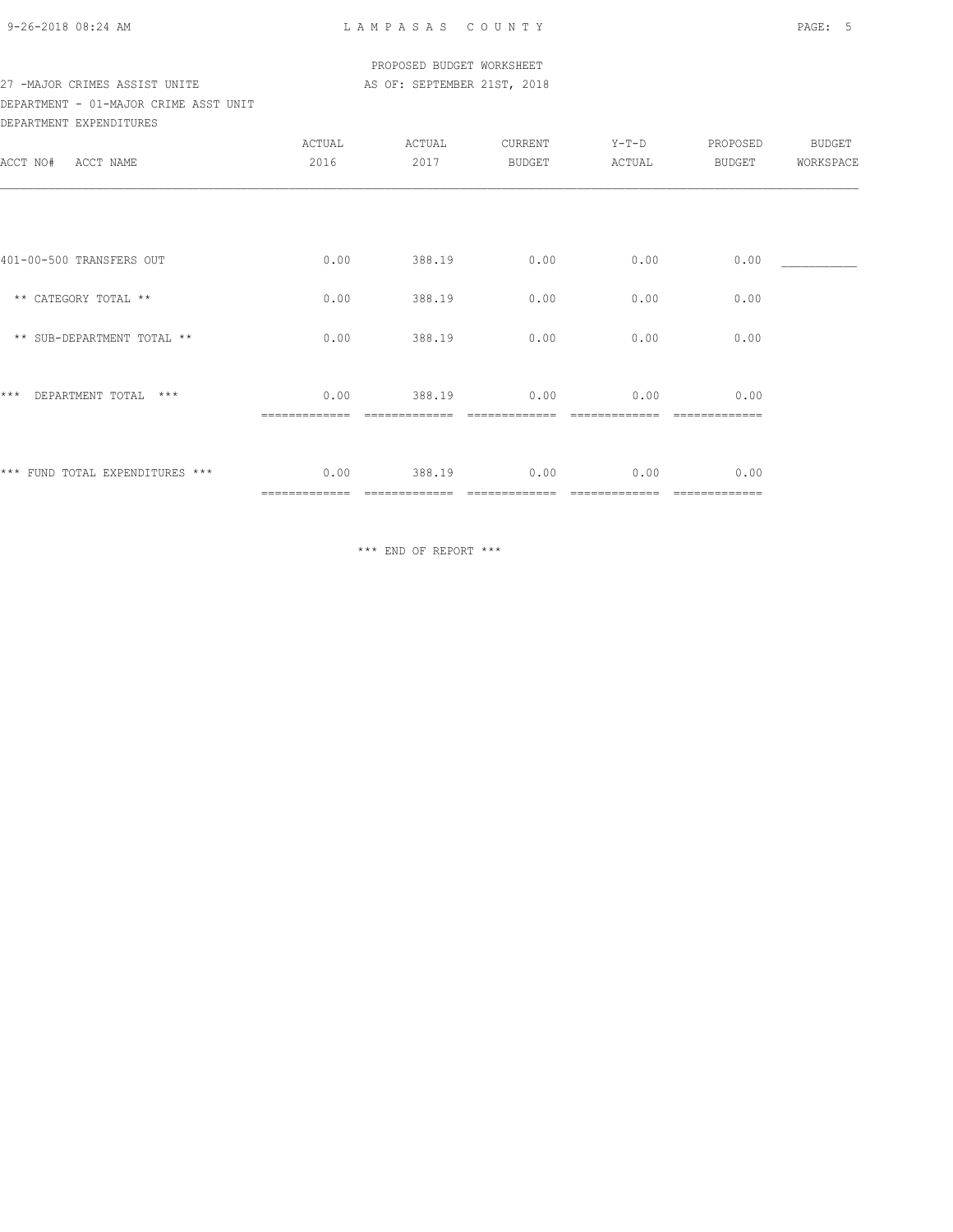### PROPOSED BUDGET WORKSHEET 28 -CHILDREN'S TRUST FUND AS OF: SEPTEMBER 21ST, 2018

| ACCT NO# ACCT NAME                                                       | ACTUAL<br>2016        | ACTUAL<br>2017 | CURRENT<br>BUDGET | $Y-T-D$<br>ACTUAL                         | PROPOSED<br>BUDGET | BUDGET<br>WORKSPACE |
|--------------------------------------------------------------------------|-----------------------|----------------|-------------------|-------------------------------------------|--------------------|---------------------|
| REVENUE SUMMARY                                                          |                       |                |                   |                                           |                    |                     |
| 00-DEPT REVENUE                                                          |                       |                |                   | $12.50$ 1.80 $1,800.00$ 3,092.50 1,800.00 |                    |                     |
| *** TOTAL REVENUE ***                                                    | 12.50                 |                |                   | $1.80$ $1,800.00$ $3,092.50$ $1,800.00$   |                    |                     |
| EXPENDITURE SUMMARY                                                      |                       |                |                   |                                           |                    |                     |
| 01-DEPT EXPENDITURES                                                     | 0.00                  | 0.00           |                   | $0.00$ 2,017.50                           | 0.00               |                     |
| *** TOTAL EXPENDITURES ***                                               | 0.00<br>============= | =============  | =============     | $0.00$ $0.00$ $2,017.50$ $0.00$           |                    |                     |
| REVENUES OVER/(UNDER) EXPENDITURES 12.50 1.80 1,800.00 1,075.00 1,800.00 |                       |                |                   |                                           |                    |                     |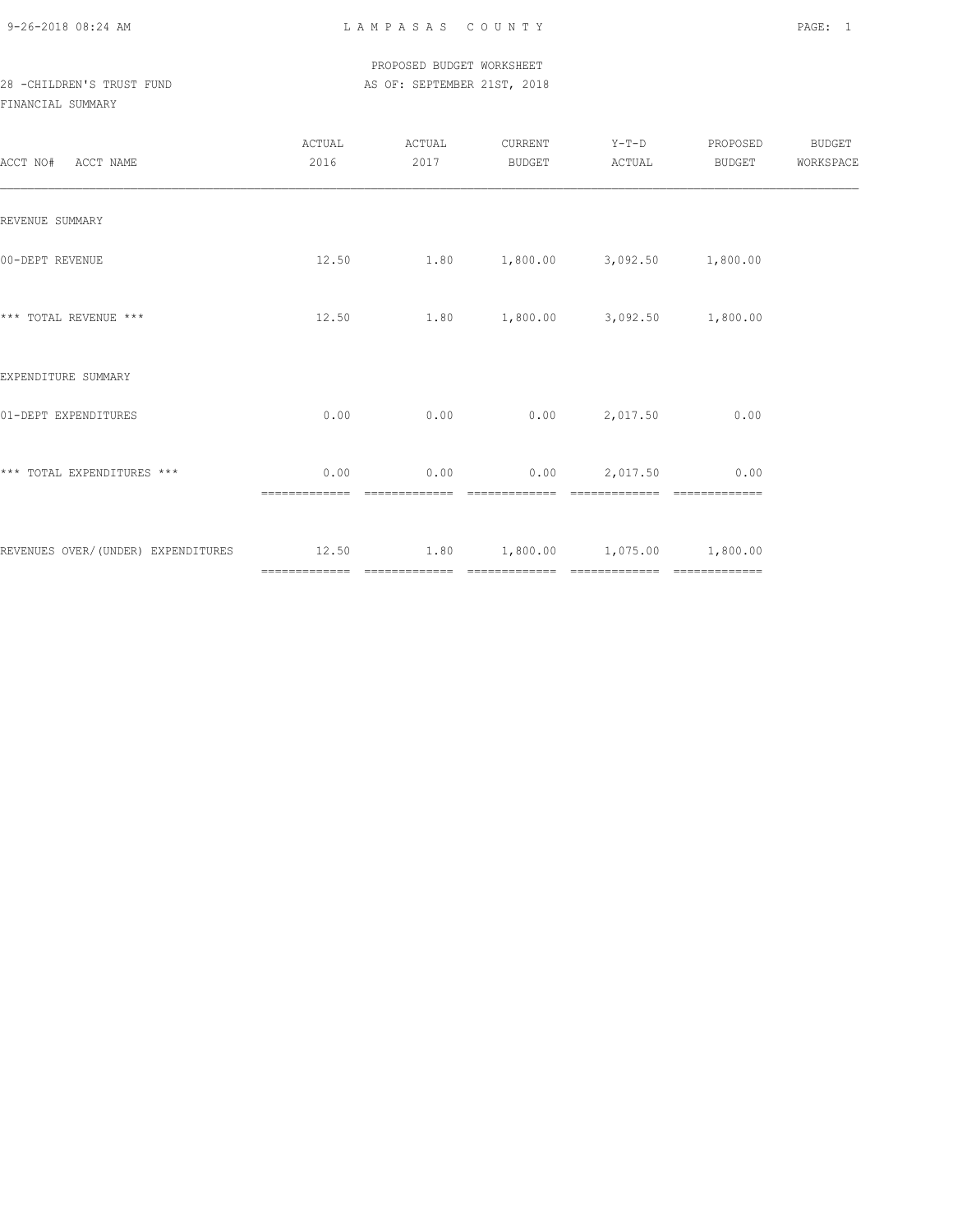| 9-26-2018 08:24 AM |  |
|--------------------|--|

| 28 - CHILDREN'S TRUST FUND<br>DEPARTMENT - 00-DEPT REVENUE |                        | PROPOSED BUDGET WORKSHEET<br>AS OF: SEPTEMBER 21ST, 2018 |          |          |                           |           |  |
|------------------------------------------------------------|------------------------|----------------------------------------------------------|----------|----------|---------------------------|-----------|--|
| DEPARTMENT REVENUES                                        |                        |                                                          |          |          |                           |           |  |
|                                                            | ACTUAL                 | ACTUAL                                                   | CURRENT  | $Y-T-D$  | PROPOSED                  | BUDGET    |  |
| ACCT NO#<br>ACCT NAME                                      | 2016                   | 2017                                                     | BUDGET   | ACTUAL   | BUDGET                    | WORKSPACE |  |
|                                                            |                        |                                                          |          |          |                           |           |  |
| 100-00-099 INTEREST REVENUE                                | 0.00                   | 0.00                                                     | 0.00     | 0.00     | 0.00                      |           |  |
| 100-00-106 COUNTY CLERK                                    | 12.50                  | 1.80                                                     | 1,800.00 | 3,092.50 | 1,800.00                  |           |  |
| ** SUB-DEPARTMENT REVENUE TOTAL **                         | 12.50                  | 1.80                                                     | 1,800.00 | 3,092.50 | 1,800.00                  |           |  |
| ** DEPARTMENT REVENUE TOTAL **                             | 12.50                  | 1.80                                                     | 1,800.00 | 3,092.50 | 1,800.00                  |           |  |
| FUND TOTAL REVENUES ***<br>* * *                           | 12.50<br>============= | 1.80                                                     | 1,800.00 | 3,092.50 | 1,800.00<br>------------- |           |  |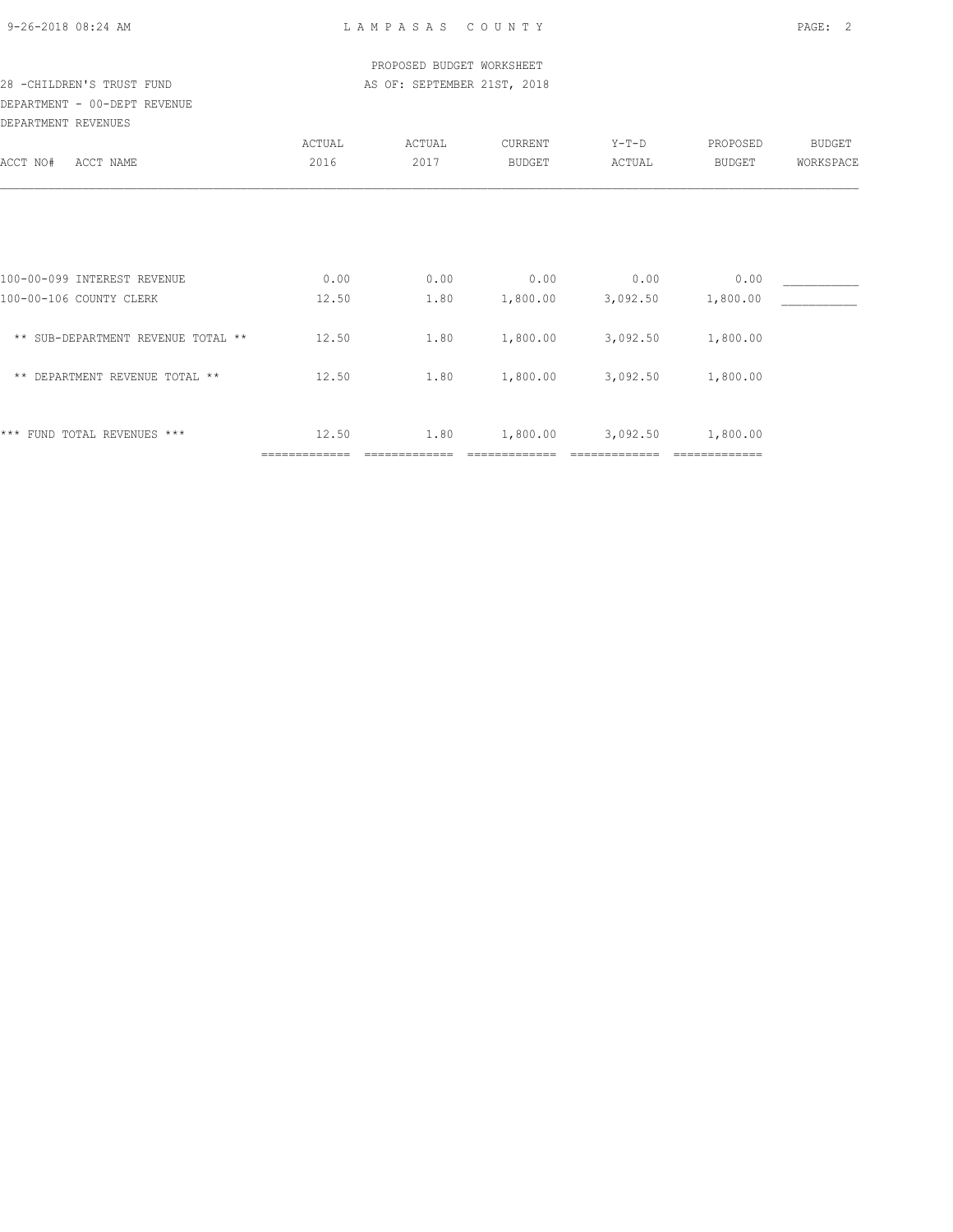|  | 9-26-2018 08:24 AM |  |
|--|--------------------|--|
|  |                    |  |

| 9-26-2018 08:24 AM                   | LAMPASAS COUNTY                        | PAGE: 3                     |               |                                        |        |                 |
|--------------------------------------|----------------------------------------|-----------------------------|---------------|----------------------------------------|--------|-----------------|
|                                      |                                        | PROPOSED BUDGET WORKSHEET   |               |                                        |        |                 |
| 28 -CHILDREN'S TRUST FUND            |                                        | AS OF: SEPTEMBER 21ST, 2018 |               |                                        |        |                 |
| DEPARTMENT - 01-DEPT EXPENDITURES    |                                        |                             |               |                                        |        |                 |
| DEPARTMENT EXPENDITURES              |                                        |                             |               |                                        |        |                 |
|                                      | ACTUAL                                 | ACTUAL                      | CURRENT       | $Y-T-D$                                |        | PROPOSED BUDGET |
| ACCT NO# ACCT NAME                   | 2016                                   | 2017                        | <b>BUDGET</b> | ACTUAL                                 | BUDGET | WORKSPACE       |
|                                      |                                        |                             |               |                                        |        |                 |
| GENERAL EXPENSES<br>---------------- |                                        |                             |               |                                        |        |                 |
| 401-00-355 STATE TREASURER           | 0.00                                   | 0.00                        | 0.00          | 2,017.50                               | 0.00   |                 |
| 401-00-375 BANK CHARGES              | 0.00                                   | 0.00                        | 0.00          | 0.00                                   | 0.00   |                 |
| ** CATEGORY TOTAL **                 | 0.00                                   | 0.00                        | 0.00          | 2,017.50                               | 0.00   |                 |
| ** SUB-DEPARTMENT TOTAL **           | 0.00                                   | 0.00                        | 0.00          | 2,017.50                               | 0.00   |                 |
| * * *<br>DEPARTMENT TOTAL ***        |                                        |                             |               | $0.00$ $0.00$ $0.00$ $0.017.50$ $0.00$ |        |                 |
| *** FUND TOTAL EXPENDITURES ***      | $0.00$ $0.00$ $0.00$ $0.017.50$ $0.00$ |                             |               |                                        |        |                 |
|                                      |                                        |                             |               |                                        |        |                 |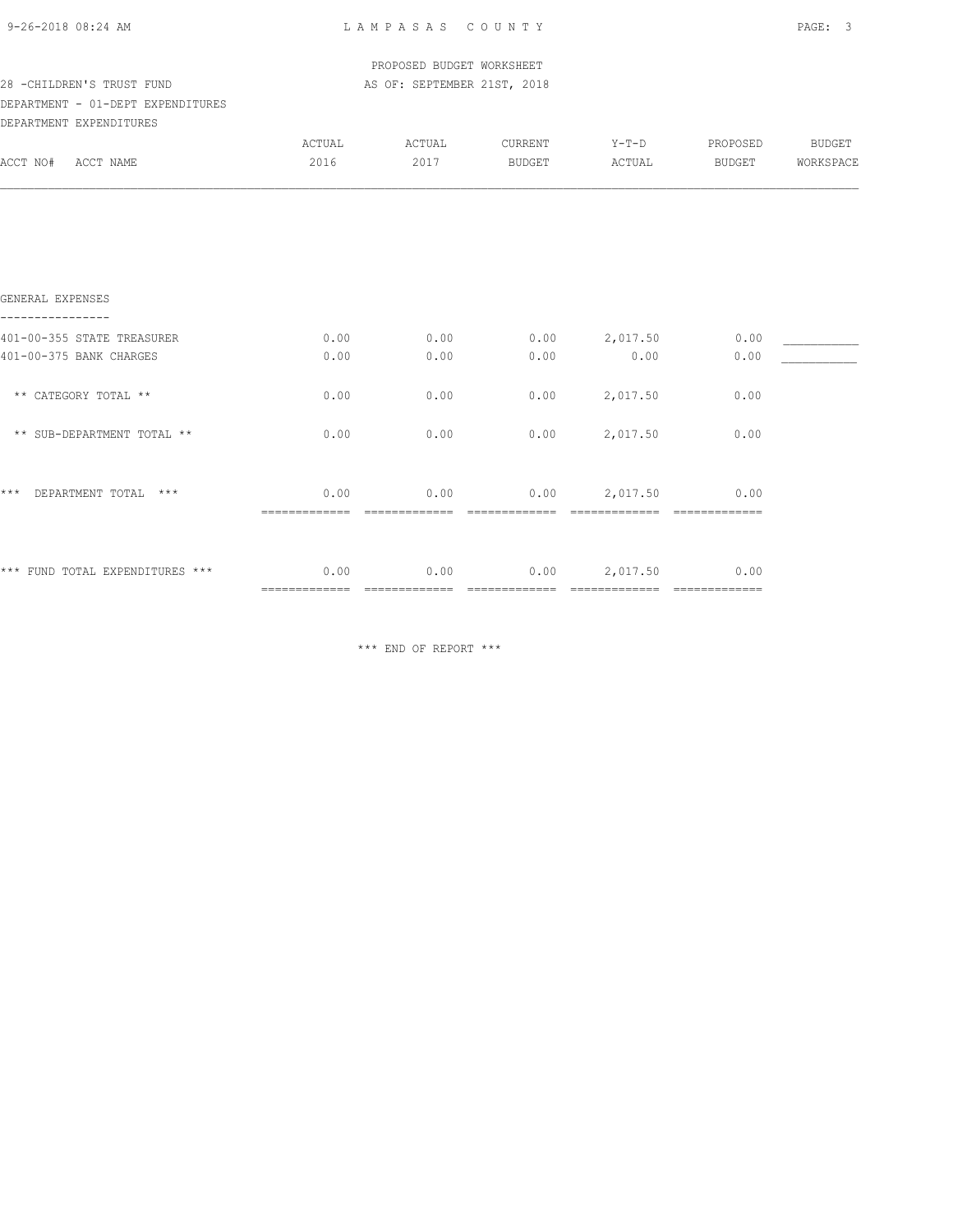PROPOSED BUDGET WORKSHEET 29 -ELECTION FUND AS OF: SEPTEMBER 21ST, 2018

| ACCT NO# ACCT NAME                 | ACTUAL<br>2016                                         | ACTUAL<br>2017 | CURRENT<br>BUDGET | $Y-T-D$<br>ACTUAL                                           | PROPOSED<br>BUDGET | <b>BUDGET</b><br>WORKSPACE |
|------------------------------------|--------------------------------------------------------|----------------|-------------------|-------------------------------------------------------------|--------------------|----------------------------|
| REVENUE SUMMARY                    |                                                        |                |                   |                                                             |                    |                            |
| 00- DEPT REVENUE                   |                                                        |                |                   | 137,582.88  149,436.61  172,926.00  150,609.98  244,185.00  |                    |                            |
| *** TOTAL REVENUE ***              |                                                        |                |                   | 137,582.88  149,436.61  172,926.00  150,609.98  244,185.00  |                    |                            |
| EXPENDITURE SUMMARY                |                                                        |                |                   |                                                             |                    |                            |
| 01- DEPT EXPENDITURE               |                                                        |                |                   | 137, 238.53 150, 674.65 172, 926.00 149, 131.24 244, 185.00 |                    |                            |
| *** TOTAL EXPENDITURES ***         | 137,238.53 150,674.65 172,926.00 149,131.24 244,185.00 |                | =============     | =============                                               |                    |                            |
| REVENUES OVER/(UNDER) EXPENDITURES | $344.35$ ( $1,238.04$ ) 0.00 1,478.74                  |                |                   |                                                             | 0.00               |                            |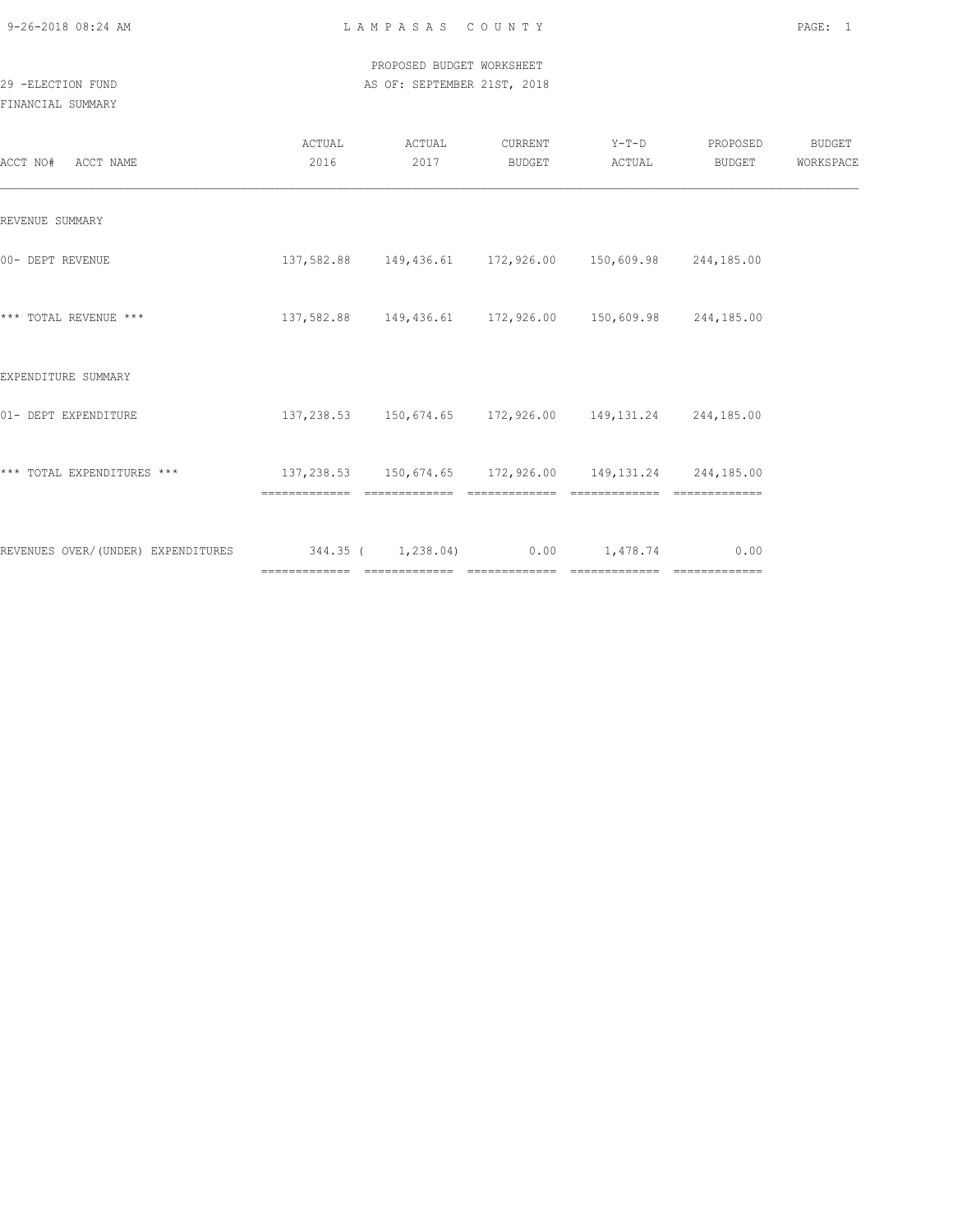#### PROPOSED BUDGET WORKSHEET 29 -ELECTION FUND AS OF: SEPTEMBER 21ST, 2018

DEPARTMENT - 00- DEPT REVENUE

| DEPARTMENT REVENUES                   |               |            |                |            |            |           |
|---------------------------------------|---------------|------------|----------------|------------|------------|-----------|
|                                       | ACTUAL        | ACTUAL     | <b>CURRENT</b> | $Y-T-D$    | PROPOSED   | BUDGET    |
| ACCT NO#<br>ACCT NAME                 | 2016          | 2017       | <b>BUDGET</b>  | ACTUAL     | BUDGET     | WORKSPACE |
|                                       |               |            |                |            |            |           |
|                                       |               |            |                |            |            |           |
| 100-00-011 VOTER REGISTRATION         | 0.00          | 0.00       | 0.00           | 0.00       | 0.00       |           |
| 100-00-080 ELECTION FUND TECHNOLOGY   | 0.00          | 85.00      | 800.00         | 0.00       | 0.00       |           |
| 100-00-099 INTEREST REVENUE           | 1.18          | 20.04      | 0.00           | 34.17      | 0.00       |           |
| 100-00-116 GRANT REVENUE - HAVA       | 0.00          | 0.00       | 0.00           | 0.00       | 0.00       |           |
| 100-00-151 CHAPTER 19 STATE REIMBURSE | 850.00        | 2,012.71   | 1,800.00       | 3,236.67   | 1,800.00   |           |
| 100-00-152 ELECTION CONTRACTS         | 21,186.70     | 23,071.17  | 10,000.00      | 14,339.14  | 10,000.00  |           |
| 100-00-190 MISCELLANEOUS RECEIPTS     | 45.00         | 2,147.69   | 50.00          | 0.00       | 50.00      |           |
| 200-00-000 OTHER RESOURCE             | 0.00          | 0.00       | 0.00           | 0.00       | 0.00       |           |
| 200-00-010 OPERATING TRANSFERS-IN     | 115,500.00    | 122,100.00 | 160,276.00     | 133,000.00 | 232,335.00 |           |
| ** SUB-DEPARTMENT REVENUE TOTAL **    | 137,582.88    | 149,436.61 | 172,926.00     | 150,609.98 | 244,185.00 |           |
| ** DEPARTMENT REVENUE TOTAL **        | 137,582.88    | 149,436.61 | 172,926.00     | 150,609.98 | 244,185.00 |           |
| *** FUND TOTAL REVENUES ***           | 137,582.88    | 149,436.61 | 172,926.00     | 150,609.98 | 244,185.00 |           |
|                                       | ============= |            |                |            |            |           |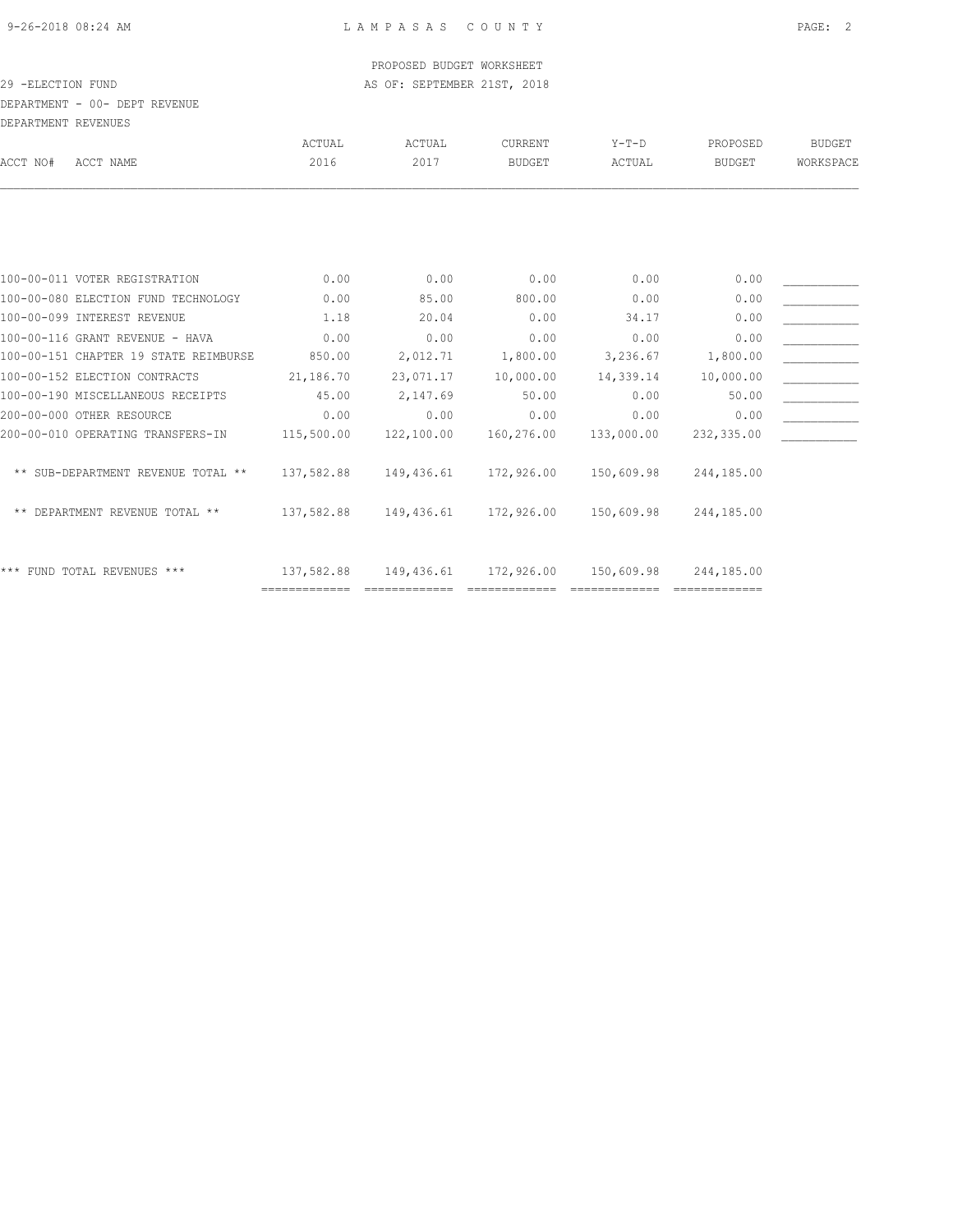| 29 - ELECTION FUND | DEPARTMENT - 01- DEPT EXPENDITURE<br>DEPARTMENT EXPENDITURES                      |                       | PROPOSED BUDGET WORKSHEET<br>AS OF: SEPTEMBER 21ST, 2018 |                        |                      |                           |                            |
|--------------------|-----------------------------------------------------------------------------------|-----------------------|----------------------------------------------------------|------------------------|----------------------|---------------------------|----------------------------|
| ACCT NO#           | ACCT NAME                                                                         | ACTUAL<br>2016        | ACTUAL<br>2017                                           | CURRENT<br>BUDGET      | $Y-T-D$<br>ACTUAL    | PROPOSED<br><b>BUDGET</b> | <b>BUDGET</b><br>WORKSPACE |
|                    |                                                                                   |                       |                                                          |                        |                      |                           |                            |
| WAGES              |                                                                                   |                       |                                                          |                        |                      |                           |                            |
|                    | 401-00-102 SALARIES & WAGES APPT #0349                                            | 36,347.85             | 47,030.80                                                | 48,191.00              | 48,187.37            | 48,911.00                 |                            |
|                    | 401-00-104 SALARIES & WAGES DEP #1882                                             | 23,337.52             | 25, 372.77                                               | 25,030.00              | 26,201.01            | 25,406.00                 |                            |
|                    | 401-00-106 TEMPORARY EMLOYEE                                                      | 0.00                  | 0.00                                                     | 0.00                   | 0.00                 | 0.00                      |                            |
|                    | 401-00-120 SALARY/OVERTIME                                                        | 0.00                  | 0.00                                                     | 0.00                   | 0.00                 | 0.00                      |                            |
|                    | ** CATEGORY TOTAL **                                                              | 59,685.37             | 72,403.57                                                | 73,221.00              | 74,388.38            | 74,317.00                 |                            |
| EMPLOYEE BENEFITS  |                                                                                   |                       |                                                          |                        |                      |                           |                            |
|                    | 401-00-203 FICA BENEFITS                                                          | 4,340.66              | 5,373.30                                                 | 5,601.00               | 5,532.46             | 5,685.00                  |                            |
|                    | 401-00-204 GROUP MEDICAL INSURANCE                                                | 9,421.16              | 16,426.82                                                | 17,696.00              | 17,830.50            | 18,731.00                 |                            |
|                    | 401-00-205 RETIREMENT                                                             | 9,514.77              | 11,314.96                                                | 11,715.00              | 11,979.09            | 11,891.00                 |                            |
|                    | 401-00-207 WORKMEN'S COMP                                                         | 198.00                | 242.00                                                   | 243.00                 | 220.00               | 243.00                    |                            |
|                    | 401-00-208 UNEMPLOYMENT INSURANCE                                                 | 19.00                 | 118.00                                                   | 25.00                  | 25.00                | 28.00                     |                            |
|                    | 401-00-212 PHONE ALLOWANCE                                                        | 520.00                | 480.00                                                   | 480.00                 | 480.00               | 480.00                    |                            |
|                    | ** CATEGORY TOTAL **                                                              | 24,013.59             | 33,955.08                                                | 35,760.00              | 36,067.05            | 37,058.00                 |                            |
| GENERAL EXPENSES   |                                                                                   |                       |                                                          |                        |                      |                           |                            |
|                    | 401-00-300 INTERPRETER                                                            | 0.00                  | 0.00                                                     | 0.00                   | 0.00                 | 0.00                      |                            |
|                    | 401-00-301 COMMUNICATIONS                                                         | 267.00                | 1,070.83                                                 | 800.00                 | 728.87               | 800.00                    |                            |
|                    | 401-00-303 COMPUTER SUPPLIES                                                      | 521.99                | 0.00                                                     | 600.00                 | 0.00                 | 0.00                      |                            |
|                    | 401-00-304 OPERATING SUPPLIES                                                     | 542.60                | 234.95                                                   | 600.00                 | 567.15               | 600.00                    |                            |
|                    | 401-00-305 TRAVEL & INSERVICE TRAINING                                            | 1,219.06              | 1,353.16                                                 | 1,500.00               | 1,749.25             | 1,500.00                  |                            |
|                    | 401-00-311 REPAIR/MAINTENANCE                                                     | 0.00                  | 0.00                                                     | 600.00                 | 0.00                 | 0.00                      |                            |
|                    | 401-00-312 EQUIPMENT MAINTENANCE CONT                                             | 9,751.59              | 11, 255.00                                               | 12,000.00              | 11,705.00            | 13,500.00                 |                            |
| 401-00-315 DUES    |                                                                                   | 320.00                | 0.00                                                     | 320.00                 | 250.00               | 320.00                    |                            |
|                    | 401-00-333 CONTRACTED SERVICES (BALLOT)<br>401-00-337 ELECTIONS, JUDGES & SUPPLIE | 19,726.19<br>4,464.06 | 14,679.49<br>7,651.09                                    | 18,000.00<br>10,000.00 | 4,966.36<br>7,805.69 | 18,000.00<br>10,000.00    |                            |
|                    | 401-00-354 VOTER REGISTRATION                                                     | 4,770.29              | 2,563.80                                                 | 6,500.00               | 5,957.82             | 5,000.00                  |                            |
| 401-00-361 POSTAGE |                                                                                   | 120.00                | 42.96                                                    | 300.00                 | 49.00                | 300.00                    |                            |
|                    | 401-00-370 EQUIPMENT RENTAL - COPIER                                              | 1,985.93              | 1,533.08                                                 | 2,200.00               | 1,375.35             | 2,000.00                  |                            |
|                    | 401-00-375 BANK CHARGES                                                           | 0.00                  | 0.00                                                     | 25.00                  | 0.00                 | 0.00                      |                            |
|                    | 401-00-389 MISCELLANOUS EXPENSE                                                   | 0.00                  | 0.00                                                     | 500.00                 | 90.00                | 12,981.00                 |                            |
|                    | ** CATEGORY TOTAL **                                                              | 43,688.71             | 40,384.36                                                | 53,945.00              | 35,244.49            | 65,001.00                 |                            |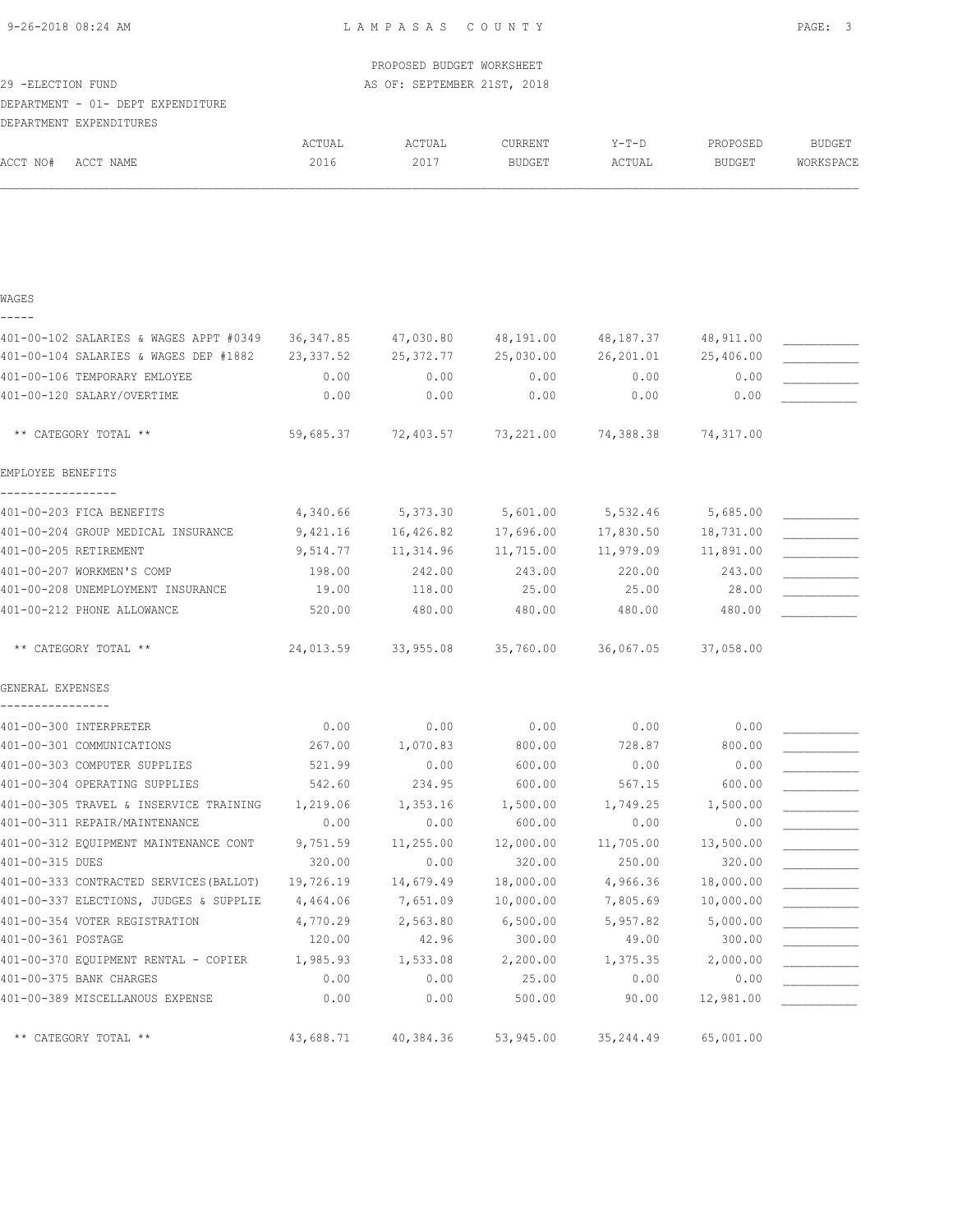#### PROPOSED BUDGET WORKSHEET 29 -ELECTION FUND **AS OF: SEPTEMBER 21ST, 2018**

## DEPARTMENT - 01- DEPT EXPENDITURE

| ACTUAL<br>2016                         | ACTUAL<br>2017 | CURRENT<br>BUDGET | $Y-T-D$<br>ACTUAL | PROPOSED<br>BUDGET | BUDGET                                                                                                                                                                                                                                                                                                      |
|----------------------------------------|----------------|-------------------|-------------------|--------------------|-------------------------------------------------------------------------------------------------------------------------------------------------------------------------------------------------------------------------------------------------------------------------------------------------------------|
|                                        |                |                   |                   |                    | WORKSPACE                                                                                                                                                                                                                                                                                                   |
|                                        |                |                   |                   |                    |                                                                                                                                                                                                                                                                                                             |
| 0.00                                   | 0.00           | 0.00              | 0.00              | 0.00               |                                                                                                                                                                                                                                                                                                             |
| 0.00                                   | 0.00           | 0.00              | 0.00              | 0.00               |                                                                                                                                                                                                                                                                                                             |
|                                        |                |                   |                   |                    |                                                                                                                                                                                                                                                                                                             |
| 0.00                                   | 0.00           | 0.00              | 0.00              | 0.00               |                                                                                                                                                                                                                                                                                                             |
| 0.00                                   | 0.00           | 0.00              | 0.00              | 0.00               |                                                                                                                                                                                                                                                                                                             |
|                                        |                |                   |                   |                    |                                                                                                                                                                                                                                                                                                             |
| 0.00                                   | 0.00           | 0.00              | 0.00              | 57,809.00          |                                                                                                                                                                                                                                                                                                             |
| 0.00                                   | 0.00           | 0.00              |                   | 57,809.00          |                                                                                                                                                                                                                                                                                                             |
|                                        |                |                   |                   |                    |                                                                                                                                                                                                                                                                                                             |
|                                        |                |                   |                   |                    |                                                                                                                                                                                                                                                                                                             |
|                                        |                |                   |                   |                    |                                                                                                                                                                                                                                                                                                             |
| 0.00                                   | 0.00           | 0.00              | 0.00              | 0.00               |                                                                                                                                                                                                                                                                                                             |
| 0.00                                   | 0.00           | 0.00              | 0.00              | 0.00               |                                                                                                                                                                                                                                                                                                             |
|                                        |                |                   |                   |                    |                                                                                                                                                                                                                                                                                                             |
| 401-01-337 ELECTIONS, JUDGES & PAYROLL |                |                   |                   |                    |                                                                                                                                                                                                                                                                                                             |
|                                        |                |                   |                   | 10,000.00          |                                                                                                                                                                                                                                                                                                             |
|                                        |                |                   |                   |                    |                                                                                                                                                                                                                                                                                                             |
|                                        |                |                   |                   |                    |                                                                                                                                                                                                                                                                                                             |
|                                        |                |                   |                   |                    | 0.00<br>127,387.67  146,743.01  162,926.00  145,699.92  234,185.00<br>9,850.86 3,931.64 10,000.00 3,431.32 10,000.00<br>9,850.86 3,931.64 10,000.00 3,431.32<br>9,850.86 3,931.64 10,000.00 3,431.32 10,000.00<br>*** DEPARTMENT TOTAL *** $137,238.53$ $150,674.65$ $172,926.00$ $149,131.24$ $244,185.00$ |

\*\*\* END OF REPORT \*\*\*

============= ============= ============= ============= =============

\*\*\* FUND TOTAL EXPENDITURES \*\*\* 137,238.53 150,674.65 172,926.00 149,131.24 244,185.00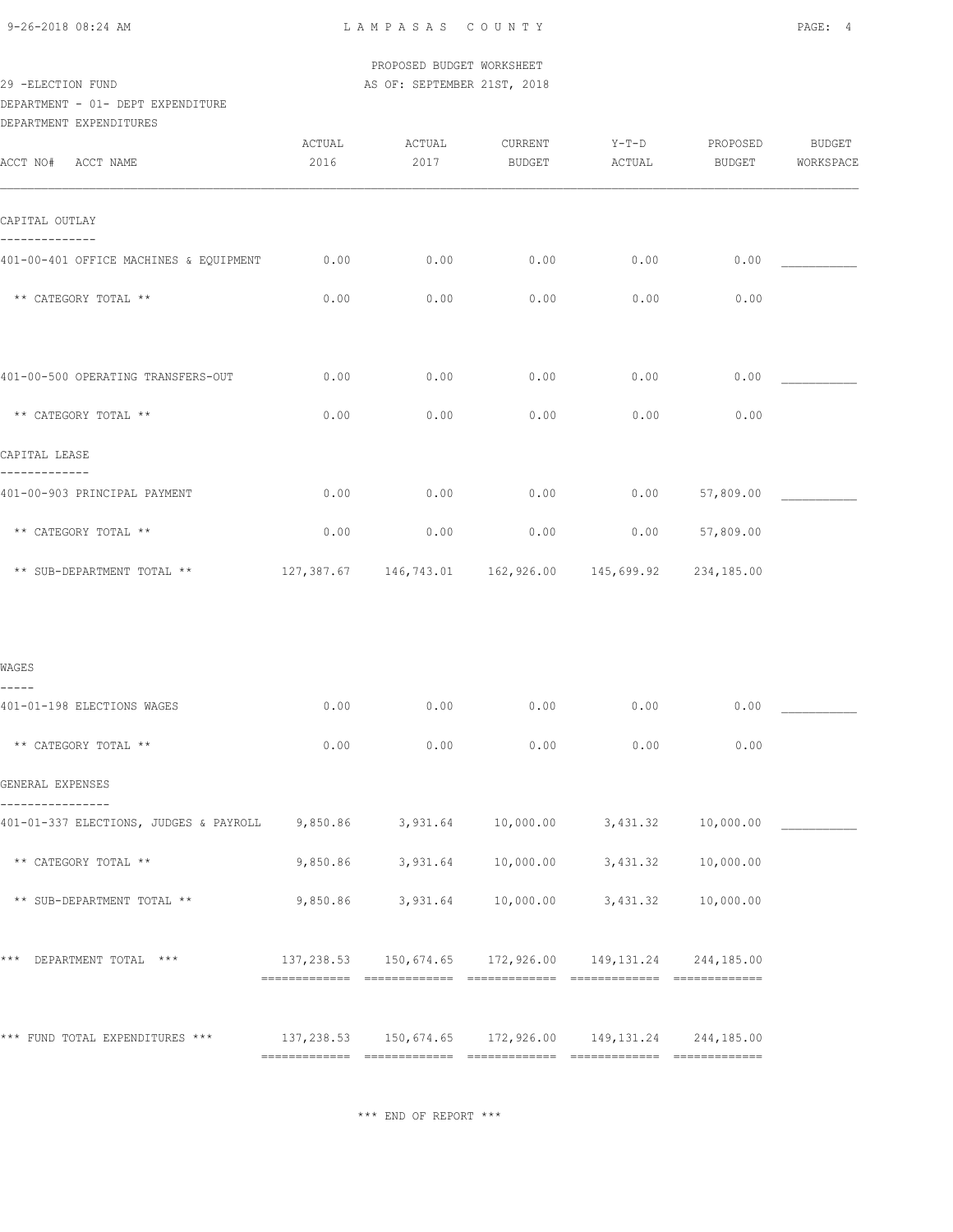## PROPOSED BUDGET WORKSHEET 30 -PRE-TRIAL INTERVENTION **AS OF: SEPTEMBER 21ST, 2018**

| ACCT NAME<br>ACCT NO#              | ACTUAL<br>2016             | ACTUAL<br>2017 | CURRENT<br>BUDGET                                 | $Y-T-D$<br>ACTUAL                    | PROPOSED<br>BUDGET | <b>BUDGET</b><br>WORKSPACE |
|------------------------------------|----------------------------|----------------|---------------------------------------------------|--------------------------------------|--------------------|----------------------------|
| REVENUE SUMMARY                    |                            |                |                                                   |                                      |                    |                            |
| 00-PRE-TRIAL REVENUE               |                            |                | 54,589.00 47,068.61 55,000.00 34,582.72 35,000.00 |                                      |                    |                            |
| *** TOTAL REVENUE ***              | 54,589.00                  |                | 47,068.61 55,000.00 34,582.72 35,000.00           |                                      |                    |                            |
| EXPENDITURE SUMMARY                |                            |                |                                                   |                                      |                    |                            |
| 01-PRE-TRIAL EXPENDITURE           | 25,000.00                  |                | 55,000.00 55,000.00 55,000.00 35,000.00           |                                      |                    |                            |
| *** TOTAL EXPENDITURES ***         | 25,000.00<br>------------- | =============  | 55,000.00 55,000.00<br>=============              | 55,000.00 35,000.00<br>============= |                    |                            |
| REVENUES OVER/(UNDER) EXPENDITURES | 29,589.00 ( 7,931.39)      |                |                                                   | 0.00(20, 417, 28)                    | 0.00               |                            |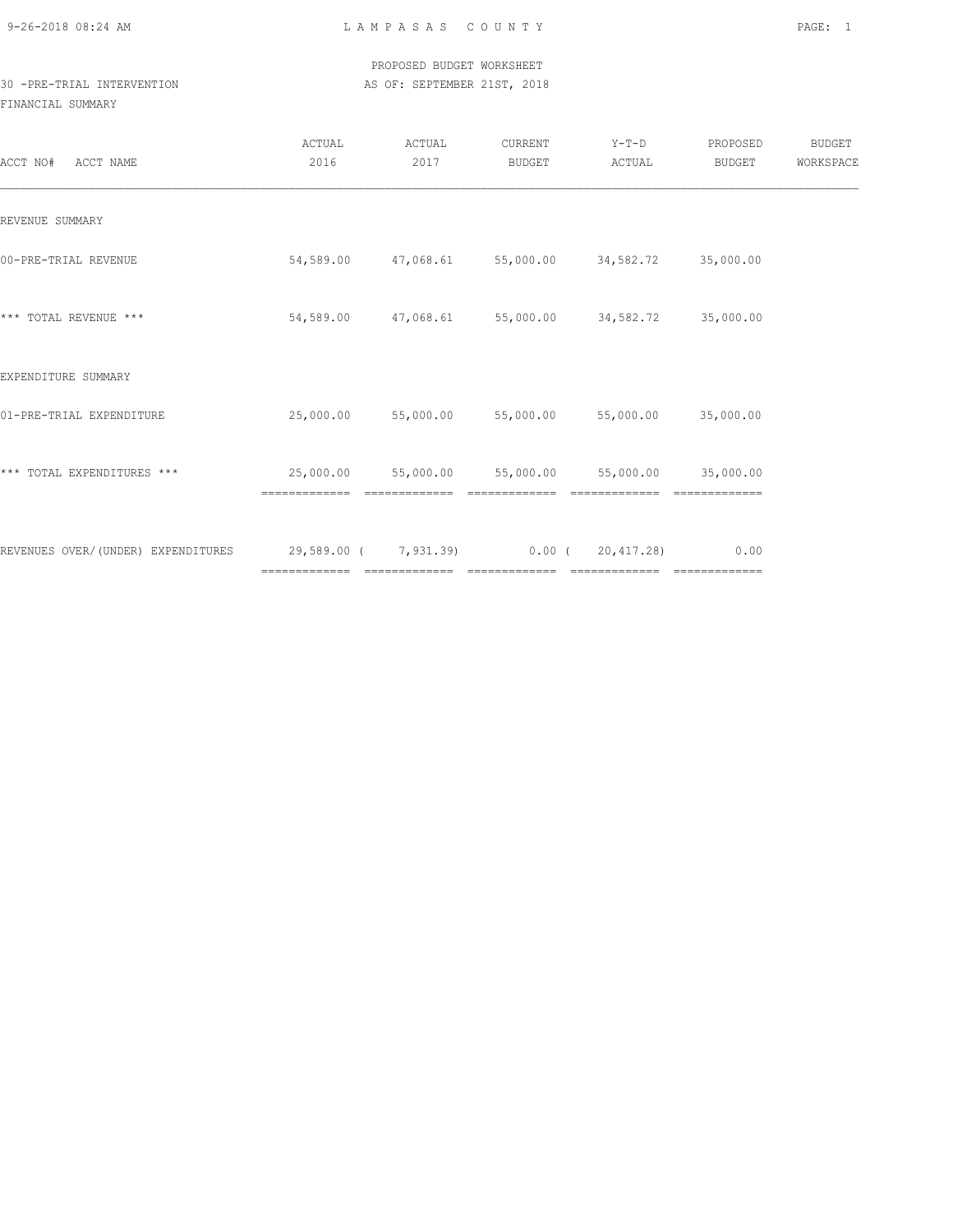|  | 9-26-2018 08:24 AM |  |
|--|--------------------|--|
|  |                    |  |

|                                        |           | PROPOSED BUDGET WORKSHEET   |               |           |           |               |
|----------------------------------------|-----------|-----------------------------|---------------|-----------|-----------|---------------|
| 30 -PRE-TRIAL INTERVENTION             |           | AS OF: SEPTEMBER 21ST, 2018 |               |           |           |               |
| DEPARTMENT - 00-PRE-TRIAL REVENUE      |           |                             |               |           |           |               |
| DEPARTMENT REVENUES                    |           |                             |               |           |           |               |
|                                        | ACTUAL    | ACTUAL                      | CURRENT       | $Y-T-D$   | PROPOSED  | <b>BUDGET</b> |
| ACCT NO#<br>ACCT NAME                  | 2016      | 2017                        | <b>BUDGET</b> | ACTUAL    | BUDGET    | WORKSPACE     |
|                                        |           |                             |               |           |           |               |
| 100-00-004 PRE-TRIAL INTERVENTION FEES | 54,589.00 | 46,835.00                   | 55,000.00     | 34,344.00 | 35,000.00 |               |
| 100-00-099 INTEREST REVENUE            | 0.00      | 233.61                      | 0.00          | 238.72    | 0.00      |               |
| 100-00-190 MISCELLANEOUS               | 0.00      | 0.00                        | 0.00          | 0.00      | 0.00      |               |
| ** SUB-DEPARTMENT REVENUE TOTAL **     | 54,589.00 | 47,068.61                   | 55,000.00     | 34,582.72 | 35,000.00 |               |
| ** DEPARTMENT REVENUE TOTAL **         | 54,589.00 | 47,068.61                   | 55,000.00     | 34,582.72 | 35,000.00 |               |
| *** FUND TOTAL REVENUES ***            | 54,589.00 | 47,068.61                   | 55,000.00     | 34,582.72 | 35,000.00 |               |

============= ============= ============= ============= =============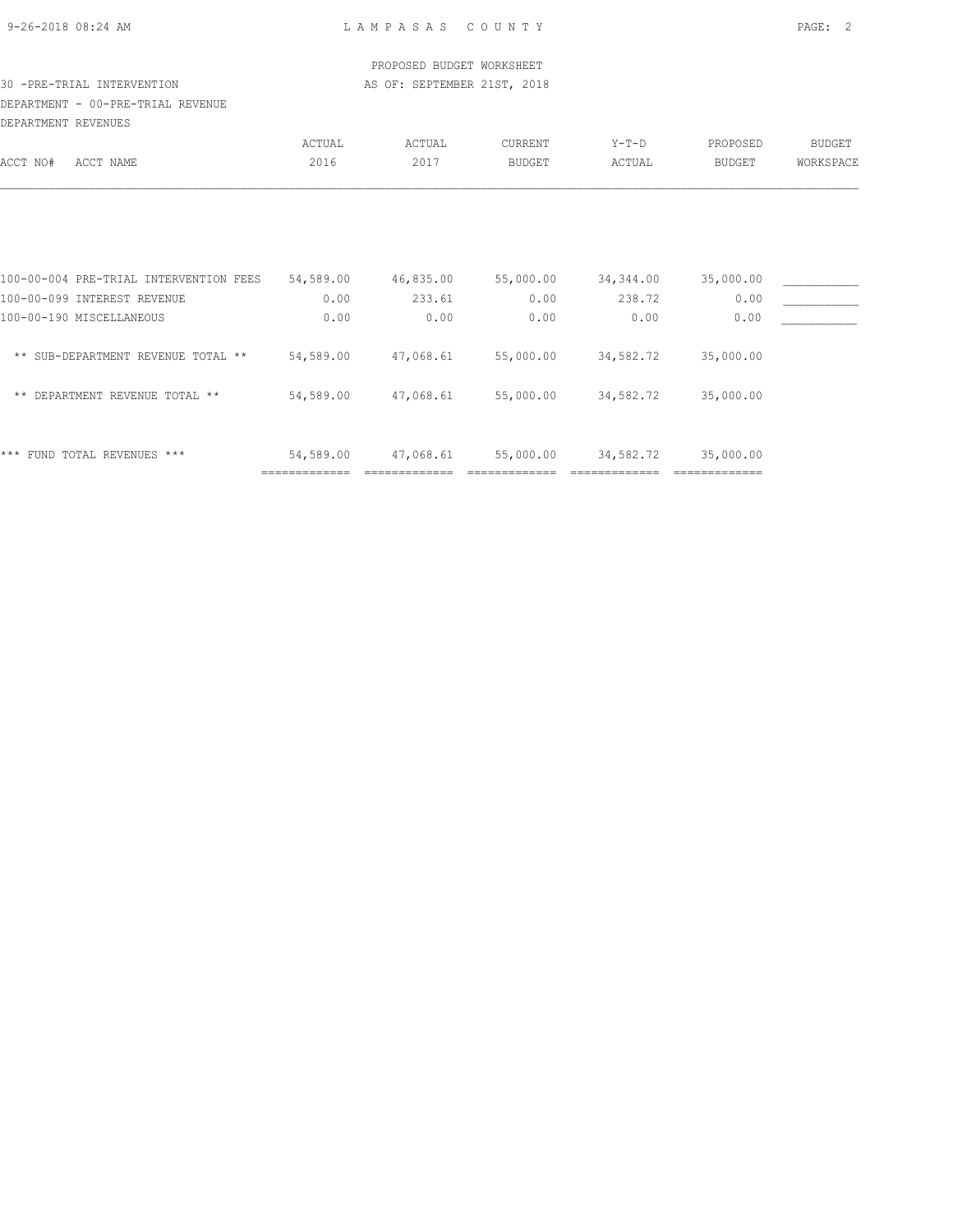| 9-26-2018 08:24 AM |  |
|--------------------|--|
|                    |  |

|                                       |                                                               | PROPOSED BUDGET WORKSHEET                         |           |           |           |           |
|---------------------------------------|---------------------------------------------------------------|---------------------------------------------------|-----------|-----------|-----------|-----------|
| 30 -PRE-TRIAL INTERVENTION            |                                                               | AS OF: SEPTEMBER 21ST, 2018                       |           |           |           |           |
| DEPARTMENT - 01-PRE-TRIAL EXPENDITURE |                                                               |                                                   |           |           |           |           |
| DEPARTMENT EXPENDITURES               |                                                               |                                                   |           |           |           |           |
|                                       | <b>ACTUAL</b>                                                 | ACTUAL                                            | CURRENT   | Y-T-D     | PROPOSED  | BUDGET    |
| ACCT NO#<br>ACCT NAME                 | 2016                                                          | 2017                                              | BUDGET    | ACTUAL    | BUDGET    | WORKSPACE |
|                                       |                                                               |                                                   |           |           |           |           |
|                                       |                                                               |                                                   |           |           |           |           |
|                                       |                                                               |                                                   |           |           |           |           |
| GENERAL EXPENSES<br>.                 |                                                               |                                                   |           |           |           |           |
| 401-00-375 BANK CHARGES               | 0.00                                                          | 0.00                                              | 0.00      | 0.00      | 0.00      |           |
| 401-00-389 MISCELLANOUS EXPENSE       | 0.00                                                          | 0.00                                              | 0.00      | 0.00      | 0.00      |           |
| ** CATEGORY TOTAL **                  | 0.00                                                          | 0.00                                              | 0.00      | 0.00      | 0.00      |           |
|                                       |                                                               |                                                   |           |           |           |           |
| 401-00-500 OPERATION TRANSFERS-OUT    | 25,000.00                                                     | 55,000.00                                         | 55,000.00 | 55,000.00 | 35,000.00 |           |
| ** CATEGORY TOTAL **                  | 25,000.00                                                     | 55,000.00                                         | 55,000.00 | 55,000.00 | 35,000.00 |           |
| ** SUB-DEPARTMENT TOTAL **            | 25,000.00                                                     | 55,000.00                                         | 55,000.00 | 55,000.00 | 35,000.00 |           |
| DEPARTMENT TOTAL ***<br>* * *         |                                                               | 25,000.00 55,000.00 55,000.00 55,000.00 35,000.00 |           |           |           |           |
|                                       |                                                               |                                                   |           |           |           |           |
| *** FUND TOTAL EXPENDITURES ***       | 25,000.00    55,000.00    55,000.00    55,000.00    35,000.00 |                                                   |           |           |           |           |
|                                       |                                                               |                                                   |           |           |           |           |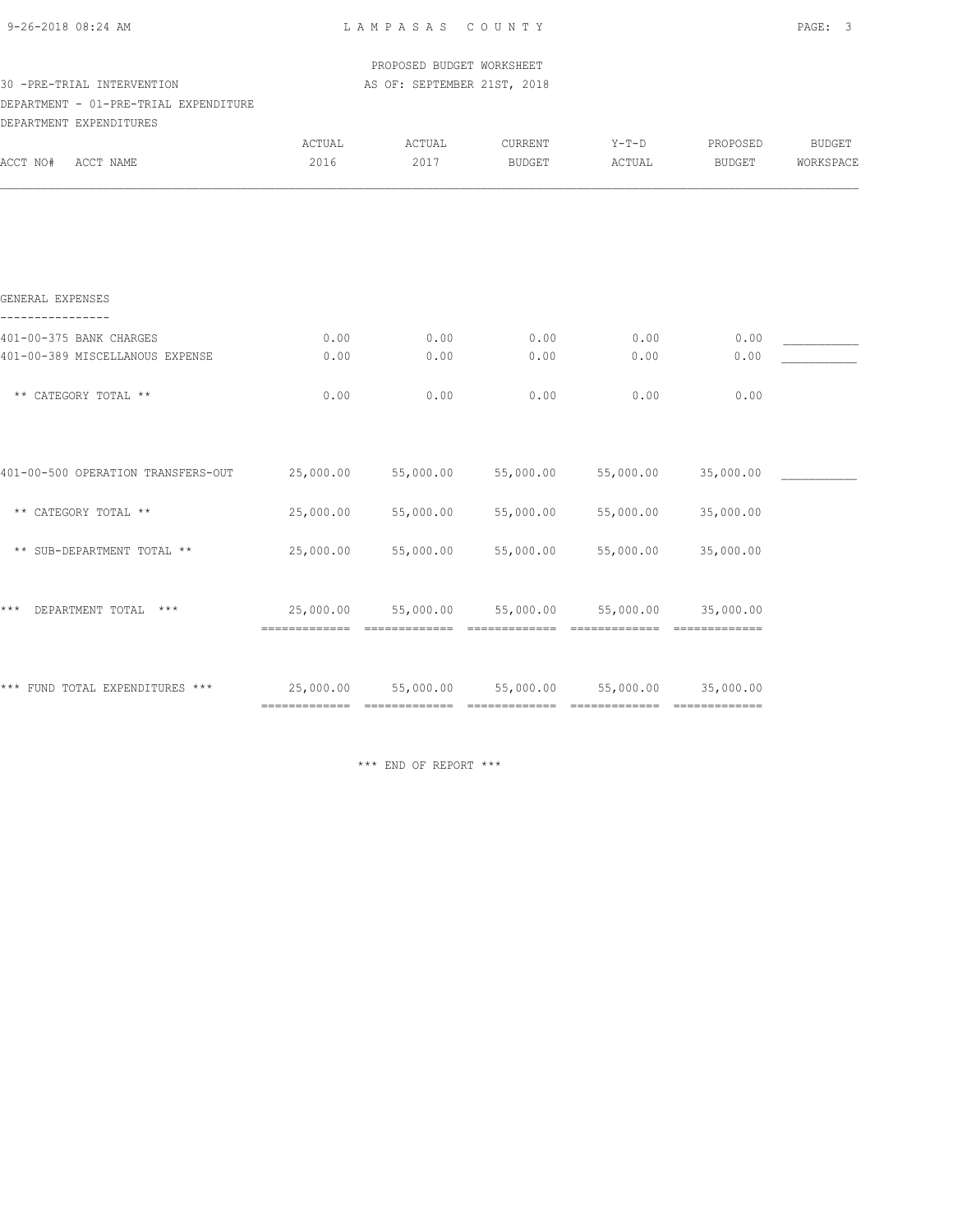#### PROPOSED BUDGET WORKSHEET 31 -JUVENILE PROBATION AS OF: SEPTEMBER 21ST, 2018

| ACCT NO# ACCT NAME                                                      | ACTUAL<br>2016                                         | ACTUAL<br>2017 | CURRENT<br>BUDGET | $Y-T-D$<br>ACTUAL                                           | PROPOSED<br>BUDGET | <b>BUDGET</b><br>WORKSPACE |
|-------------------------------------------------------------------------|--------------------------------------------------------|----------------|-------------------|-------------------------------------------------------------|--------------------|----------------------------|
| REVENUE SUMMARY                                                         |                                                        |                |                   |                                                             |                    |                            |
| 00-JPO REVENUE                                                          |                                                        |                |                   | 523, 413.93 476, 963.18 506, 637.00 503, 376.34 537, 567.00 |                    |                            |
| *** TOTAL REVENUE ***                                                   |                                                        |                |                   | 523,413.93 476,963.18 506,637.00 503,376.34 537,567.00      |                    |                            |
| EXPENDITURE SUMMARY                                                     |                                                        |                |                   |                                                             |                    |                            |
| 01-JPO EXPENDITURES                                                     |                                                        |                |                   | 524,796.90  484,185.76  506,637.00  499,760.41  537,567.00  |                    |                            |
| *** TOTAL EXPENDITURES ***                                              | 524,796.90 484,185.76 506,637.00 499,760.41 537,567.00 |                |                   |                                                             |                    |                            |
| REVENUES OVER/(UNDER) EXPENDITURES ( 1,382.97)( 7,222.58) 0.00 3,615.93 |                                                        |                |                   |                                                             | 0.00               |                            |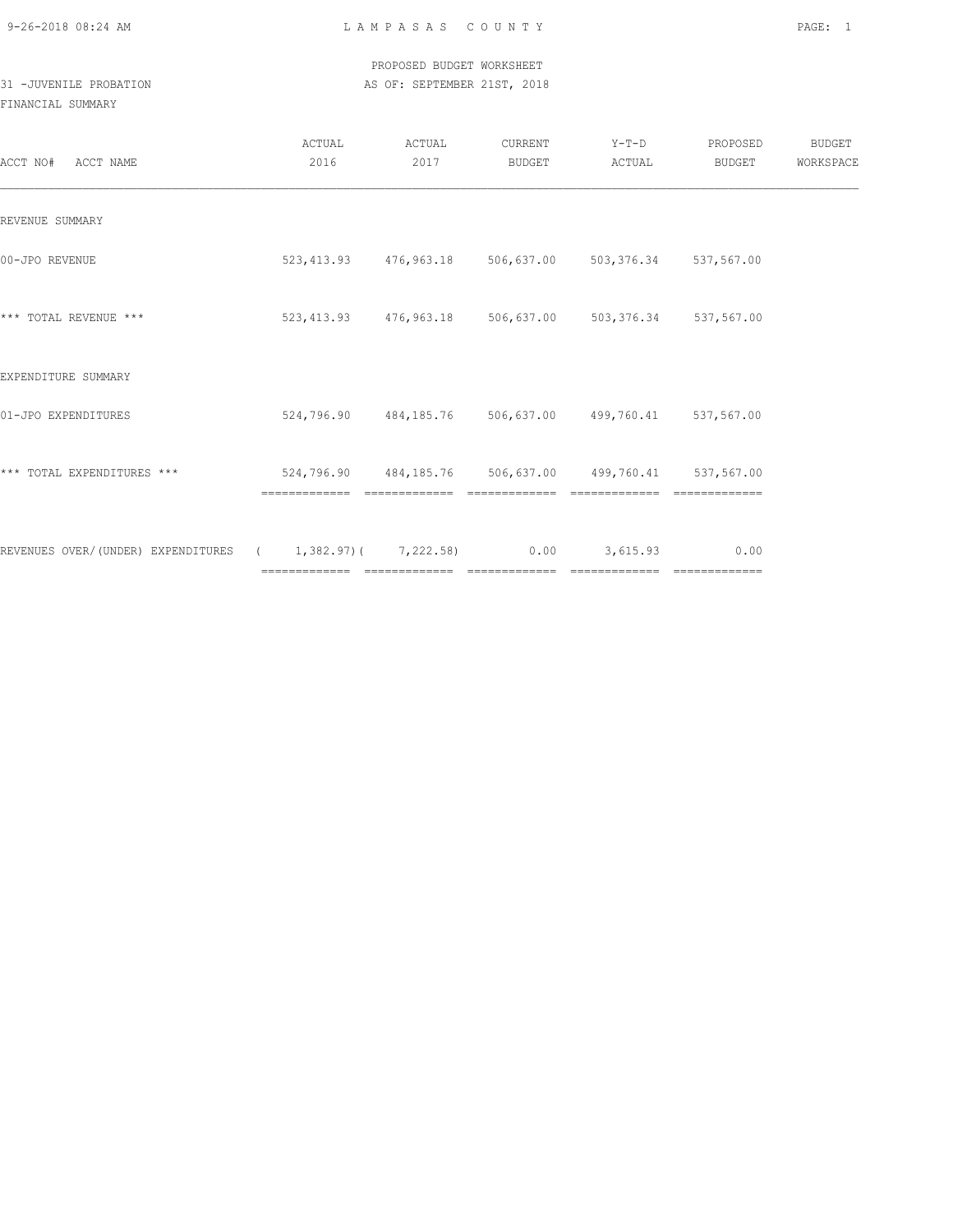#### PROPOSED BUDGET WORKSHEET 31 -JUVENILE PROBATION AS OF: SEPTEMBER 21ST, 2018

# DEPARTMENT - 00-JPO REVENUE

| DEPARTMENT REVENUES |                                                                    |                  |                    |                          |                      |                           |                            |
|---------------------|--------------------------------------------------------------------|------------------|--------------------|--------------------------|----------------------|---------------------------|----------------------------|
| ACCT NO#            | ACCT NAME                                                          | ACTUAL<br>2016   | ACTUAL<br>2017     | CURRENT<br><b>BUDGET</b> | $Y-T-D$<br>ACTUAL    | PROPOSED<br><b>BUDGET</b> | <b>BUDGET</b><br>WORKSPACE |
|                     |                                                                    |                  |                    |                          |                      |                           |                            |
|                     |                                                                    |                  |                    |                          |                      |                           |                            |
| 100-00-007 BPS      |                                                                    | 0.00             | 0.00               | 28,438.00                | 28,438.00            | 28,438.00                 |                            |
| 100-00-008 GRANT S  |                                                                    | 0.00             | 0.00               | 3,746.00                 | 3,746.00             | 3,746.00                  |                            |
| 100-00-013 CP       |                                                                    | 0.00             | 0.00               | 27,526.00                | 27,526.00            | 27,526.00                 |                            |
| 100-00-014 PPA      |                                                                    | 0.00             | 0.00               | 53,237.00                | 53,237.00            | 53,237.00                 |                            |
| 100-00-016 CD       |                                                                    | 0.00             | 0.00               | 15,677.00                | 15,677.00            | 15,677.00                 |                            |
| 100-00-017 MHS      |                                                                    | 0.00             | 0.00               | 15,466.00                | 15,466.00            | 15,466.00                 |                            |
|                     | 100-00-019 FLEXIBLE FUNDING                                        | 0.00             | 0.00               | 46,782.00                | 46,782.00            | 46,782.00                 |                            |
|                     | 100-00-099 INTEREST REVENUE<br>100-00-100 SALE OF SURPLUS PROPERTY | 12.55            | 76.46<br>0.00      | 0.00<br>0.00             | 78.26<br>0.00        | 0.00<br>0.00              |                            |
|                     |                                                                    | 6,877.00         |                    |                          |                      |                           |                            |
|                     | 100-00-109 SERVICE FEES                                            | 0.00             | 0.00               | 0.00                     | 0.00                 | 0.00                      |                            |
|                     | 100-00-111 NON-RESIDENTIAL GRANT<br>100-00-116 GRANT REVENUE - CJD | 0.00             | 0.00               | 0.00                     | 0.00                 | 9,080.00                  |                            |
|                     | 100-00-118 JUVENILE PROBATION FEES                                 | 0.00<br>5,239.97 | 525.00<br>3,795.75 | 0.00<br>6,000.00         | 9,080.00<br>4,225.91 | 12,798.00<br>6,000.00     |                            |
|                     |                                                                    |                  |                    |                          |                      |                           |                            |
|                     | 100-00-123 STATE FUNDING - TJPC                                    | 181,676.00       | 184,668.89         | 0.00<br>0.00             | 0.00                 | 0.00                      |                            |
|                     | 100-00-142 4 E REVENUE                                             | 0.00             | 0.00               |                          | 0.00                 | 0.00                      |                            |
|                     | 100-00-190 MISCELLANOUS RECEIPTS                                   | 12.00            | 2,587.50           | 0.00                     | 111.17               | 0.00                      |                            |
|                     | 100-00-200 PLACEMENT COST                                          | 0.00             | 9,882.00           | 0.00                     | 0.00                 | 0.00                      |                            |
|                     | 100-00-201 CIS GRANT SALARY REIMBURSEM                             | 0.00             | 0.00               | 0.00                     | 0.00                 | 0.00                      |                            |
|                     | 100-00-206 RESTITUTION FEES                                        | 6,596.41         | 6,427.58           | 3,500.00                 | 2,009.00             | 3,500.00                  |                            |
|                     | 200-00-010 OPERATING TRANSFER-IN                                   | 323,000.00       | 269,000.00         | 306,265.00               | 297,000.00           | 315, 317.00               |                            |
|                     | ** SUB-DEPARTMENT REVENUE TOTAL **                                 | 523, 413.93      | 476,963.18         | 506,637.00               | 503, 376.34          | 537,567.00                |                            |
|                     | 100-01-123 STATE FUNDING-SALARIES                                  | 0.00             | 0.00               | 0.00                     | 0.00                 | 0.00                      |                            |
|                     |                                                                    |                  |                    |                          |                      |                           |                            |
|                     | ** SUB-DEPARTMENT REVENUE TOTAL **                                 | 0.00             | 0.00               | 0.00                     | 0.00                 | 0.00                      |                            |
|                     | ** DEPARTMENT REVENUE TOTAL **                                     | 523, 413.93      | 476,963.18         | 506,637.00               | 503, 376.34          | 537,567.00                |                            |

\*\*\* FUND TOTAL REVENUES \*\*\* 523,413.93 476,963.18 506,637.00 503,376.34 537,567.00

============= ============= ============= ============= =============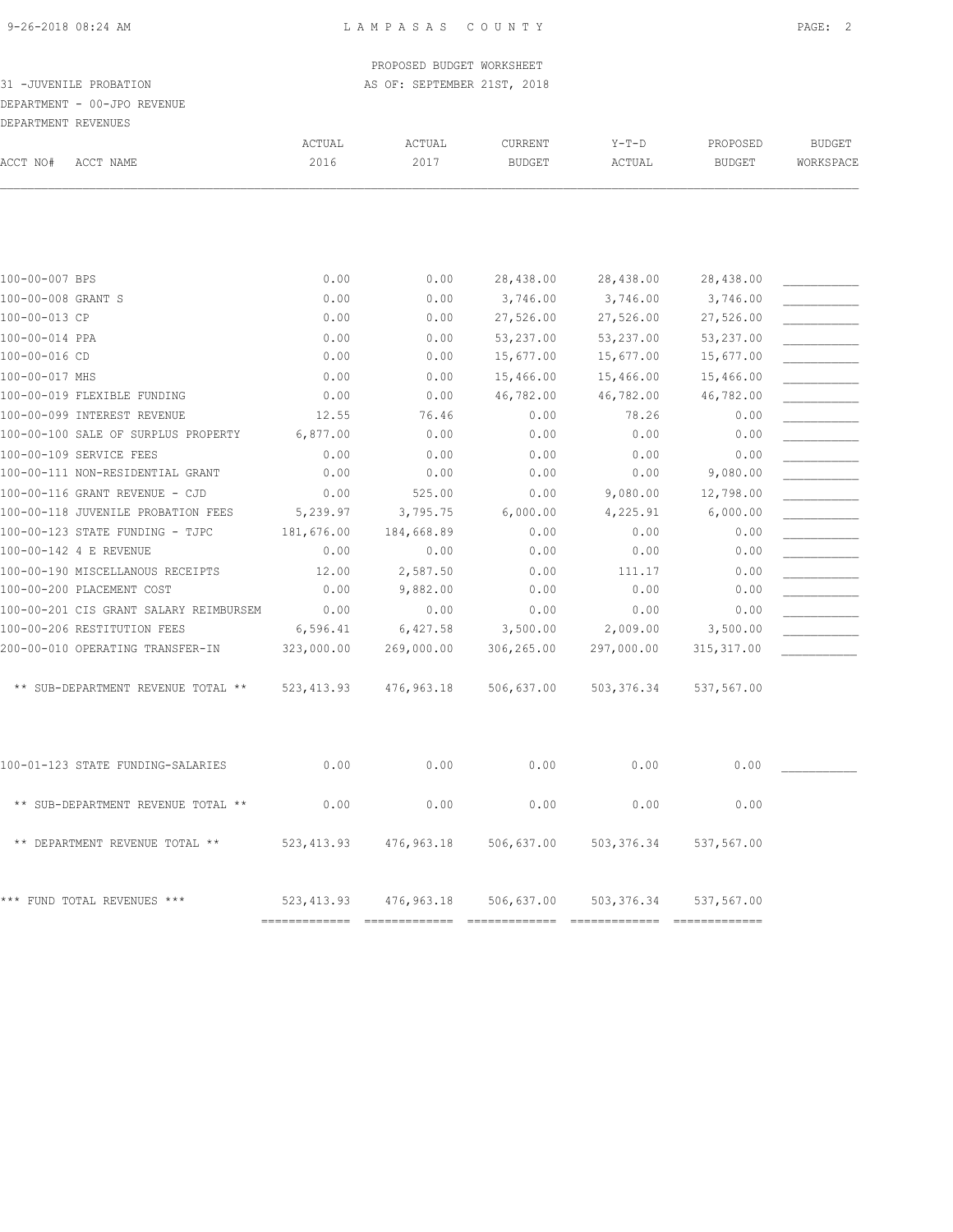|                                          |            | PROPOSED BUDGET WORKSHEET   |               |            |               |               |
|------------------------------------------|------------|-----------------------------|---------------|------------|---------------|---------------|
| 31 -JUVENILE PROBATION                   |            | AS OF: SEPTEMBER 21ST, 2018 |               |            |               |               |
| DEPARTMENT - 01-JPO EXPENDITURES         |            |                             |               |            |               |               |
| DEPARTMENT EXPENDITURES                  |            |                             |               |            |               |               |
|                                          | ACTUAL     | ACTUAL                      | CURRENT       | Y-T-D      | PROPOSED      | <b>BUDGET</b> |
| ACCT NO#<br>ACCT NAME                    | 2016       | 2017                        | <b>BUDGET</b> | ACTUAL     | <b>BUDGET</b> | WORKSPACE     |
|                                          |            |                             |               |            |               |               |
| WAGES                                    |            |                             |               |            |               |               |
| -----                                    |            |                             |               |            |               |               |
| 401-00-102 SALARIES & WAGES APPOINTED    | 49,570.28  | 61,653.96                   | 0.00          | 0.00       | 0.00          |               |
| 401-00-103 SALARIES & WAGES DEP<br>#0502 | 13,971.85  | 15,959.77                   | 50, 539.00    | 50,879.98  | 51,298.00     |               |
| 401-00-104 SALARIES & WAGES DEP #1406    | 37, 174.62 | 38,511.05                   | 40,508.00     | 40,510.10  | 41,118.00     |               |
| 401-00-113 SALARIES & WAGES ASST #3055   | 25, 231.81 | 24,807.72                   | 50,539.00     | 50,600.57  | 51,298.00     |               |
| 401-00-199 LONGEVITY PAYMENT             | 1,440.00   | 1,560.00                    | 1,680.00      | 1,680.00   | 1,800.00      |               |
| ** CATEGORY TOTAL **                     | 127,388.56 | 142,492.50                  | 143,266.00    | 143,670.65 | 145,514.00    |               |
| EMPLOYEE BENEFITS                        |            |                             |               |            |               |               |
| 401-00-203 FICA BENEFITS                 | 9,130.76   | 10,475.84                   | 10,960.00     | 11,037.50  | 16,331.00     |               |
| 401-00-204 GROUP MEDICAL INSURANCE       |            | 30,712.24 35,516.14         | 38,523.00     | 43,493.34  | 45,499.00     |               |
| 401-00-205 RETIREMENT                    | 20,012.62  | 22,223.62                   | 22,923.00     | 25,632.20  | 34,157.00     |               |
| 401-00-207 WORKMEN'S COMP                | 562.00     | 471.00                      | 743.00        | 743.00     | 1,405.00      |               |
| 401-00-208 UNEMPLOYMENT INSURANCE        | 98.00      | 183.00                      | 183.00        | 183.00     | 183.00        |               |
| 401-00-210 AUTO ALLOWANCE                | 0.00       | 0.00                        | 0.00          | 0.00       | 0.00          |               |
| 401-00-212 PHONE ALLOWANCE               | 1,360.00   | 1,440.00                    | 960.00        | 1,080.00   | 960.00        |               |
| ** CATEGORY TOTAL **                     | 61,875.62  | 70,309.60                   | 74,292.00     | 82,169.04  | 98,535.00     |               |
| GENERAL EXPENSES                         |            |                             |               |            |               |               |
| 401-00-301 COMMUNICATIONS                | 380.15     | 225.20                      | 500.00        | 305.80     | 500.00        |               |
| 401-00-302 UTILITIES                     | 0.00       | 0.00                        | 0.00          | 0.00       | 0.00          |               |
| 401-00-304 OPERATING SUPPLIES            | 1,773.27   | 4,180.73                    | 1,570.00      | 2,836.99   | 2,500.00      |               |
| 401-00-305 TRAVEL & INSERVICE TRAINING   | 7,427.28   | 7,280.26                    | 6, 250.00     | 5,927.71   | 6, 250.00     |               |
| 401-00-307 INSURANCE AND BONDS           | 0.00       | 434.00                      | 0.00          | 0.00       | 500.00        |               |
| 401-00-311 REPAIRS & MAINTENANCE         | 602.18     | 291.51                      | 500.00        | 468.43     | 500.00        |               |
| 401-00-312 EQUIPMENT MAINTENANCE         | 0.00       | 203.20                      | 200.00        | 262.14     | 200.00        |               |
| 401-00-315 DUES                          | 0.00       | 105.00                      | 100.00        | 105.00     | 105.00        |               |
| 401-00-319 AUDIT                         | 4,450.00   | 3,800.00                    | 3,800.00      | 0.00       | 3,800.00      |               |
| 401-00-328 CONTINGENCY                   | 0.00       | 496.12                      | 500.00        | 457.16     | 500.00        |               |
| 401-00-342 GAS & OIL                     | 772.89     | 1,130.21                    | 3,000.00      | 3,028.39   | 5,000.00      |               |
| 401-00-343 REPAIRS AND MAINTENANCE VEH   | 0.00       | 0.00                        | 0.00          | 0.00       | 0.00          |               |
| 401-00-345 MEDICAL                       | 9,285.45   | 1,049.83                    | 4,000.00      | 3,714.25   | 4,000.00      |               |
| 401-00-357 CP-YOUTH SERVICE EXTERNAL     | 14,175.00  | 12,652.87                   | 15,453.00     | 15,541.00  | 15,453.00     |               |
| 401-00-361 POSTAGE                       | 0.00       | 0.00                        | 100.00        | 8.70       | 100.00        |               |
| 401-00-364 PUBLICATIONS, BOOKS, MANUALS  | 5.57       | 42.00                       | 100.00        | 63.00      | 100.00        |               |
| 401-00-370 EQUIPMENT RENTAL-COPIER       | 1,725.09   | 1,483.95                    | 1,650.00      | 1,501.72   | 1,650.00      |               |
| 401-00-375 BANK CHARGES                  | 0.00       | 0.00                        | 0.00          | 0.00       | 0.00          |               |
| 401-00-378 RENTAL SPACE                  | 0.00       | 0.00                        | 0.00          | 0.00       | 0.00          |               |
| 401-00-382 BPS-INTER-COUNTY CONTRACTS    | 16,764.00  | 21,332.80                   | 15,937.00     | 9,534.60   | 15,937.00     |               |

401-00-384 PPA-SECURE INTERNAL/EXTERNA 31,683.00 21,945.50 21,945.00 17,156.30 21,945.00 \_\_\_\_\_\_\_\_\_\_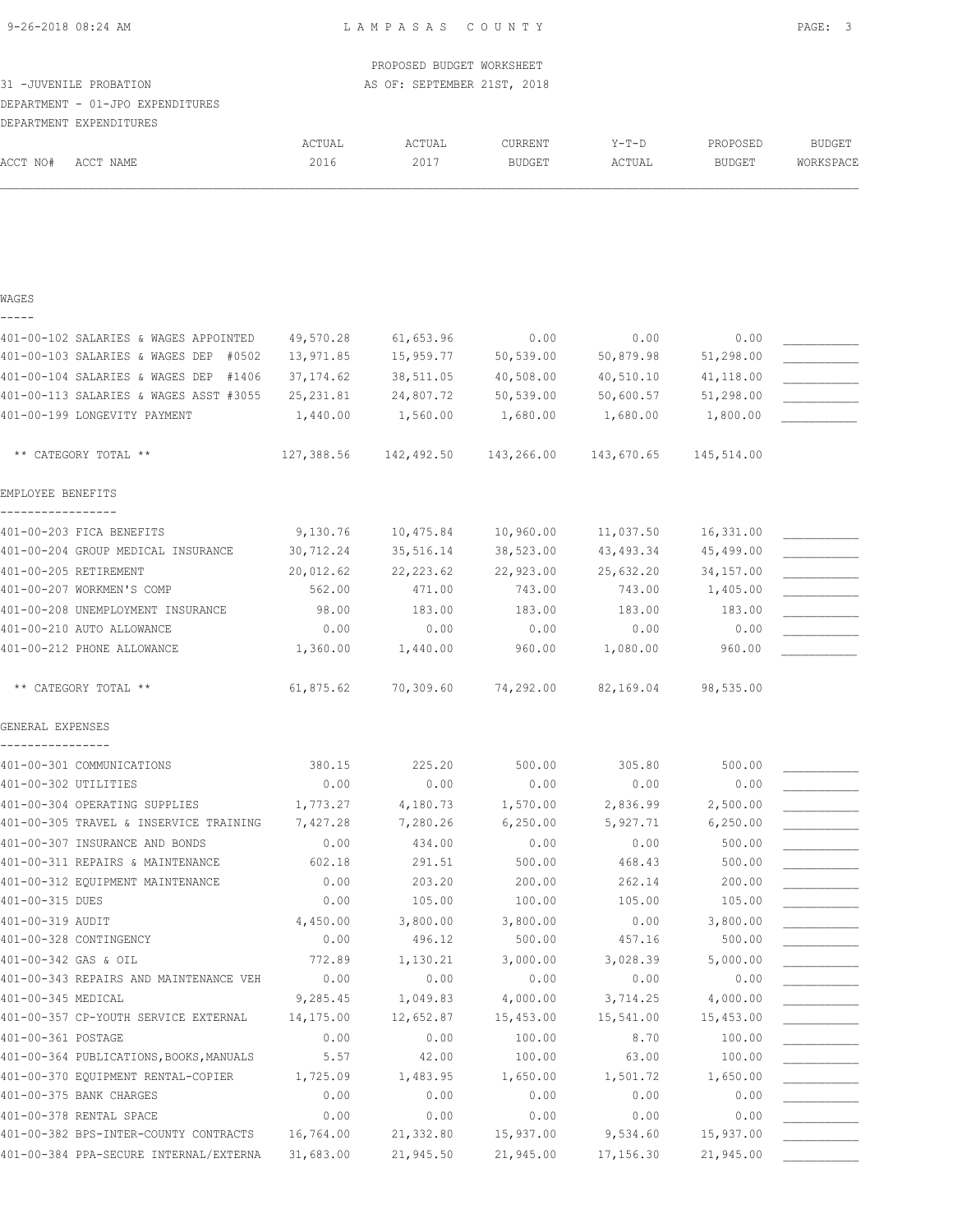#### PROPOSED BUDGET WORKSHEET 31 -JUVENILE PROBATION AS OF: SEPTEMBER 21ST, 2018

# DEPARTMENT - 01-JPO EXPENDITURES

DEPARTMENT EXPENDITURES

|                                                                       | ACTUAL    | ACTUAL                                                         | CURRENT       | $Y-T-D$   | PROPOSED   | <b>BUDGET</b> |
|-----------------------------------------------------------------------|-----------|----------------------------------------------------------------|---------------|-----------|------------|---------------|
| ACCT NO#<br>ACCT NAME                                                 | 2016      | 2017                                                           | <b>BUDGET</b> | ACTUAL    | BUDGET     | WORKSPACE     |
| 401-00-389 MISCELLANOUS EXPENSE (RESTIT 2, 142.41 7, 341.35 3, 500.00 |           |                                                                |               | 3,502.91  | 3,500.00   |               |
| 401-00-390 PLACEMENT COST - COUNTY                                    | 78,360.74 | 27,197.80                                                      | 60,000.00     | 53,883.92 | 60,000.00  |               |
| ** CATEGORY TOTAL **                                                  |           | 169,547.03 111,192.33 139,105.00 118,298.02                    |               |           | 142,540.00 |               |
| CAPITAL OUTLAY                                                        |           |                                                                |               |           |            |               |
| 401-00-401 OFFICE MACHINES & EQUIPMENT 0.00                           |           | 0.00                                                           | 0.00          | 0.00      | 0.00       |               |
| 401-00-402 OPERATING EQUIPMENT 28,047.00                              |           | 33,000.00                                                      | 0.00          | 0.00      | 0.00       |               |
| 401-00-407 OFFICE FURNITURE & FIXTURES                                | 0.00      | 0.00                                                           | 0.00          | 0.00      | 0.00       |               |
| ** CATEGORY TOTAL **                                                  | 28,047.00 | 33,000.00                                                      | 0.00          | 0.00      | 0.00       |               |
| 401-00-500 OPERATING TRANSFERS-OUT                                    | 0.00      | 0.00                                                           | 0.00          | 0.00      | 0.00       |               |
| ** CATEGORY TOTAL **                                                  | 0.00      | 0.00                                                           | 0.00          | 0.00      | 0.00       |               |
| ** SUB-DEPARTMENT TOTAL **                                            |           | 386,858.21   356,994.43   356,663.00   344,137.71   386,589.00 |               |           |            |               |
|                                                                       |           |                                                                |               |           |            |               |
| WAGES                                                                 |           |                                                                |               |           |            |               |
| 1401-01-102 SAIARTES & WAGES APPOTNTED 19.106.44 - 3.214.20 66.960.00 |           |                                                                |               | 67.119.88 | 67.964 00  |               |

| ANI-NI-INZ SALARILS & WAGLS AFFUINILD | 19,100.44 | <b>J, 414.40</b> | 00,900.00 | 01,113.00 | 01,904.00 |  |
|---------------------------------------|-----------|------------------|-----------|-----------|-----------|--|
| 401-01-103 SALARIES & WAGES DEP       | 20,553.05 | 21,686.02        | 0.00      | 0.00      | 0.00      |  |
| 401-01-113 SALARIES AND WAGES         | 0.00      | 17,966.29        | 0.00      | 0.00      | 0.00      |  |
| ** CATEGORY TOTAL **                  | 39,659.49 | 42,866.51        | 66,960.00 | 67,119.88 | 67,964.00 |  |
| EMPLOYEE BENEFITS                     |           |                  |           |           |           |  |
|                                       |           |                  |           |           |           |  |
| 401-01-203 FICA                       | 2,954.69  | 2,888.71         | 5,122.00  | 3,934.80  | 5,122.00  |  |
| 401-01-205 RETIREMENT                 | 6,718.12  | 6,595.01         | 10,714.00 | 8,298.80  | 10,714.00 |  |
| 401-01-207 WORKMENS COMP              | 0.00      | 0.00             | 347.00    | 347.00    | 347.00    |  |
| 401-01-208 UNEMPLOYEMENT INSURANCE    | 0.00      | 0.00             | 0.00      | 0.00      | 0.00      |  |
| 401-01-212 PHONE ALLOWANCE            | 0.00      | 0.00             | 0.00      | 200.00    | 0.00      |  |
| ** CATEGORY TOTAL **                  | 9,672.81  | 9,483.72         | 16,183.00 | 12,780.60 | 16,183.00 |  |
|                                       |           |                  |           |           |           |  |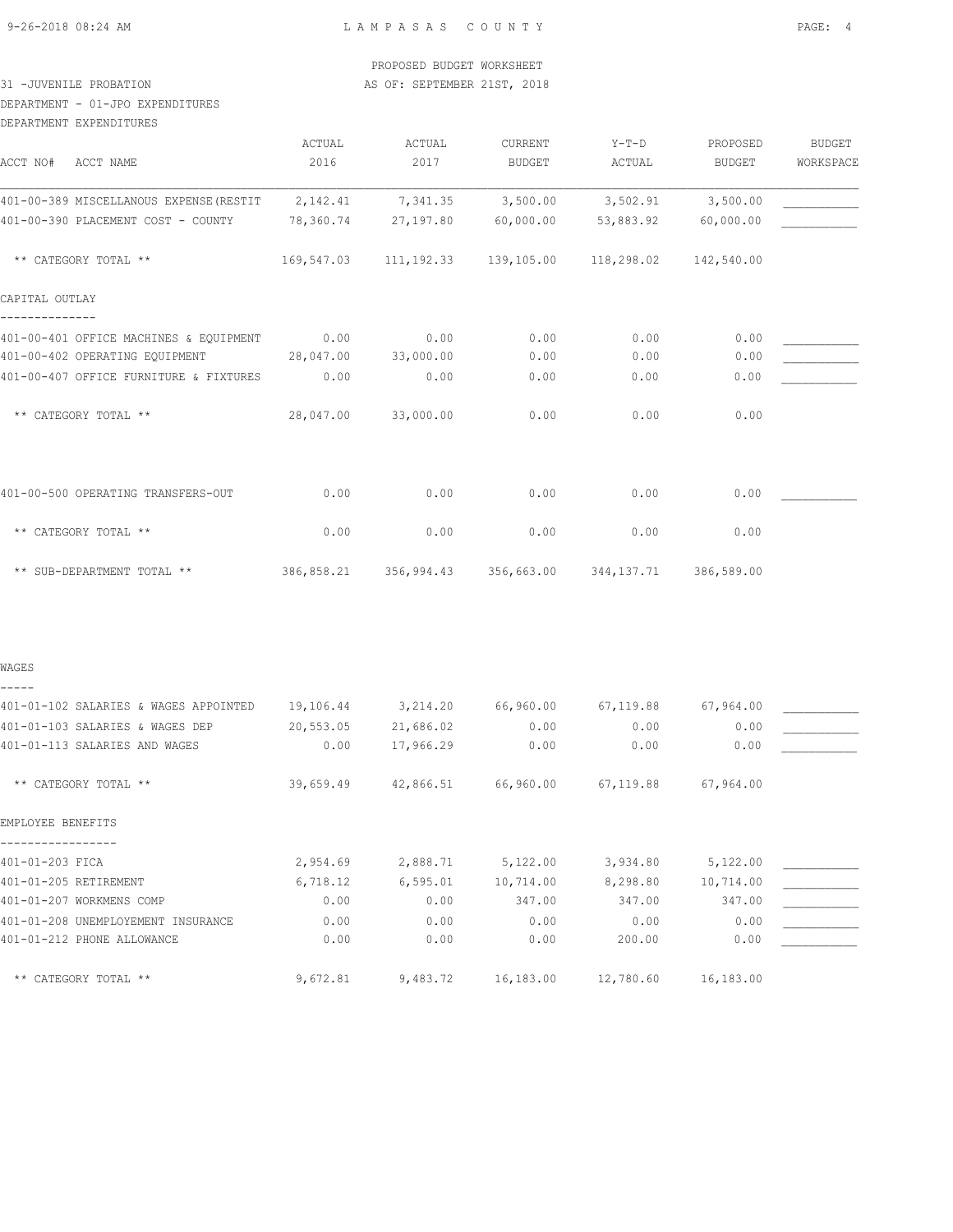#### PROPOSED BUDGET WORKSHEET 31 -JUVENILE PROBATION AS OF: SEPTEMBER 21ST, 2018

# DEPARTMENT - 01-JPO EXPENDITURES

#### DEPARTMENT EXPENDITURES

| DEFARIMENI EAFENDIIURES                |           |           |                                                       |                       |            |               |
|----------------------------------------|-----------|-----------|-------------------------------------------------------|-----------------------|------------|---------------|
|                                        | ACTUAL    | ACTUAL    | CURRENT                                               | $Y-T-D$               | PROPOSED   | <b>BUDGET</b> |
| ACCT NO#<br>ACCT NAME                  | 2016      | 2017      | <b>BUDGET</b>                                         | ACTUAL                | BUDGET     | WORKSPACE     |
|                                        |           |           |                                                       |                       |            |               |
| GENERAL EXPENSES                       |           |           |                                                       |                       |            |               |
| 401-01-304 OPERATING SUPPLIES          | 0.00      | 3,079.50  | 0.00                                                  | 0.00                  | 0.00       |               |
| 401-01-305 TRAVEL & INSERVICE TRAINING | 0.00      | 1,737.50  | 0.00                                                  | 0.00                  | 0.00       |               |
| 401-01-357 PPA-NON-SECURE EXTERNAL     | 21,943.00 | 18,664.50 | 21,943.00                                             | 14,314.90             | 21,943.00  |               |
| 401-01-382 ELECTRONIC MONITORING/4E (  | 820.00)   | 0.00      | 0.00                                                  | 0.00                  | 0.00       |               |
| 401-01-384 PPA-DETENTION PREADJUDICATI | 23,625.00 | 22,995.00 | 9,349.00                                              | 9,349.00              | 9,349.00   |               |
| 401-01-390 PLACEMENT COST              | 0.00      | 0.00      | 0.00                                                  | 12,617.00             | 0.00       |               |
| ** CATEGORY TOTAL **                   |           |           | 44,748.00  46,476.50  31,292.00  36,280.90  31,292.00 |                       |            |               |
| CAPITAL OUTLAY                         |           |           |                                                       |                       |            |               |
| 401-01-418 FLEXIBLE FUNDS              | 0.00      | 0.00      | 4,396.00                                              | 4,396.50              | 4,396.00   |               |
| ** CATEGORY TOTAL **                   | 0.00      | 0.00      | 4,396.00                                              | 4,396.50              | 4,396.00   |               |
| ** SUB-DEPARTMENT TOTAL **             | 94,080.30 | 98,826.73 |                                                       | 118,831.00 120,577.88 | 119,835.00 |               |

#### GENERAL EXPENSES ----------------

# 401-02-357 MHS-RESIDENTIAL PROGRAM EXT 23,158.39 20,411.90 15,466.00 15,466.00 15,466.00 \_\_\_\_\_\_\_\_\_\_\_ 401-02-384 CD-POST ADJUDICATION NONSEC 20,700.00 7,952.70 15,677.00 15,676.60 15,677.00 \_\_\_\_\_\_\_\_\_\_\_ 401-02-389 MISCELLANOUS - GRANT CJD  $0.00$  0.00  $0.00$  0.00 3,902.22 0.00 401-02-390 PLACEMENT COST - COUNTY  $0.00$  0.00 0.00 0.00 0.00 0.00 0.00 0.00 \*\* CATEGORY TOTAL \*\* 43,858.39 28,364.60 31,143.00 35,044.82 31,143.00 \*\* SUB-DEPARTMENT TOTAL \*\* 43,858.39 28,364.60 31,143.00 35,044.82 31,143.00 \*\*\* DEPARTMENT TOTAL \*\*\* 524,796.90 484,185.76 506,637.00 499,760.41 537,567.00 ============= ============= ============= ============= ============= \*\*\* FUND TOTAL EXPENDITURES \*\*\* 524,796.90 484,185.76 506,637.00 499,760.41 537,567.00 ============= ============= ============= ============= =============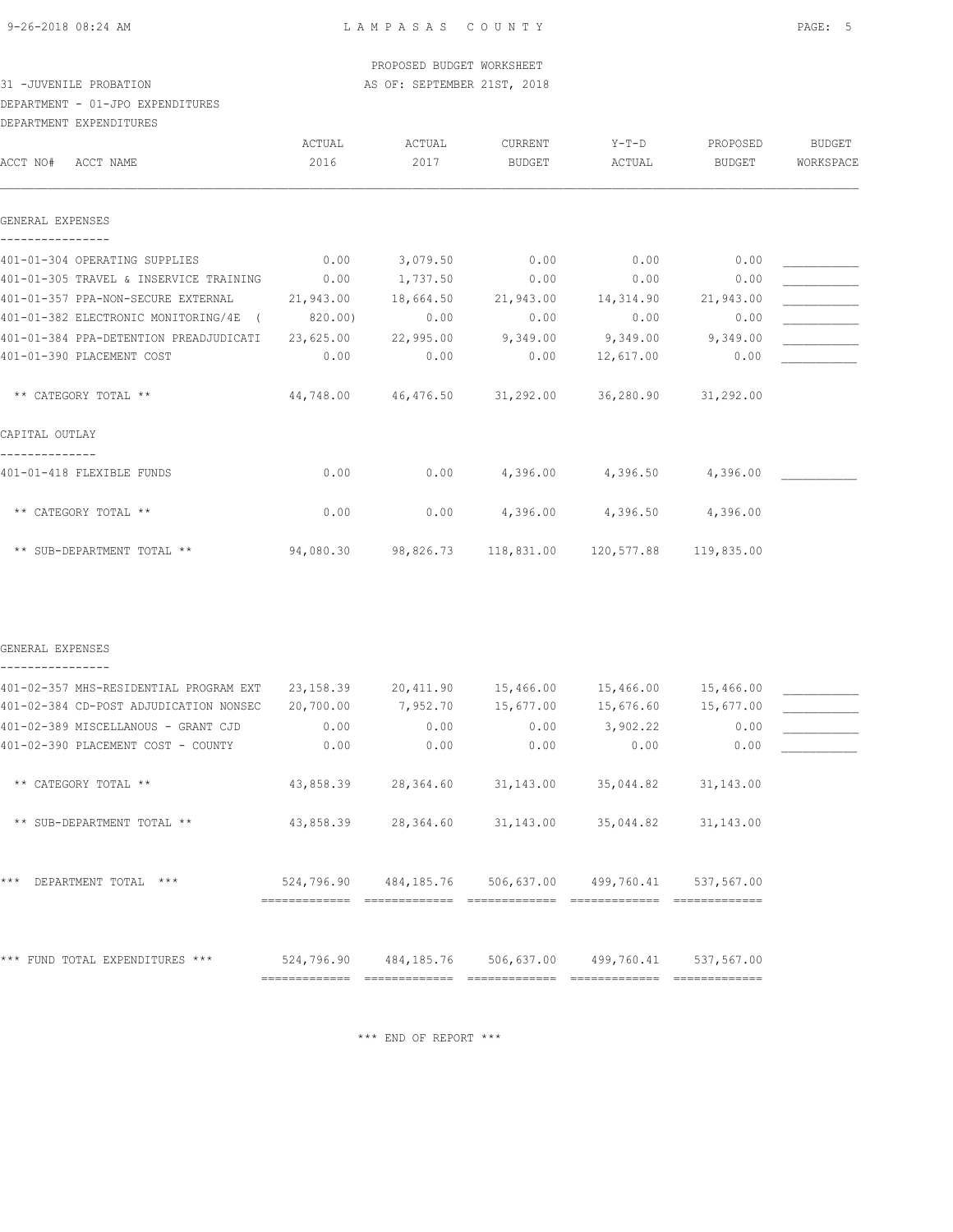#### PROPOSED BUDGET WORKSHEET 32 -CHAPTER 59 FUND AS OF: SEPTEMBER 21ST, 2018

| ACCT NO# ACCT NAME                                                   | 2016 | ACTUAL ACTUAL<br>2017                       |      | CURRENT Y-T-D PROPOSED<br>BUDGET ACTUAL | <b>BUDGET</b>         | BUDGET<br>WORKSPACE |
|----------------------------------------------------------------------|------|---------------------------------------------|------|-----------------------------------------|-----------------------|---------------------|
| REVENUE SUMMARY                                                      |      |                                             |      |                                         |                       |                     |
| CHAPTER 59 FUND<br>CHAPTER 59 FUND                                   | 0.00 | $91,458.88$ $96,355.25$ 0.00 197.29<br>0.00 | 0.00 | 0.00                                    | 0.00<br>0.00          |                     |
| *** TOTAL REVENUE ***                                                |      | $91,458.88$ $96,355.25$ 0.00 197.29         |      |                                         | 0.00                  |                     |
| EXPENDITURE SUMMARY                                                  |      |                                             |      |                                         |                       |                     |
| CHAPTER 59 FUND                                                      |      | 78,876.99 114,372.81 0.00 0.00              |      |                                         | 0.00                  |                     |
| *** TOTAL EXPENDITURES *** $78,876.99$ 114,372.81 0.00 0.00 0.00     |      |                                             |      | -------------                           | 0.00<br>============= |                     |
| REVENUES OVER/(UNDER) EXPENDITURES 12,581.89 (18,017.56) 0.00 197.29 |      |                                             |      |                                         | 0.00                  |                     |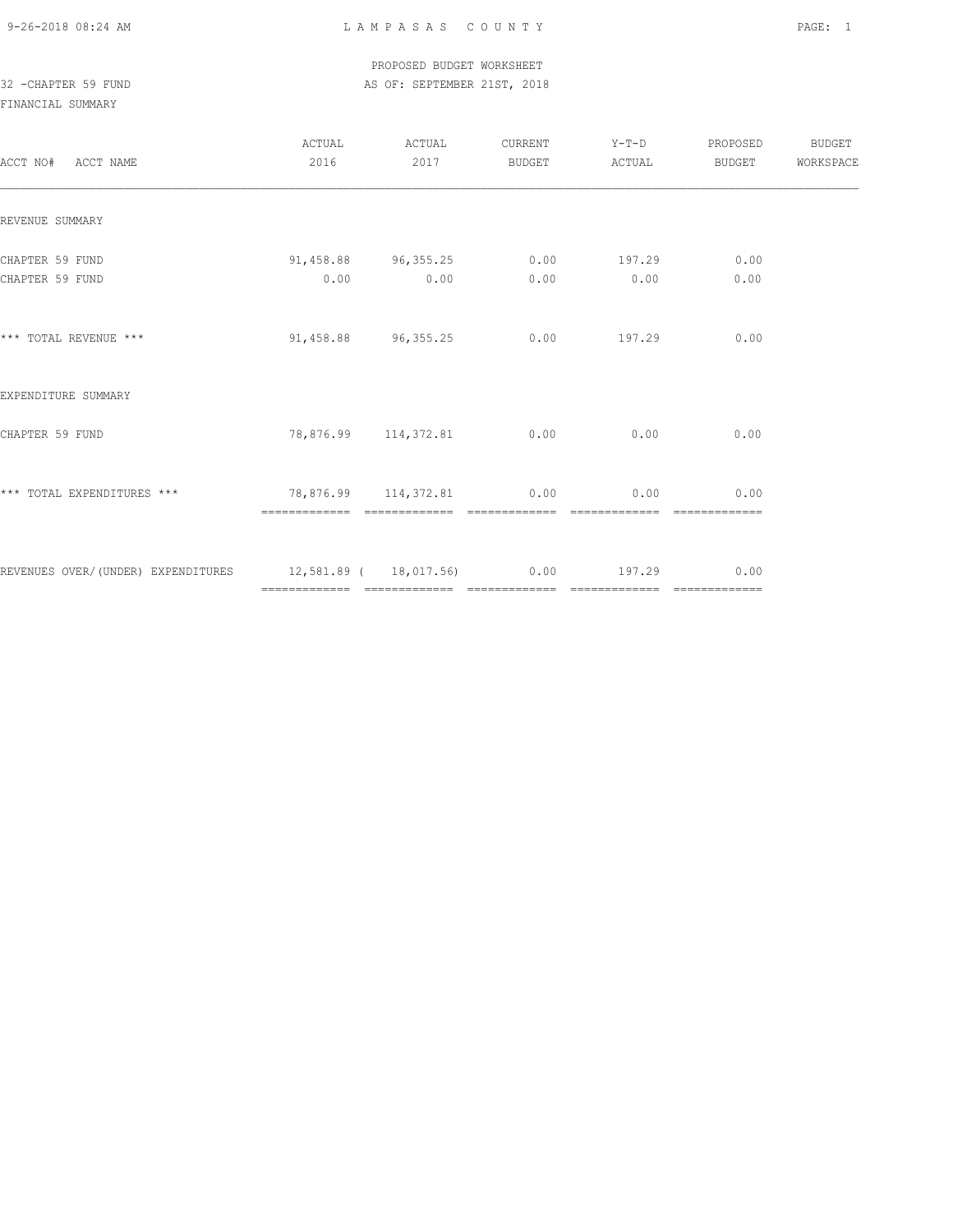#### PROPOSED BUDGET WORKSHEET 32 -CHAPTER 59 FUND AS OF: SEPTEMBER 21ST, 2018

# DEPARTMENT - CHAPTER 59 FUND DEPARTMENT REVENUES

| ספס מפאר במפתונות באת                  |           |            |                |         |          |           |
|----------------------------------------|-----------|------------|----------------|---------|----------|-----------|
|                                        | ACTUAL    | ACTUAL     | <b>CURRENT</b> | $Y-T-D$ | PROPOSED | BUDGET    |
| ACCT NO#<br>ACCT NAME                  | 2016      | 2017       | BUDGET         | ACTUAL  | BUDGET   | WORKSPACE |
|                                        |           |            |                |         |          |           |
|                                        |           |            |                |         |          |           |
| 100-00-099 INTEREST REVENUE-CONF PROPE | 34.00     | 75.25      | 0.00           | 29.28   | 0.00     |           |
| 100-00-187 FORFEITED PROPERTY-CO ATTOR | 0.00      | 0.00       | 0.00           | 0.00    | 0.00     |           |
| 100-00-188 FORFEITED PROPERTY-CO SHERI | 0.00      | 0.00       | 0.00           | 168.01  | 0.00     |           |
| ** SUB-DEPARTMENT REVENUE TOTAL **     | 34.00     | 75.25      | 0.00           | 197.29  | 0.00     |           |
|                                        |           |            |                |         |          |           |
| 100-01-099 INTEREST REVENUE-CO SHERIFF | 55.88     | 0.00       | 0.00           | 0.00    | 0.00     |           |
| 100-01-188 FORFEITED PROPERTY-CO SHERI | 0.00      | 0.00       | 0.00           | 0.00    | 0.00     |           |
| ** SUB-DEPARTMENT REVENUE TOTAL **     | 55.88     | 0.00       | 0.00           | 0.00    | 0.00     |           |
|                                        |           |            |                |         |          |           |
| 100-02-099 INTEREST REVENUE-CO ATTORNE | 185.00    | 205.00     | 0.00           | 0.00    | 0.00     |           |
| 100-02-187 FORFEITED PROPERTY-CO ATTOR | 91,184.00 | 96,075.00  | 0.00           | 0.00    | 0.00     |           |
| ** SUB-DEPARTMENT REVENUE TOTAL **     | 91,369.00 | 96,280.00  | 0.00           | 0.00    | 0.00     |           |
| ** DEPARTMENT REVENUE TOTAL **         | 91,458.88 | 96, 355.25 | 0.00           | 197.29  | 0.00     |           |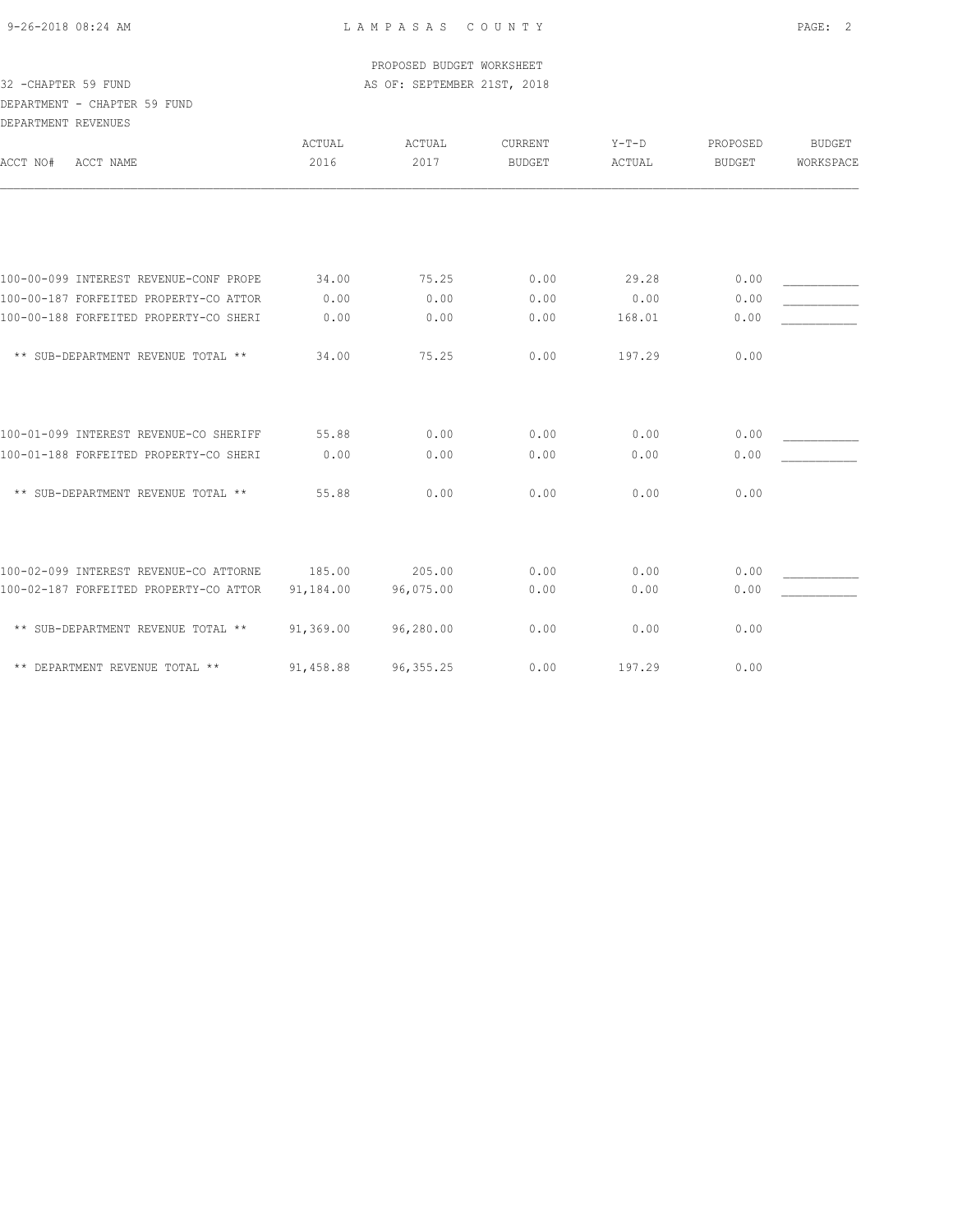| 9-26-2018 08:24 AM |  |
|--------------------|--|

| 32 - CHAPTER 59 FUND                                |                            | PROPOSED BUDGET WORKSHEET<br>AS OF: SEPTEMBER 21ST, 2018 |                   |                 |                    |                     |
|-----------------------------------------------------|----------------------------|----------------------------------------------------------|-------------------|-----------------|--------------------|---------------------|
| DEPARTMENT - CHAPTER 59 FUND<br>DEPARTMENT REVENUES |                            |                                                          |                   |                 |                    |                     |
| ACCT NO#<br>ACCT NAME                               | ACTUAL<br>2016             | ACTUAL<br>2017                                           | CURRENT<br>BUDGET | Y-T-D<br>ACTUAL | PROPOSED<br>BUDGET | BUDGET<br>WORKSPACE |
|                                                     |                            |                                                          |                   |                 |                    |                     |
| 201-00-010 OPERATING TRANSFERS-IN                   | 0.00                       | 0.00                                                     | 0.00              | 0.00            | 0.00               |                     |
| ** SUB-DEPARTMENT REVENUE TOTAL **                  | 0.00                       | 0.00                                                     | 0.00              | 0.00            | 0.00               |                     |
| ** DEPARTMENT REVENUE TOTAL **                      | 0.00                       | 0.00                                                     | 0.00              | 0.00            | 0.00               |                     |
| *** FUND TOTAL REVENUES ***                         | 91,458.88<br>============= | 96,355.25                                                | 0.00              | 197.29          | 0.00               |                     |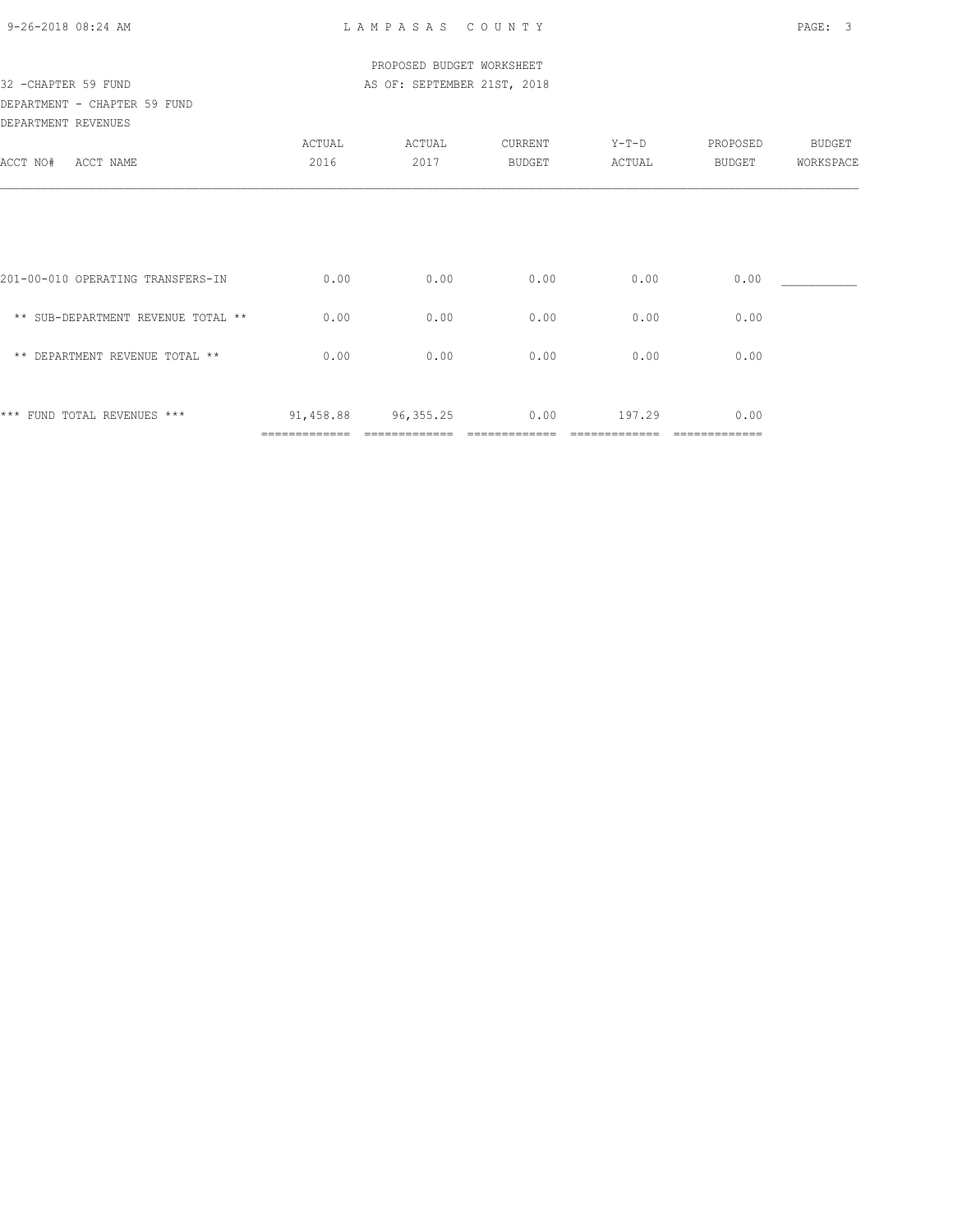| 9-26-2018 08:24 AM |
|--------------------|
|--------------------|

| 32 - CHAPTER 59 FUND                              |                                | PROPOSED BUDGET WORKSHEET<br>AS OF: SEPTEMBER 21ST, 2018 |         |         |          |           |
|---------------------------------------------------|--------------------------------|----------------------------------------------------------|---------|---------|----------|-----------|
| DEPARTMENT - CHAPTER 59 FUND                      |                                |                                                          |         |         |          |           |
| DEPARTMENT EXPENDITURES                           |                                |                                                          |         |         |          |           |
|                                                   | ACTUAL                         | ACTUAL                                                   | CURRENT | $Y-T-D$ | PROPOSED | BUDGET    |
| ACCT NO# ACCT NAME                                | 2016                           | 2017                                                     | BUDGET  | ACTUAL  | BUDGET   | WORKSPACE |
|                                                   |                                |                                                          |         |         |          |           |
| GENERAL EXPENSES                                  |                                |                                                          |         |         |          |           |
| ----------------<br>401-00-320 SHARED FORFEITURES |                                | 4,737.99 28,477.00                                       | 0.00    | 0.00    | 0.00     |           |
| 401-00-375 BANK CHARGES                           | 0.00                           | 0.00                                                     | 0.00    | 0.00    | 0.00     |           |
| 401-00-379 INVESTIGATION EXPENSE                  | 74,139.00                      | 85,895.81                                                | 0.00    | 0.00    | 0.00     |           |
| 401-00-380 PREVENTION OF DRUG ABUSE               | 0.00                           | 0.00                                                     | 0.00    | 0.00    | 0.00     |           |
| ** CATEGORY TOTAL **                              | 78,876.99                      | 114,372.81                                               | 0.00    | 0.00    | 0.00     |           |
| ** SUB-DEPARTMENT TOTAL **                        | 78,876.99                      | 114,372.81                                               | 0.00    | 0.00    | 0.00     |           |
| GENERAL EXPENSES<br>________________              |                                |                                                          |         |         |          |           |
| 401-01-375 BANK CHARGES                           | 0.00                           | 0.00                                                     | 0.00    | 0.00    | 0.00     |           |
| ** CATEGORY TOTAL **                              | 0.00                           | 0.00                                                     | 0.00    | 0.00    | 0.00     |           |
| ** SUB-DEPARTMENT TOTAL **                        | 0.00                           | 0.00                                                     | 0.00    | 0.00    | 0.00     |           |
| GENERAL EXPENSES                                  |                                |                                                          |         |         |          |           |
| 401-02-375 BANK CHARGES                           | 0.00                           | 0.00                                                     | 0.00    | 0.00    | 0.00     |           |
| ** CATEGORY TOTAL **                              | 0.00                           | 0.00                                                     | 0.00    | 0.00    | 0.00     |           |
| ** SUB-DEPARTMENT TOTAL **                        | 0.00                           | 0.00                                                     | 0.00    | 0.00    | 0.00     |           |
| *** DEPARTMENT TOTAL ***                          |                                | 78,876.99 114,372.81 0.00 0.00 0.00                      |         |         |          |           |
| *** FUND TOTAL EXPENDITURES ***                   | 78,876.99 114,372.81 0.00 0.00 |                                                          |         |         |          |           |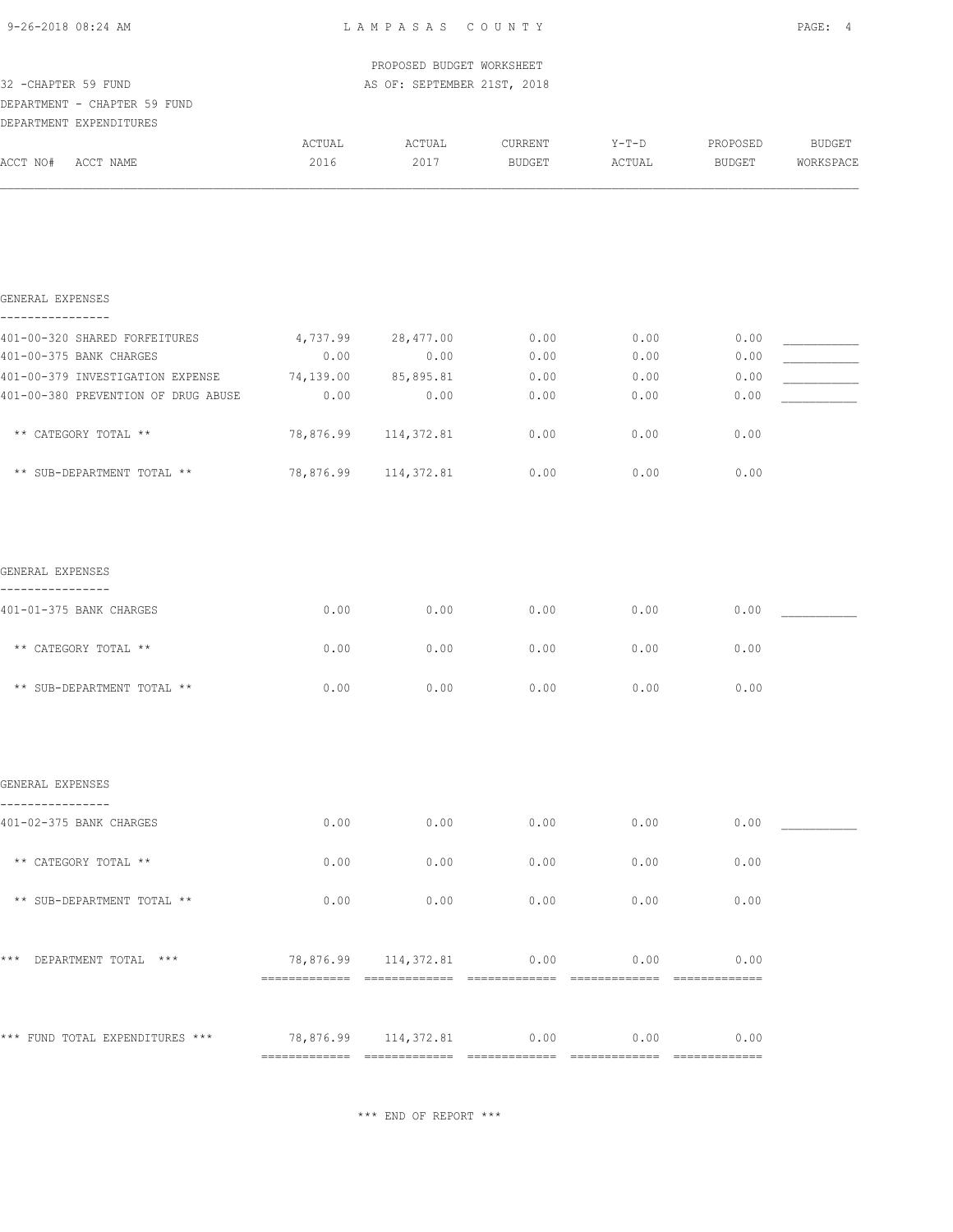PROPOSED BUDGET WORKSHEET 36 -CO CLK RECORDS MGT & PRES AS OF: SEPTEMBER 21ST, 2018

| ACCT NO# ACCT NAME                                                                   | ACTUAL<br>2016 | ACTUAL<br>2017                          | CURRENT<br>BUDGET | $Y-T-D$<br>ACTUAL                                     | PROPOSED<br>BUDGET | BUDGET<br>WORKSPACE |
|--------------------------------------------------------------------------------------|----------------|-----------------------------------------|-------------------|-------------------------------------------------------|--------------------|---------------------|
| REVENUE SUMMARY                                                                      |                |                                         |                   |                                                       |                    |                     |
| 00-DEPT REVENUE                                                                      |                |                                         |                   | 23,633.17 24,496.95 18,500.00 26,921.19 18,500.00     |                    |                     |
| *** TOTAL REVENUE ***                                                                |                |                                         |                   | 23,633.17  24,496.95  18,500.00  26,921.19  18,500.00 |                    |                     |
| EXPENDITURE SUMMARY                                                                  |                |                                         |                   |                                                       |                    |                     |
| 01-DEPT EXPENDITURES                                                                 |                | $0.00$ 11, 244.25 0.00                  |                   | 0.00                                                  | 0.00               |                     |
| *** TOTAL EXPENDITURES ***                                                           | =============  | $0.00$ 11, 244.25 0.00<br>============= | =============     | 0.00                                                  | 0.00               |                     |
| REVENUES OVER/(UNDER) EXPENDITURES 23,633.17 13,252.70 18,500.00 26,921.19 18,500.00 |                |                                         |                   |                                                       |                    |                     |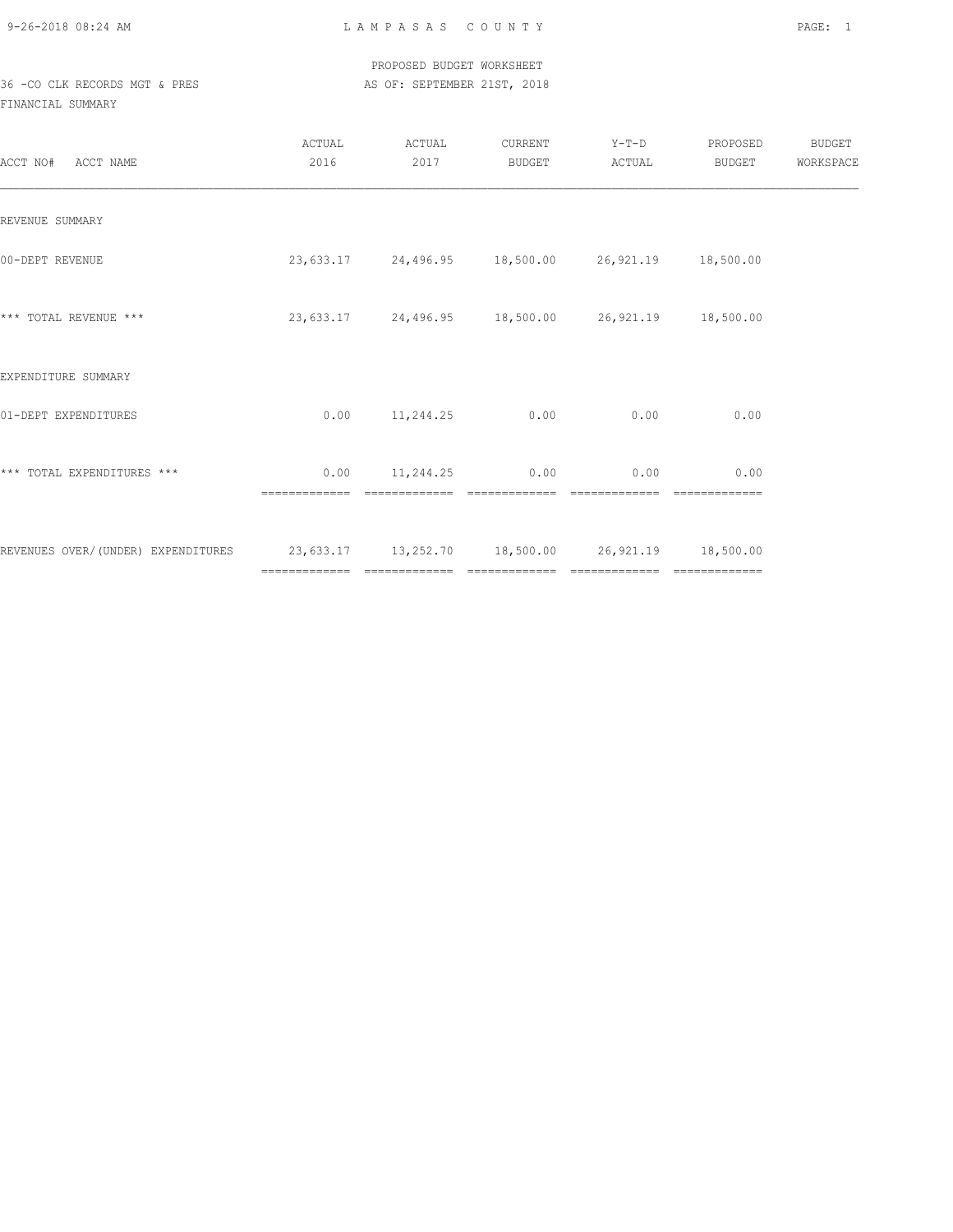| 9-26-2018 08:24 AM |  |  |  |
|--------------------|--|--|--|

 PROPOSED BUDGET WORKSHEET 36 -CO CLK RECORDS MGT & PRES AS OF: SEPTEMBER 21ST, 2018

DEPARTMENT - 00-DEPT REVENUE DEPARTMENT REVENUES

| DELARIPENI KEVENOEO                  |                            |           |                |           |               |           |
|--------------------------------------|----------------------------|-----------|----------------|-----------|---------------|-----------|
|                                      | ACTUAL                     | ACTUAL    | <b>CURRENT</b> | $Y-T-D$   | PROPOSED      | BUDGET    |
| ACCT NAME<br>ACCT NO#                | 2016                       | 2017      | <b>BUDGET</b>  | ACTUAL    | <b>BUDGET</b> | WORKSPACE |
|                                      |                            |           |                |           |               |           |
|                                      |                            |           |                |           |               |           |
| 100-00-099 INTEREST REVENUE          | 1,003.17                   | 1,945.45  | 500.00         | 3,721.19  | 500.00        |           |
| 100-00-106 COUNTY CLERK              | 22,630.00                  | 22,551.50 | 18,000.00      | 23,200.00 | 18,000.00     |           |
| ** SUB-DEPARTMENT REVENUE TOTAL **   | 23,633.17                  | 24,496.95 | 18,500.00      | 26,921.19 | 18,500.00     |           |
| DEPARTMENT REVENUE TOTAL **<br>$***$ | 23,633.17                  | 24,496.95 | 18,500.00      | 26,921.19 | 18,500.00     |           |
| * * *                                |                            | 24,496.95 | 18,500.00      | 26,921.19 | 18,500.00     |           |
| FUND TOTAL REVENUES ***              | 23,633.17<br>============= |           |                |           | _____________ |           |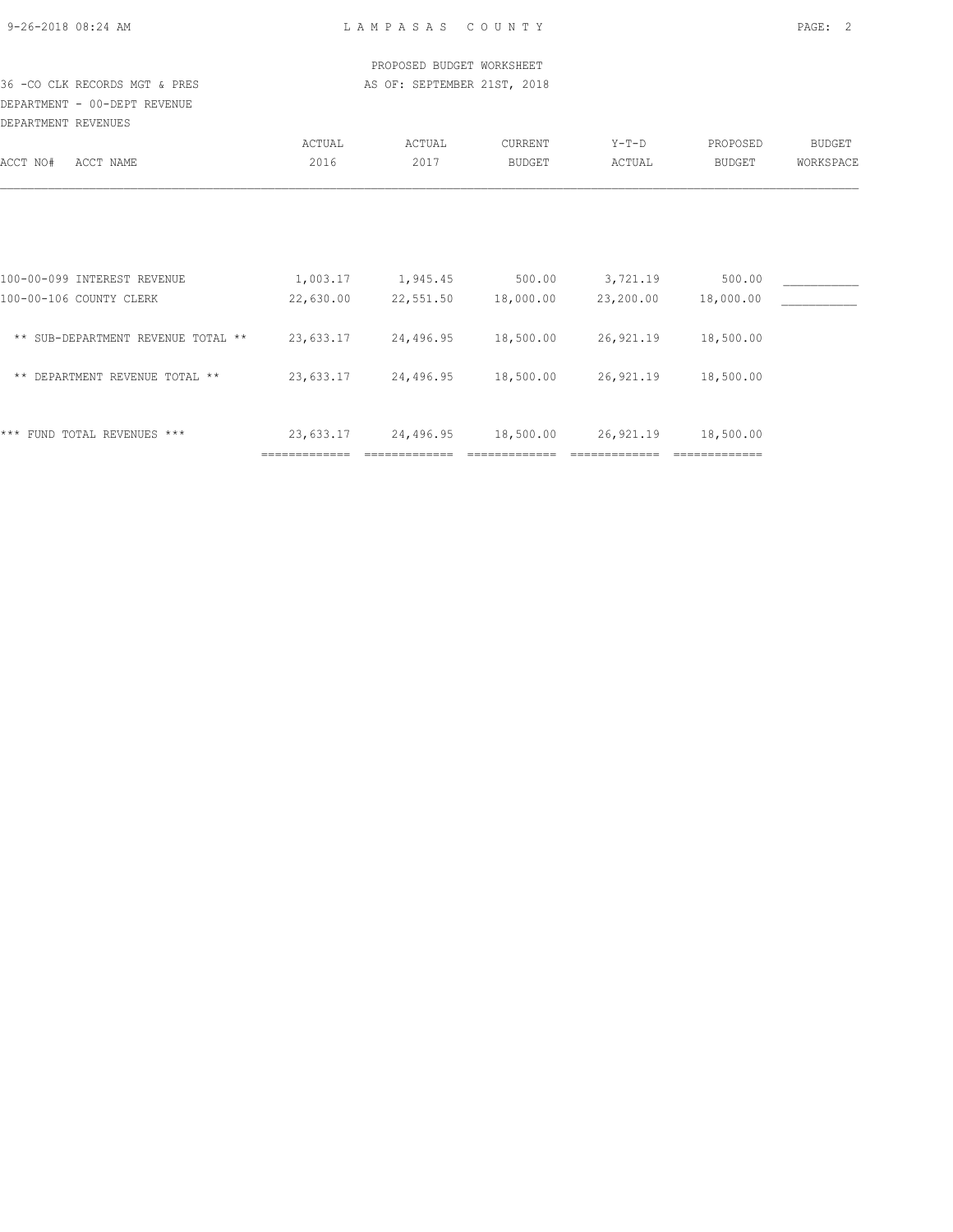| 9-26-2018 08:24 AM |  |
|--------------------|--|
|                    |  |

PROPOSED BUDGET WORKSHEET

| AS OF: SEPTEMBER 21ST, 2018 |              |                                                |                                                      |                |                                 |
|-----------------------------|--------------|------------------------------------------------|------------------------------------------------------|----------------|---------------------------------|
|                             |              |                                                |                                                      |                |                                 |
| ACTUAL                      | ACTUAL       | CURRENT                                        | $Y-T-D$                                              | PROPOSED       | BUDGET                          |
|                             |              |                                                |                                                      |                | WORKSPACE                       |
|                             |              |                                                |                                                      |                |                                 |
| 0.00                        | 0.00         | 0.00                                           | 0.00                                                 | 0.00           |                                 |
| 0.00                        | 0.00         | 0.00                                           | 0.00                                                 | 0.00           |                                 |
|                             |              |                                                |                                                      |                |                                 |
| 0.00                        | 11,244.25    | 0.00                                           | 0.00                                                 | 0.00           |                                 |
| 0.00                        | 11,244.25    | 0.00                                           | 0.00                                                 | 0.00           |                                 |
|                             |              |                                                |                                                      |                |                                 |
| 0.00                        | 0.00         | 0.00                                           | 0.00                                                 | 0.00           |                                 |
| 0.00                        | 11,244.25    | 0.00                                           | 0.00                                                 | 0.00           |                                 |
| 0.00<br>-------------       |              | 0.00                                           | 0.00                                                 | 0.00           |                                 |
| 0.00                        |              |                                                | 0.00                                                 | 0.00           |                                 |
|                             | 2016<br>0.00 | 2017<br>0.00<br>============================== | <b>BUDGET</b><br>0.00<br>11,244.25<br>11,244.25 0.00 | ACTUAL<br>0.00 | BUDGET<br>0.00<br>============= |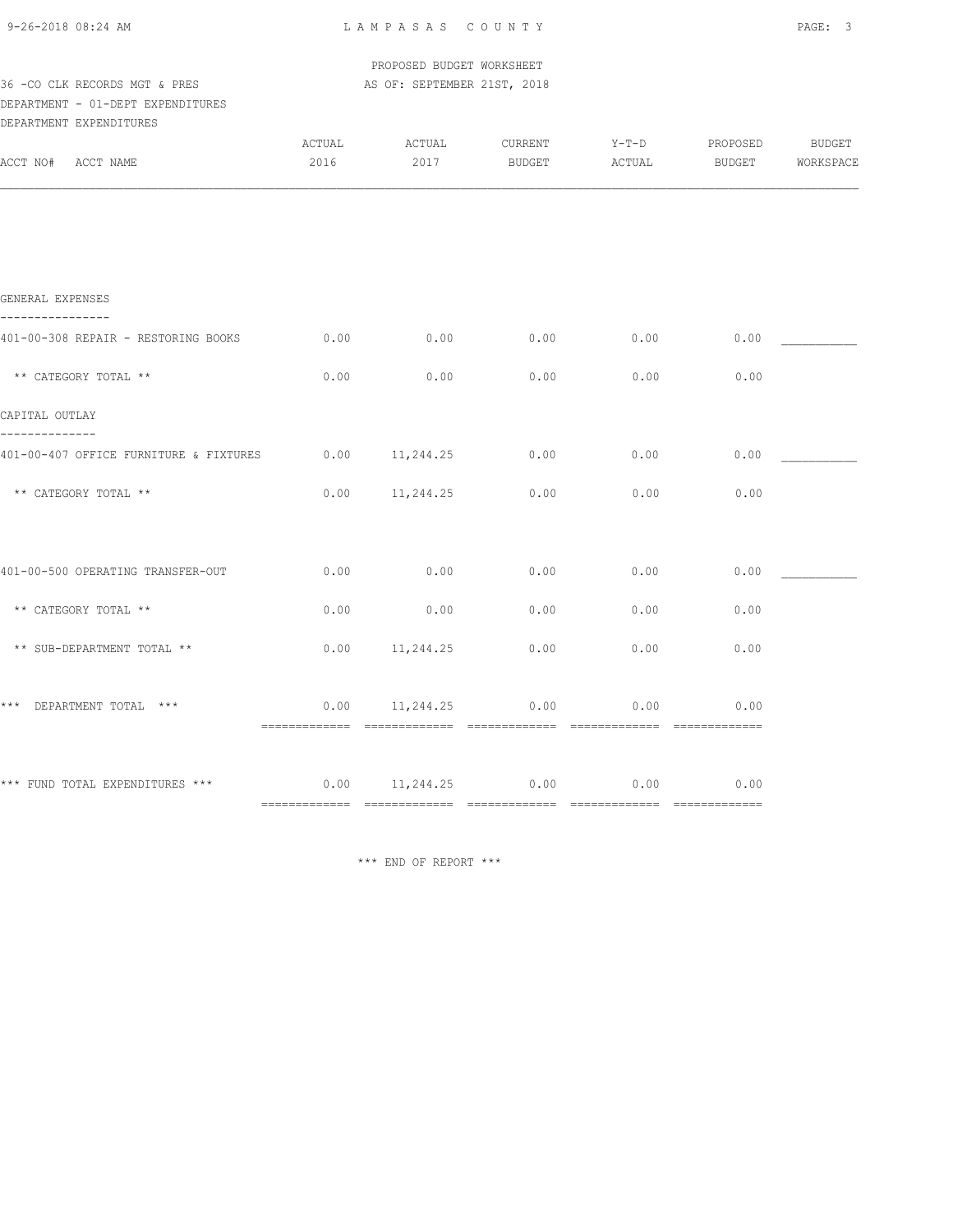### PROPOSED BUDGET WORKSHEET 37 -DIST CLK RECORDS MGT AS OF: SEPTEMBER 21ST, 2018

| ACCT NO# ACCT NAME                                                 | ACTUAL<br>2016        | ACTUAL<br>2017             | CURRENT<br>BUDGET | $Y-T-D$<br>ACTUAL               | PROPOSED<br>BUDGET | BUDGET<br>WORKSPACE |
|--------------------------------------------------------------------|-----------------------|----------------------------|-------------------|---------------------------------|--------------------|---------------------|
| REVENUE SUMMARY                                                    |                       |                            |                   |                                 |                    |                     |
| 00-DEPT REVENUE<br>06-DEPT REVENUE                                 | 95.00                 | 97.50<br>1,565.00 1,757.51 |                   | $0.00$ 87.50<br>$0.00$ 1,818.00 | 0.00<br>0.00       |                     |
| *** TOTAL REVENUE ***                                              |                       | 1,660.00 1,855.01          |                   | $0.00$ 1,905.50                 | 0.00               |                     |
| EXPENDITURE SUMMARY                                                |                       |                            |                   |                                 |                    |                     |
| 01-DEPT EXPENDITURE                                                | 0.00                  | 0.00                       | 0.00              | 0.00                            | 0.00               |                     |
| *** TOTAL EXPENDITURES ***                                         | 0.00<br>============= | 0.00                       | 0.00              | 0.00                            | 0.00               |                     |
| REVENUES OVER/(UNDER) EXPENDITURES 1,660.00 1,855.01 0.00 1,905.50 |                       |                            |                   |                                 | 0.00               |                     |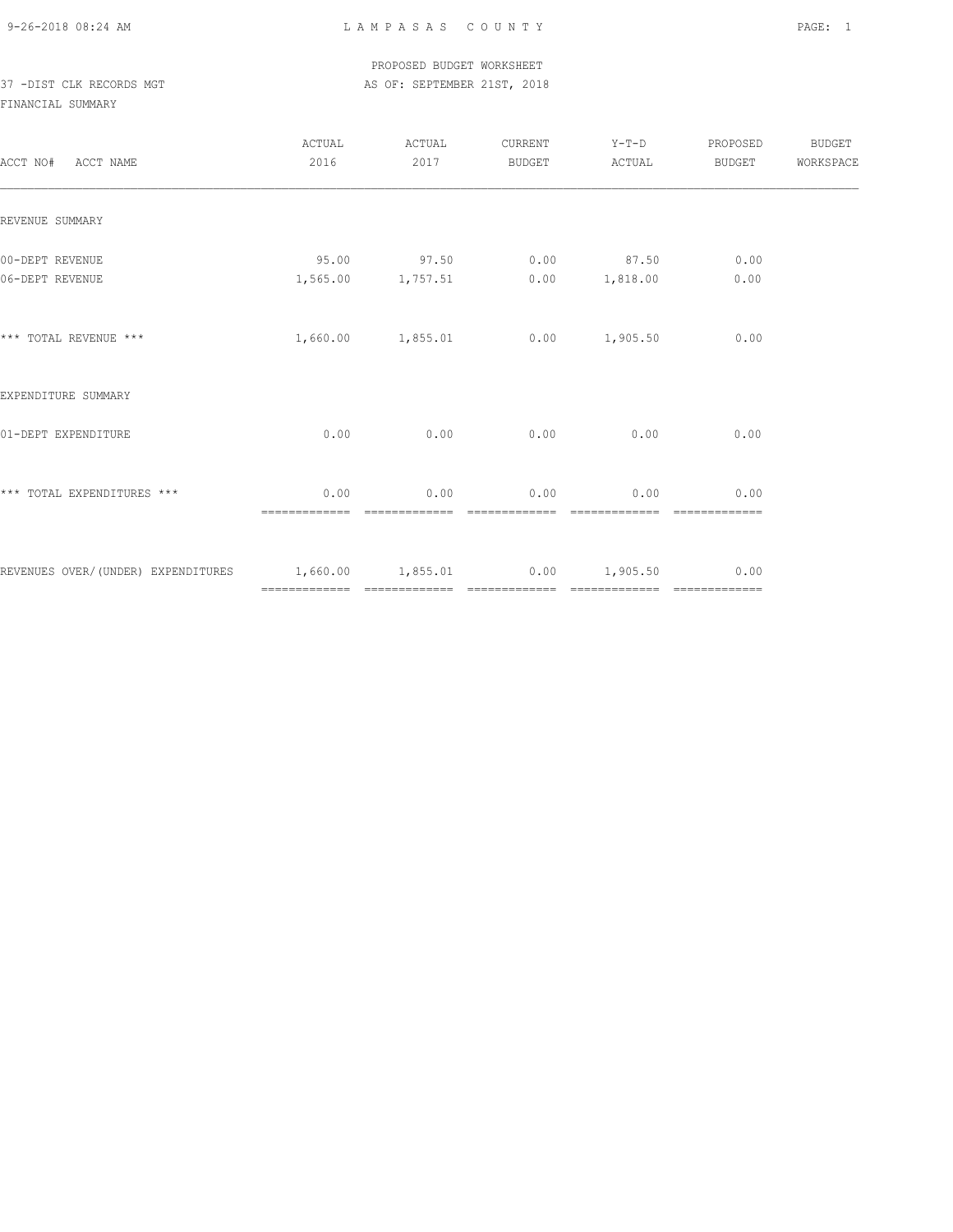| 9-26-2018 08:24 AM |  |
|--------------------|--|

|                                    |        | PROPOSED BUDGET WORKSHEET   |               |        |               |               |
|------------------------------------|--------|-----------------------------|---------------|--------|---------------|---------------|
| 37 -DIST CLK RECORDS MGT           |        | AS OF: SEPTEMBER 21ST, 2018 |               |        |               |               |
| DEPARTMENT - 00-DEPT REVENUE       |        |                             |               |        |               |               |
| DEPARTMENT REVENUES                |        |                             |               |        |               |               |
|                                    | ACTUAL | ACTUAL                      | CURRENT       | Y-T-D  | PROPOSED      | <b>BUDGET</b> |
| ACCT NO#<br>ACCT NAME              | 2016   | 2017                        | <b>BUDGET</b> | ACTUAL | <b>BUDGET</b> | WORKSPACE     |
|                                    |        |                             |               |        |               |               |
| 00-REVENUE                         |        |                             |               |        |               |               |
| 100-00-037 DIST CLERK RECORDS MGMT | 95.00  | 97.50                       | 0.00          | 87.50  | 0.00          |               |
| 100-00-099 INTEREST REVENUE        | 0.00   | 0.00                        | 0.00          | 0.00   | 0.00          |               |
| ** SUB-DEPARTMENT REVENUE TOTAL ** | 95.00  | 97.50                       | 0.00          | 87.50  | 0.00          |               |
| ** DEPARTMENT REVENUE TOTAL **     | 95.00  | 97.50                       | 0.00          | 87.50  | 0.00          |               |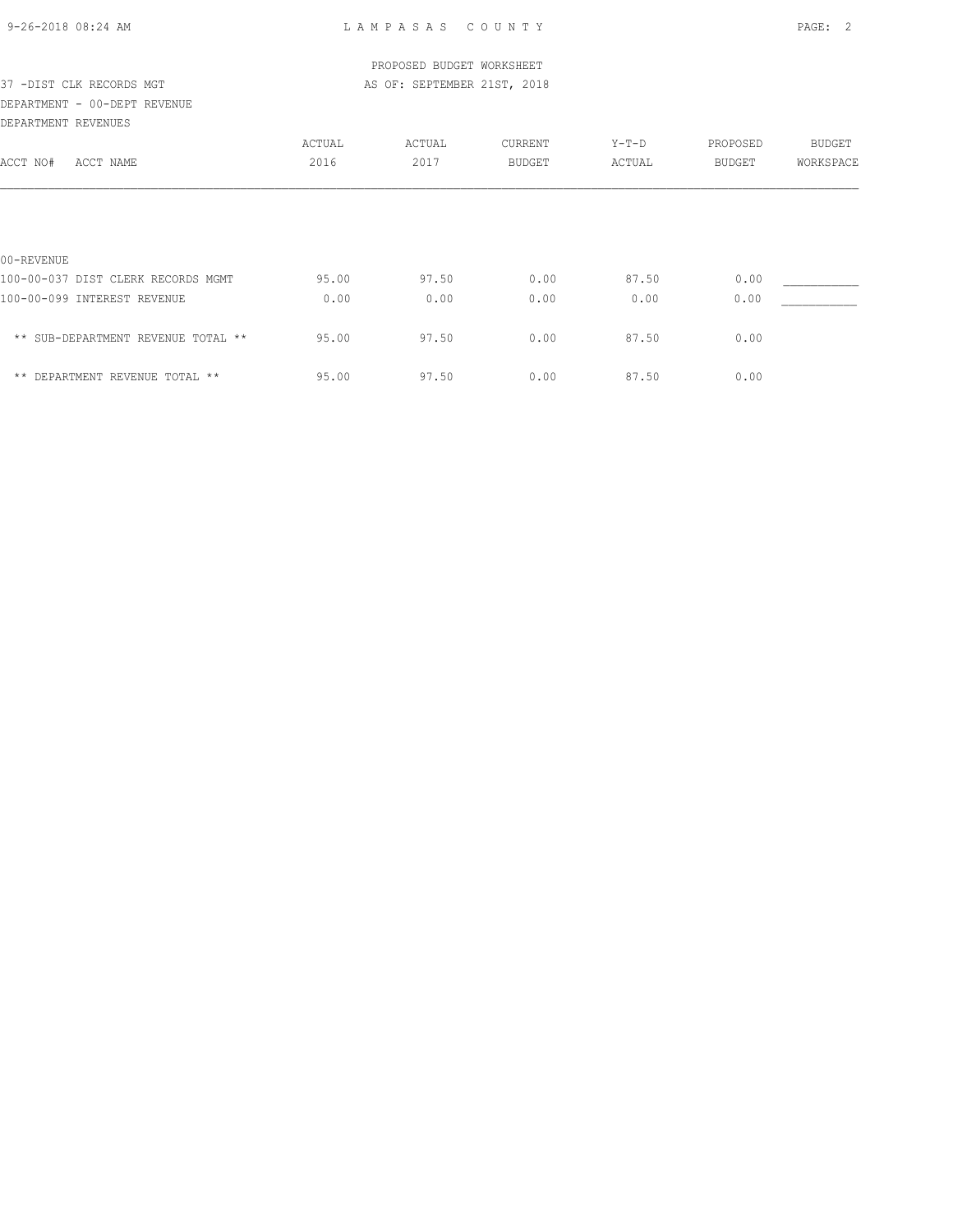| 9-26-2018 08:24 AM |  |  |
|--------------------|--|--|

| PROPOSED BUDGET WORKSHEET<br>AS OF: SEPTEMBER 21ST, 2018<br>37 -DIST CLK RECORDS MGT |                |                |                   |                   |                    |                     |  |  |
|--------------------------------------------------------------------------------------|----------------|----------------|-------------------|-------------------|--------------------|---------------------|--|--|
| DEPARTMENT - 06-DEPT REVENUE                                                         |                |                |                   |                   |                    |                     |  |  |
| DEPARTMENT REVENUES                                                                  |                |                |                   |                   |                    |                     |  |  |
| ACCT NO#<br>ACCT NAME                                                                | ACTUAL<br>2016 | ACTUAL<br>2017 | CURRENT<br>BUDGET | $Y-T-D$<br>ACTUAL | PROPOSED<br>BUDGET | BUDGET<br>WORKSPACE |  |  |
|                                                                                      |                |                |                   |                   |                    |                     |  |  |
| 00-REVENUE                                                                           |                |                |                   |                   |                    |                     |  |  |
| 106-00-037 DIST CLERK RECORDS MGMT                                                   | 1,565.00       | 1,757.51       | 0.00              | 1,818.00          | 0.00               |                     |  |  |
| ** SUB-DEPARTMENT REVENUE TOTAL ** 1,565.00                                          |                | 1,757.51       | 0.00              | 1,818.00          | 0.00               |                     |  |  |
| ** DEPARTMENT REVENUE TOTAL **                                                       | 1,565.00       | 1,757.51       | 0.00              | 1,818.00          | 0.00               |                     |  |  |
|                                                                                      |                |                |                   |                   |                    |                     |  |  |
| *** FUND TOTAL REVENUES ***                                                          | 1,660.00       | 1,855.01       | 0.00              | 1,905.50          | 0.00               |                     |  |  |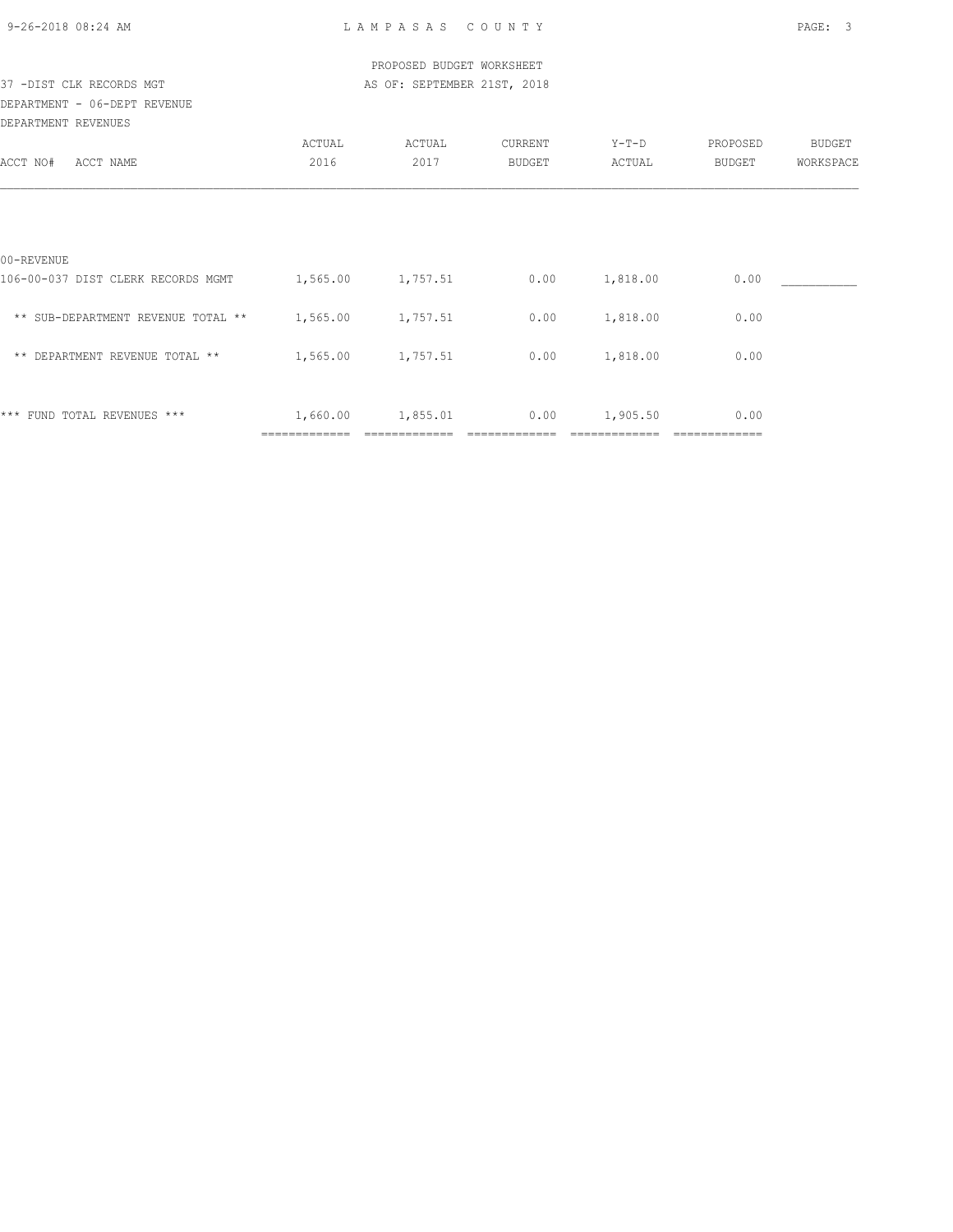|  | 9-26-2018 08:24 AM |  |
|--|--------------------|--|

| ACTUAL                | ACTUAL | CURRENT       |                                                                                     | PROPOSED                       | BUDGET                   |
|-----------------------|--------|---------------|-------------------------------------------------------------------------------------|--------------------------------|--------------------------|
| 2016                  | 2017   | BUDGET        | ACTUAL                                                                              | BUDGET                         | WORKSPACE                |
|                       |        |               |                                                                                     |                                |                          |
|                       |        |               |                                                                                     |                                |                          |
| 0.00                  | 0.00   | 0.00          | 0.00                                                                                | 0.00                           |                          |
| 0.00                  | 0.00   | 0.00          | 0.00                                                                                | 0.00                           |                          |
| 0.00                  | 0.00   | 0.00          | 0.00                                                                                | 0.00                           |                          |
| 0.00                  | 0.00   | 0.00          | 0.00                                                                                | 0.00                           |                          |
| 0.00                  |        |               |                                                                                     | 0.00                           |                          |
| =============<br>0.00 | 0.00   | 0.00          | 0.00                                                                                | 0.00                           |                          |
|                       |        | ============= | PROPOSED BUDGET WORKSHEET<br>AS OF: SEPTEMBER 21ST, 2018<br>0.00<br>- ============= | $0.00$ 0.00<br>- ============= | $Y-T-D$<br>============= |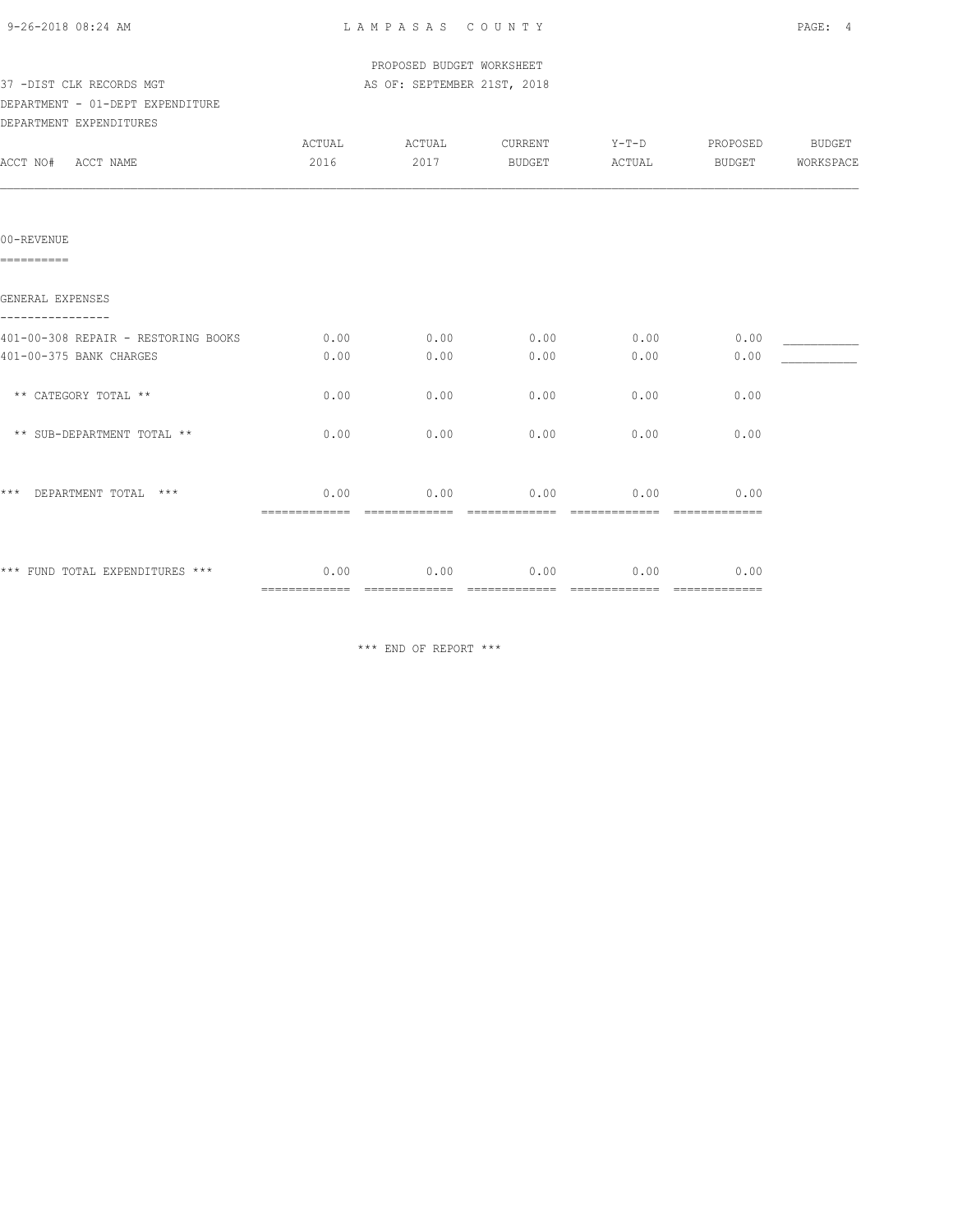PROPOSED BUDGET WORKSHEET 38 -COURTHOUSE SECURITY FUND AS OF: SEPTEMBER 21ST, 2018

| ACCT NO#<br>ACCT NAME                                                                 | ACTUAL<br>2016 | ACTUAL<br>2017 | CURRENT<br>BUDGET                                         | $Y-T-D$<br>ACTUAL  | PROPOSED<br>BUDGET | <b>BUDGET</b><br>WORKSPACE |
|---------------------------------------------------------------------------------------|----------------|----------------|-----------------------------------------------------------|--------------------|--------------------|----------------------------|
| REVENUE SUMMARY                                                                       |                |                |                                                           |                    |                    |                            |
| 00-DEPT REVENUE                                                                       |                |                | $13,585.63$ $12,883.60$ $7,900.00$ $12,983.41$ $7,900.00$ |                    |                    |                            |
| *** TOTAL REVENUE ***                                                                 |                |                | $13,585.63$ $12,883.60$ $7,900.00$ $12,983.41$ $7,900.00$ |                    |                    |                            |
| EXPENDITURE SUMMARY                                                                   |                |                |                                                           |                    |                    |                            |
| 01-DEPT EXPENDITURES                                                                  | 23,474.91      | 385.00         |                                                           | $0.00$ $42,679.39$ | 0.00               |                            |
| *** TOTAL EXPENDITURES ***                                                            |                | -------------  | 23,474.91 385.00 0.00 42,679.39<br>--------------         |                    | 0.00               |                            |
| REVENUES OVER/(UNDER) EXPENDITURES (3,889.28) 12,498.60 7,900.00 (29,695.98) 7,900.00 |                |                |                                                           |                    |                    |                            |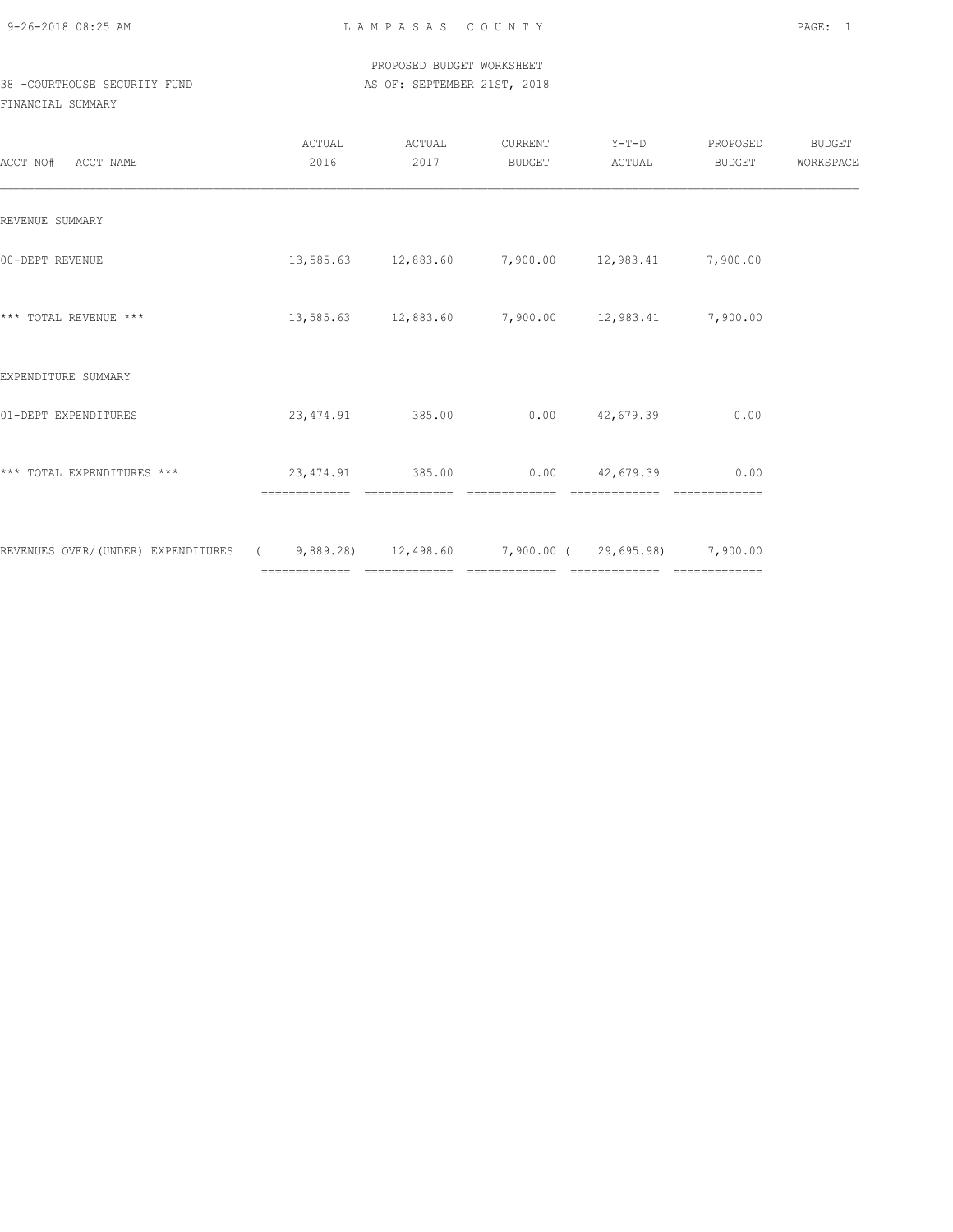### PROPOSED BUDGET WORKSHEET 38 -COURTHOUSE SECURITY FUND AS OF: SEPTEMBER 21ST, 2018

# DEPARTMENT - 00-DEPT REVENUE DEPARTMENT REVENUES

| ACTUAL<br>2016                                                                                                                                                                                                                                                                                                                                                               | ACTUAL<br>2017 | <b>CURRENT</b><br><b>BUDGET</b> | $Y-T-D$<br>ACTUAL | PROPOSED<br><b>BUDGET</b> | <b>BUDGET</b><br>WORKSPACE |
|------------------------------------------------------------------------------------------------------------------------------------------------------------------------------------------------------------------------------------------------------------------------------------------------------------------------------------------------------------------------------|----------------|---------------------------------|-------------------|---------------------------|----------------------------|
|                                                                                                                                                                                                                                                                                                                                                                              |                |                                 |                   |                           |                            |
|                                                                                                                                                                                                                                                                                                                                                                              |                |                                 |                   |                           |                            |
| 0.00                                                                                                                                                                                                                                                                                                                                                                         | 0.00           | 0.00                            | 0.00              | 0.00                      |                            |
| 1,610.00                                                                                                                                                                                                                                                                                                                                                                     | 1,707.00       | 1,500.00                        | 1,705.00          | 1,500.00                  |                            |
| 2,819.84                                                                                                                                                                                                                                                                                                                                                                     | 2,407.11       | 4,000.00                        | 2,604.14          | 4,000.00                  |                            |
| 883.05                                                                                                                                                                                                                                                                                                                                                                       | 761.23         | 0.00                            | 568.20            | 0.00                      |                            |
| 1,788.63                                                                                                                                                                                                                                                                                                                                                                     | 1,624.86       | 1,500.00                        | 1,428.17          | 1,500.00                  |                            |
| 660.41                                                                                                                                                                                                                                                                                                                                                                       | 523.10         | 50.00                           | 710.90            | 50.00                     |                            |
| 5,421.00                                                                                                                                                                                                                                                                                                                                                                     | 5,438.00       | 700.00                          | 5,486.00          | 700.00                    |                            |
| 168.00                                                                                                                                                                                                                                                                                                                                                                       | 166.00         | 50.00                           | 177.00            | 50.00                     |                            |
| 234.70                                                                                                                                                                                                                                                                                                                                                                       | 256.30         | 100.00                          | 304.00            | 100.00                    |                            |
| 0.00                                                                                                                                                                                                                                                                                                                                                                         | 0.00           | 0.00                            | 0.00              | 0.00                      |                            |
| 0.00                                                                                                                                                                                                                                                                                                                                                                         | 0.00           | 0.00                            | 0.00              | 0.00                      |                            |
|                                                                                                                                                                                                                                                                                                                                                                              |                |                                 |                   |                           |                            |
|                                                                                                                                                                                                                                                                                                                                                                              |                |                                 |                   |                           |                            |
| 13,585.63                                                                                                                                                                                                                                                                                                                                                                    | 12,883.60      | 7,900.00                        | 12,983.41         | 7,900.00                  |                            |
| 13,585.63                                                                                                                                                                                                                                                                                                                                                                    | 12,883.60      | 7,900.00                        | 12,983.41         | 7,900.00                  |                            |
| 100-00-001 BEGINNING FUND BALANCE<br>100-00-094 DISTRICT CLERK<br>100-00-099 INTEREST REVENUE<br>100-00-106 COUNTY CLERK<br>100-00-107 COUNTY CLERK-PROBATION<br>100-00-108 DISTRICT CLERK-PROBATION<br>100-00-190 MISCELLANEOUS<br>200-00-010 OPERATING TRANSFERS IN<br>** SUB-DEPARTMENT REVENUE TOTAL **<br>** DEPARTMENT REVENUE TOTAL **<br>*** FUND TOTAL REVENUES *** | 13,585.63      | 12,883.60                       | 7,900.00          | 12,983.41                 | 7,900.00                   |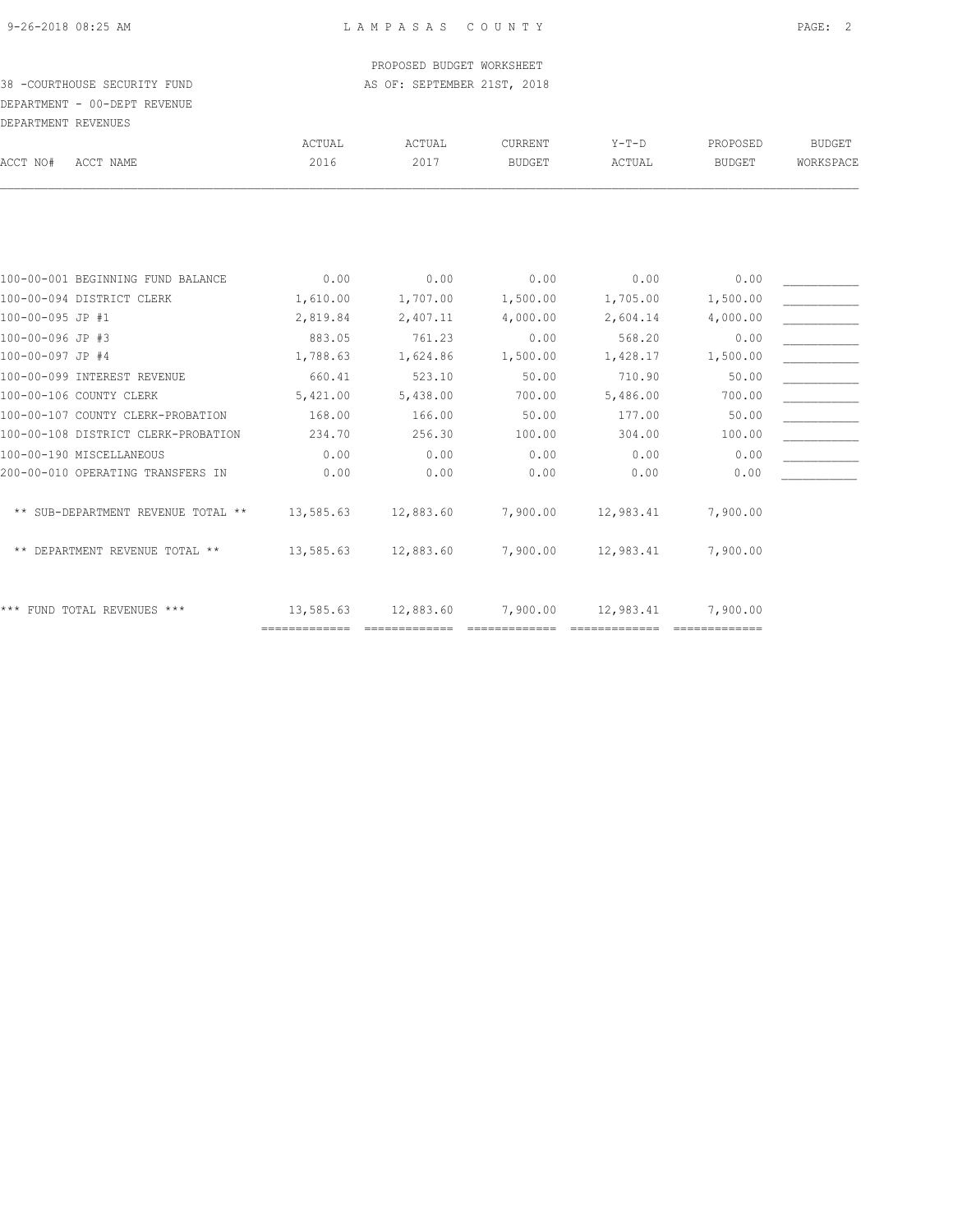| 9-26-2018 08:25 AM |  |
|--------------------|--|
|                    |  |

PROPOSED BUDGET WORKSHEET

| 38 -COURTHOUSE SECURITY FUND                                 |                                       | AS OF: SEPTEMBER 21ST, 2018 |                   |                   |                    |                     |
|--------------------------------------------------------------|---------------------------------------|-----------------------------|-------------------|-------------------|--------------------|---------------------|
| DEPARTMENT - 01-DEPT EXPENDITURES<br>DEPARTMENT EXPENDITURES |                                       |                             |                   |                   |                    |                     |
| ACCT NO# ACCT NAME                                           | ACTUAL<br>2016                        | ACTUAL<br>2017              | CURRENT<br>BUDGET | $Y-T-D$<br>ACTUAL | PROPOSED<br>BUDGET | BUDGET<br>WORKSPACE |
|                                                              |                                       |                             |                   |                   |                    |                     |
| GENERAL EXPENSES                                             |                                       |                             |                   |                   |                    |                     |
| 401-00-304 OPERATING SUPPLIES                                | 0.00                                  | 0.00                        | 0.00              | 0.00              | 0.00               |                     |
| ** CATEGORY TOTAL **                                         | 0.00                                  | 0.00                        | 0.00              | 0.00              | 0.00               |                     |
| CAPITAL OUTLAY<br>-------------                              |                                       |                             |                   |                   |                    |                     |
| 401-00-402 OPERATING EQUIPMENT                               | 23, 474.91                            | 385.00                      | 0.00              | 42,679.39         | 0.00               |                     |
| ** CATEGORY TOTAL **                                         | 23, 474.91                            | 385.00                      | 0.00              | 42,679.39         | 0.00               |                     |
| 401-00-500 OPERATING TRANSFER-OUT                            | 0.00                                  | 0.00                        | 0.00              | 0.00              | 0.00               |                     |
| ** CATEGORY TOTAL **                                         | 0.00                                  | 0.00                        | 0.00              | 0.00              | 0.00               |                     |
| ** SUB-DEPARTMENT TOTAL **                                   | 23, 474.91                            | 385.00                      | 0.00              | 42,679.39         | 0.00               |                     |
| $***$<br>DEPARTMENT TOTAL ***                                | 23,474.91 385.00                      |                             | 0.00              | 42,679.39         | 0.00               |                     |
| *** FUND TOTAL EXPENDITURES ***                              | $23,474.91$ $385.00$ 0.00 $42,679.39$ |                             |                   |                   | 0.00               |                     |
|                                                              |                                       |                             |                   |                   |                    |                     |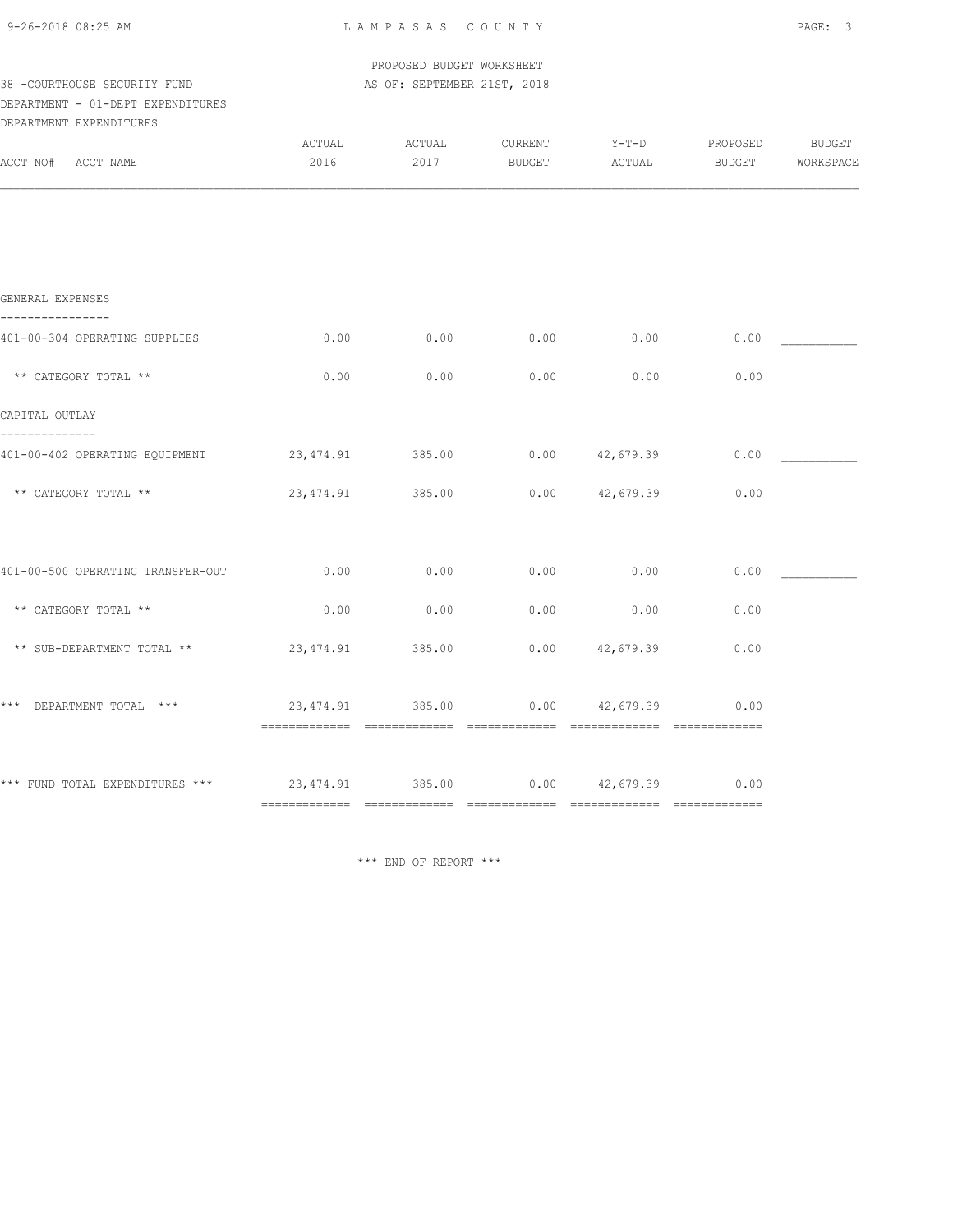PROPOSED BUDGET WORKSHEET 39 -CO RECORDS MGMT & PRESERV AS OF: SEPTEMBER 21ST, 2018

| ACCT NO# ACCT NAME                                                              | ACTUAL<br>2016                                       | ACTUAL<br>2017        | CURRENT<br><b>BUDGET</b> | $Y-T-D$<br>ACTUAL                            | PROPOSED<br>BUDGET    | BUDGET<br>WORKSPACE |
|---------------------------------------------------------------------------------|------------------------------------------------------|-----------------------|--------------------------|----------------------------------------------|-----------------------|---------------------|
| REVENUE SUMMARY                                                                 |                                                      |                       |                          |                                              |                       |                     |
| CO RECORDS MGMT & PRESEV<br>CO RECORDS MGMT & PRESEV                            | 7,868.61 8,203.27 6,400.00 8,473.19 6,400.00<br>0.00 |                       |                          | $0.00$ $0.00$ $0.00$ $0.00$ $0.00$ $0.00$    |                       |                     |
| *** TOTAL REVENUE ***                                                           |                                                      |                       |                          | 7,868.61 8,203.27 6,400.00 8,473.19 6,400.00 |                       |                     |
| EXPENDITURE SUMMARY                                                             |                                                      |                       |                          |                                              |                       |                     |
| CO RECORDS MGMT & PRESEV                                                        | 0.00                                                 | 0.00                  |                          | $0.00$ 0.00                                  | 0.00                  |                     |
| *** TOTAL EXPENDITURES ***                                                      | 0.00<br>essessessesse                                | 0.00<br>============= | 0.00<br>=============    | 0.00<br>=============                        | 0.00<br>============= |                     |
| REVENUES OVER/(UNDER) EXPENDITURES 7,868.61 8,203.27 6,400.00 8,473.19 6,400.00 |                                                      |                       |                          |                                              |                       |                     |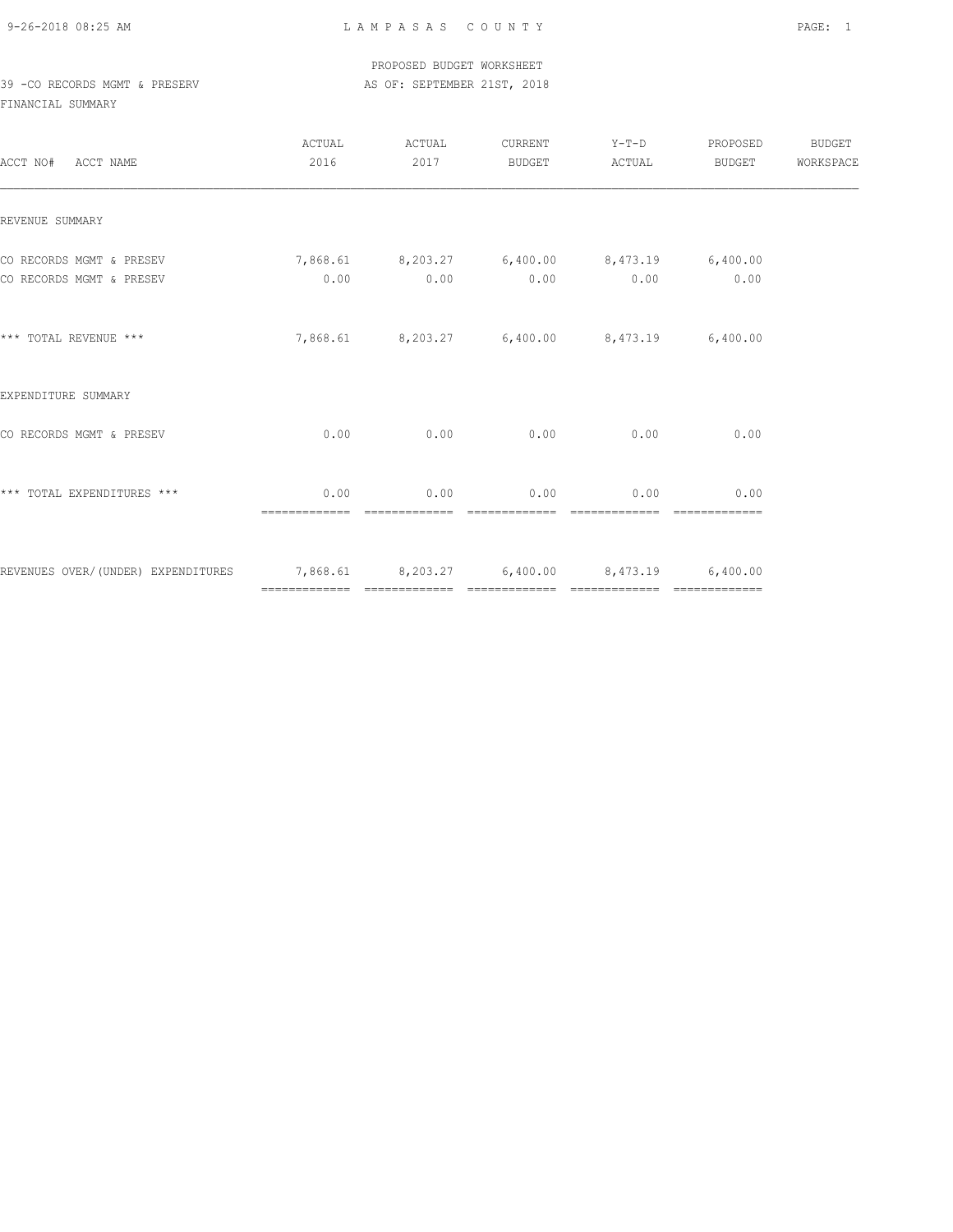#### PROPOSED BUDGET WORKSHEET

### 39 -CO RECORDS MGMT & PRESERV AS OF: SEPTEMBER 21ST, 2018

DEPARTMENT - CO RECORDS MGMT & PRESEV DEPARTMENT REVENUES

| DELARINENI KEVENUEJ |                                        |          |          |               |          |               |               |
|---------------------|----------------------------------------|----------|----------|---------------|----------|---------------|---------------|
|                     |                                        | ACTUAL   | ACTUAL   | CURRENT       | $Y-T-D$  | PROPOSED      | <b>BUDGET</b> |
| ACCT NO#            | ACCT NAME                              | 2016     | 2017     | <b>BUDGET</b> | ACTUAL   | <b>BUDGET</b> | WORKSPACE     |
|                     |                                        |          |          |               |          |               |               |
|                     | 100-00-001 BEGINNING FUND BALANCE      | 0.00     | 0.00     | 0.00          | 0.00     | 0.00          |               |
|                     | 100-00-033 PRESERVATION CLERK ACCOUNT  | 0.00     | 0.00     | 0.00          | 0.00     | 0.00          |               |
|                     | 100-00-094 DISTRICT CLERK              | 2,582.00 | 2,789.99 | 1,000.00      | 2,785.50 | 1,000.00      |               |
|                     | 100-00-099 INTEREST REVENUE            | 126.11   | 78.28    | 100.00        | 169.69   | 100.00        |               |
|                     | 100-00-105 DISTRICT CLK AG CHILD SUPPO | 0.00     | 0.00     | 0.00          | 0.00     | 0.00          |               |
|                     | 100-00-106 COUNTY CLERK                | 2,597.50 | 2,555.00 | 5,000.00      | 2,462.50 | 5,000.00      |               |
|                     | 100-00-107 COUNTY CLERK-PROBATION      | 1,170.50 | 1,363.50 | 300.00        | 1,283.50 | 300.00        |               |
|                     | 100-00-108 DISTRICK CLERK-PROBATION    | 1,088.50 | 1,052.50 | 0.00          | 1,379.00 | 0.00          |               |
|                     | 100-00-190 MISCELLANEOUS               | 304.00   | 364.00   | 0.00          | 393.00   | 0.00          |               |
|                     |                                        |          |          |               |          |               |               |
|                     | ** SUB-DEPARTMENT REVENUE TOTAL **     | 7,868.61 | 8,203.27 | 6,400.00      | 8,473.19 | 6,400.00      |               |
|                     | ** DEPARTMENT REVENUE TOTAL **         | 7,868.61 | 8,203.27 | 6,400.00      | 8,473.19 | 6,400.00      |               |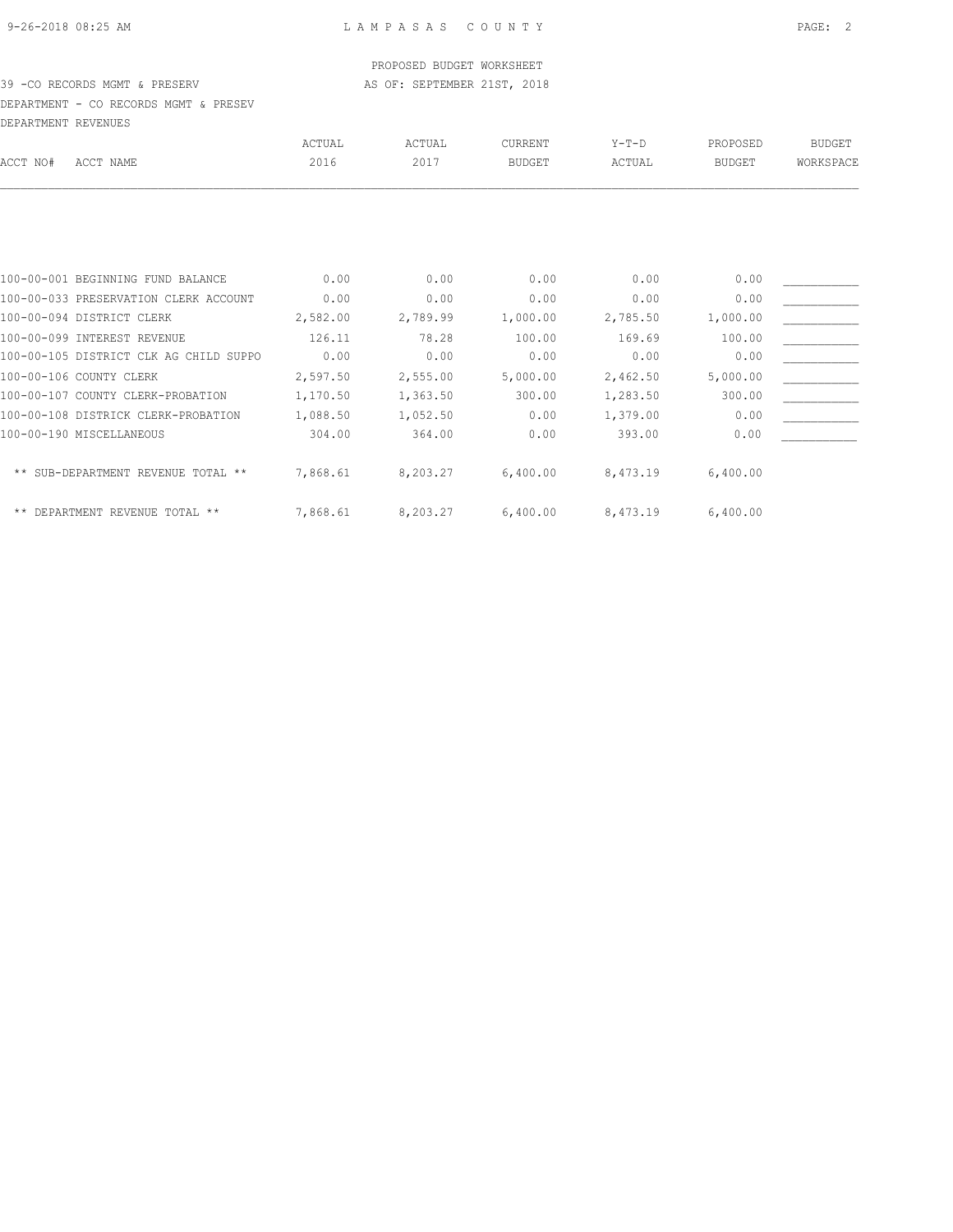|  | 9-26-2018 08:25 AM |  |
|--|--------------------|--|

### PROPOSED BUDGET WORKSHEET 39 -CO RECORDS MGMT & PRESERV AS OF: SEPTEMBER 21ST, 2018

DEPARTMENT - CO RECORDS MGMT & PRESEV DEPARTMENT REVENUES

| potintioni novodo                  |               |          |          |          |               |               |
|------------------------------------|---------------|----------|----------|----------|---------------|---------------|
|                                    | ACTUAL        | ACTUAL   | CURRENT  | $Y-T-D$  | PROPOSED      | <b>BUDGET</b> |
| ACCT NO#<br>ACCT NAME              | 2016          | 2017     | BUDGET   | ACTUAL   | BUDGET        | WORKSPACE     |
|                                    |               |          |          |          |               |               |
|                                    |               |          |          |          |               |               |
| 101-00-080 COUNTY CLERK TECHNOLOGY | 0.00          | 0.00     | 0.00     | 0.00     | 0.00          |               |
| 101-00-106 COUNTY CLERK-CIVIL FEE  | 0.00          | 0.00     | 0.00     | 0.00     | 0.00          |               |
| ** SUB-DEPARTMENT REVENUE TOTAL ** | 0.00          | 0.00     | 0.00     | 0.00     | 0.00          |               |
| ** DEPARTMENT REVENUE TOTAL **     | 0.00          | 0.00     | 0.00     | 0.00     | 0.00          |               |
| *** FUND TOTAL REVENUES ***        | 7,868.61      | 8,203.27 | 6,400.00 | 8,473.19 | 6,400.00      |               |
|                                    | ============= |          |          |          | ============= |               |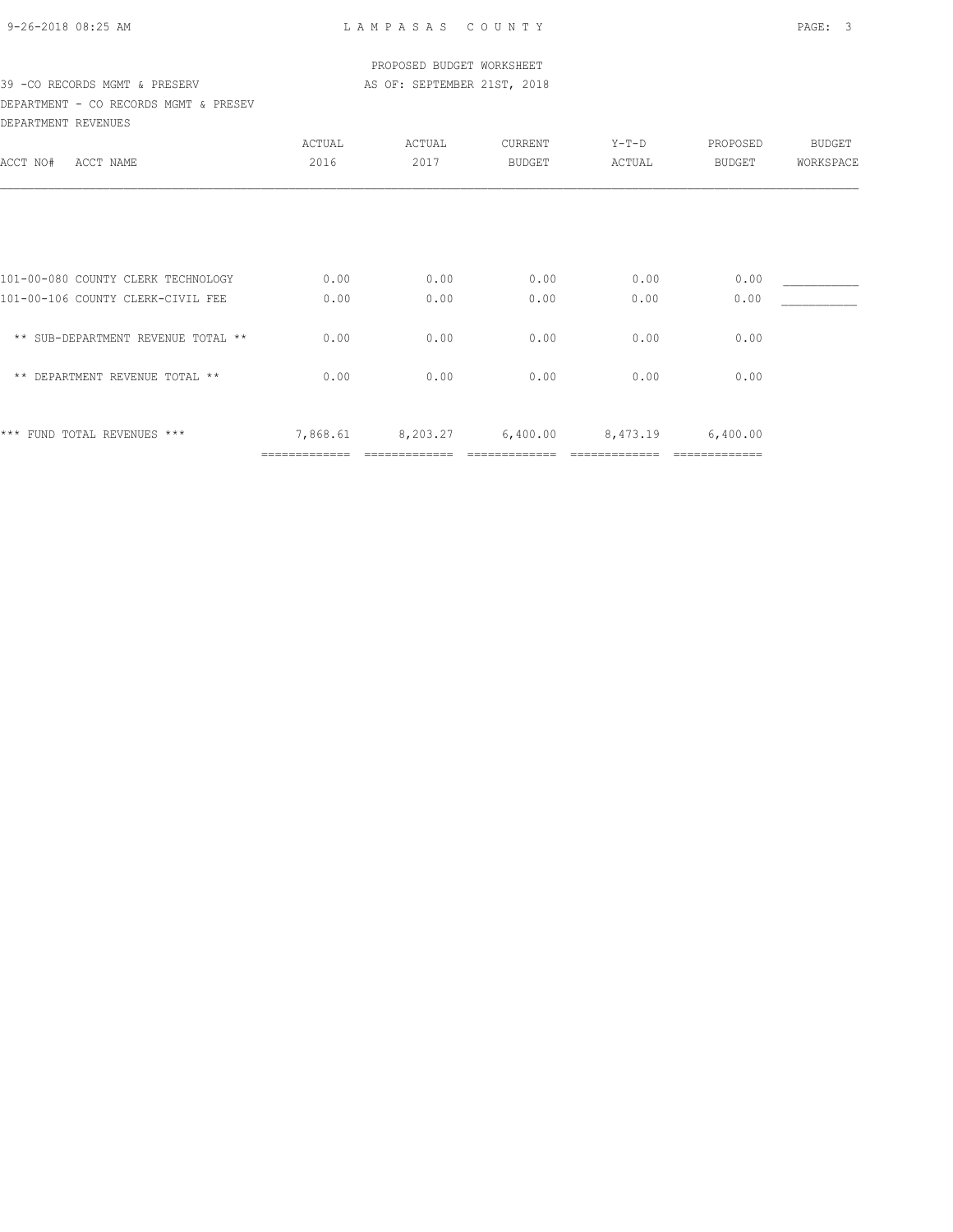| 9-26-2018 08:25 AM |  |
|--------------------|--|
|                    |  |

|                                       |                       | PROPOSED BUDGET WORKSHEET   |                       |                       |                      |           |
|---------------------------------------|-----------------------|-----------------------------|-----------------------|-----------------------|----------------------|-----------|
| 39 - CO RECORDS MGMT & PRESERV        |                       | AS OF: SEPTEMBER 21ST, 2018 |                       |                       |                      |           |
| DEPARTMENT - CO RECORDS MGMT & PRESEV |                       |                             |                       |                       |                      |           |
| DEPARTMENT EXPENDITURES               |                       |                             |                       |                       |                      |           |
|                                       | ACTUAL                | ACTUAL                      | CURRENT               | $Y-T-D$               | PROPOSED             | BUDGET    |
| ACCT NO# ACCT NAME                    | 2016                  | 2017                        | BUDGET                | ACTUAL                | BUDGET               | WORKSPACE |
|                                       |                       |                             |                       |                       |                      |           |
| GENERAL EXPENSES                      |                       |                             |                       |                       |                      |           |
| 401-00-353 CHILD SUPPORT EXPENSE      | 0.00                  | 0.00                        | 0.00                  | 0.00                  | 0.00                 |           |
| ** CATEGORY TOTAL **                  | 0.00                  | 0.00                        | 0.00                  | 0.00                  | 0.00                 |           |
|                                       |                       |                             |                       |                       |                      |           |
| 401-00-500 OPERATING TRANSFER-OUT     | 0.00                  | 0.00                        | 0.00                  | 0.00                  | 0.00                 |           |
| ** CATEGORY TOTAL **                  | 0.00                  | 0.00                        | 0.00                  | 0.00                  | 0.00                 |           |
| ** SUB-DEPARTMENT TOTAL **            | 0.00                  | 0.00                        | 0.00                  | 0.00                  | 0.00                 |           |
| ***<br>DEPARTMENT TOTAL ***           | 0.00                  | 0.00                        | 0.00                  | 0.00                  | 0.00                 |           |
|                                       |                       |                             |                       |                       |                      |           |
| *** FUND TOTAL EXPENDITURES ***       | 0.00<br>essessessesse | 0.00<br>=============       | 0.00<br>------------- | 0.00<br>============= | 0.00<br>essessessess |           |
|                                       |                       |                             |                       |                       |                      |           |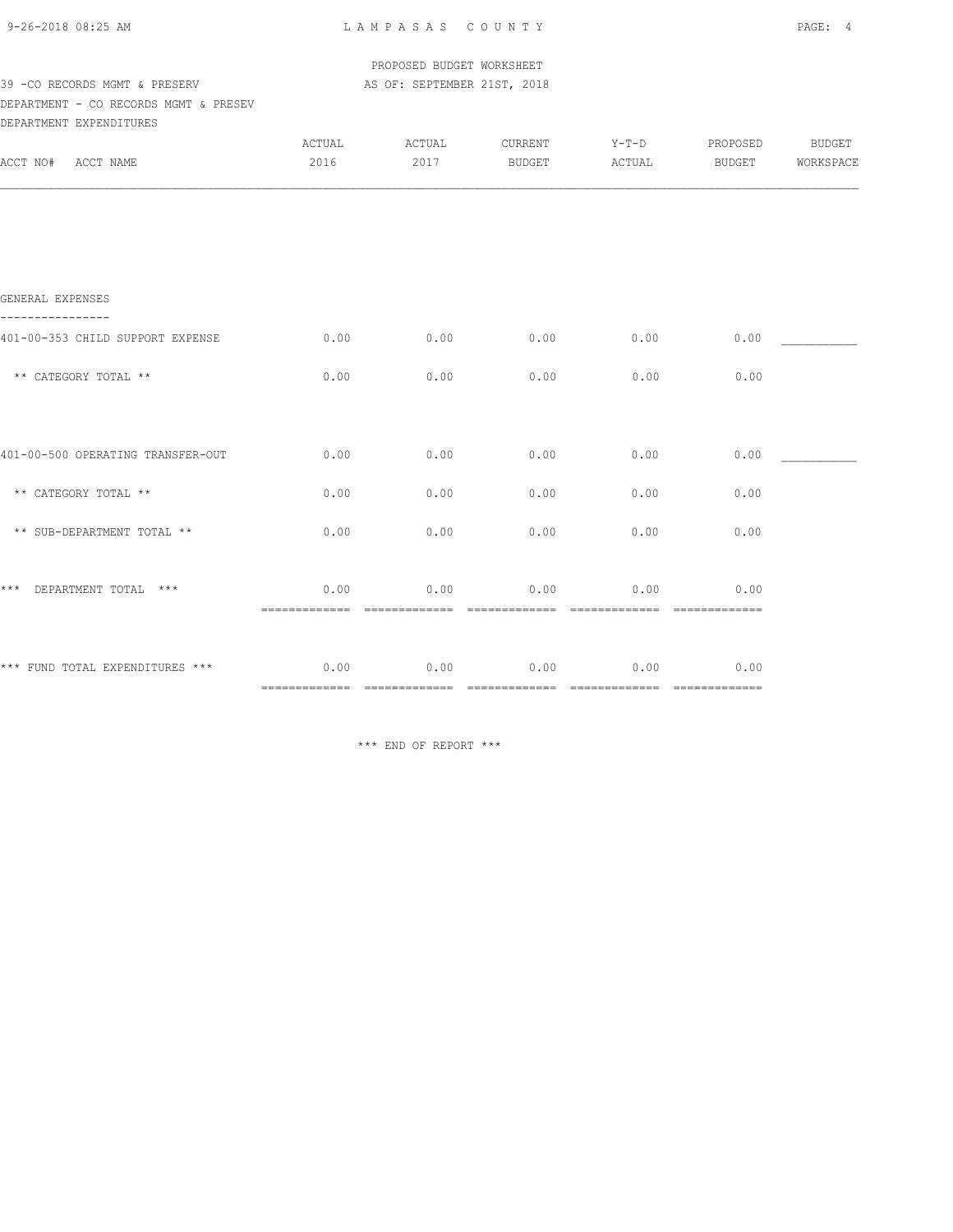## PROPOSED BUDGET WORKSHEET 47 -COUNTY HEALTH CARE HRA AS OF: SEPTEMBER 21ST, 2018

| ACCT NO# ACCT NAME                      | ACTUAL<br>2016        | ACTUAL<br>2017        | CURRENT<br>BUDGET     | $Y-T-D$<br>ACTUAL     | PROPOSED<br>BUDGET    | BUDGET<br>WORKSPACE |
|-----------------------------------------|-----------------------|-----------------------|-----------------------|-----------------------|-----------------------|---------------------|
| REVENUE SUMMARY                         |                       |                       |                       |                       |                       |                     |
| 47 COUNTY HEALTH CARE                   | 0.00                  | 0.00                  | 0.00                  | 0.00                  | 0.00                  |                     |
| *** TOTAL REVENUE ***                   | 0.00                  | 0.00                  | 0.00                  | 0.00                  | 0.00                  |                     |
| EXPENDITURE SUMMARY                     |                       |                       |                       |                       |                       |                     |
| 47 COUNTY HEALTH CARE                   | 0.00                  | 0.00                  | 0.00                  | 0.00                  | 0.00                  |                     |
| *** TOTAL EXPENDITURES ***              | 0.00<br>============= | 0.00<br>============= | 0.00<br>============= | 0.00<br>============= | 0.00<br>============= |                     |
| REVENUES OVER/(UNDER) EXPENDITURES 0.00 |                       | 0.00                  | 0.00                  | 0.00                  | 0.00                  |                     |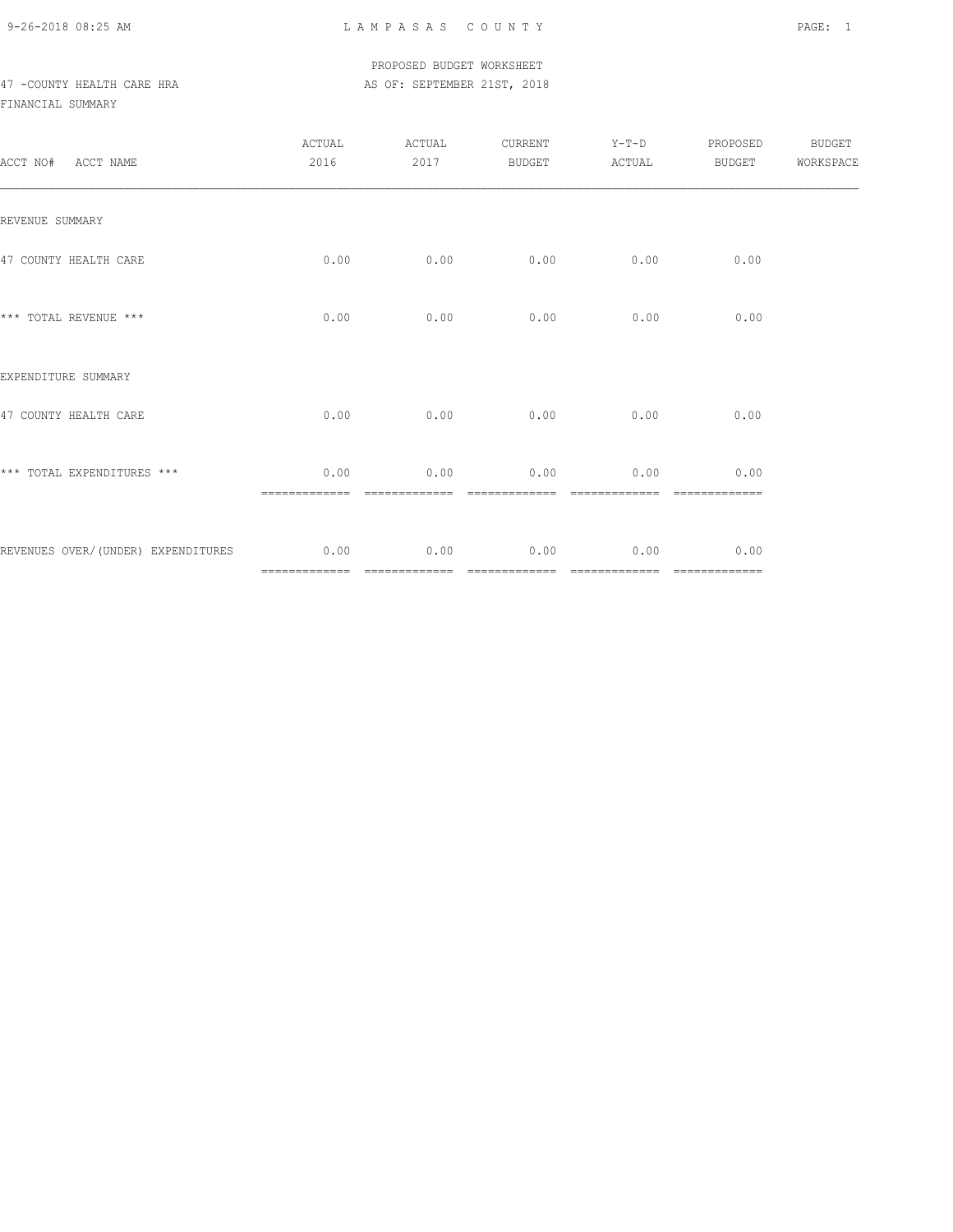### PROPOSED BUDGET WORKSHEET 47 -COUNTY HEALTH CARE HRA AS OF: SEPTEMBER 21ST, 2018

### DEPARTMENT - 47 COUNTY HEALTH CARE DEPARTMENT REVENUES

| ACTUAL                             | ACTUAL | <b>CURRENT</b> | $Y-T-D$ | PROPOSED        | <b>BUDGET</b> |
|------------------------------------|--------|----------------|---------|-----------------|---------------|
| 2016                               | 2017   | <b>BUDGET</b>  | ACTUAL  | <b>BUDGET</b>   | WORKSPACE     |
|                                    |        |                |         |                 |               |
|                                    |        |                |         |                 |               |
| 0.00                               | 0.00   | 0.00           | 0.00    | 0.00            |               |
| 0.00                               | 0.00   | 0.00           | 0.00    | 0.00            |               |
| 0.00                               | 0.00   | 0.00           | 0.00    | 0.00            |               |
| 0.00                               | 0.00   | 0.00           | 0.00    | 0.00            |               |
| 0.00                               | 0.00   | 0.00           | 0.00    | 0.00            |               |
|                                    |        |                |         |                 |               |
| 0.00<br>=============              | 0.00   | 0.00           | 0.00    | 0.00<br>======= |               |
| ** SUB-DEPARTMENT REVENUE TOTAL ** |        |                |         |                 |               |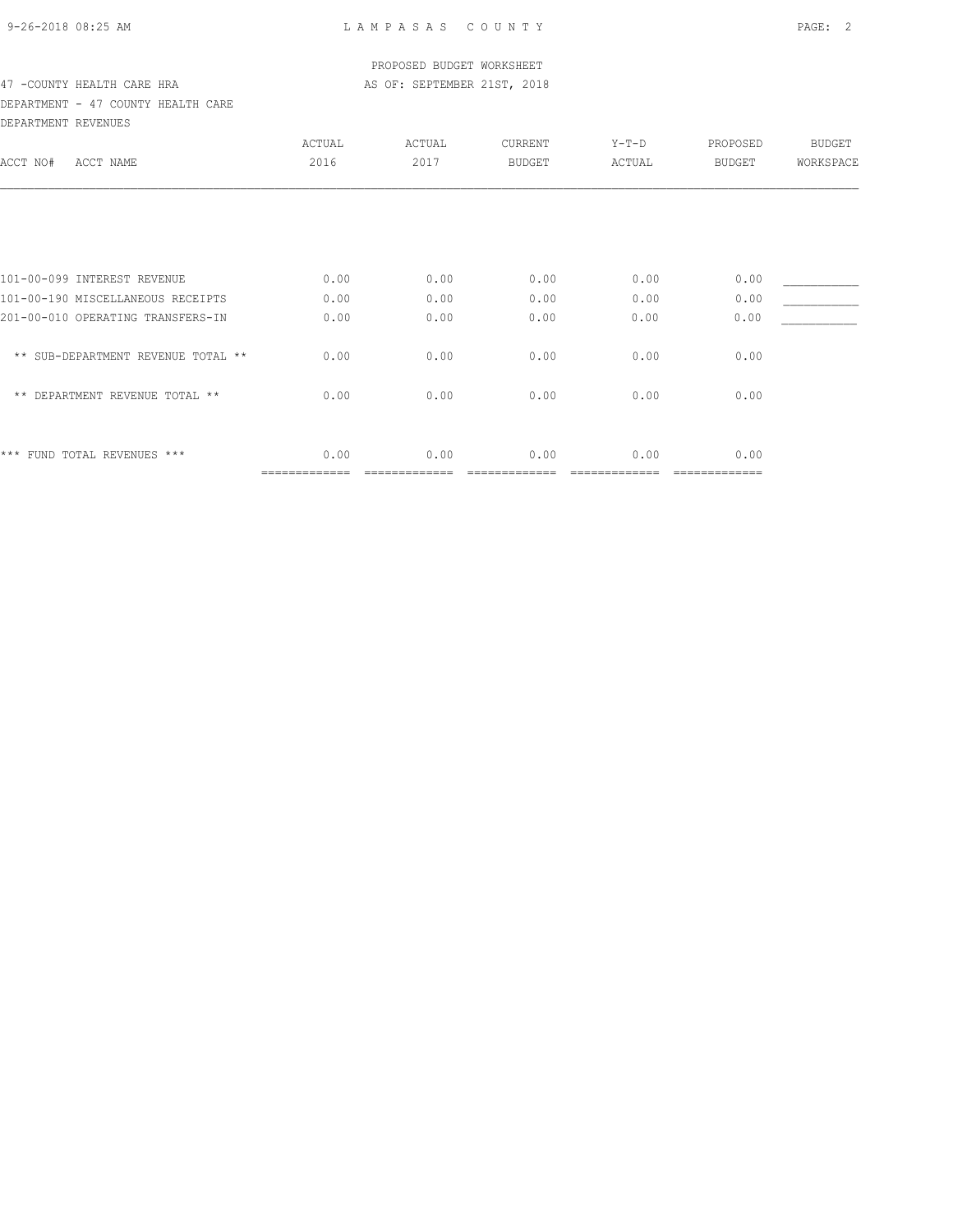| 9-26-2018 08:25 AM |
|--------------------|
|--------------------|

| 47 - COUNTY HEALTH CARE HRA<br>DEPARTMENT - 47 COUNTY HEALTH CARE | PROPOSED BUDGET WORKSHEET<br>AS OF: SEPTEMBER 21ST, 2018 |                        |                          |                   |                                                                                                                                                                                                                                                                                                                                                                                                                                                                                                |                     |
|-------------------------------------------------------------------|----------------------------------------------------------|------------------------|--------------------------|-------------------|------------------------------------------------------------------------------------------------------------------------------------------------------------------------------------------------------------------------------------------------------------------------------------------------------------------------------------------------------------------------------------------------------------------------------------------------------------------------------------------------|---------------------|
| DEPARTMENT EXPENDITURES<br>ACCT NO# ACCT NAME                     | ACTUAL<br>2016                                           | ACTUAL<br>2017         | <b>CURRENT</b><br>BUDGET | $Y-T-D$<br>ACTUAL | PROPOSED<br>BUDGET                                                                                                                                                                                                                                                                                                                                                                                                                                                                             | BUDGET<br>WORKSPACE |
|                                                                   |                                                          |                        |                          |                   |                                                                                                                                                                                                                                                                                                                                                                                                                                                                                                |                     |
| GENERAL EXPENSES                                                  |                                                          |                        |                          |                   |                                                                                                                                                                                                                                                                                                                                                                                                                                                                                                |                     |
| 401-00-333 CONTRACTED SERVICES                                    | 0.00                                                     | 0.00                   | 0.00                     | 0.00              | 0.00                                                                                                                                                                                                                                                                                                                                                                                                                                                                                           |                     |
| 401-00-356 ADMINISTRATIVE COST                                    | 0.00                                                     | 0.00                   | 0.00                     | 0.00              | 0.00                                                                                                                                                                                                                                                                                                                                                                                                                                                                                           |                     |
| 401-00-375 BANK CHARGES                                           | 0.00                                                     | 0.00                   | 0.00                     | 0.00              | 0.00                                                                                                                                                                                                                                                                                                                                                                                                                                                                                           |                     |
| 401-00-389 MISCELLANEOUS EXPENSE                                  | 0.00                                                     | 0.00                   | 0.00                     | 0.00              | 0.00                                                                                                                                                                                                                                                                                                                                                                                                                                                                                           |                     |
| ** CATEGORY TOTAL **                                              | 0.00                                                     | 0.00                   | 0.00                     | 0.00              | 0.00                                                                                                                                                                                                                                                                                                                                                                                                                                                                                           |                     |
| ** SUB-DEPARTMENT TOTAL **                                        | 0.00                                                     | 0.00                   | 0.00                     | 0.00              | 0.00                                                                                                                                                                                                                                                                                                                                                                                                                                                                                           |                     |
| ***<br>DEPARTMENT TOTAL ***                                       | 0.00<br>=============                                    | 0.00<br>-------------- | 0.00                     | 0.00              | 0.00<br>$\begin{array}{cccccccccccccc} \multicolumn{2}{c}{} & \multicolumn{2}{c}{} & \multicolumn{2}{c}{} & \multicolumn{2}{c}{} & \multicolumn{2}{c}{} & \multicolumn{2}{c}{} & \multicolumn{2}{c}{} & \multicolumn{2}{c}{} & \multicolumn{2}{c}{} & \multicolumn{2}{c}{} & \multicolumn{2}{c}{} & \multicolumn{2}{c}{} & \multicolumn{2}{c}{} & \multicolumn{2}{c}{} & \multicolumn{2}{c}{} & \multicolumn{2}{c}{} & \multicolumn{2}{c}{} & \multicolumn{2}{c}{} & \multicolumn{2}{c}{} & \$ |                     |
| *** FUND TOTAL EXPENDITURES ***                                   | 0.00<br>===============================                  | 0.00                   | 0.00                     | 0.00              | 0.00<br>--------------                                                                                                                                                                                                                                                                                                                                                                                                                                                                         |                     |

\*\*\* END OF REPORT \*\*\*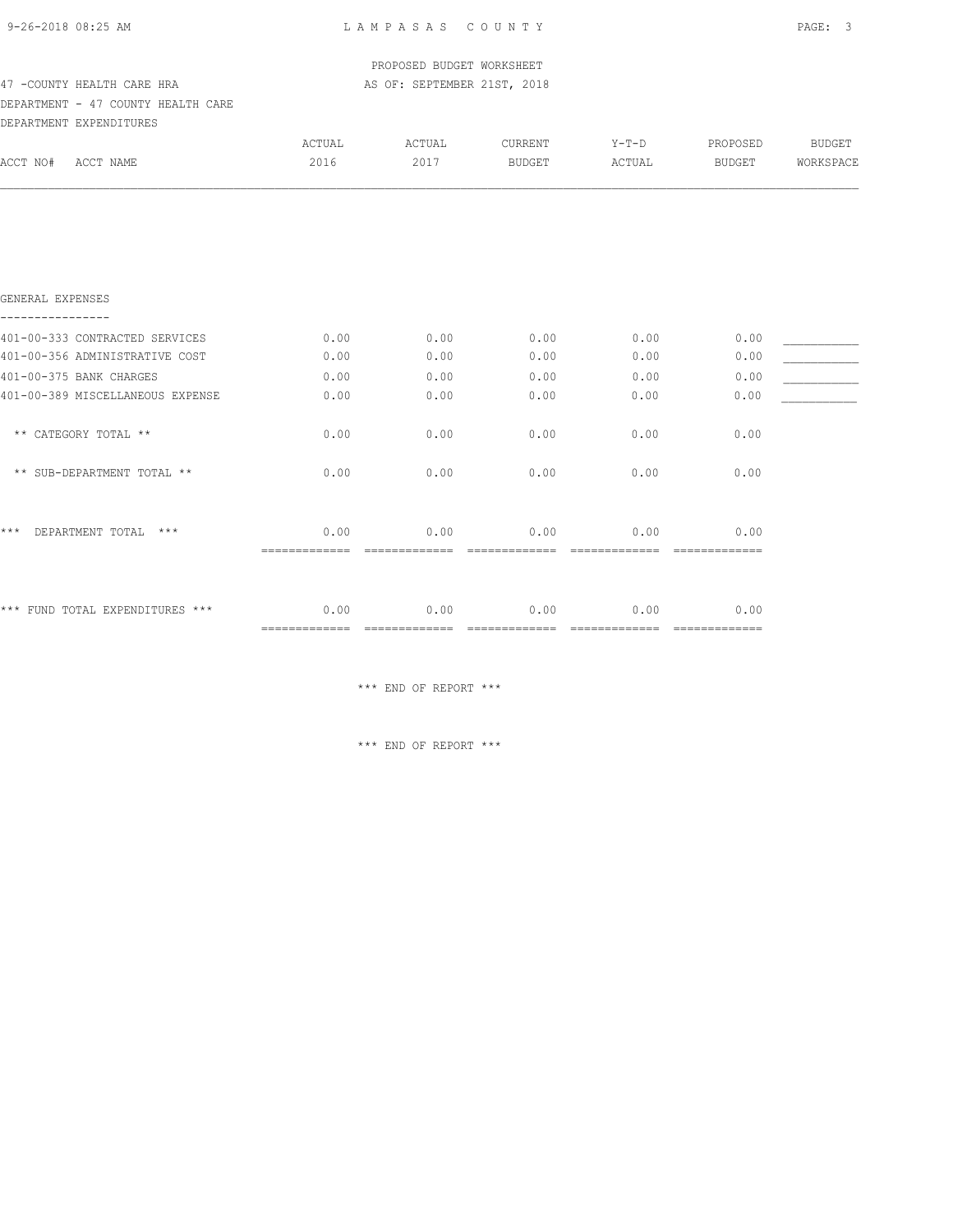|                             |  |  |  |  |  |  |  |  |  |  |  |  | PROPOSED BUDGET WORKSHEET   |  |
|-----------------------------|--|--|--|--|--|--|--|--|--|--|--|--|-----------------------------|--|
| 55 -INTEREST & SINKING FUND |  |  |  |  |  |  |  |  |  |  |  |  | AS OF: SEPTEMBER 21ST, 2018 |  |

| ACCT NO# ACCT NAME                                                     | ACTUAL<br>2016                                                                | ACTUAL<br>2017 | CURRENT<br>BUDGET | $Y-T-D$<br>ACTUAL                                                    | PROPOSED<br>BUDGET | BUDGET<br>WORKSPACE |
|------------------------------------------------------------------------|-------------------------------------------------------------------------------|----------------|-------------------|----------------------------------------------------------------------|--------------------|---------------------|
| REVENUE SUMMARY                                                        |                                                                               |                |                   |                                                                      |                    |                     |
| 00-I&S REVENUE                                                         |                                                                               |                |                   | 969, 330.89 834, 885.89 1, 334, 714.00 1, 227, 808.30 1, 532, 842.00 |                    |                     |
| *** TOTAL REVENUE ***                                                  |                                                                               |                |                   | 969,330.89 834,885.89 1,334,714.00 1,227,808.30 1,532,842.00         |                    |                     |
| EXPENDITURE SUMMARY                                                    |                                                                               |                |                   |                                                                      |                    |                     |
| 01-I&S EXPENDITURES                                                    |                                                                               |                |                   | 835,928.50 834,630.59 1,334,714.00 1,334,364.44 1,532,842.00         |                    |                     |
| *** TOTAL EXPENDITURES ***                                             | 835,928.50 834,630.59 1,334,714.00 1,334,364.44 1,532,842.00<br>============= | =============  | =============     | =============                                                        |                    |                     |
| REVENUES OVER/(UNDER) EXPENDITURES 133,402.39 255.30 0.00 (106,556.14) |                                                                               |                |                   |                                                                      | 0.00               |                     |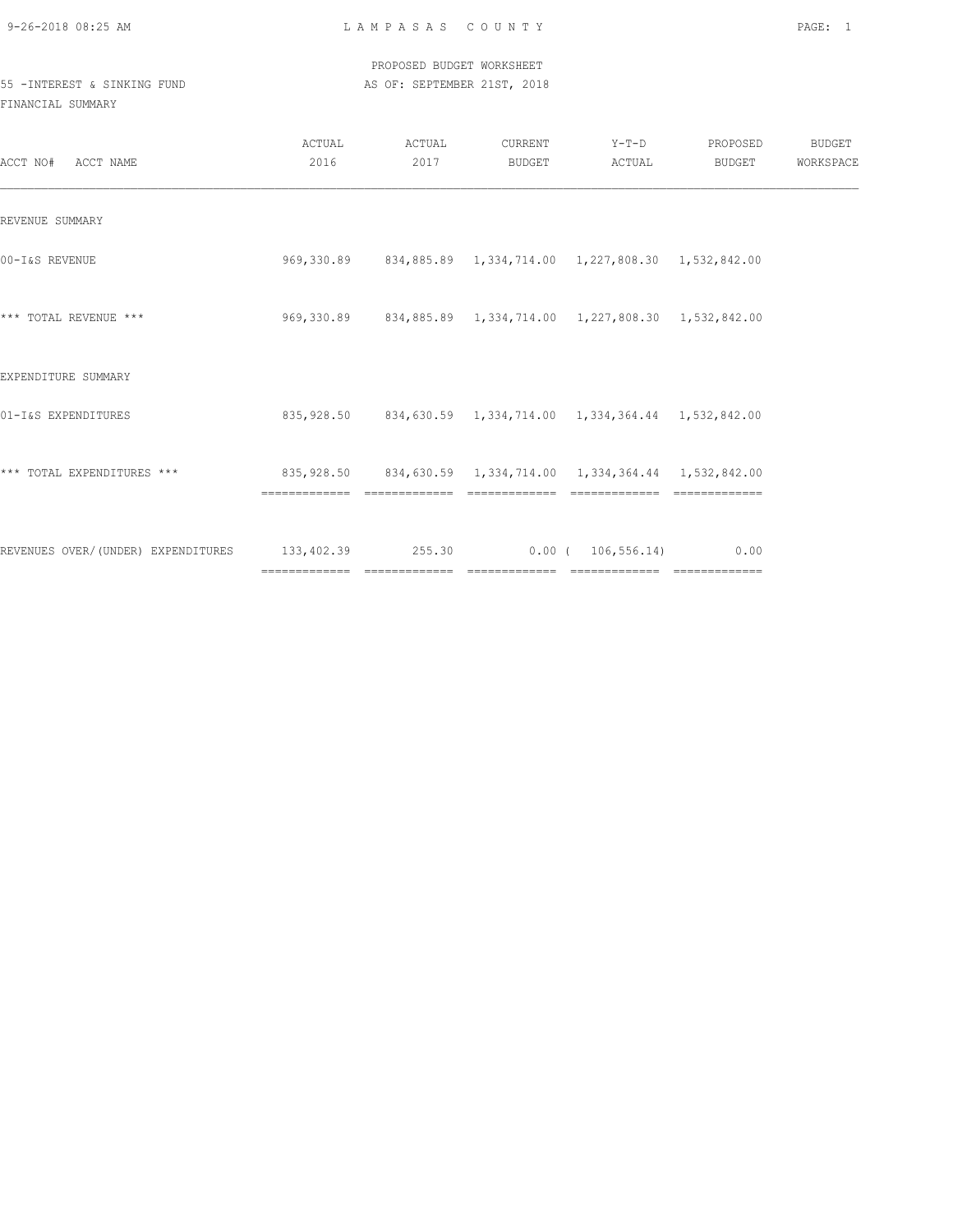### PROPOSED BUDGET WORKSHEET 55 -INTEREST & SINKING FUND **AS OF: SEPTEMBER 21ST, 2018**

DEPARTMENT - 00-I&S REVENUE

|          | DEPARTMENT REVENUES |        |        |               |         |               |           |
|----------|---------------------|--------|--------|---------------|---------|---------------|-----------|
|          |                     | ACTUAL | ACTUAL | CURRENT       | $Y-T-D$ | PROPOSED      | BUDGET    |
| ACCT NO# | ACCT NAME           | 2016   | 2017   | <b>BUDGET</b> | ACTUAL  | <b>BUDGET</b> | WORKSPACE |
|          |                     |        |        |               |         |               |           |

| 100-00-001 BEGINNING FUND BALANCE      | 0.00       | 125,088.00 | 0.00                    | 0.00         | 0.00         |  |
|----------------------------------------|------------|------------|-------------------------|--------------|--------------|--|
| 100-00-010 CURRENT AD VALOREM TAXES    | 950,206.80 | 676,061.86 | 1,318,214.00            | 1,196,913.41 | 1,502,042.00 |  |
| 100-00-020 DELIQUENT AD VALOREM TAXES  | 13,578.34  | 13,460.80  | 12,000.00               | 14,398.61    | 14,000.00    |  |
| 100-00-030 PENALTIES & INT. AD VALOREM | 4,742.02   | 10,697.84  | 4,000.00                | 12,075.28    | 12,000.00    |  |
| 100-00-035 LCAD REFUND                 | 0.00       | 0.00       | 0.00                    | 0.00         | 0.00         |  |
| 100-00-099 INTEREST REVENUE            | 803.73     | 540.54     | 500.00                  | 607.27       | 800.00       |  |
| 100-00-101 INC/DEC IN INVEST MARKET    | 0.00       | 0.00       | 0.00                    | 0.00         | 4,000.00     |  |
| 100-00-125 LIMITED TAX BONDS SERIES 20 | 0.00       | 0.00       | 0.00                    | 0.00         | 0.00         |  |
| 100-00-190 MISCELLANEOUS RECEIPTS      | 0.00       | 9,036.85   | 0.00                    | 3,813.73     | 0.00         |  |
| 200-00-010 OPERATING TRANSFERS-IN      | 0.00       | 0.00       | 0.00                    | 0.00         | 0.00         |  |
| ** SUB-DEPARTMENT REVENUE TOTAL **     | 969,330.89 |            | 834,885.89 1,334,714.00 | 1,227,808.30 | 1,532,842.00 |  |
| DEPARTMENT REVENUE TOTAL **<br>$***$   | 969,330.89 |            | 834,885.89 1,334,714.00 | 1,227,808.30 | 1,532,842.00 |  |
| *** FUND TOTAL REVENUES ***            | 969,330.89 | 834,885.89 | 1,334,714.00            | 1,227,808.30 | 1,532,842.00 |  |
|                                        |            |            |                         |              |              |  |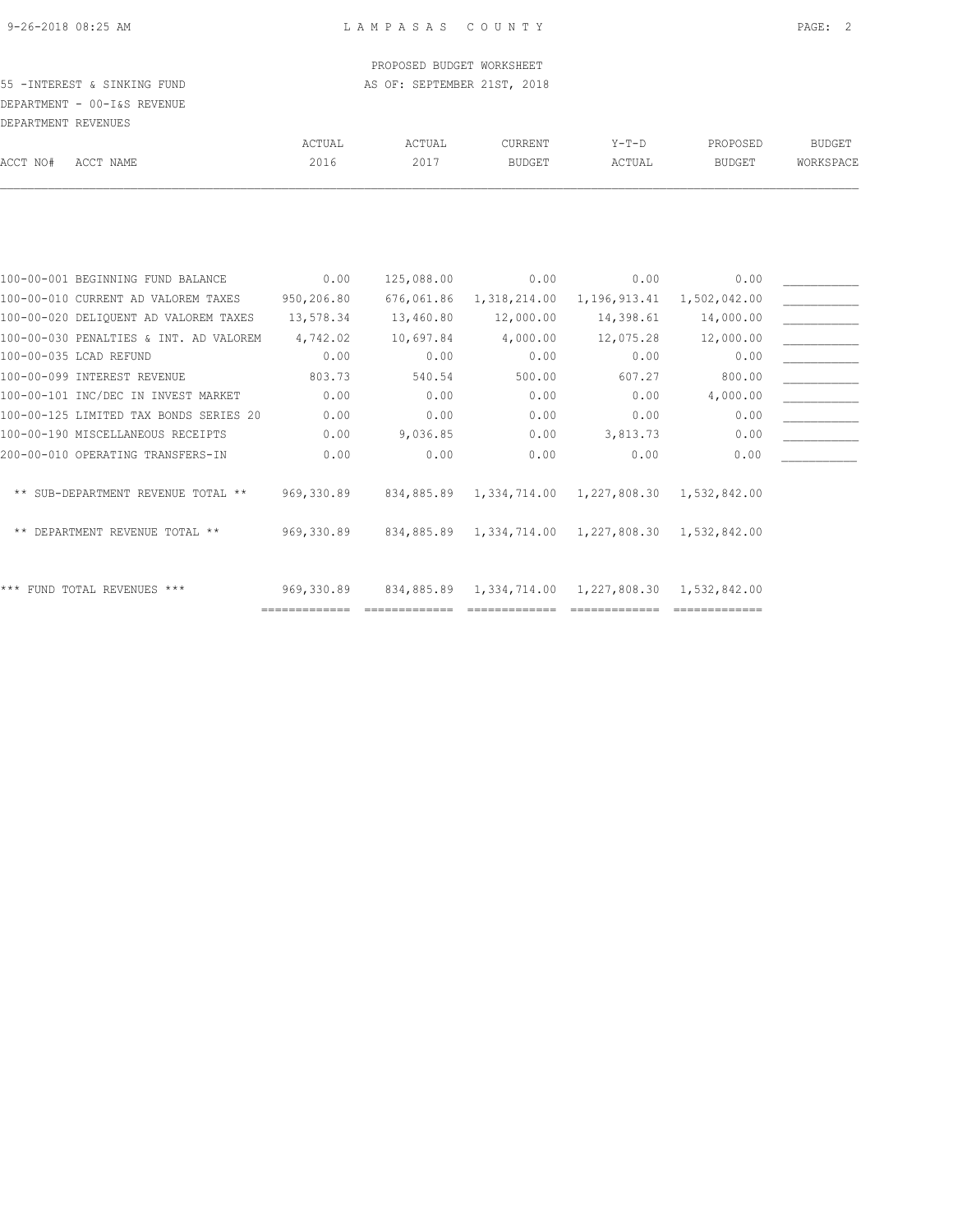| 9-26-2018 08:25 AM |  |
|--------------------|--|
|                    |  |

|                                                                           |                                                              | PROPOSED BUDGET WORKSHEET   |                       |                                                              |                       |           |
|---------------------------------------------------------------------------|--------------------------------------------------------------|-----------------------------|-----------------------|--------------------------------------------------------------|-----------------------|-----------|
| 55 - INTEREST & SINKING FUND                                              |                                                              | AS OF: SEPTEMBER 21ST, 2018 |                       |                                                              |                       |           |
| DEPARTMENT - 01-I&S EXPENDITURES                                          |                                                              |                             |                       |                                                              |                       |           |
| DEPARTMENT EXPENDITURES                                                   |                                                              |                             |                       |                                                              |                       |           |
|                                                                           | ACTUAL                                                       | ACTUAL                      | CURRENT               | Y-T-D                                                        | PROPOSED              | BUDGET    |
| ACCT NO#<br>ACCT NAME                                                     | 2016                                                         | 2017                        | <b>BUDGET</b>         | ACTUAL                                                       | <b>BUDGET</b>         | WORKSPACE |
|                                                                           |                                                              |                             |                       |                                                              |                       |           |
| GENERAL EXPENSES                                                          |                                                              |                             |                       |                                                              |                       |           |
| 401-00-306 OTHER SOURCES C/O                                              | (3,015,000.00)                                               | 0.00                        | 0.00                  | 0.00                                                         | 0.00                  |           |
| 401-00-307 PREMIUM                                                        | (156, 798.00)                                                | 0.00                        | 0.00                  | 0.00                                                         | 0.00                  |           |
| 401-00-318 LEGAL FEES-C/O ISSUANCE                                        | 0.00                                                         | 683.42                      | 0.00                  | 0.00                                                         | 0.00                  |           |
| 401-00-325 PREMIUM                                                        | 0.00                                                         | 0.00                        | 0.00                  | 0.00                                                         | 0.00                  |           |
| 401-00-331 PAYING AGENT FEES                                              | 71,592.00                                                    | 0.00                        | 950.00                | 600.00                                                       | 950.00                |           |
| 401-00-338 INTEREST PAYMENT                                               | 134,978.50                                                   |                             | 8,568.00 398,764.00   |                                                              | 398,764.44 866,892.00 |           |
| 401-00-375 BANK CHARGES                                                   | 0.00                                                         | 0.00                        | 0.00                  | 0.00                                                         | 0.00                  |           |
| ** CATEGORY TOTAL **                                                      | $(2,965,227.50)$ $9,251.42$ $399,714.00$ $399,364.44$        |                             |                       |                                                              | 867,842.00            |           |
| 401-00-500 OPERATING TRANSFERS OUT                                        | 0.00                                                         | 0.00                        | 0.00                  | 0.00                                                         | 0.00                  |           |
| ** CATEGORY TOTAL **                                                      | 0.00                                                         | 0.00                        | 0.00                  | 0.00                                                         | 0.00                  |           |
| NOT USED 8                                                                |                                                              |                             |                       |                                                              |                       |           |
| 401-00-800 PMT REFUNDING ESCROW AGENT 3,101,156.00                        |                                                              | 0.00                        | 0.00                  | 0.00                                                         | 0.00                  |           |
| ** CATEGORY TOTAL **                                                      | 3,101,156.00                                                 | 0.00                        | 0.00                  | 0.00                                                         | 0.00                  |           |
| CAPITAL LEASE                                                             |                                                              |                             |                       |                                                              |                       |           |
| 401-00-900 PRINCIPAL PAYMENT                                              | 700,000.00                                                   |                             | 755,000.00 935,000.00 | 935,000.00                                                   | 665,000.00            |           |
| 401-00-901 SHERIFFS VEHICLES                                              | 0.00                                                         | 0.00                        | 0.00                  | 0.00                                                         | 0.00                  |           |
| 401-00-902 CAPITAL PURCHASES                                              | 0.00                                                         | 0.00                        | 0.00                  | 0.00                                                         | 0.00                  |           |
| 401-00-903 CAPITAL PURCHASES - PRIN<br>401-00-904 CAPITAL PURCHASES - INT | 0.00<br>0.00                                                 | 0.00<br>70,379.17           | 0.00<br>0.00          | 0.00<br>0.00                                                 | 0.00<br>0.00          |           |
| ** CATEGORY TOTAL **                                                      | 700,000.00                                                   |                             | 825,379.17 935,000.00 | 935,000.00                                                   | 665,000.00            |           |
|                                                                           |                                                              |                             |                       |                                                              |                       |           |
| ** SUB-DEPARTMENT TOTAL **                                                | 835,928.50                                                   |                             |                       | 834,630.59  1,334,714.00  1,334,364.44  1,532,842.00         |                       |           |
| * * *<br>DEPARTMENT TOTAL ***                                             |                                                              |                             |                       | 835,928.50 834,630.59 1,334,714.00 1,334,364.44 1,532,842.00 |                       |           |
| *** FUND TOTAL EXPENDITURES ***                                           | 835,928.50 834,630.59 1,334,714.00 1,334,364.44 1,532,842.00 |                             |                       |                                                              |                       |           |
|                                                                           |                                                              |                             |                       |                                                              |                       |           |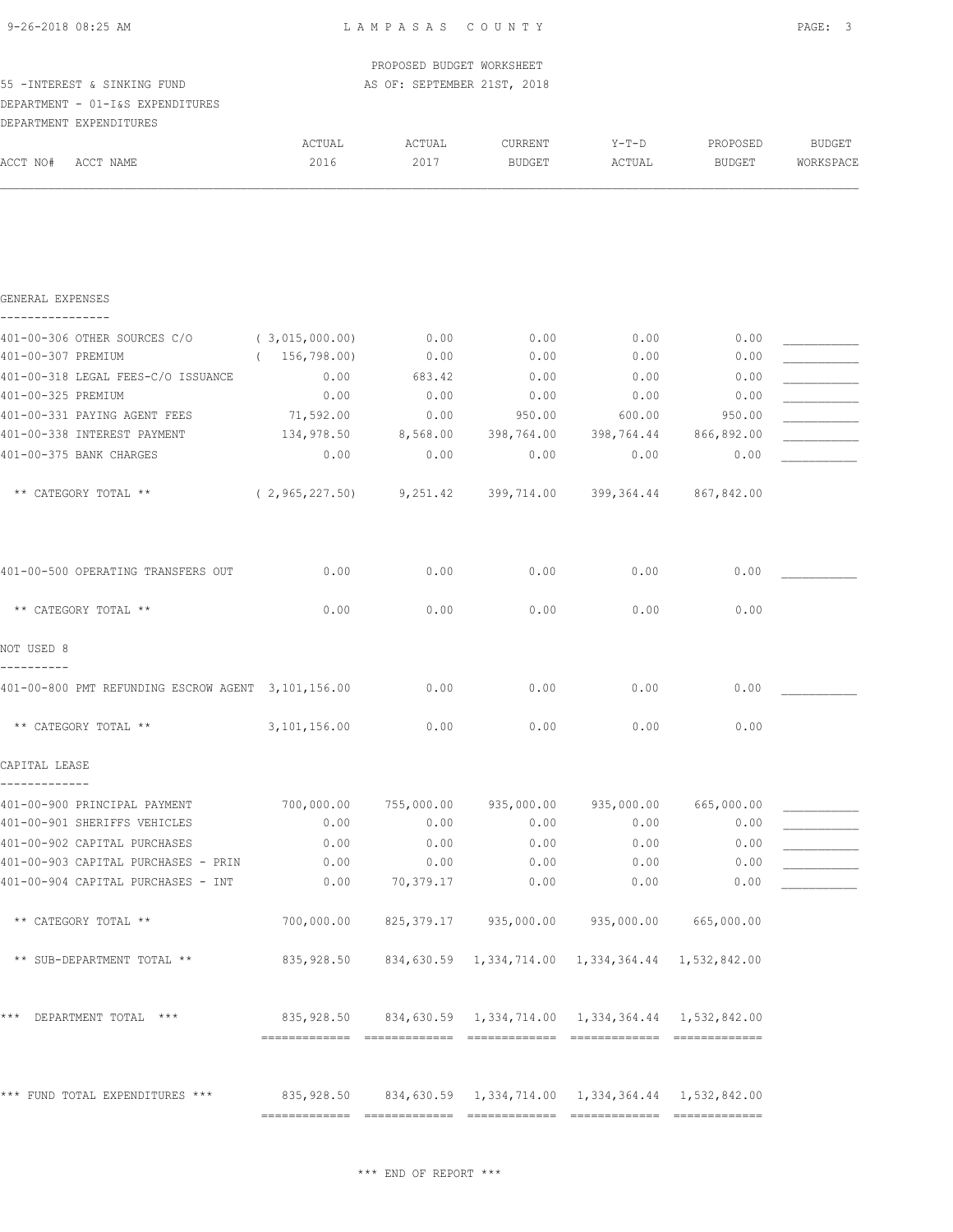| 9-26-2018 08:25 AM |  |
|--------------------|--|
|                    |  |

|                               | PROPOSED BUDGET WORKSHEET   |
|-------------------------------|-----------------------------|
| 60 -FIXED ASSETS \$5000/ABOVE | AS OF: SEPTEMBER 21ST, 2018 |

FINANCIAL SUMMARY

| ACCT NO#<br>ACCT NAME              | ACTUAL<br>2016        | ACTUAL<br>2017 | <b>CURRENT</b><br>BUDGET | Y-T-D PROPOSED BUDGET<br>ACTUAL | <b>BUDGET</b>         | WORKSPACE |
|------------------------------------|-----------------------|----------------|--------------------------|---------------------------------|-----------------------|-----------|
| EXPENDITURE SUMMARY                |                       |                |                          |                                 |                       |           |
| *** TOTAL EXPENDITURES ***         | 0.00                  |                | $0.00$ 0.00 0.00         |                                 | 0.00                  |           |
| REVENUES OVER/(UNDER) EXPENDITURES | 0.00                  | 0.00           |                          | $0.00$ 0.00                     | 0.00                  |           |
| *** FUND TOTAL EXPENDITURES ***    | 0.00<br>============= | 0.00           | 0.00                     | 0.00                            | 0.00<br>============= |           |

\*\*\* END OF REPORT \*\*\*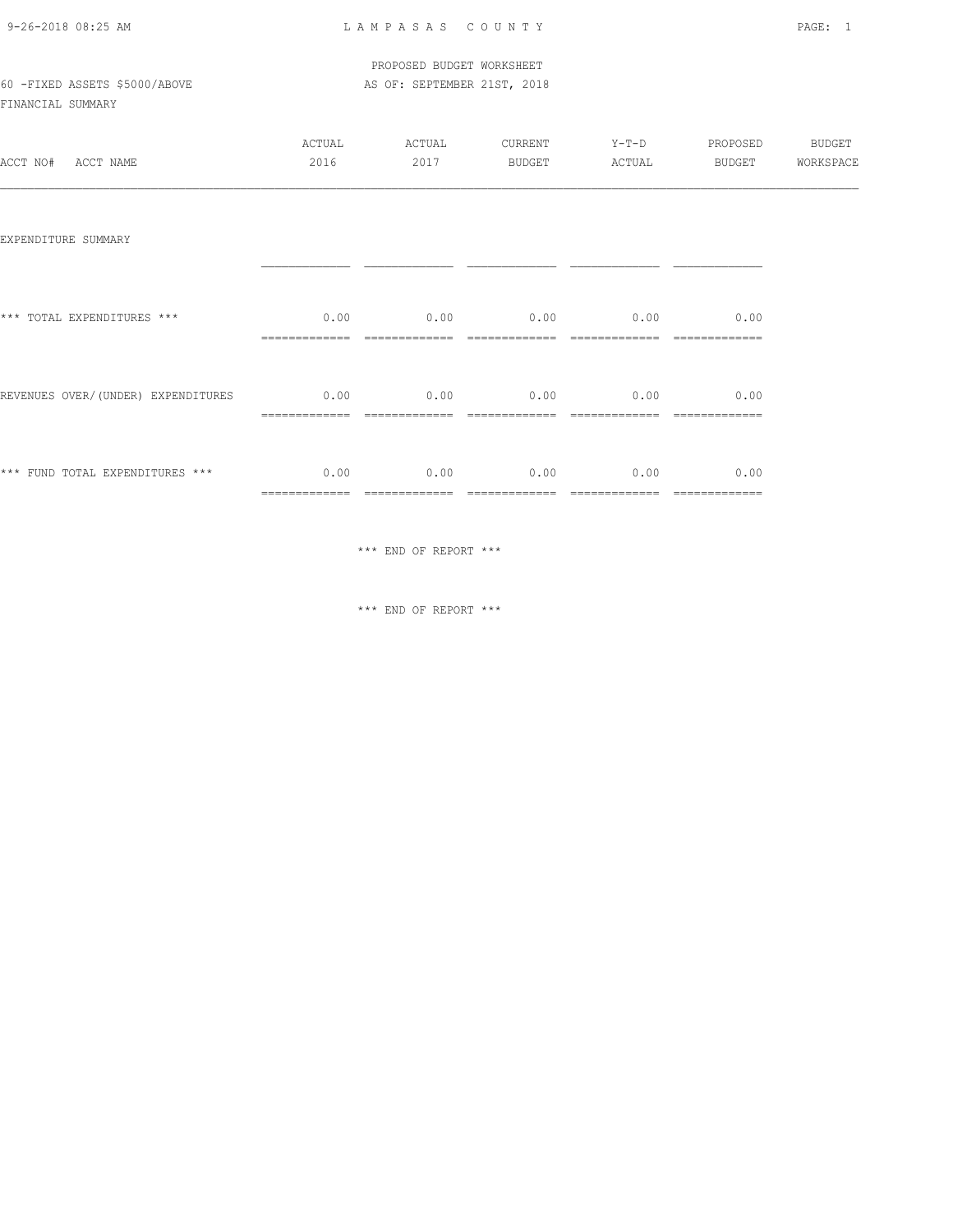PROPOSED BUDGET WORKSHEET 88 -LAMP CO STATE COURT COST AS OF: SEPTEMBER 21ST, 2018

| ACCT NO# ACCT NAME                                           | ACTUAL<br>2016        | ACTUAL<br>2017 | CURRENT<br>BUDGET           | $Y-T-D$<br>ACTUAL                 | PROPOSED<br>BUDGET | BUDGET<br>WORKSPACE |
|--------------------------------------------------------------|-----------------------|----------------|-----------------------------|-----------------------------------|--------------------|---------------------|
| REVENUE SUMMARY                                              |                       |                |                             |                                   |                    |                     |
| 00-DEPT REVENUE                                              |                       |                | 412.94 315.60 0.00 487.43   |                                   | 0.00               |                     |
| *** TOTAL REVENUE ***                                        |                       | 412.94 315.60  |                             | $0.00$ 487.43                     | 0.00               |                     |
| EXPENDITURE SUMMARY                                          |                       |                |                             |                                   |                    |                     |
| 01-DEPT EXPENDITURES                                         | 0.00                  |                | $0.00$ $0.00$ $0.00$ $0.00$ |                                   | 0.00               |                     |
| *** TOTAL EXPENDITURES ***                                   | 0.00<br>============= | 0.00           | 0.00<br>=============       | 0.00                              | 0.00               |                     |
| REVENUES OVER/(UNDER) EXPENDITURES 412.94 315.60 0.00 487.43 |                       |                |                             | _________________________________ | 0.00               |                     |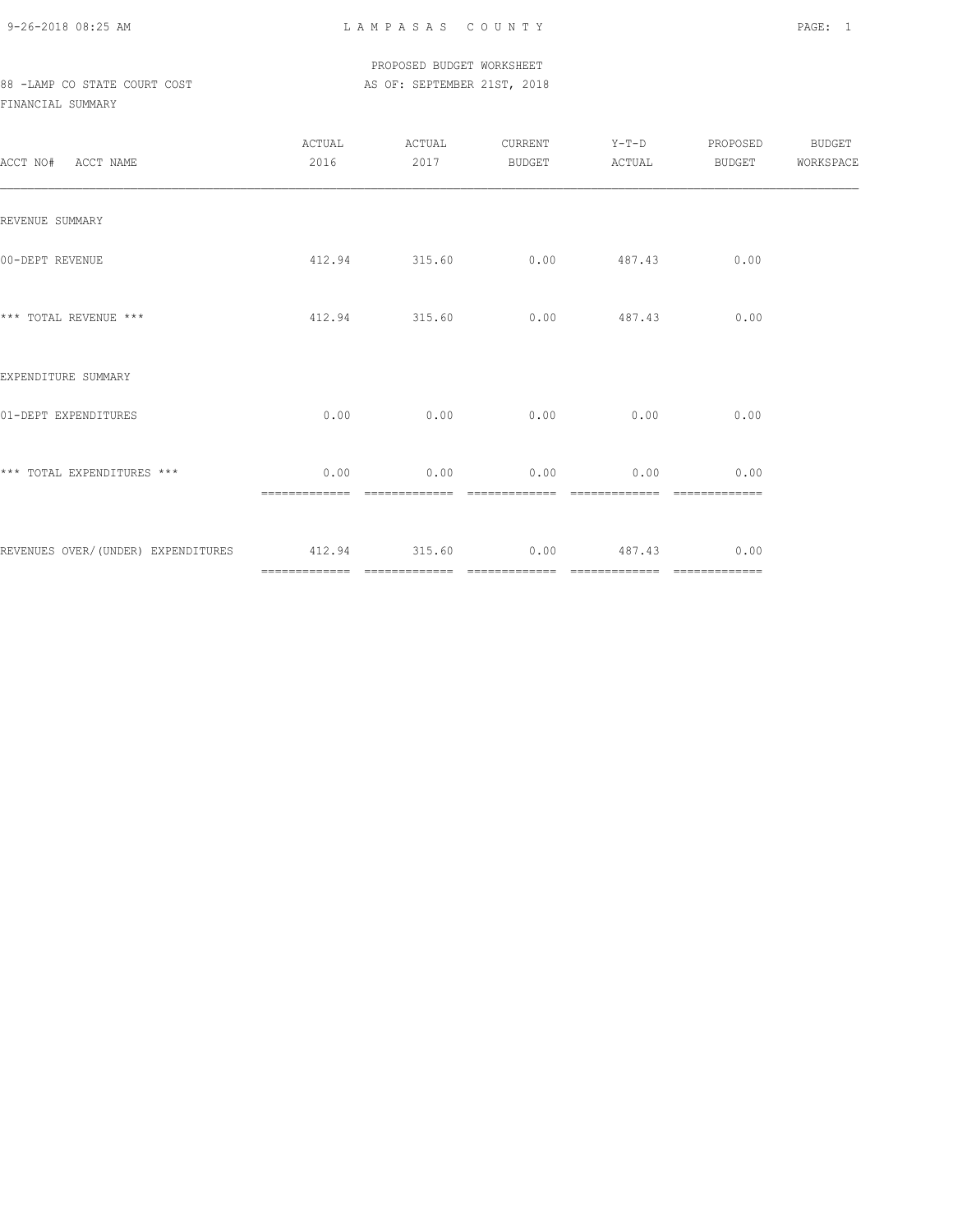|  | 9-26-2018 08:25 AM |  |
|--|--------------------|--|
|  |                    |  |

| PROPOSED BUDGET WORKSHEET          |                         |                             |                   |                   |                    |                     |  |  |  |
|------------------------------------|-------------------------|-----------------------------|-------------------|-------------------|--------------------|---------------------|--|--|--|
| 88 -LAMP CO STATE COURT COST       |                         | AS OF: SEPTEMBER 21ST, 2018 |                   |                   |                    |                     |  |  |  |
| DEPARTMENT - 00-DEPT REVENUE       |                         |                             |                   |                   |                    |                     |  |  |  |
| DEPARTMENT REVENUES                |                         |                             |                   |                   |                    |                     |  |  |  |
| ACCT NO# ACCT NAME                 | ACTUAL<br>2016          | ACTUAL<br>2017              | CURRENT<br>BUDGET | $Y-T-D$<br>ACTUAL | PROPOSED<br>BUDGET | BUDGET<br>WORKSPACE |  |  |  |
|                                    |                         |                             |                   |                   |                    |                     |  |  |  |
|                                    |                         |                             |                   |                   |                    |                     |  |  |  |
|                                    |                         |                             |                   |                   |                    |                     |  |  |  |
| 100-00-099 INTEREST REVENUE        |                         | 412.94 315.60               | 0.00              | 487.43            | 0.00               |                     |  |  |  |
| ** SUB-DEPARTMENT REVENUE TOTAL ** | 412.94                  | 315.60                      | 0.00              | 487.43            | 0.00               |                     |  |  |  |
| ** DEPARTMENT REVENUE TOTAL **     | 412.94                  | 315.60                      | 0.00              | 487.43            | 0.00               |                     |  |  |  |
|                                    |                         |                             |                   |                   |                    |                     |  |  |  |
| *** FUND TOTAL REVENUES ***        | 412.94<br>============= | 315.60                      | 0.00              | 487.43            | 0.00               |                     |  |  |  |